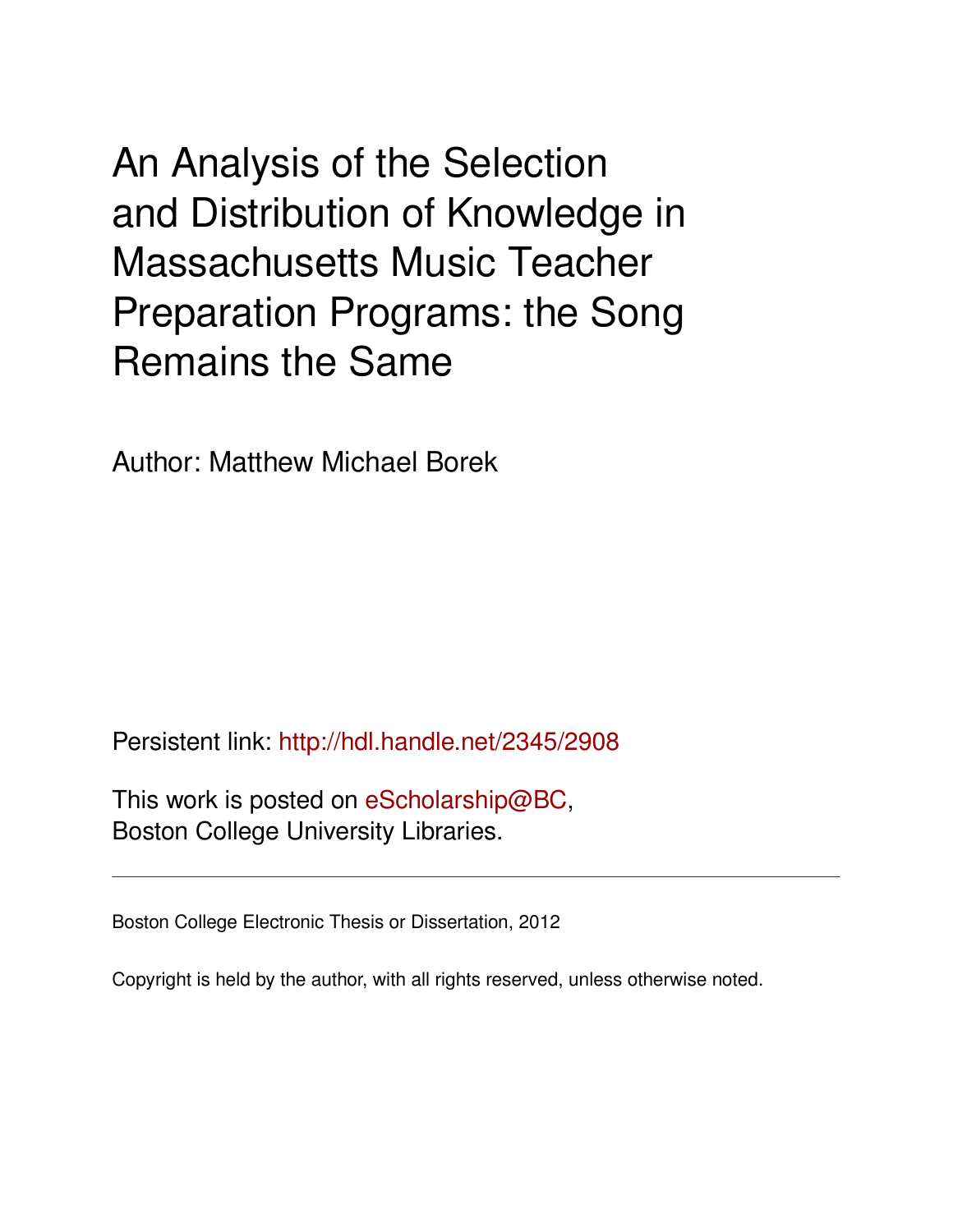# BOSTON COLLEGE Lynch School of Education

Department of Teacher Education, Special Education, Curriculum and Instruction

Curriculum and Instruction Program

# AN ANALYSIS OF THE SELECTION AND DISTRIBUTION OF KNOWLEDGE IN MASSACHUSETTS MUSIC TEACHER PREPARATION PROGRAMS: THE SONG REMAINS THE SAME

**Dissertation** by

### MATTHEW BOREK

submitted in partial fulfillment of the requirements for the degree of Doctor of Philosophy

December, 2012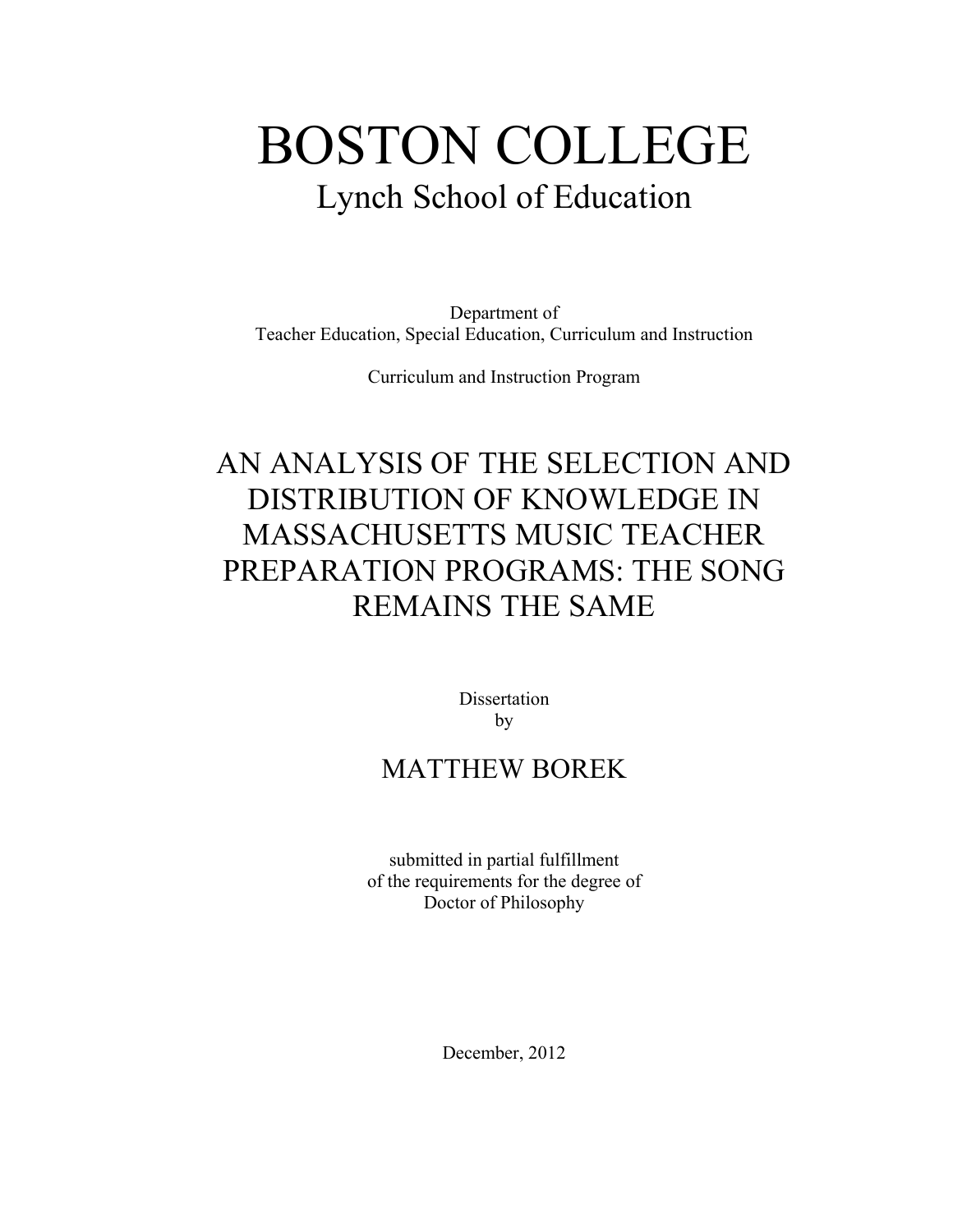© Copyright by Matthew Borek 2012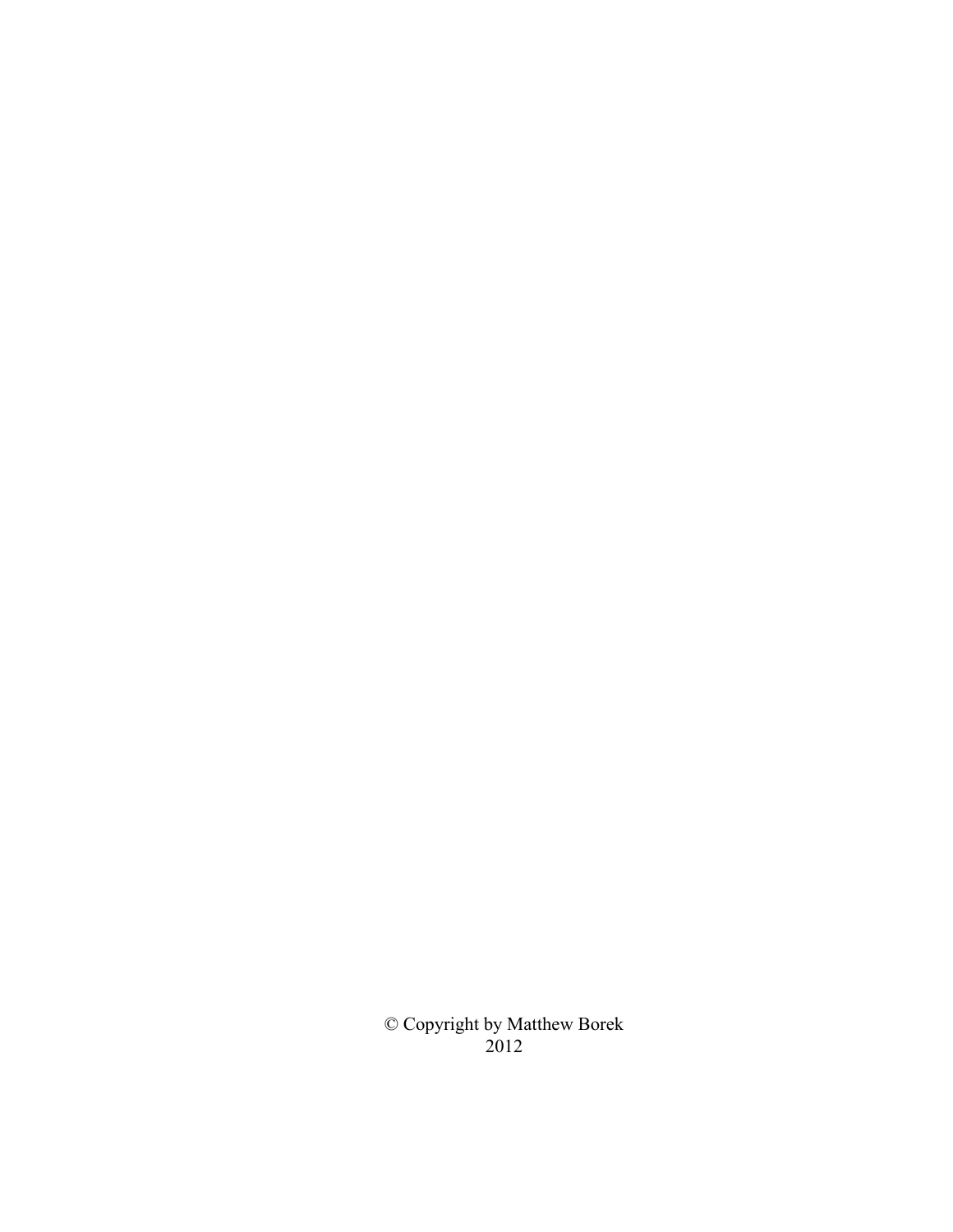## **AN ANALYSIS OF THE SELECTION AND DISTRIBUTION OF KNOWLEDGE IN MASSACHUSETTS MUSIC TEACHER PREPARATION PROGRAMS: THE SONG REMAINS THE SAME**

*Dissertation by Matthew Borek* 

*Dr. Andrew Hargreaves – Dissertation Director* 

#### **Abstract**

Music teachers occupy a conflicted and contested position in secondary schools, and music teacher preparation programs have been given the task of preparing students to enter this challenging environment. This qualitative dissertation study examined the explicit, implicit, and null curricula of music teacher preparation programs in Massachusetts, the processes involved in determining those curricula and the consequences of selecting certain music education content over others. Degree requirements and course descriptions were analyzed across all undergraduate music teacher preparation programs. In addition, a survey was administered to music and education faculty from all music teacher preparation programs in Massachusetts, and members of five institutions participated in interviews.

The explicit curriculum generally emphasized the knowledge and skills of the performance of Western art music, as well as the isolation of music content knowledge from pedagogical knowledge. The implicit messages delivered were that advanced musical study was intended for the few, and that popular music, world music, and other genres that deviated from the western art music tradition (i.e. – the null curriculum) were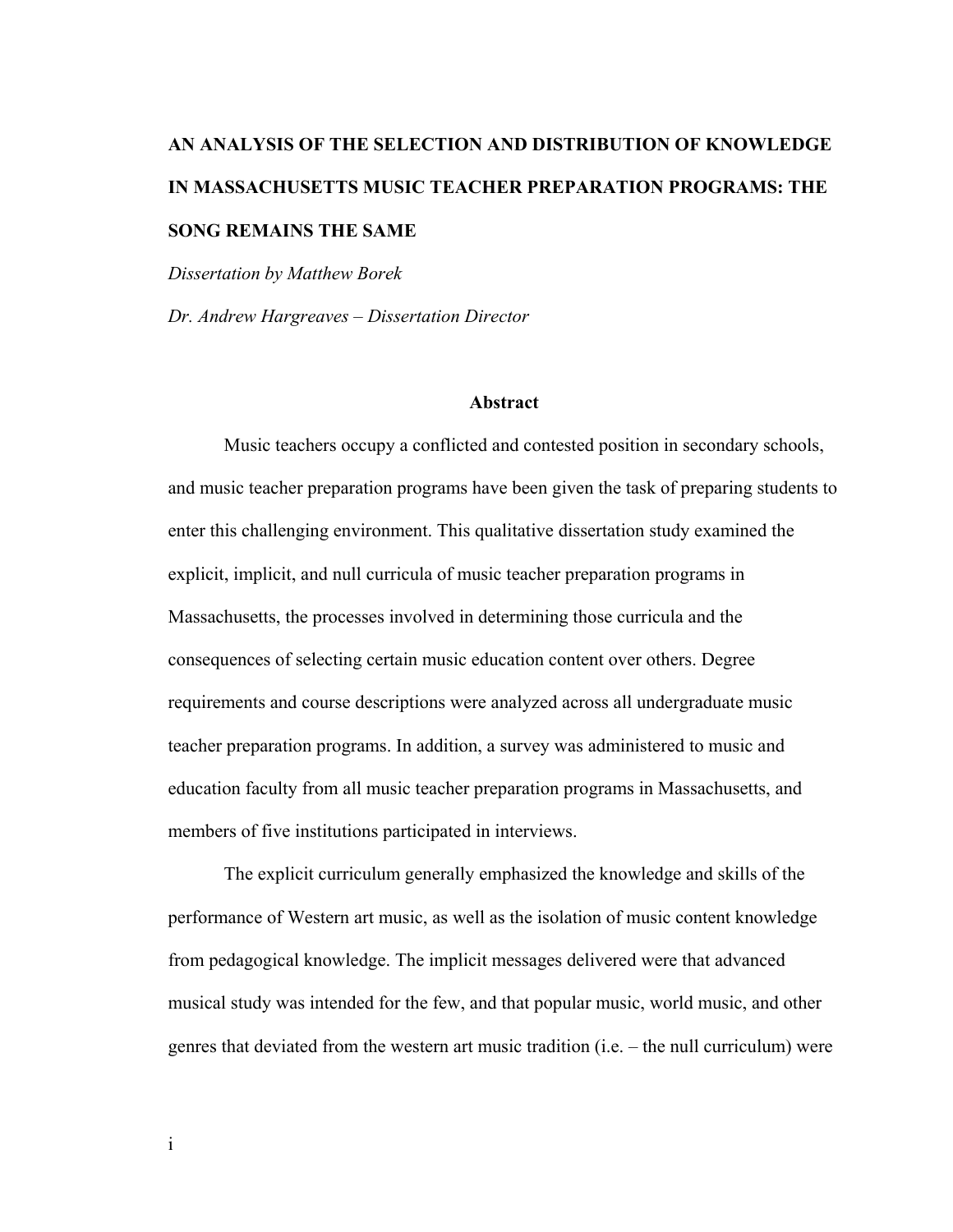of less value. Using Bernstein's and Young's theories from the sociology of knowledge and Goodson's theory of the status and evolution of school subjects as the theoretical framework, the position of music education was explained as a conflicted and contested content area that demonstrated traits of high- and low-status subjects.

Music education's geographic isolation from general education faculty was magnified by the conflicting views that music educators held when compared with their music performance counterparts. The knowledge boundaries of music content had been defended for centuries, and music education's attempt to redefine what counts as valid music and music education knowledge was met with resistance from those who benefited from the familiarity offered by the conservatory-style model of postsecondary musical study. One outlier was identified, a program whose performance emphasis was not based on western art music. Tradition and reform proved to be challenging dual goals for music educators.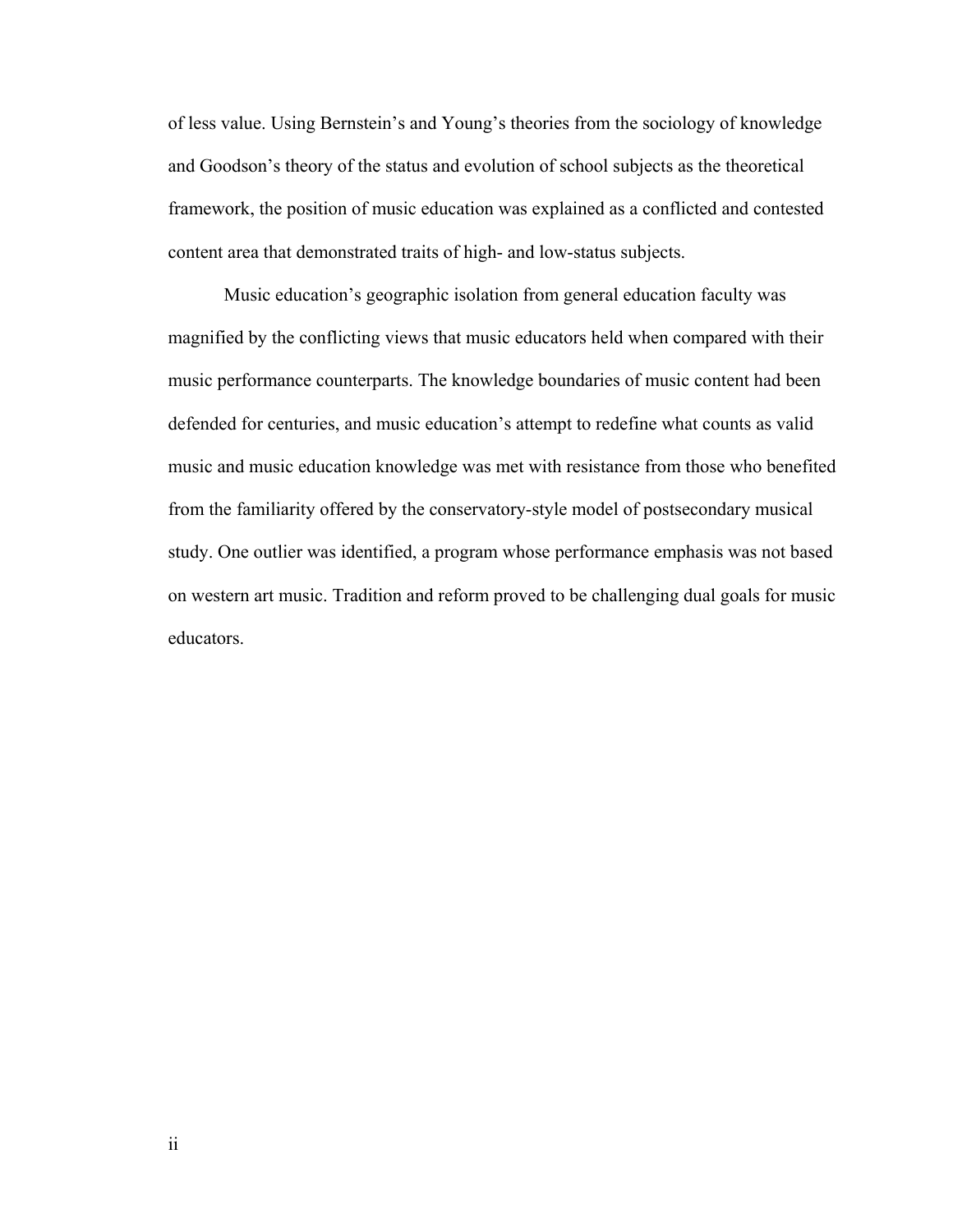#### **Acknowledgements**

To Dr. Andrew Hargreaves, who put me through the most challenging and rewarding experience of my academic career. Thank you for believing I had more to give and for being patient as I traveled a rather unusual path. Without your perspective, insight, depth of knowledge, high expectations and creative thinking, this journey would have been incomplete.

To Dr. Dennis Shirley and Dr. Lisa Patel, your courses shaped my thinking and your advice throughout the dissertation process was invaluable. Thank you for your thoughtful feedback and ongoing encouragement.

To my friends and family, who endured my dissertation as a topic of conversation for much longer than most rational people should undergo. You all played a part in this. And to my parents, John and Sherry Borek, thank you for your unwavering support during the good times and the other times.

To the best friend, cheerleader, thought partner and wife anyone could hope for, Joy Biscornet Borek. Truly, I could not have finished this without you and every day I am eager to see what the next page in our life together contains. Thank you for your love, for always having my back, and for being fun and fun.

This work is dedicated to my grandparents. Thank you for your encouragement, and I know that you were with me throughout this process.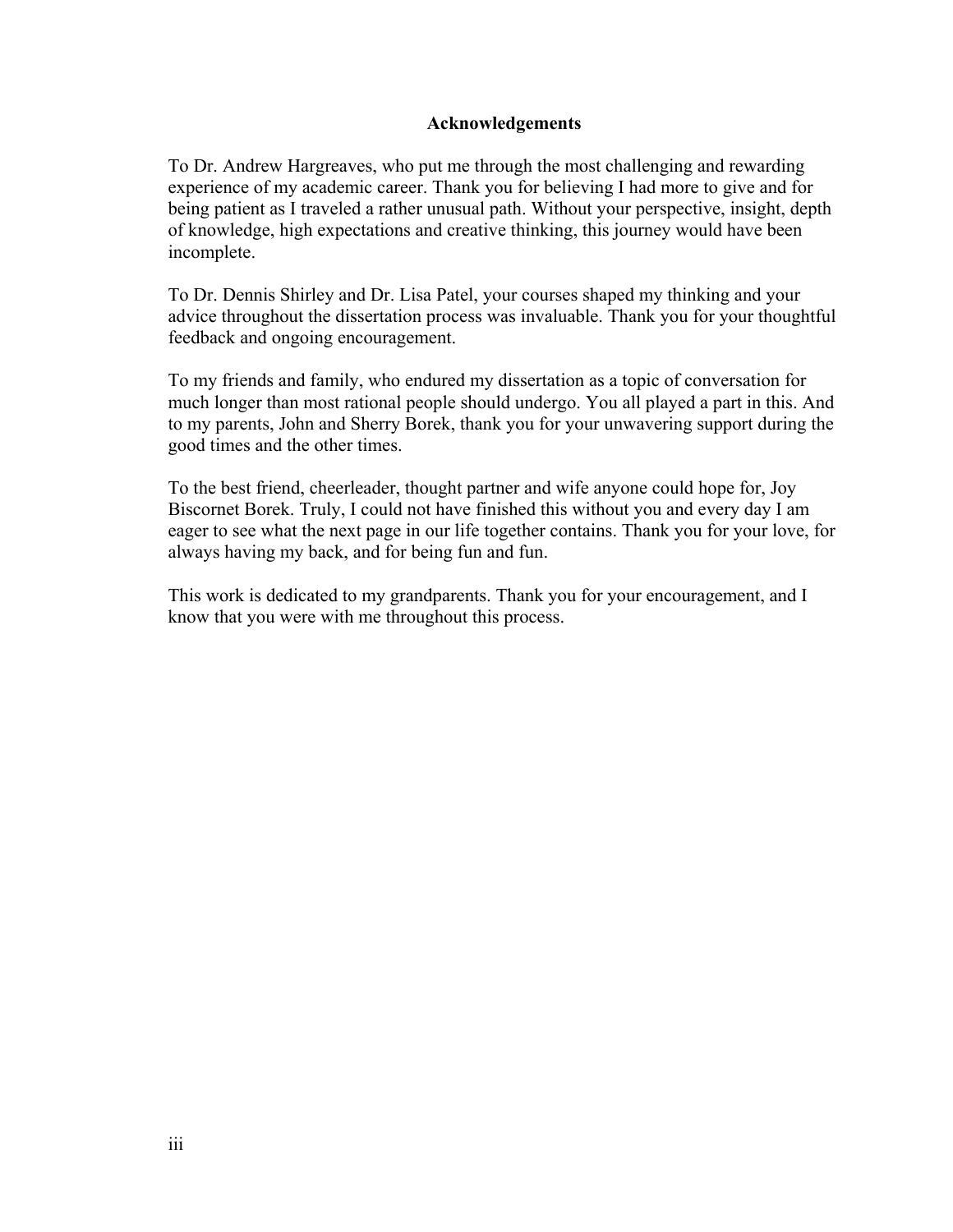### **Table of Contents**

| Modern Context of American Music Education and Arts Education Policy  36   |  |
|----------------------------------------------------------------------------|--|
|                                                                            |  |
|                                                                            |  |
|                                                                            |  |
|                                                                            |  |
|                                                                            |  |
|                                                                            |  |
| The Explicit, Implicit, and Null Music Teacher Education Curricula 71      |  |
|                                                                            |  |
|                                                                            |  |
|                                                                            |  |
|                                                                            |  |
|                                                                            |  |
| Validity, Reliability, Generalizability, and the Reporting of Findings  94 |  |
|                                                                            |  |
|                                                                            |  |
|                                                                            |  |
|                                                                            |  |
|                                                                            |  |
|                                                                            |  |
|                                                                            |  |
|                                                                            |  |
|                                                                            |  |
|                                                                            |  |
|                                                                            |  |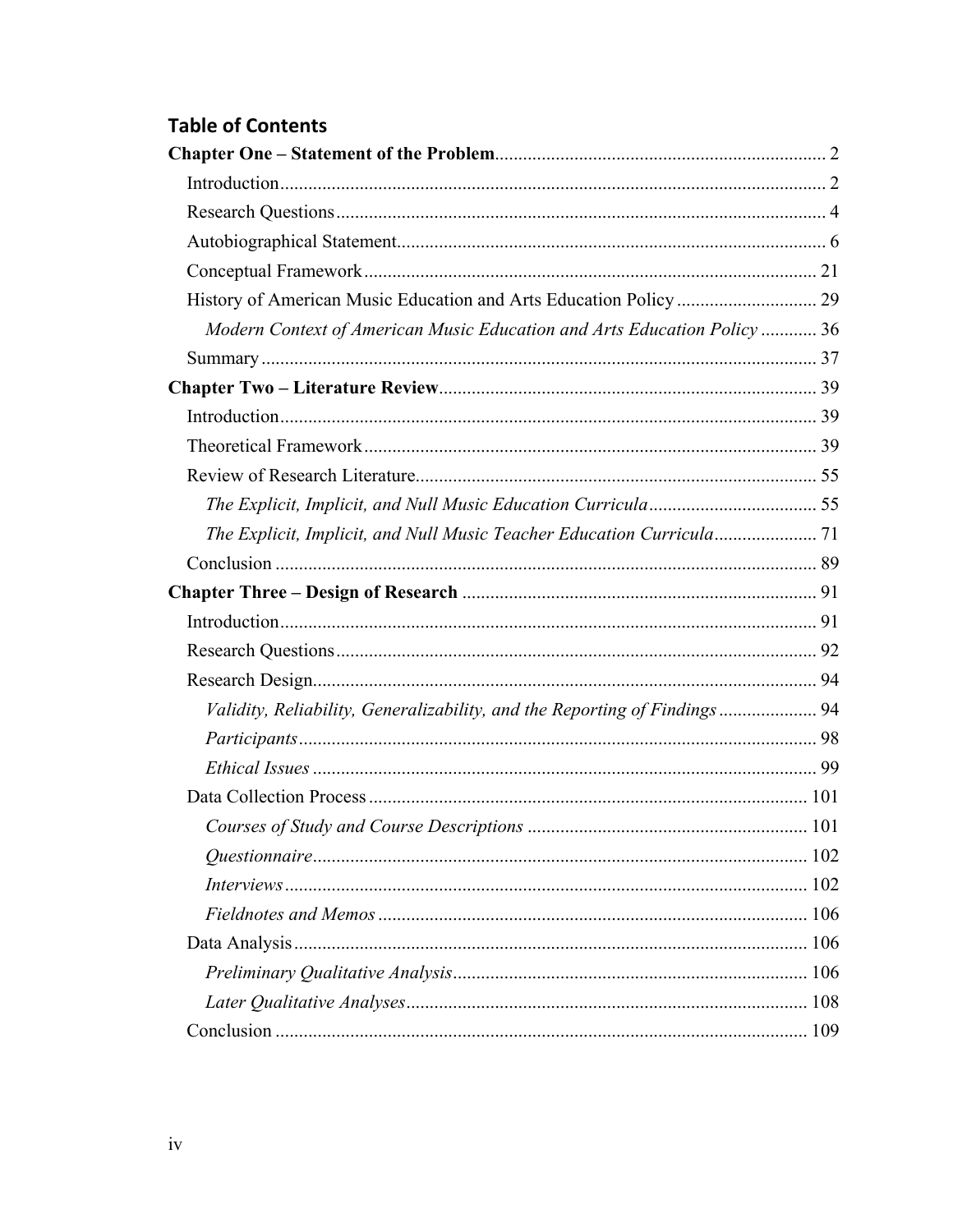| Theme 1 – The organization of content in teacher preparation programs and Shulman's       |  |
|-------------------------------------------------------------------------------------------|--|
|                                                                                           |  |
|                                                                                           |  |
|                                                                                           |  |
|                                                                                           |  |
|                                                                                           |  |
| Theme $2$ – The sociology of school subjects, as applied to the relative statuses of sub- |  |
| Theme 3 - The classification, framing, and code of music education knowledge  184         |  |
|                                                                                           |  |
|                                                                                           |  |
|                                                                                           |  |
|                                                                                           |  |
|                                                                                           |  |
|                                                                                           |  |
|                                                                                           |  |
|                                                                                           |  |
|                                                                                           |  |
| Appendix C: Alignment of Research Question and Data Collection  261                       |  |
|                                                                                           |  |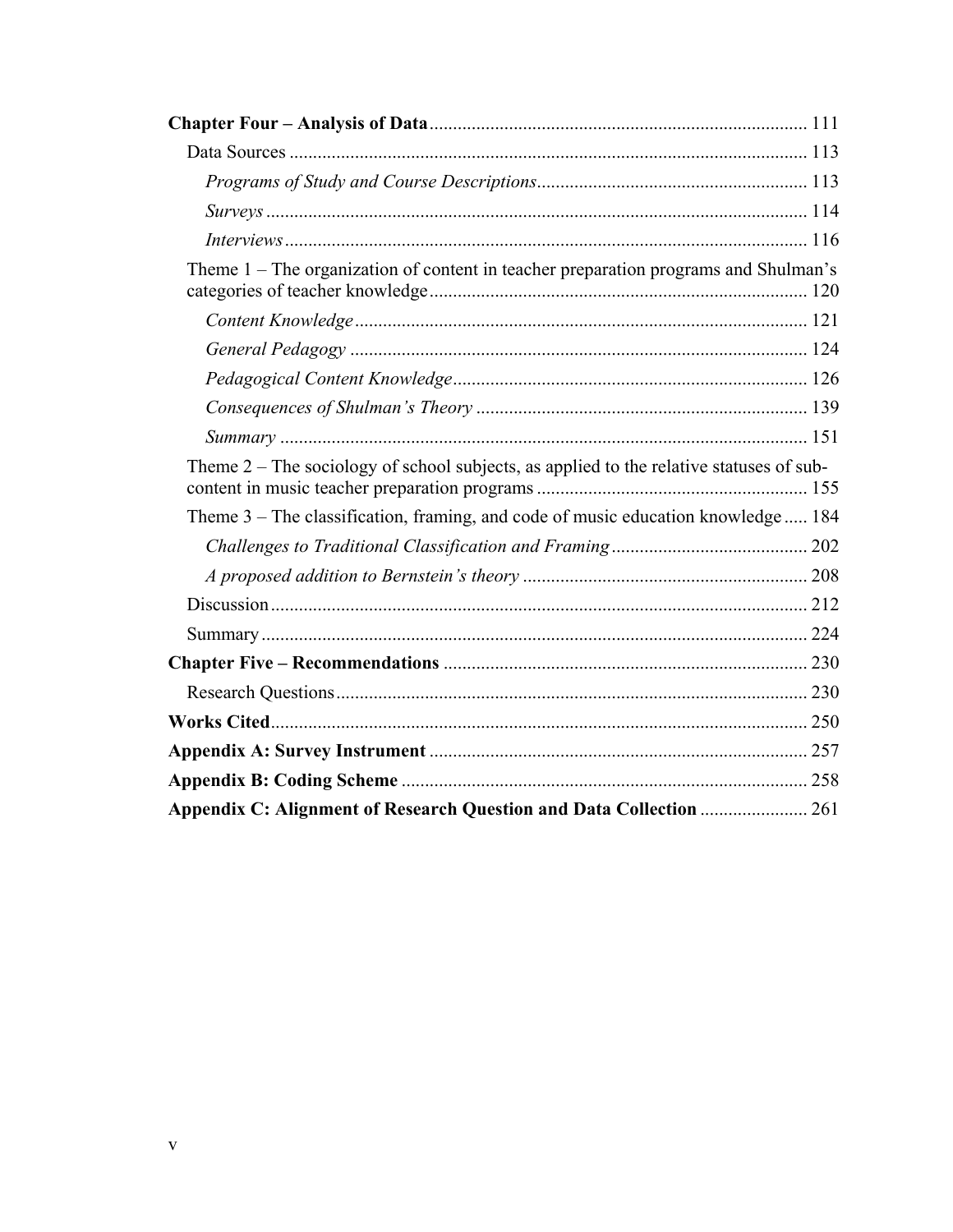#### **Chapter One – Statement of the Problem**

#### <span id="page-8-0"></span>**Introduction**

 Music teachers occupy a conflicted and contested position in many secondary schools. They tend to work in geographic and professional isolation, yet performances represent a very public display of a music program's quality and music teachers are often informally judged through these public displays. Music teachers' status and significance in the overall school curriculum influences the availability of key resources, such as money and time, yet music teachers are often lacking an essential advocate, a department head, for these resources. School music programs - especially at the secondary level – vary considerably from one community to another, yet the music education field lobbied openly for its inclusion in having common standards when the American education policy environment moved in that direction. Music teacher education programs have been given the task of preparing students to enter this challenging and often contradictory environment.

The subject matter for music education is broad, including music history, composition, performance in small and large ensembles, 'appreciation' of classical, world and popular music, and connecting music to the arts and other subject areas. Music teacher preparation programs in Massachusetts must now certify teachers to teach music in all these areas and for grades K to  $12<sup>1</sup>$  $12<sup>1</sup>$ . Given the variety of music programs in schools, music teachers adopt one of a number of titles that reflect their role and identity, such as conductor, director, or specialist. These titles may carry vastly different pedagogical

<span id="page-8-1"></span><sup>&</sup>lt;sup>1</sup> Prior to 2005, licensure in music was divided into the PreK-8 and 5-12 grade ranges.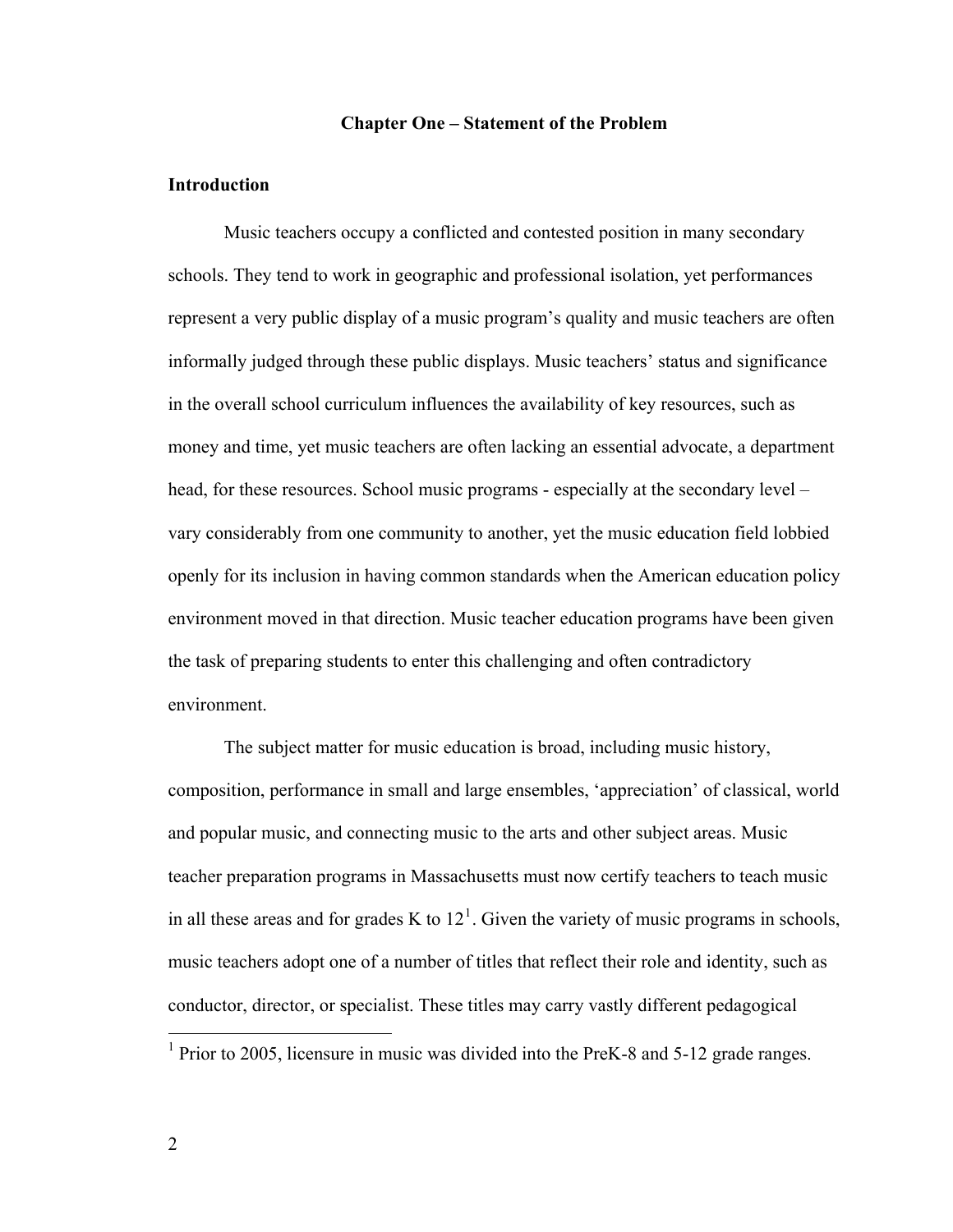implications. For example, a conductor might believe that students are obligated to learn the core repertoire of Western art music, and that lessons must consist of minimal downtime and constant repetition so that students may develop the necessary performance skills. By contrast, a classroom music specialist may emphasize comparative musicology and making connections with the music of most interest to students.

Several questions regarding what is considered valid knowledge in school music programs emerge from these examples. Do music teachers share similar definitions of 'success' in the discipline? How do music teacher preparation programs cover, or select from, the breadth of music subject matter? What subject matter knowledge is required of music teachers, and within the field of music, which sub-categories of knowledge have greater or lesser status? The answers to these questions may vary considerably depending on factors such as local school context, the identity and biography of the music teacher, principals' support for various kinds of school music, and the expectations of the larger school community in terms of what a school music program should include and emphasize. Although many dimensions of music education have been studied - for example, instructional behaviors (Sink, 2002; Blocher, Greenwood and Shellahamer, 1997); implementation of National Standards (Byo, 2000; Fonder and Eckrich, 1999); and music teacher identity formation (Roberts, 1990, 1993, 2004; Dolloff, 2007), to date there has been no thorough analysis of the processes involved in selecting and distributing essential knowledge in music teacher preparation programs.

The status and subject matter of music education - the numerous possibilities with which such status and subject matter may be defined and the inconsistency of these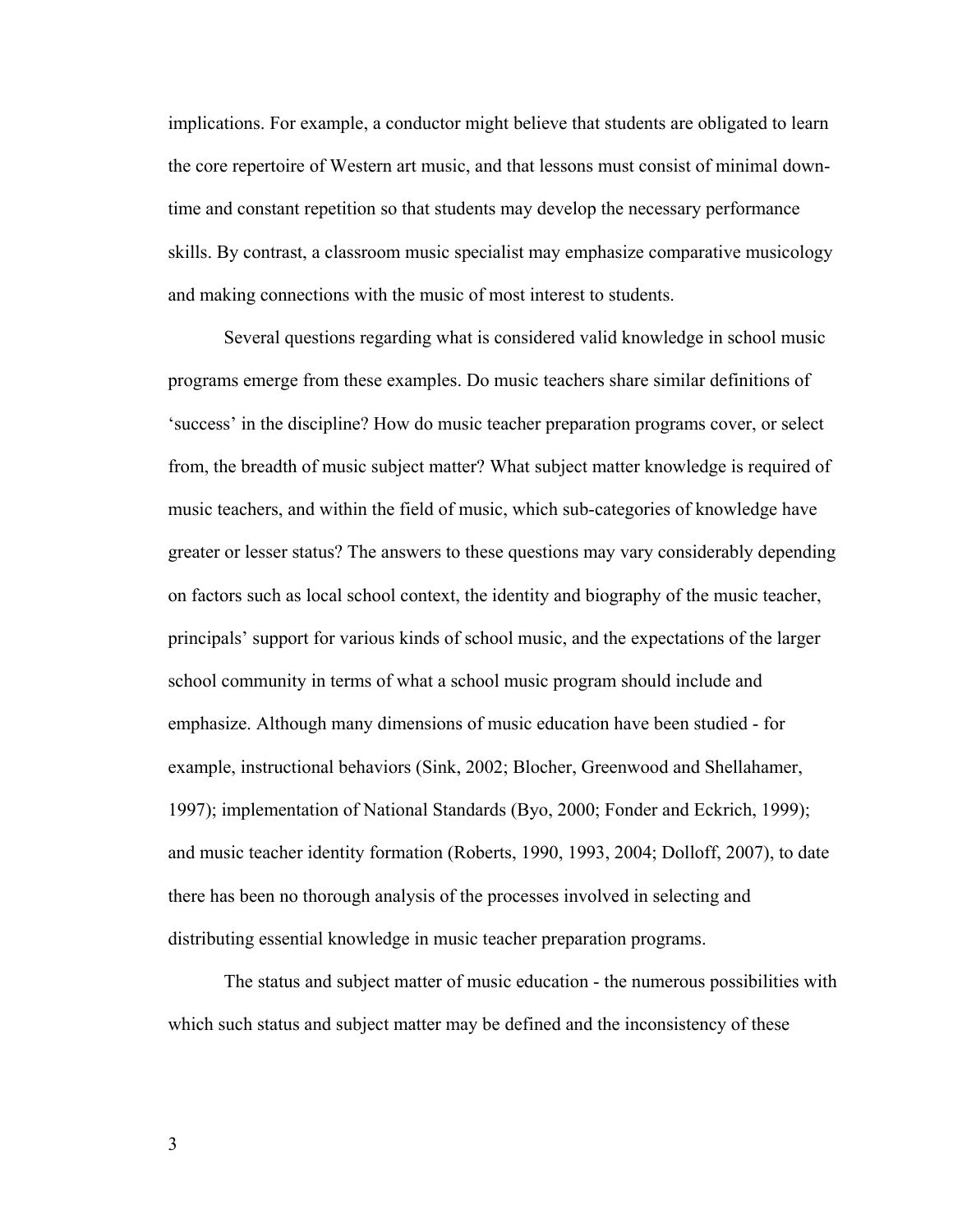<span id="page-10-0"></span>determinations and definitions - are contextually variable and almost always contested in the secondary school curriculum, the identities of music teachers and the programs through which they are prepared. This has profound implications for the design of music teacher preparation programs, the knowledge that is emphasized and de-emphasized and the perceived status of music preparation programs among those working within and outside the field of music. This dissertation examines the curricula of music teacher preparation programs in Massachusetts, the processes involved in determining those curricula and the consequences of selecting certain music education content over others. The purpose of this chapter is to present the research questions to be answered through this study, to provide an autobiographical statement that will position the researcher in the work, to describe the conceptual framework and to analyze the background and modern context of music education and music teacher education in the United States. Together, these components will establish the research topic and provide adequate background so that the reader is introduced to the problem being analyzed and has a fundamental understanding of the key areas of contention in the field. Following the research questions and autobiographical statement is an overview of the history and modern context of American music education and arts education policy, and a discussion of how this context applies to the proposed study.

#### **Research Questions**

The central research question for this study is: *What are the explicit, implicit, and null curricula for Massachusetts music teacher preparation programs, and what are the*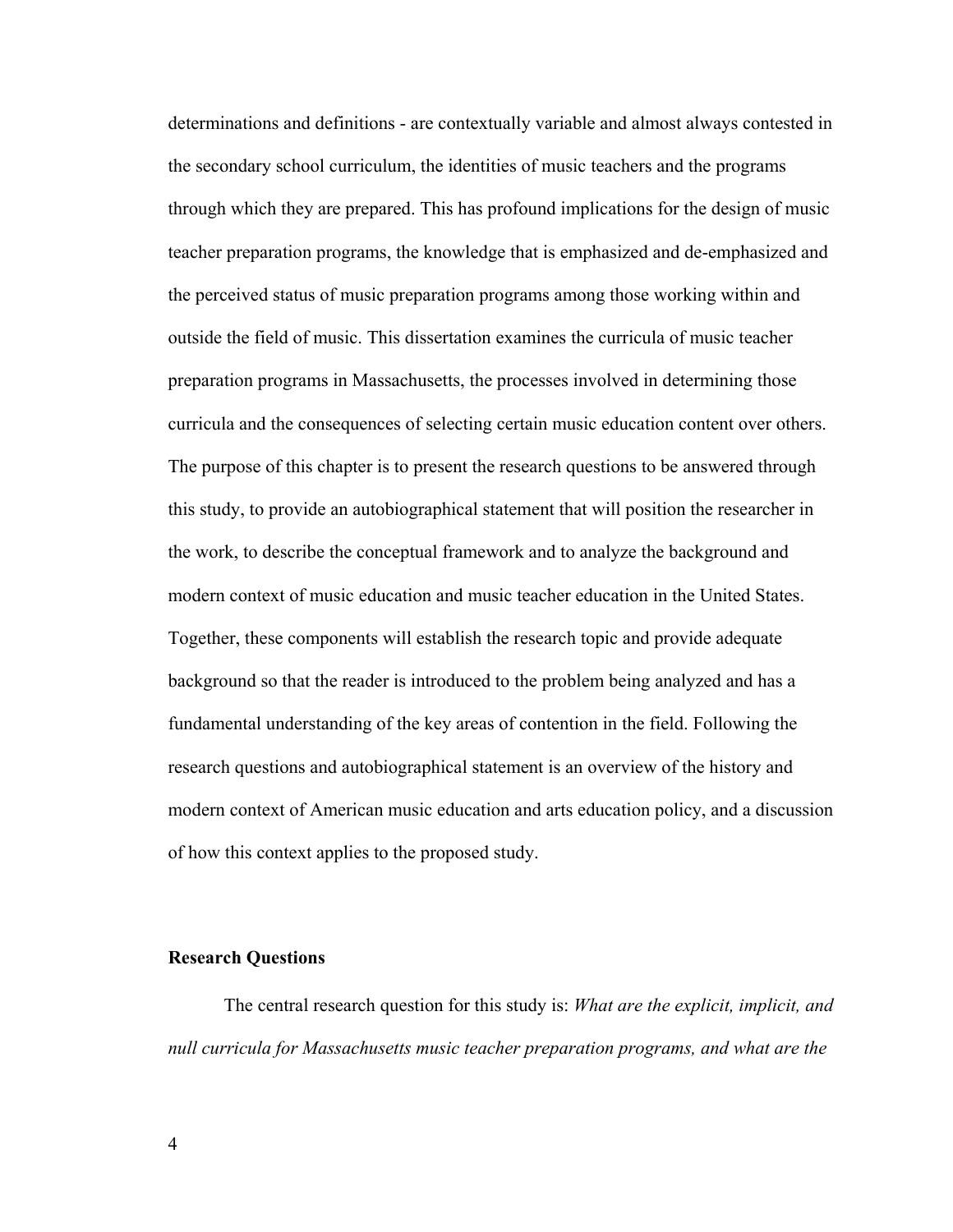*explanations for and implications of these selections and distributions?* The main research question is supported by the following sub-questions:

- What knowledge, skills, and dispositions comprise the explicit music teacher education curriculum?
- What knowledge, skills, and dispositions comprise the implicit music teacher education curriculum?
- What knowledge, skills, and dispositions comprise the null (or omitted) music teacher education curriculum?
- How permeable or impermeable are the knowledge boundaries of the explicit, implicit, and null curricula?
- What are the responsibilities of faculty in schools of music and education regarding the preparation of prospective teachers?
- What conclusions can be drawn about the definitions and distributions of curricular knowledge in music teacher education programs?
- What contributions does this study of music teacher preparation programs make to general understandings of the determination and distribution of knowledge within the curriculum as a whole?

In Chapter Three, the evolution of the research questions will be explained further.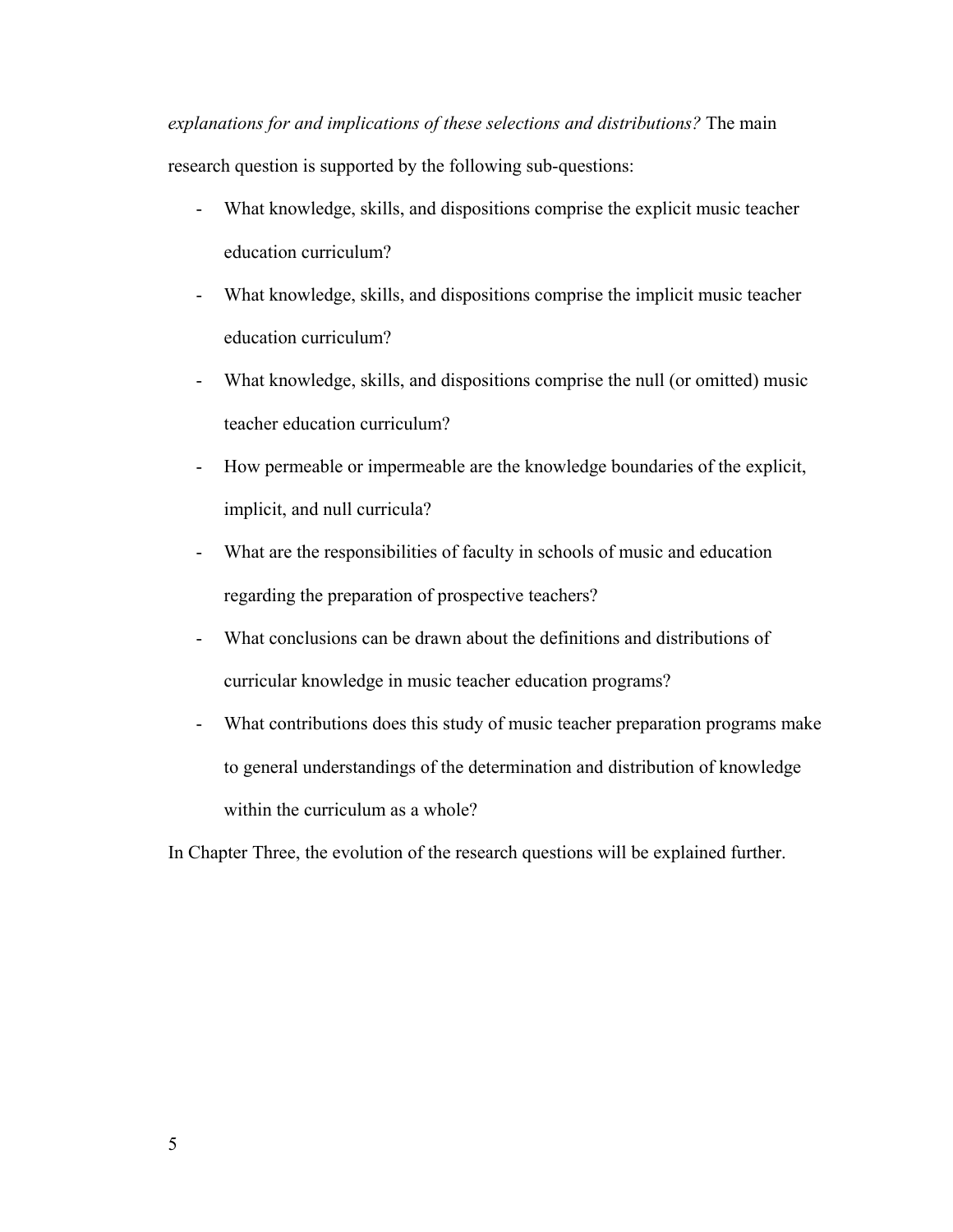#### <span id="page-12-0"></span>**Autobiographical Statement**

The variations and vicissitudes of music teaching first became apparent to me in my own experience as a music teacher. Throughout my teaching experience, I found that the personal preferences of music teachers varied from district to district, and school to school, as much as across course offerings and objectives, if not more so. Music teachers, like musicians, are an eclectic group, with varied preferences and opinions regarding how and what should be taught. In this section, I position myself as researcher in the proposed study.

Qualitative research relies on the collection and analysis of textual data, which are filtered through the researcher's interpretive lens. Personal experiences, biases, and opinions influence the way data are treated and presented (Bogdan and Biklen, 1998). Rather than attempting to eliminate bias, my goal is, "to become more reflective and conscious of how who [I am] may shape and enrich what [I do]" (Bogdan and Biklen, 1998, p. 34). One way to address the orientation and biases I bring to my research is through the use of autobiography, included here as "an introduction to the world [I] want to study" (p. 136).

Initially, I entered the field of music education because of my aptitude for performance. I began learning the trumpet in  $4<sup>th</sup>$  grade, then switched to the euphonium in  $8<sup>th</sup>$  grade at the request of my junior high school band director. The switch was ultimately successful; I excelled on the new instrument and discovered that I was able to perform more challenging repertoire. I pursued a dual degree in performance and education for my undergraduate work, and despite learning that the performance options for my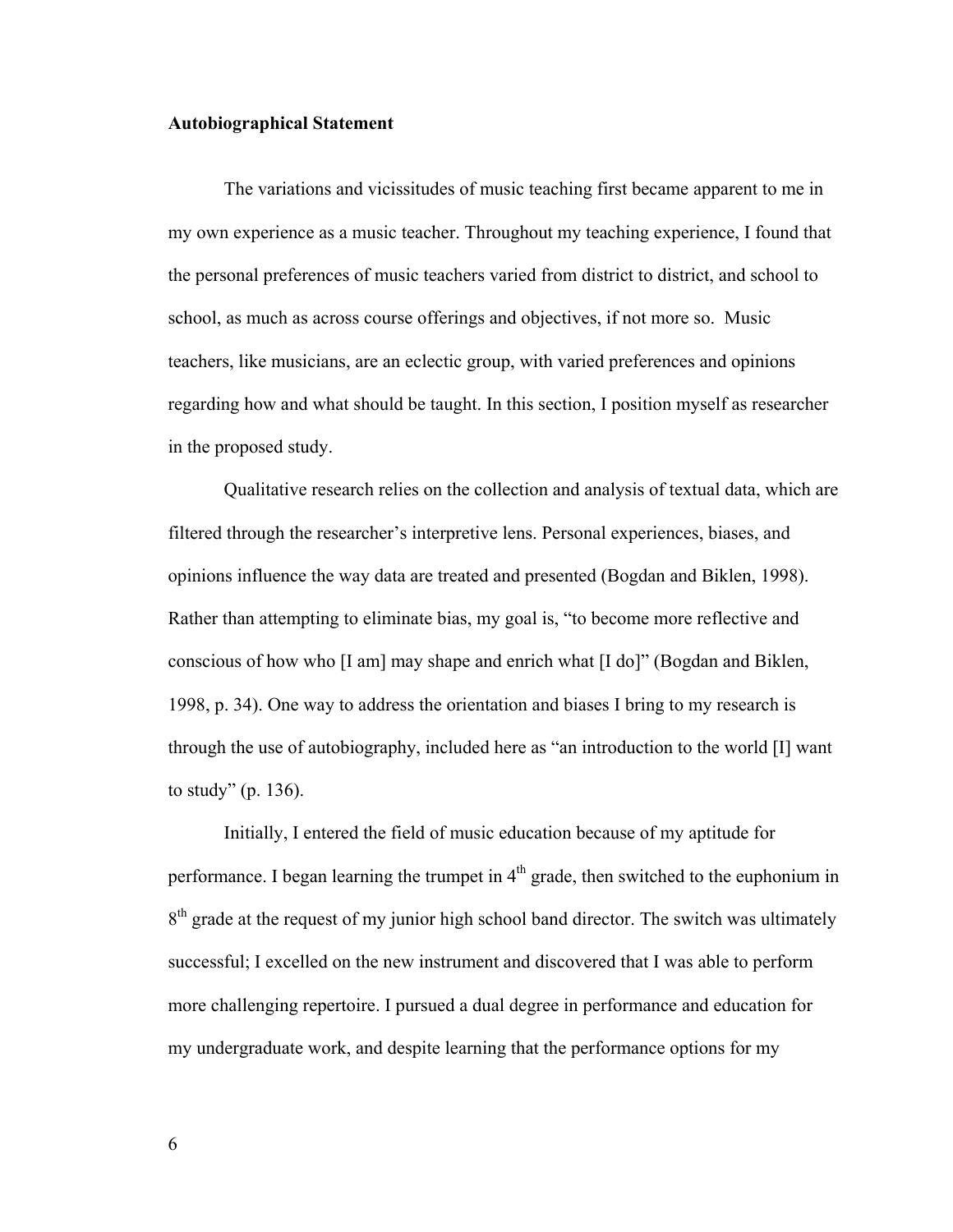particular instrument were limited, I decided to persist with the performance degree in an effort to enhance my musicality. It was my belief that becoming a more complete musician would make me a more effective teacher. My desire was to be a band 'director' (the title that my secondary school music teachers had assumed) and to pass my passion for music on to my students.

Like most music majors, I practically lived in the School of Music. With the passage of time I grew frustrated with my peers; discussing only performance became routine, and I felt like my interests were broader than those of the other members of the school. Whereas others in the School of Music tended to take electives that were closely related to the arts, I would search for courses in philosophy or sociology. Even in discussions about music itself, I began to realize that my interests were outside the norm. I recall the first day of Sightsinging I – my first class as a freshman music major – when the professor had asked the class to complete an index card indicating our interests. One question asked us to note our 'favorite recording'. Next, we 'introduced ourselves' to the class by reading the answers we had provided. I listened with increasing panic as the other students noted recordings only from the genre of classical music – like Bach's *Brandenburg Concertos* or Stravinsky's *Firebird Suite*. Then, already feeling out of place, I gave my answer: *Led Zeppelin II*. Immediately I tried to justify my answer, feeling that, although my choice came from the genre of classic rock, it still had merits and was worthy of consideration. But from the looks I garnered from my professor and fellow students I immediately knew I had strayed from the range of 'acceptable' answers. If the School of Music consisted of outsiders (as Roberts, 1995, has argued), then I would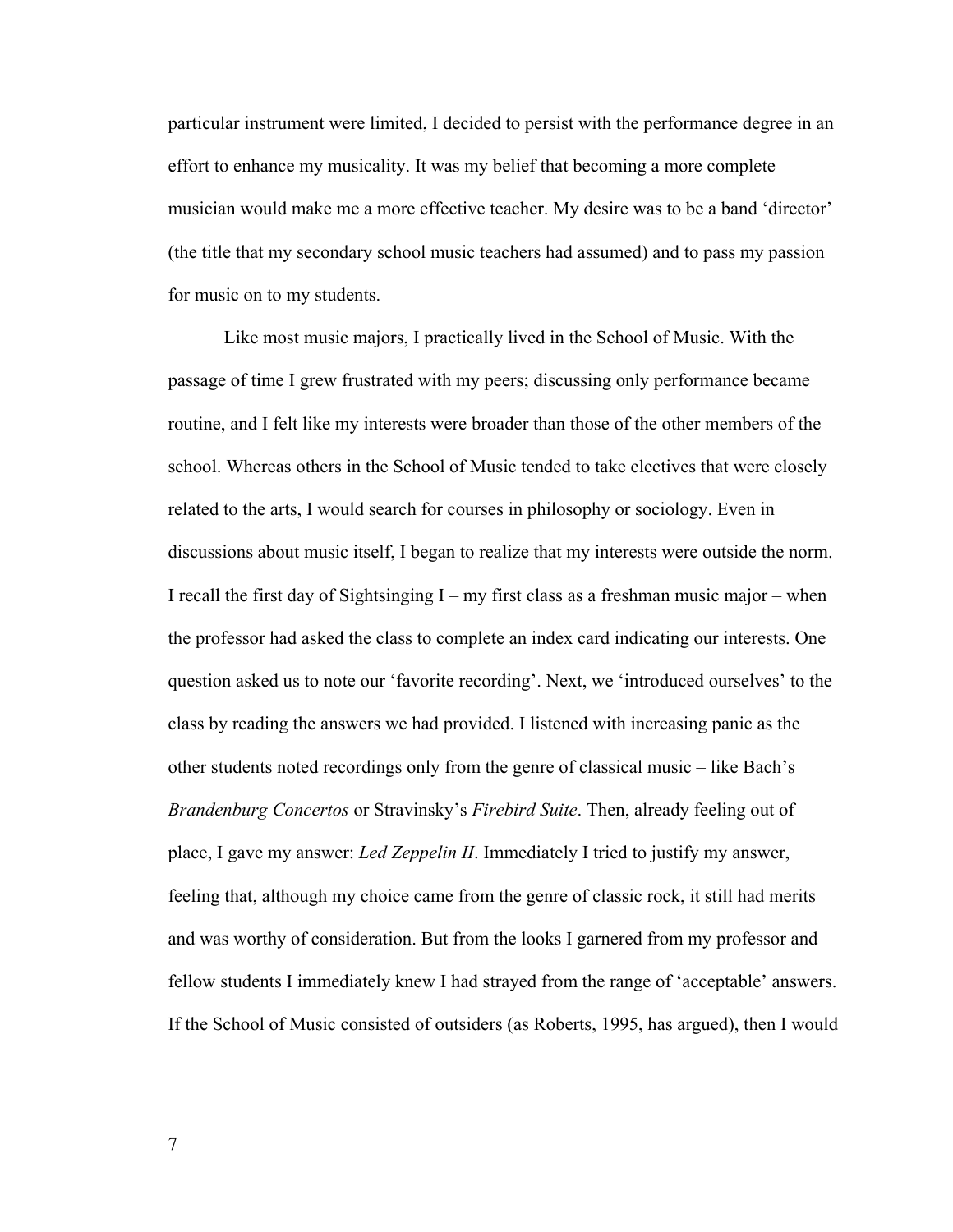not find safety in the shared identity of these outsiders. I was an outsider amongst outsiders.

Towards the end of my undergraduate work, I could not shake a fear that if I were to become a high school music teacher, I would 'burn out' and become an ineffective teacher. My passion for performance, which had drawn me into the field of music education, began to wane the more I lived in the world of a professional musician, and I worried that over time I would simply begin to 'go through the motions' as a band director.

I felt effective as a teacher: I could structure my lessons so that there was little down-time (one of the reinforced lessons from my program); I understood music theory and could analyze a musical score; I had developed an ear that was attuned to identifying errors in performance; and I could make the connections between music history and performance. My student teaching experiences had been overwhelmingly positive. Still, despite what I would consider to be successes during my pre-practicum and practicum, I had a difficult time imagining myself being fulfilled as 'only' a band director; this role simply did not feel like it would be enough for me.

During my senior year, I completed coursework addressing the social contexts of education and school reform and these areas of study re-ignited my passions. Instead of my interests being *in* music education, however, I now believed they centered *on* music education; the significant shift being that I began to view my preparation not as a single teacher but rather as one component of a larger system. Whereas I began my preparation program seeking to become the best music teacher, I now had started to question how my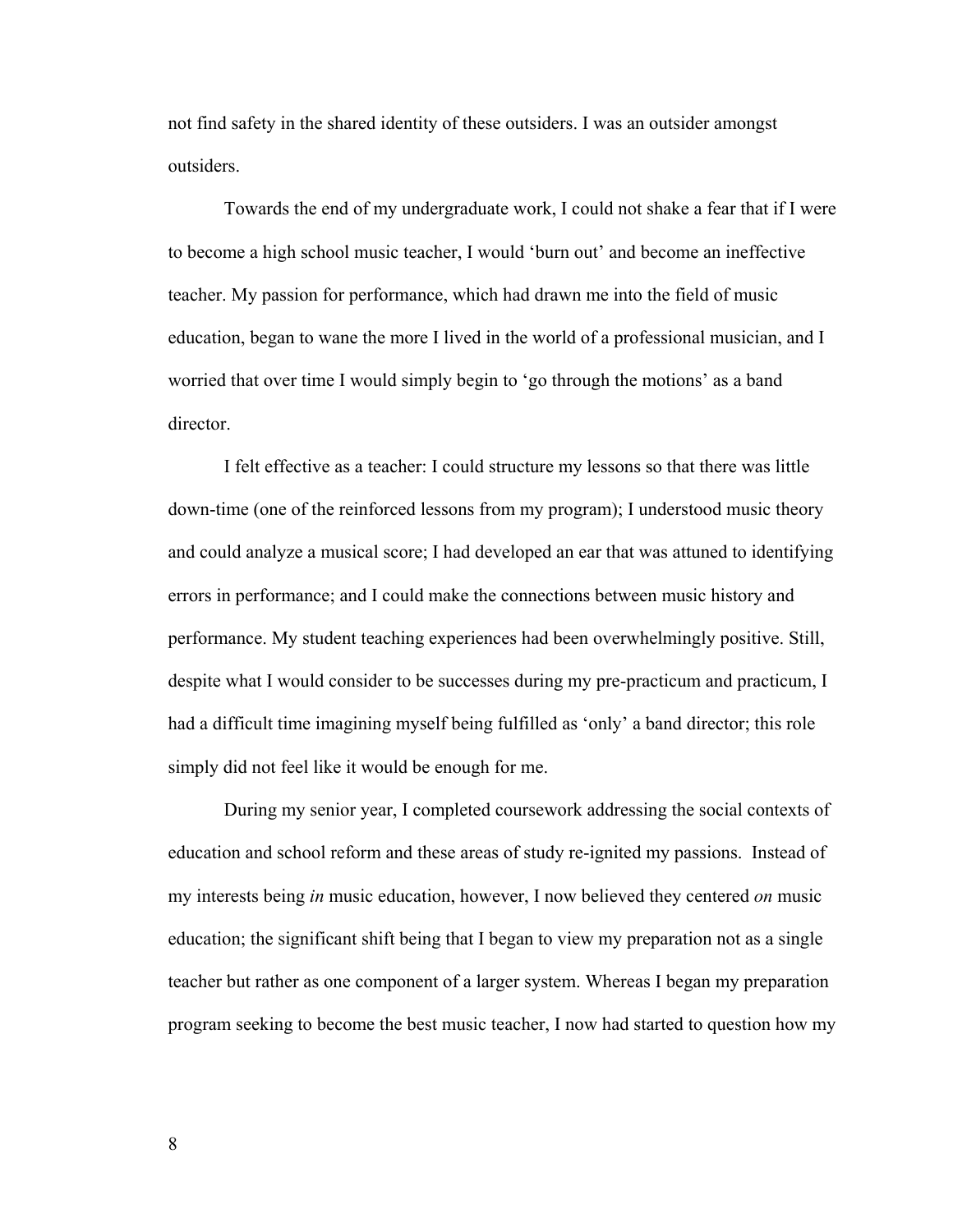role as music teacher would fit into the overall school curriculum. I continued my graduate education with a Masters degree in educational research, measurement, and evaluation. In my mind, I had moved from one extreme to the other - while my undergraduate course work focused almost exclusively on music, my graduate work (consisting of research methods and statistics) contained no music whatsoever. The pursuit of my Ph.D. seemed a logical choice at the time: a way to marry my interests in music education and school reform. Gradually, I applied the theories learned in Curriculum and Instruction to the field of music education; for example, in *Curriculum Theory* I compared how a social meliorist – as opposed to a humanist - approach to teaching music performance problematized the emphasis of Western art music in school band programs.

My first teaching assignment was in an affluent community that was trying to rebuild its music program after severe cuts in the 1990s had all but eliminated the department. My assigned mentor was the only other music teacher at the high school - the choir teacher. Working in my office, I was puzzled as I listened to his rehearsals, struck by the amount of rote teaching and call-and-answer that dominated his class sessions, but as a new teacher it was not my place to question the methods of a veteran colleague. At report card time, I watched with amazement as he went through his class rosters and rapidly assigned grades for his students, generally ranging from 85 to 100, and based on his personal opinion (at that moment) of 'how hard the students tried' in class; submitting grades often took him under thirty minutes for well over 100 students. Administrators and parents considered him to be a successful and effective teacher; his concerts were well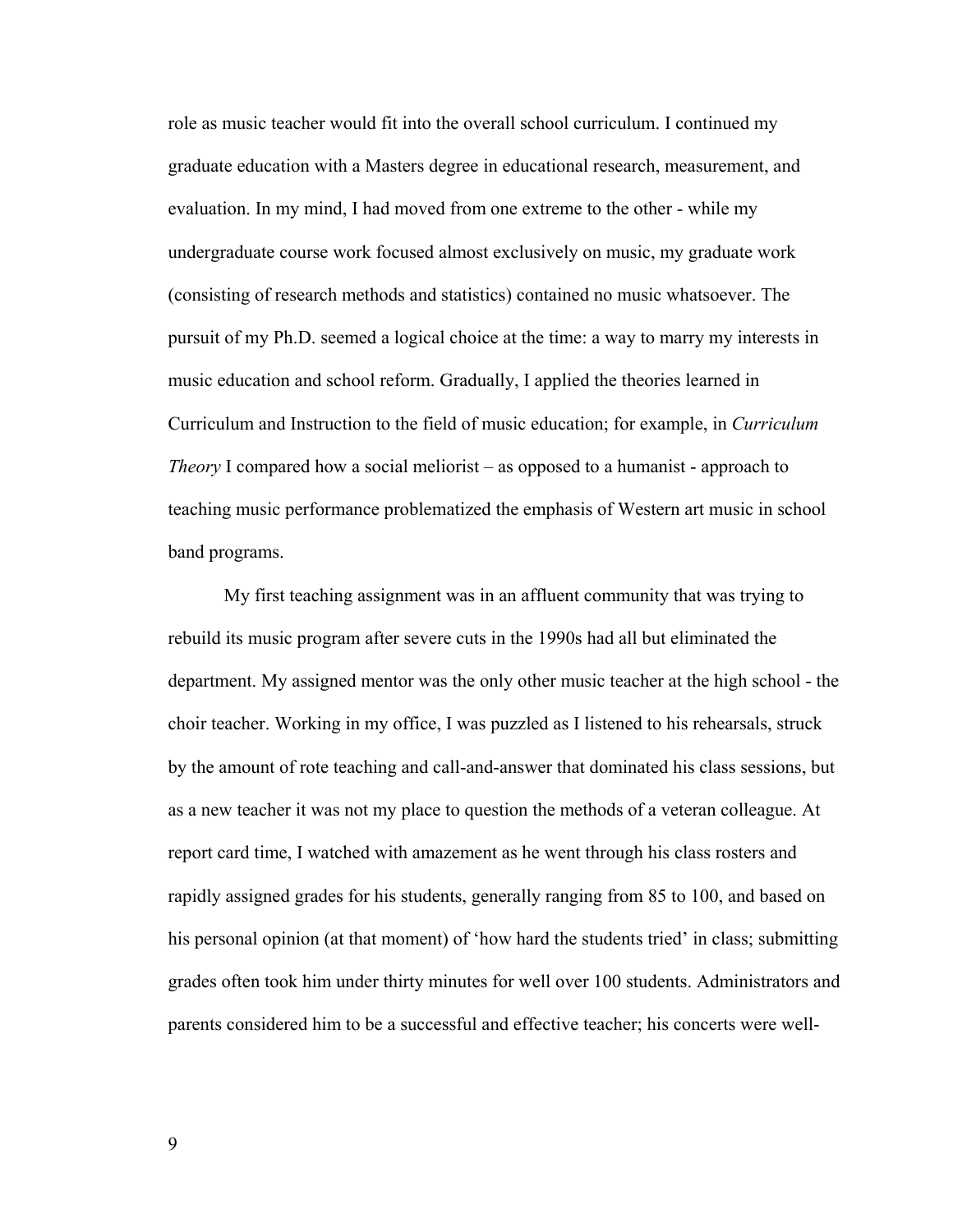attended, enrollments in his classes showed a steady increase, and he was highly committed to the school's yearly musical production. He was an enormously talented musician, cared for his students, and showed tremendous passion for his subject matter. Yet I felt our core teaching philosophies were very different.

My teaching responsibilities included instrumental music, but I was also given the task of developing non-performing options for high school students. These included beginning and advanced guitar and piano classes, and I suggested adding two more classes, each a semester long, of music appreciation and music theory. Also, for the first year of my contract, I traveled to the middle school every day to teach a section of 5<sup>th</sup> grade general music. The  $5<sup>th</sup>$  grade class was a late addition to my teaching load. As I signed my contract, it was mentioned to me almost as an after-thought.

I was very nervous about the  $5<sup>th</sup>$  grade class. I had only taken one course on general music methods<sup>[2](#page-16-0)</sup>, and none of my student teaching experiences had included a general music class. The summer before I began teaching, I contacted the middle school music teacher - a man who had the almost super-heroic task of teaching all performance ensembles, as well as General Music for grades 6 to 8 - and asked for the curriculum used by the previous teacher. Confused by my request for curriculum guidelines, he simply stated, "You know you can do whatever you want, right?" Not wanting to be unprepared, I continued to ask for any materials that had been used in the past. I also asked if there was anything he would like included, as a way to connect what students learned in  $5<sup>th</sup>$ 

 $\overline{a}$ 

<span id="page-16-0"></span> $2$  In that general music methods class I had once told the professor, "If I was ever offered a job that included this type of class, I don't think I would accept it." This was not meant to sounds arrogant, but it was my belief that I was not 'that type' of music teacher.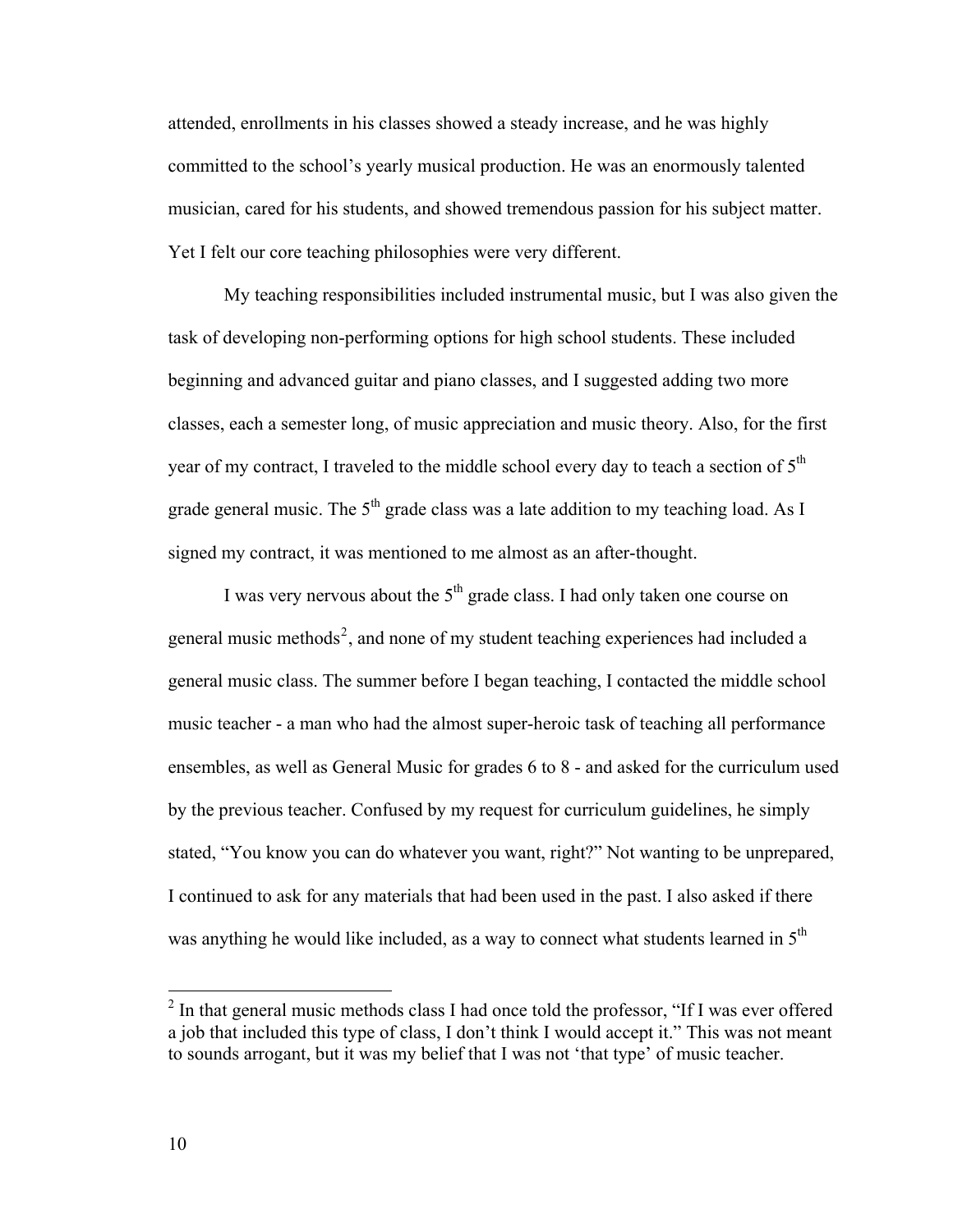grade to what he would teach them in  $6<sup>th</sup>$ ,  $7<sup>th</sup>$ , and  $8<sup>th</sup>$  grades. He explained to me that general music was for the students who did not perform, so he tried to 'keep it light'. He was proud of the curriculum for the  $8<sup>th</sup>$  grade class, which was a year-long focus on the music of the Beatles, but in terms of connecting from one year to the next, he preferred that I not duplicate his Beatles materials – "It's more of a treat for them in  $8<sup>th</sup>$  grade," he explained.

The summer passed, and on the first day of school I drove to the middle school. The music teacher looked rather proud as he handed me an envelope and wished me luck. My first thought was that it seemed very thin for a full year's worth of materials. Inside, I found a half-sheet of vocabulary words and homework assignments 3, 4, and 7. It was at this point (well, to be precise, it was the moment after I threw the packet in the garbage) that I realized that the district had no curricular plan or model for music, which seemed unusual because one of my interview questions had specifically asked about my familiarity with the National Standards. The district's focus was on performance classes, and the curriculum for non-performance options was a scattering of electives, with no attention to scope or sequence.

 On that same first day of school, I met with the high school music appreciation class. We reviewed the course objectives and I described how we would move through the material over the course of the semester. The focus of the class was to be Western art (classical) music, and I tried to stress to the students that any preconceptions they had about the genre would likely change over the course of the year, encouraging them to "keep an open mind". Once we had covered the syllabus in its entirety, I spoke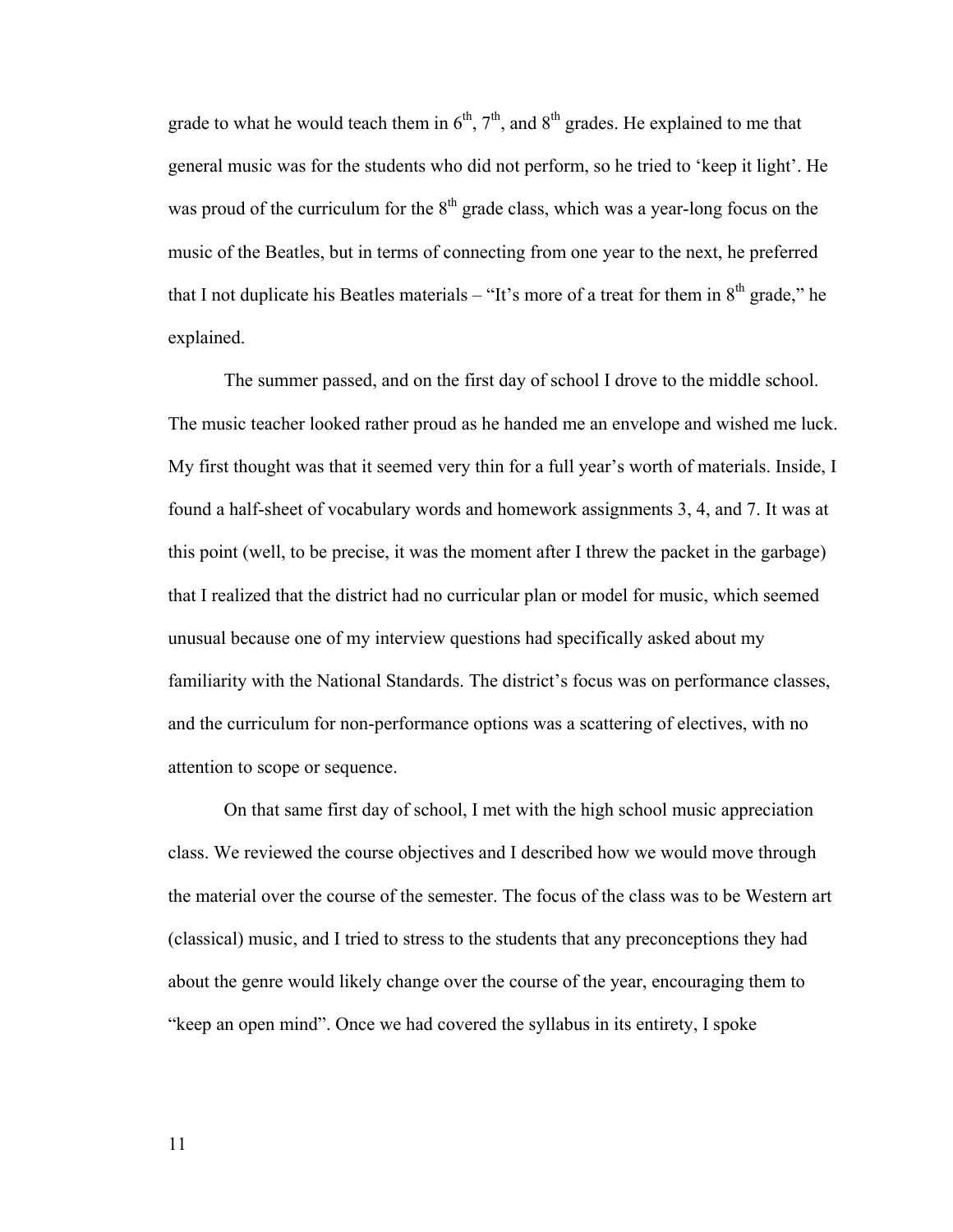informally with my students about their musical preferences. They were naturally curious about mine as well, and I told them that I did listen to classical music, but I also listened to classic rock, jazz, and almost anything else, depending on the situation. During this discussion I commented, "It would be nice in the future if the school could offer a class on the history of rock," to which one of my students - who had worn a constant scowl throughout the class period, looking very much like she had signed up for the wrong class - said sharply, "Why don't we do that in here?" I could not find a reason why a music appreciation class should *not* include such works, so I took that thought home over the weekend and re-designed the course curriculum to proceed from classical music through jazz to classic rock, using common themes to connect the various genres and time periods. It was a new way for me to view my subject matter and was different from the manner in which I had learned music theory and appreciation in my undergraduate coursework.

In subsequent years, the course evolved. In the first year, I focused on making connections across musical genres, and in later years I also attempted to make connections to history, philosophy, technology, and the other arts. Enrollment in the class doubled in the second year it was offered, and students who had never set foot in the music wing were signing up for my classes. What had begun as a class built around developing 'taste' turned into one designed to make connections between different genres of music and to understand how music influenced, and was influenced by, areas of knowledge that students encountered in other school subjects.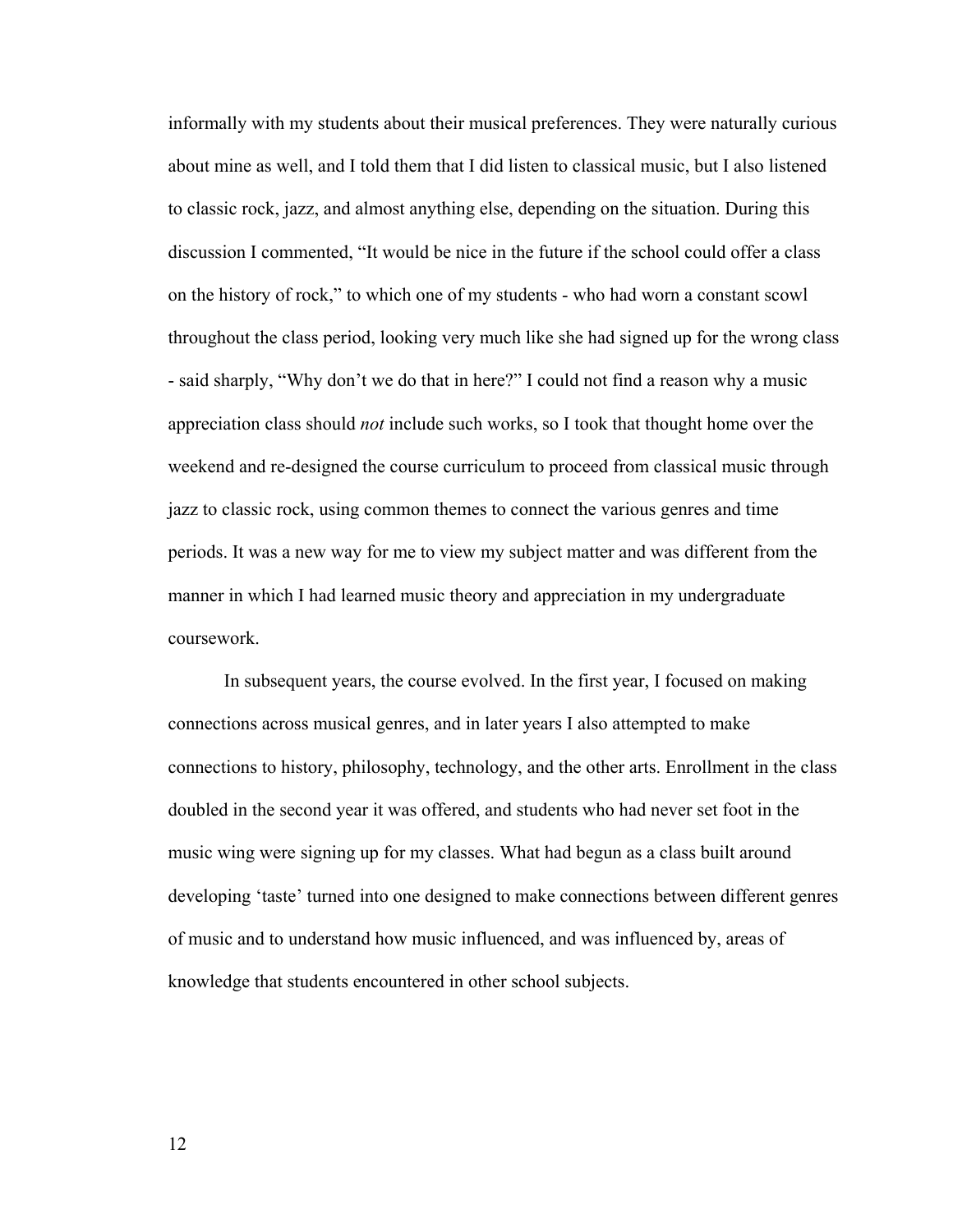In my three years teaching at that school, I was observed by the principal, who was very supportive of the department - meaning that he gave the music department equity with other departments in terms of funding and scheduling (often this was done quietly, as the other music teacher and I were told that the other departments need not know we were viewed on equal grounds). In the post-observation conferences, the principal indicated that although he did not understand the material I taught, "Students seemed to be learning." Despite being a novice third-year teacher, I could not resist asking, "How can you tell?" Often, classroom management was the prime indicator of success in his eyes, as was student involvement. Since my classes were electives, and I was a young teacher, the principal's main concern appeared to be that students were behaving.

 Transitioning from one class to the next was often a challenge; the pedagogical methods that were successful in first period when I taught concert band proved to be fruitless in general music settings where student discussion was encouraged. Next, I taught the  $5<sup>th</sup>$  grade class, which was located in a large classroom where the students sat around one large table. I had to alter my instructional style and even how I spoke; for example, minimizing the sarcasm that I used with the high school students and using vocabulary that was accessible to middle school students. Third period I taught beginning piano to a high school class of six students, alternating between large group instruction at the beginning of the period and independent practice time when I would work with students individually. I had to shift from teaching one kind of music to another; I had to become a different teacher.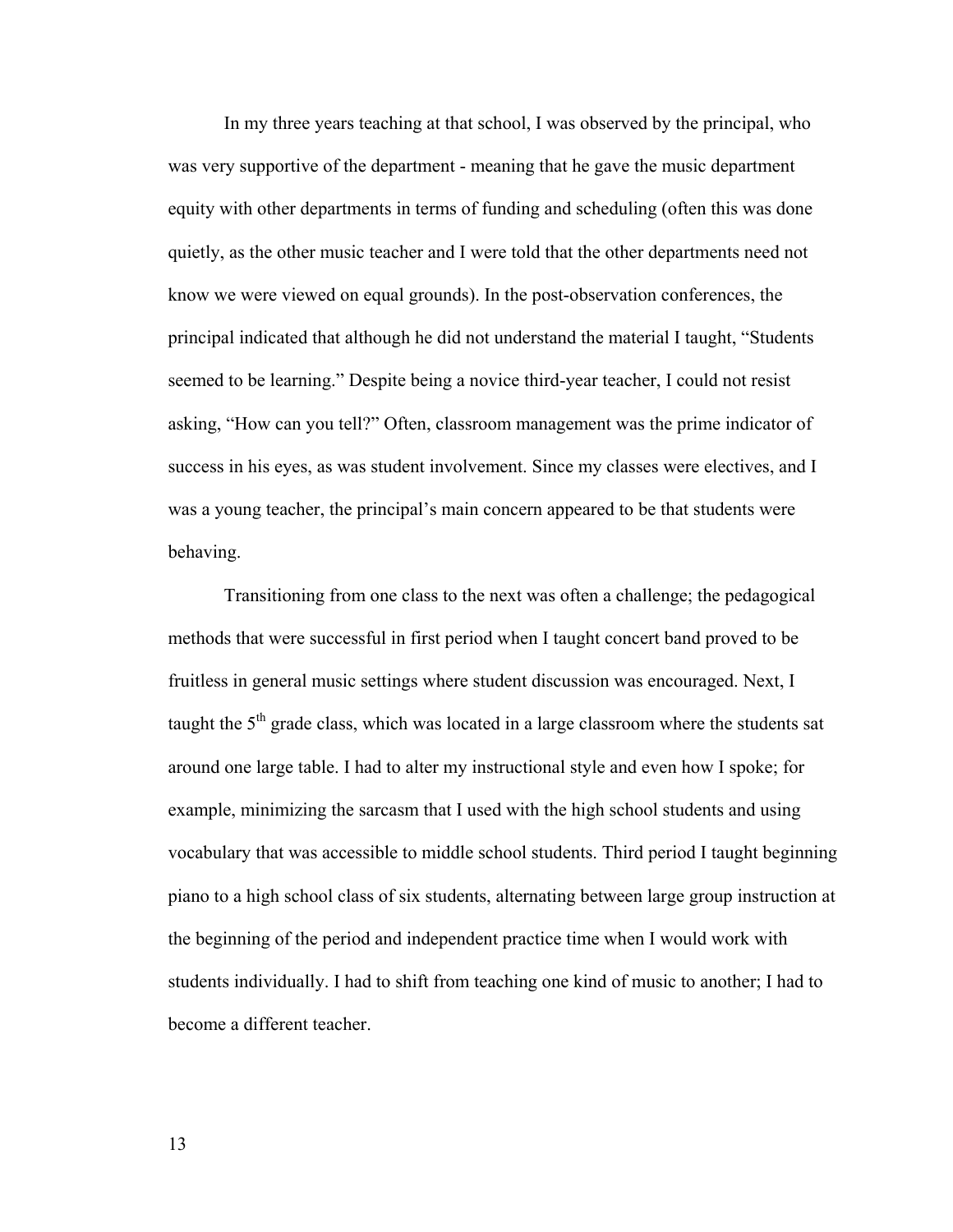As a young teacher, I often felt that I could be more successful in making these transitions between classes. My mentor in the high school taught only performance classes, so I asked the middle school teacher if I could observe one section of his general music class. I was curious to 'pick up some tips' about classroom management and engagement with middle school students. One day, I sat in on his  $8<sup>th</sup>$  grade general music class. He showed a portion of a Beatles movie for the first part of class (during which he studied a band score for the next period), then ran a discussion for the rest of the class that was mostly lecture format. I tried to notice what the students were doing throughout the class, and I saw many heads on desks, very little eye contact, and little enthusiasm. At the conclusion of the class, I asked two questions: "How do you think it went?" and "Was this a typical class?" He said the class was typical, and thought it was fine: "The topic is interesting. It almost teaches itself." Being a novice, I did not question this any further.

A number of experiences from my first teaching assignment have influenced my interest in, and the development of, this proposal. The subject matter that was emphasized in my preparation program did not extend to the realities of public school teaching, especially when it extended beyond ensemble performance. In addition, my pedagogical preparation emphasized conducting skills, which did not translate to general music classroom settings. I was given the responsibility of selecting the subject matter knowledge to emphasize in my classes (and those selections lent themselves to particular pedagogical methods), and my selections rarely aligned with the selections made by other music teachers in the district. When I discussed official (national and Massachusetts) curriculum frameworks with peers and administrators, the conversation rarely extended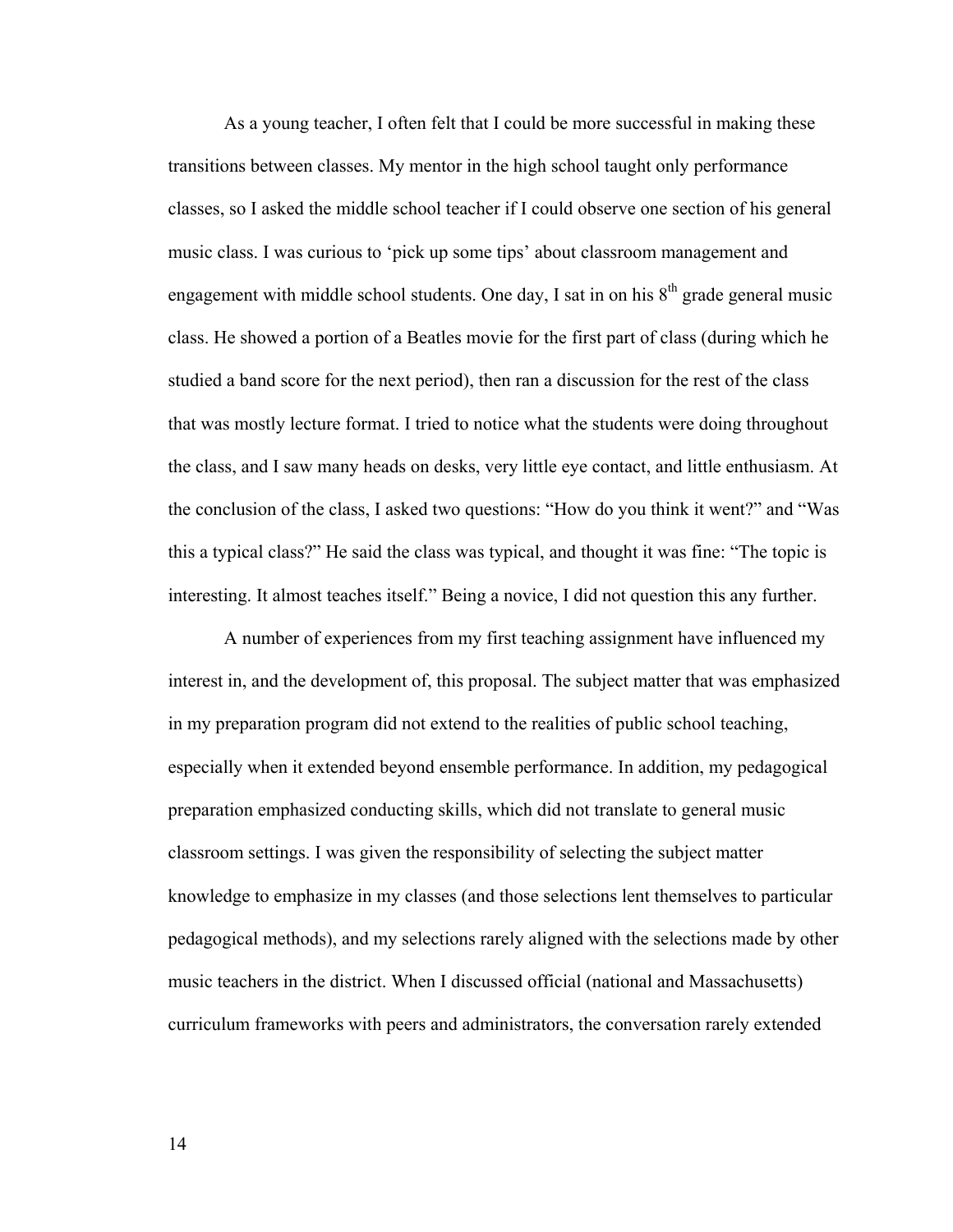beyond the macro level; music teachers tended to select those standards that reinforced their existing practices, while administrators were pleased to know I was aware of the standards. My interactions with others teachers and the administration suggested that music was a low-status yet highly-visible subject.

 My second teaching assignment was overseas, at an American school in Morocco. Again, I was hired to "build the program". For the administration and parents, this meant improving the level of performance, but I internalized the challenge to entail reaching the greatest number of students. The equipment and facilities were very basic. My classroom was in the basement, located beneath the kindergarten classrooms - a space with low ceilings clearly not designed with the acoustic necessities of a performance setting in mind – and this geographic isolation mirrored my professional isolation. In this taxing setting, I learned that my closest colleague was not, in fact, the other music teacher; the strategy I used for developing and implementing a curriculum that was relevant and challenging for my students was to associate with teachers in other low-status domains, such as technology or drama.

 The culture of teaching at the school was highly charged politically. Teachers from different departments constantly competed for preference in terms of funding and scheduling. As the newcomer to the school, I was told informally by the administration and other department heads that I had not 'earned the right' to make excessive demands. I was hired to build a program, yet it slowly became apparent that I was expected to do so with little to no support. My teaching load included high school band, high school choir, middle school choir,  $6<sup>th</sup>$  grade general music, and free periods in which I offered private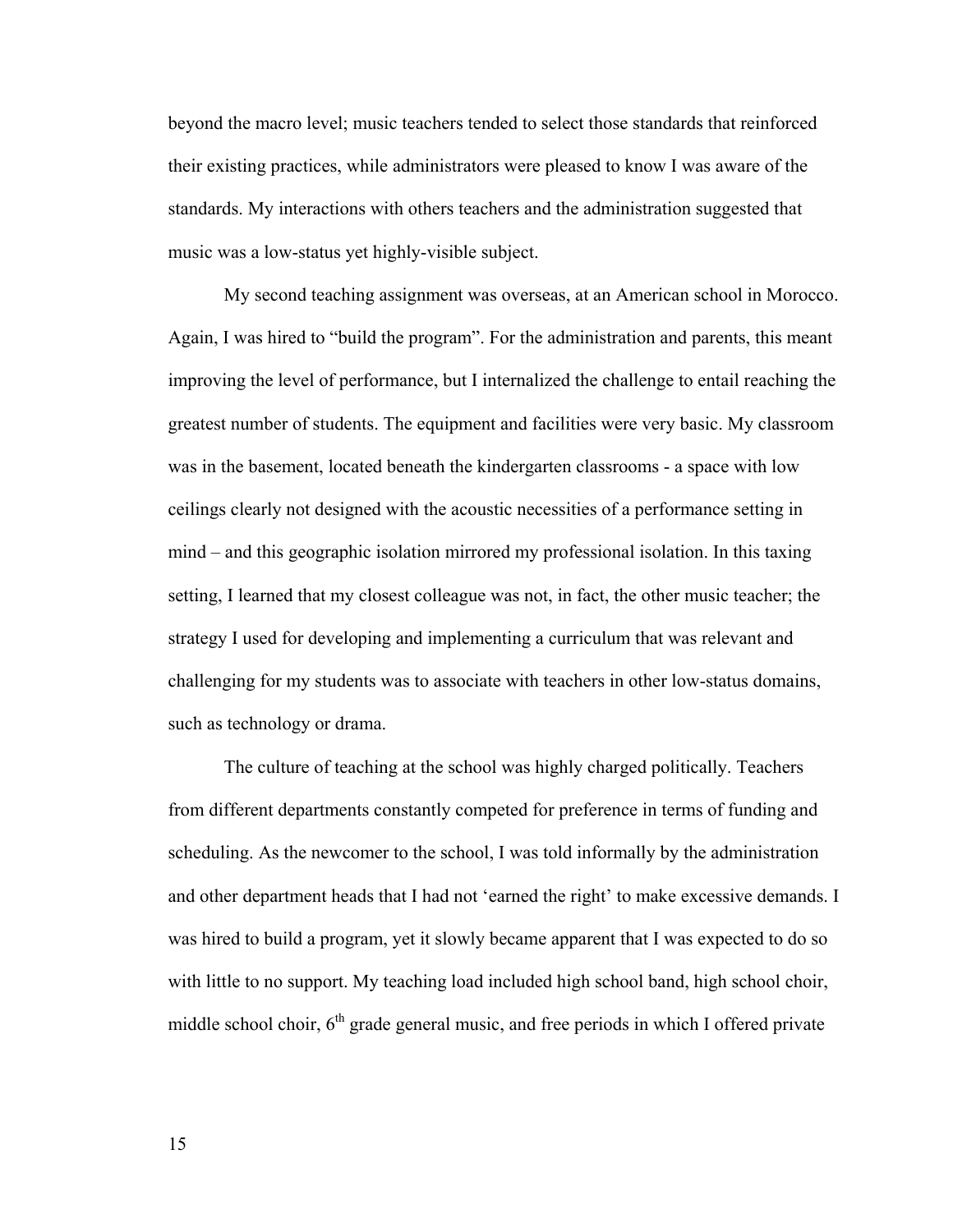music lessons. When I inquired about the curriculum for the  $6<sup>th</sup>$  grade general music class I was told that although, in the past, it had been an opportunity to introduce students to instruments, I was free 'to do whatever I wanted'. I had an unmistakable case of déjà vu, as I recalled my experience in preparing for the  $5<sup>th</sup>$  grade class in my previous district.

 Initially, I followed the curriculum the previous teacher had used, which included introducing students to instruments so that they could produce a sound and play basic songs, then move on to the next instrument. After a couple of weeks following the same routine, I felt unfulfilled and it did not feel like my students were achieving my objective of becoming lifelong learners of music who were excited about the subject; it felt as though I was training my students, not teaching them. After extended conversations with the technology teacher – we spent hours discussing my goals for my students and what my ideal curriculum would include - I reserved the computer lab and took my students there one class period. In hindsight, that was the first time I had ever engaged in professional conversations about the curriculum of my classes.

From that point on, my  $6<sup>th</sup>$  grade students did not learn how to play particular instruments (I offered lessons in my free time to those students who were interested). Instead, they created their own musical works using a sampling-software program called Garageband. I developed a curriculum for the class, and my students learned musical concepts such as the form of musical works while creating their own songs. We discussed non-performing options in music, analyzed movie scores and created soundtracks for short animated films. I soon found that I was teaching  $6<sup>th</sup>$  graders concepts that I had not learned until college.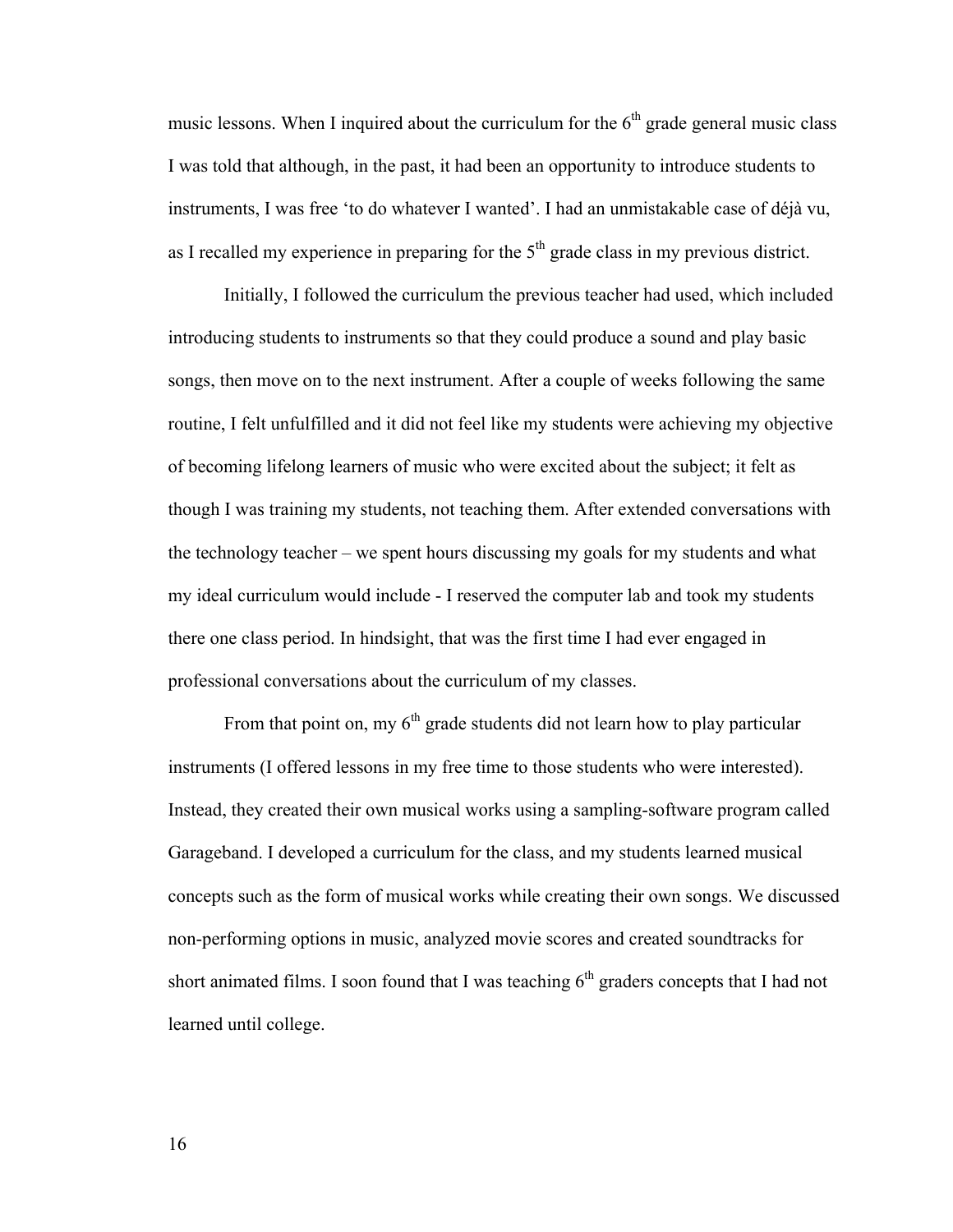The students were excited to come to class and the technology teachers often observed my lessons out of curiosity. Then, halfway through the school year, the elementary music teacher stormed into my office and, in graphic language, demanded to know what in the world I was doing with the  $6<sup>th</sup>$  graders. She said students should not be 'playing' in music class. They should be singing! She had been classically-trained, was a very gifted singer, and her son was a professional singer. Anything that deviated from the performance of Western art music was deemed a betrayal of her values. In her view, I was wasting time with my students, and despite my attempts to describe the linkage of the class's work to curriculum standards, to demonstrate the successes of the class or to discuss the advanced musical concepts that my  $6<sup>th</sup>$  graders had mastered, she could not be convinced that my class represented anything more than a devastating blow to the hard work she had done with those students in elementary school. She explained that her job was to introduce students to musical concepts, and mine – at the middle school level – was to help them become performers. The only agreement we came to was that we disagreed, fundamentally and philosophically. It had become apparent that we held different opinions regarding the goals of music education, the knowledge of most worth within the field of music and the role of music education in the overall school curriculum. Although our preparation was similar in content and structure, as music teachers we were different altogether.

As I developed a new curriculum for my  $6<sup>th</sup>$  graders, I also advocated for the inclusion of a music appreciation / music theory class, to be offered as a high school music elective. I was granted permission to proceed because I had assured the principal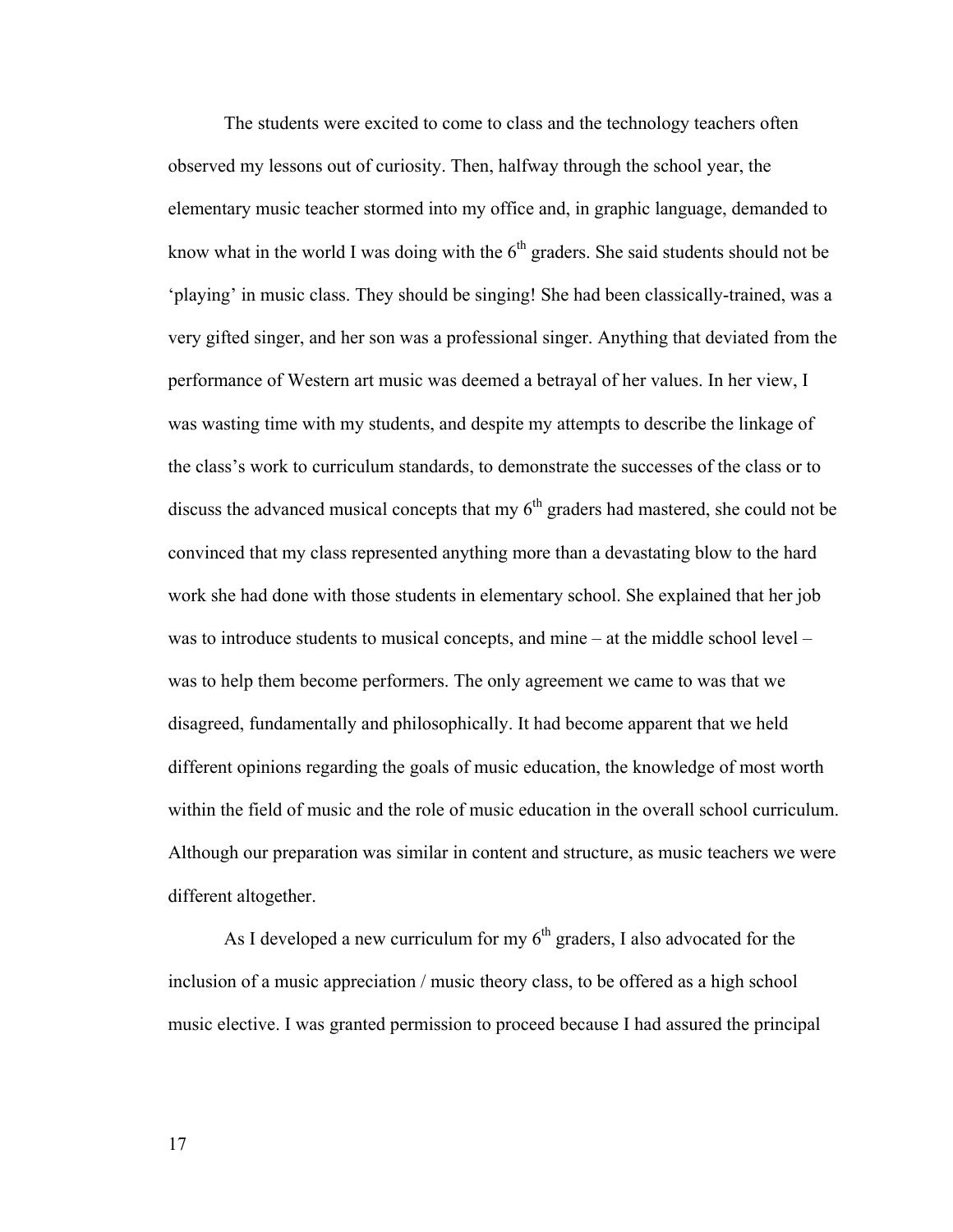that such a class could eventually develop into 'IB Music,' thus classifying the school as a 'Full IB' school according to guidelines issued by the International Baccalaureate Organization, an important high-status classification for international schools. Until that point, the high school had offered IB courses in all other departments except for the arts. Again, using the model I had developed in my first school, I taught music appreciation by crossing genres and having students seek common threads in the music to which we listened. The other high school arts teachers were supportive and often came into the class to observe what the students were doing and, on occasion, to team-teach a particular class. Exemplifying once more how the value and purpose of music teaching can vary between two teachers with similar training, the elementary music teacher was baffled why I was 'wasting my time and my students' time' on listening and composing**.** 

During my time teaching overseas, I was selected to participate in a project devoted to the development of standards and benchmarks in music education. The project, dubbed  $AERO+<sup>3</sup>$  $AERO+<sup>3</sup>$  $AERO+<sup>3</sup>$  and sponsored by the U.S. Department of State, represented an extension of the Standards movement in the United States to American schools overseas. The goal was to establish a vision of what students should be expected to know and do in music. The chair of our committee had assisted in the development of the American National Standards in music. In between two working sessions, we were given the task of discussing our preliminary model of the standards with others in our school to solicit input. When the elementary music teacher learned of the project, she was highly skeptical that any model we developed would ever be implemented and insisted it would not

<span id="page-24-0"></span><sup>&</sup>lt;sup>3</sup> AERO = American Education Reaches Out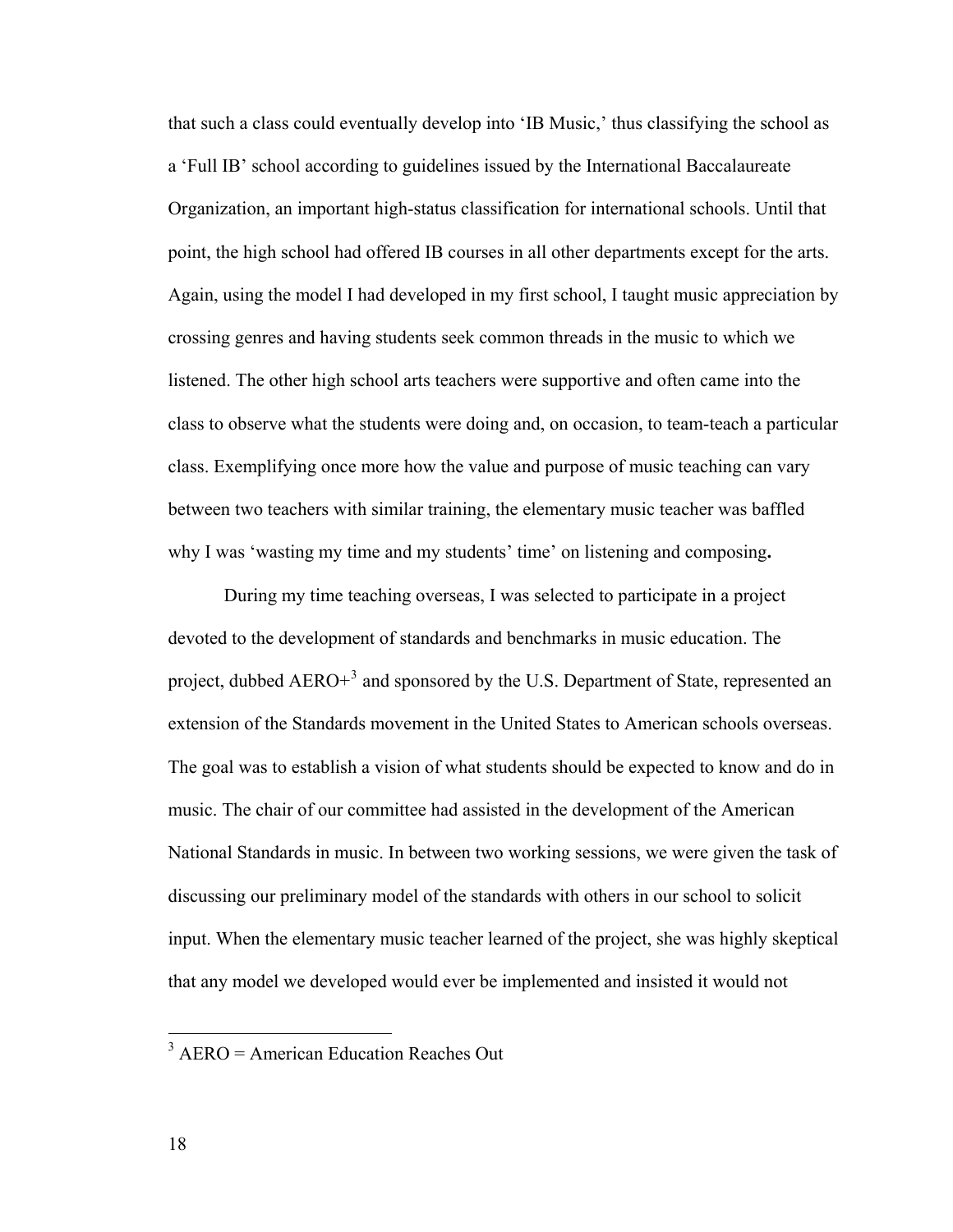influence how she taught. The administration was very pleased that I was participating on the committee as it brought recognition to the school. When I had discussed our progress, though, each member of the administration cited their unfamiliarity with music subject matter and quickly moved to another subject. The administration was not concerned with implementation of the standards; they were satisfied that the work would simply be completed. At the time, I believed the project had tremendous potential; in my most idealistic moments I imagined that the AERO+ project would provide music teachers with a justification for expanding their programs to include non-performing options. From the brief feedback I received from the administration and the other music teacher, however, it became apparent that the project was an end unto itself and would not be powerful enough to instigate curricular change in school music programs.

 My second teaching assignment confirmed and built on some of the beliefs I had carried from my first setting, namely: the role of music education relative to other subjects in the school curriculum was representative of a low-status subject; the process of selecting the knowledge to be included in the music curriculum was highly personal and often misunderstood by others; and my preparation as a music teacher was appropriate for a performance-oriented curriculum that did not reach a large number of students. In addition, I learned the unexpected lesson that I did not consider most music teachers my "peers", due to my emphasis on knowledge and skills that deviated from the traditional music curriculum. The colleagues I was able to find, rather, taught within other low-status subject areas. I never doubted the passion of the music teachers with whom I taught. Their level of talent always impressed me and their dedication to their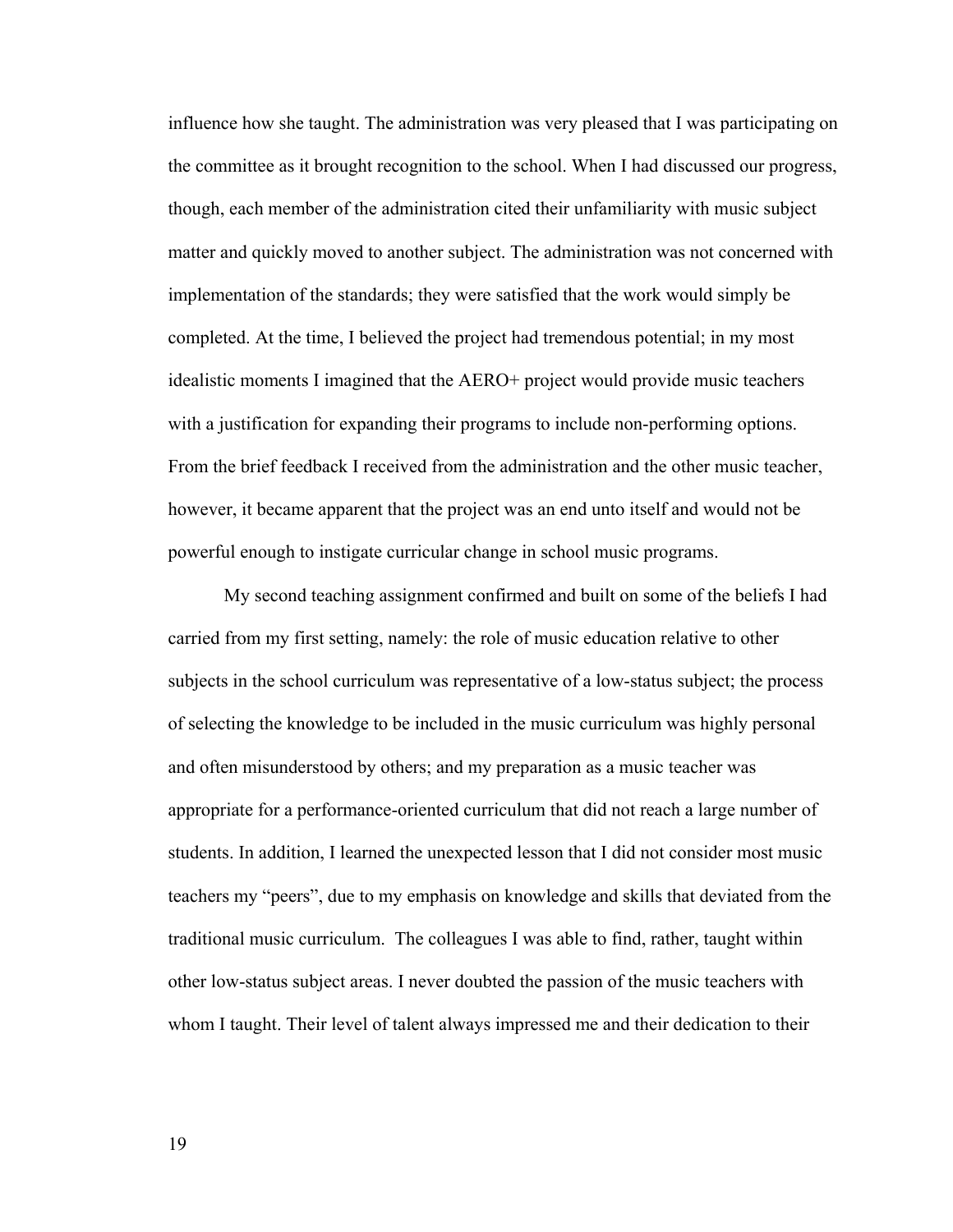students was evident. However, eventually I began to see that music as a school subject lent itself to a professional isolation that music teachers not only grew accustomed to, but also eventually accepted and relied upon. In hindsight, my training within the School of Music had nurtured this sense of remoteness: hours spent in practice rooms alone mastering core repertoire; limited amounts of coursework outside the school of music that felt disconnected from music coursework; and a level of specialization that inhibited connections to other areas of human knowledge. I now realize that my experience as a music major, that of being an 'outsider of outsiders', was what led me to seek professional relationships with non-music teachers.

 These personal experiences of being prepared and working as a secondary music teacher, suggest a number of biases and orientations in this research project that should be highlighted. Throughout my career as a music teacher, I developed curricula that departed from traditional performance-based music curricula. I also sought peers with whom I could discuss pedagogy, rather than content. My personal experiences as a music are relevant for this study because I am proposing to explore how the leaders of teacher preparation programs define success, how (or if) teachers are prepared to teach in different instructional settings, and what subject matter is implicitly and explicitly emphasized and de-emphasized. My beliefs regarding the importance of a broader range of musical content knowledge beyond performance affected the development of research questions and the assumption that the traditional performance model is problematic. Although I am positioning music education as a unique field, I believe there are lessons to be learned that may apply to the preparation of teachers in general and the processes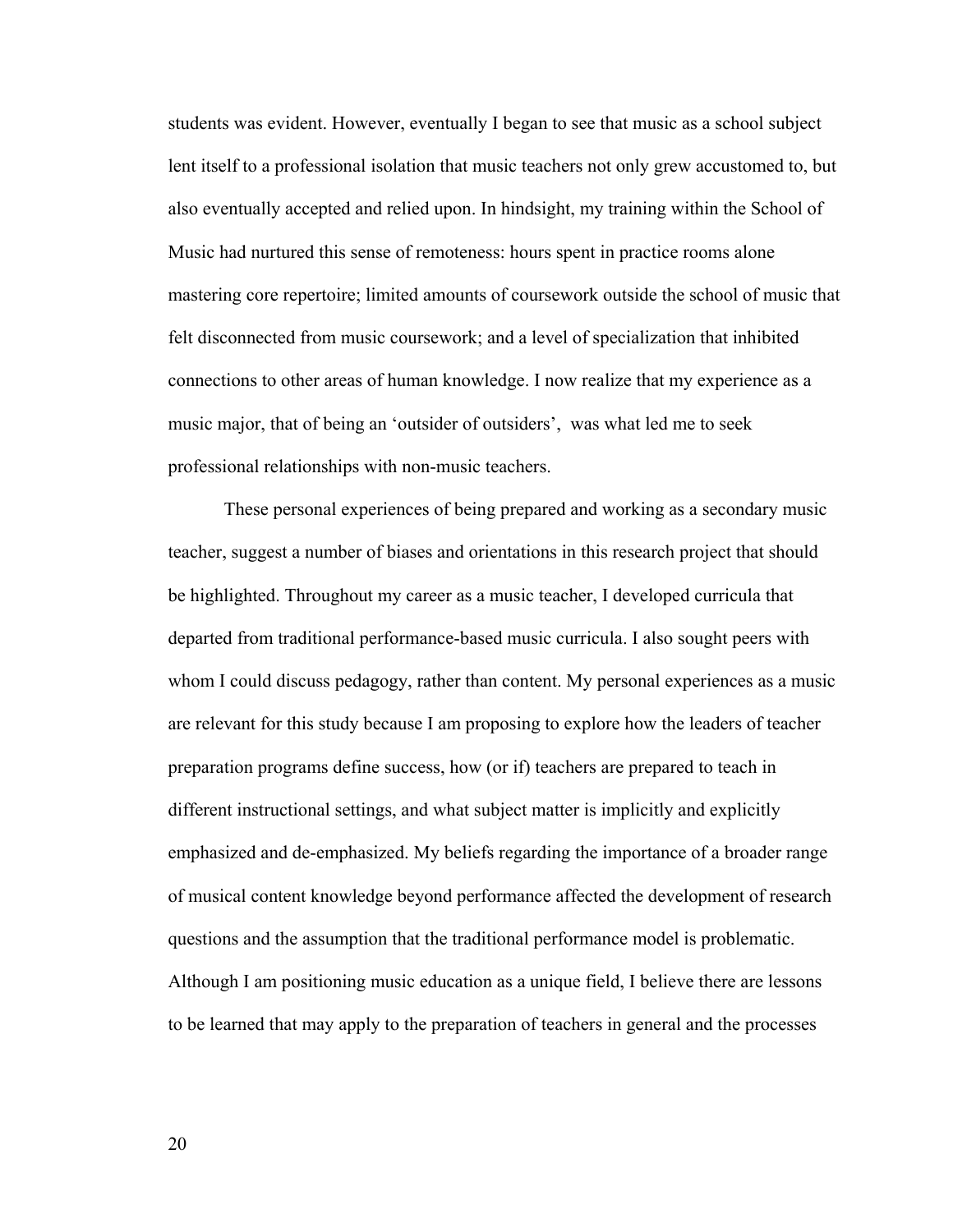<span id="page-27-0"></span>that programs undertake in determining the curriculum used to groom the next generation of American teachers.

#### **Conceptual Framework**

 This proposal addresses the processes of selecting and distributing the content of curricula in Massachusetts music teacher education programs and the consequences of those determinations. One of the primary emphases of curriculum theory has been to describe different traditions in curriculum that have been influenced by larger social and historical changes outside of education (Kliebard, 1995). In addition, curriculum theorists have attempted to explain the interplay of overt and covert curricular messages and organizations by analyzing fields such as science education (Cuban, 1995). Such explanations have also been applied to the arts, notably in the work of Elliott Eisner.

 Eisner (2002) argued that curriculum was "not only a division of labor but also a political separation based on perceived areas of competence" (p. 29). Curricula are not fixed entities, he argued, but are socially constructed and contested. We may understand curricula at a particular moment in time, but they are constantly evolving so our understanding of curricula must also shift. Even 'official' curriculum frameworks published by the state may assume new meaning as times change.

Eisner described 'three curricula that all schools teach': *explicit*, *implicit*, and *null*. He argued that all curricula may be understood based on their content and the method(s) of instruction that are emphasized within them. The explicit curriculum, according to Eisner, is the most common understanding of what is meant by curriculum and is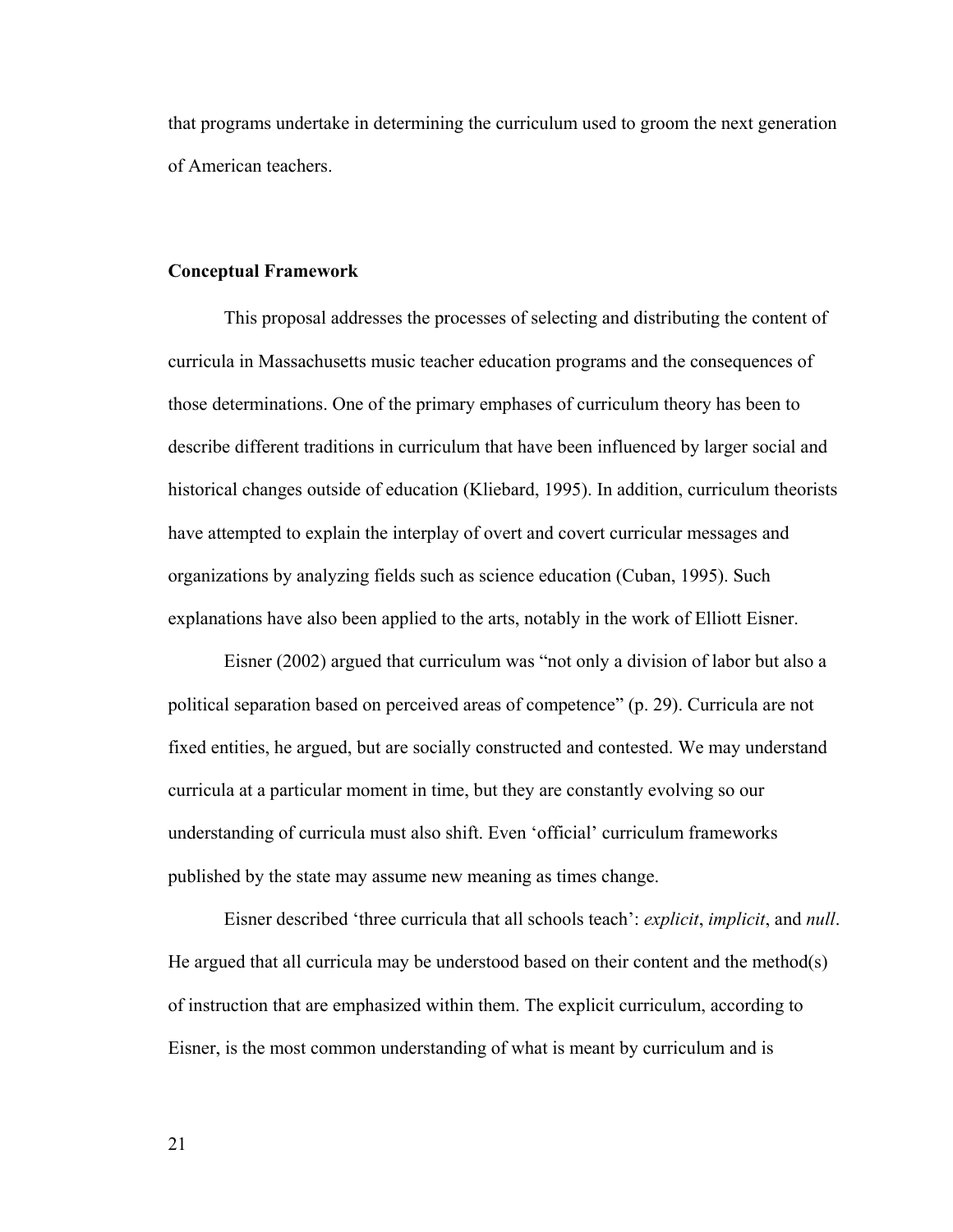generally reflected in official texts and frameworks. It contains the intended content of instruction. Typically, the explicit curriculum is described in terms of subject matter, and that which is included (and excluded) in the explicit curriculum influences the preferred methods of instruction.

The implicit curriculum - also known as the *hidden* curriculum (Jackson, 1968; Snyder, 1970) - is more complex and difficult to define. Eisner argued: "The implicit curriculum of the school is what it teaches because of the kind of place it is" (p. 91). The organizational structures, reward systems, physical layout, rules, and norms of schools are some of the components of the implicit curriculum. Parents and students recognize the "lessons" of the implicit curriculum due to their pervasiveness. Subject matter is not the direct emphasis of the implicit curriculum, but the decisions made relative to the distribution of subject matter have consequences that are included in the implicit curriculum. For example, the scheduling of classes in many schools delivers a message (perhaps implicit or unintended) of the relative status of various subjects. If art and music are scheduled in an elementary school after lunch or on Friday afternoons, one message being communicated is that these courses are an extension of play; not equal partners with the core subjects. As a result, the content of those classes may be perceived as having lower status when compared to other subjects with earlier placements and priorities in the school day. The implicit curriculum reflects the value judgments of the school and the system in which it is embedded, and the lessons 'taught' as a result of the implicit curriculum may be just as powerful, if not more so, as those of the explicit curriculum.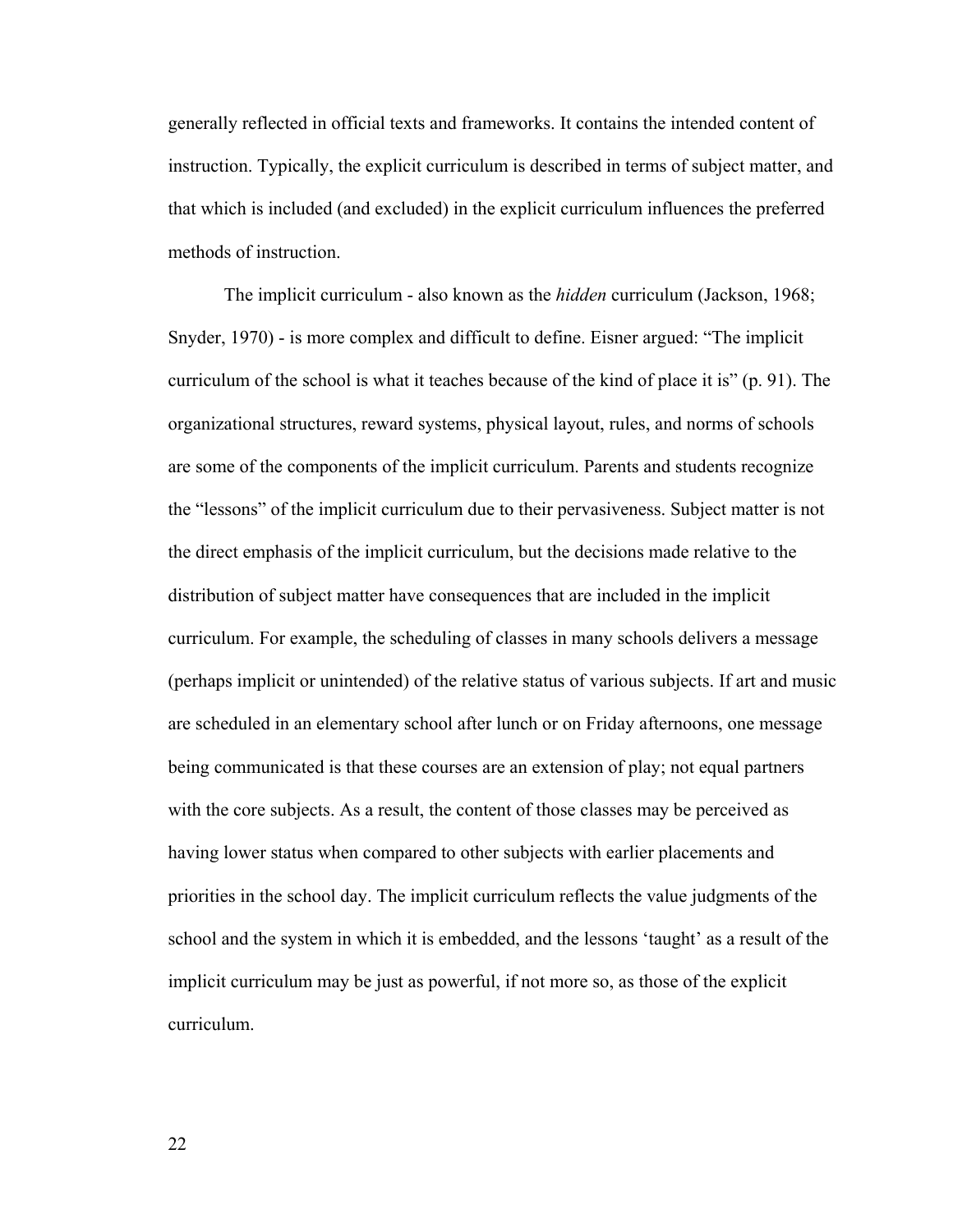Eisner argued that the null curriculum, or that which is *not* taught in schools, is as influential as the explicit or implicit curriculum. The null curriculum may not be deliberately considered in curricular decisions; for example, there may not be discussions of whether "Eighth graders should understand X, Y, and Z in math, and as a result, *not* have the opportunity to learn A, B, and C in music." Conversely, some decisions influencing the null curriculum are indeed very explicit – for instance eliminating recess and narrowing the curriculum in order to accommodate more test preparation in literacy. In either event, the impact of the null curriculum is far-reaching. Eisner argued:

[W]hat schools do not teach may be as important as what they do teach. I argue this position because ignorance is not simply a neutral void; it has important effects on the kinds of options one is able to consider, the alternatives that one can examine, and the perspectives from which one can view a situation or problems (p. 97).

According to Eisner, "certain subject matters have been traditionally taught in schools not because of a careful analysis of the range of other alternatives that could be offered but rather because they have traditionally been taught" (p. 103). The subject matter emphasized in explicit, and the resulting null curriculum comprised of that which has been de-emphasized, also influences the dominant methods of instruction and the domains of knowledge that are valued. For example, Eisner argued that of the 'domains' of thinking - cognitive, affective and psychomotor – cognitive is typically afforded the highest status<sup>[4](#page-29-0)</sup> due to the selections of the explicit curriculum. Eisner claimed schools

 $\overline{a}$ 

<span id="page-29-0"></span><sup>&</sup>lt;sup>4</sup> These concepts will be explored through an analysis of Goodson's work in Chapter 2.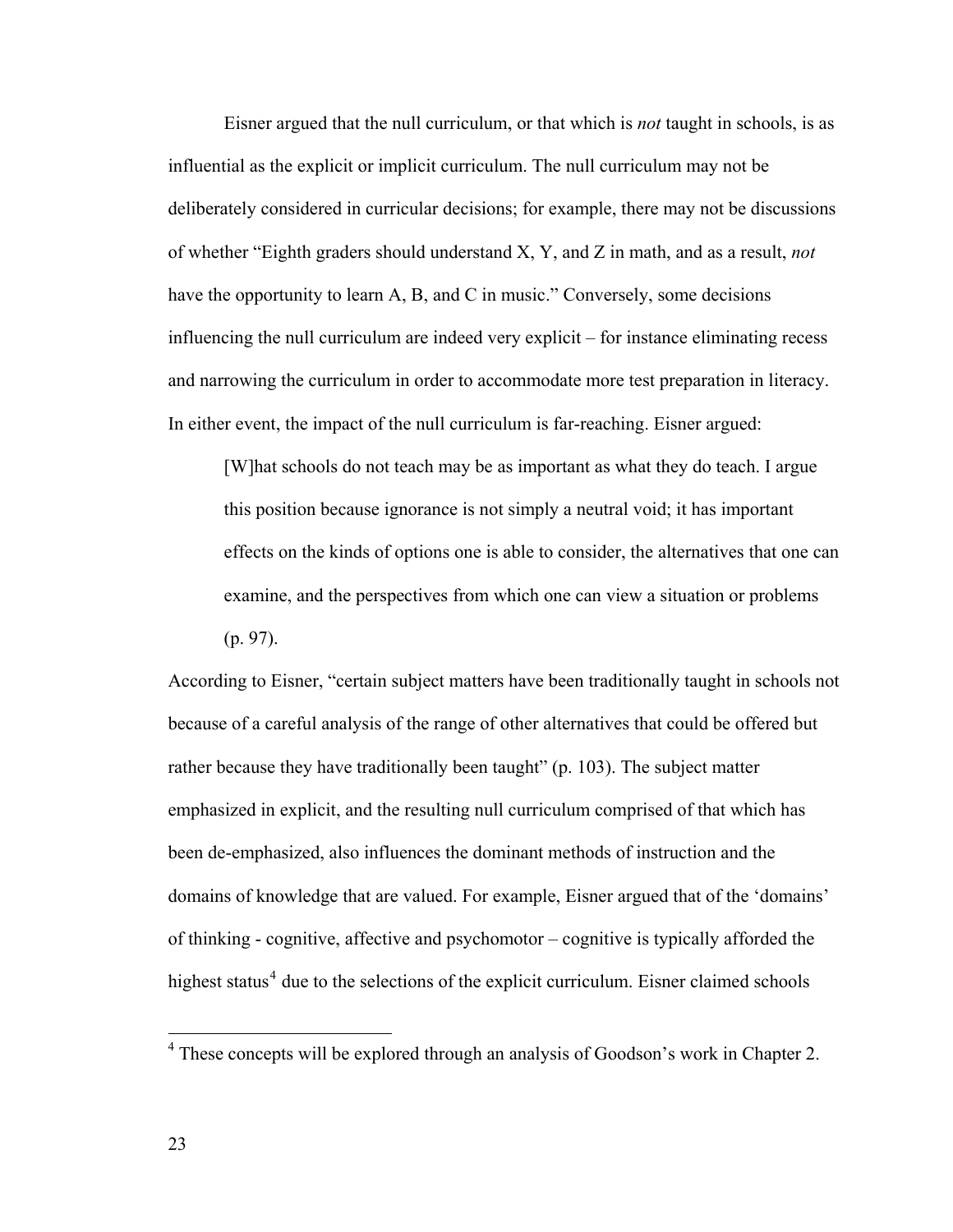have "consequences not only by virtue of what they do teach, but also by virtue of what they neglect to teach" (p. 103). An emphasis on the cognitive domain to the neglect of affective or psychomotor skills not only results in higher status for those subjects emphasizing 'academic' skills but also devalues subject matter that is not assigned the 'cognitive' label.

 Eisner's analysis of the differences, inclusions and exclusions between subjects can be applied equally well to the distribution and hierarchical ordering of content within all subjects. By analyzing the processes and consequences of determining the explicit curriculum of music teacher preparation programs – and by extension, the implicit and null curricula – this study sought to understand how the 'traditional' (performance-based) music curriculum has endured, what the lessons are that the traditional curriculum has implicitly passed along to prospective music teachers and why alternatives to the traditional curriculum have been de-emphasized or dismissed.

 Any analysis of the selection of knowledge for inclusion in the explicit curriculum necessitates addressing the central question of: Who makes those determinations? Two schools of thought have emerged in curriculum studies in relation to this question: the first adhering to essentialist, philosophical and normative principles about knowledge; and the second preferring relativist, sociological, and critical explanations. In Chapter Two, the theoretical framework for this study will be described in greater detail. Below is a brief outline of the core arguments of these competing visions of the selection and distribution of knowledge in the school curriculum.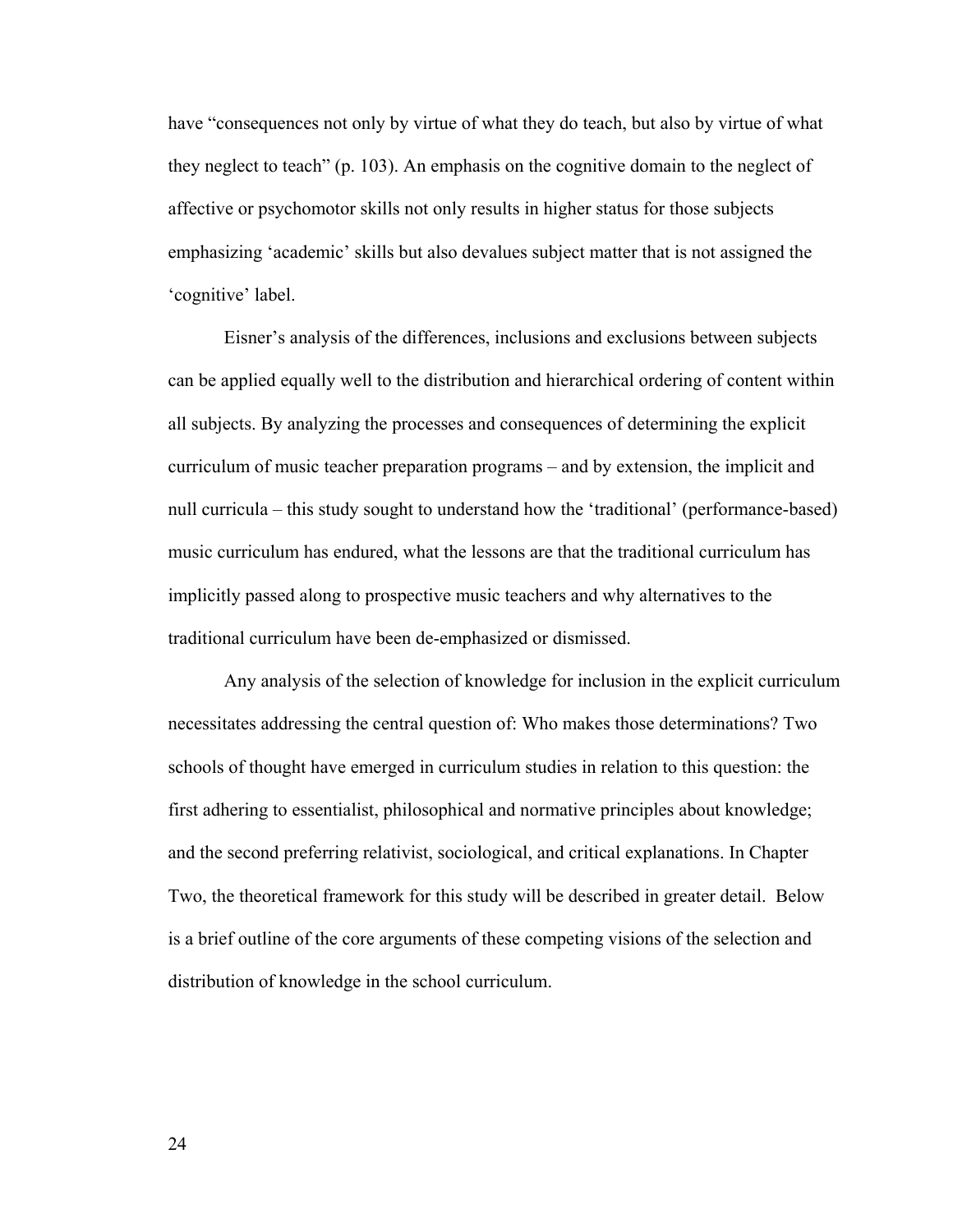Basil Bernstein (1975) argued that the formalization of the explicit curriculum (as well as the resulting implicit and null curricula) is a social process and reflects the priorities of a society and those who exercise the greatest power within it:

How a society selects, classifies, distributes, transmits and evaluates the educational knowledge it considers to be public, reflects both the distribution of power and the principles of social control (p. 158).

Bernstein's (1990, 1996) theory of the sociology of knowledge explained how categories of knowledge are determined by those seeking to maintain power. Bernstein claimed that class relations were the result of the inequitable distribution of power and control, specifically the creation, distribution, reproduction and legitimization of knowledge, as represented in the social division of labor (1990, p. 13).

Bernstein's work addressed the general differentiation and distribution of knowledge in curricula and society. Other sociologists of curriculum built upon his theory and explained the nuances of the processes of selection and distribution within and across school subjects. For example, Goodson (1984) analyzed how the evolution of school subjects was influenced by school politics, and resulted in the inclusion of certain content that was more deemed to have higher status over other content that was considered lower status, as subjects fought for vital resources. Siskin (1991, 1995) and Ball and Lacey (1984) analyzed the cultures of academic departments and sub-cultures that formed within departments, respectively, to determine the processes that sub-groups of teachers completed to select content and pedagogy based on competing subject matter paradigms.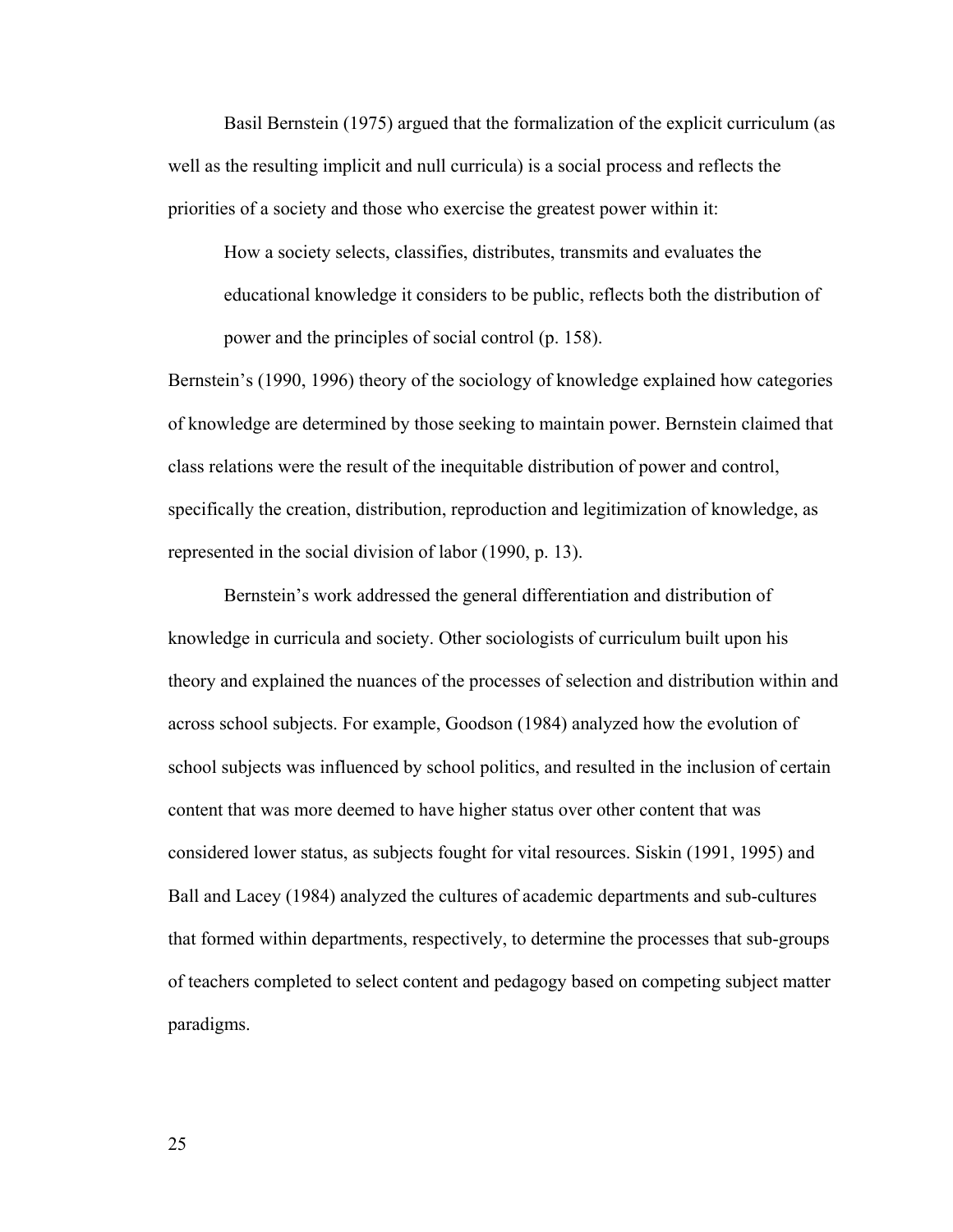Bernstein's theory of the sociology of knowledge and the work of other curricular theorists who explained the selection and distribution of subject matter and pedagogy within schools stands in stark contrast to a second "essentialist" view that knowledge is fixed and the content of schooling and school subjects can and should be determined by a central authority. A key contemporary advocate of this essentialist view is Lee Shulman (1986, 2002, 2005b). His theory of teacher knowledge described three distinct categories of content, general pedagogy, and pedagogical content knowledge. The third category referred to the knowledge and skills concerned with the transformation of content into teachable forms. Shulman argued that in order for education to reach the level of professionalization demonstrated by the medical or legal fields, core knowledge must be identified and codified. Pedagogical content knowledge, according to Shulman, represented the domain of knowledge that would raise education's status once it had been thoroughly articulated; pedagogical content knowledge would be the specialized area that would distinguish education from other professional fields. Shulman argued that pedagogical content knowledge differed from other knowledge sets not because of principles of power and control, but due to the inherent characteristics of pedagogical content knowledge that originated from each content area.

 Music education and music teacher education provide a useful critical case study for testing and refining the work of Eisner, Shulman, Bernstein and Goodson because of their contested curricula and their conflicted identities. Music holds a unique position in schools as a vulnerable subject that has nonetheless maintained its traditional emphasis on performance over the centuries. The explicit curriculum of music education remains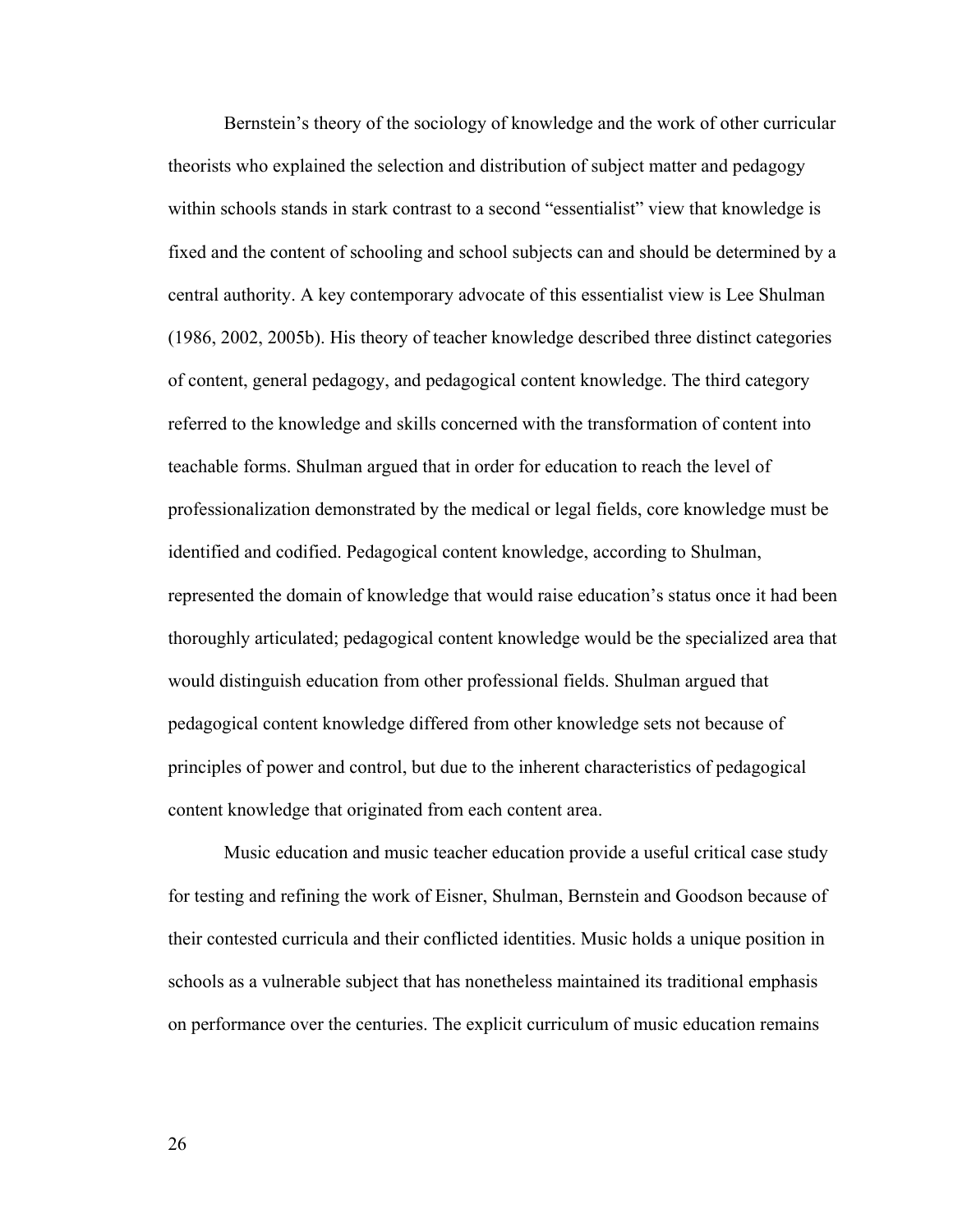vague and disputed because multiple possible interpretations exist regarding what are or should be the central tenets of 'music' as a discipline; because performance may emphasize various genres, because the outcomes of music education are numerous and undetermined, and because the preferred pedagogical methods of the field are at best merely implied and at worst undefined. The explicit, implicit, and null curricula of music education and music teacher education have not been analyzed and therefore the consequences of those determinations are unknown.

As subjects have positioned themselves for greater access to resources (Goodson, 1984), music educators have responded by defending their subject through contradictory arguments. First, music educators vary in terms of whether they justify the value of music education in its own terms, or in relation to other areas of learning. For instance, the National Association for Music Education (NAfME, previously known as Music Educators National Conference, or MENC), the central organization representing the interests of music teachers, has defended the subject matter of music on the grounds that it is essential to the human experience. Its inclusion in the school curriculum has been justified according to its timeless and indefinable qualities that are claimed to be unique to the discipline. By contrast, music education advocacy movements have characterized music as a powerful means for stimulating greater student achievement in other subject areas by linking participation in arts with increased student scores on standardized math assessments, for example. Second, music educators differ on the issue of which students should be offered education in music. While MENC played a central role in advocating for the inclusion of national standards in the arts for all students, in practice, school music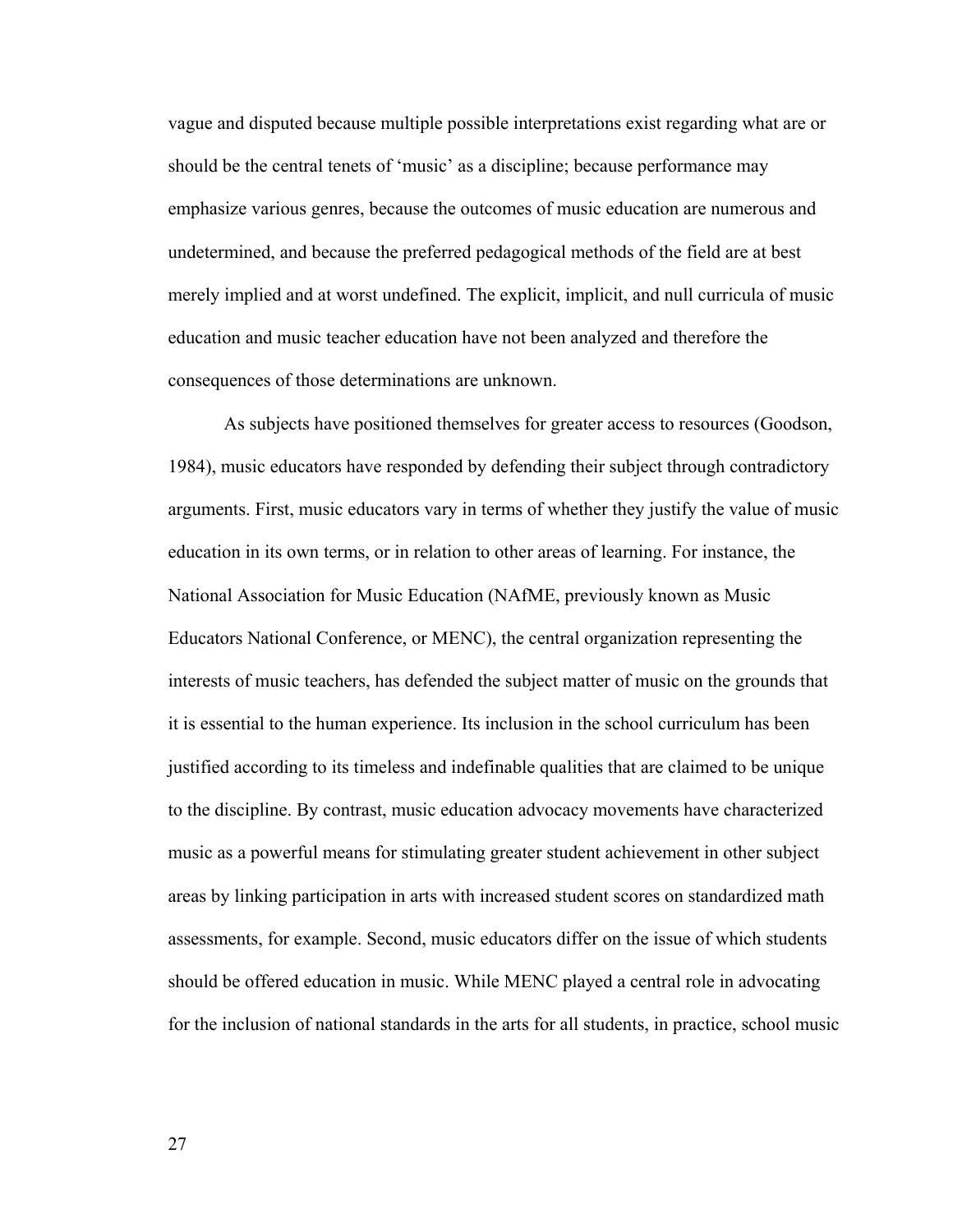programs at the secondary level tend to be performance-based and are most accessible to students with a pre-disposition to performance.

The training and preparation of music teachers, often occurring in schools of music alongside other music majors, magnifies the contested content of music education knowledge and what may be considered 'core' musical knowledge. According to Shulman, music education should represent that area of music content knowledge that helps teachers to translate the essential knowledge of the discipline in a manner that is understandable to children. Taken from Bernstein's perspective, music education is another socially-determined area of knowledge that exists in a hierarchy of other subjects. The variable definitions of what is considered legitimate music education knowledge and its relation to music content knowledge carry implications for the design and revision of the curricula of music teacher preparation programs. Who determines the degree to which the music teacher education curriculum may be revised, and who determines what knowledge may or may not be included? The answers to these questions are connected to issues of power, control and status.

 In the remaining sections, an overview of the history and status of music education is presented, in order to situate the current study in the tradition of music education curricula. In addition, the role and evolution of arts education policy relative to general education policy will be summarized, so as to better understand the political and social factors that have influenced, and continue to influence, the evolution and persistence of music as a school subject. Together, this background should provide a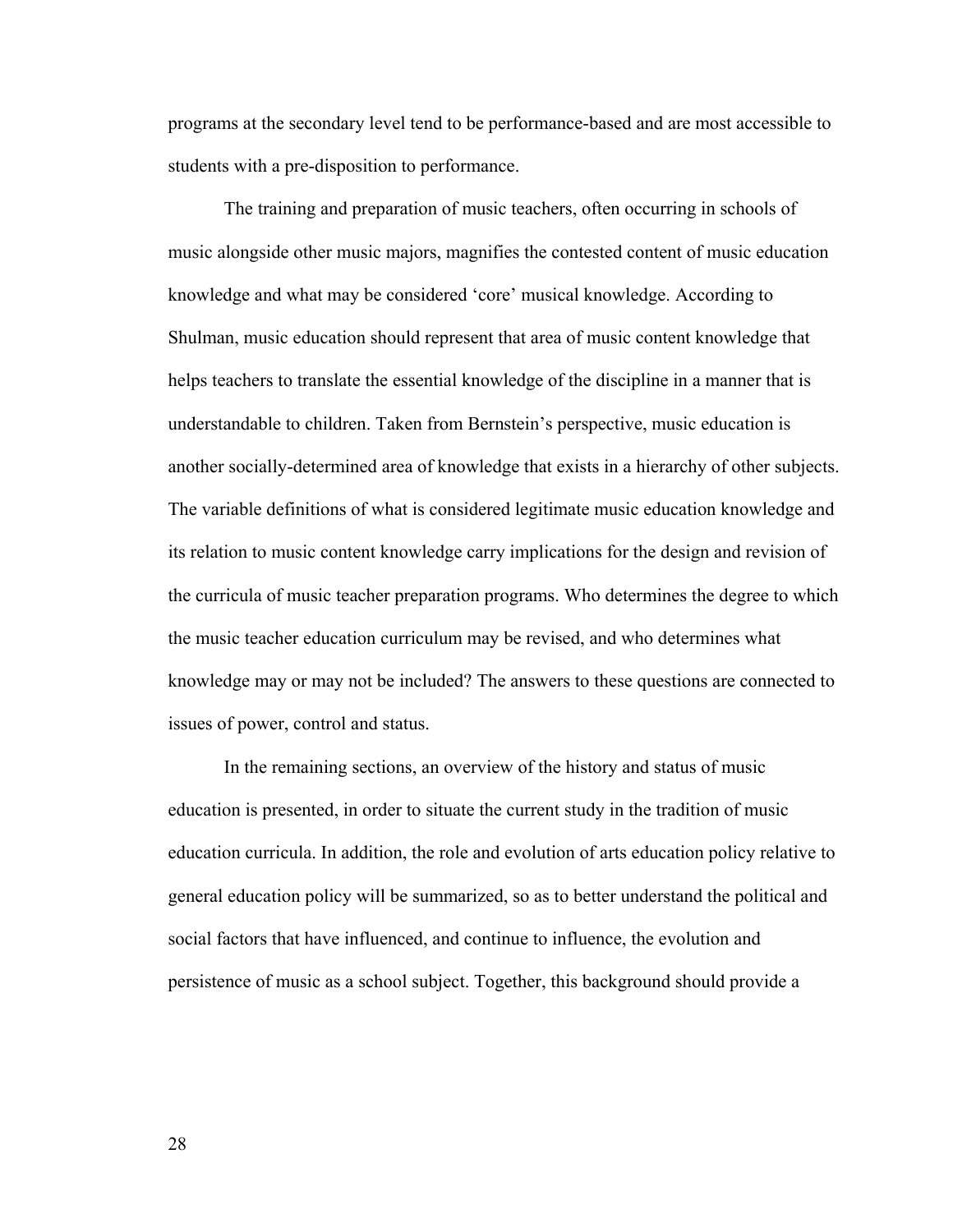<span id="page-35-0"></span>foundation upon which judgments will be made regarding the explicit, implicit and null curricula.

#### **History of American Music Education and Arts Education Policy**

 The history of music education is a story of the maintenance and defense of a traditional - indeed ancient - subject matter, of a constant desiring and striving for higher status and priority in the school curriculum, and of the development and use of multiple and contradictory strategies by a central authority to advance the interests of the field. Branscome (2005) traced the roots of music education in the United States to the colonial era, when preachers - upset with the quality of singing from their congregations - insisted that music be taught in schools. During these early days of music education, the explicit curriculum emphasized performance. It was in the Boston Public Schools that music first appeared as a formal subject in the mid- $19<sup>th</sup>$  century, and the explicit music education curriculum expanded to include content beyond performance. As a result, music educators began to develop their own instructional materials and first began to conduct discussions about the scope and sequence of the explicit music curriculum.

Following its humble beginnings grounded in performance, music education evolved as a discipline in the Progressive Era as cross-disciplinary models were developed and used with increased frequency. During this time, the explicit curriculum expanded, and content such as comparative musicology, which had previous been a part of the null curriculum, began to appear in the explicit curriculum. Branscome analyzed the development of music textbooks and how advances in learning theory led to notions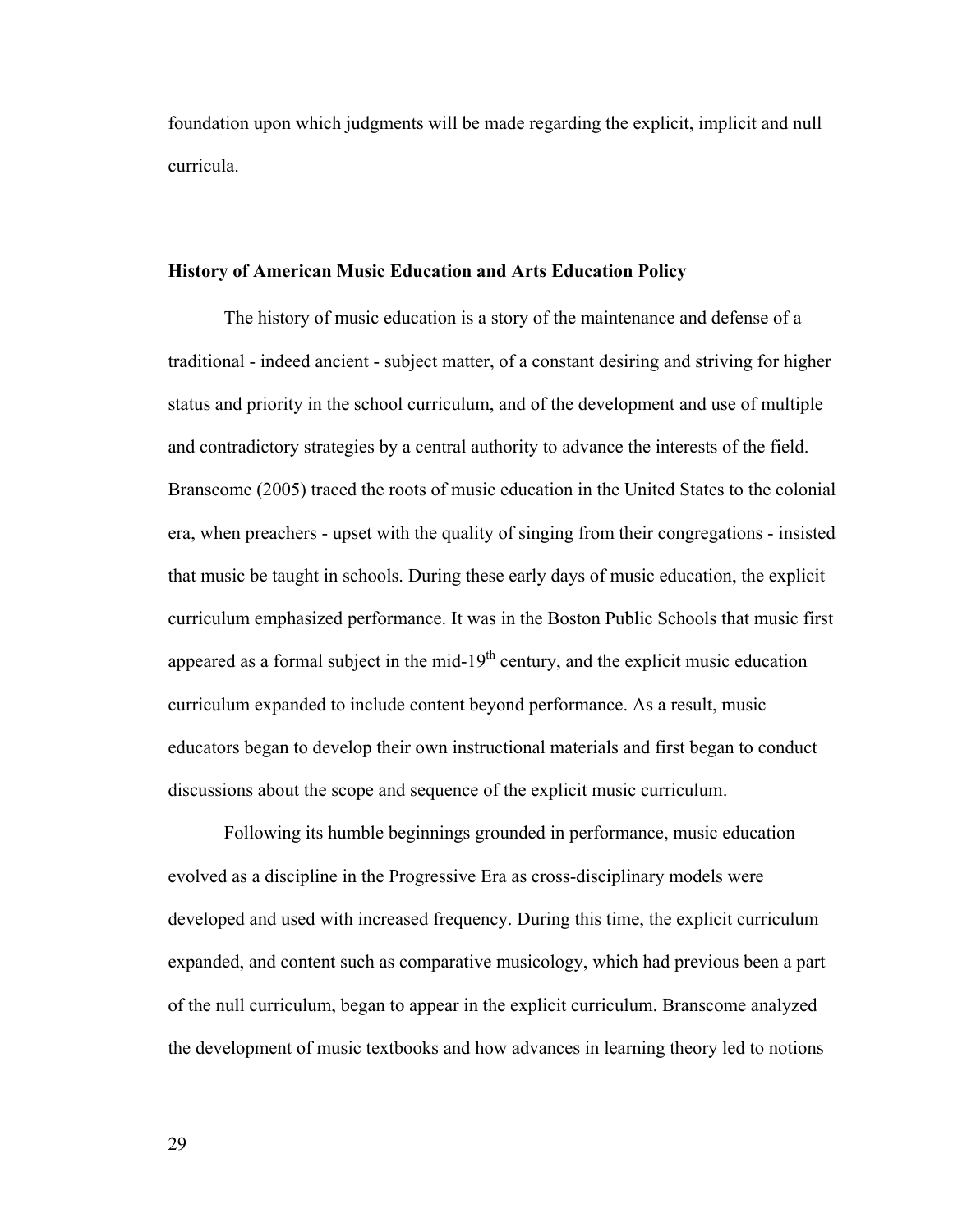of scope and sequence in the music curriculum. He noted a shift during the Progressive Era where the field perceived performance alone as inadequate. The explicit music education curriculum began to focus on the interests of students, and the teaching of performance was accompanied by kinesthetic movement. The purpose of music education during the Progressive Era was to instill a love of music in students, and to develop creativity and critical listening skills that students would continue to use throughout their lives.

As the influence of Progressive educators decreased in the  $20<sup>th</sup>$  century, music educators retreated to an emphasis on performance and subject matter stressing the value of the Western canon of music - an approach best described as 'music appreciation'. Without Progressive-era cross-disciplinary models, music teachers found it necessary to articulate what made the study of music unique<sup>[5](#page-36-0)</sup>. In addition, the invention of the phonograph reinforced a belief in the music education community that the central goal of instruction was to assume what can be described as a missionary role to elevate the musical tastes of students. The implicit curriculum at this time included the following lessons: Western art music held greater value than other genres of music; the subject of music was a distinct area of inquiry and shared little in common with other school subjects; and performance was the main - or in some cases, the sole - objective of music education. The null curriculum expanded in the  $20<sup>th</sup>$  century to include world music, popular music, comparative musicology, constructivist pedagogy, and connections amongst the arts and between the arts and other subjects. Many of these areas of musical

<span id="page-36-0"></span> $<sup>5</sup>$  The underlying reasons for many of these developments are complex and will be</sup> discussed at length in the theoretical framework found in Chapter Two.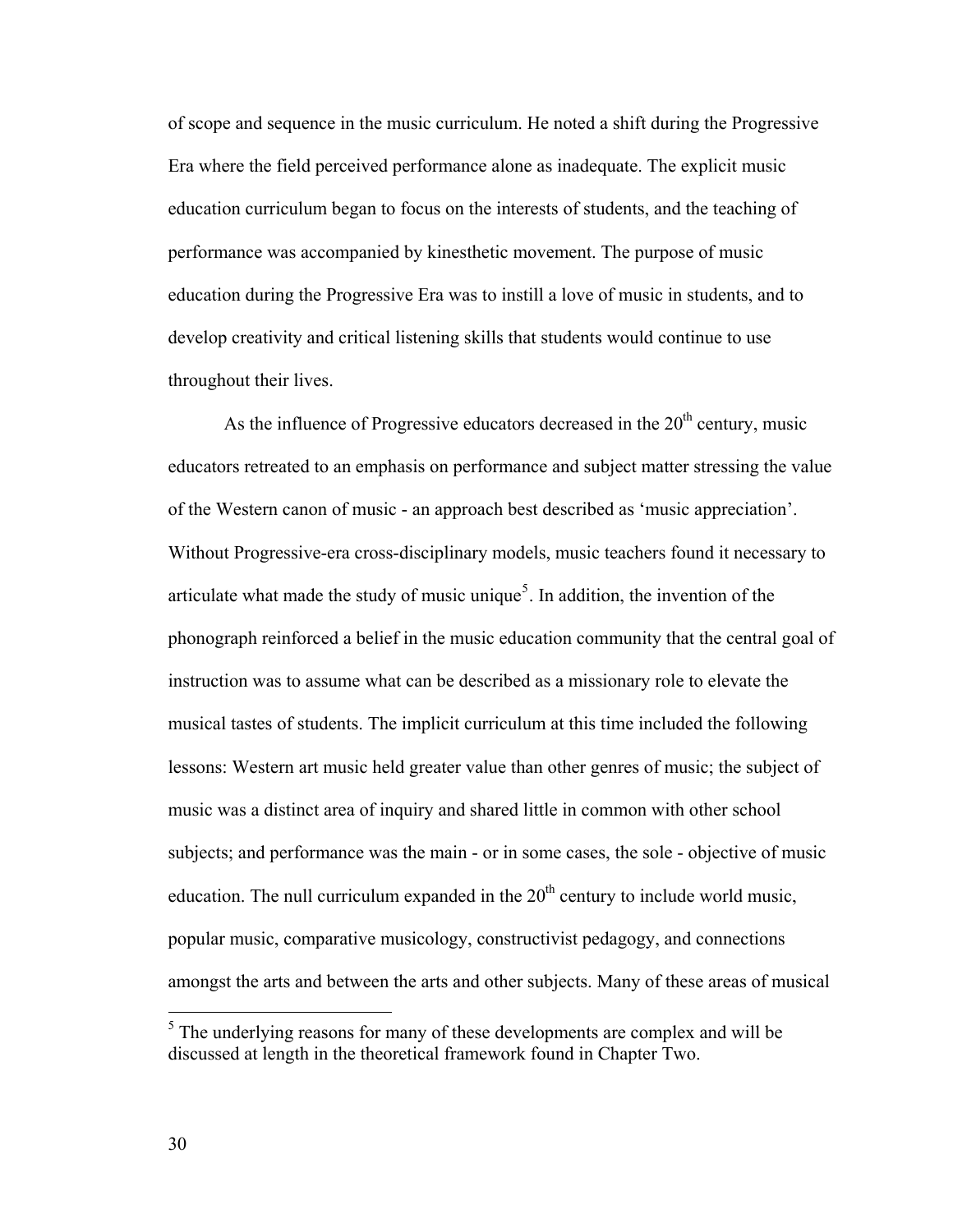knowledge had been a part of the explicit curriculum during the Progressive Era, but once music education was isolated as a school subject, they moved to the fringe of the explicit curriculum, and eventually back to the null curriculum.

During the Cold War, the field of music education encountered the first significant challenges to its place in the school curriculum. The launch of Sputnik created a sense of panic that American public schools were not keeping pace with the Soviet Union, and as a result increased resources and attention were devoted to math and science. Simultaneously, a research agenda and advocacy movement linking the study of music with other (high status) disciplines were undertaken by music educators. When school budgets were reduced in the late- $20<sup>th</sup>$  century, secondary school music programs saw further cuts as administrators viewed music as more expendable than other subjects. The effect of this professional environment on the curricula of music teacher preparation programs has not been explored in the research literature.

The evolution of music education as a discipline in the  $20<sup>th</sup>$  century was accompanied by the evolution of arts education policy. At times, music education and arts education policy moved in contradictory directions. Myers and Brooks (2002) examined the trends of arts education policy over the past 50 years. The first federal agency concerned with arts curriculum and educational programming was the Cultural Affairs Branch (CAB), founded in 1962 and later changed to the Arts and Humanities Program (AHP) in 1965. The agency was in charge of funding research projects through the Elementary and Secondary Education Act, and from 1965 to 1966 funding increased from \$25 million to \$100 million. The CAB/AHP was also responsible for sponsoring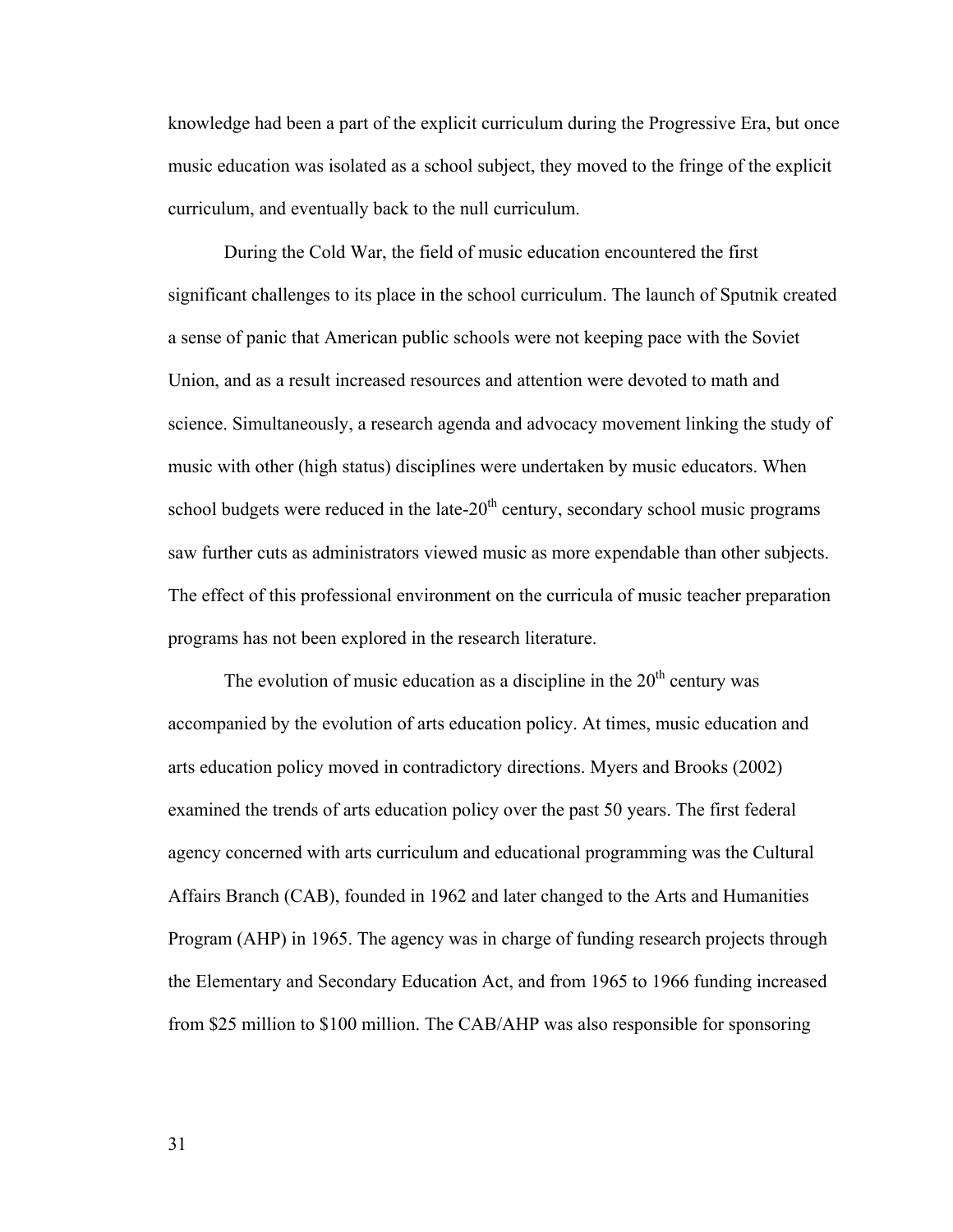major arts education conferences. The first of these - the Yale Seminar of 1963 - focused exclusively on music education, was largely critical of existing practice in the field, and recommended increasing the literature used in music classes to include world and popular music, as well as composition (p. 910). The Yale Seminar was attended by professional musicians and performers, and music educators believed their voices were absent from the recommendations of the Seminar. Four years later, MENC (noticeably silent at the Yale Seminar) held its own conference, the Tanglewood Symposium, attempting to build on the topics of the Yale Seminar and including the input of music educators. The recommendations from the Tanglewood Symposium were largely consistent with those from the Yale Seminar, notably calling for the inclusion of a broader range of music in the school curriculum. The Yale Seminar and Tanglewood Symposium were overt attempts by the music education community to define the knowledge that would identify music as a school subject. Previously, Branscome's (2005) analysis of music textbooks was referenced as an indicator that the music curriculum narrowed following the Progressive Era. Yet, in the mid-1960s, two prominent meetings attempted to broaden the music curriculum. The policy agenda and the existing music curriculum (as represented by textbooks) at the time did not align with one another.

During the early to mid-1960s, with the launch of Sputnik driving education policy to provide resources to certain subjects over others and with the field of music education engaging in internal discussions about the music curriculum of the future, the place and status of music as part of the overall school curriculum was vague. In the late-1960s, funding was diverted to local community support for the arts, meaning that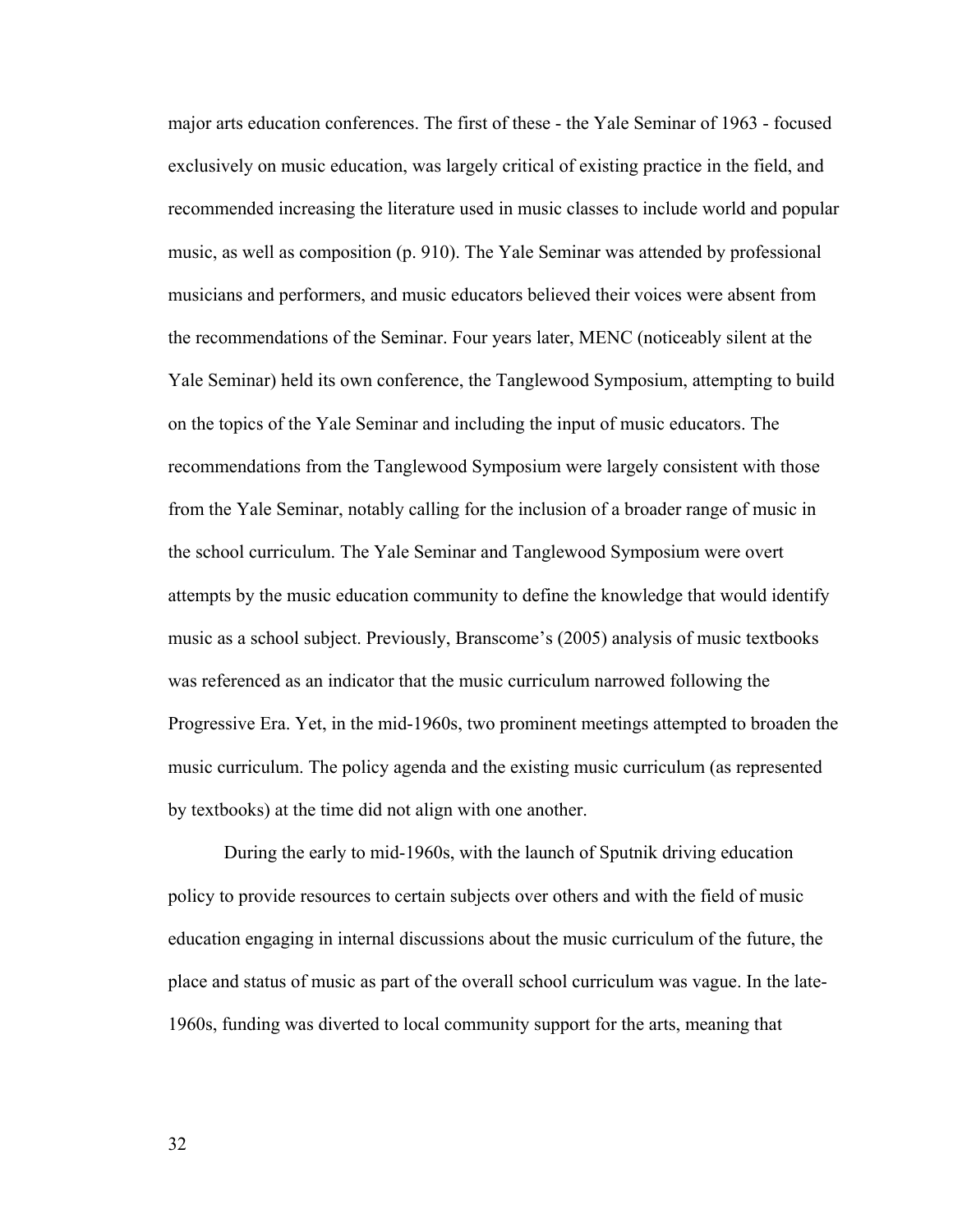"federal arts support was no longer targeted toward education interests but was increasingly used to support artists and arts organizations" (p. 910). Under AHP, Artist Residency programs were *partners* in the overall educational program - they were *supplements* to the arts curriculum. Following the dismantling of AHP in 1974, Artist Residency programs became *the* curriculum in terms of federal involvement. Myers and Brooks noted that the termination of AHP "marked a loss of federal support for arts education research at a level that has never been recovered" (p. 911).

The agency that followed AHP was the National Endowment for the Arts (NEA), which inherited a smaller budget than had previously been allocated to AHP. Arts education was not defined as a central purpose of the NEA, but the agency developed a loose relationship with arts education, mostly through its artist residency program in schools (p. 911). Through the 1980s and 1990s, the NEA increasingly devoted attention to instruction in the arts; however, this was done through artist residency programs, meaning that the curricular focus was secondary in importance. Instead, the focus on artists was primary, and there was no attempt to evaluate the effectiveness or appropriateness of artist residency programs in schools. There are a number of implicit messages evident in the arts policy direction of the late  $20<sup>th</sup>$  century: the arts are created by talented artists working in isolation; expertise from artists could be passed on to students (presumably, those students who show a predisposition toward the arts); and arts education itself is a series of isolated events, unconnected from year to year. The impact of the evolution of arts education policy on teacher preparation programs has not been analyzed.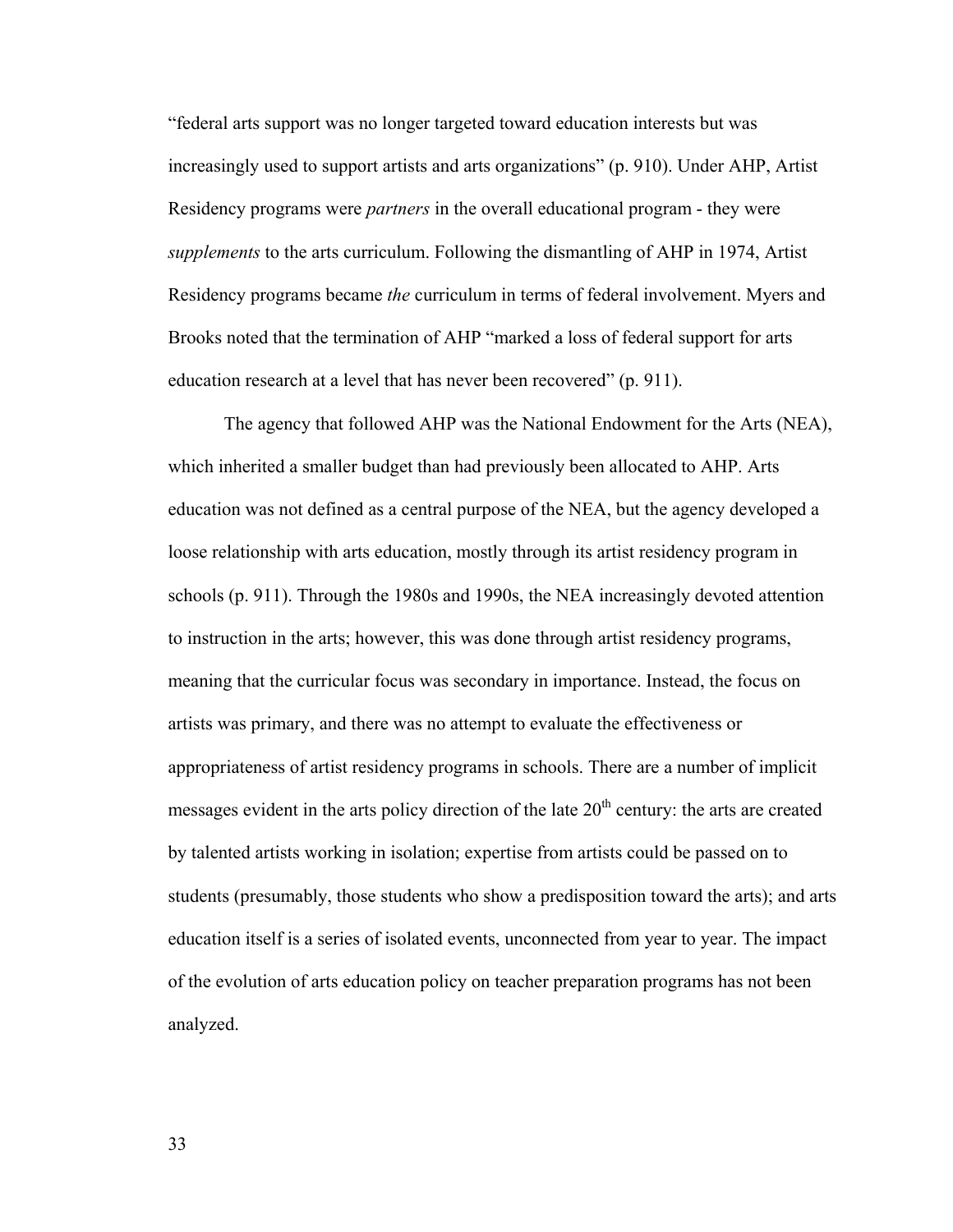The NEA has supported short-term arts education projects in recent years, often supported by "soft money", which is limited, unsustainable, and lacks a focus on curricular continuity (p. 918). However, there was one large-scale endeavor that was supported by the NEA and that was seen as a potential instrument for reform in arts education – the development of National Standards in arts education. The NEA funded the development of National Standards and solicited representation from each of the four major arts disciplines – music, visual art, theatre and dance. MENC, the nationwide organization for music educators, was the most active organization in this endeavor. MENC is much larger than similar organizations for teachers of the other arts. Once the Standards were introduced, arts educators celebrated the development openly, since it was viewed as a significant step toward including the arts as part of the core curriculum in schools. Federal language had explicitly labeled the arts as a core subject. However, immediately after the Standards were introduced, they were labeled 'voluntary'. Furthermore, during the development of the Standards, the separation of the four disciplines into separate committees removed the possibility of a unified 'arts' voice. What began as a project with immense potential for collaboration in defining the central purpose of arts education ultimately had a splintering effect, isolating each of the arts domains from one other.

The National Standards for Music (subtitled 'What Every American Should Know and Be Able to Do in the Arts') stated that students should be able to:

- 1. Sing, alone and with others, a varied repertoire of music.
- 2. Perform on instruments, alone and with others, a varied repertoire of music.
- 34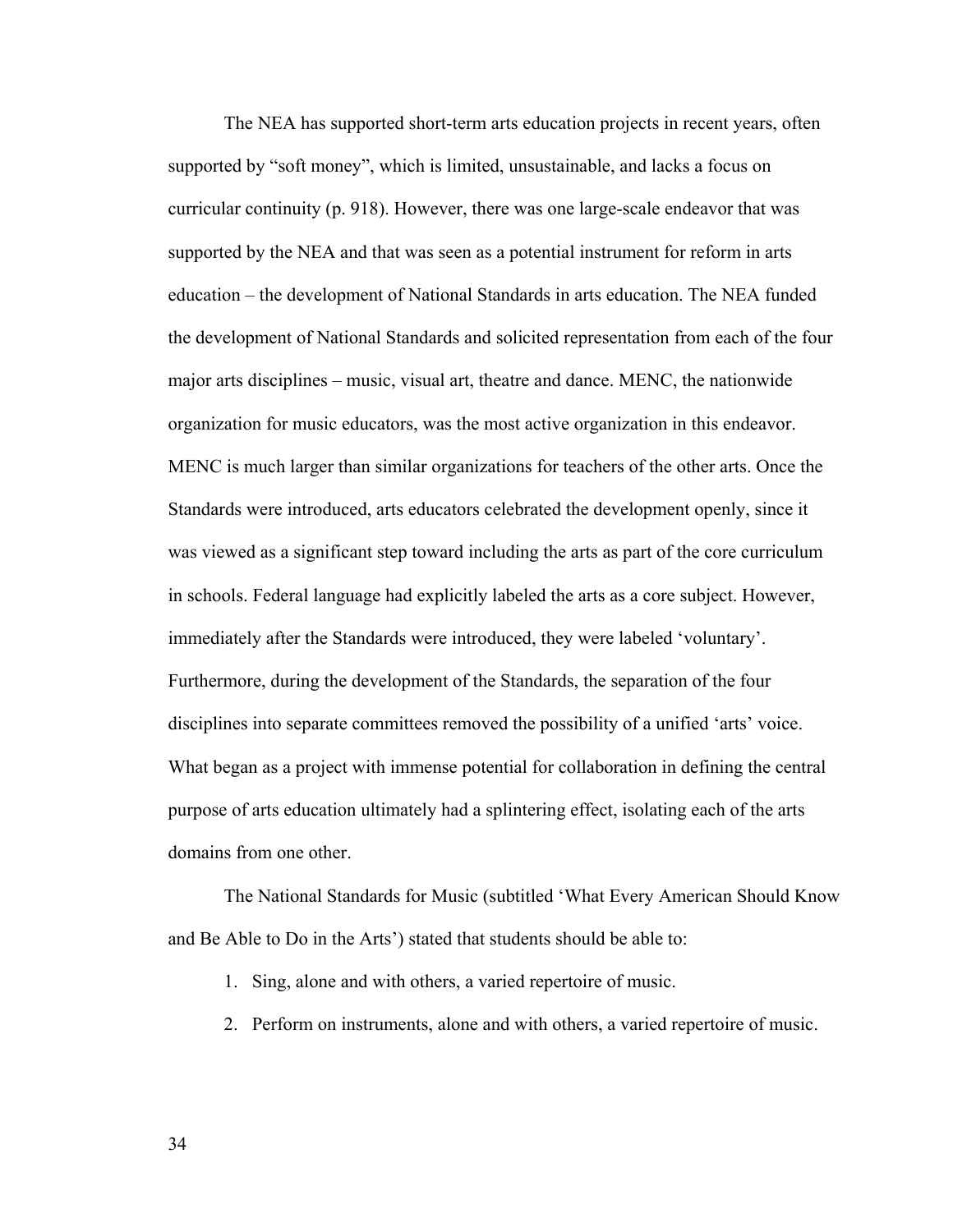- 3. Improvise melodies, variations, and accompaniments.
- 4. Compose and arrange music within specified guidelines.
- 5. Read and notate music.
- 6. Listen to, analyze, and describe music.
- 7. Evaluate music and music performances.
- 8. Understand relationships between music, the other arts, and disciplines outside the arts.
- 9. Understand music in relation to history and culture.

The Standards were further developed at the state level and represented a shift from, and challenge to, the traditional performance-oriented curriculum. In addition, the language of the arts as a core subject at the federal level, as well as the bold subtitle including *every* American (as opposed to just those select few students who showed an aptitude for performance), suggested that curriculum reform was needed to implement the Standards. After all, if every American 'should know and be able to do' the knowledge and skills listed above, then there is an assumption of regular instruction in music for all students.

 As *No Child Left Behind* (NCLB) became law, the arts were again rhetorically positioned as a core subject, and yet there was still no large-scale research project or implementation effort devoted to music curriculum reform. It is noteworthy that, to date, no large-scale initiative has addressed the implementation of the Standards at the secondary school level.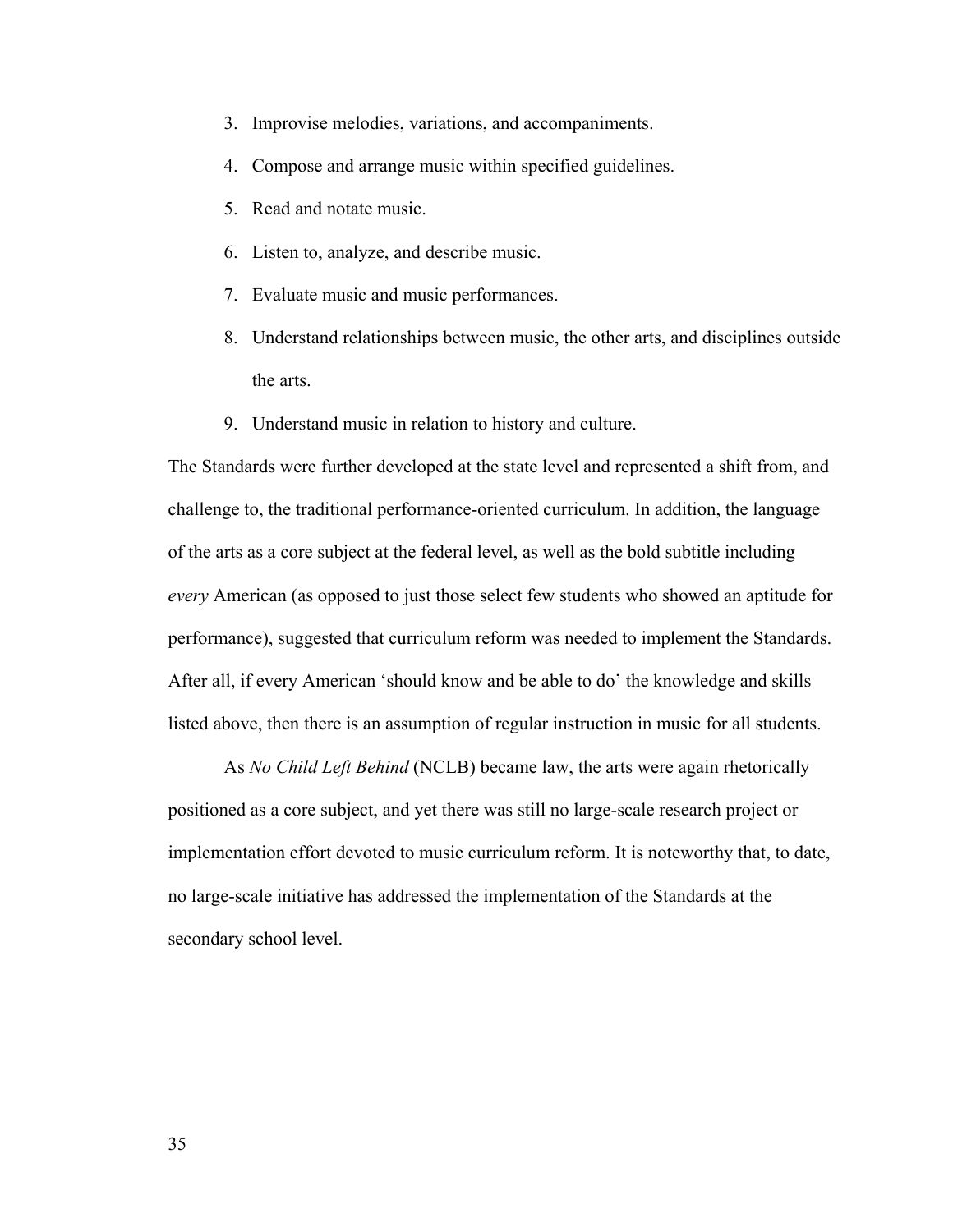## *Modern Context of American Music Education and Arts Education Policy*

 The state of music education in recent years is not fully clear, but the few reports that do exist paint a bleak picture. White and Vanneman (1999) used data from the 1997 NAEP Arts assessment<sup>[6](#page-42-0)</sup>, to examine the frequency of arts instruction in American schools. While music fared better than the other fine arts in terms of the likelihood of instruction, nine percent of eighth graders had no opportunity to study music in any form. In addition, no details were provided about what constituted a music course. For example, jazz groups, marching bands, and chamber ensembles may meet after school as extracurricular activities. Such experiences differ from in-school band, choir or orchestra, all of which normally receive some sort of academic credit. In addition, performance classes (whether during the school day or after school) may differ from individual or group music lessons, which in turn are different from general classes in music. Before definitive judgments may be made regarding equitable or inequitable access to music education, there must be agreement about what may be considered a music course. Nonetheless, prior to the development of NCLB, White and Vanneman reported a portion of students without access to any form of music instruction in school.

There is a concern that music education, along with the other arts, foreign language, and physical education, could comprise a "lost curriculum" (NASBE, 2003). With NCLB's emphasis on testing in a few subject areas, those subjects that are not

 $\overline{a}$ 

<span id="page-42-0"></span> $6$  NAEP Arts was not administered again until March, 2008. The results in 2008 were strikingly similar to 1997, as will be discussed in Chapter Two.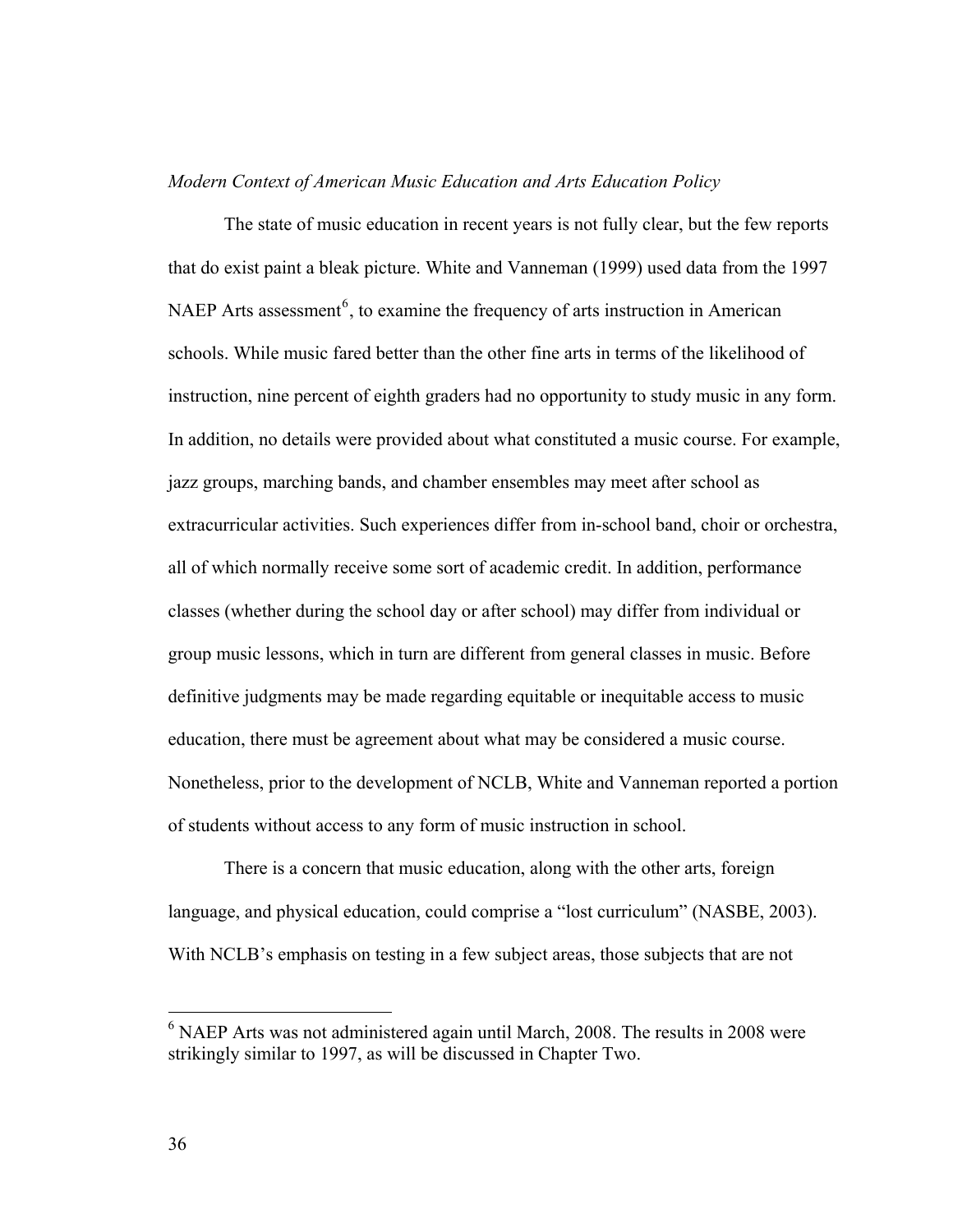tested have been reduced or even eliminated from the public school curriculum. In a 2004 survey of principals by the Council on Basic Education, one-quarter of the principals surveyed reported cutting arts education to allow for more time to address the demands of NCLB, and one-third of the principals surveyed anticipated future reductions (von Zastrow, 2004).

Former Secretary of Education Rod Paige, in a 2004 letter written to state and local superintendents, responding to cuts in arts instruction following NCLB, stated that such a reduction was "disturbing and just plain wrong."<sup>[7](#page-43-0)</sup> Nonetheless, states have not followed the federal rhetoric in labeling the arts as a "core" subject. According to a 2005 report by the Education Commission of the States (ECS), only 36 states and the District of Columbia (DC) require any arts courses for graduation at the secondary level. In addition, six states do not require districts to provide any arts instruction in any grade. In fact, despite federal language including the arts as a core subject, 24 states and DC do *not* define the arts as a core subject (ECS, 2008).

# **Summary**

Given the current climate of education reform, the place of music education in schools is fragile. Music programs are at-risk of being cut across the country – either due to shrinking budgets, or because of the time demands needed to prepare students for an

<span id="page-43-0"></span><sup>&</sup>lt;sup>7</sup> See<http://www2.ed.gov/teachers/how/tools/initiative/updates/040826.html>for more information.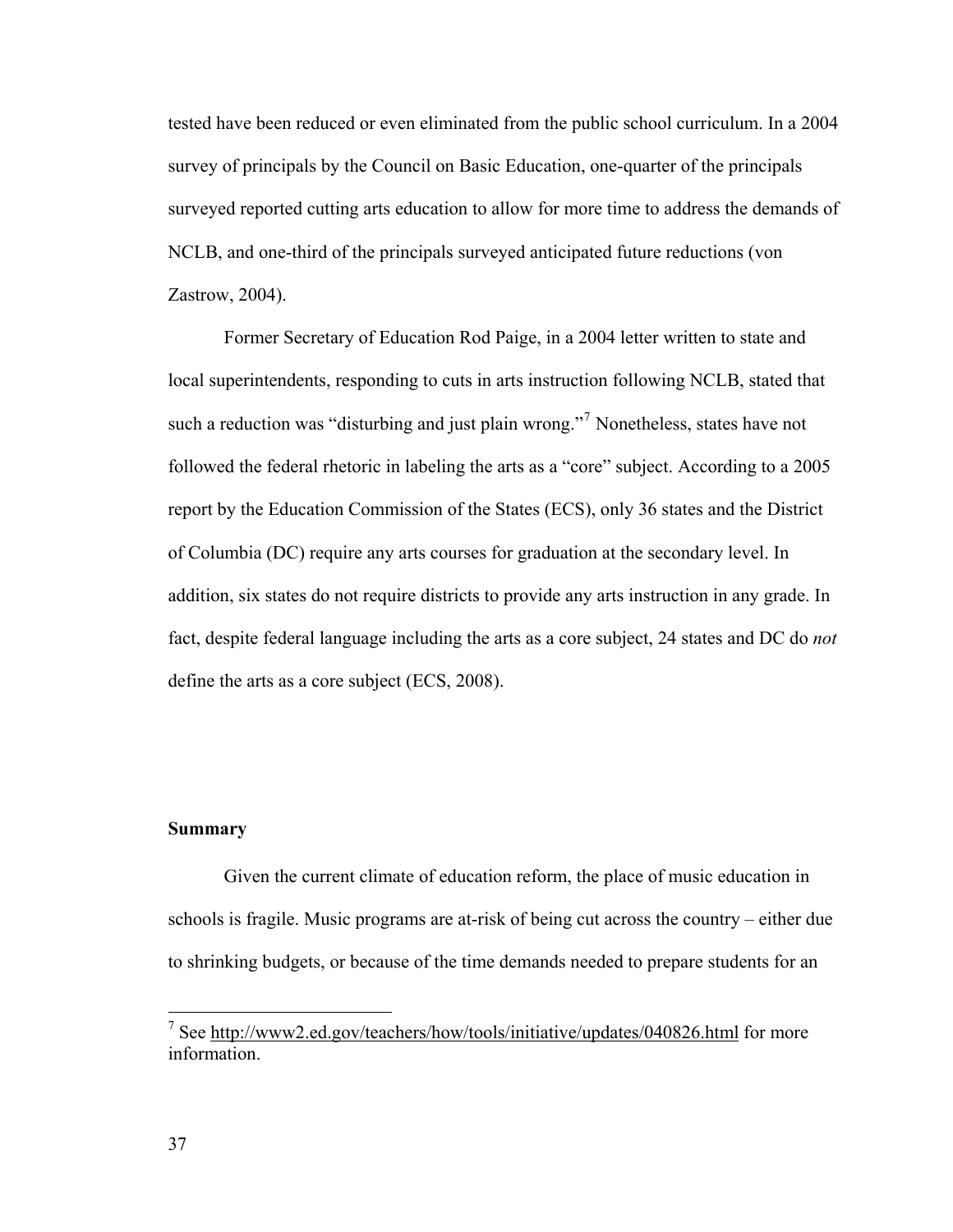unprecedented amount of high-stakes assessment. Music teacher education programs must prepare teachers to enter this challenging environment. Central questions such as, "What constitutes effective music teaching?" or "What knowledge and skills must music teachers possess?" remain the responsibility of these programs. Such determinations have dramatic implications for the content of explicit, implicit, and null the music teacher education curricula. In addition, the different answers to those questions provided by members of different subject cultures will address distributions of status, power and control. In Chapter Two, the relevant research literature will be reviewed, as will theoretical literature in the areas of the sociology of knowledge and school subjects. The literature review will provide initial judgments about the explicit, implicit and null curricula of music teacher preparation programs and the influences that social and historical factors have had on past curricular decisions.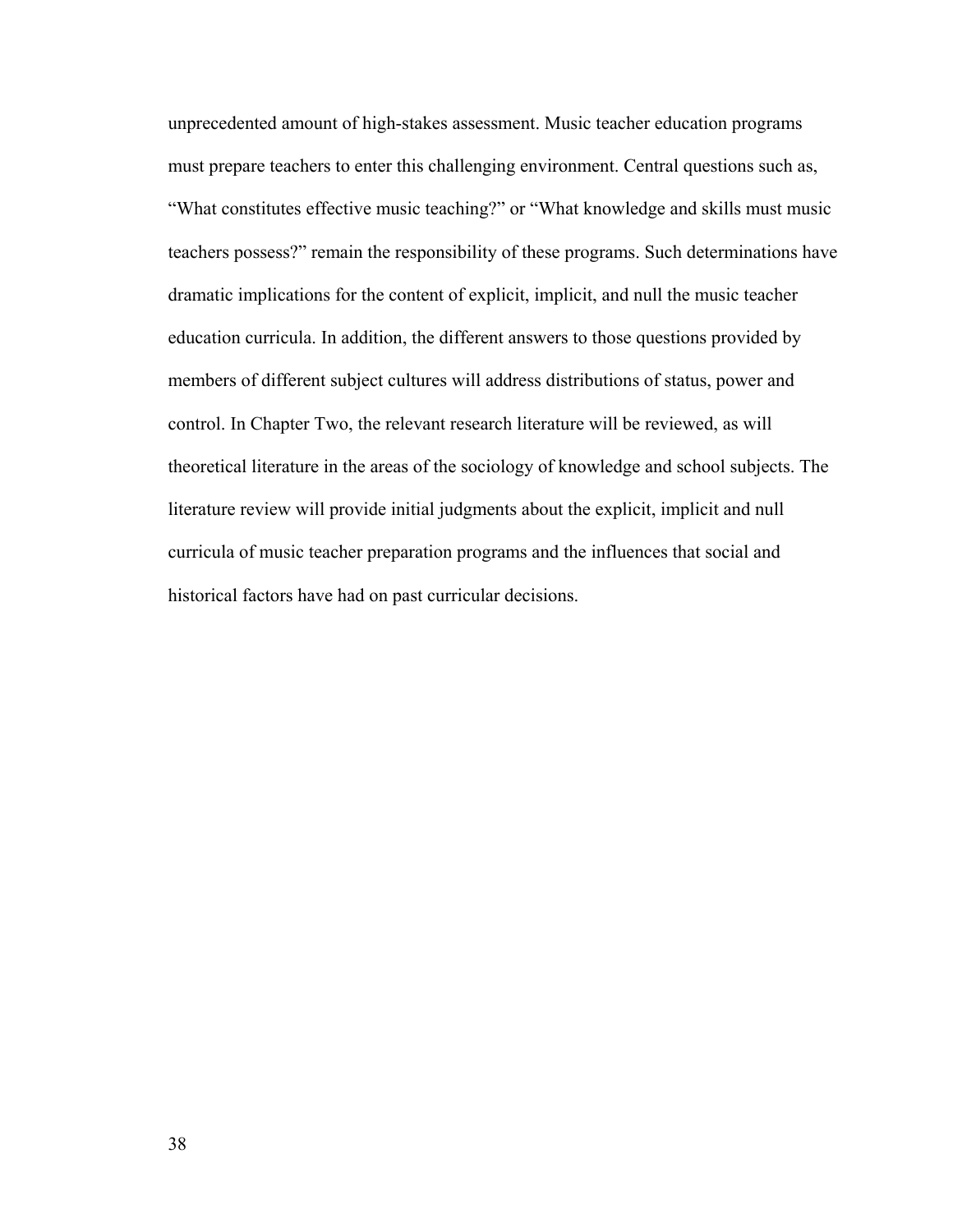## **Chapter Two – Literature Review**

### **Introduction**

 In Chapter One, the research question was presented, the contexts of modern music education and music teacher education were reviewed, and the central argument to be addressed in this proposal was outlined. Chapter One also summarized Eisner's theory of explicit, implicit, and null curricula as a foundational conceptual framework around which the statement of the problem and the research questions were structured. It also presented two viewpoints regarding the selection and distribution of these three curricula: one that is essentialist and prescriptive, with philosophical foundations; and the other that is relativist and critical, with its roots in sociological theory. In the theoretical framework below, these competing arguments are discussed in greater detail.

Following the presentation of the theoretical framework, the research literature concerning music education and music teacher education will be described and analyzed, using Eisner's theory as the organizing framework. The review of literature will attempt to uncover the assumptions behind music education and music teacher education research, the gaps in knowledge that have not been explored and the connection of these things to the central research question.

### **Theoretical Framework**

Some of the key concerns in curriculum theory address essential issues of power and control in schools, especially as they relate to content and methods of instruction. In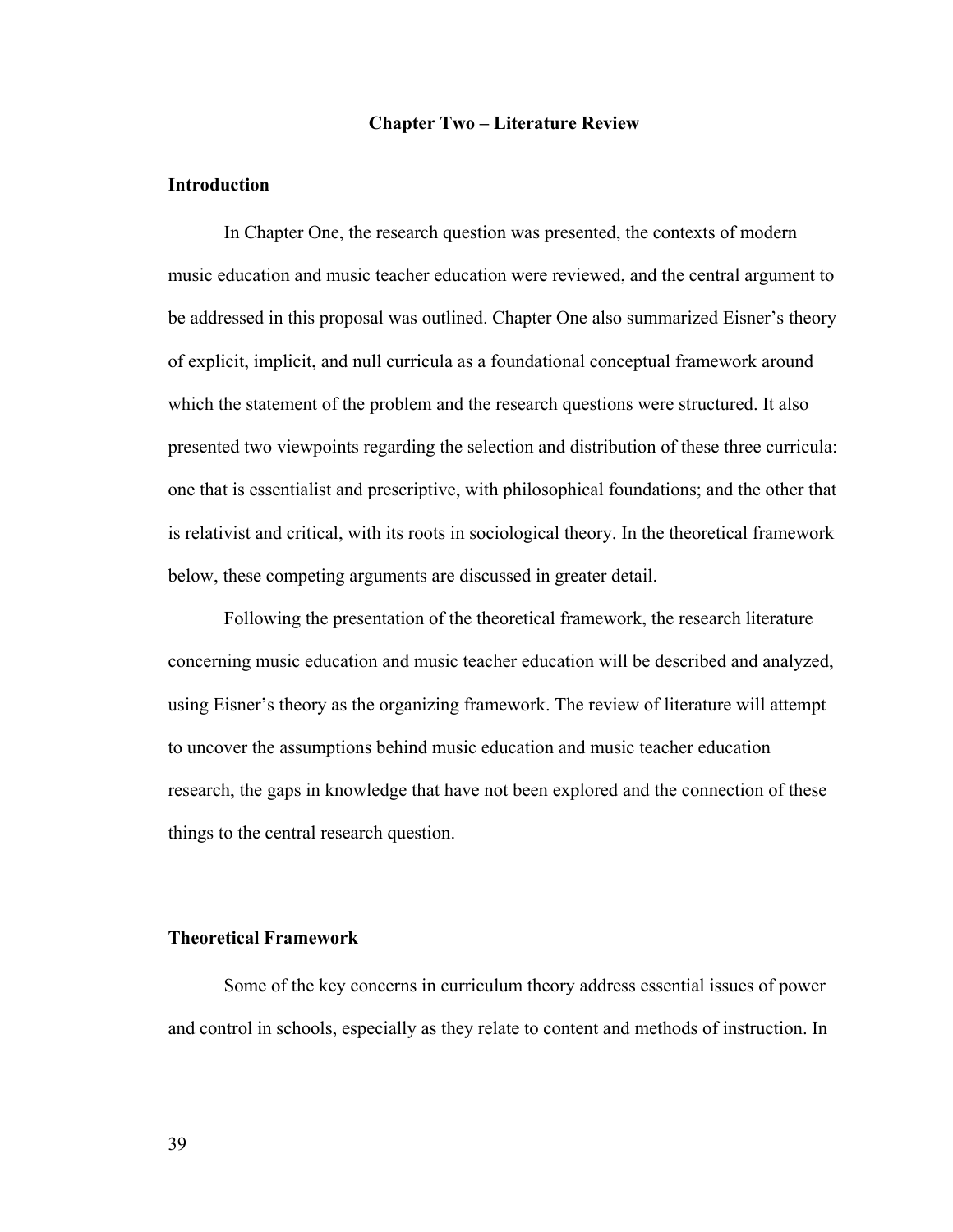this section, theoretical work will be presented that describes the development and evolution of those curriculum theories pertinent to how subject matter is organized and prioritized, especially in relation to the role of the arts. The authors whose work is reviewed in this section put forth competing arguments about the processes that shape the inclusion of some knowledge over others in the school curriculum. Their claims will be reviewed, compared, and analyzed in light of the proposal's main research question.

When reflecting on his professional career, Lee Shulman (2002), noted a time when he, "began asking not How do teachers think and make decisions? but, What do teachers know and how do they use what they know?" (p. 250). In an earlier work that would define his career, Shulman (1986) had analyzed the content of teacher licensure tests in 1875 and 1985 and determined that subject matter had been de-emphasized from 1875 to 1985, in favor of pedagogy. This 'pendulum shift' - first emphasizing subject matter, then general pedagogy, and later back to subject matter - represented an essential challenge for Shulman: Was there a body of core pedagogical or content knowledge that teachers acquired through interactions with their discipline?

Shulman proposed three major categories of knowledge that prospective teachers required: subject matter content knowledge, pedagogical content knowledge, and general pedagogical knowledge. Pedagogical content knowledge was the most significant contribution of Shulman's theory; it represented a challenge to previous work that had emphasized *either* subject matter *or* pedagogy separately. Shulman argued that pedagogical content knowledge concerned how teachers *transformed* content knowledge in the classroom and how teachers' unique understanding of the symbols and discourse of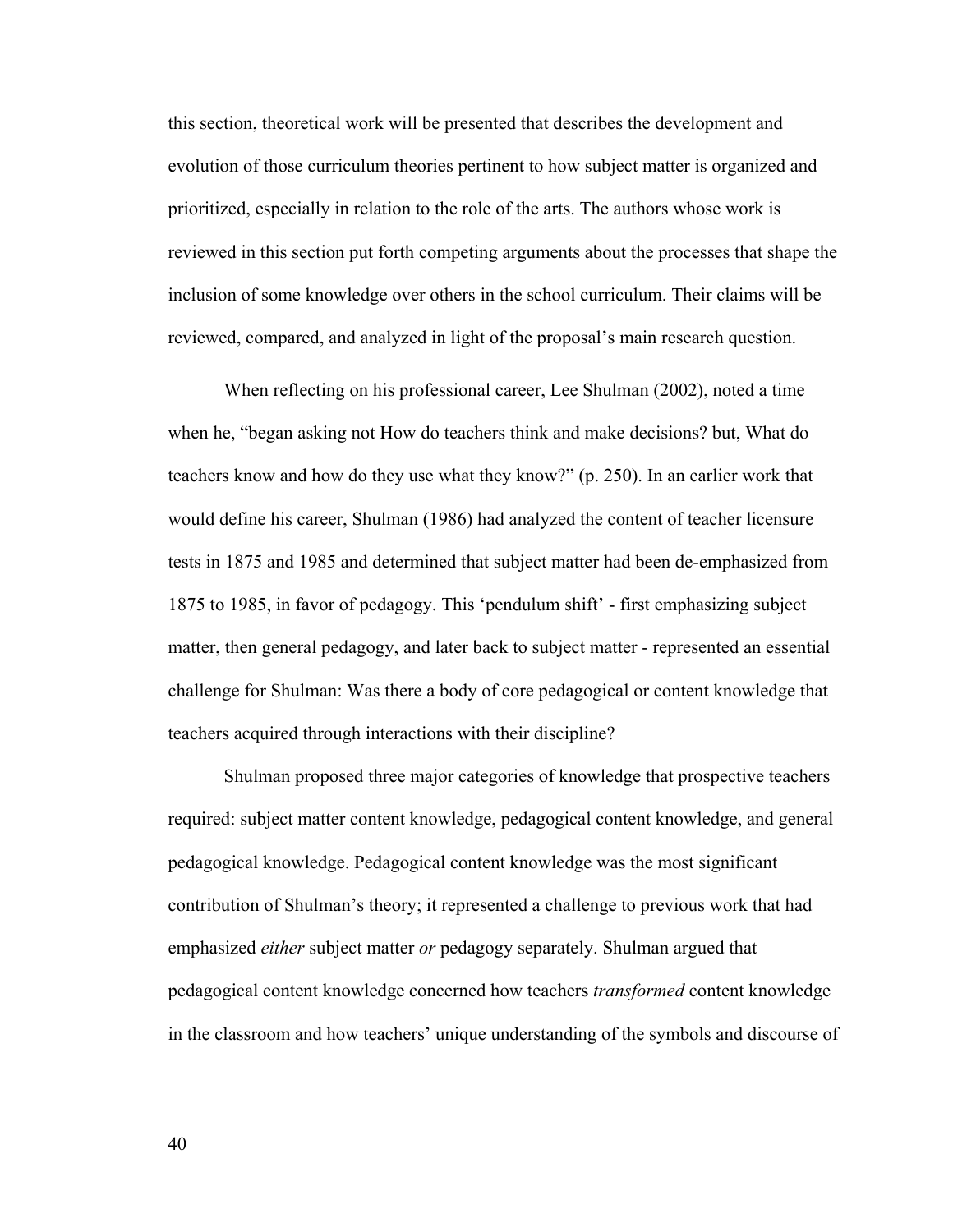their disciplines could be translated into age-appropriate learning experiences. Pedagogical content knowledge was the essence of the teaching experience: the translation of a deep and expert understanding of subject matter knowledge into forms that could be understood by children as they began and continued the process of acquiring knowledge.

Shulman's theory was subsequently expanded on numerous occasions. One example, by Grossman, Wilson, and Shulman (1989), included four dimensions of subject matter knowledge: *content knowledge*, or the basic facts of a discipline; *substantive knowledge*, or how inquiry in a discipline is arranged; *syntactic knowledge*, or how knowledge is accepted into a discipline from inquiry; and *beliefs about subject matter*, or how teachers approach education in and through their subject. The dimensions provided a practical framework around which to design, analyze, and critique teacher preparation programs. Regardless of which version of his categories of teacher knowledge was used, the central claim remained the same: Shulman suggested that teachers should be prepared *through* the subject matter, as opposed to preparing teachers *in addition to* their subject matter.

 As Shulman's framework for teacher knowledge gained more attention, his writing constantly returned to the notion that teaching as a profession needed to imitate other, more well-established professions, such as medicine (2002, 2005a) or law (2005b). Shulman argued that the training of teachers must be routinized:

Legal education routines develop habits of mind... Clinical rounds in medicine or studio design in architecture or engineering develop habits of the hand, of practice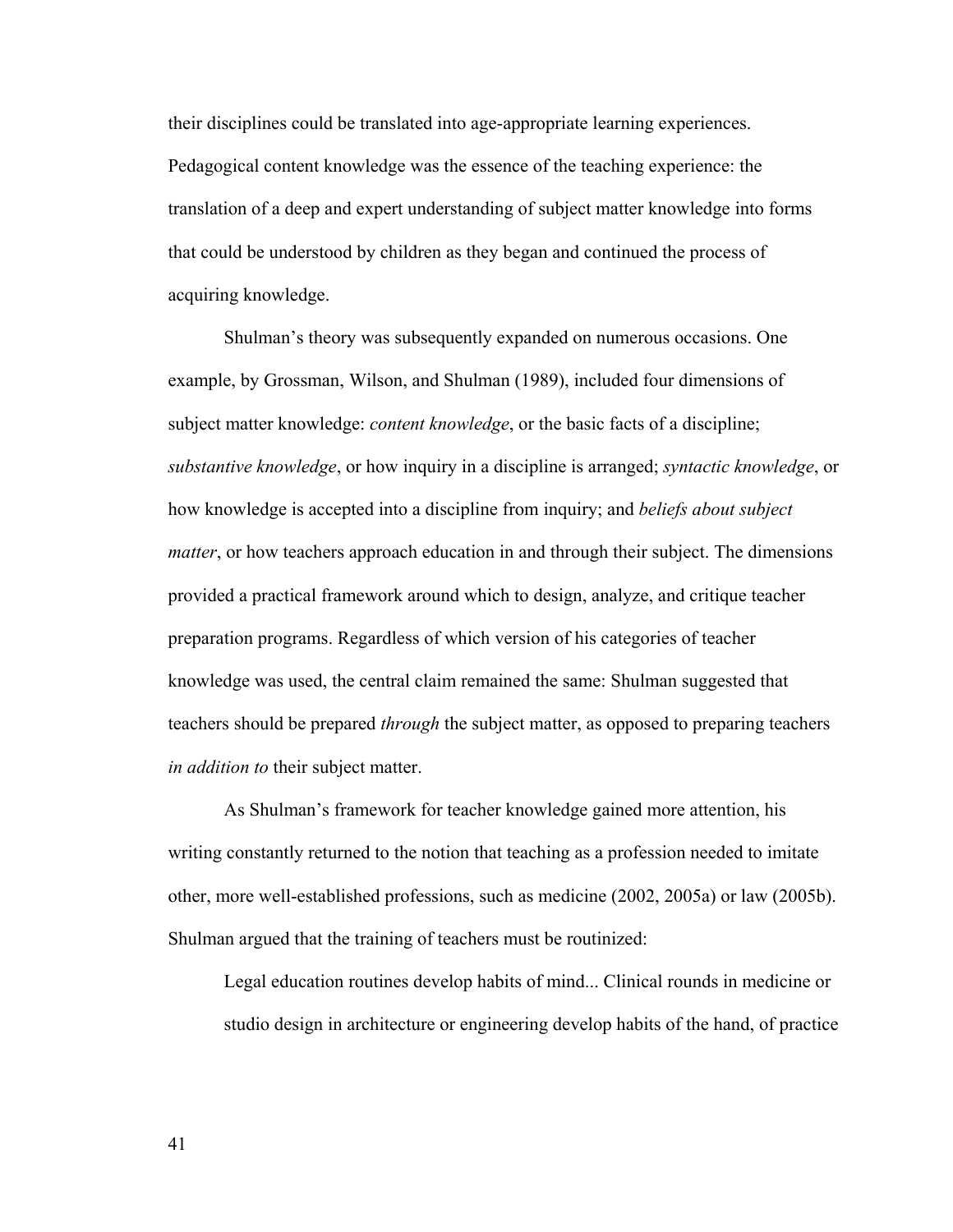and performance… routines permit students to spend far less time figuring out rules of engagement, which enables them to focus on increasingly complex subject matter (2005b, p. 22).

The central assumption of Shulman's theory of teacher knowledge was the primacy of subject matter. Pedagogical knowledge was important to Shulman, but only to the extent to which it allowed for the delivery of subject matter content (in the form of pedagogical content knowledge). He viewed the central responsibility of teaching as,

resting on deep content knowledge, on pedagogical content knowledge as the basis for transforming teacher understanding into pedagogical representation, on the ability to reflect on and learn from one's own teaching experiences, and on the assumption of subject-specific pedagogy (2002, p. 251).

Shulman's answer to the question "How are teachers best prepared?" centered on subject matter. He found high failure rates in teaching colleges unacceptable and believed that by focusing on the acquisition and transformation of deep subject matter, prospective teachers would realize the 'immodest proposal' of excellence (2005a).

 Shulman's work aligns with a larger trend in American school reform. Beginning with the 'back to basics' movement in the 1970s, American schools (and policy) have gradually emphasized and codified the disciplinary knowledge that was considered of most worth. This tendency to categorize knowledge continued in the 1990s with the movement toward standards and benchmarks in core subjects<sup>[8](#page-48-0)</sup>. The assumptions that formed the foundation for this line of reasoning were consistent with Shulman's work,

<span id="page-48-0"></span> 8 When National Standards were developed as part of *Goals 2000*, the arts were included as a core subject area, a point that will be addressed later in the study.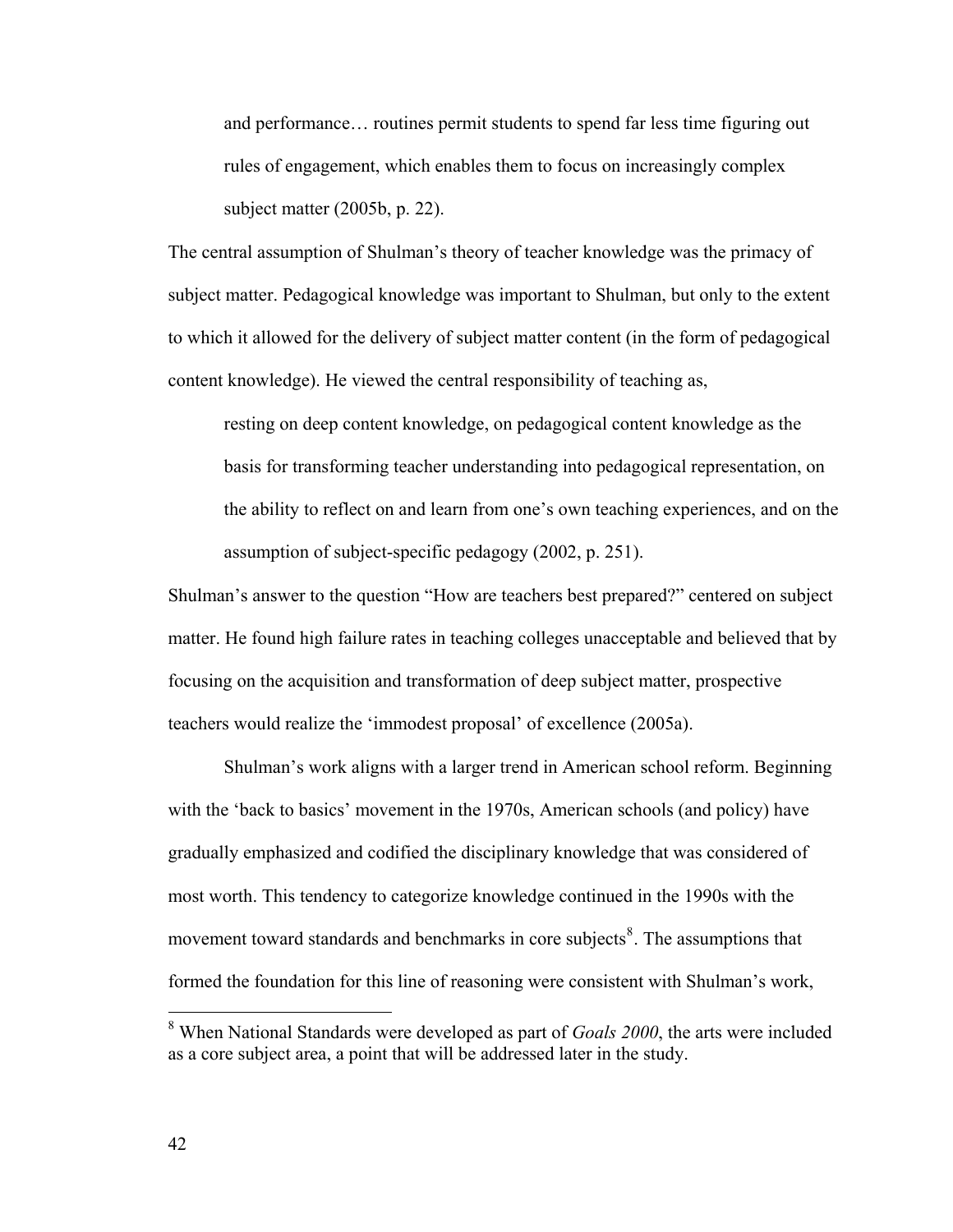notably the separation of subject matter and pedagogy as distinct areas of inquiry. Regardless of the precise point on the pendulum-shift where policy was developed (arguing for more subject matter, more pedagogical preparation, or something in the middle), the logic of the argument remained the same. Categories of knowledge are created, and the act of dividing is taken for granted – the real debate focuses on the relative weights of each category. Therefore, it is almost irrelevant *which* categorization system is selected; the very act of dividing and labeling knowledge (while certainly not unique to Shulman) was maintained.

 The modern standards movement in American education policy emphasized the explicit organization of knowledge into distinct groups (curriculum frameworks) and a corresponding strategy for moving along the framework (benchmarks) to the eventual goal (standard). As *Goals 2000*, which led to the development of National Standards in core subjects (including the arts), became NCLB, curriculum shifted from standards*based* to standard*ized*. In other words, standards-based curricula - in which learning goals were set and multiple means of arriving at the goal or assessing progress were possible – have given way to curricula that are 'teacher-proof', less flexible, and assessed through single measures (Hargreaves, 2003; Ravitch, 2010). Given the complexity of schools as organizations, there is considerable appeal to the idea of having a rational organization of learning experiences. In addition, when some schools are judged to have 'fallen behind', it is reasonable to suggest that those programs must improve. The common language of standards and curriculum frameworks was presented as one way to strive for equality, by ensuring that all schools reach toward the same goals.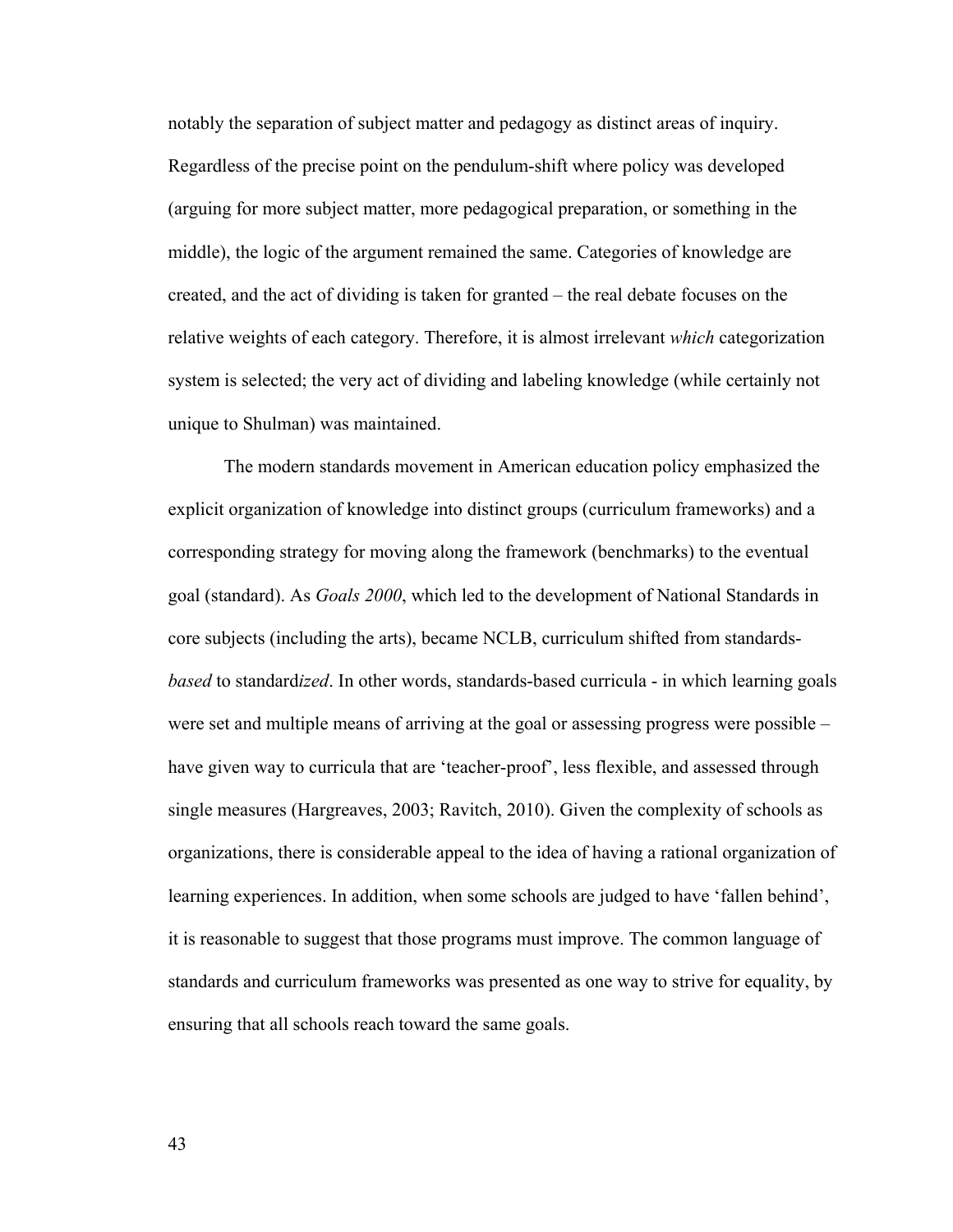The logic of standards has also been applied to the teacher education curriculum, as policy briefs suggest the discrete categories of knowledge that are needed for success as a novice teacher. For example, the Massachusetts Teachers Association and the Center for Education Policy and Practice (2008) released a set of suggested skills needed by future teachers in the Commonwealth. Falling under the general category of 'pedagogy', skills deemed as essential for *all* new teachers included: educational psychology; teaching English language development; theory and practice of instructional methods; standards-based curriculum development; theory and practice of reading and writing strategies; understanding different learning styles; and understanding how social factors influence teaching. The authors argued that an over-emphasis on subject matter knowledge had left Massachusetts teachers ill-prepared to adapt their teaching to the modern challenges of education.

Shulman's essentialist theory of teacher knowledge and the recent policy trend of establishing content standards in school subjects are grounded in the notion that school subjects contain objective, often timeless, knowledge that has endured for centuries. Dewey (1910) wrote that under faculty-psychology, "Certain subjects are... likely to be regarded as intellectual or logical subjects *par excellence*, possessed of a predestined fitness to exercise the thought-faculty" (p. 45). Similarly, the modern American context of school reform perpetuates the high status that some school subjects have enjoyed (and struggled to maintain) over others. The language and logic of education policy has reinforced inequitable power structures between subjects, albeit in the name of a noble cause: higher standards for all students. The standards movement in general - and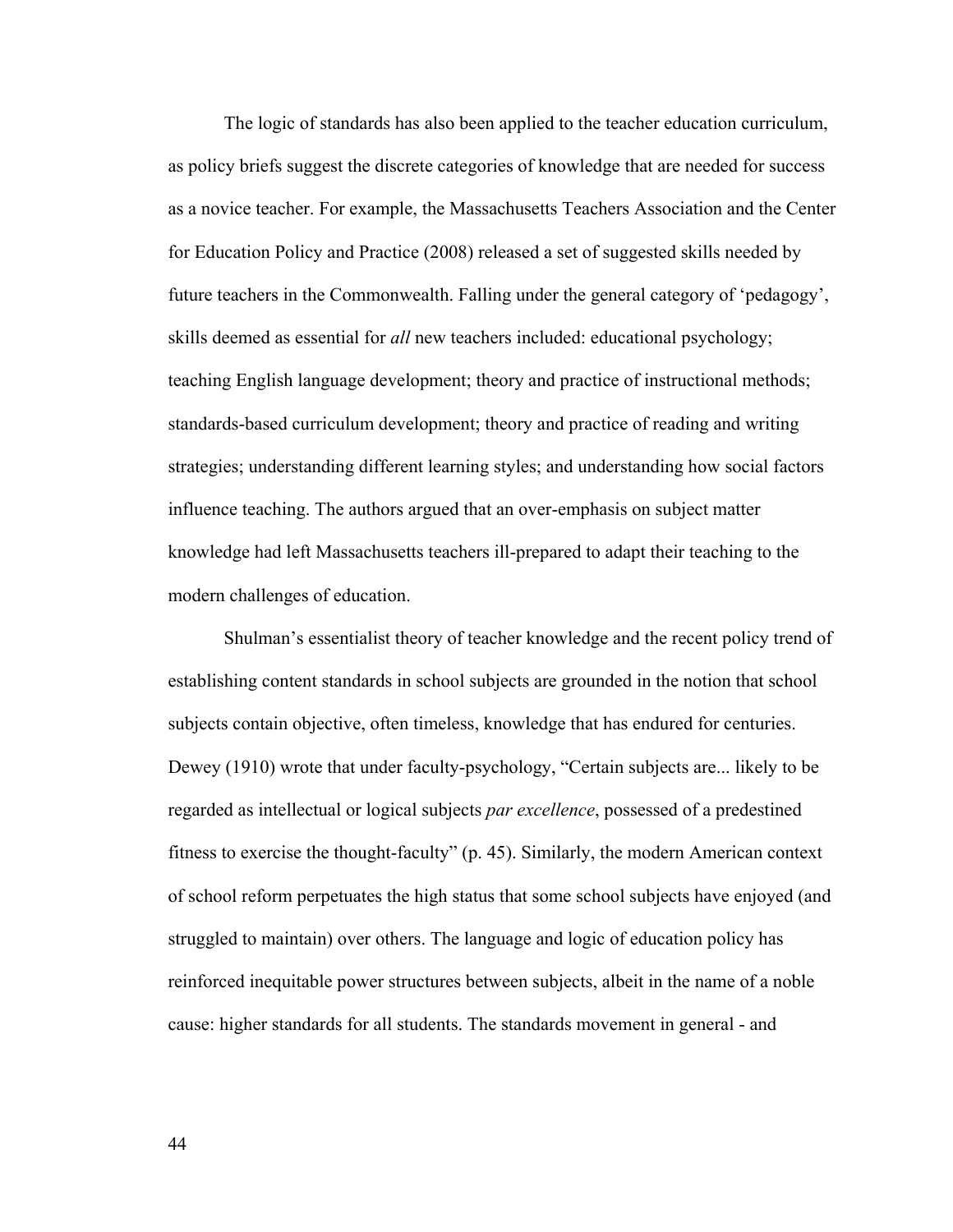Shulman's influential work in teacher education - has not addressed the inequitable distribution of resources between subjects. In fact, one noted by-product of the standards movement has been the narrowing of the explicit curriculum and the de-emphasis of nontested subjects. When the explicit curriculum emphasizes a narrow set of knowledge, the implicit curriculum delivers the message that certain content is of greater value. The null curriculum then expands to include knowledge that was deemed expendable.

An alternative approach to the logic of standards and the compartmentalization of subject matter in schools questions the central assumptions of this paradigm – notably, the organization of schools (especially secondary schools) by subject matter and the necessity of a strong central authority to ensure compliance. This second view of curriculum studies rooted in the sociology of knowledge encompasses a broad range of authors and begins with the foundational work of Basil Bernstein.

Bernstein's theories of the classification and framing of knowledge and their implications for pedagogical discourse addressed how the definitions and social organization of knowledge were related to systems of power and control within and beyond schools. According to Sadovnik (1991, p. 48), Bernstein's work in critical curriculum studies represents an analysis of "the organized and codified reflection of societal and ideological interests". Bernstein (1975) stated,

Curriculum defines what counts as valid knowledge, pedagogy defines what counts as a valid transmission of knowledge, and evaluation defines what counts as a valid realization of this knowledge on the part of the taught (p. 85).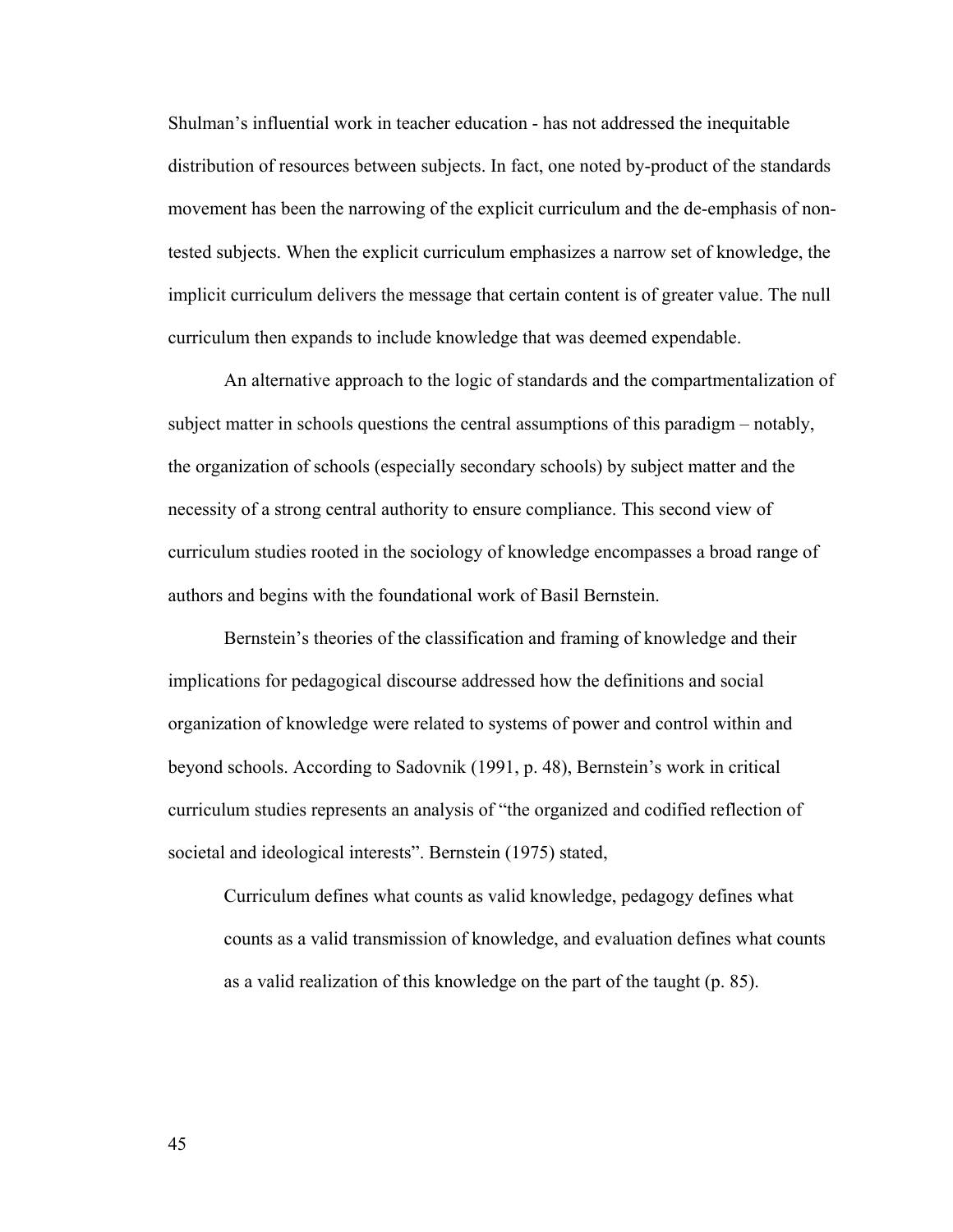Bernstein's theory began with a basic assumption: the organization of time into class periods in schools is filled with certain content, resulting in the units being in "a special relationship with each other" (p. 86). He made two initial observations about how content was treated in schools: first, that certain content received more time than others; and second, that pupils viewed content as compulsory or optional. From these two observations, Bernstein argued that subjects held a status relative to one another, and the organization of curriculum could take one of two forms (later deemed 'codes' by Bernstein): *collection*, where contents are clearly separated, or *integrated*, where contents are subordinate to a larger idea and isolation between contents is reduced in favor of that larger idea. Within a collection or integrated type, there are various degrees of specialization, but each type carries different assumptions regarding staff relations, teacher autonomy, and ownership of content. Order under a collection type is based on the hierarchical relationships between subjects and is relatively fixed, but with an integrated type, order must be explicitly developed in a collaborative fashion.

The relationship between contents played a vital role in Bernstein's theory of curriculum, and he defined this relation as *classification*, or "The nature of differentiation between contents" and "*the degree of boundary maintenance between contents*" (p. 88, emphasis in original). Alongside the theory of classification was a theory of *framing*, defined by Bernstein (1990) as "the principle regulating the communicative practices of the social relations within the reproduction of discursive practices, that is, between transmitters and acquirers" (p. 36). Framing addressed the control over communication as classification concerned the control over knowledge boundaries. Framing was divided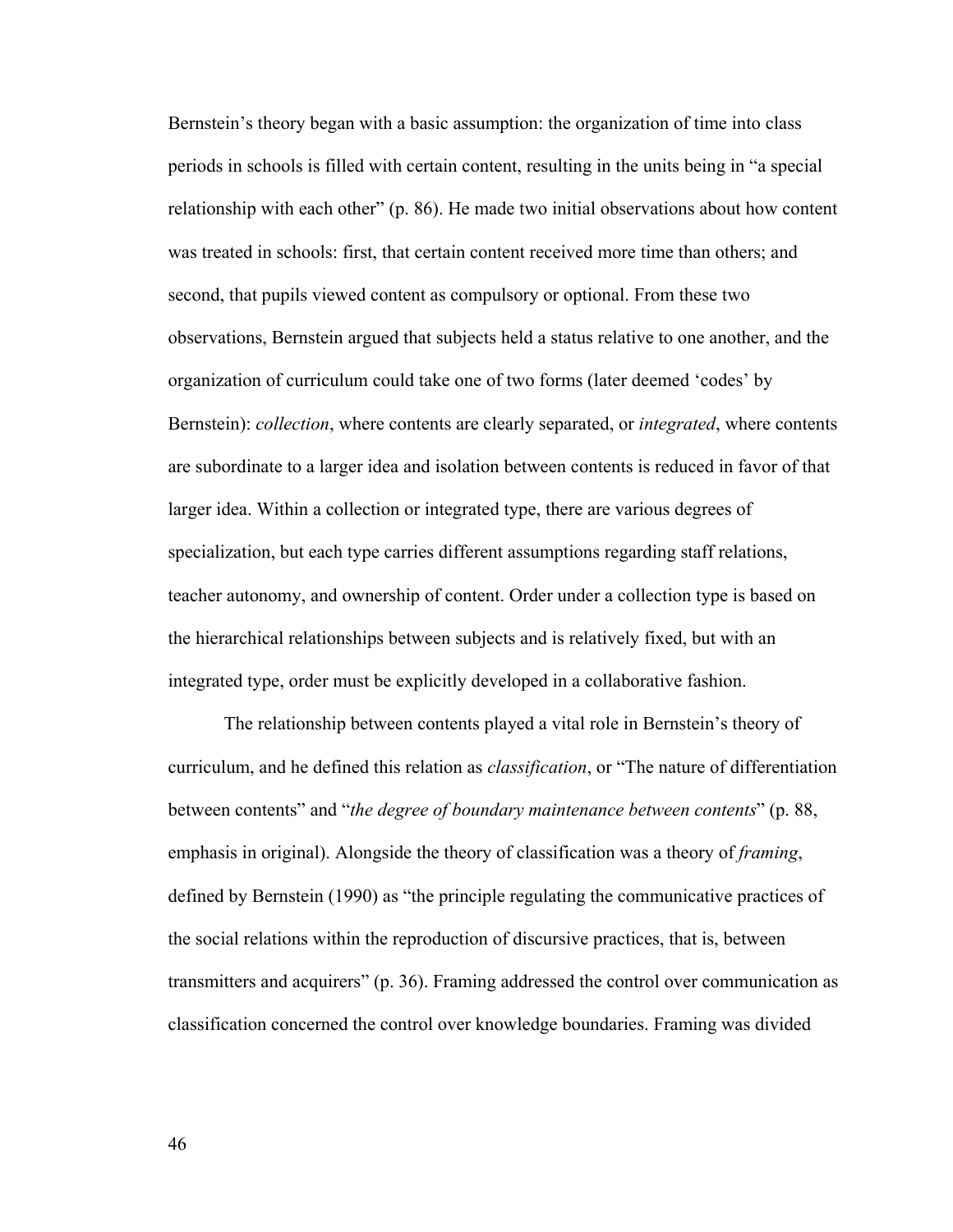into *strong*, where there is explicit regulation by the transmitter over the communicative principles, and *weak,* in which the acquirer has a greater degree of control over the regulation of communicative principles.

Classification and framing together comprised the raw materials for the third component of Bernstein's theory, that of *code*, which he considered to be "regulative principles which select and integrate relevant meanings (classifications), forms of their realisations (framings) and their evoking contexts" (Bernstein and Solomon, 1990, p. 270). Viewed as a whole, classification, framing and code refer to the degree of control in pedagogical discourse as well as the development of rules to determine what constitutes legitimate communication. In addition, classification, framing and code reflect larger organizational principles of a society. According to Bernstein, the knowledge that is selected and prioritized in the curriculum, the manner in which that knowledge is delivered and evaluated, does not simply reflect the views of academia (or those who are at the pinnacle of a discipline) of the essential content of a discipline. Instead, these determinations are value judgments because, "The battle over curricula is also a conflict between different conceptions of social order and is therefore fundamentally moral" (Bernstein, 1975, p. 81).

According to Bernstein (1990), "Control is always present, whatever the principle. What varies is the *form* the control takes" (p. 36, emphasis in original). Bernstein's contribution to curriculum theory was to question how and by whom the official curricula were determined. The selection and distribution of educational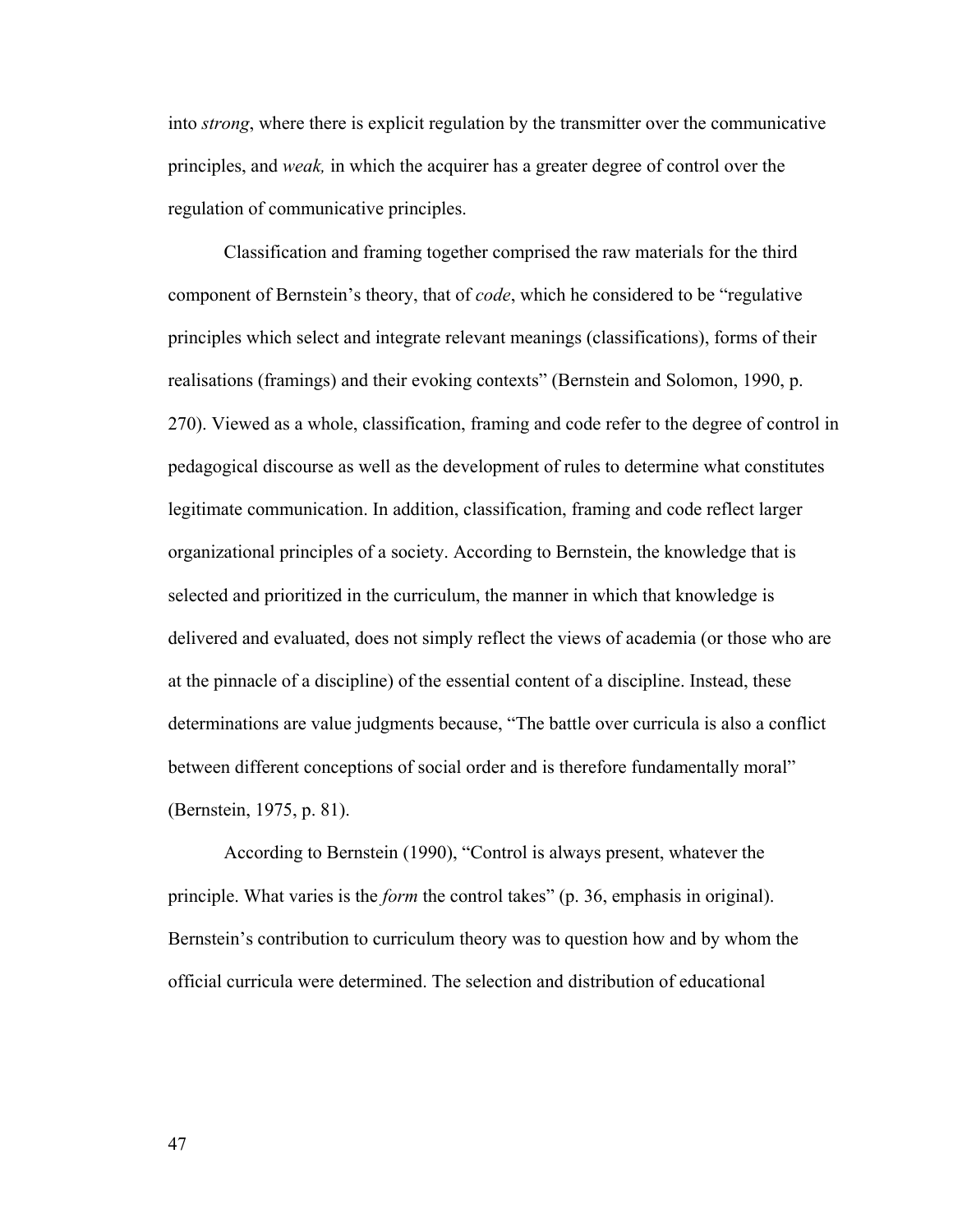knowledge may be viewed as multi-layered: there is a school curriculum<sup>[9](#page-54-0)</sup> (containing a certain number of courses offered for particular amounts of time), but there is also a subject curriculum (containing a breadth of disciplinary knowledge that often exceeds that which may be covered by any one student).

For this study, Bernstein represents the counterpoint to the logic of Shulman. Aligned with Bernstein's theory of the sociology of knowledge are authors who have argued more specifically that the selection and distribution of educational knowledge were also influenced by school politics and competition for resources between school subjects (Goodson), the identity of departmental cultures (Siskin) and sub-cultures that form within departments (Ball and Lacey).

Goodson (1984) developed an evolutionary model for school subjects, specifically by describing the processes subject communities undertake in an ongoing attempt to shift their identities from low status to high status. Goodson noted that school subjects formed their own identities and notions of pedagogical and academic traditions. Rather than approaching subjects as 'monolithic entities', as he believed had been the tendency prior to his work, Goodson (1981) addressed the power struggles between subjects, often for privilege in the overall curriculum in terms of scheduling and resources, as well as struggles within subjects to shift identities in an effort to move to a higher level of status. His theories outlined the evolutionary phases of a school subject,

 $\overline{a}$ 

<span id="page-54-0"></span> $9<sup>9</sup>$  As explained in Chapter One, there is also a national curriculum, and the determinations of the national curriculum mirrored those of the subject curricula, because of the division into content areas.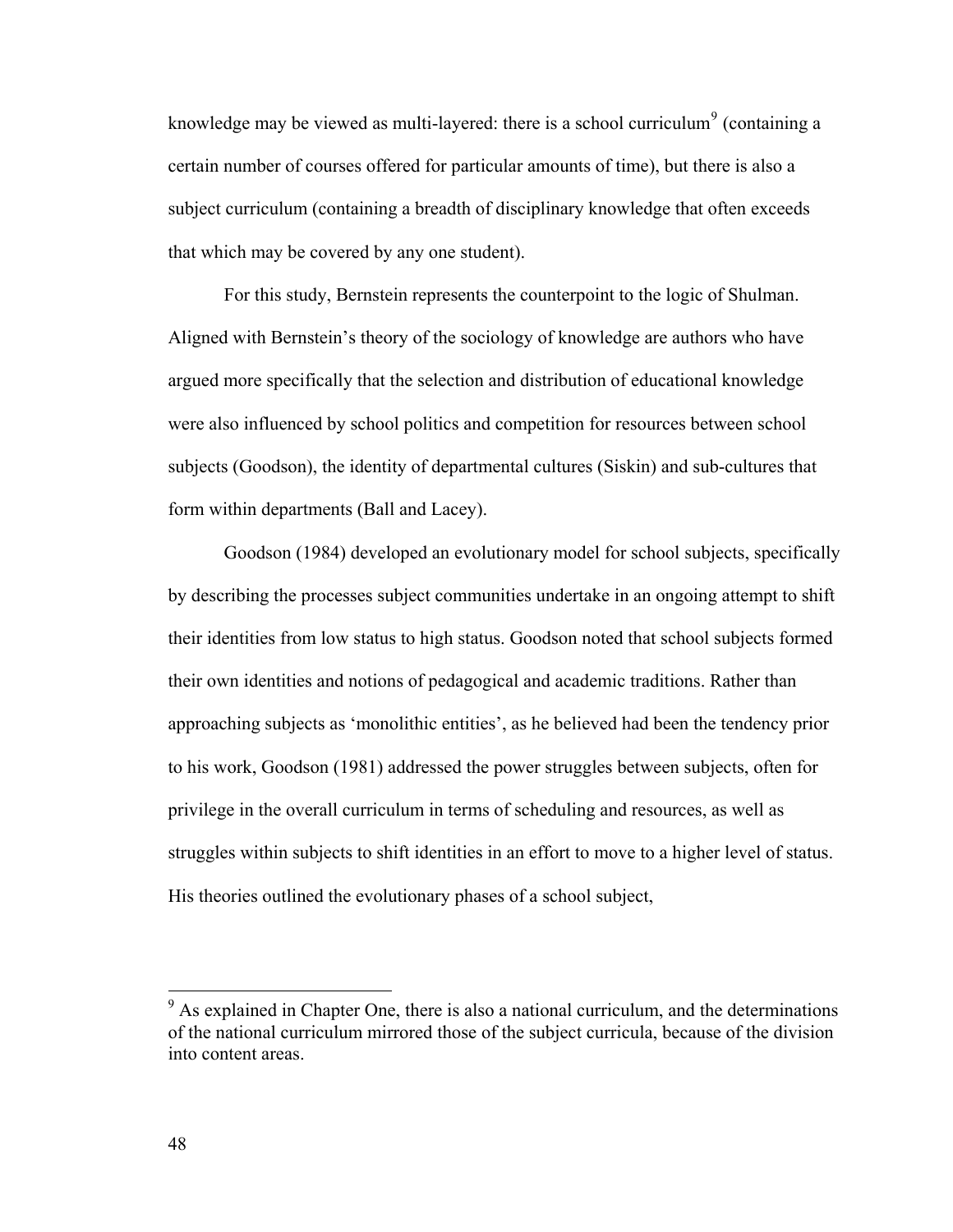seen as a drive from low status groups at school level to progressively colonise areas within the university sector – thereby earning the right for scholars in the

new field to define knowledge that could be viewed as a discipline (p. 176). Low status subjects aspired upwards, because with higher status came greater access to resources. In this ongoing movement to achieve higher status, teachers became spokespeople who were advocates for their field of inquiry (p. 166).

A subject's insulation from other subjects, according to Goodson, depended on the stage of evolution at a particular moment. Subjects that emphasized utilitarian aims over abstract, 'academic' knowledge were seen as being earlier in their evolutionary progression (Goodson, 1984). Similarly, academic subjects – those that had evolved most – defended their high status and attempted to deny that higher status to other more newly emerging subjects, because "The close connection between academic status and resources is a fundamental feature of our educational system" (Goodson, 1981, p. 177). Subjects, then, represented "substantial interest groups," and while Goodson acknowledged the utility of outlining curricular traditions, such as those defined by Kliebard (1995), he claimed:

To view subjects as "no more than socio-historical constructs of a particular time" whilst correct at one level hardly serves to clarify the part played by those groups involved in their continuance and promotion over time (p. 165).

This ongoing aspiration towards a higher status meant a re-defining of the specialized knowledge that identified an area of inquiry as unique, and separate from other subjects. In addition, Paechter (2000) noted that the rational structure of high status subjects is a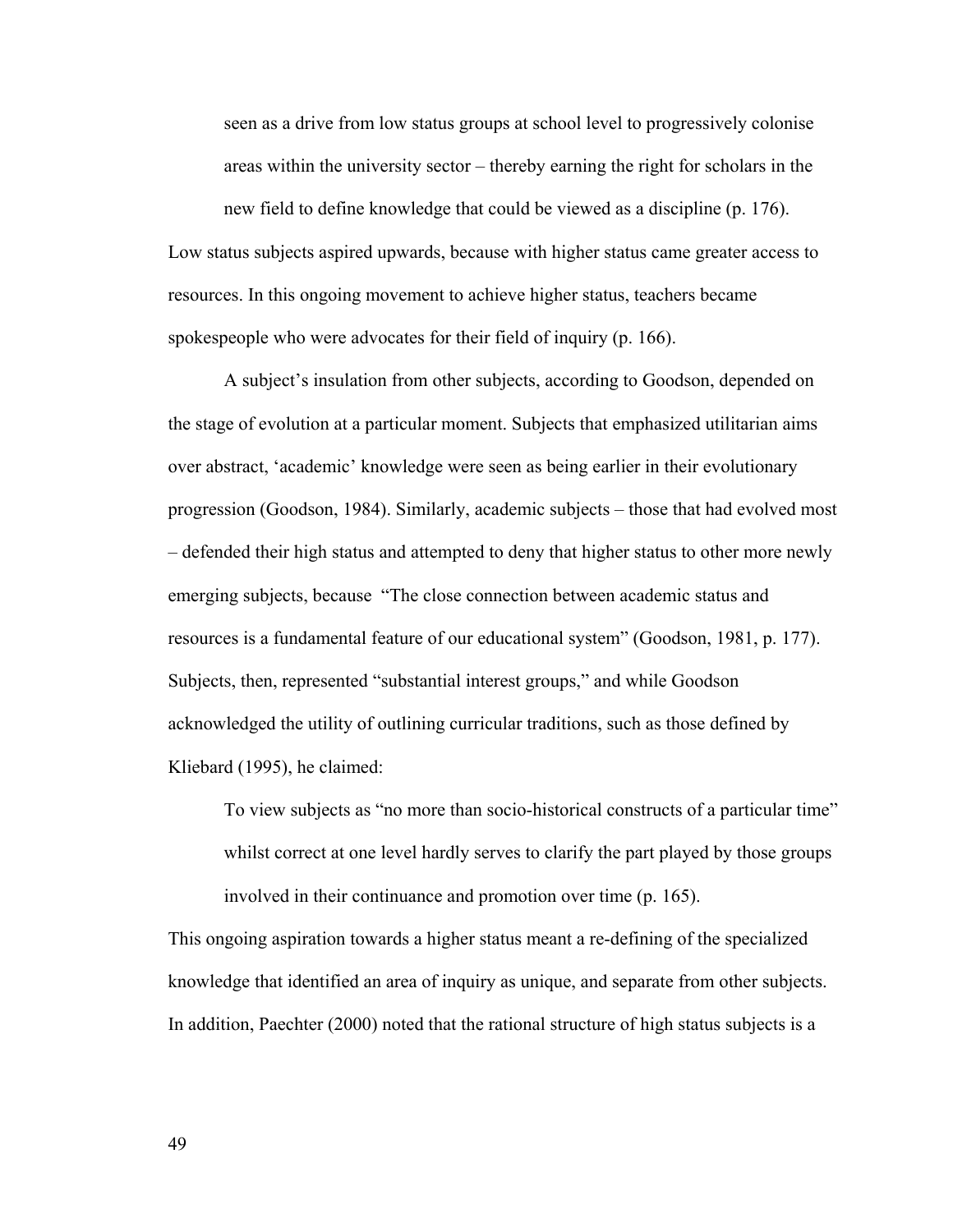reiteration of gendered power structures, "based on the curriculum of the nineteenthcentury elite boys' schools" (p. 45). Paecther's work adds another dimension to Goodson's evolutionary model of high- and low-status subjects, while still emphasizing the need for micropolitical upheaval if the tradition of power and control that benefits high-status subjects is to be radically changed.

 Goodson's evolutionary model examined the undercurrents that defined high- and low-status school subjects as being motivated by greater access to limited resources. Subsequent authors have examined how subgroups of teachers in schools, within and across subject departments, aligned along common intellectual and professional interests. Siskin (1991, 1995) analyzed the social relationships of high school teachers and claimed that due to the space arrangement of large high schools, smaller, closer sub-groups formed, often as an academic department. Teachers within departments tended to "identify themselves as members of a professional network with strong ties outside the school" (1991, p. 142). Departmental cultures varied from one subject to another, and also from one high school to another. Siskin challenged the (traditional) notion of high schools as "egg-crate classrooms staffed by isolated teachers" (p. 153), instead suggesting that the social worlds of teachers were vibrant sub-communities housed within academic departments, with department heads controlling staffing, scheduling and resource allocation.

Ball (1982) described the historical development of English as a subject and outlined different paradigms of English teaching, each emphasizing different sub-regions of English knowledge. He found that, "at the school level all possible paradigm positions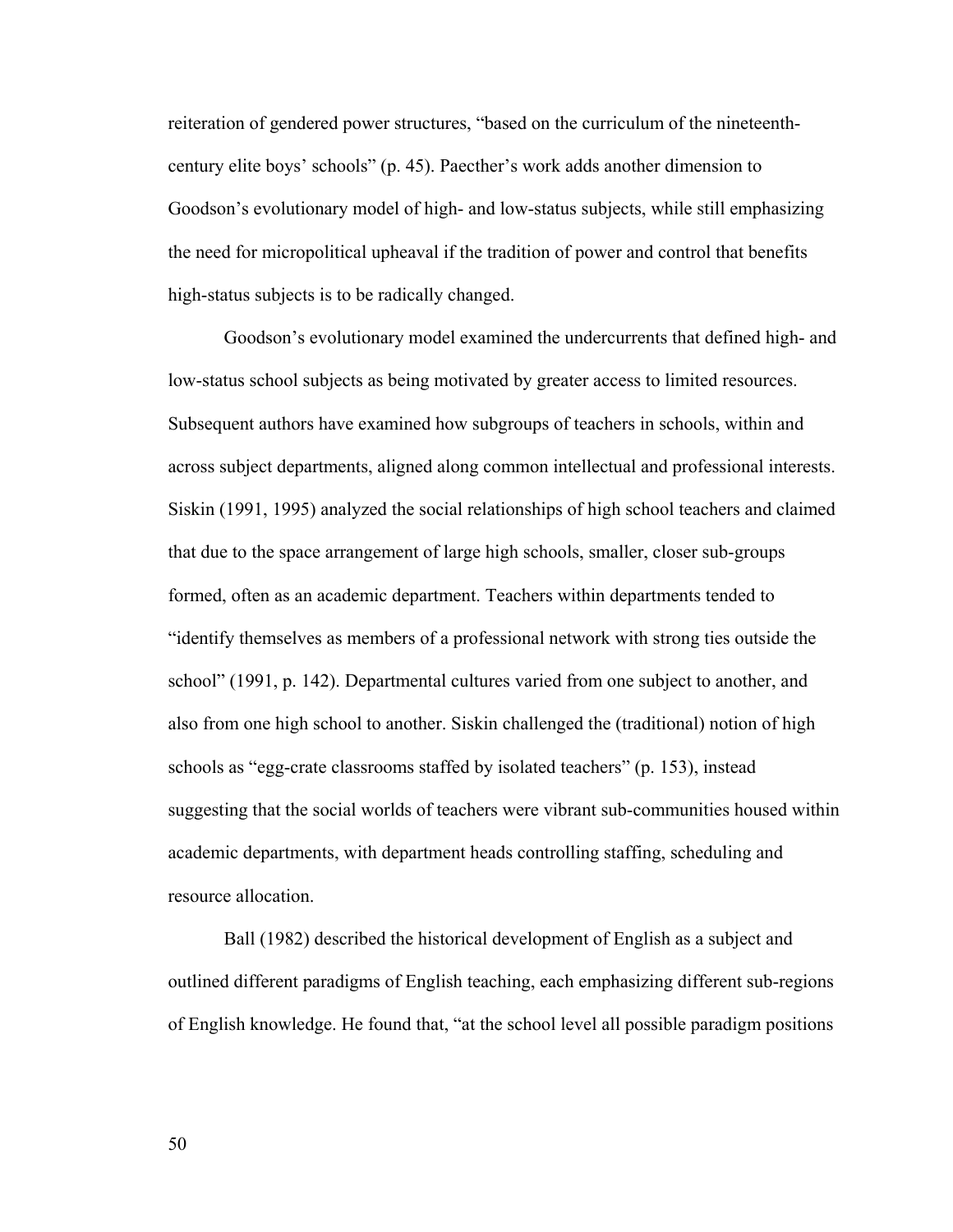are represented in the allegiances of teachers and this often provides the basis for disputation and conflict within a single school subject department" (p. 25). Both Ball and Siskin challenged the notion of whole-school culture and suggested that academic departments, or even subgroups within academic departments, were the social arenas in which teachers attached their identity.

Hargreaves (1994) described many secondary school departments as "balkanized", characterized by: strong insulation from one other; little movement between groups from one year to the next; and a personal identification with their subject area (p. 214). Balkanized school cultures, according to Hargreaves, resulted in isolation between subjects and impacted the effectiveness of school reform. When teachers lacked the structures for meaningful communication between groups, innovation in one subject was largely invisible to others (p. 224). Teachers were socialized to function within their departments, while socialization within the overall school community was less significant.

 Shulman and the tradition of the sociology of education knowledge (as argued by Bernstein) represent different sides of the debate about the selection and distribution of knowledge in schools, yet they do share a common assumption: *someone* must make those curricular determinations. For Shulman that responsibility fell to those holding the greatest subject matter expertise; for Bernstein knowledge was socially organized. Part of that social organization includes the status of different areas of educational knowledge. Young (1998), building off Bernstein's work, claimed that "The power to define what is 'valued' knowledge leads to the question of accounting for how knowledge is stratified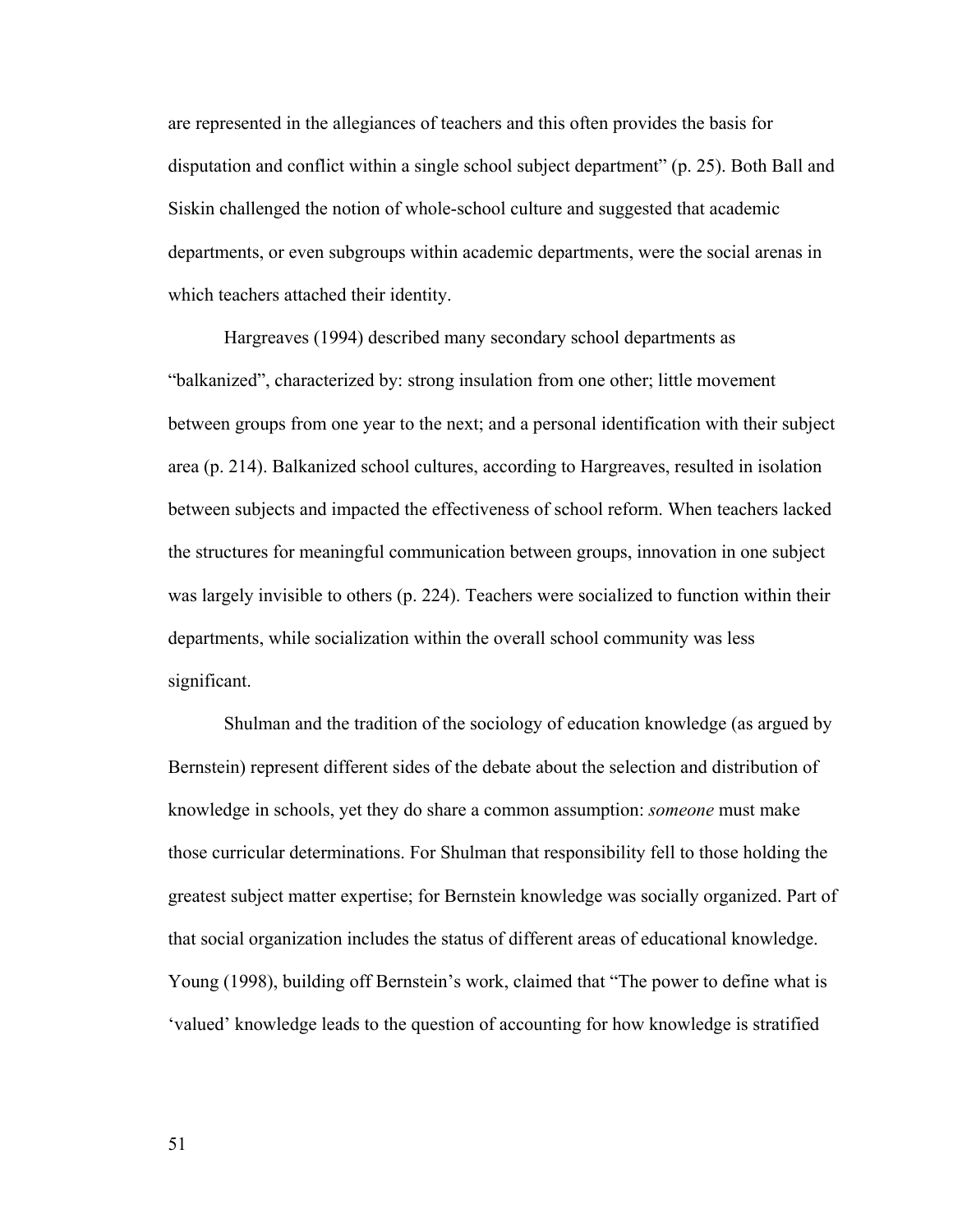and by what criteria" (p. 15, emphasis in original). The stratification of knowledge, according to Young, was determined by the judgments of status and access.

 In order for one set of knowledge to be deemed high-status, another must (necessarily) be low status. Young listed some common dualities to illustrate this point: academic and vocational, in-school and out-of-school, and generalist and specialist knowledge. Whereas Goodson analyzed the aspiration toward higher status and the methods toward achieving the desired label, Young analyzed the institutionalization of status. He argued,

Power is not distributed in a monolithic way in most modern societies; there is unlikely to be a consensus about definitions of knowledge among the different economic, political, bureaucratic, cultural and educational interest groups, except at a very general level (p. 16).

Any analysis of the status of school subjects and the access of students to various aspects of the curriculum must consider the strategies used by groups to defend the area(s) of knowledge that they deem to be most worthwhile. For this study, that orientation includes an examination of many levels: (expressed at the level of the) nation, State, local districts, individual preparation programs, and sub-cultures within schools and preparation programs.

The theoretical framework of the sociology of school knowledge was developed through an analysis of the history and politics of secondary school subjects, typically those that were a part of the standard (and slowly becoming standardized) curriculum, from physics (Bernstein, 1990) to math and general science (Siskin, 1995). Goodson's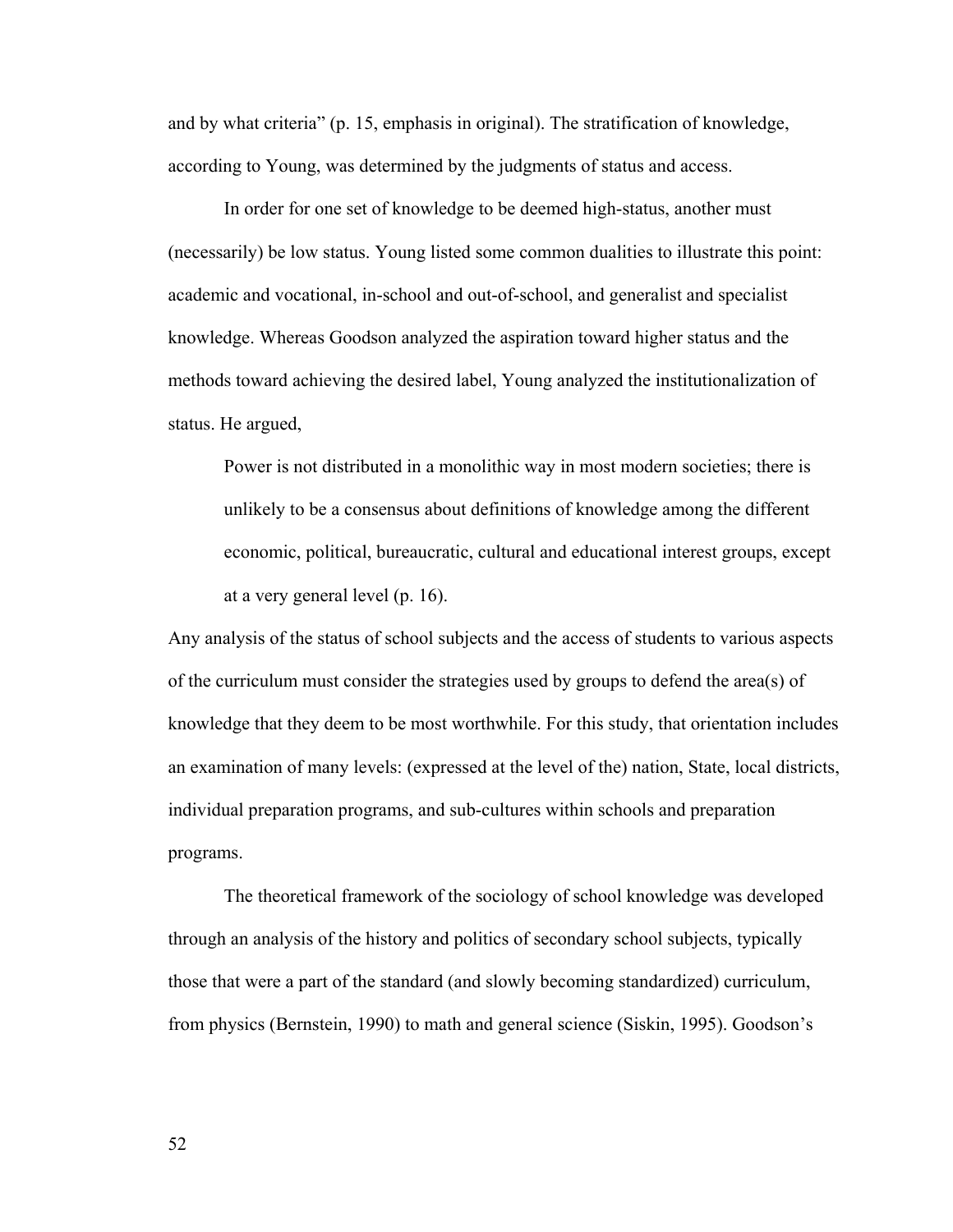(1981) evolutionary model for school subjects was based on an analysis of the history and evolution of geography, where geography teachers first attempted to raise the subject's status by attaching course content to more established, "traditional" subjects, like science and social studies. But it is unclear if the same model would apply to a subject with varied status from one school to another, such as music. How, then, do we determine music's evolutionary phase? How can we understand the effect of school politics on a music department when those departments show such variety? In addition, Siskin (1991) concluded by stating, "I do not... address departments that have more marginal status (such as art), more complex internal structures (social studies), or other sorts of external supports (vocational education)" (p. 153). While theoretical advances have very elegantly provided a foundation for further inquiry, it may be time to investigate subjects that are a bit more resistant to easy or traditional categorization.

 Music education is paradoxically situated in the school curriculum when the theories offered by the above authors are applied to the field. The vagaries of the music curriculum, especially at the secondary level where coursework is often elective, raise questions about how music education confirms or denies theories from the sociology of education. The National Standards were an attempt to define strong boundaries of music knowledge (especially those Standards that reinforce the curriculum of performance), while at the same time establishing weak boundaries (such as the Standards connecting music to the other arts and to other subjects). The conflicting purposes of the standards raise the question of whether musical knowledge displays strong or weak classification. Music's low status as an elective or extracurricular subject in many schools suggests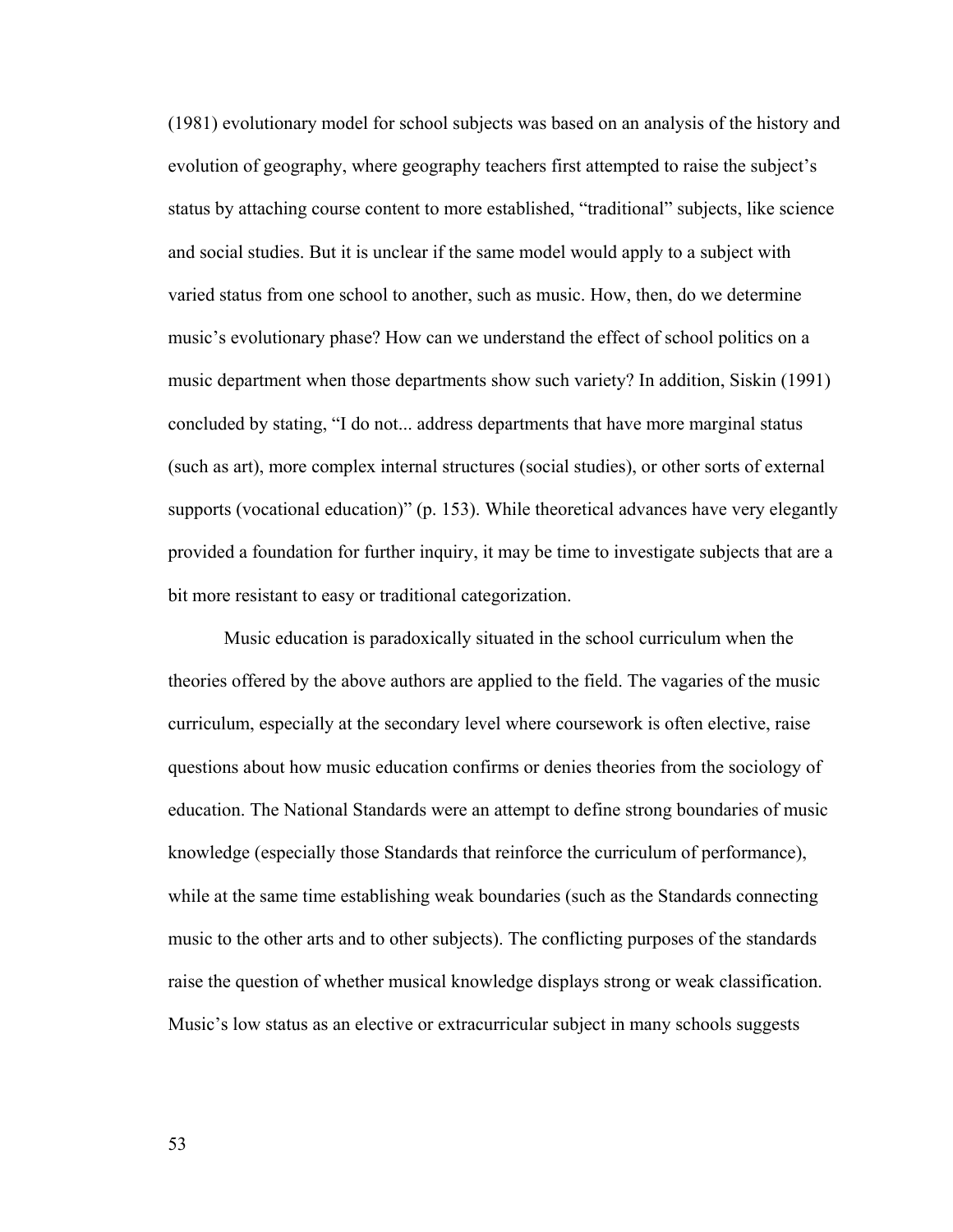conformity to Bernstein's argument that the allotment of time to optional school subjects aligns with lower status, yet the public performances that are expected from secondary school music programs indicate that the outcomes of music education are closely monitored by the community and may raise its status as a school subject. In addition, musical knowledge displays the characteristics of both high- and low-status knowledge, using the distinctions offered by Young. For example, music theory represents pure musical knowledge, while large-ensemble music performance is the application of musical knowledge. Music educators are expected to possess generalist knowledge (for younger grades) as well as specialist knowledge (for secondary classes).

 Music content knowledge simultaneously displays contradictory characteristics, of high and low status knowledge and of strong and weak classification. Music teacher preparation programs are therefore challenged to articulate what constitutes 'music education' knowledge and its connection to 'music' and 'education' knowledge. Music teachers traditionally are prepared and socialized as musicians first, with the education components of programs being secondary in nature. The views of the (music and education) faculty who share the responsibility of developing prospective music teachers have not been examined to determine if their goals and methods are congruent. We simply do not know how (or if) members of these two schools communicate nor how rigid the boundaries are that separate the two communities.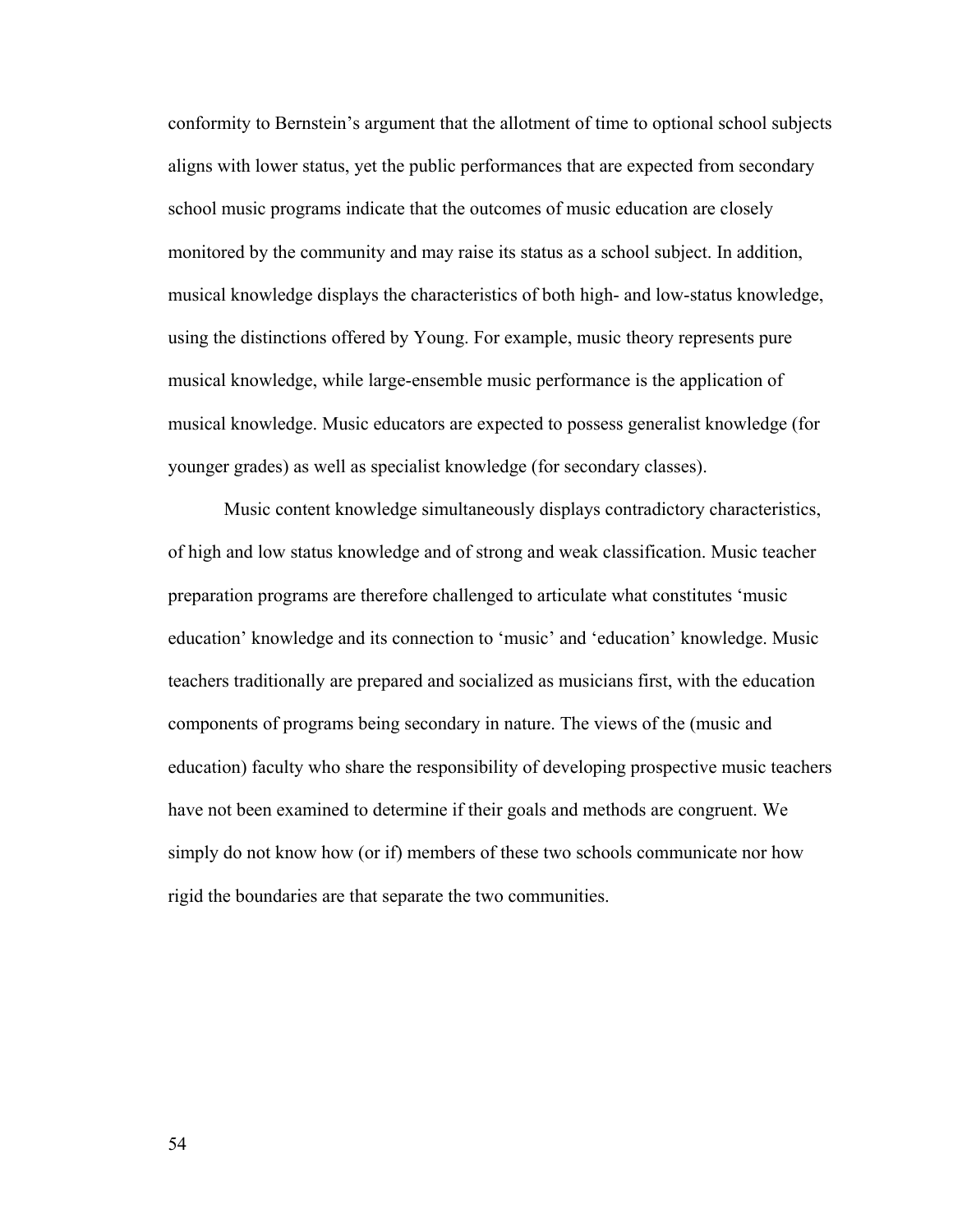#### **Review of Research Literature**

 In Chapter One, the work of Eisner was introduced as a conceptual and organizing framework. This section returns to Eisner's work and connects it to past research on the music curriculum. Using terms from the sociology of knowledge, the process(es) used to select the explicit (and therefore, influencing the selection of the implicit and null) curriculums are a central focus of this study. While the research literature for music education has not specifically addressed this selection and distribution, literature was reviewed that allow for preliminary judgments regarding the selection of music curricular content. One challenge in reviewing the research on music education and music teacher education is that many studies were lacking explicit descriptions of the methodology the authors employed. For those studies that provided methodological information, it is included in the literature review.

#### *The Explicit, Implicit, and Null Music Education Curricula*

 The explicit music education curriculum is the public representation of the knowledge that has been selected for inclusion in schools. This selection carries messages of value and worth and implies a higher status than the knowledge that is excluded. Research that is grouped in this section addresses the teaching behaviors of music teachers; the goals of music education as embodied in official curricular texts and as expressed by practitioners; the implicit messages delivered by a public advocacy movement; and the content and skills that are excluded from music education.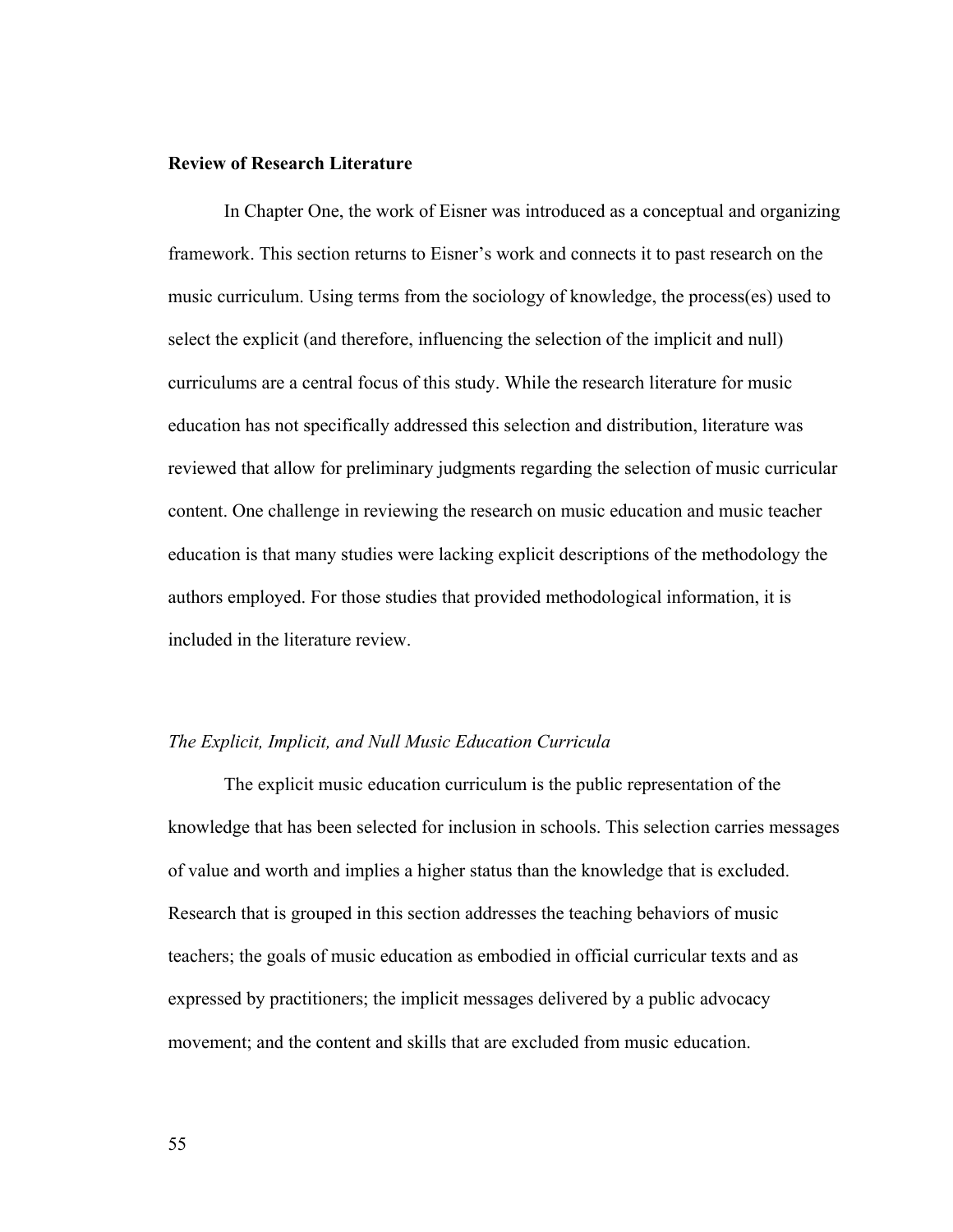It would be reasonable to expect a literature review covering the music curriculum to contain works linking the National Standards to curriculum design or revision. But the National Standards in music have led to neither large-scale reform of the music curriculum nor a research agenda devoted to the implementation of the National Standards. Most works in academic journals have focused on isolated examples of how to incorporate individual Standards into classes (such as band or chorus) rather than the full implementation of all Standards into a comprehensive school music program. In order to examine the impact of the National Standards on scholarly research in arts education, I conducted an ERIC search (November 10, 2010), using the keywords "national standards" and "music education", which yielded 182 results, including 84 from peerreviewed journals. Upon further examination, 46 of the 84 were found to be in *Music Educators Journal*, a practitioner-focused journal that generally includes 'how-to' advice for the classroom teacher. For example, articles addressed how to help teachers incorporate singing into band rehearsals, to use Gospel music to meet those standards focused on connecting music with other subject areas or to select performance repertoire with the Standards in mind. Of the 38 remaining works (other than those in *Music Educators Journal*), 22 were located in *Arts Education Policy Review* and tended to discuss the implications of the Standards, often in very general terms.

 For comparative purposes, I conducted an additional ERIC search using a subject that, in my view, holds a similar status in schools – physical education. Using the keywords "national standards" and "physical education" I found 108 articles from peerreviewed journals. Since I am not knowledgeable in the area of physical education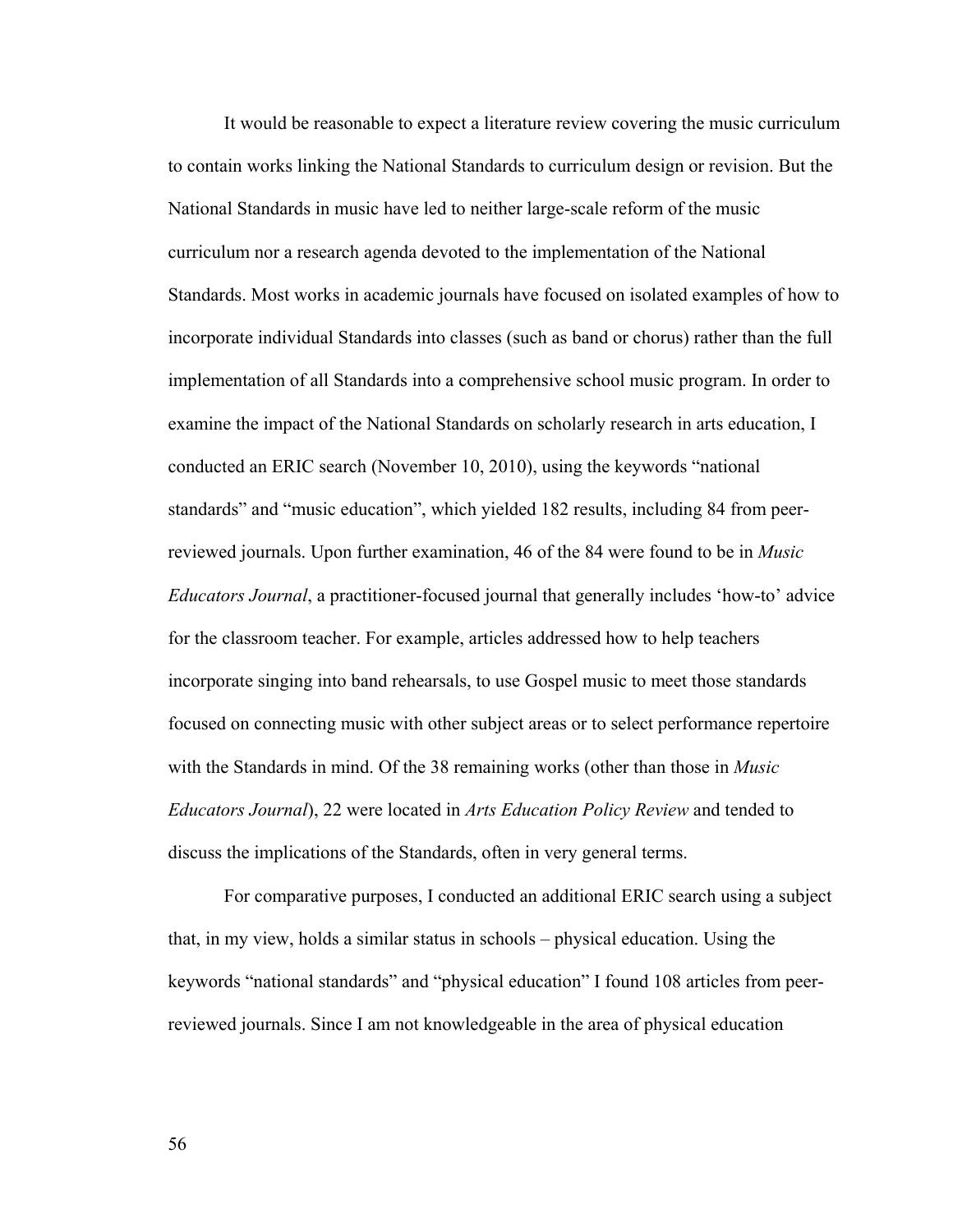journals, I was not able to determine if there was an equivalent to *Music Educators Journal.* However, what I did notice from an examination of the titles was a different focus in the physical education articles. Topics included curriculum alignment and development, teachers' content knowledge, the utilization of NCATE teaching standards, and the use of performance outcomes in developing assessments. In addition, 104 articles had been published since 2000, compared to 53 in music. Granted, this cursory search did not address the research methodology or rigor of the physical education articles. But it is worthwhile to note that, based on titles alone, physical education is using standards as a motivation to initiate discussion and debate in the profession regarding what should be taught, how to design a full program of instruction, and how to determine what "counts" as progress in a physical education classroom. From a very brief examination of titles, the music education articles tended to acknowledge the accomplishment of National Standards on their own and the strategies that may be used to select those that most adhered to current instructional practices; by contrast, the tone of the physical education articles was strategic and focused on complete implementation.

 The explicit music curriculum also includes what Cuban (1992, 1995) called the "taught" curriculum, or "[The choices teachers make which] derive from their knowledge of the subject, their experiences in teaching the content, their affection or dislike for topics, and their attitudes toward the students they face daily" (1995, p. 6). In order to better understand whether the National Standards fully represent the explicit curriculum, results from the National Assessment of Educational Progress (NAEP) were compared across two different administrations spanning over a decade. The NAEP Arts assessment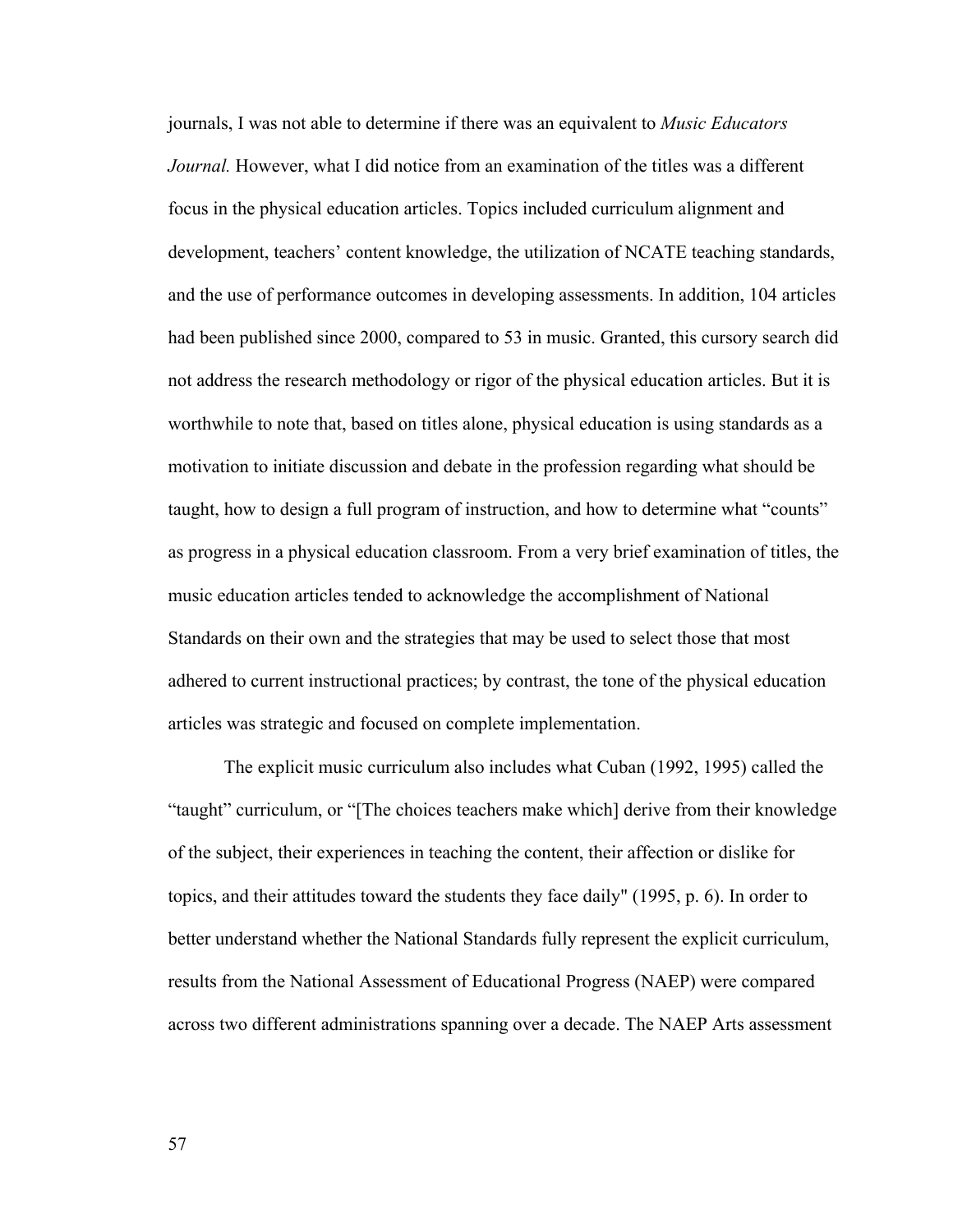was offered in 1997, a few years after the introduction of the Standards, and again in 2008. When comparing the results of the 1997 and 2008 assessments, the findings reveal the reality in American public schools: music education *for all* is a goal that has not been realized.

 In both the 1997 and 2008 NAEP Music assessments, students answered a sub-set of questions related to their experiences in music classes, including the types of activities they were asked to complete. In 2008, 33 percent of eighth graders reported being asked to notate music in class, compared to 26 percent in 1997. This was the only activity that held a statistically significant difference from one administration to the next, as no difference was found in the percentages of students who reported listening to music, singing, playing instruments, working on group assignments, or composing. The results of the 2008 assessment revealed differences in schools for various student sub-groups, although the differences were not statistically significant. The average 'responding' scores for White and Asian/Pacific Islander students were 29 to 32 points higher than for African-American and Hispanic students; students who qualified for free/reduced-price lunch scored 28 points lower than those not eligible; and students in urban schools had a lower average score than students in rural or suburban settings. In addition, there were no statistically significant differences between the 1997 and 2008 administrations in terms of the frequency of arts instruction. The overall conclusion drawn from the NAEP results is that little changed in arts instruction in over a decade. The National Standards had recently been released in 1997, and since the 2008 results revealed no significant differences from the 1997 results, there is no reason to believe that the Standards resulted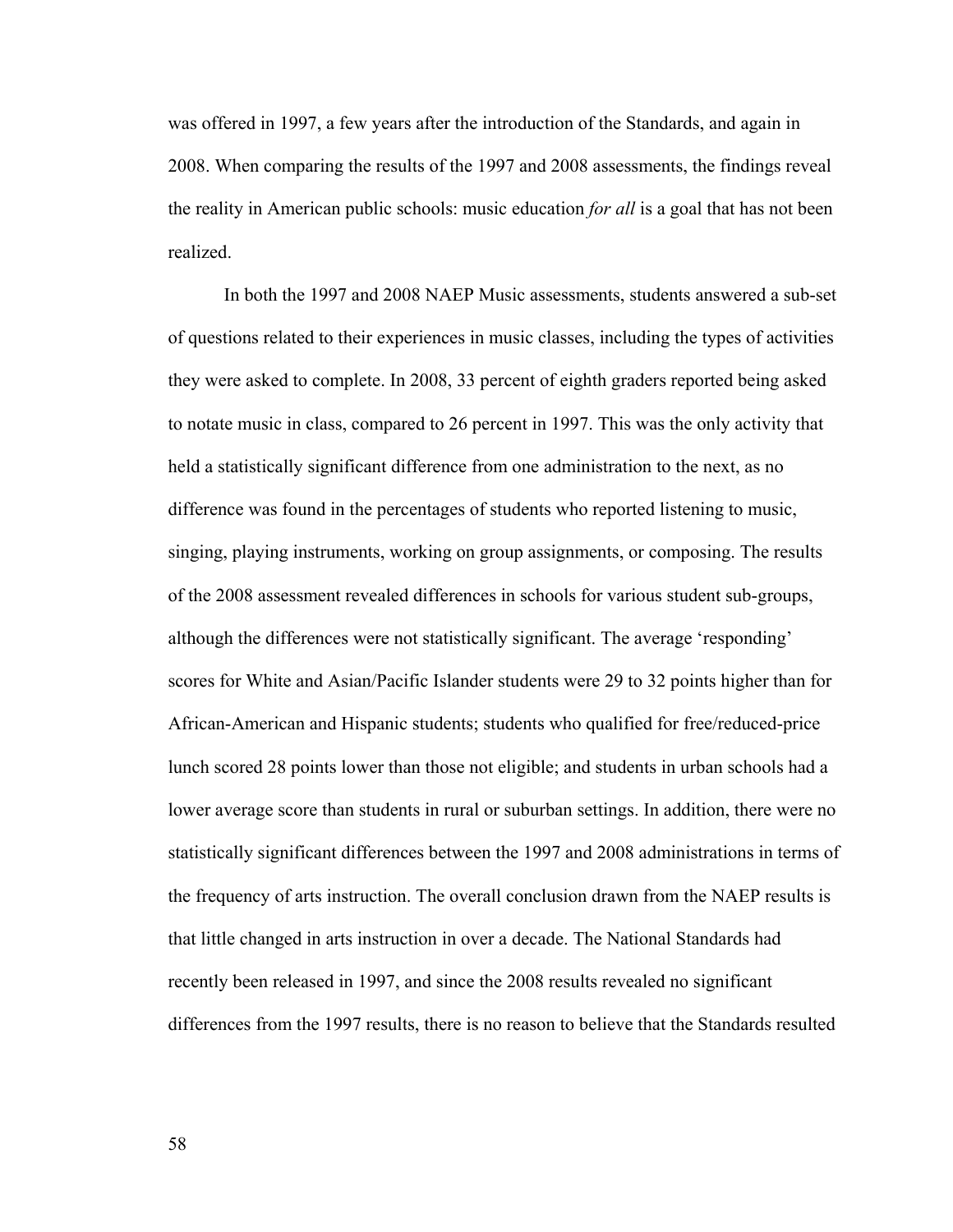in curricular change. The music education community celebrated the development of Standards as an indication that music was a core subject, yet there is no evidence that the way music is taught has changed. This suggests that the status of music as a school subject likely has not changed either.

 One question that research addressing music instruction has attempted to answer is, "What teaching behaviors have the greatest impact on musical learning?" Sink's (2002) review of music education research began with the claim that "Behavioral research in music education has taken an *instructivist* rather than a *constructivist* approach" (p. 315, emphasis in original). Instructivist research, according to Sink, was based in behavioral psychology and attempted to identify observable teacher behaviors and "determine the effects of those behaviors on student attentiveness, attitudes, and at times, achievement" (p. 315). The inclusion of "at times" is significant due to the difficulty of operationalizing the term *student achievement* in music education: Does it mean technical expertise in performance, or cross-cultural understandings of the role of music, and/or the ability to compose a musical work using conventional of unconventional techniques, or some unknown metric of creativity, or something else? Without a clear understanding of the objectives of music education (and how they would be properly assessed), a link between achievement and teaching is problematic.

Behavioral research in music education has emphasized measures of teacher and student attitudes and student control (i.e. – "student attentiveness") in lieu of (or implicitly as proxies for) student achievement objectives or assessments. Sink identified one category of teacher effectiveness, "teacher intensity," that focused on the ability to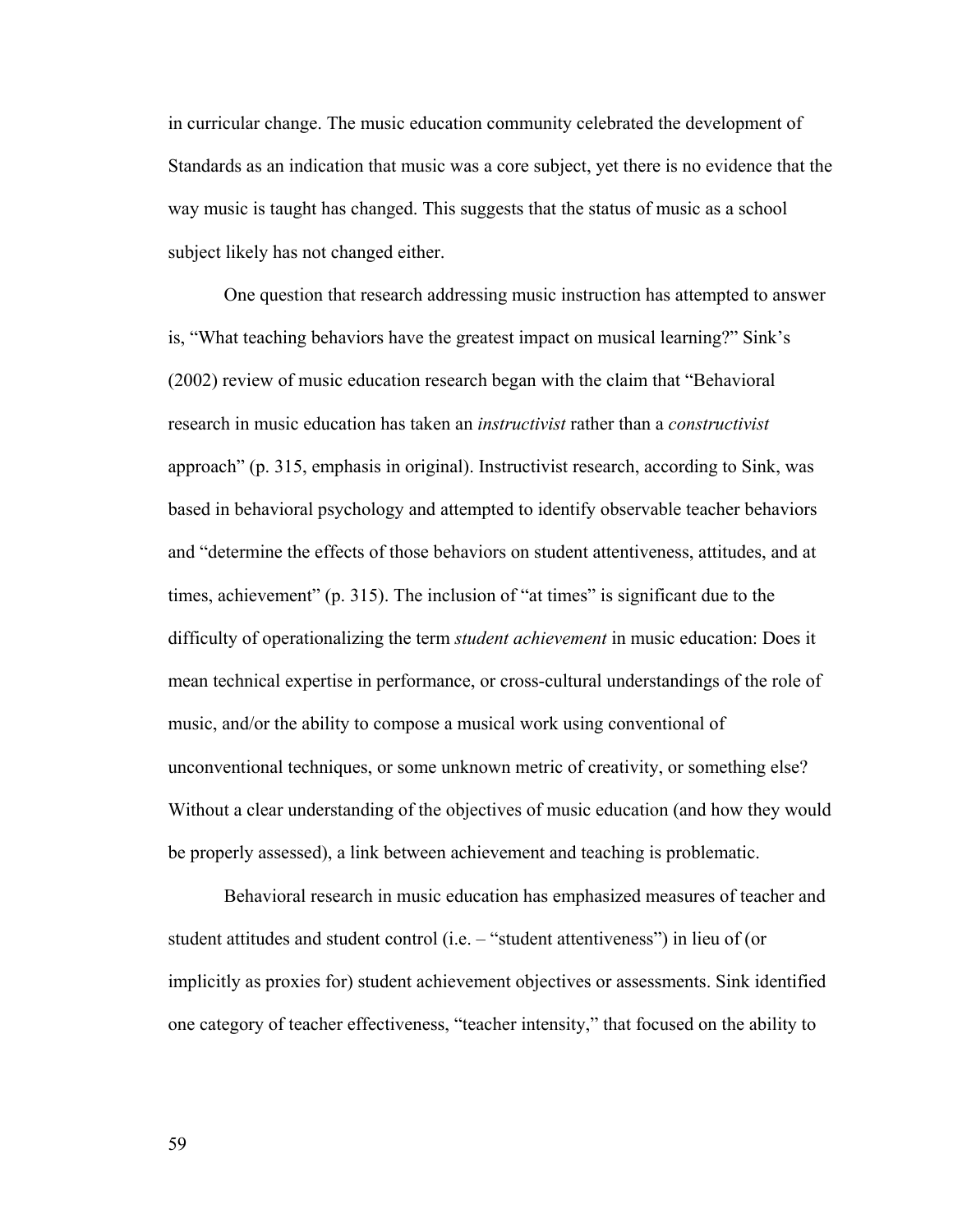hold students' attention through modeling, enthusiasm, and rapid lesson-pacing, but there was no mention of how intensity related to achievement. Because the majority of studies in Sink's review were of performance classes, suggestions for future research largely focused on teacher behaviors in the delivery of basic skills and knowledge to students, rather than as a foundation for more complex skills such as creating, critical listening or appreciation.

Blocher, Greenwood, and Shellahamer (1997) examined the "conceptual teaching behaviors," defined as "the verbal behaviors… by means of which the directors attempt to make students aware of, have an understanding of, and/or be able to transfer any musical concept" (p. 459), of secondary school band directors. Eighteen middle school and high school band directors in Florida were selected for the study, which included the videotaping of rehearsals (ranging from 26 minutes to 54 minutes) at two different stages. The authors found that an average teaching segment lasted 19 minutes and 20 seconds, and teachers engaged in conceptual teaching for an average of 32 seconds (p. 463). Five participants used no conceptual teaching in their rehearsals at all. The conclusion seemed self-explanatory – that music teachers should engage in more conceptual teaching so that students may develop independent musicianship skills.

Without an explicit statement of the purpose of instruction in an ensemble setting, it is unclear whether conceptual teaching, as defined by Blocher, Greenwood, and Shellahamer, is desirable or undesirable. The authors speculated that conceptual teaching was lacking from the observed lessons for numerous reasons, including the tendency to teach as one was taught or the failure of music preparation programs to provide adequate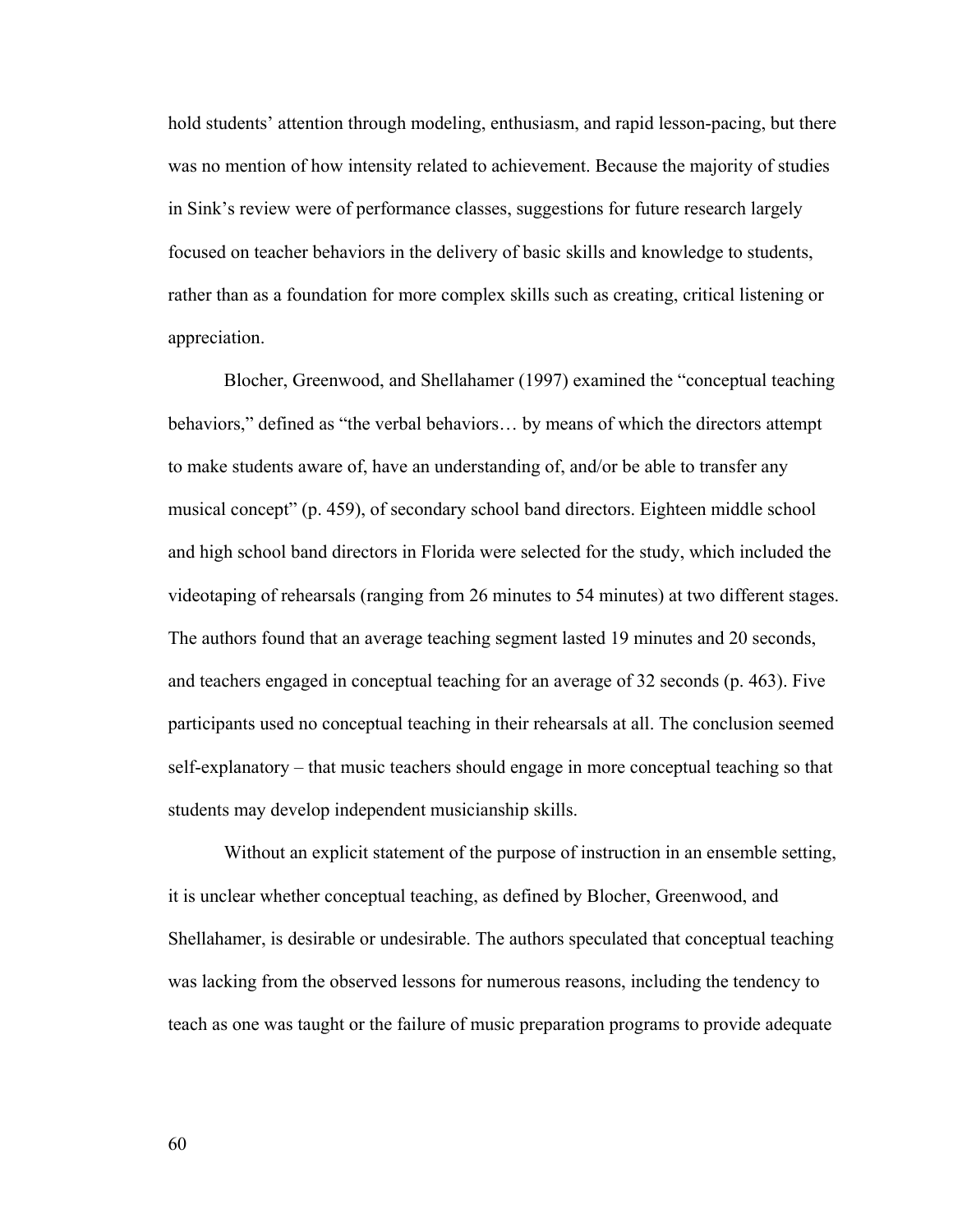models for conceptual teaching (p. 466). But the role of band director as *conductor*, specifically whether it is fundamentally different from the role of *classroom teacher*, was not analyzed**.** This distinction (which has not been found in a review of the research literature) will be explored in this study.

A second, more fundamental question that research on music instruction has attempted to answer is, "What is the purpose of music instruction?" Regelski (2005, 2006) used the term *music-appreciation-as-connoisseurship* (MAAC) to describe the aesthetic emphasis of the music curriculum. At the core of MAAC were the arguments that music was worthy of study due to its timeless subject matter and that music instruction was best structured so as to disseminate a wealth of information *about* music appreciation, history, etc. to students. Regelski (2005) noted many of the characteristics (and criticisms) of the aesthetic philosophy (See also Roberts, 1998) including: an emphasis on Western art music over the music of other cultures and popular music; a deemphasis on the social process of music-making in favor of technical proficiency; the view of musical works as autonomous and timeles*s*; and aesthetic behaviors or attitudes that are difficult to measure. In addition, Regelski noted, "circumstances in schools are rarely conducive to the 'disinterested' and other conditions set forth for aesthetic responding" (p. 13). Bourdieu (1979) has written extensively on the 'pure' or 'disinterested' gaze that aesthetic philosophies assume to be the preferred method of acquiring knowledge in the arts. Bourdieu's work concluded that those students with prior exposure and knowledge of art had obtained strategies for navigating those features of high culture that were valued in schools (his principle of "cultural capital"), and that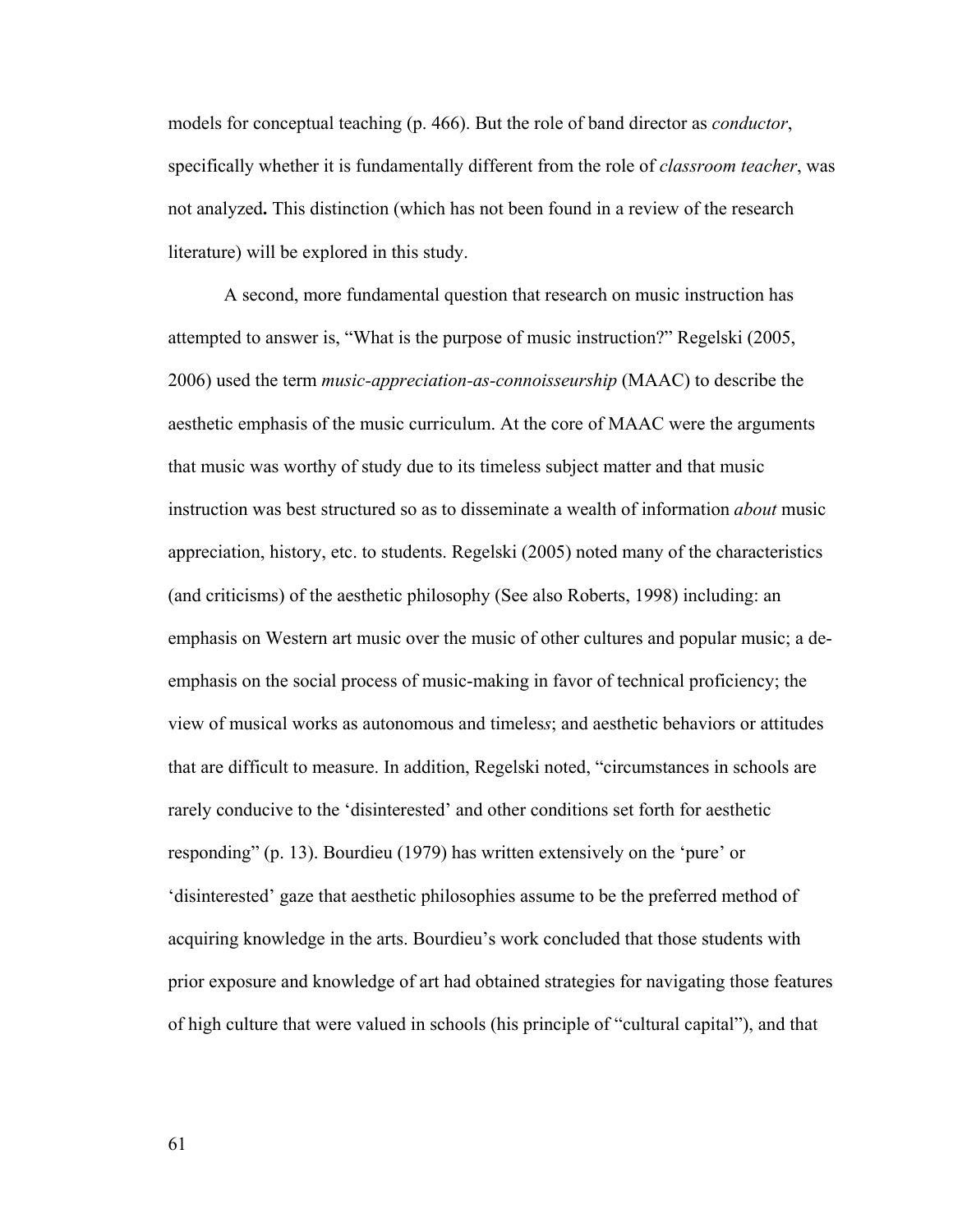the dominant class developed, projected and protected the 'disinterested' gaze as the pure aesthetic experience because it reinforced a system of power that had benefited the dominant class.

The MAAC model of music education highlights a central issue identified by Young (1999) when he said,

Modern societies rely on the school curriculum to give each generation access to existing knowledge. All curricula therefore must to some extent be 'of the past', and at least aspects of their 'conservatism' defended on educational grounds. The issue is the extent to which the present balance of priorities between reproducing the past and prefiguring the future needs to change with changing circumstances  $(p. 469)$ .

MAAC assumes a reproduction of the past and justifies the inclusion of music content primarily from the Western art music tradition using purely educational terms: classical music has endured and as such, is worthy of study because it will continue to endure. Such justifications of the study of certain musical content over other possibilities, when analyzed through the lens of the sociology of education, fail to account for elements of power and control that are present in curricular decisions.

Aesthetics is appealing to music teachers due to its emphasis on the repertoire and performance traditions of Western art music and performance traditions, which mirror the content and customs of schools of music. However, McCarthy and Goble (2002) argued that aesthetics was narrow in focus and "would ultimately not accommodate shifting social and cultural realities" (p. 21). In addition, Green (2002), by interviewing popular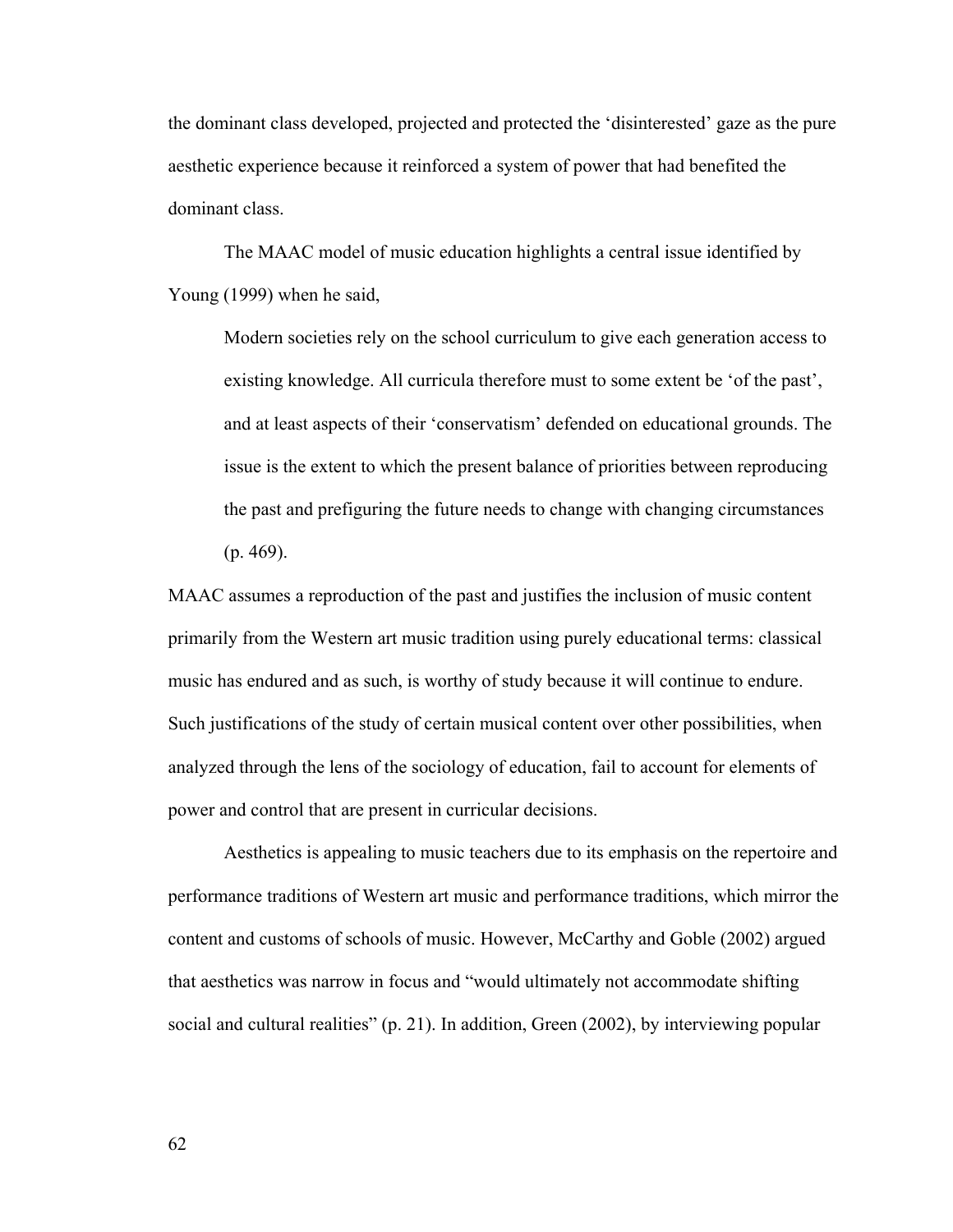musicians and comparing the informal performance styles of non-classical musicians against those that are taught in schools, discovered a division between music teachers and their students. School music was perceived by students as irrelevant to their lives and interests. But for music teachers, aesthetics is perceived as advancing the professionalization of music education (McCarthy and Goble, 2002) and is viewed as a 'more academic' philosophy around which to organize teaching and learning. While the research literature did not explicitly link the aesthetics philosophy to an elevation of status, the response by music teachers, that aesthetics would advance the profession, is an indication that music teachers perceived their lower status in schools and sought strategies to raise their status relative to other subjects.

Music teachers are prepared in an environment where knowledge of Western art music and proficiency in performance skills (specifically technical expertise and connoisseurship) are emphasized and rewarded. Any shift away from MAAC would require a critical analysis of the distribution of power in music classrooms. Likewise, any revision of the music teacher education curriculum to lessen the requirements from the Western art music tradition would also need to account for the power and control exerted by members of performance programs, who represent the dominant group in most schools of music and who defend the boundaries of music knowledge. MAAC positions the teacher as expert, the guardian of an ancient tradition, but if the content and methods of instruction are changed, they must be accompanied by a thorough analysis of the control exerted by music teachers in their classrooms. The implicit curriculum, as explained in Chapter One, contains the 'hidden' values and beliefs inherent in the explicit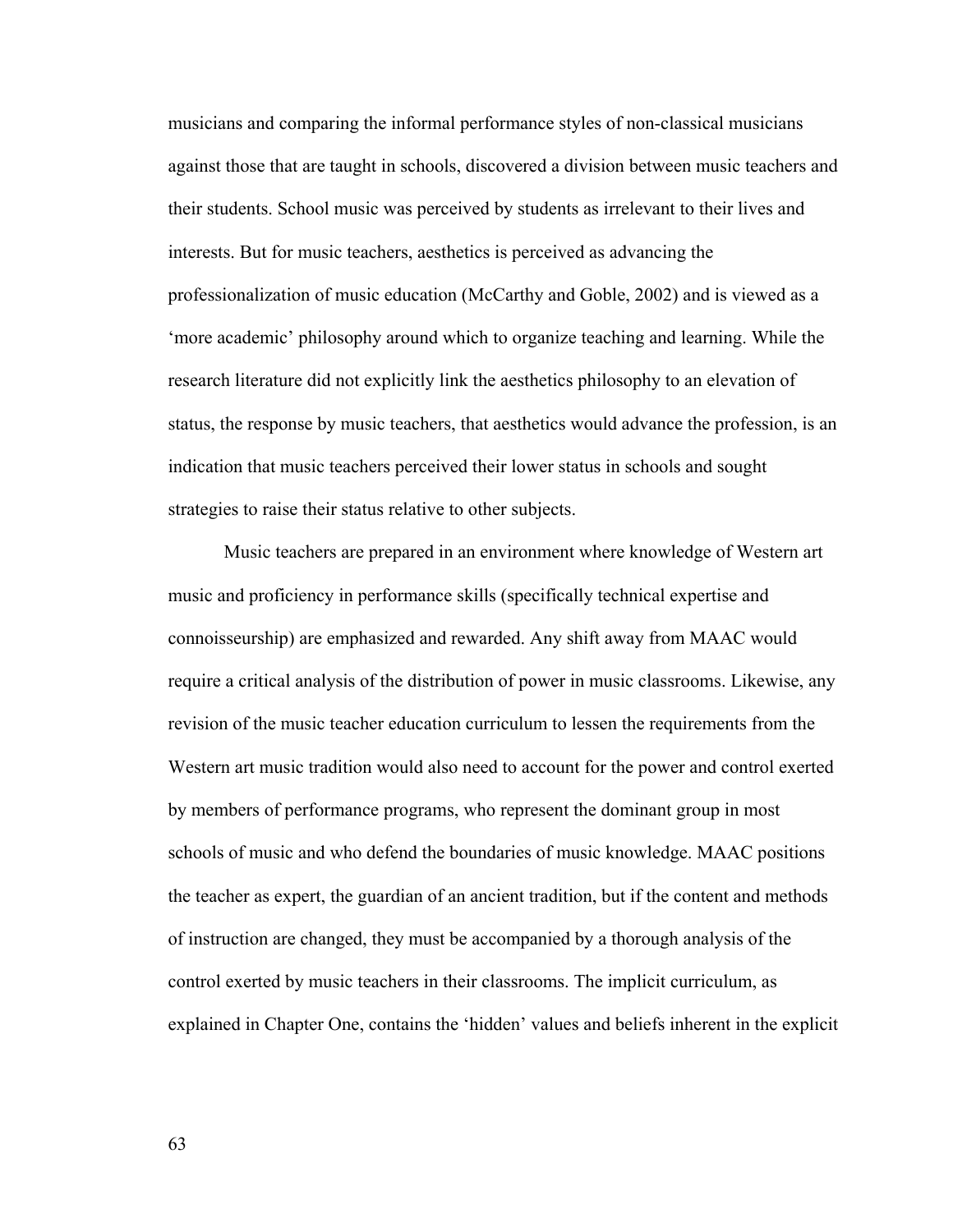curriculum. From an analysis of aesthetics, it may be concluded that the music curriculum implicitly places classroom control in the hands of teachers. Behavioral research has reinforced the belief that one of the objectives of instruction is orderly participation, and performance ensembles highlight the idea that it is musical *works* that are being taught, not music *students*. This arrangement was summarized by Regelski (2006) as "reveal[ing] the 'cult' in *cult*ivated and *cult*ure" (p. 287, emphasis in original).

When aesthetics are used as an organizing philosophy, issues of scope and sequence are less important for music teachers to consider. The impact on the curriculum is that music education is comprised of a series of lessons, potentially disconnected from one another. The lessons learned in a beginning course may or may not be further developed in later courses. The focus is on musical *works* instead of musical *learning*. While Sink's review of literature was the most comprehensive review found, it still failed to address one issue inherent in music education: the tendency to view a single class as an isolated unit of research. With no central understanding of what constituted student achievement in music, the research agenda in music education has failed to account for long-term issues, such as scope and sequence, and the result is an image of music instruction that is isolated, disconnected from past or future learning, and focused on behavioral management goals such as student attention and control. In addition, there has been little research discussing whether the teaching methods used in performance settings are appropriate for general music classrooms.

The results from the NAEP Arts assessment were analyzed above as one method of determining changes in instruction since the introduction of National Standards in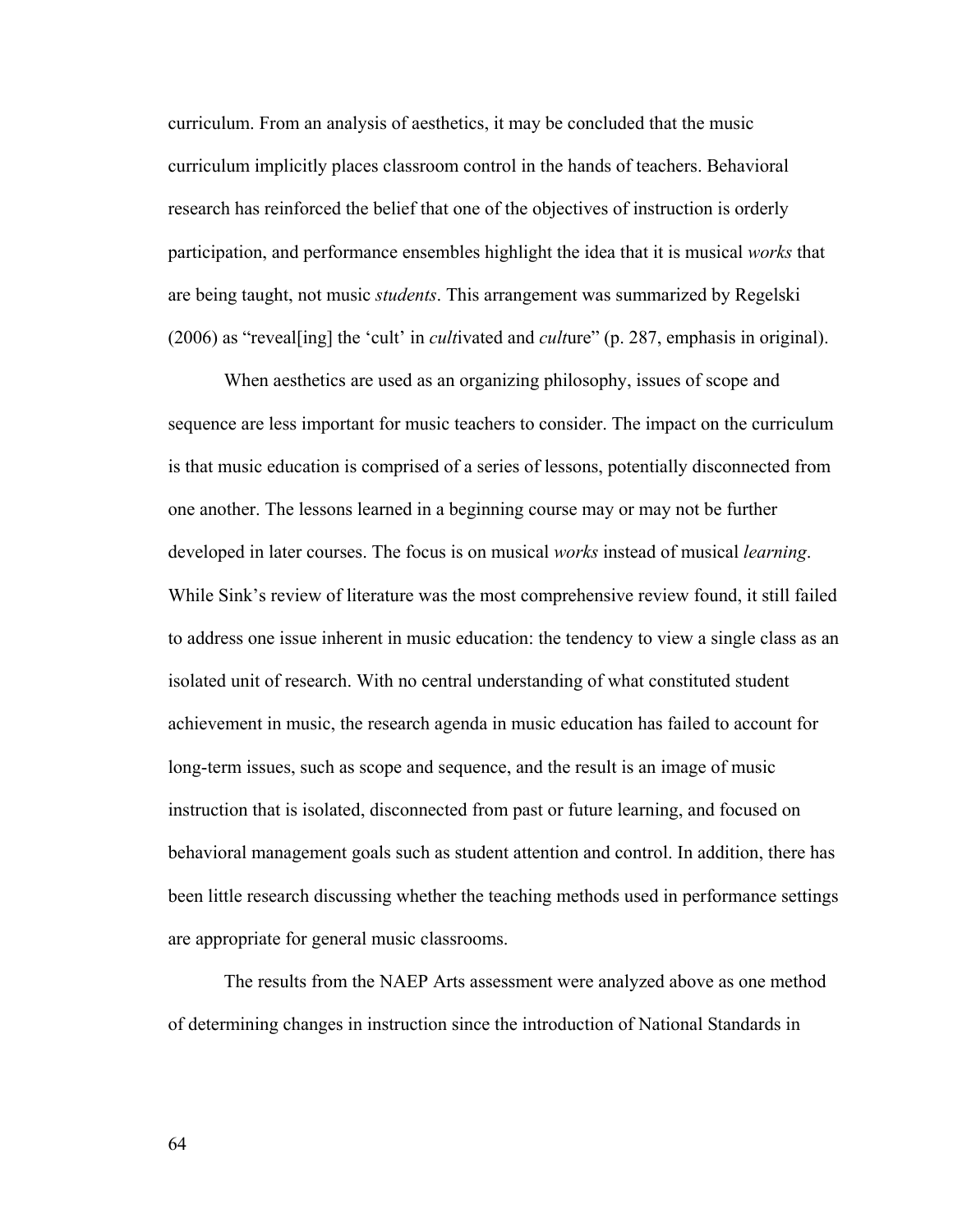music. One conclusion that may be drawn when comparing the 1997 and 2008 NAEP results is that little has changed in music instruction despite a full decade of National Standards in music and consistent advocacy on the part of the arts education community. Therefore, the question must be asked: To what degree do the National Standards represent the *explicit* music curriculum? The Standards were a statement of what was intended, yet it would appear that they have not been implemented meaningfully in schools, which suggests that the way in which music was taught in 1997 may not be different from the way it was taught in 2008. The 'traditional' music curriculum has been performance-based. The National Standards represented a challenge to the performanceonly emphasis of school music programs. But when the standards were deemed voluntary, itself an indication of lower status, that challenge lost its potential power. Despite the explicit standards linking other subject areas with music and addressing nonperformance areas of music knowledge, the implicit curriculum sends a clear message (as evidenced by the research reviewed and the NAEP Arts assessment), that performance matters most.

 It has been noted that "student achievement" in music has not been explicitly defined, so research connecting instructional behaviors to student achievement tends to make assumptions regarding the aims of music instruction. These assumptions form the foundation of the implicit music curriculum: an emphasis on the acquisition of performance skills. Depending on the goals of instruction, the teaching of performance can be a complex process emphasizing conceptual understanding and individual interpretation, or it may also be a relatively simple process of skills acquisition, best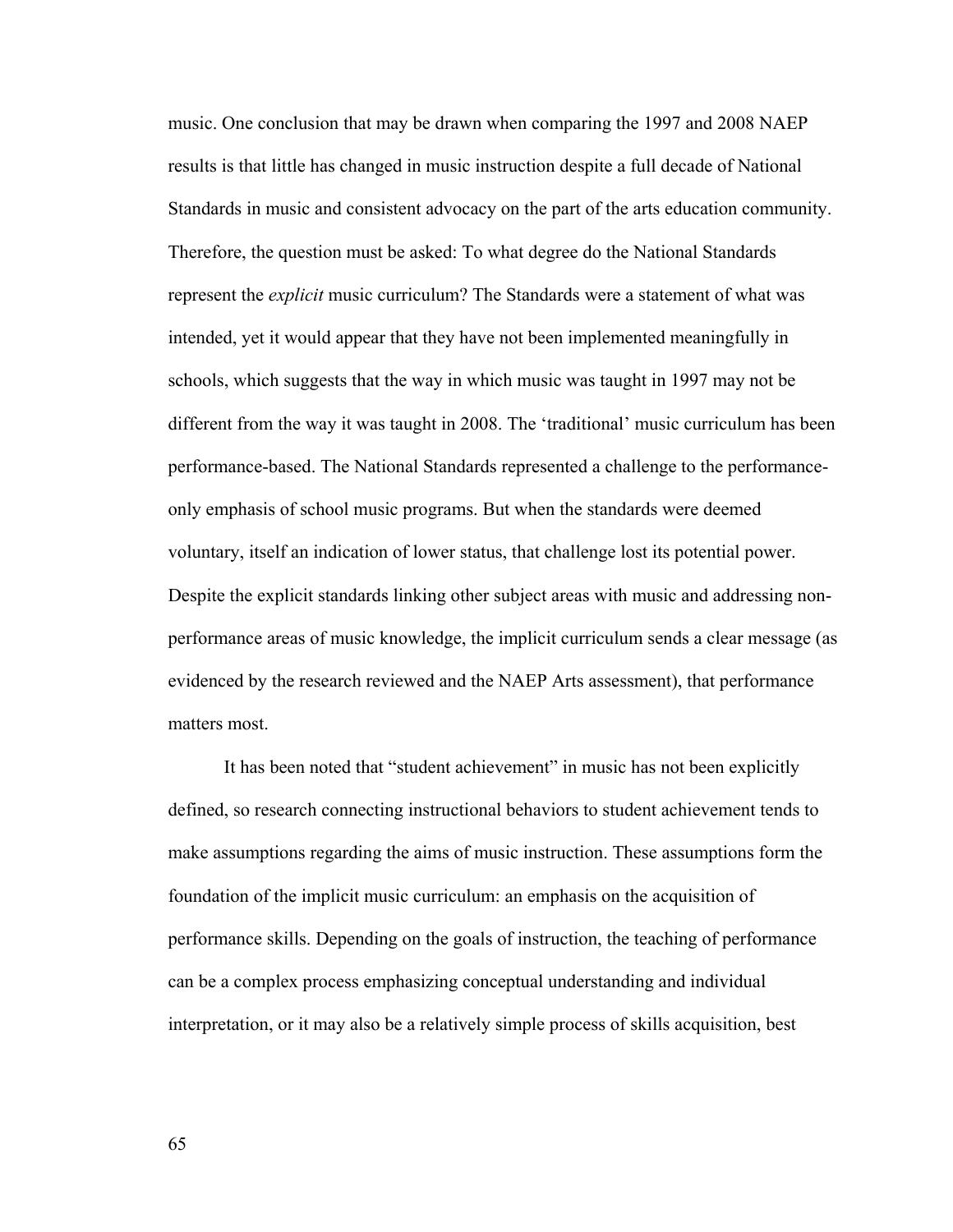accomplished through rote teaching and repetition. If the goal of music performance is to deliver a polished final product, replicating a professional performance, then the latter view is quite appropriate. However, if the goal of music performance is independent musicianship and the development of musical skills that will influence life-long learning in music, then the former view represents the more appropriate delivery method.

Due to shrinking budgets and school schedules that allow less time for 'extra' subjects, the music education community has increasingly found it necessary to demonstrate its worth to the public. Instead of using the aesthetic principles described above (which were often viewed as too esoteric for the general public) as a method of justifying the value of music education, an advocacy movement emerged that equated exposure to the arts with student achievement in other areas. In this view, rather than justifying music instruction using musical outcomes, extra-musical outcomes are preferred. Gee (2004) provided some visible and public examples of how the advocacy movement in the arts has equated "participation" in the arts with achievement in other areas. These include:

- An advocacy kit assembled by the National Coalition for Music Education and VH1's *Save the Music* Foundation featured a picture on the cover of Einstein playing a violin on its cover, with the subtitle "Music makes you smarter!"
- In 2002, Mattel released "Art Teacher Barbie", who showed her concern for the inclusion of arts in schools by stating, "kids engaged in the arts score better on standardized tests… [and] perform better in core subjects like reading and math!"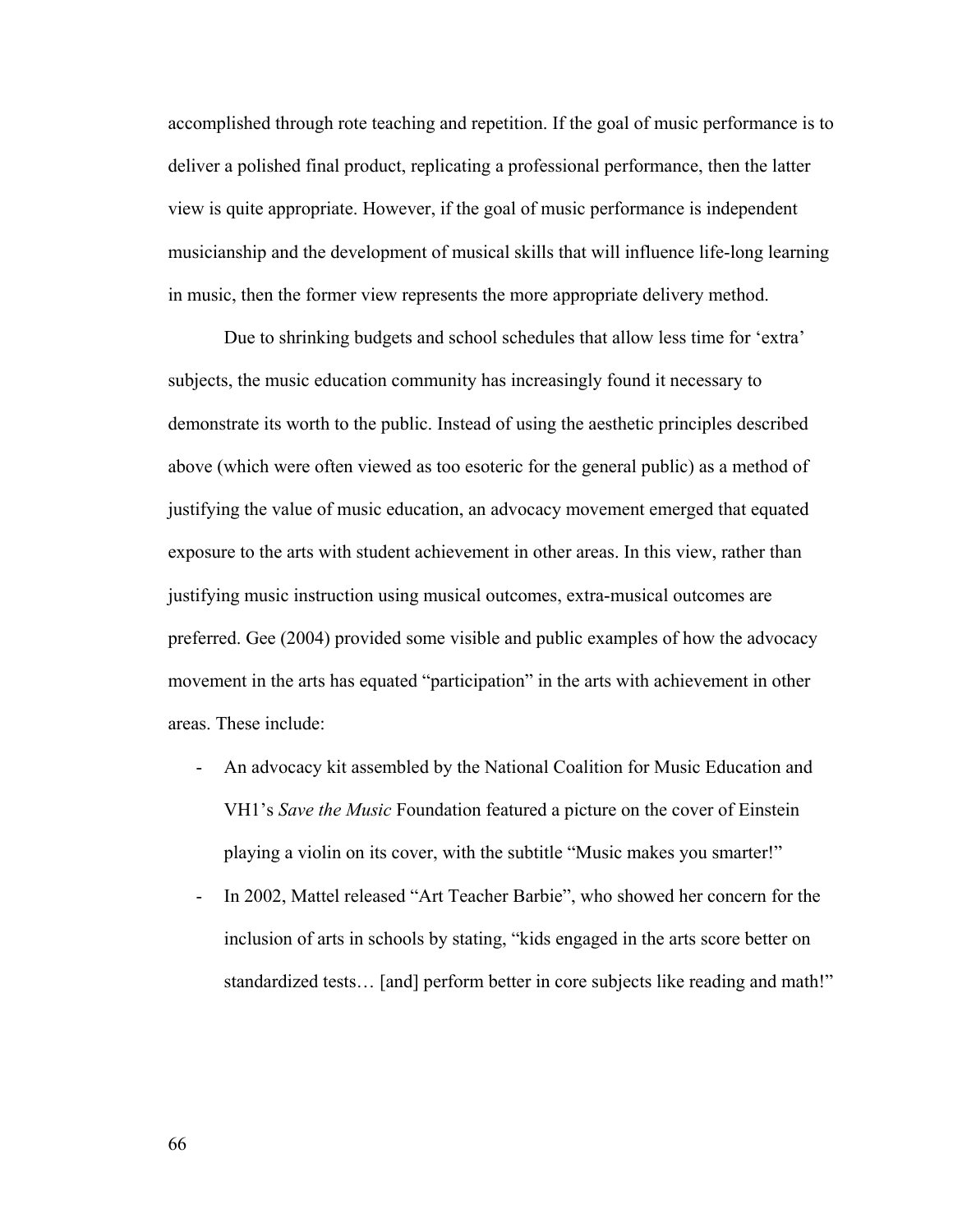These public representations of arts education demonstrate the central strategy used by the mainstream advocacy movement: link participation in the arts with increased student achievement (typically as measured by standardized tests) in other higher-status subjects. Music teachers learn to advocate for their subject in their preparation programs, and the implicit messages delivered by the advocacy movement in music education have farreaching implications for the work of educators and the low status of music as a school subject.

Advocacy statements generally justify arts instruction in schools in terms of academic gains that arts students show in other subjects. 'Participation' in the arts is frequently mentioned in advocacy works, yet there are no details regarding the methods of instruction or the content of coursework. In fact, advocacy pieces<sup>[10](#page-73-0)</sup> equating participation in the arts with increased achievement in other subject areas do not mention whether the arts are a part of the school day or an extracurricular activity. The *location* of participation in the arts is rarely addressed. In addition, blanket advocacy statements of the value of the arts tend to view all arts educators as identical, or even implicitly suggest that trained arts educators may not be distinguishable from artist-residents. Eisner (1999) understood the willingness of the arts education community to rely on advocacy statements by saying, "So many failed 'solutions' have been tried: why not try the arts?" (p. 143). However, a fundamental problem with this strategy is that it leaves the arts vulnerable; there is the possibility that another activity could demonstrate similar

<span id="page-73-0"></span><sup>&</sup>lt;sup>10</sup> Two of the main arts education advocacy works were *Champions of Change* (1999) and *Critical Links* (2002). Both works were sponsored by the Arts Education Partnership and attempted to draw connections between the arts and learning in non-arts subjects.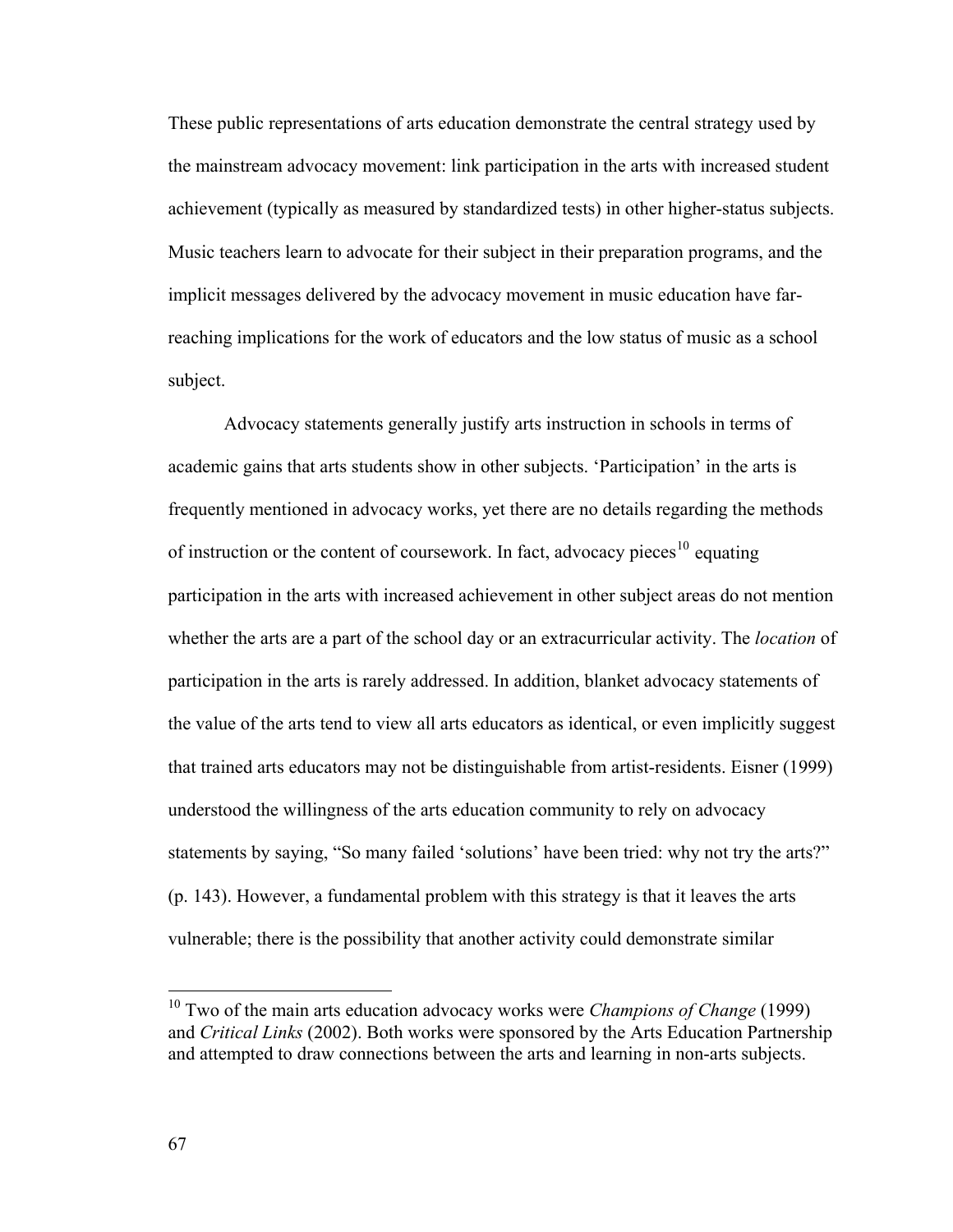achievement gains for less of an investment by the public, suddenly making the arts expendable. According to Eisner, "Sometimes it is better not to give customers what they want but, rather, to help them understand what they ought to want" (p. 149). The 'message' of advocacy statements that is most relevant to a determination of the implicit curriculum is that music education requires comparisons to fields that are better understood (such as the high-status subjects of math and English).

The National Standards in Music were presented in Chapter One an additional advocacy initiative by the music education community, one that described the comprehensive musicianship skills that all students should be expected to possess and that positioned music as a core academic subject. Byo (2000) examined the implementation of the standards by practitioners, surveying 88 elementary generalist teachers and 89 elementary music specialists on their familiarity with and perceived ability to apply the standards to their classrooms. Specialists expressed a significantly greater degree of comfort than generalists in addressing the standards as a whole. However, Byo also found that generalists indicated more favorable ratings for those standards addressing relationships between music and other subjects, history and culture. Since those standards, more than the others, tended to depart from the traditional music curriculum, it is unknown whether music teachers were willing to accept the Standards as a whole or selected those that reinforced instructional models with which they were most familiar. Byo's conclusion is consistent with other findings regarding the standards: they were not fully implemented. The implication for the implicit curriculum is that the Standards represented ends unto themselves and were another strategy to be used in the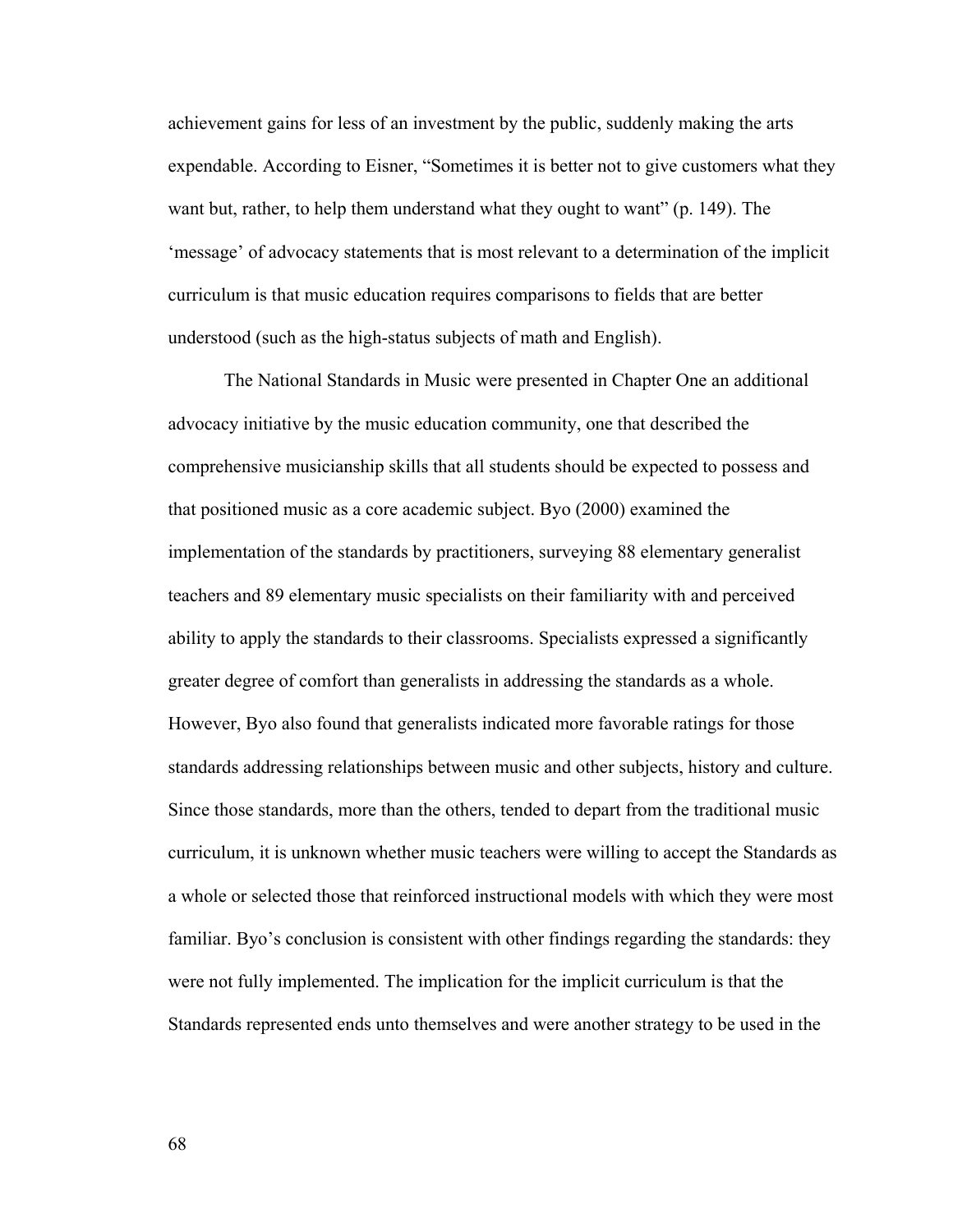agenda to 'professionalize' music education or to defend the subject against impending cuts. It is unlikely that the professionalization was the sole intent for the development of National Standards in music, but their inclusion as part of *Goals 2000* has been significant mostly for that reason, because they forced music education into a national policy discussion.

The National Standards in Music (especially those standards addressing connections between music and other subjects) implied that interdisciplinary curricular models would be developed, yet the field has not developed a coherent definition of the term "interdisciplinary"– i.e. - Does interdisciplinary mean using the arts as an instructional tool to learn other subjects? Or does interdisciplinary mean a collaborative endeavor involving team-teaching and cross-curricular planning? In the former definition, the arts are subordinate, and the lower status of the arts is reinforced. The latter definition suggests more of an integrated classification, using Bernstein's terminology.

Zdzinski, et al. (2007) compared the attitudes of American and Japanese teachers concerning the integration of music with other subjects, using a researcher-constructed questionnaire that was administered to 271 participants. The American participants were specialists in music education, while their Japanese counterparts were generalists. Sample survey questions included:

- I have initiated arts integration efforts with my colleagues
- I use mathematical concepts to teach musical notation
- Music can easily be used to build connections with other academic subjects in the elementary curriculum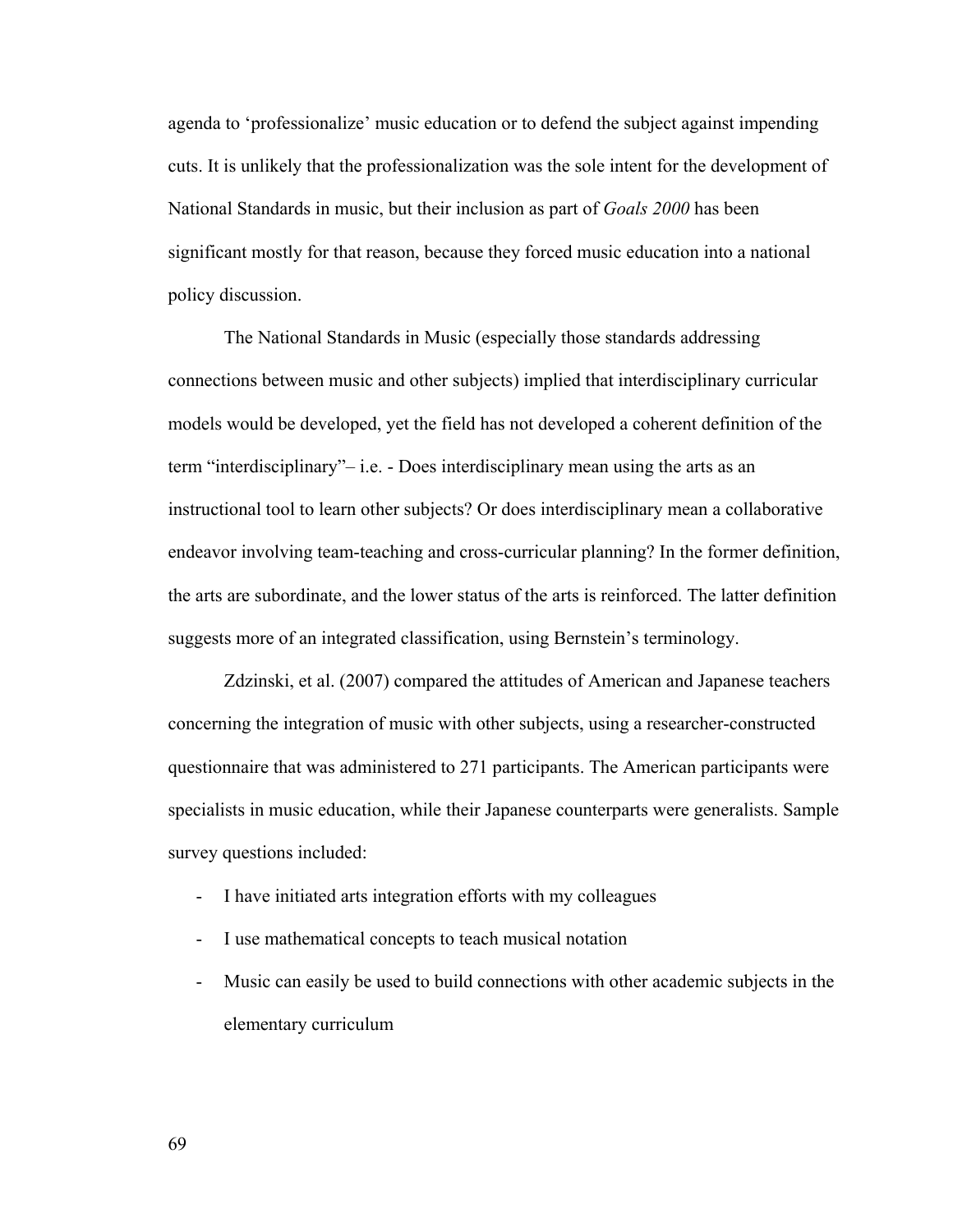The authors found that American teachers integrated music with other subjects to a greater extent than Japanese teachers, and American teachers also held more positive attitudes towards integration. There was no indication that teachers were given a central definition of what may be considered 'integration'. What is missing from the survey is an explanation of *how* integration efforts took place in any particular school and what was included in those efforts. Referring again to the sample of survey items above, it is unknown how teachers used music to teach mathematical concepts, or to build connections to other subjects. Was this accomplished in a performance class? Was there team-teaching? How did teachers collaborate in efforts toward integration? Without such details, it is possible to conceive that an *integrated* curriculum (using Bernstein's terminology) was used, meaning a central topic dissolved boundaries between subject areas. However, it may also be imagined that a *collection* type was in use, meaning that music may have been used as an instructional tool to deliver content in other subjects but was still subordinate and of lower status compared to the other subjects. This point resurfaces an essential issue for this study: the status of music as a school subject, and the relative status of various domains of knowledge within music education.

 From the research literature reviewed above, it may be concluded that music education is treated as an isolated school subject, perhaps due to the continued efforts of music educators to demonstrate the level of specialization associated with their content. However, an addition conclusion is that music education as a field has attempted to redefine its content through the national standards to include a broader range of content and musical skills. Two contradictory sets of implicit messages are contained in the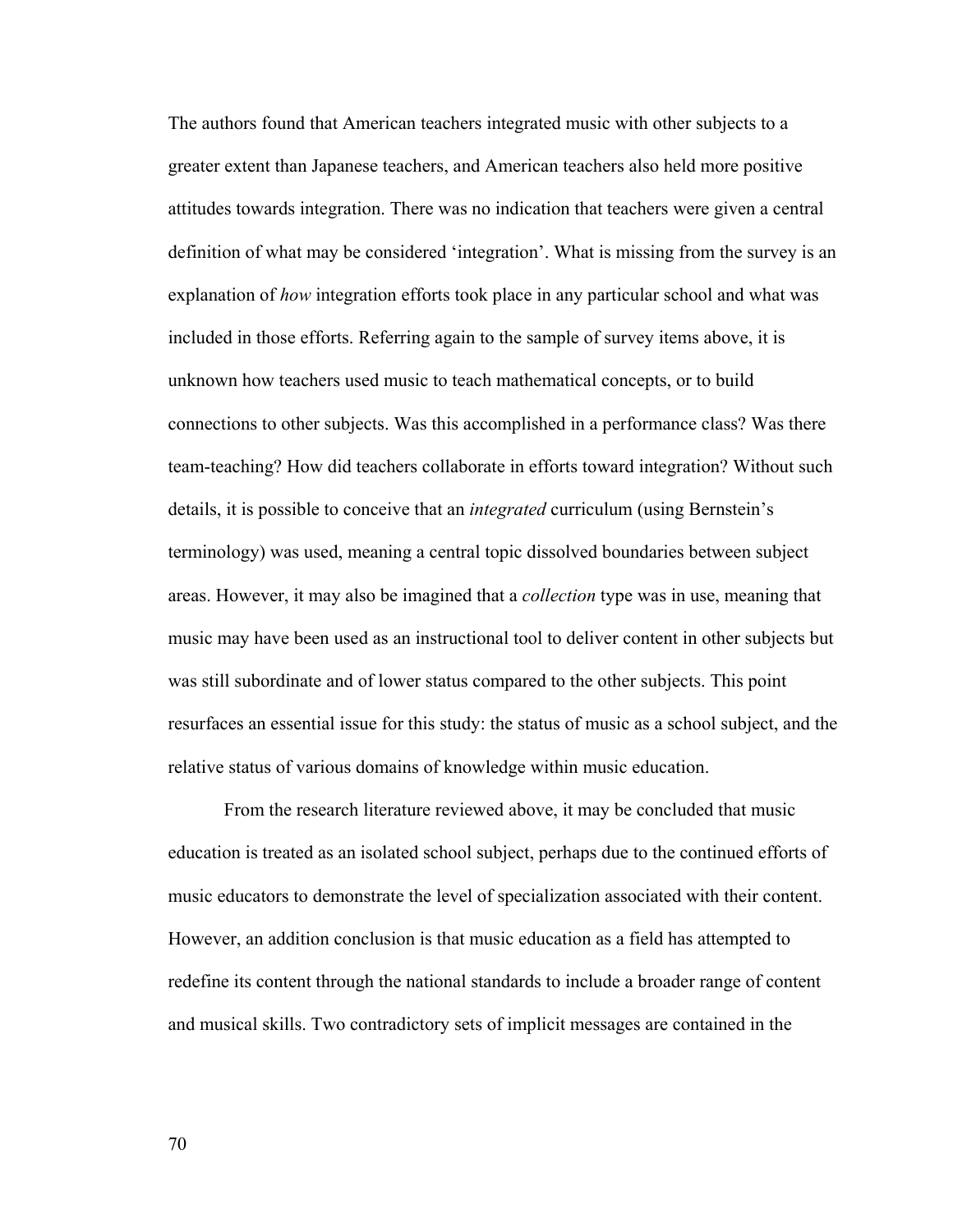school music curriculum. The implicit curriculum of the specialized model of music education states: school music is different from the music that students listen to outside of school; musical works are the focus of instruction, rather than music learning; courses in music are disconnected from the other arts, other school subjects, and even other music courses; and music is worthy of study because it has endured across time – no further explanation is necessary. The broader concept of the music curriculum carries the messages that musical learning can connect to students' out-of-school experiences, that Western art music represents one tradition and that other performance practices are valid as music knowledge and are also worthy of study. By emphasizing the performance of Western art music, the resulting null curriculum is quite large, including world and popular music, improvisation, composition, and a meaningful attempt at integrating music with other school subjects. Although many of these areas are addressed through the National Standards, the review of the research literature indicates that the standards have not been adopted and implemented fully. The place of the knowledge and performance skills of non-Western art music in the explicit curriculum is unknown at this time.

#### *The Explicit, Implicit, and Null Music Teacher Education Curricula*

As might be expected, there are a number of parallels between the explicit music curriculum and teacher education curriculum in music. Research in the area of music teacher education has attempted to address questions such as "What knowledge is most important for beginning music teachers to possess?" and "How should a teacher preparation program be designed to best support the needs of novice teachers?" Similar to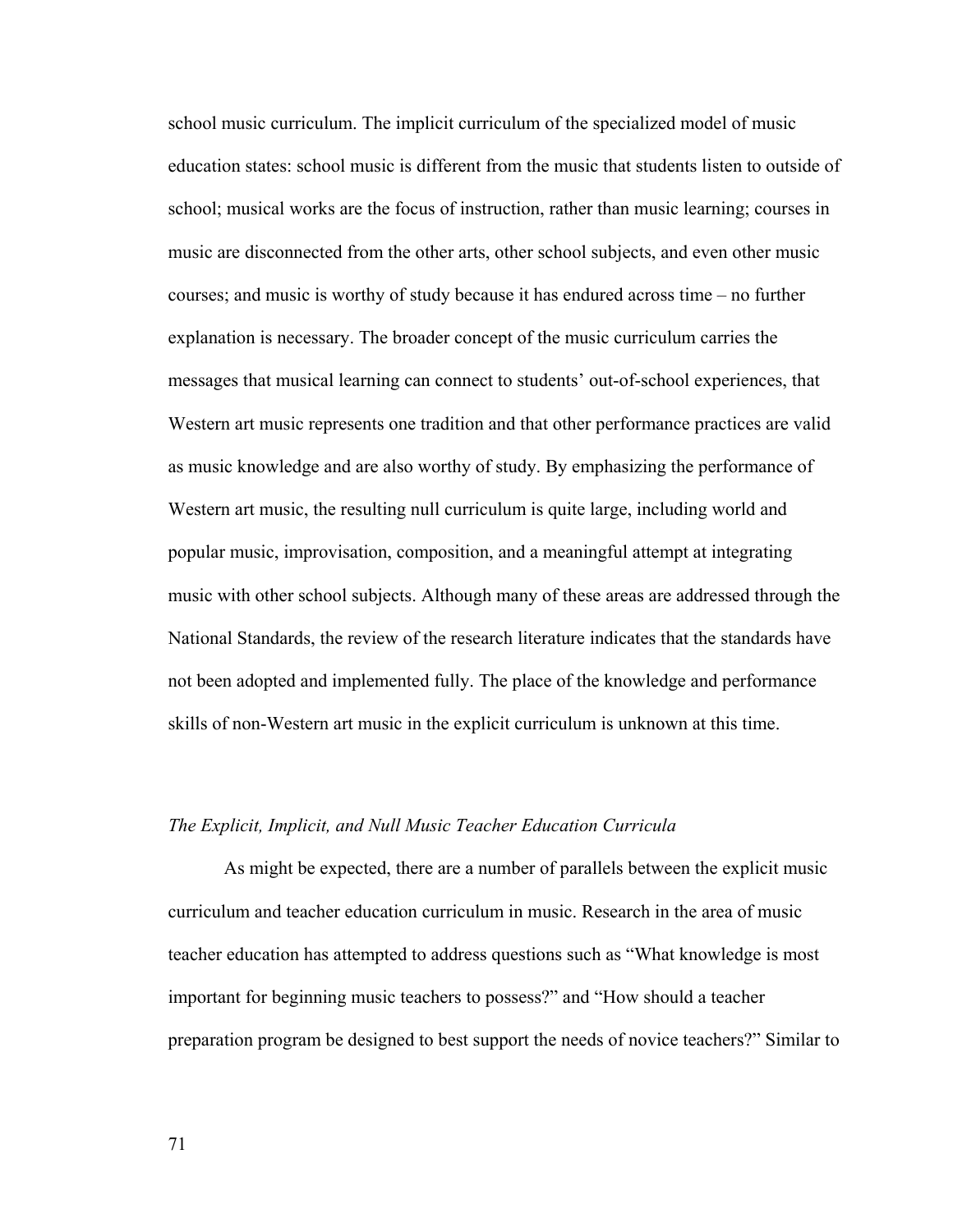research in music education, the answers to these questions are rarely provided, but the assumptions driving the research reveal some of the values and beliefs of the field.

Colwell (2006a, 2006b) analyzed the history of music teacher education and identified key philosophical issues that defined and refined the profession, stating,

Disciplines usually have a common core of knowledge and practice and one can expect this core to be applicable to most applicants seeking validation in that discipline… The data for any such core [in music teacher education] eluded my search (2006a, p. 17-18).

Colwell described the lack of debate in music teacher education regarding the required coursework, the effect of policy on the preparation of music teachers and the pedagogical knowledge that novice music teachers require. He concluded from his preliminary review that,

There are few direct criticisms of music teacher education, but there is a general dissatisfaction with the outcomes of music education in the schools and a fear that

without improvement the place of music in the curriculum is threatened (p. 26). The latter part of Colwell's sentiment reflects the tenuous place music holds in the school curriculum. However, based on the review of the literature, the field of music education has displayed *no* dissatisfaction with the outcomes of music education. The traditional performance orientation has not been scrutinized, and the field has yet to question the content of music teacher preparation programs in meaningful, public forums.

The National Association of Schools of Music (NASM) publishes annual *Handbooks* establishing guidelines for the required coursework of various degrees within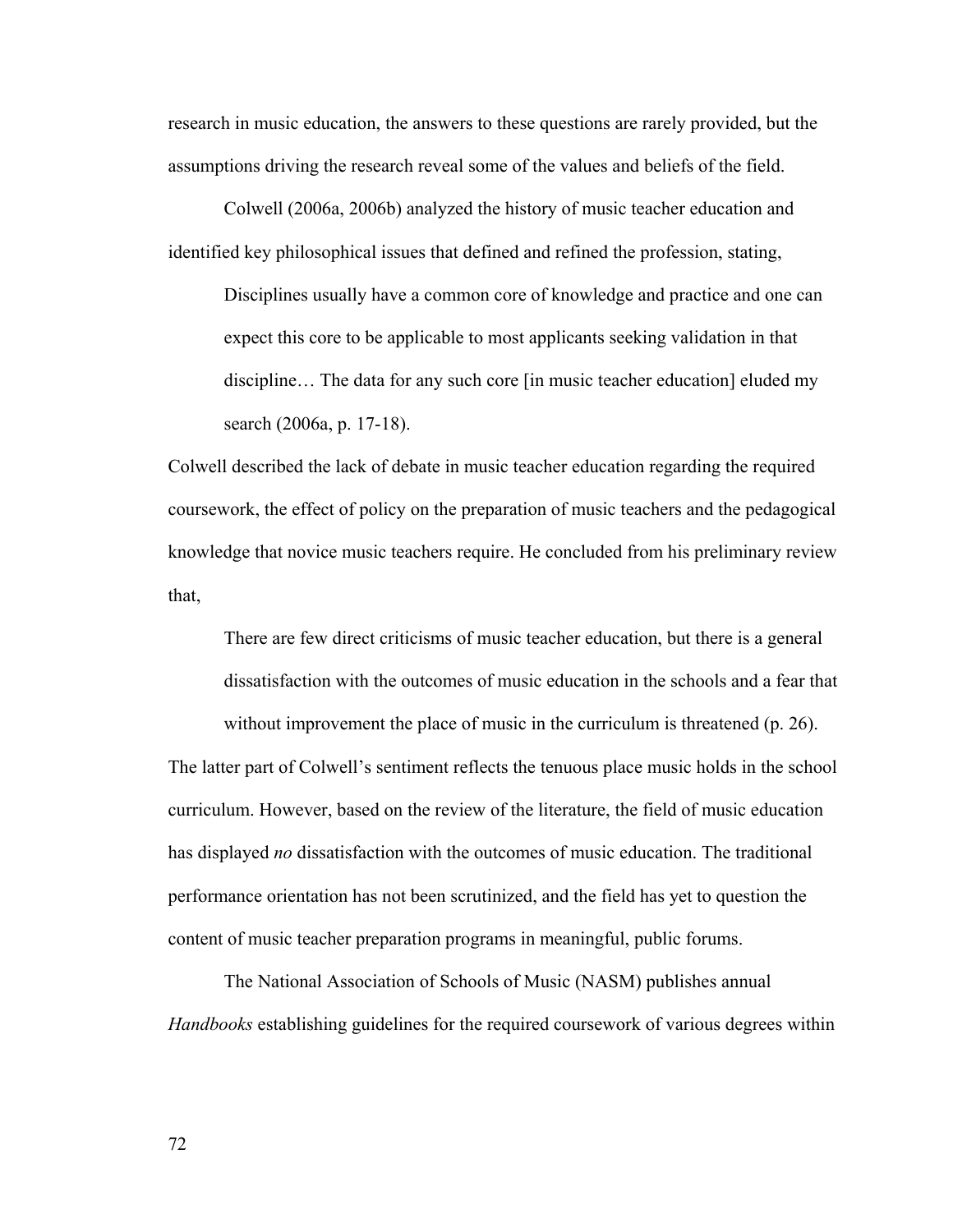the field of music. The 2005-2006 NASM *Handbook* unveiled new guidelines for the preparation of music teachers (the 2009-2010 *Handbook* listed the same requirements in terms of coursework). The recommendations for music education included 50% of coursework in music, 30-35% in general studies, and the remaining 15-20% in professional education (including student teaching). In addition, NASM described seven attributes of prospective music teachers, divided into "Music Competencies" and "Teaching Competencies".

The NASM guidelines provided a basic framework around which to design music teacher preparation programs. Much like the National Standards, there is little attention to the quality of course content or the objectives of instruction. According to Colwell (2006b),

[T]here appear to be only two prerequisites for entry into a music teacher education program at most institutions: a minimum academic grade point average and sufficient musical competence to be admitted to the music school" (p. 17). The traditional approach, then, has been characterized by the music education program's location within a school of music. The entry point to the profession is through the music school, and a candidate may be admitted once they demonstrate their commitment to music, not necessarily to education.

Nierman, Zeichner, and Hobbel (2002) analyzed the music teacher education curricula from various institutional types – from liberal arts colleges to schools of music – and determined that "Liberal arts programs tend to emphasize a broad, general preparation outside of the music discipline, whereas programs in schools of music… tend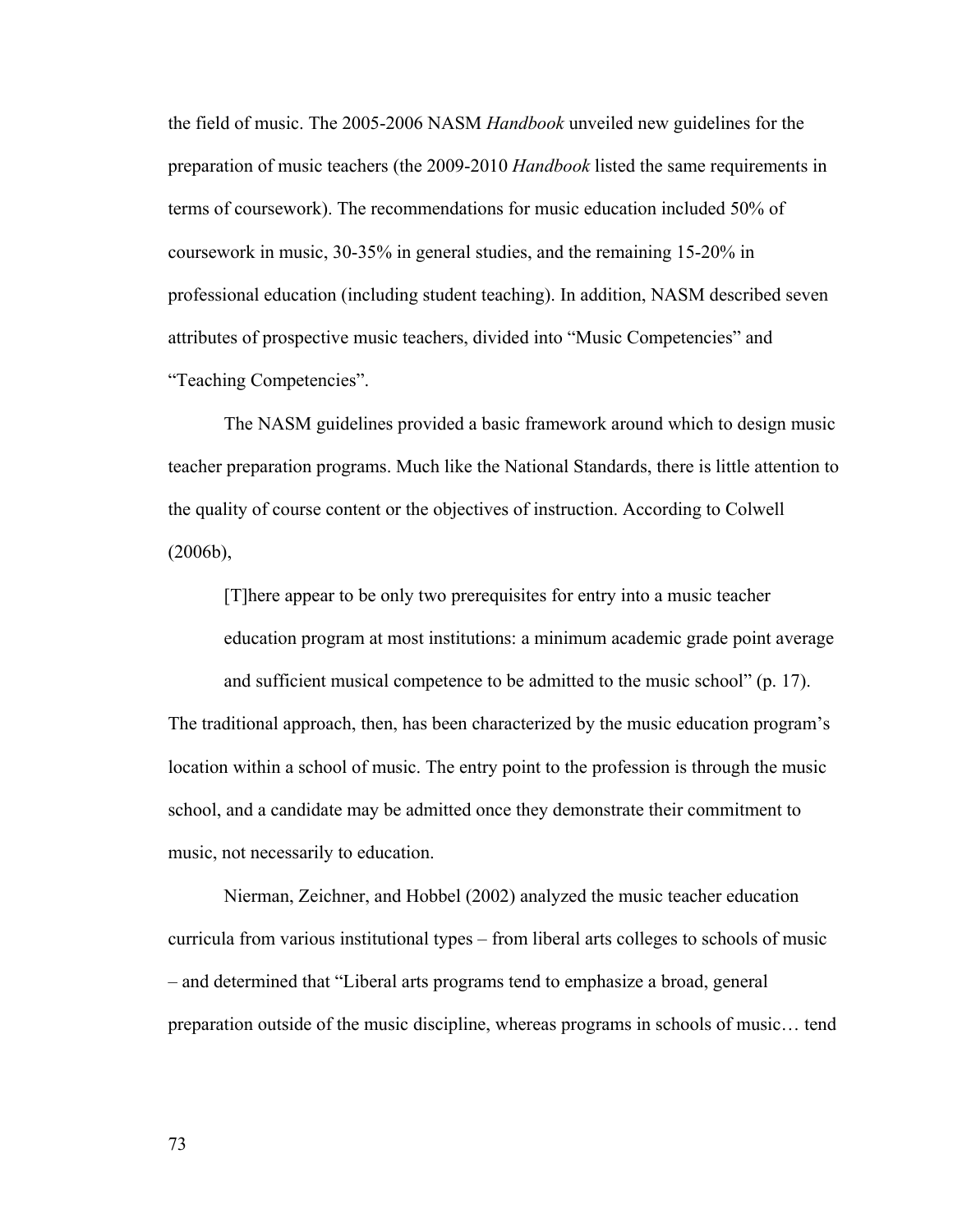to emphasize performance" (p. 825). The authors noted that research in this area was lacking, so their conclusions might best be deemed tentative, rather than rigorously developed. In this study, the location of preparation programs in schools of music will be highlighted as a key analytical variable.

Hope (2007) argued that the NASM guidelines addressed the content of programs, but left considerable room for institutional flexibility. For Hope, this flexibility was essential in music teacher education because of the wide variety of music programs in schools across the United States:

The large school district in Iowa, with a seventy-five year history of strong traditional music education programs, will need teachers who can be effective in that setting. But so does a school district serving economically impacted students and families at the core of America's largest cities (p. 8).

Hope argued that the flexibility of the (2005-2006) NASM standards indicated that programs need not over-react to the standards and engage in wholesale change. However, Colwell (2006b) claimed that "NASM flexibility with respect to teacher education allows students to complete a degree with a heavy vocational focus that, without competent local guidance, can discourage a broad education" (p. 25). Colwell believed the NASM guidelines represented a potential shift in how music teachers are prepared, but that change would only be realized if the field engaged in further discussion about the purpose of music education and the future direction of music teacher education.

The limited research addressing the National Standards in music, as they related to music teacher education, focused on the ability of higher education to incorporate the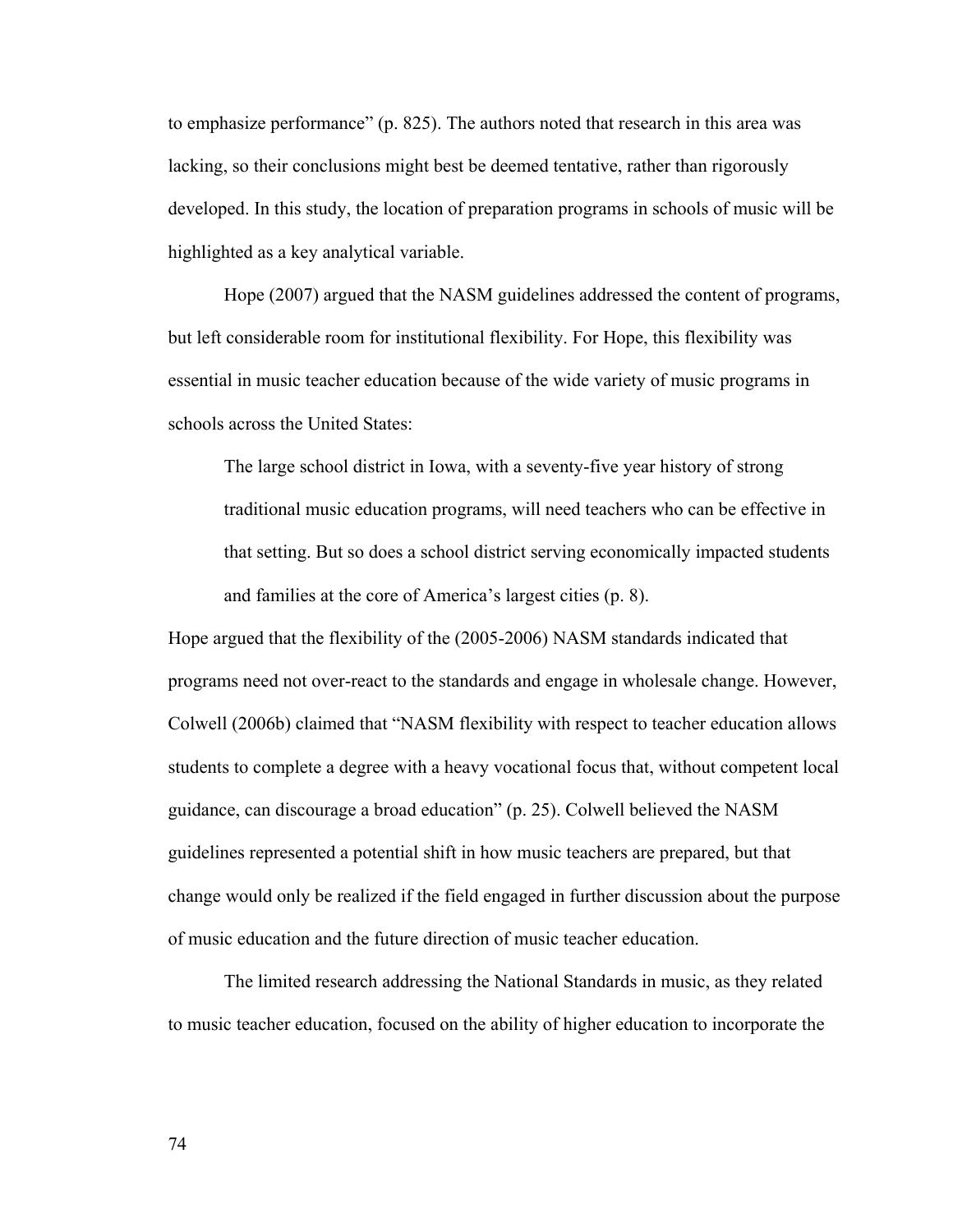Standards into teacher preparation programs. Fonder and Eckrich (1999) administered a mail questionnaire to all music education department heads at institutions holding membership in NASM, seeking to determine the extent to which NASM institutions altered their curriculum after the introduction of National Standards. 48% (N=267) of all institutions responded to the survey, and results were mixed. 25 schools reported that significant changes were made to their music theory sequence, including 11 who added an improvisation unit. 32 schools added a world history component to their music history sequence, and 65 schools altered their music education sequence. Fonder noted, however, that many respondents pointed to their inclusion of music technology content as proof of their meaningful implementation of the Standards, but since technology was not mentioned in the Standards, the authors wondered, "To what extent were the survey respondents knowledgeable about the national standards?" (p. 36). There has been no follow-up to the 1999 survey.

The most comprehensive program evaluation encountered in the review of the literature was conducted by Conway (2002), who used individual and group interviews, classroom observations, and a questionnaire to analyze novice teachers' opinions about their preparation. Fourteen teachers, seven each from the 1999 and 2000 graduating classes and representing a range of teaching assignments across grade levels, participated in the study. In addition, administrators and mentors were interviewed. Required coursework for the preparation program that Conway reviewed included:

- "Introduction to Music Education" a 2-credit course taken sophomore year
- A general music teaching methods course during junior year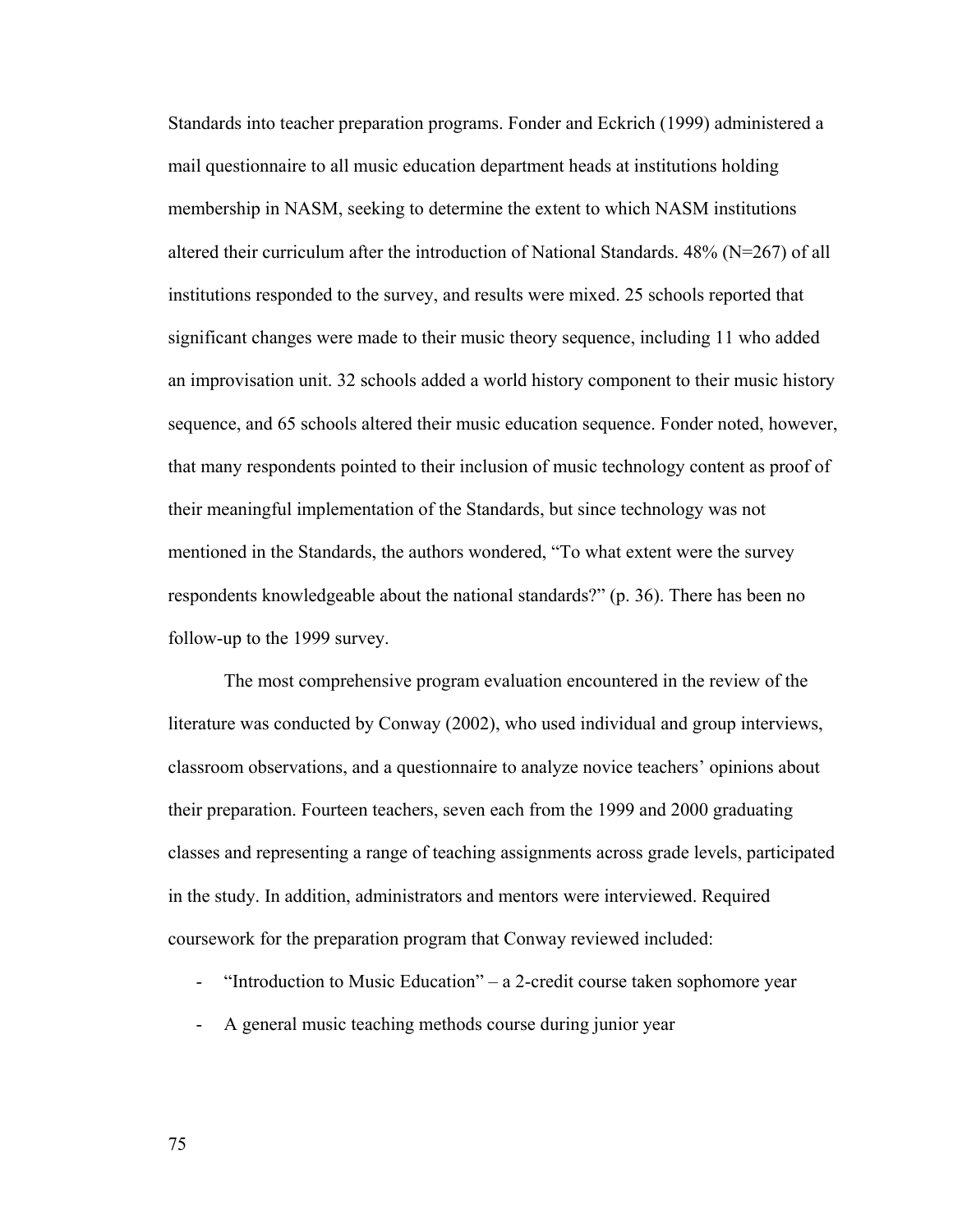- Two specific methods courses during senior year
- Four music education elective courses
- Fifteen credits completed in the College of Education

Most of the coursework also included a fieldwork component, and the program culminated with a 14-week student teaching experience (p. 24). It was useful to see such a detailed description of the program, as this was missing from most studies.

 According to Conway, students reported that their practicum experience was, by far, the most valuable component of their program, on which the author commented, "The most valuable aspects of the teacher education program cited by the graduates were the parts… that we in music education really have the least control over" (p. 28). Nonetheless, Conway noted that applied faculty and ensemble directors were important role models for music education students. Colwell (2006b) agreed, and stated,

Students are constantly involved in ensemble rehearsals and performances. The pedagogical impact of all this effort depends largely on the extent to which ensemble rehearsals are primarily opportunities for teaching music or for simply raising the technical and artistic level without much reference to why what is being done, is being done (p. 22).

All music education students participate in ensembles as a required component to the music major; performance is at the core of music subject matter in schools of music. As noted above, a central pre-requisite for entry into a school of music is sufficient musical competence, as evidenced by a successful audition.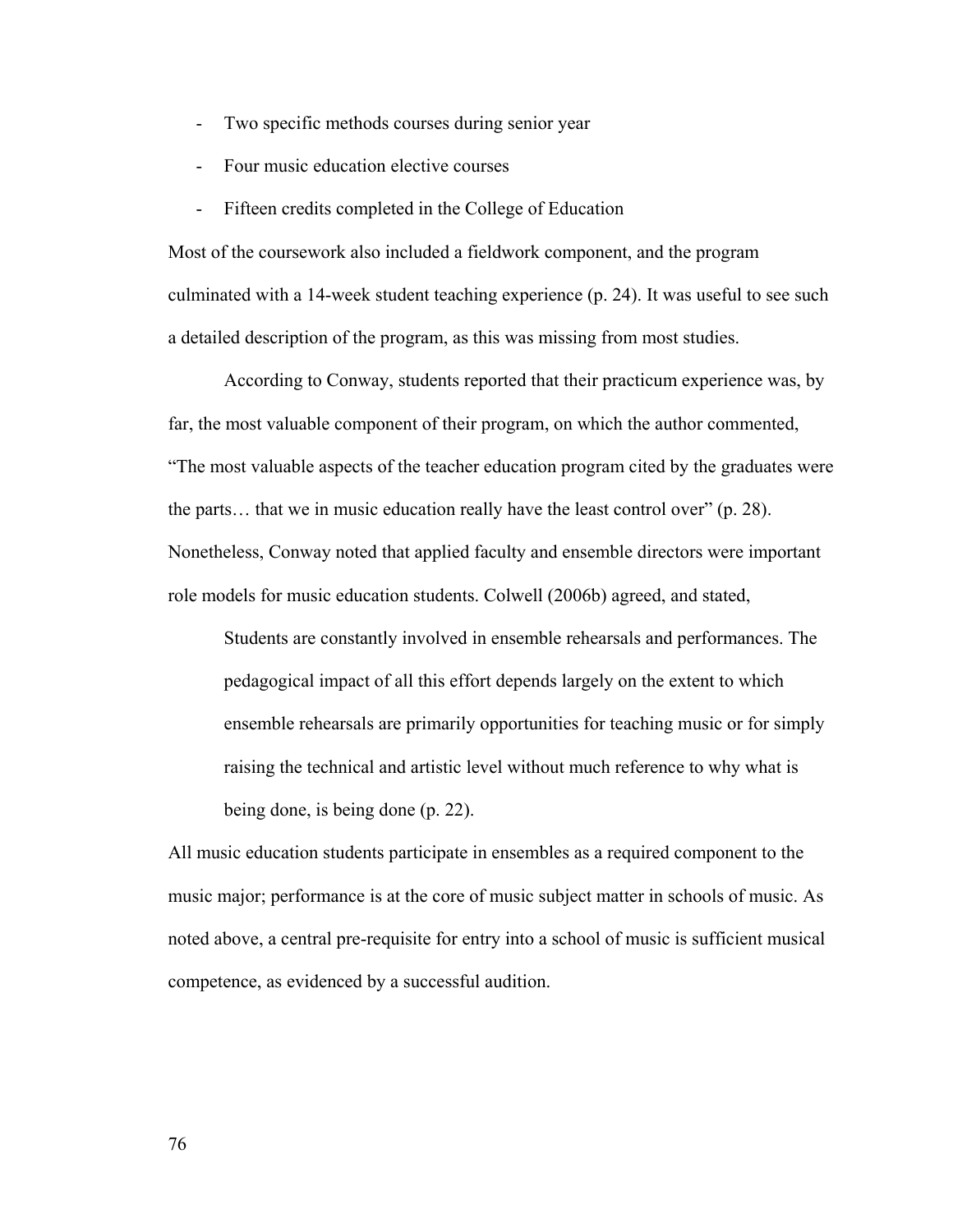Conway suggested that ensembles could serve as teaching laboratories, with university conductors demonstrating advanced instructional techniques. But this notion raises further questions, such as: What is the purpose of participation in ensembles? If ensembles contain both music performance and music education students, would it benefit all members to enhance the pedagogical emphasis of rehearsals? It is possible that an ensemble comprised entirely of music education students could utilize such a pedagogical focus, but in a mixed group with music performance and music education majors, the status of the group is more likely to be attached to the overall level of performance skill, making this pedagogical focus beneficial to one group and potentially detrimental to another.

An additional source of insight into the explicit, implicit, and null curricula in preparation programs is research featuring student interviews as they discuss their experiences. Krueger (2001), Conway (2002), and Roulston, Legette, and Womack (2005) analyzed the reflections of beginning or preservice teachers regarding specific components of their preparation programs or their perceived ability to effectively teach music as a result of having completed preparation programs. Krueger interviewed twenty music teachers in their first or second years in the field, asking participants to reflect upon their preparation and the challenges they encountered as novice music teachers. Excerpts from the interviews reveal that beginning teachers shared a sense of isolation. Participants stated that professional development opportunities emphasizing subject matter were of most use, and specifically referenced the value of conducting workshops and their interaction with other directors as being useful in establishing a peer network.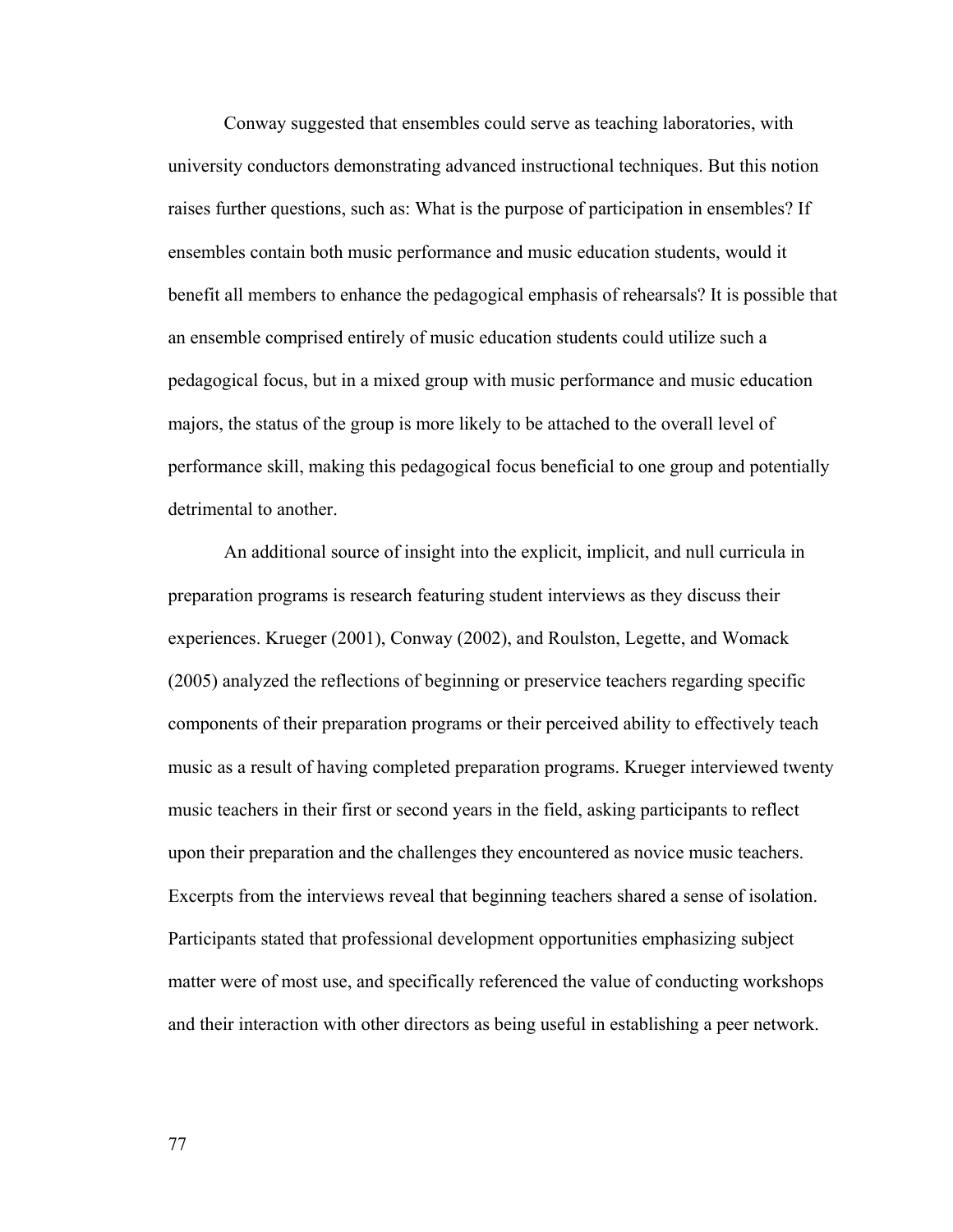Respondents viewed their preparation very positively and believed the emphasis on music content knowledge provided a valuable foundation. One middle school band teacher said of the required coursework in music, "all are cornerstones that provide a teacher with the background to make strong instructional decisions" (p. 54). Since a detailed statement of methodology was lacking, it is difficult to determine the degree to which Krueger asked students what they valued in their teaching, or how this "cornerstone" content led to the development of specific instructional strategies.

Conway (2002) noted that administrators and mentors claimed new music teachers were lacking the day-to-day skills (and knowledge) that were believed to be essential, such as constructing budgets and communicating with parents. In addition, administrators stated that teachers needed to be prepared to a greater level in all areas of music education $11$ . The perception of mentors and administrators, especially in smaller schools, was that teachers excelled in their area of expertise but struggled outside of their primary area. It is not uncommon for students in music teacher preparation programs to select an area of specialization (i.e. – secondary band, elementary general music, etc.), while still being certified to teach 'Music K-12'.

 Roulston, et al. (2005) used open-ended qualitative interviews with music teachers (who had completed programs at the same institution) in their first three years of teaching, and examined teachers' perceptions of their preparation and transition into music classrooms. Again, participants spoke positively about their preparation programs in general. However, there was a consistent dissatisfaction with the perceived disconnect

 $\overline{a}$ 

<span id="page-84-0"></span> $11$  In the state where the research was conducted, teachers were licensed to teach all areas of music, across grades K to 12, the same as in Massachusetts.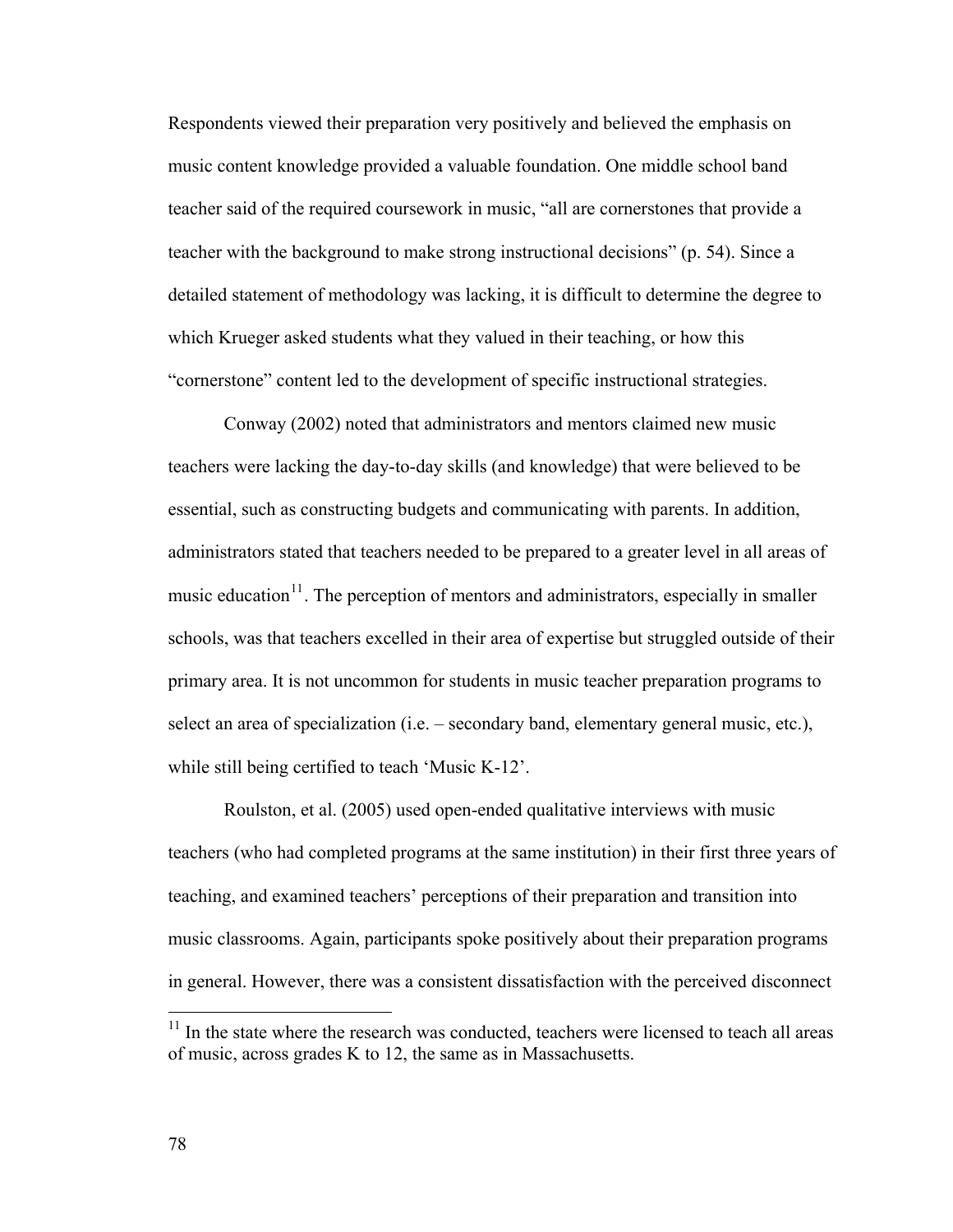between theory and practice. There was no consensus about the areas for which respondents felt ill-equipped; for example, some participants addressed classroom management as an area of concern, while others believed they were well-prepared in that area (p. 68). However, participants did report that, in general, their programs had not prepared them for the "realities" of teaching music, or for the variety of teaching roles that a music teacher was likely to assume. All of the music teachers interviewed held the belief that performance was, and should be, the focus of their programs. In fact, a common sentiment of participants was the sense of joy found in the staging of a successful performance (p. 73). What was missing from the study was a description of the roles of respondents – in other words, were they ensemble conductors, general music specialists, or both? Without those details, it is difficult to properly interpret the results.

The implicit curricula in music teacher preparation programs deliver hidden values. The two most central messages include the superiority of Western art music and the lower status of non-performance options in music. This is reflected in the inconsistent implementation of National Standards (virtually ignoring those that stray from the traditional performance emphasis), the primacy of music subject matter coursework requirements in music teacher preparation guidelines, and the recognition and support afforded to the identity of 'musicians' that is forged in schools of music.

 A critical factor of the explicit and implicit music teacher education curricula relates to the location of preparation programs within schools of music. Various authors have analyzed how the location of prospective teachers within a school of music has affected their socialization and enculturation into the field of music education. Froehlich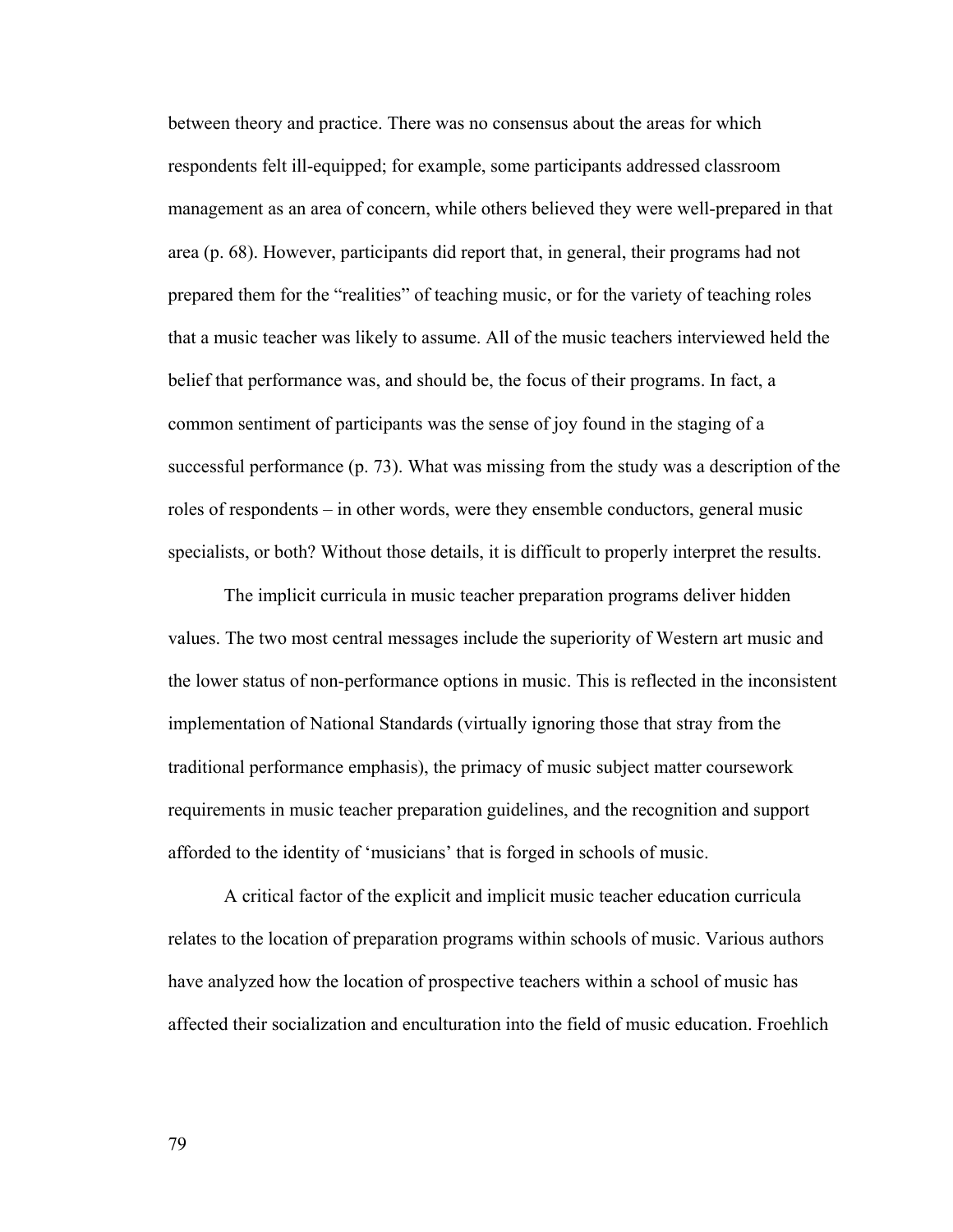(2007) argued that music education students had to negotiate two communities of practice (p. 14): the music school and the education school. The physical separation of the two communities was representative of symbolic differences, according to Froehlich, because "(1) their respective members have different professional and personal norms and values, and (2) they are at different places in the hierarchy of established academic and professional programs" (p. 14). This separation raises essential questions about the preparation of music teachers: Is there a differentiation between music subject matter knowledge and music education subject matter knowledge? How are prospective music teachers taught to teach music, beyond an immersion in music subject matter? What do students and faculty value most? Some of these questions are partially answered in research on music teacher identity (covered in the next section), but comprehensive answers have eluded the field thus far.

Roberts (1990, 1993, 2004) has written extensively on the challenges inherent in the 'acceptance' of a teacher identity for music students. Through interviews with students within a Canadian music education program, Roberts (1993) described the significance of a student's reputation as a performer. Peer judgments of ability and talent in a school of music are of primary importance. The culture of making music is valued most, and acceptance into the musician culture is a primary concern for all music students, regardless of whether they are performance or education majors. The musician identity is the "core identity" (p. 205), which is formed during a student's introduction and socialization into the school of music, where they establish a position as "insiders", a "special group on campus" (p. 206).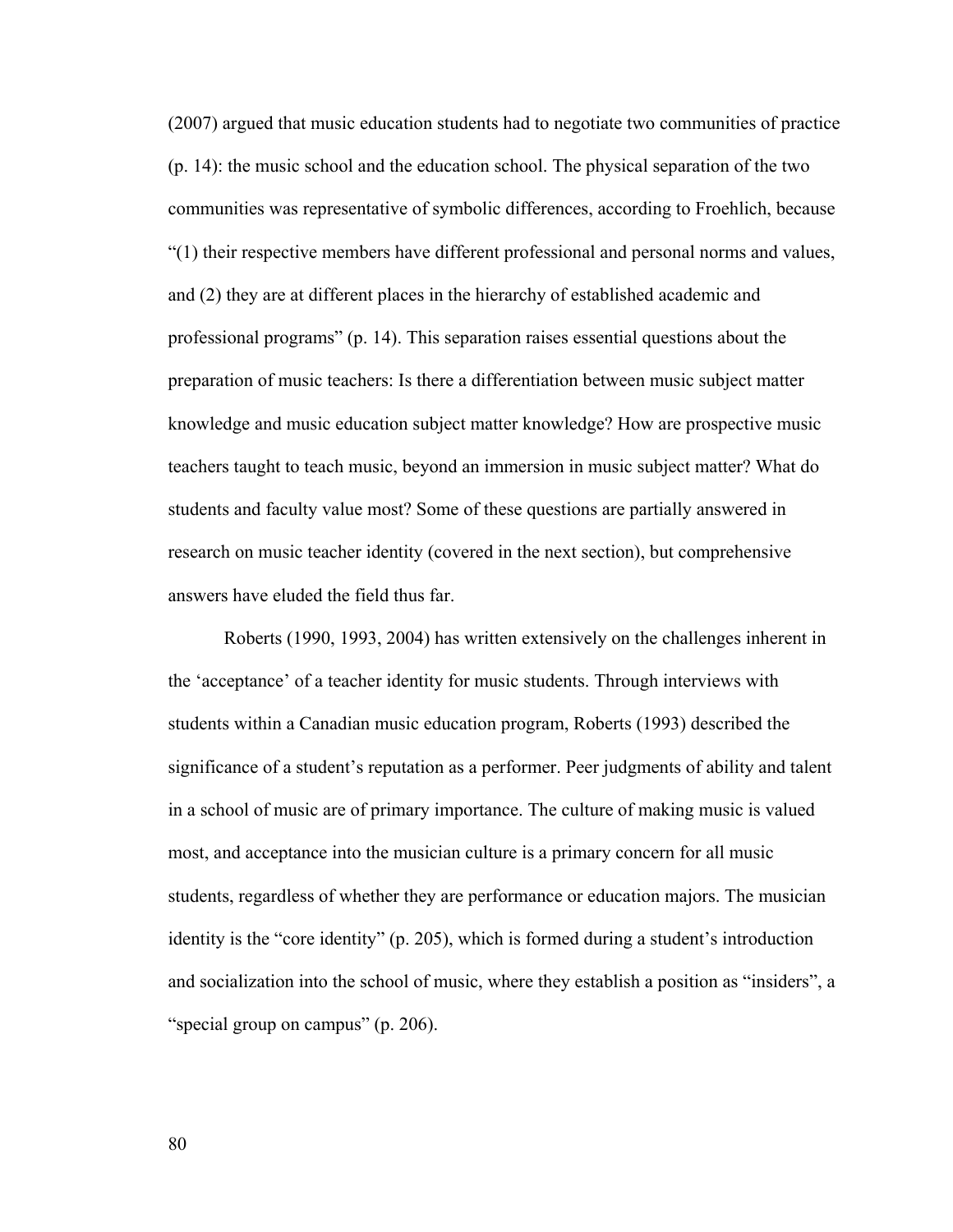Generally, music students reported being insulated (and isolated) from the rest of the campus. However, Roberts discovered one exception, a university he dubbed Brahms, in which students were primarily registered in the Faculty of Education and struggled to join the "social world" of music students. Roberts concluded, "something more vital was at stake than simply sharing common classes in music theory or history" (p. 207). Robert's analysis focused on music students' position as outsiders, or deviants, within the university. Music students seemed to rally together, jointly rejecting the general view that study in music lacked rigor. Sub-groups developed within the music school, with music education students being viewed as different and denied full access to the social world of the musician. Music education students across institutions reported difficulty in adopting their core identity as 'musician', because they claimed a general perception that they were less talented performers. Therefore, in those institutions where music education students were located in the school of music (as is generally common practice), music education students were primarily concerned with justifying their place in the social world of the musician, they sought activities that would strengthen their musician identity, and they attempted to position themselves as insiders, members of the social group in which they studied. The challenge for Roberts, then, became two-fold: examining how the musician identity was formed for students who were in a sub-system that was viewed as deviant; and determining how music education students accepted dual identities as musician *and* teacher. The latter theme permeated the literature on music teacher identity.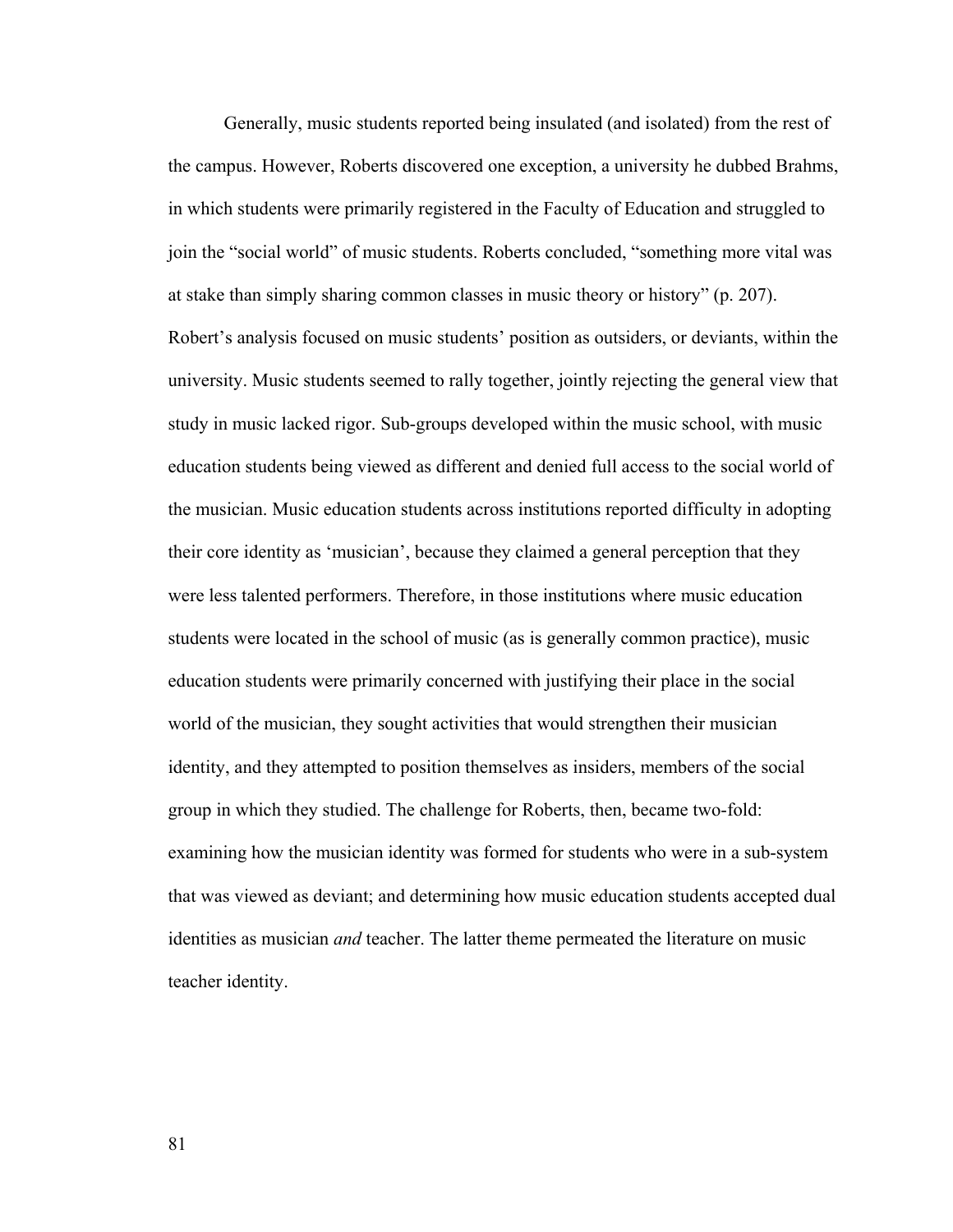Dolloff (2007) stated "An individual's professional identity consists of subidentities that more or less harmonize" (p. 3), and questioned the role of teacher education in allowing students to develop the social construct of "teacher". For Dolloff, the process of identity formation for music education students was complicated by music education's own lack of a clear identity:

A unitary definition of 'music teacher' is not possible. We fragment the identity of music teacher into band director, choral conductor, general music teacher, music specialist, traditional musician, trained musicians, elementary music teacher, middle school music teacher (p. 9).

Drawing on interviews with students in her program, Dolloff identified the challenges students faced in trying to reconcile their musician identity (which itself can take many forms) with the one of many possible music teacher identities. Students sought experiences that were compatible with their specific identities as music teachers. Unless students were given the opportunity to challenge their emerging teacher identity, they were likely to find a comfort zone where their beliefs went unchallenged and their view of what a teacher was and should do remained narrow and inflexible.

There is no singular definition of what it means to be considered a "musician". As indicated in the earlier discussion about National Standards in music, comprehensive musicianship may include a number of roles, including composer, performer, improviser, musicologist, or theoretician. Roberts (1990), however, discovered from a series of interviews with music education students that, "[They] appear to acquire an identity as a 'musician' which they seem to construct as having a core meaning 'performer'" (p. 3).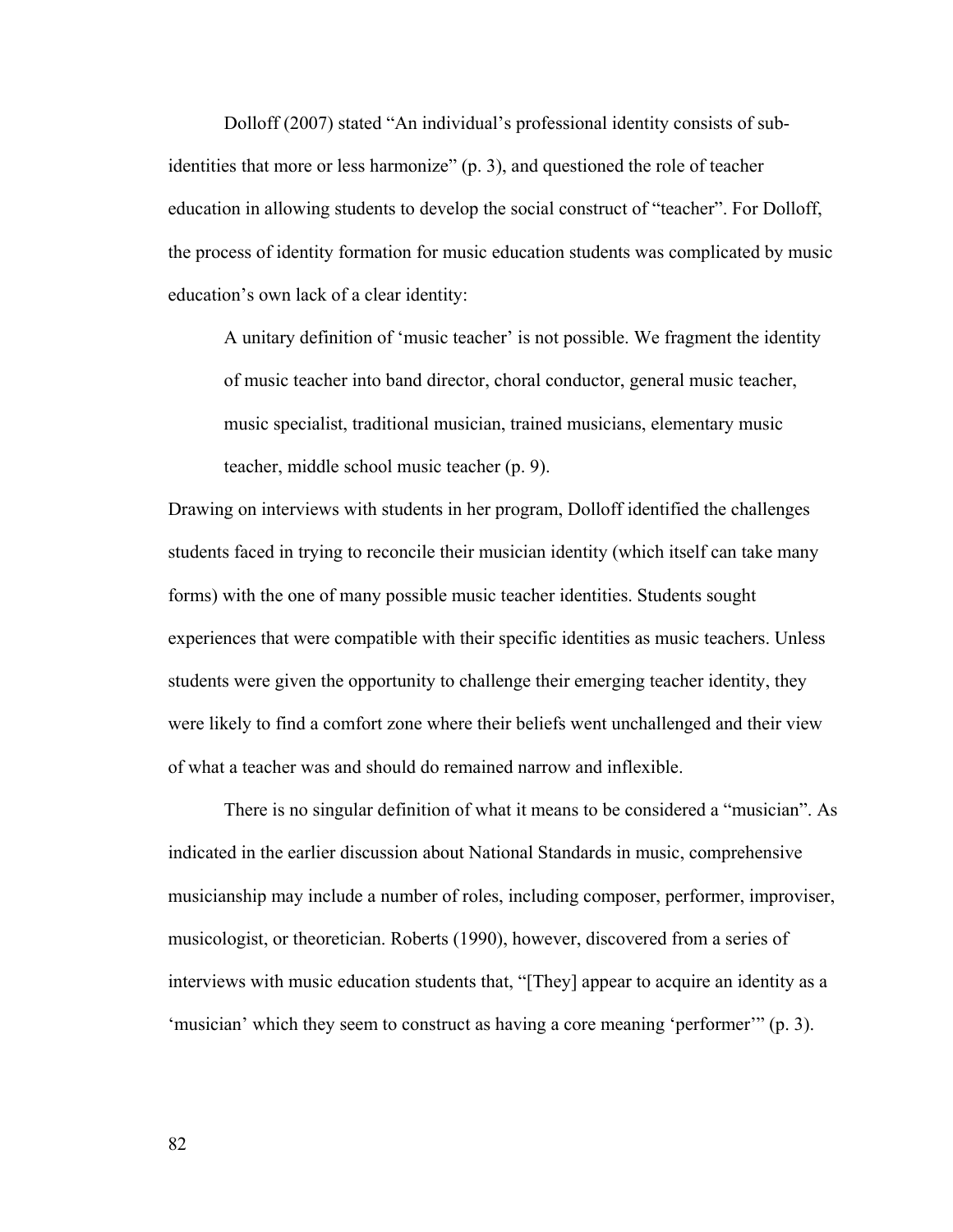Stephens (2007) and Colwell (2006a) echoed this view, noting that a broader conceptualization of what it means to be a musically-educated person was needed. Especially in the age of National Standards for music - which emphasize skills in musical listening, critique, and composition *in addition* to performance skills –the sole notion of the 'performer-as-musician' is problematic. There are numerous ways to demonstrate musical intelligence, and an over-emphasis on performance limits teacher educators' abilities to develop a teacher identity in addition to a musician identity.

 Students in music education programs enter with a vision of what a music teacher should be and do, generally based on their teachers throughout their secondary schooling (Isbell, 2008). Given the value placed on performance skills (and the tendency for coursework at the secondary level to take the form of large ensembles), it is not surprising that students who wish to teach at the secondary level are drawn to the role of conductor as a source for their teaching identity. Isbell (2008) examined the occupational socialization of music teachers, defined as "the process by which a person learns to adopt, develop, and display the actions and role behaviors typical of and unique to a profession" (p. 162), using a survey instrument administered to 578 music education students from 30 institutions. Isbell found that students ranked performing experiences highly in terms of their identity formation. According to Isbell, the musician and teacher identities were distinct and formed in different ways.

Welch, Purves, Hargreaves, and Marshall (2007) stated that the professional requirements of music teachers run counter to the needs of those of professional musicians; fostering inter-personal relationships, organizing musical learning activities,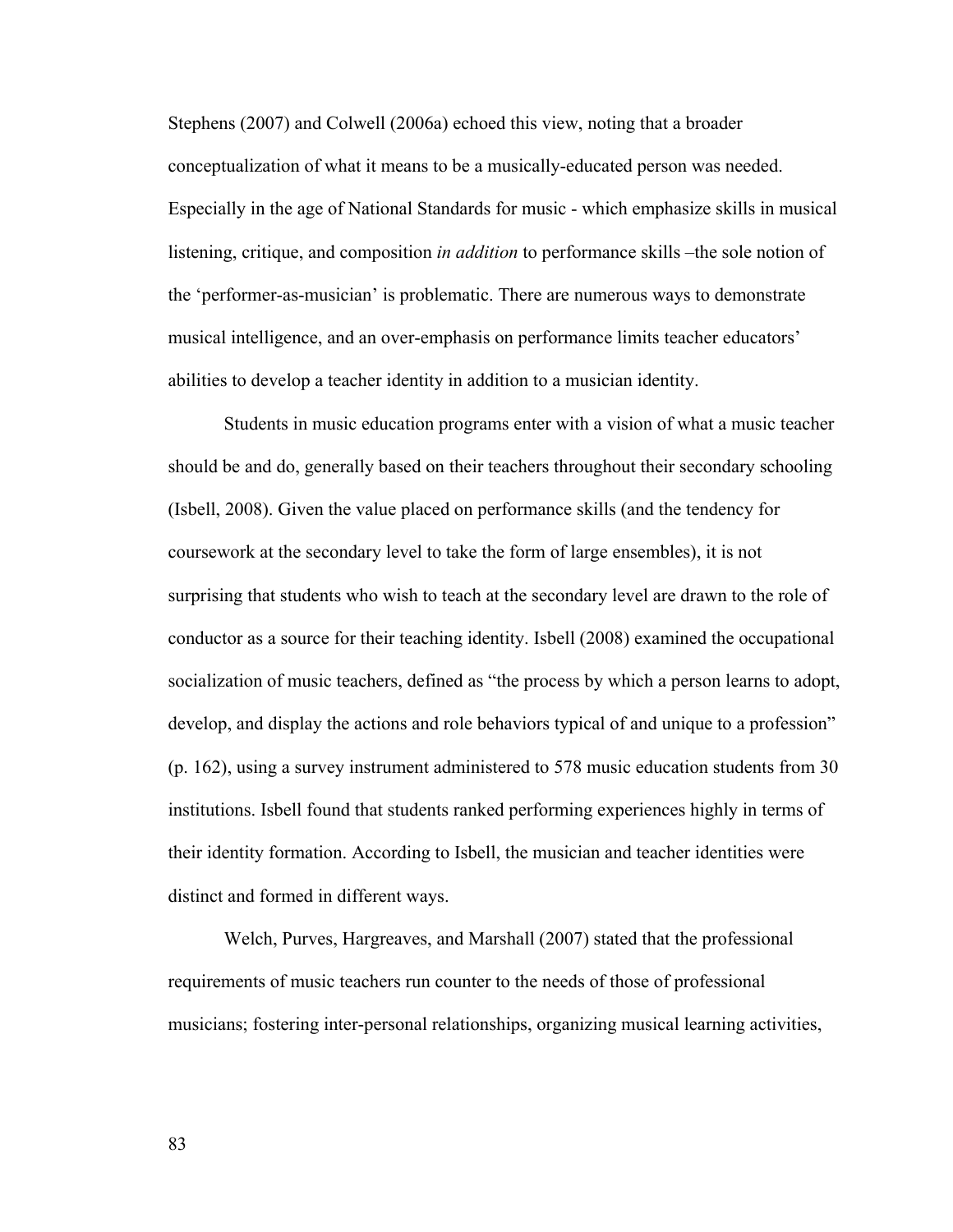and multi-tasking are skills that do not reinforce the core identity as musician. As a result, a dichotomy of 'musician *versus* teacher' was found - through interviews and a survey instrument - with music education students having distinct boundaries of practice split between their identity as musician and a counter identity as teacher. Given this dichotomy, the challenge for music education programs is to give future music educators the time and space to realize this tension and to discover how their identities as teachers can be *added onto* their identities as performers. An alternative view is also presented: that of 'musician *and* teacher'. Using musical biographies and interviews with music education students, Welch, et al. discovered that certain students possessed a commitment to teaching, overriding their core identity as performer. Students who adopted teacher as their primary identity were the exception in the study.

 In addition to tensions between the role of musician and teacher, there is evidence of a tension between the values of classically-trained musicians and non-classicallytrained musicians (Welch, et al., 2007). Students trained in the classical tradition often began their formal study of music at an early age, when compared to their non-classical counterparts. In addition, the two groups valued one particular skill, improvisation, quite differently – classical musicians viewed improvisation as the least important musical skill, while non-classical musicians ranked improvisation as the most important skill (p. 9). While this distinction may seem minor, it carries numerous suggestions for the priorities of different categories of musicians.

 Students who are socialized into the culture of a school of music are rewarded for performance behaviors that are significantly different from teaching behaviors (Roberts,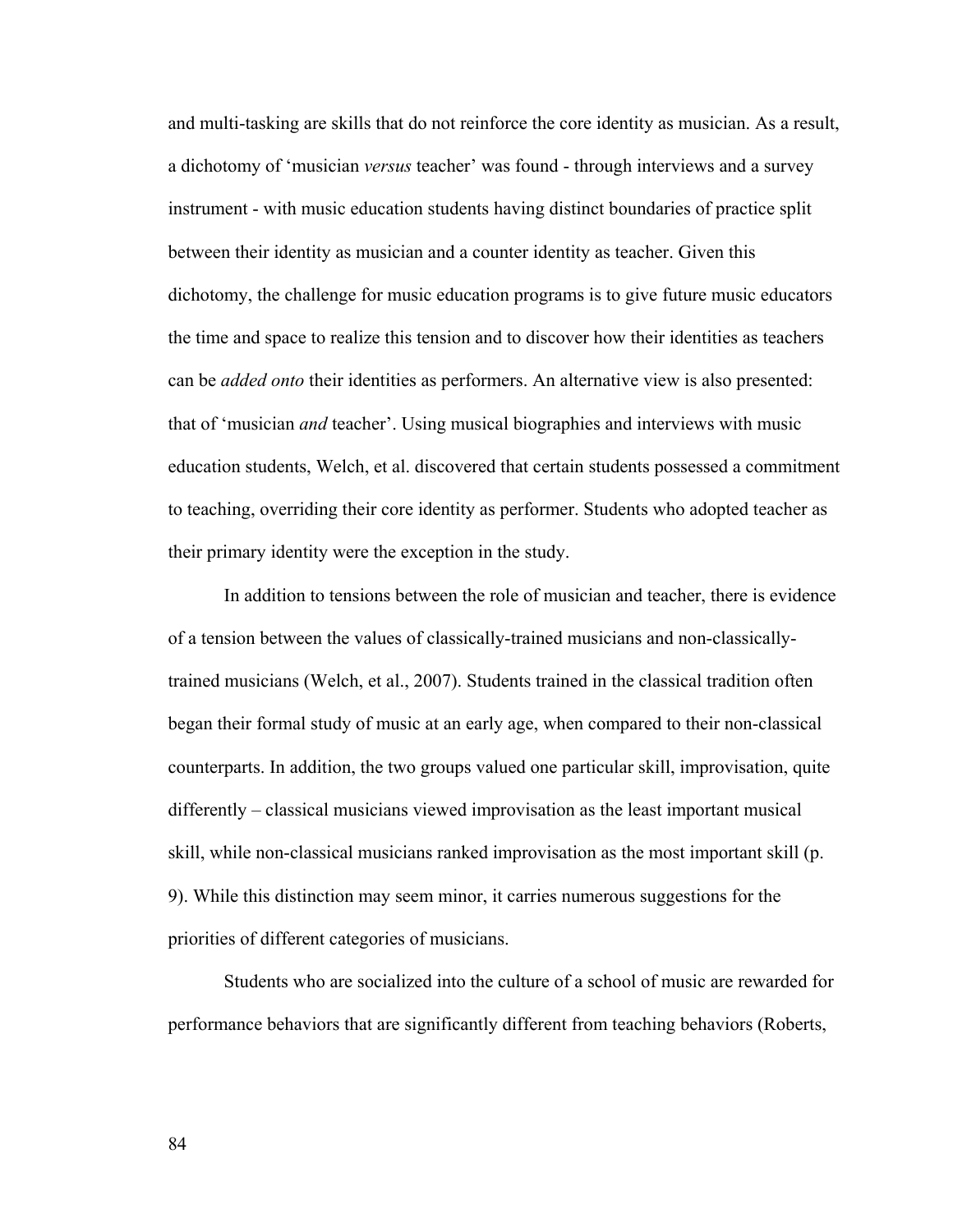1990, Schieb, 2006). Schieb examined role conflict in music teachers, defined as "two or more contradictory role messages (expectations)" (p. 7). Students in schools of music received intrinsic and extrinsic rewards as artists, through scholarships, applause, recognition for performance expertise, and praise from private instructors. The rewards of teaching were less immediate and therefore were less likely to be experienced to a high degree in student teaching experiences or foundational coursework in education. It is interesting to note that while many authors recognized the often-conflicting identities between musicians and teachers, some used this distinction to suggest that music teachers required ongoing professional development to nurture the *musician* role (Schieb, 2006), and there was no indication from the research literature that the *teacher* role required additional support. From a pedagogical standpoint, secondary music teachers believe that their primary responsibility is to teach their *subject*, while elementary teachers teach *students* (Froehlich, 2007). The result of such a view, and the implication for the implicit curriculum, is that secondary music teachers (conductors, directors) tend to identify with their performance area more than music educators at-large, while elementary music teachers relate to general classroom teachers more than secondary music teachers (p. 15).

 Froehlich claimed the preparation of music teachers was evidence of the 'paradox of routinization', a term defined as "the occupational mandate to follow stable patterns of action and thought that are accepted and agreed upon by acknowledged experts in the field" (p. 10). According to Froehlich, the established standards in the disciplines of music and education carry their own communities of practice (p. 14). By asking music students to participate in two communities of practice, teacher educators require students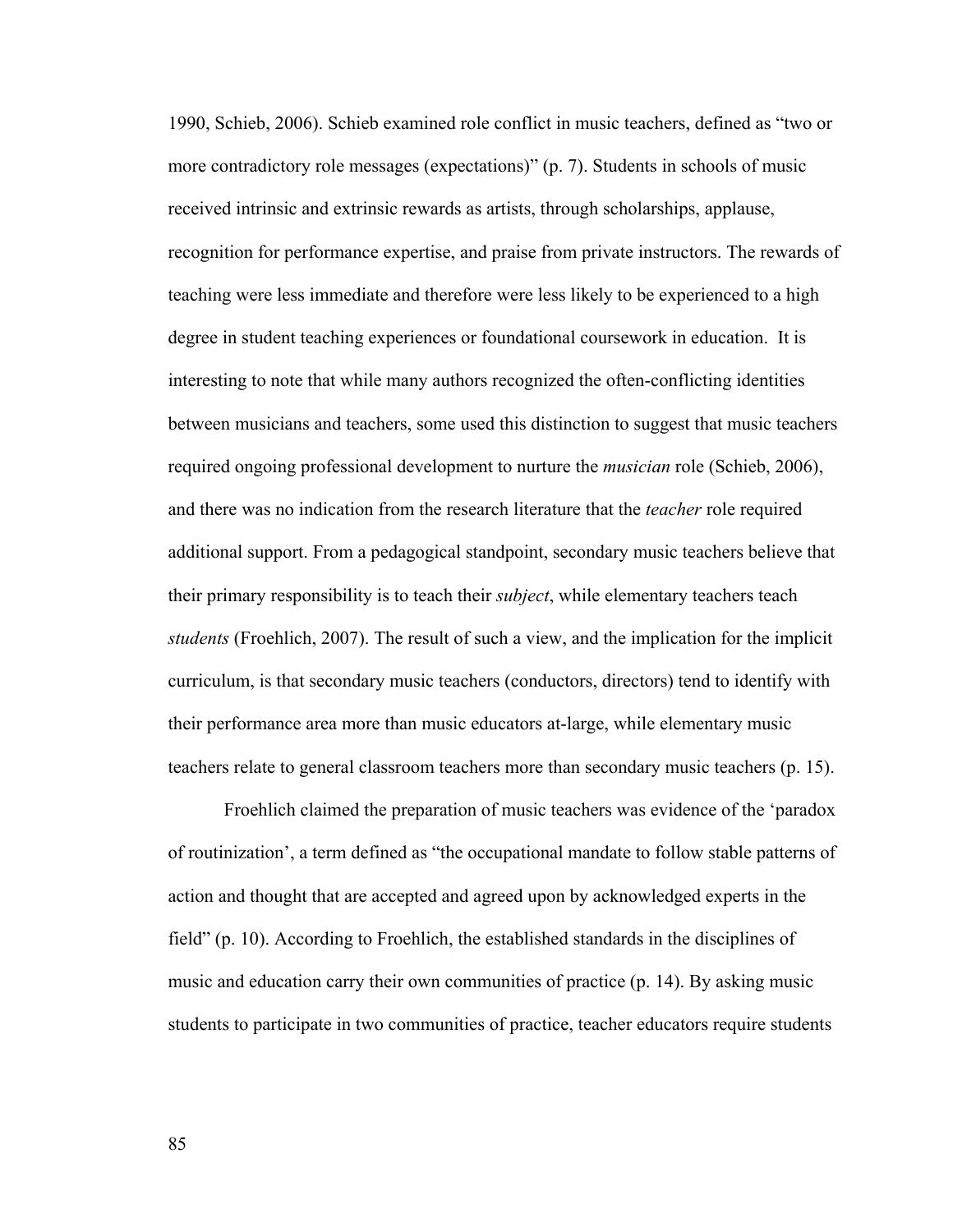to utilize two different discourses. At the heart of the tension between musician and teacher identities is the process of negotiation by music students. Froehlich argued that university professors assume that shifting from one discourse to another is easily done, failing to account for the conflict such a shift represents to pre-service teachers. As a result, "young music teachers often bring to their first job the routines accepted by the music community rather than those that define the community of educationists" (p. 15).

Froehlich (2007) and Colwell (2006a, 2006b) examined the professionalization of music education, or, according to the authors, the lack thereof. Colwell (2006b) argues, "Extensive apprenticeship experiences shape music teaching more as a craft than as an academic discipline" (p. 18), and Froehlich similarly claims,

[Music education professors] need to convey to [prospective music teachers] that the truly professional instructional act involves recognizing and embracing unavoidable uncertainties… [W]e should also emphasize the many instances when teaching music requires not simply engaging in routine responses to musical challenges, but finding unorthodox solutions to unique and deceptively complex problems… [W]e need to show aspiring music teachers the significance of the diagnostic act as the definitively professional component" (p. 15).

The challenge for music teacher education may be more complex than the content of instruction (for example, the requirements listed by NASM), because music teachers arguably complete more subject matter coursework than education students in other fields (Colwell, 2006b). The methods of instruction used in music teacher preparation programs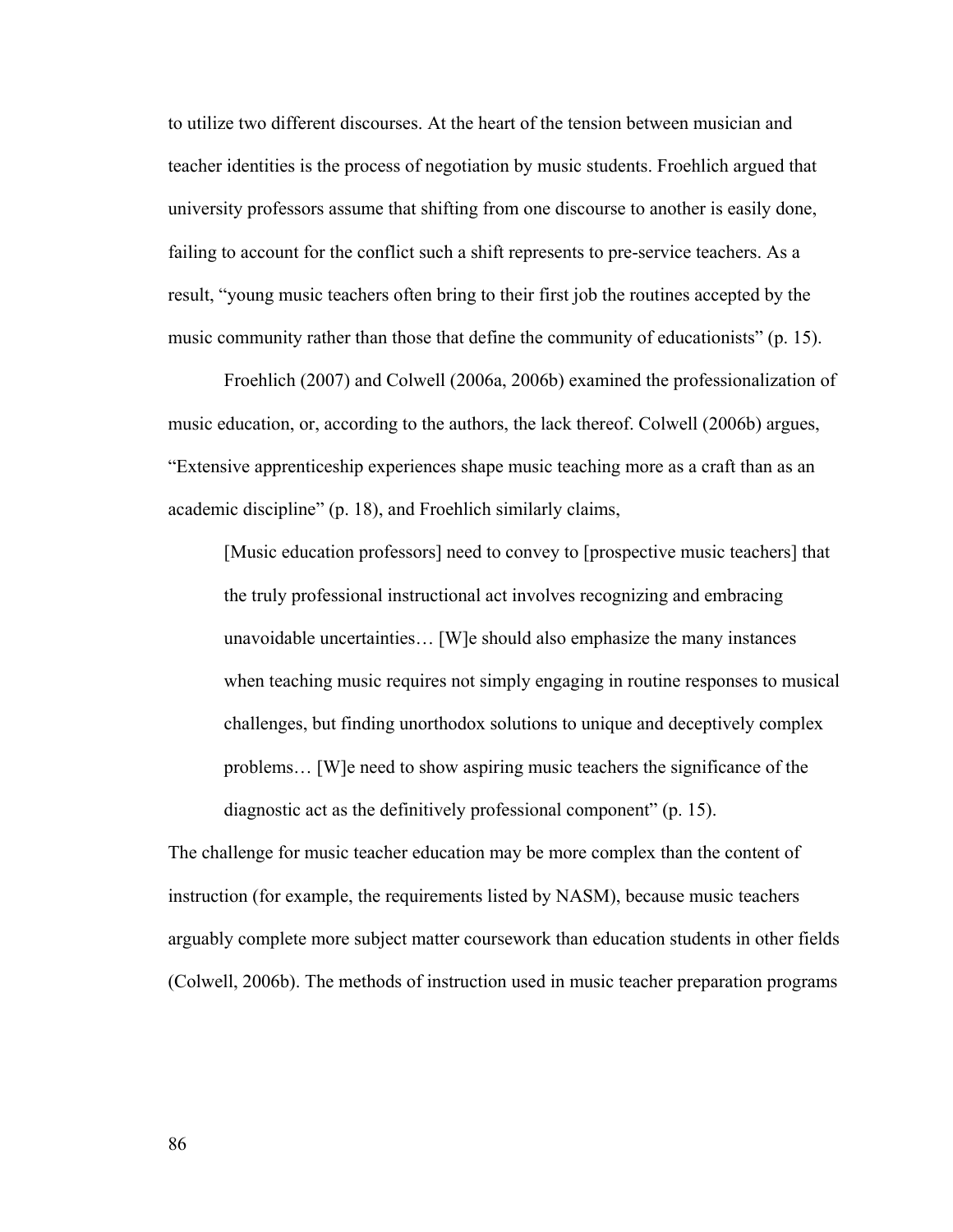appeared to be lacking as a variable in the research. To date, this has not been explored in the research literature, beyond a cursory examination of the number of required credits.

The content of the music curriculum and the music teacher curriculum emphasize the Western art music tradition (as reinforced through aesthetic philosophy), meaning the null curriculum includes popular music and world music<sup>[12](#page-93-0)</sup>. Vulliamy (1977) analyzed three different types of culture: high culture, folk culture, and popular/mass culture. Those versed in the traditions of aesthetics that signify high culture looked down upon folk and popular/mass music, because they were perceived as being simplistic and not written to the aesthetic standards of high culture. The appeal of folk and mass music was explained by those in the high culture tradition as a lack of taste in audiences. The purpose of "serious music" is explained as being independent of societal needs, and therefore was more "pure," while "popular music" is commercial and inferior. Vulliamy argued that judgments of quality of popular music using the standards of serious music "distorts the essence of such music" (p. 184), because such elements as form and harmonic structure are not priorities outside of serious music. The status of classical music is higher than popular or world music, using terms set by those familiar with and trained in the classical tradition.

Green (2002) built upon the tradition of inquiry begun by Vulliamy and analyzed the learning experiences of popular musicians, arguing that the informal learning styles exemplified by those performers were not nurtured in schools (and therefore are a part of the null curriculum). Classroom music, according to Green, stressed notation,

 $\overline{a}$ 

<span id="page-93-0"></span> $12$  It is unclear how world music fits into the explicit or implicit curriculum. When world music does appear, it is often viewed and analyzed through a Western art music lens.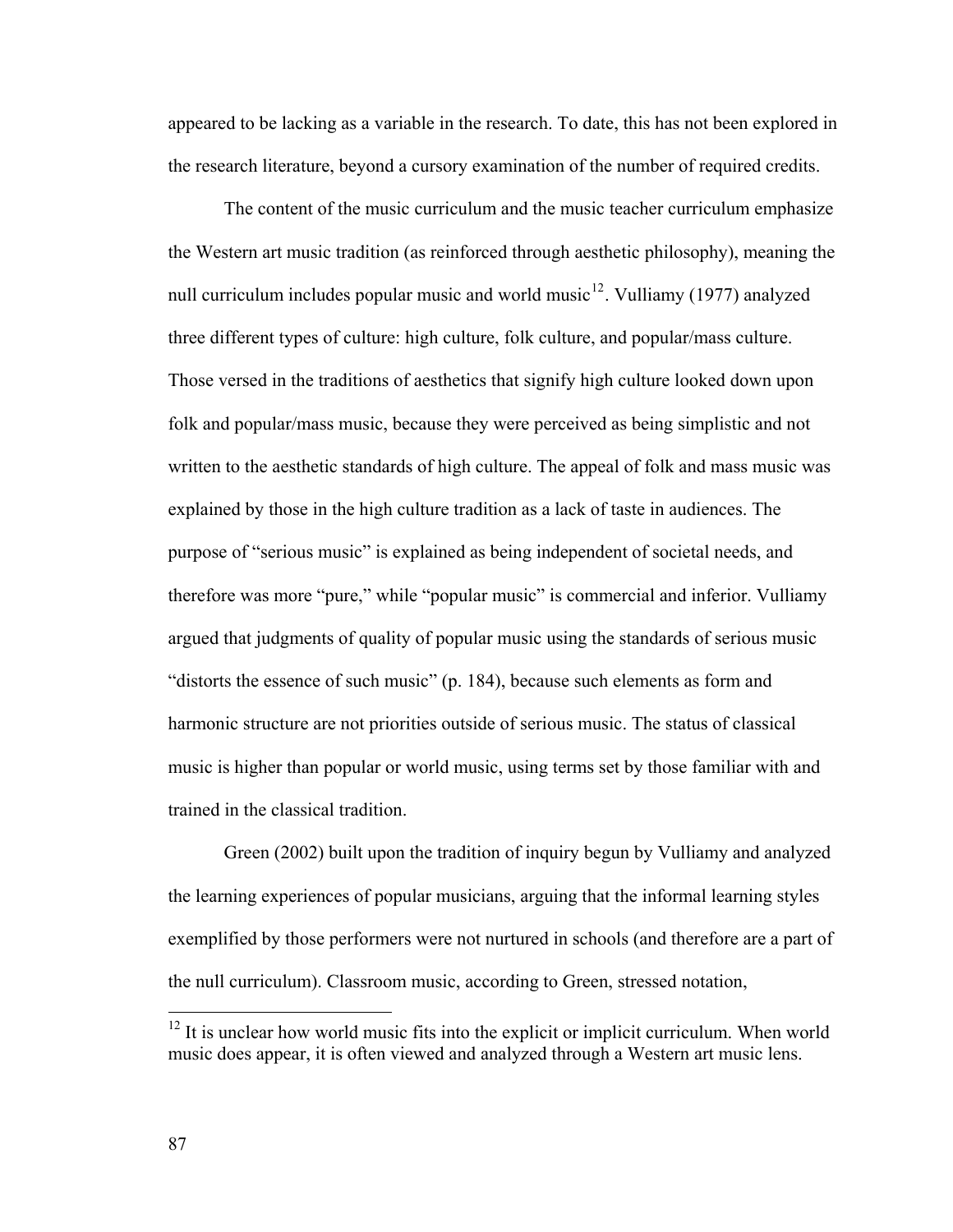interpretation of music by the teacher, and rigid performance standards. Informal learning practices emphasize improvisation and group interpretations. Jones (2007) stated:

Our arrogance, or perhaps ignorance, has marginalized school-based music education and possibly sealed our fate as an irrelevant school offering of the past along with typing and the slide rule. This indifference to society's needs is an abdication of our responsibility as a profession (p. 3).

According to Jones, practice – in the form of methods and techniques – was emphasized in music teacher preparation programs, while music education theory was de-emphasized (and may be considered part of the music teacher null curriculum).

 Jones argued that an examination of coursework requirements is inadequate for an analysis of preparation programs; it is the *methods of instruction* within those programs that must be questioned. Jones believed that without a shift in emphasis from content to process, music teacher education would be locked in a "problematic cycle" of students completing preparation programs only to revert to teaching how they were taught during their elementary and secondary schooling. This study seeks to analyze the selection of subject matter in music teacher preparation programs and the methods used to teach such content. Music teachers have the responsibility of introducing the world of music to students in a relatively short period of time. They must navigate the challenge of being perceived as an elective subject, and the strategies that preparation programs teach to students (explicitly or implicitly) influence the manner in which music teachers engage with their students and their subject matter.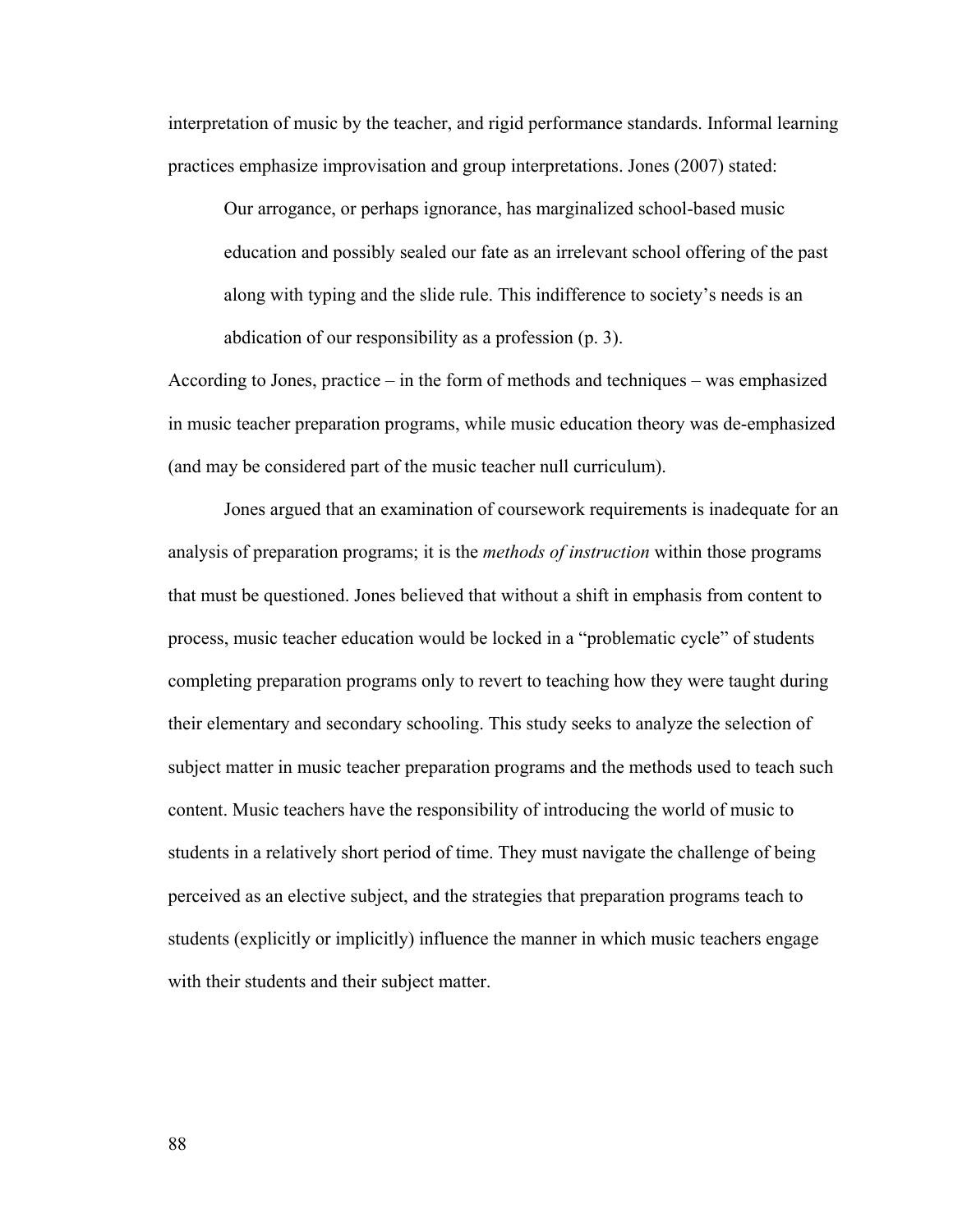# **Conclusion**

 This Chapter reviewed the relevant research that has influenced the design and conceptualization of the proposal. In the theoretical framework, the works of Shulman and Bernstein were compared (along with others that supported or continued their respective traditions) in order to differentiate between two competing views of curriculum: one based on essentialist views of knowledge, to be selected and distributed by those deemed to have the appropriate authority; and the other based on relativist views of knowledge as a socially-constructed phenomenon, with curriculum being the reflection of inequitable distributions of power in society, in schools, and even within or between school subjects.

 The explicit curricula in music and music teacher education share many commonalities, based on the review of the literature: a reliance on a performance base, typically emphasizing the western art music tradition which is justified by an aesthetics foundation; an outlook of the subject matter of music being unique from other subjects; and instructivist over constructivist teaching methods. National Standards and NASM guidelines were introduced as formal representations of the curricula of music education and music teacher education, respectively; those standards and guidelines which adhered to the traditional foundations have been embraced and those which did not have been inconsistently implemented, at best. The hidden values and beliefs comprising the null curricula include: a higher status given to performance skills, especially the performance of music in the Western art music tradition, and the role of conductor; music teaching as an isolated and isolating activity; and rote/behavioral teaching methods to deliver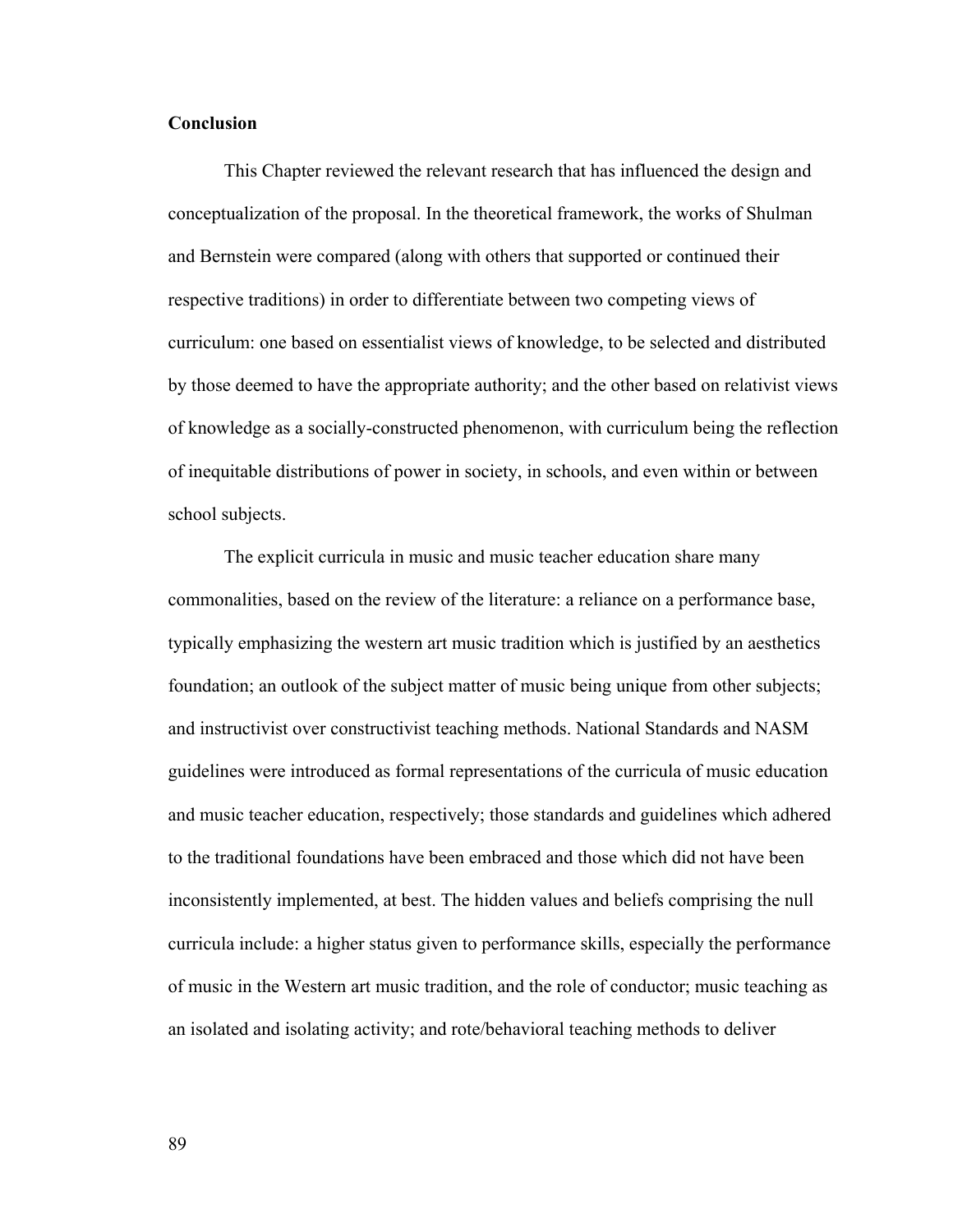instruction. As the emerging field of music teacher identity research has demonstrated, the location of preparation within music schools is significant, as it determines the rewards that students find and the priorities that are reinforced in music education.

 The processes associated with determining the explicit curricula have not been analyzed, or no such analysis was evident in the review of research literature. Likewise, with few exceptions (notably, Green) descriptions of the null curricula and the impact of the null curricula on preparation programs are absent from the research literature. Eisner argued that the null curricula may be as important as the explicit curricula, but the field of music education, based on the review in this chapter, has not fully addressed the topic and therefore is not adequately prepared to consider the consequences.

 Most of the research studies reviewed in this chapter lacked descriptions of their methodologies. The conclusions drawn throughout this chapter are at best tentative, because full program descriptions were almost always lacking, sampling techniques were minimal, and interview protocols were absent. This proposal will attempt to build on much of the work described above, and do so in a transparent way that allows the reader to understand how conclusions were drawn. Chapter Three contains a full description of the research methodology to be used.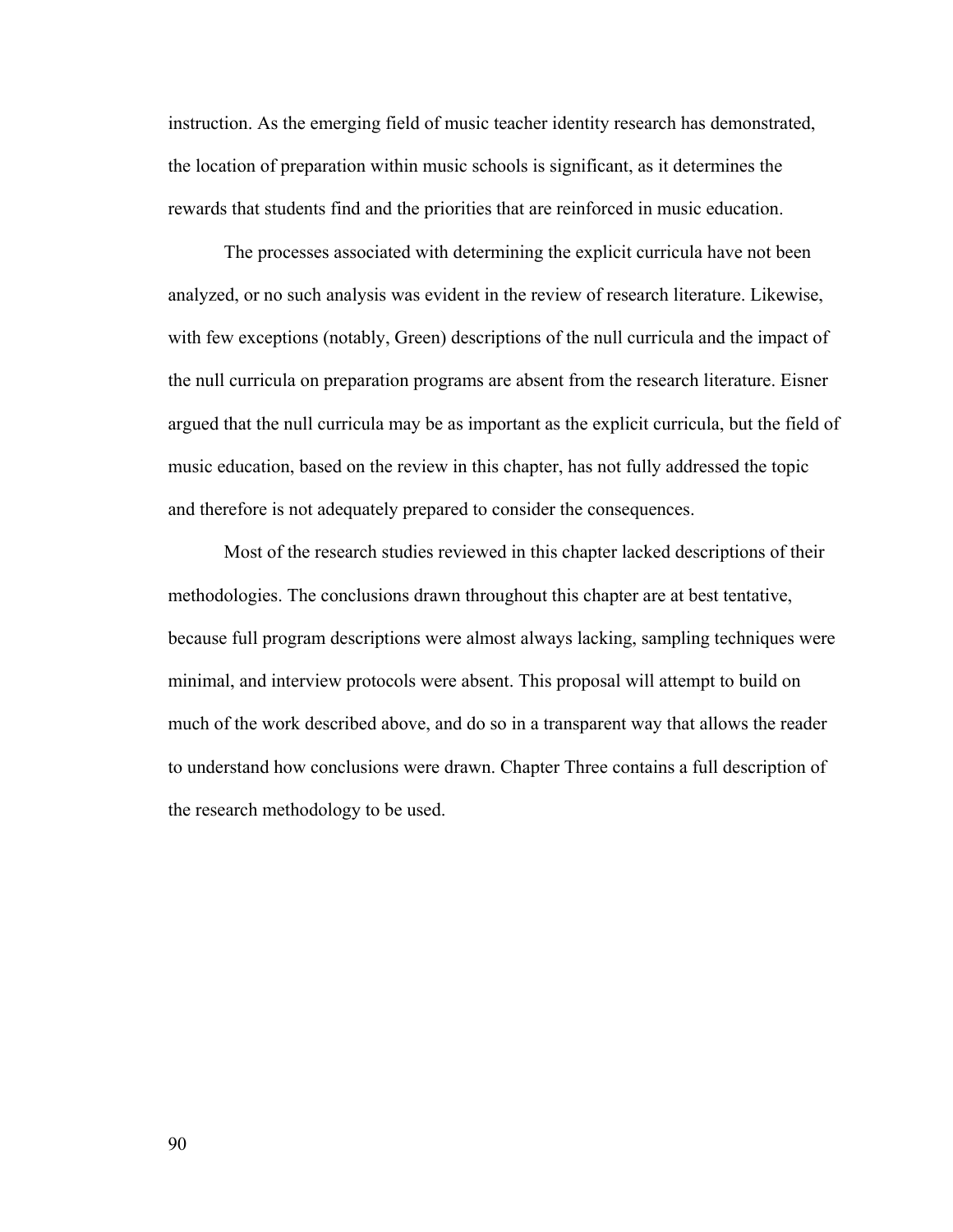#### **Chapter Three – Design of Research**

# **Introduction**

The purpose of this qualitative research study is to analyze the explicit, implicit, and null curricula of music teacher preparation programs in Massachusetts, as well as the processes involved in – and the implications of - determining those curricula. Early data analysis informed the selection of research sites for the final stage of qualitative data collection. Data collection was completed in three parts. The first included a document review of courses of study and course descriptions; the second utilized a brief open-ended email questionnaire sent to faculty in all music teacher preparation programs across the state (including faculty in schools of education at those institutions, where available); and the final stage made use of semi-structured interviews with purposefully-selected faculty members and/or department heads in five colleges of music and education.

This chapter explains the research design, data collection and analytical methods that were used in this study. The research methodology addressed the critiques and concerns of Anfara, Brown, and Mangione (2002), who argued that modern qualitative research suffered from a failure by researchers to disclose the processes involved in qualitative inquiry. The authors claimed that the research process could be more understandable to readers if it explicitly linked the research questions to data collection methods. A central goal of this chapter is to make the research design transparent.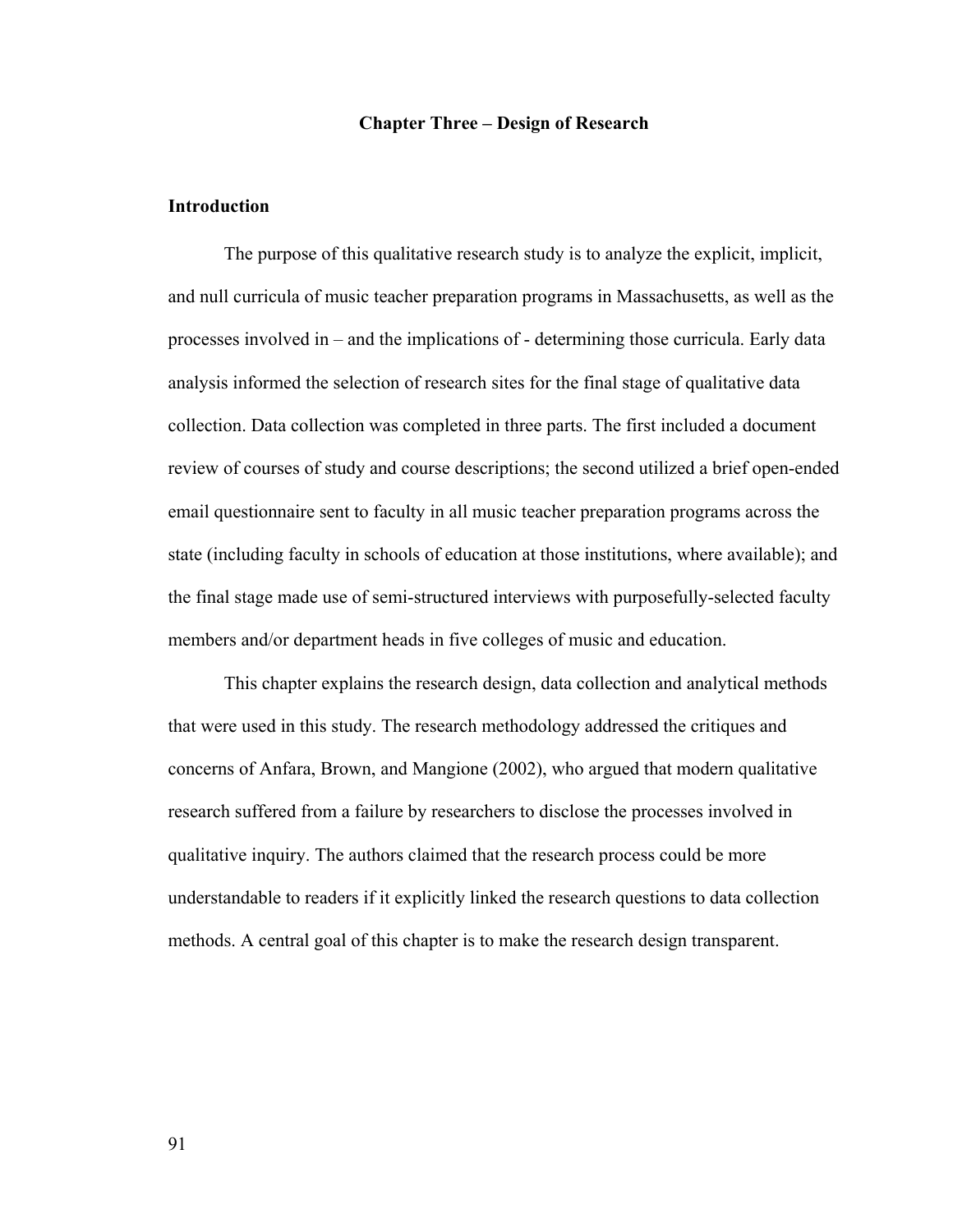# **Research Questions**

 The research problem addressed in this study was developed as a result of my having been trained as a music teacher, working in very different settings and interacting with a number of other secondary music teachers. In addition, my graduate coursework illuminated a number of issues that made the curricula of music education and music teacher education problematic. The main research question for this study is:

**What are the explicit, implicit, and null curricula for Massachusetts music teacher preparation programs, and what are the explanations for and implications of these selections and distributions?** 

Eisner's conceptual framework provided the foundation for the main research question. In addition, the theoretical framework, outlined in Chapter Two, influenced the development of research sub-questions. For example, an analysis of the work of Bernstein led to the following sub-question:

*How permeable or impermeable are the knowledge boundaries of the explicit, implicit, and null curricula?* 

In addition, since the responsibility of training music teachers is divided in most institutions between the School of Music and the School of Education, the following subquestion is relevant:

*What are the responsibilities of faculty in the schools of music and education regarding the preparation of prospective teachers?* 

 The explicit, implicit, and null curricula were described through an analysis of Massachusetts DESE program approval standards, along with program descriptions,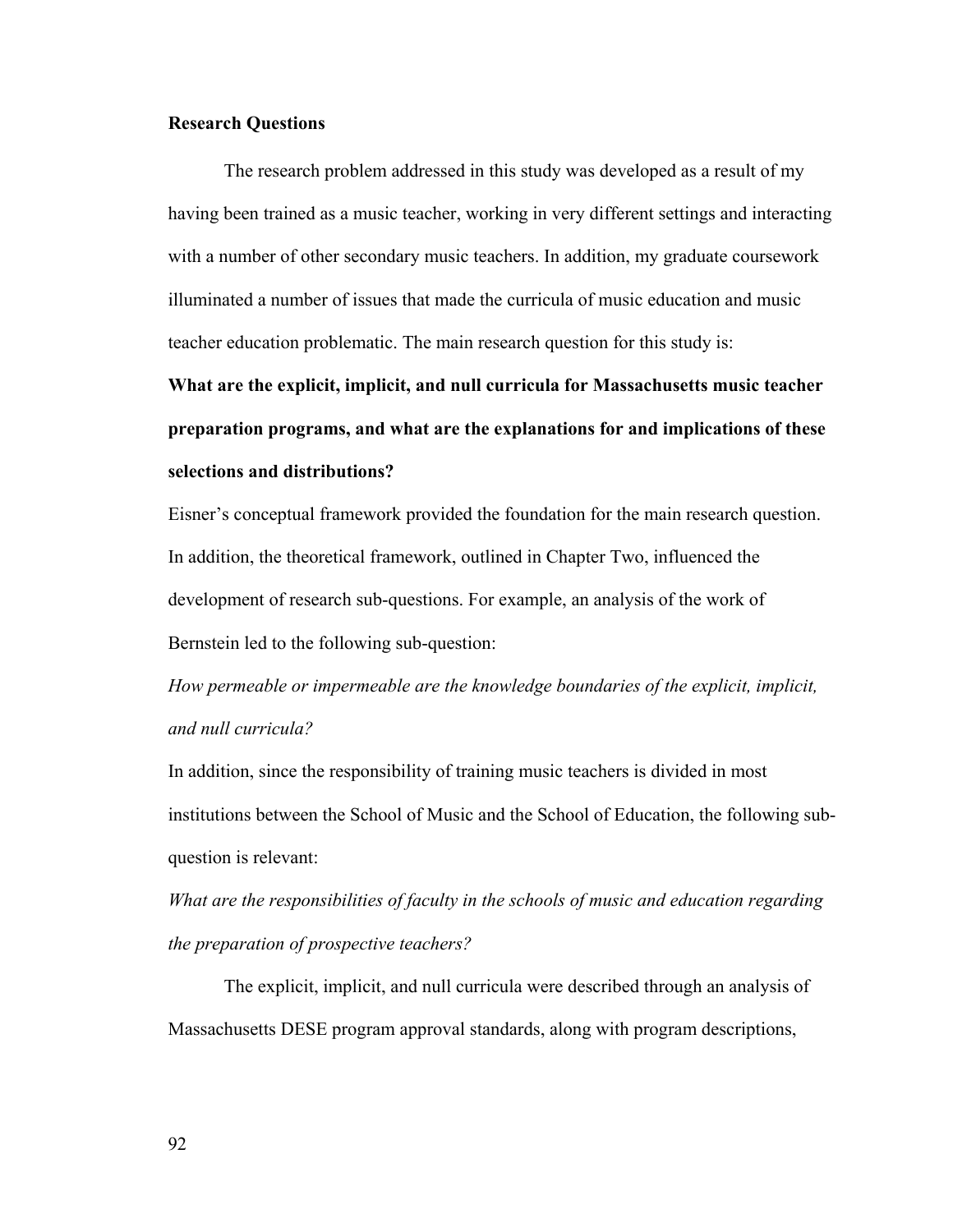courses of study, and course descriptions. In addition, formal standards – such as the National Standards and NASM guidelines –provided a baseline for the explicit curriculum, and thus added to an early description of the implicit and null curricula. As described below, coding differentiated between different areas of knowledge emphasized in preparation programs, including, but not necessarily limited to, music subject matter, education subject matter (general pedagogy), and music education subject matter. The *subject* aspect of music education was specifically analyzed in light of the work of Shulman. The subject matter of *music* itself is broad and may encompass marching band, chamber music, world music / ethnomusicology, theory, large ensemble performance, and/or composition. The selections made by preparation programs to cover music subject matter raised one tension between Shulman's and Bernstein's perspectives, namely who was responsible for selecting and distributing the curriculum.

An analysis of the *implicit* and *null* curricula attempted to answer the following sub-questions:

*What knowledge, skills, and dispositions comprise the implicit music teacher education curriculum?* 

*What knowledge, skills, and dispositions comprise the null music teacher education curriculum (missing from explicit and implicit)?* 

While some of the sub-questions above resulted in descriptive analysis, the final two subquestions delved deeper into the research problem and took a deeper analytical orientation appropriate for a dissertation study: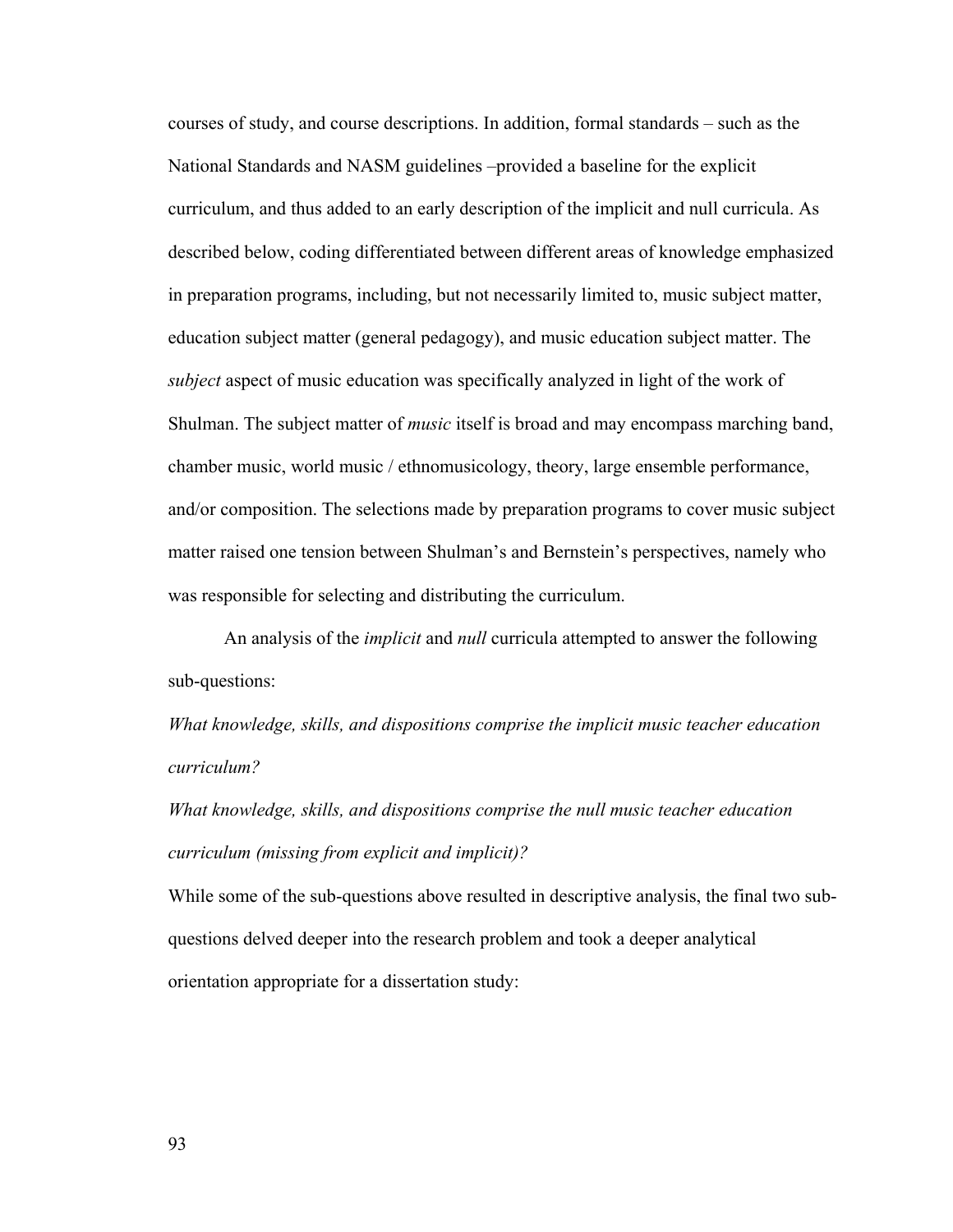*What conclusions can be drawn about the definitions and distributions of curricular knowledge in music teacher education programs?* 

*What contributions does this study of music teacher education make to general understandings of the determination and distribution of knowledge within the curriculum as a whole?* 

# **Research Design**

 The proposed study used a qualitative research methodology, which was appropriate for a number of reasons. There was a paucity of research addressing the following elements of music teacher education: the goals and values of music teacher preparation; the knowledge that is valued in preparation programs; how the knowledge deemed to be of most worth changed over time; the process of selecting material for inclusion in the curriculum; the process for excluding knowledge from the curriculum; and how (or if) music teachers were prepared to interact with other non-music educators. Qualitative methods allowed for a more in-depth analysis of the research question and for the more precise selection of research sites at which to conduct interviews. In addition, qualitative research in music education is lacking, especially when compared to other subject matter fields of education.

*Validity, Reliability, Generalizability, and the Reporting of Findings*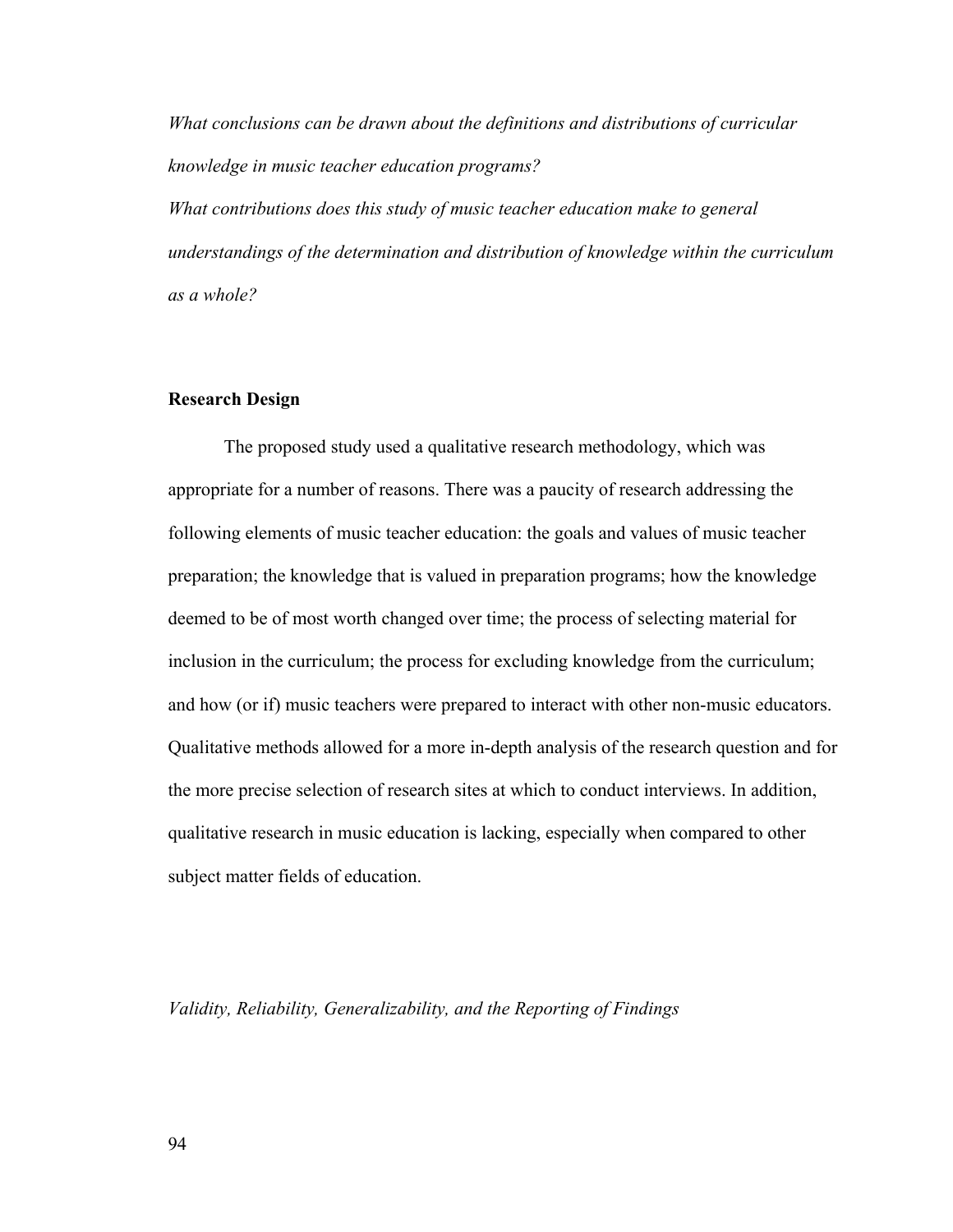The terminology used in judgments of quality for traditional education research has been an area of contention in recent decades. *Validity*, *reliability*, and *generalizability* each carry different meanings and implications in positivist and postpositivist research paradigms. In order to provide maximum transparency regarding my orientation to these terms, I addressed each term separately, how I am interpreted their meanings, and how each influenced the collection, analysis, and reporting of data and findings.

Researchers working within the traditional experimental paradigm define the term validity as, "the congruence of the researcher's claims to the reality his or her claims seek to represent" (Eisner and Peshkin, 1990, p. 97). In post-positivist qualitative research – which rejects the search for absolute truths as an unnecessary endeavor - terms such as trustworthiness and credibility are often preferred to validity (Anfara, et al., 2002). Denzin and Lincoln (1998) stated, "Postpositivism relies on multiple methods as a way of capturing as much of reality as possible" (p. 14), and described the work of qualitative researchers as an attempt to "make the world visible" (p. 4) while taking an "interpretive, naturalist approach to the world" (p. 5). Validity, in its traditional sense, holds a questionable place in any research design incorporating qualitative elements, yet the congruence between what is measured and the claims that a researcher makes following the analysis of data is a critical goal of any research design, whether this is labeled as validity or trustworthiness.

Wolcott (1990) openly rejected the notion of the appropriateness of validity in qualitative research, instead stressing that there are multiple potential meanings of various actors in any situation. Qualitative researchers, according to Wolcott, "seek to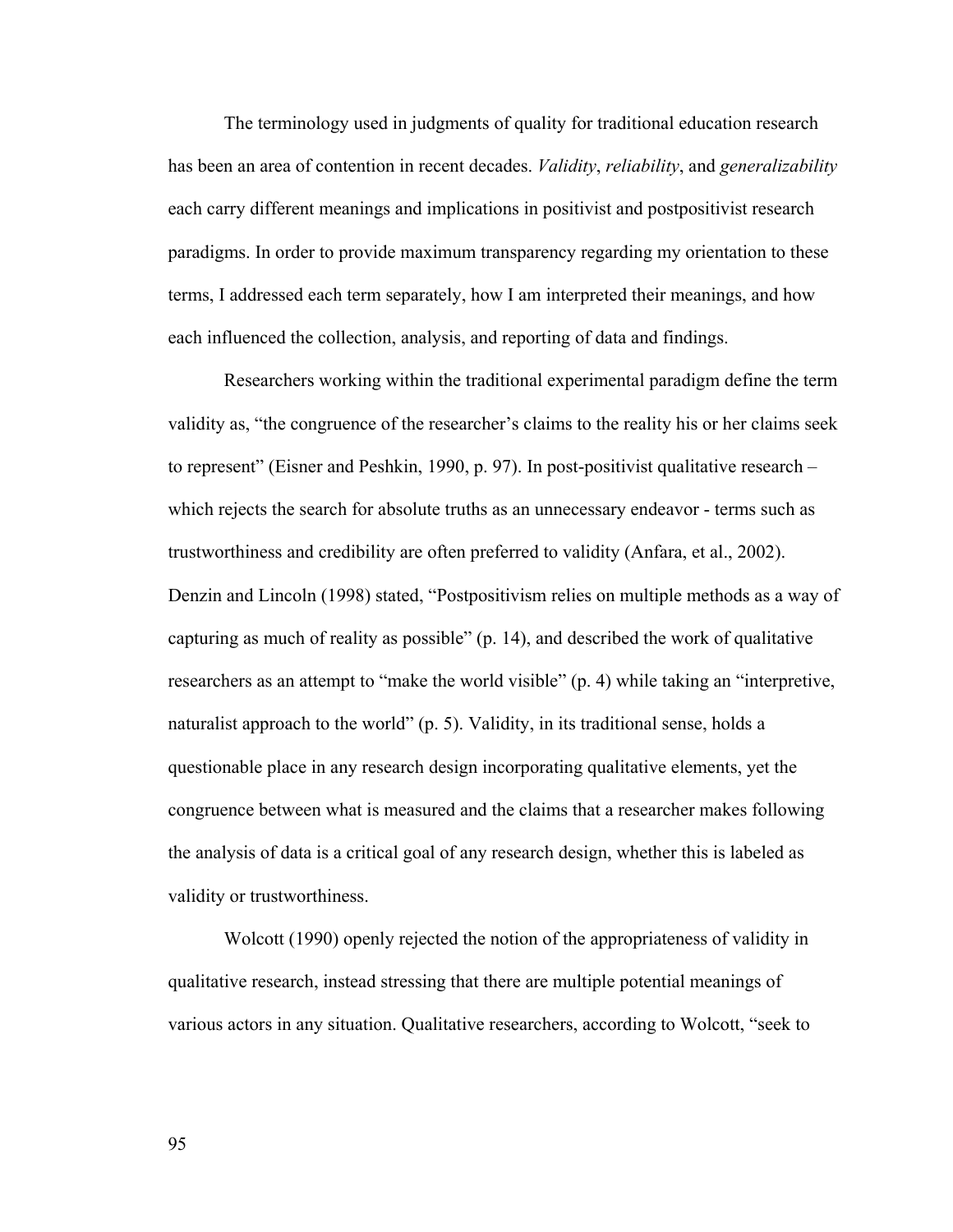understand a social world we are continuously in the process of constructing" (p. 147). Jackson (1990) agreed that Wolcott's rejection of validity was appropriate, but that by doing so, "there remains a whole raft of things to think about once we have moved beyond the ancient bugaboos of reliability and validity" (p. 154). Jackson reinforced the importance of studying the everyday occurrences of classrooms by stating, "if we look at and listen to almost any aspect of social reality long enough and closely enough, we begin to see nuances of meaning and significance that were not there before" (p. 161). Jackson distinguished between 'looking for' and 'looking at', stating, "Looking *for* constricts awareness; looking *at* expands it" (p. 163). While Wolcott's objection to the notion of validity centered on the constantly-shifting social construction of reality, Jackson's objection concerned the researcher's role - his or her interpretive glance.

The concept of reliability – in the traditional quantitative sense, the consistency of scores provided by instrumentation - accompanies any discussion of validity. If the instrumentation used in research does not yield reliable results, the inferences drawn cannot be valid. Anfara, et al. (2002) preferred the term *replicable* to reliable, and Bogdan and Biklen (1998) suggested that qualitative researchers concern themselves less with literal consistency across observations and more with the congruity between what was recorded and what actually occurred in a single observation. For this qualitative research proposal, the challenges of validity and reliability were interpreted as a mandate for transparency. I acknowledge that my observations and interpretations are different from what another researcher would experience, so I expect my research to be judged on the degree to which the line of inference from data to results is apparent to the reader. In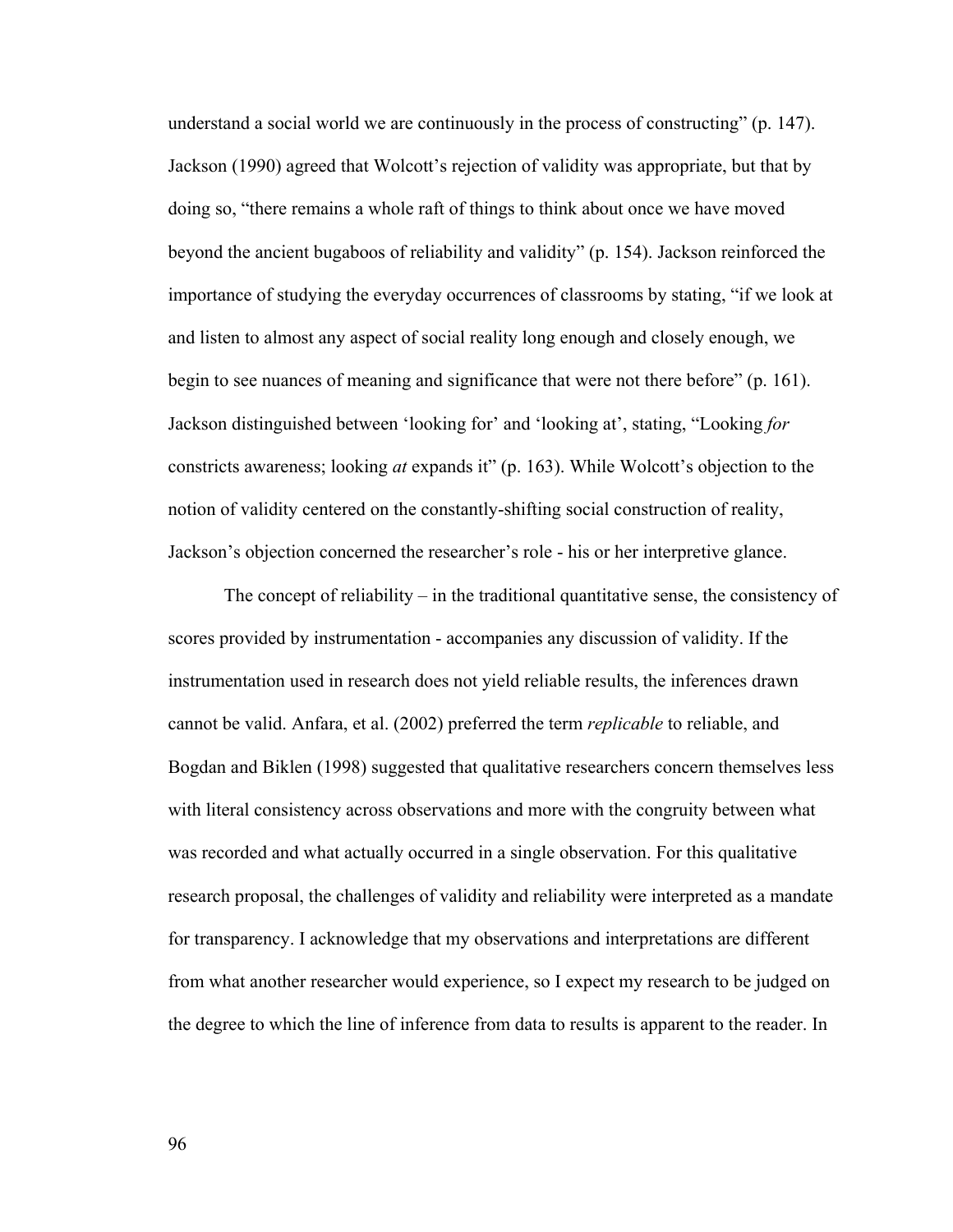addition, throughout the research design there was an effort to triangulate data in an effort to ensure that multiple sources of data confirmed and strengthened the eventual conclusions that were drawn. My professional background and personal experiences were added in Chapters One and Two as one measure toward achieving transparency. My desire was for the reader to understand the biases brought to this research as a way to more completely understand the link from data to conclusions. Throughout the process of data analysis, I continued to confront my biases, and the final conclusions report how the iterative process of acknowledging and addressing my biases may have influenced the study's results.

The final term typically used to judge research is generalizability, or a way to use research results to "understand or anticipate phenomena we have not yet encountered" (Eisner and Peshkin, 1990). Schofield (1990) re-conceptualized generalizability by suggesting the term 'best fit' as more appropriate. Using the concept of best fit, the researcher's responsibility is "supplying a substantial amount of information about the entity studied and the setting in which the entity was found" (p. 207), so that the audience may determine if the results fit their setting. At the heart of generalizability is how the results are to be used by others. According to Schofield:

The goal of describing and understanding cultures or institutions as they typically are is an appropriate aim for much current qualitative research on educational institutions and processes. If policy makers need to decide how to change a program or whether to continue it, one very obvious and useful kind of information is information on how the program usually functions, what is usually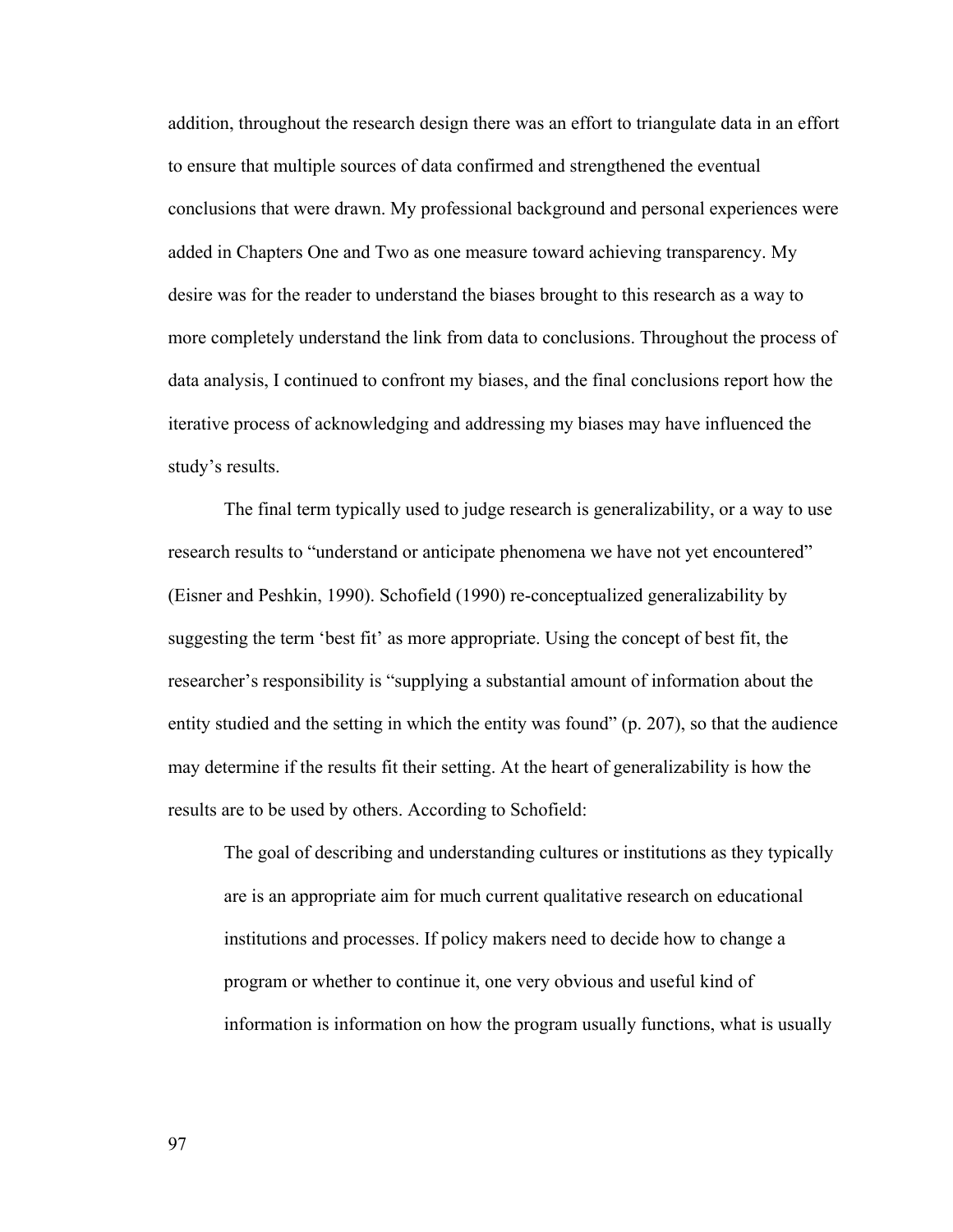achieved, and the like. Thus the goal of studying *what is* is one important aim…

(p. 210, emphasis in original).

In order for the audience to determine the "fittingness" of my research, I attempted to provide the readers with information about the settings that were examined throughout the study. Jackson (1990) critiqued the tendency of qualitative researchers to "go looking for trouble", rather than examining "the ordinary stuff" of schools (p. 160). This concern also relates to the generalizability of research. Through this study, the opinions of faculty in secondary music teacher preparation programs relative to the everyday - the "ordinary stuff" – were analyzed.

 Rather than using the terms validity, reliability, and generalizability as judgments of my research, the appropriateness, trustworthiness, replicability, and fit of the research methodology were used. In reporting the findings from research, the goal was to provide the reader with a level of transparency that addressed the concerns of Anfara, et al., while not being bound by the "ancient bugaboos" described by Jackson.

#### *Participants*

There are fourteen music teacher preparation programs recognized by the Massachusetts Department of Elementary and Secondary Education (DESE) to accredit candidates for the Initial Teaching License in 'Music K-12'. Baccalaureate programs will be the focus of research because post-Baccalaureate programs may have candidates from a much wider variety of backgrounds and experiences, thereby creating extraneous variables to be accounted for in later analysis. The decision to narrow research sites to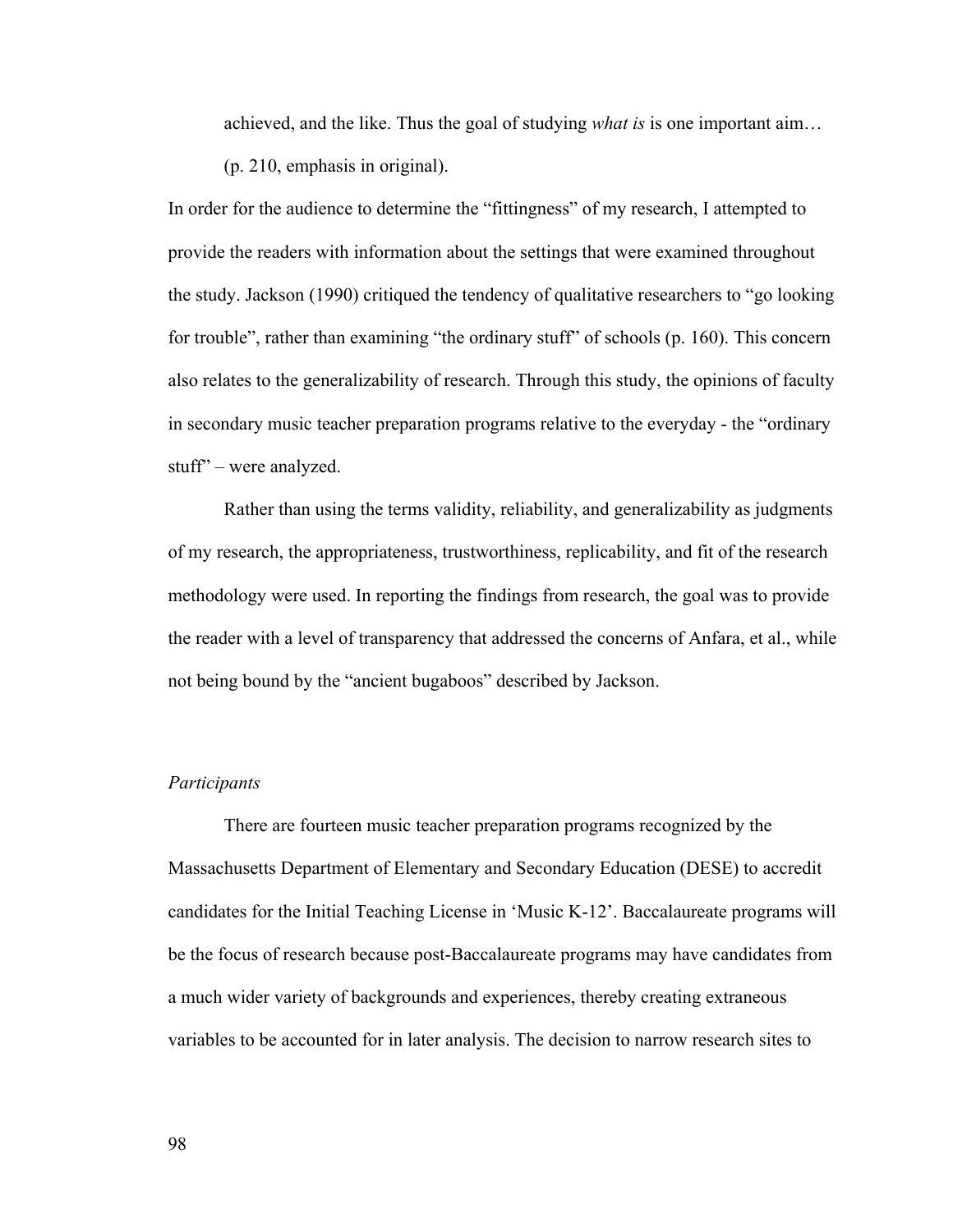Baccalaureate programs was a conscious decision and an attempt to match the research sites more closely to the research question. Two programs were removed from consideration, because they only offered a program at the post-Baccalaureate level. The first stage of data collection – the analysis of programs of study, program descriptions, and course descriptions - included all twelve of the remaining programs.

Of the twelve programs that were considered for stage two of data collection, five were housed in public institutions and seven in private institutions. Most music teacher preparation programs existed within a larger school of music that emphasized performance. One program was housed in a stand-alone music school – in other words, the institution was *not* a school of music within a larger university; the school of music *was* the institution. In order to analyze the explicit, implicit, and null curricula of various preparation programs and the processes around making those determinations, programs were purposefully selected as research sites for interviews, based on the results of the questionnaire. Programs were selected that represented a range of interests and institutional characteristics. The administrative heads and faculty of each program were contacted for interviews, as were faculty within the music education and general education departments. The selection of research participants is further explained in the 'Data Collection' section later in this chapter.

# *Ethical Issues*

 Steps were taken to ensure that the appropriate ethical protocol was followed. Courses of study and course descriptions were publicly accessible and did not present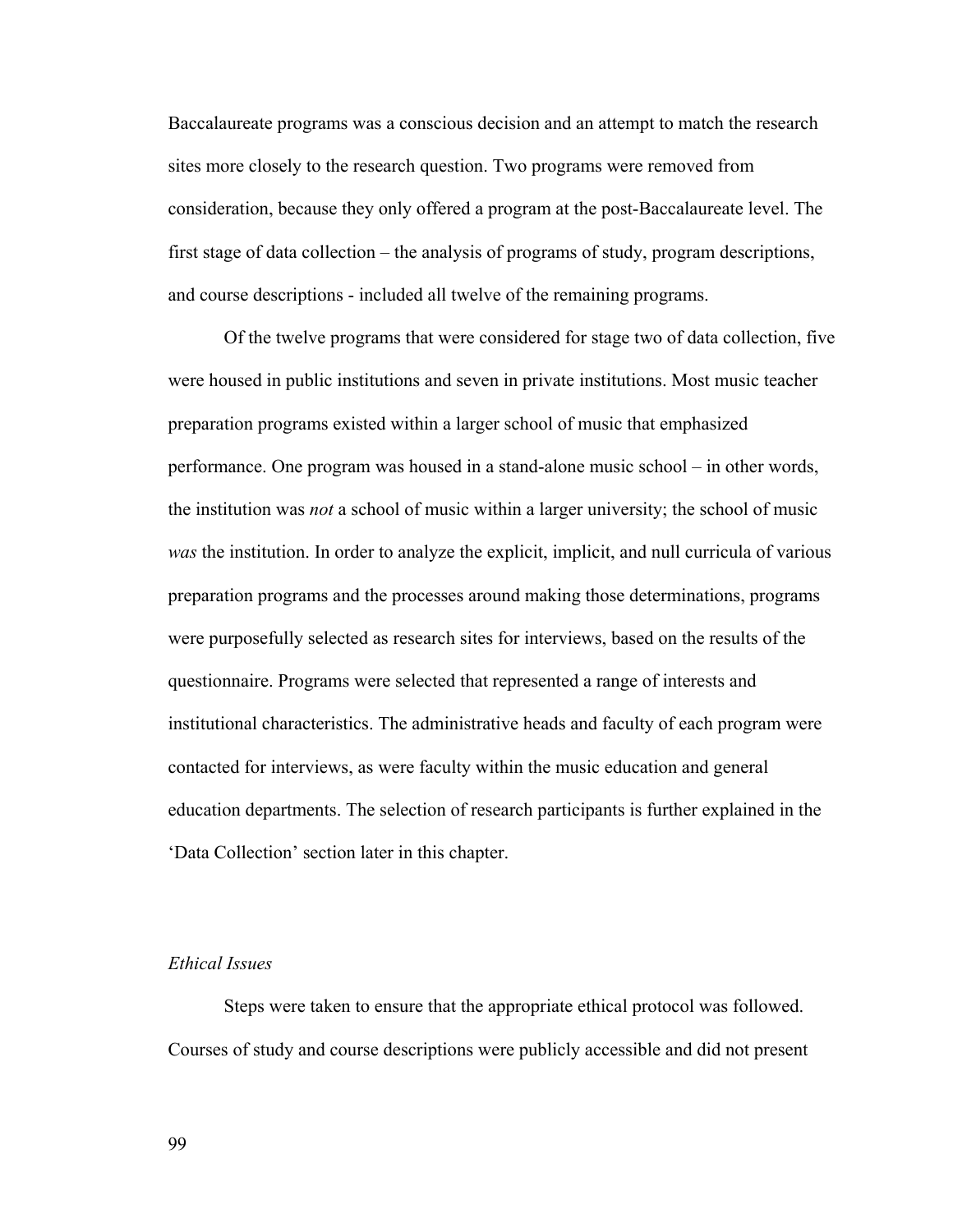ethical concerns. Responses to the questionnaire were saved in a password-protected file, and pseudonyms were given to participants. All necessary steps were taken to secure all data, such as devoting one computer to data collection and locking it in a secure location when it was not in use, as well as password-protecting all files. Respondents to the questionnaire were informed of all necessary ethical protocols, and participation was voluntary.

My study was set up to protect the identities of interviewees for the final stage of data collection. Those who agreed to participate (on a voluntary basis) were informed of the topic of study and the research questions. They were also notified that the interviews would occur in two sessions of approximately one hour each, and that there were no foreseeable risks to them as a result of participation in my study. There was no financial compensation for participating in interviews. Finally, interviewees and questionnaire respondents were informed of the confidentiality procedures for this study. These included: the keeping of interview recordings and transcripts in locked and/or passwordprotected files that will be destroyed after publication of the dissertation; a copy of the Boston College contact information of the dissertation chair as part of their Informed Consent form; a copy of the appropriate Boston College Institutional Review Board approval for their review; and the opportunity to withdraw from the study at any time and/or the right to refuse to answer any interview question with which they did not feel comfortable. When transcribing interviews and reporting results, pseudonyms were used for the institution and generic labels (i.e. – 'Music' to refer to a music performance faculty member) for the interviewee. While no ethical issues were anticipated with this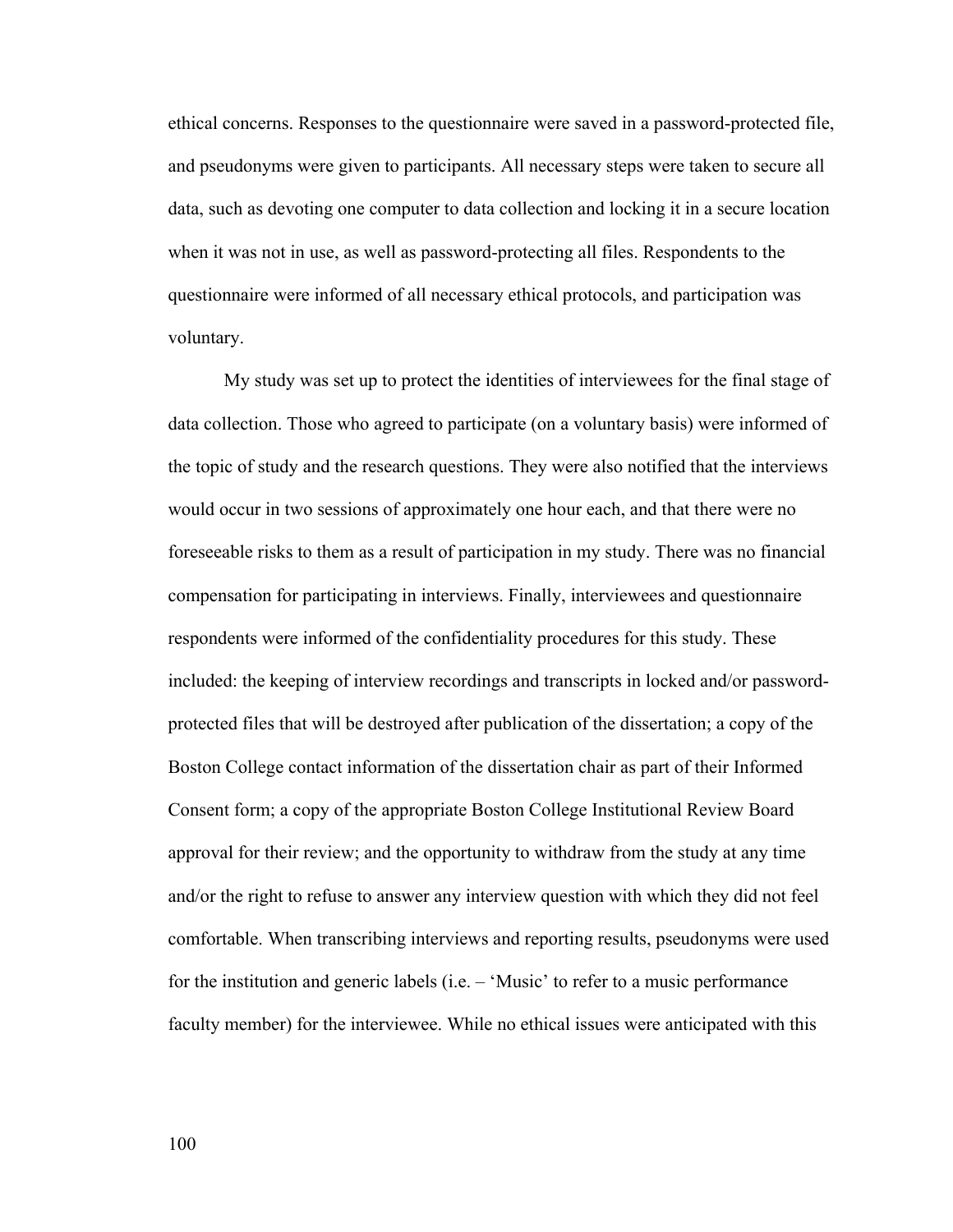study, every step was taken to ensure the confidentiality of participants.

## **Data Collection Process**

#### *Courses of Study and Course Descriptions*

The courses of study for all twelve Baccalaureate music teacher preparation programs in Massachusetts were collected. Course requirements were broken into categories by subject matter, which allowed for more in-depth analysis and comparisons across programs in terms of the number of required credits in each domain of knowledge. Descriptive materials addressing the purpose and goal of the music education major were collected from each institution's web site (or where more appropriate, course catalog). Finally, course descriptions were gathered and analyzed across programs, with a particular focus on courses across three potentially-overlapping categories: music subject matter, education subject matter, and music education subject matter. The purposes of analyzing course descriptions were: to develop questions to ask during the interview phase; to determine the areas of music education knowledge covered in the school of music as compared to the school of education; to analyze subject matter that was omitted; and to make connections between the goals of programs and the content of coursework. In addition, this beginning stage of data collection and analysis greatly informed the *selection* of research sites for later data collection. The desire was to strike a balance between two objectives – capturing the 'normal' program in the State; and highlighting the characteristics and components of unique programs.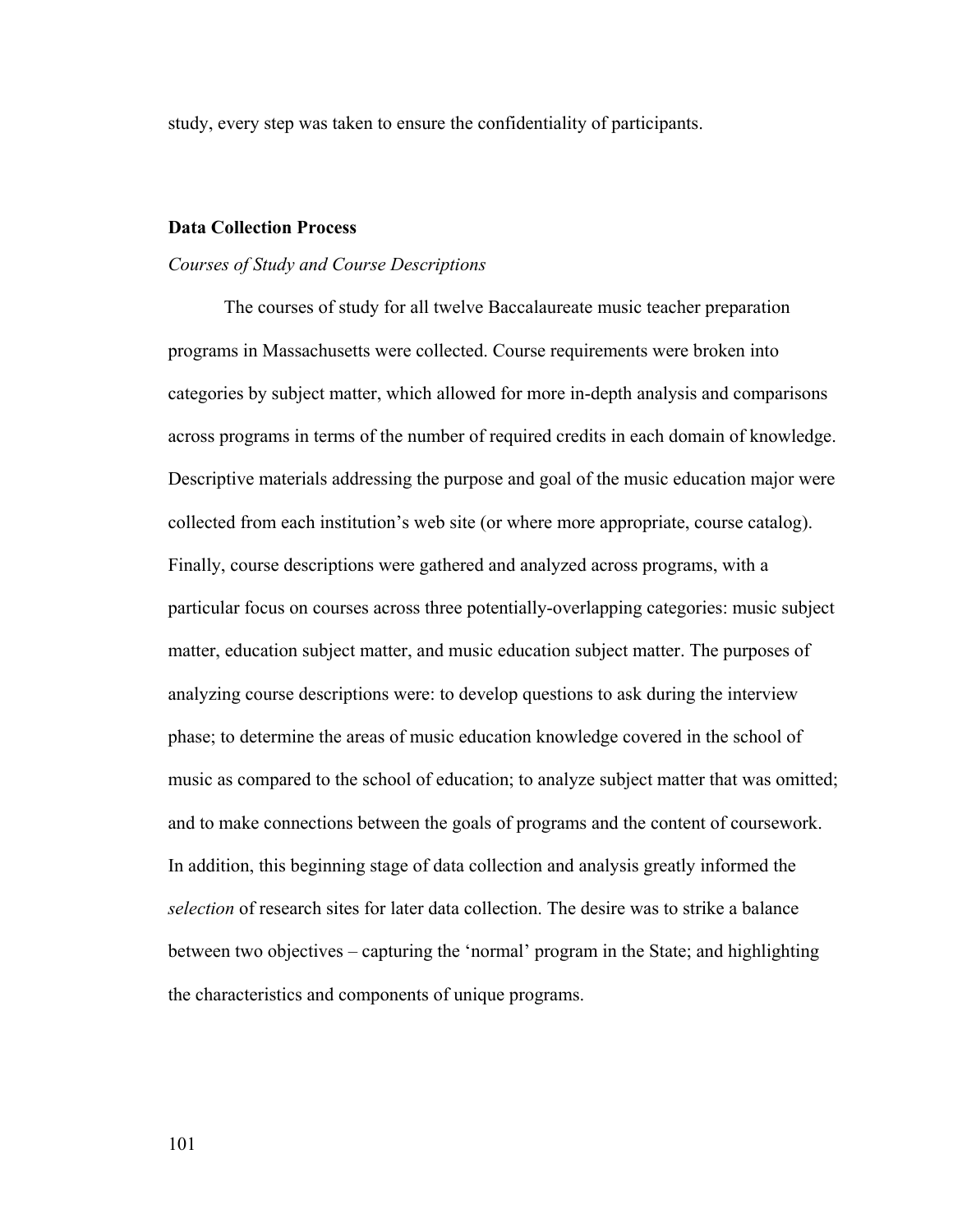#### *Questionnaire*

 An email questionnaire was sent to all music education faculty and department heads at all undergraduate music teacher preparation programs in Massachusetts. The questionnaire was open-ended and brief – four or five questions in length. The reason for the brevity of the questionnaire was to encourage broader participation, and to target the questions to the specific objectives of this instrument – namely, to analyze general goals and beliefs across settings, and to identify sites and potential participants for later interviews. Before sending the questionnaire, department heads were contacted to discuss the project and to gain official access to faculty members.

 The final version of the questionnaire is found in Appendix A. The central purpose of the questionnaire was to build upon the analysis of courses of study and course descriptions, to determine if there were recurring themes worthy of further exploration and to identify unique elements that distinguished music teacher preparation programs from one another. The response rates for the questionnaire administered to education faculty was 14% (5/36) and for the questionnaire administered to music faculty it was 32% (12/38), for an overall response rate of 23% (17/74).

#### *Interviews*

Bogdan and Biklen (1998) claimed that interviews typically function either as the predominant method of qualitative data collection or as a way to supplement other methods of data collection. Regardless of the specific methodology the authors claimed, "the interview is used to gain descriptive data in the subjects' own words so that the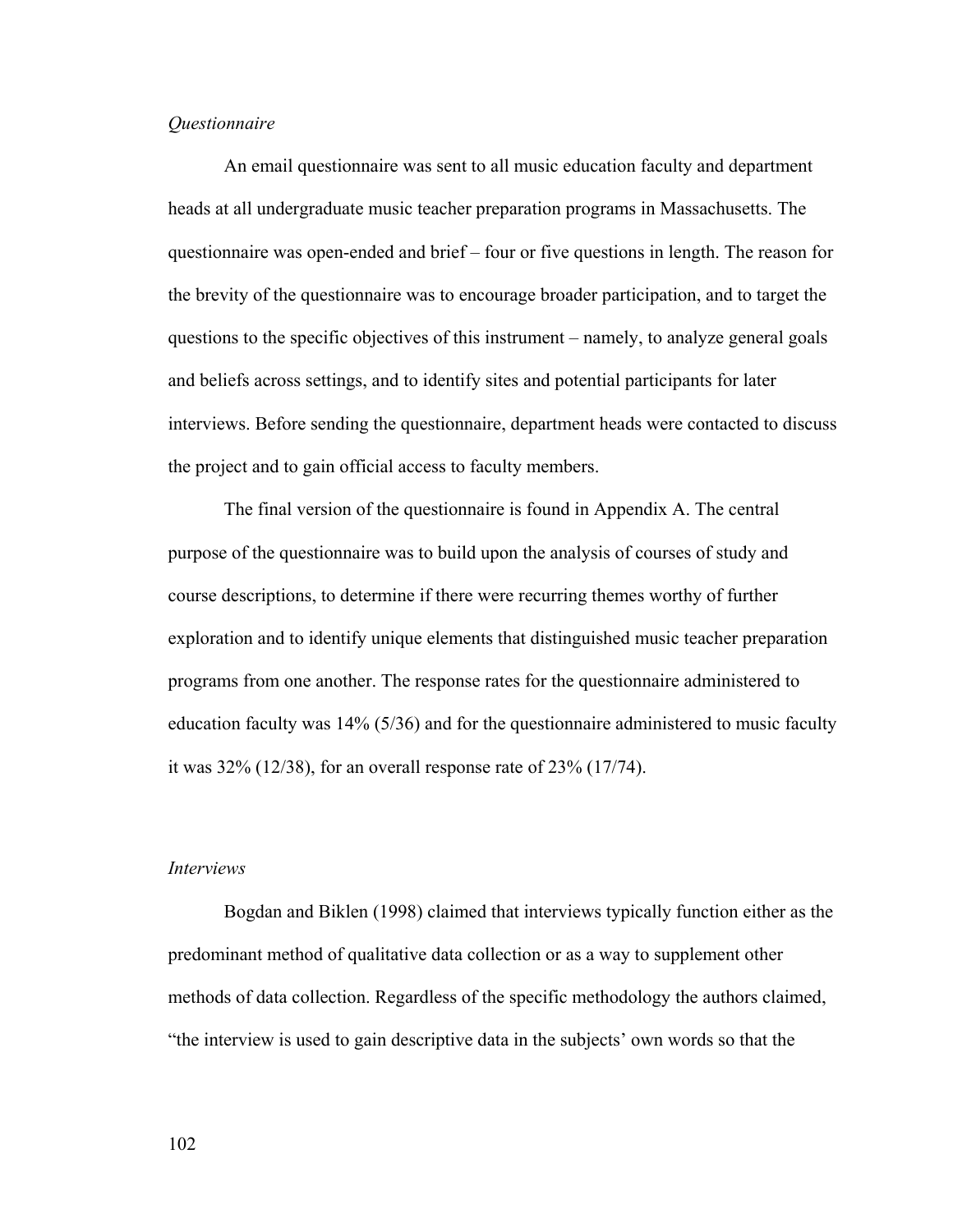researcher can develop insights on how the subjects interpret some piece of the world" (p. 94). For this study, interview protocols were informed by early stages of data analysis. Two sets of interviews were conducted with the same participants: the first was semistructured and revolved around similar topics regardless of the research site, while the second was more open-ended and addressed context-specific topics that emerged in the first set of interviews. The specific faculty members who were interviewed from each institution are described in Chapter Four.

As noted above, the rationale for purposefully selecting sites was twofold: to analyze 'typical' practices and to highlight unique programmatic qualities. Specific sites were identified during stage one of data analysis. There was an *a priori* desire to sort sites based on institutional size and setting and to select research sites that represented demographic diversity; however, following the earlier stages of data analysis additional factors emerged as criteria for selection. The final selection of research sites for interviews is also described in Chapter Four. Three primary research sites were selected for interviews, and two secondary research sites were also selected based on the questionnaire responses. Multiple faculty members across departments were interviewed from each primary research site, and one individual was interviewed from each secondary site (total  $N=12$ ).

Both sets of interviews were completed at the participating institution where possible (some interviews in the second round were conducted by phone when an inperson interview was not possible), and were each approximately 60 minutes in length. Bogdan and Biklen described a continuum of structured/unstructured interviews, with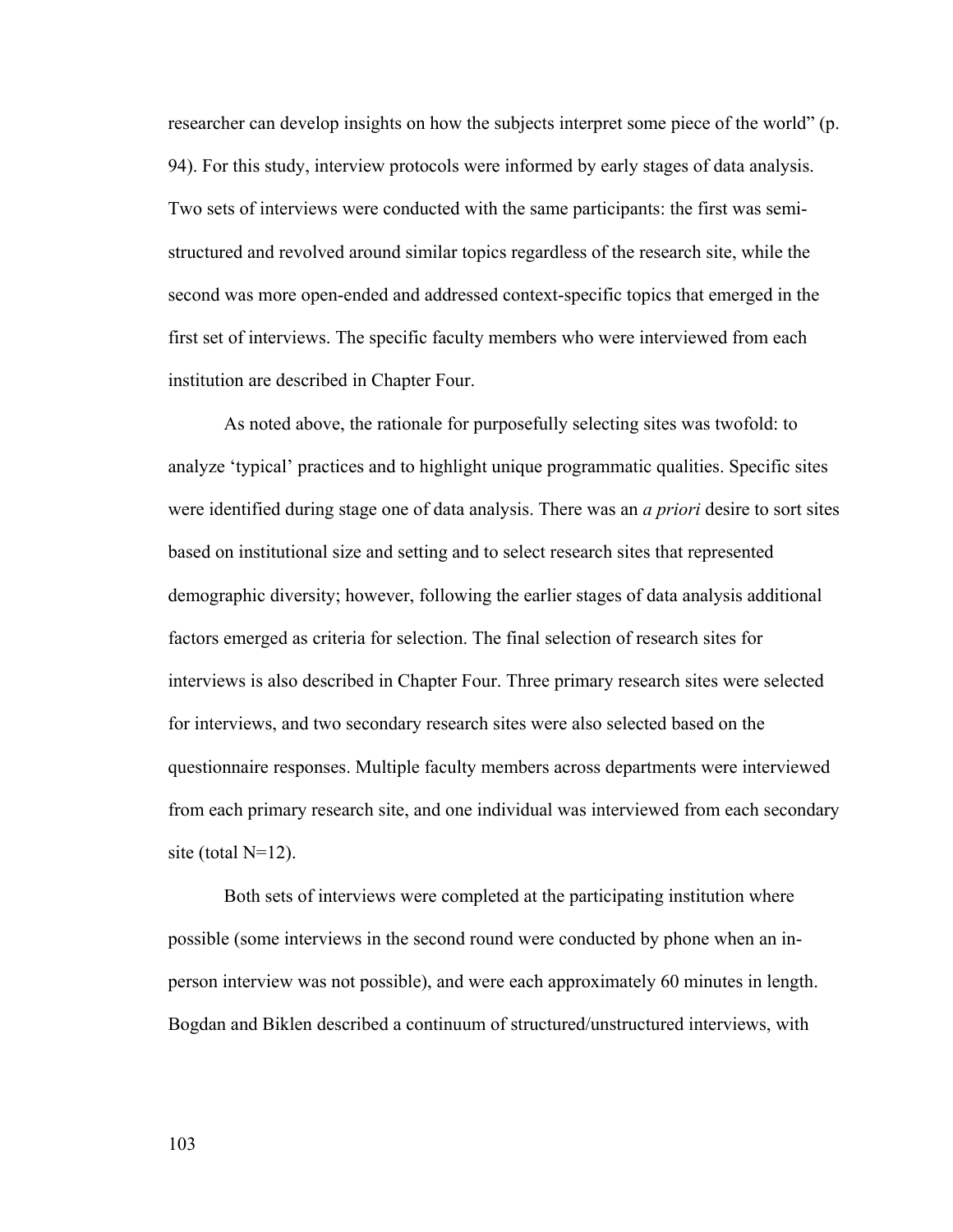scripted interviews on one end and open interviews on the other. All interviews focused on similar topics for the initial round using a semi-structured format, falling in the middle of the continuum. A final interview protocol was developed following the analysis of courses of study, course descriptions, and the questionnaire. Topics that were emphasized in interviews included (with examples of questions provided in parentheses):

- Goals of the program (Describe what a successful candidate exiting your program should know and be able to do. What skills and knowledge do you believe a modern music teacher needs in order to be successful?)
- Course requirements (How do the required courses address the content knowledge necessary for prospective music teachers? Do prospective music teachers interact with prospective teachers in other subject areas?)
- Application of music subject matter (How are students expected to apply the subject matter from required music coursework to their teaching? How do students apply the theories learned in education coursework to the specific context of music education?)
- History of the program and changes over time (How does the structure and requirements of the program today compare to before the introduction of National Standards? How do you prepare prospective music teachers to work in the everchanging reform context of American public schools?)
- Development over the course of a program (What are the characteristics of students entering the music education program? Are there specific traits that students develop as they progress through the music education program?)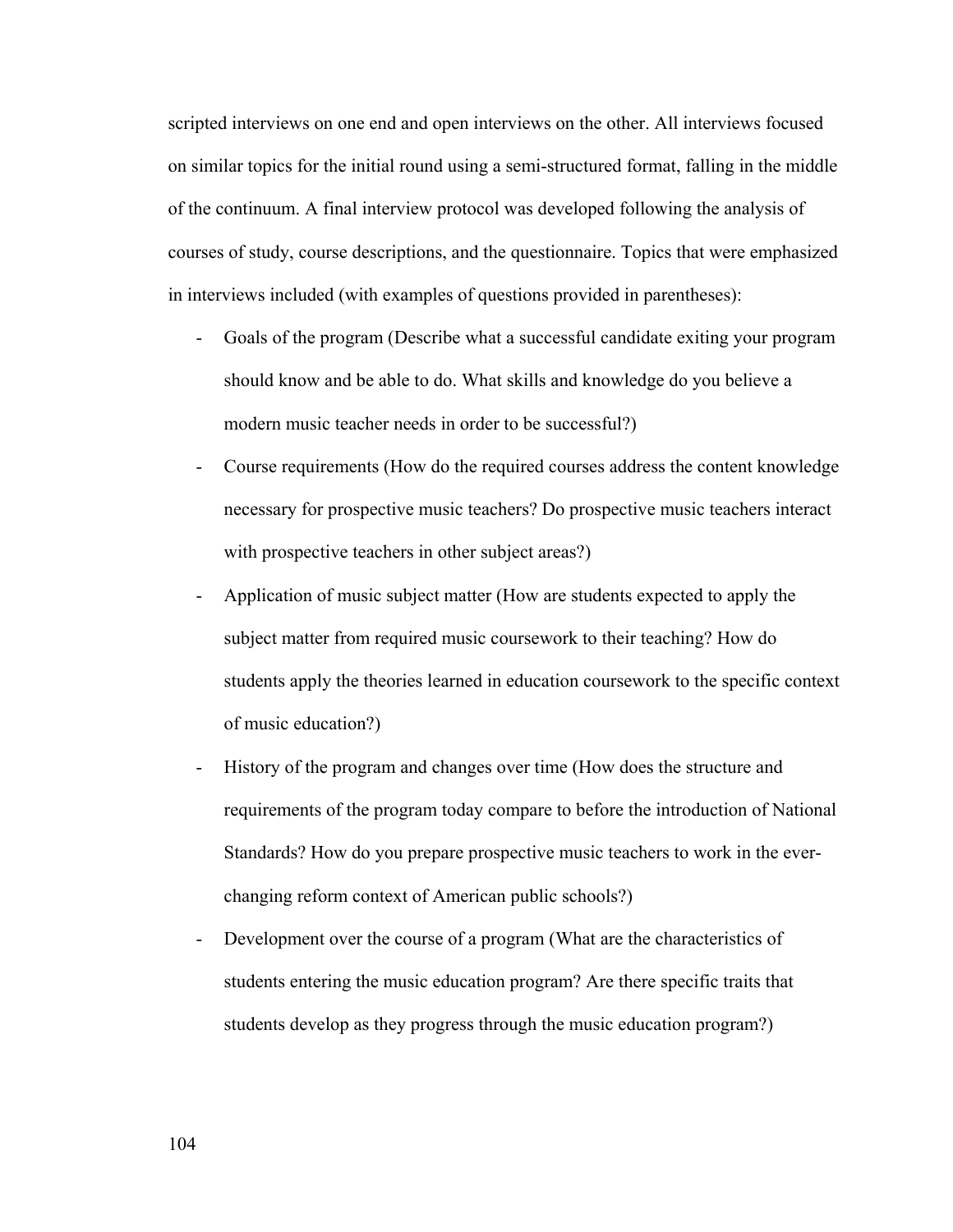- Selection of content (What process was used to determine the required and elective content? Who participates in these determinations? What role do the

NASM standards and National Standards play in these selections?) Semi-structured interviews allowed for topics to be explored at greater depth.

Following the transcription, coding, and analysis of the first set of interviews, a second set of interview protocols was developed. The second set of interviews was more open-ended than the first set, in order to encourage a degree of flexibility with which to explore numerous topics in greater depth. Interviews expanded on the uniqueness of individual programs that emerged from analysis of the first set of interviews and elaborated upon the processes that influenced the development and institutionalization of those characteristics that differentiated programs from one another. The second set of interviews specifically focused on the processes used by programs to select the content of the explicit curriculum and the processes for determining how the content of the implicit and null curricula were addressed or resolved. All participants in the first round of interviews also took part in the second round of interviews (N=12).

The second stage of data collection – interviews with heads of preparation programs – continued to the point of *data saturation*, a term Bogdan and Biklen (1998) defined as "the point of data collection where the information you get becomes redundant" (p. 62). Determining when data saturation occurred varied from program to program (and from one participant to another). Essentially, once the responses to interview questions were not building upon new theoretical understanding, data saturation was achieved.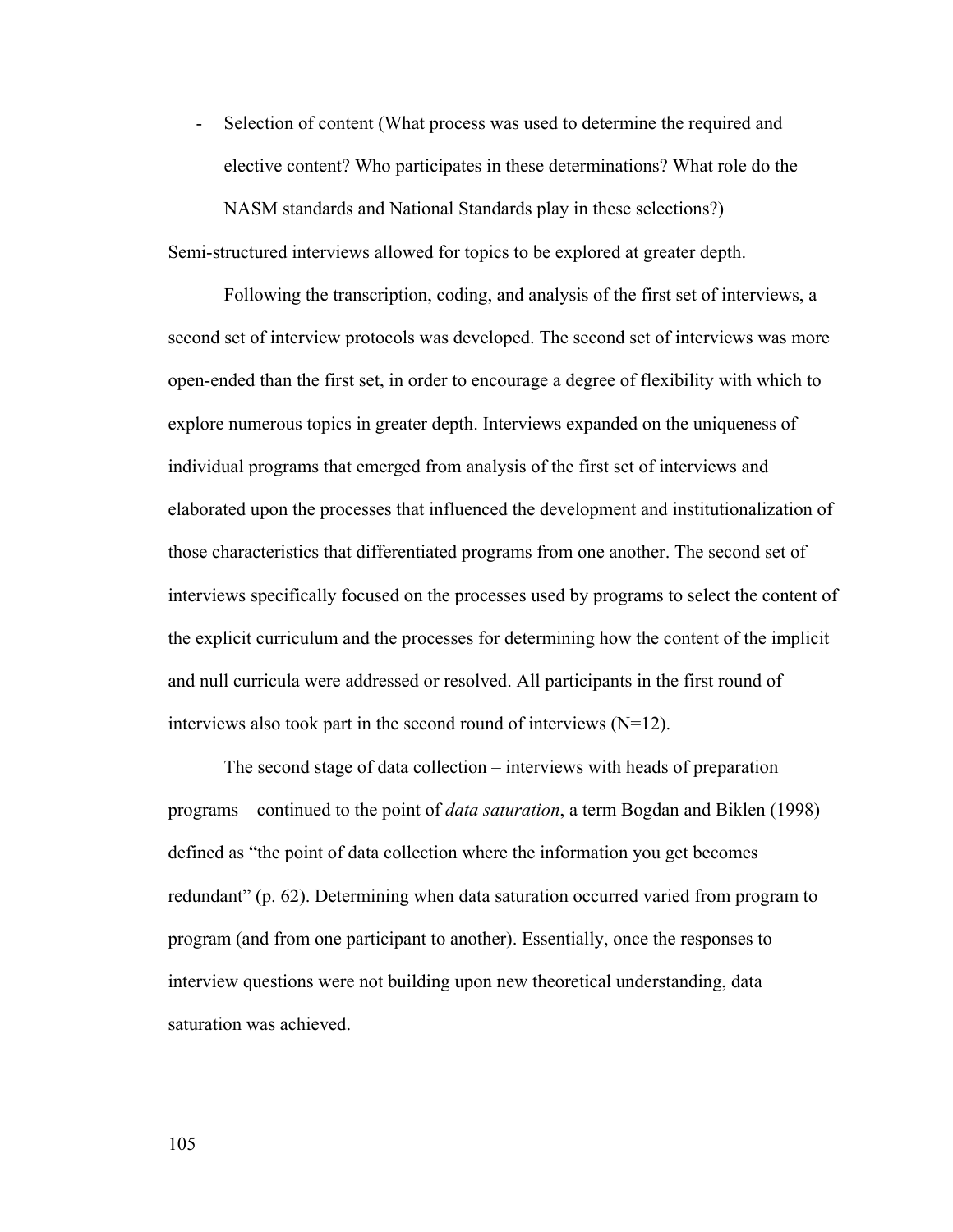### *Fieldnotes and Memos*

 During data collection and analysis, ideas were generated that, in themselves, constituted an additional data source. While conducting interviews, the reflective commentary that emerged during the process (Miles and Huberman, 1984) was recorded. Reflections addressed a number of areas, including analytical speculation, data collection itself, ethical dilemmas, or points of clarification (Bogdan and Biklen, 1998). These notes were recorded during data collection and the comments were embedded in fieldnotes which, in turn, influenced later analysis and data collection. Notes from the first round of interviews influenced the development of the protocol for the second round of interviews.

 In addition to reflective fieldnotes, researcher memos were recorded during data collection. The difference between reflective fieldnotes and memos was that memos were *always* conceptual and attempted to tie different data together or link particular instances to a broader concept (Miles and Huberman, 1984). After interviews were transcribed and coded, data was reviewed and summary statements were recorded, incorporating reflective fieldnotes into the summaries. Later, memos were used as an additional data source to provide an illustration of how the research topic evolved over time and to tie interview data back to previous data collection methods.

#### **Data Analysis**

*Preliminary Qualitative Analysis*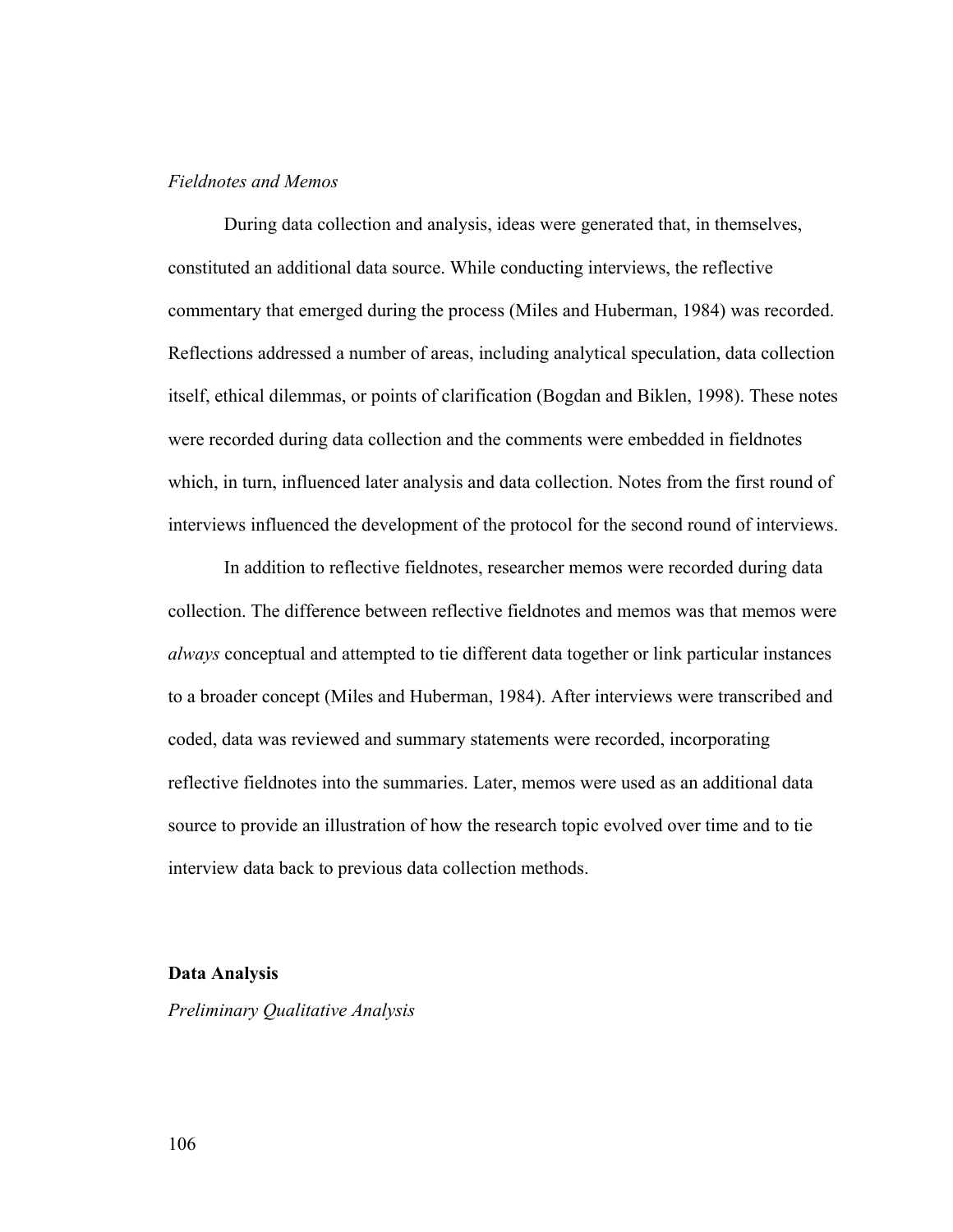Stage one of data analysis included a qualitative analysis of courses of study, program descriptive information, and course descriptions. The program artifacts (program descriptions, courses of study and course descriptions) were collected and coded. Miles and Huberman (1984) defined a *code* as, "an abbreviation or symbol applied to segment of words… in order to *classify* the words. Codes are *categories*" (p. 56, emphases in original). The purpose of coding was to analyze relationships, note emerging patterns and themes, and identify discrepancies. The codes that were developed in the first stage of data analysis were also used in the second stage of interview data analysis. The central research question, the theoretical framework that influenced the development of research sub-questions, and key variables (such as: program size; public or private institutions; and the type of music program in which the music education department is housed) were used to develop an initial set of codes, or a "start list" (p. 57). These codes included:

- Description of music subject matter
- Description of pedagogical subject matter
- Description of pedagogical subject matter
- Goals of music education
- Required content
- Elective content
- Influence of external authority (i.e. NASM) on selection

Throughout data collection, the coding scheme was refined to reflect emerging trends and patterns within the data. New codes were added as interviews revealed new conceptual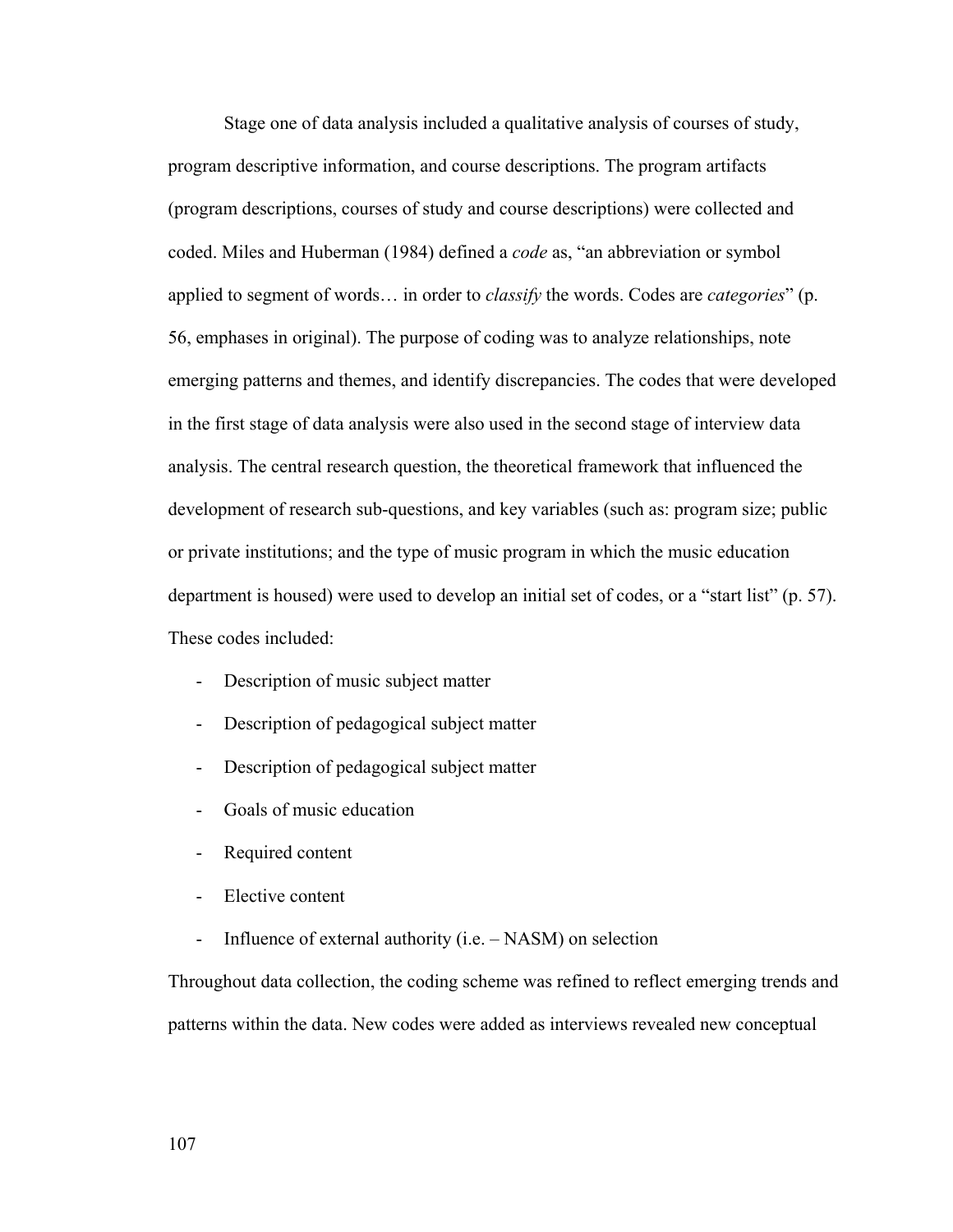content that was unexpected. The coding scheme that was used for this study may be found in Appendix B. Reflective comments and memos were an explicit strategy to confront any pre-conceived notions.

#### *Later Qualitative Analyses*

 For stage two of data collection and analysis, interviews were transcribed and coded; interviews were audio-recorded and the recordings were reviewed to ensure that the data had been transcribed accurately. Constant comparison analysis (Glauser and Strauss, 1967) was used to refine coding methods and to create sub-codes. Constant comparison analysis also assisted in the ongoing grouping of interview data into conceptual categories that revealed emerging patterns. In addition, reflective comments and memos were coded and analyzed. Constant comparison emphasized using data to generate theory through an ongoing process of inductive and deductive reasoning.

 Throughout the research process, I used meta-matrices for cross-site analyses. Miles and Huberman (1984) described meta-matrices as "master charts assembling descriptive data from each of several sites in a standard format" (p. 152). Meta-matrices proved to be a useful analytical tool when proceeding from stage one to stage two of data collection and analysis. By categorizing major components of programs and then comparing those components across programs, similarities and differences were identified which influenced the interview protocol that was used with the heads of those programs. Later, an interview meta-matrix functioned as a filter, using the core concepts from stage one and identifying specific details of the similarities and differences. The use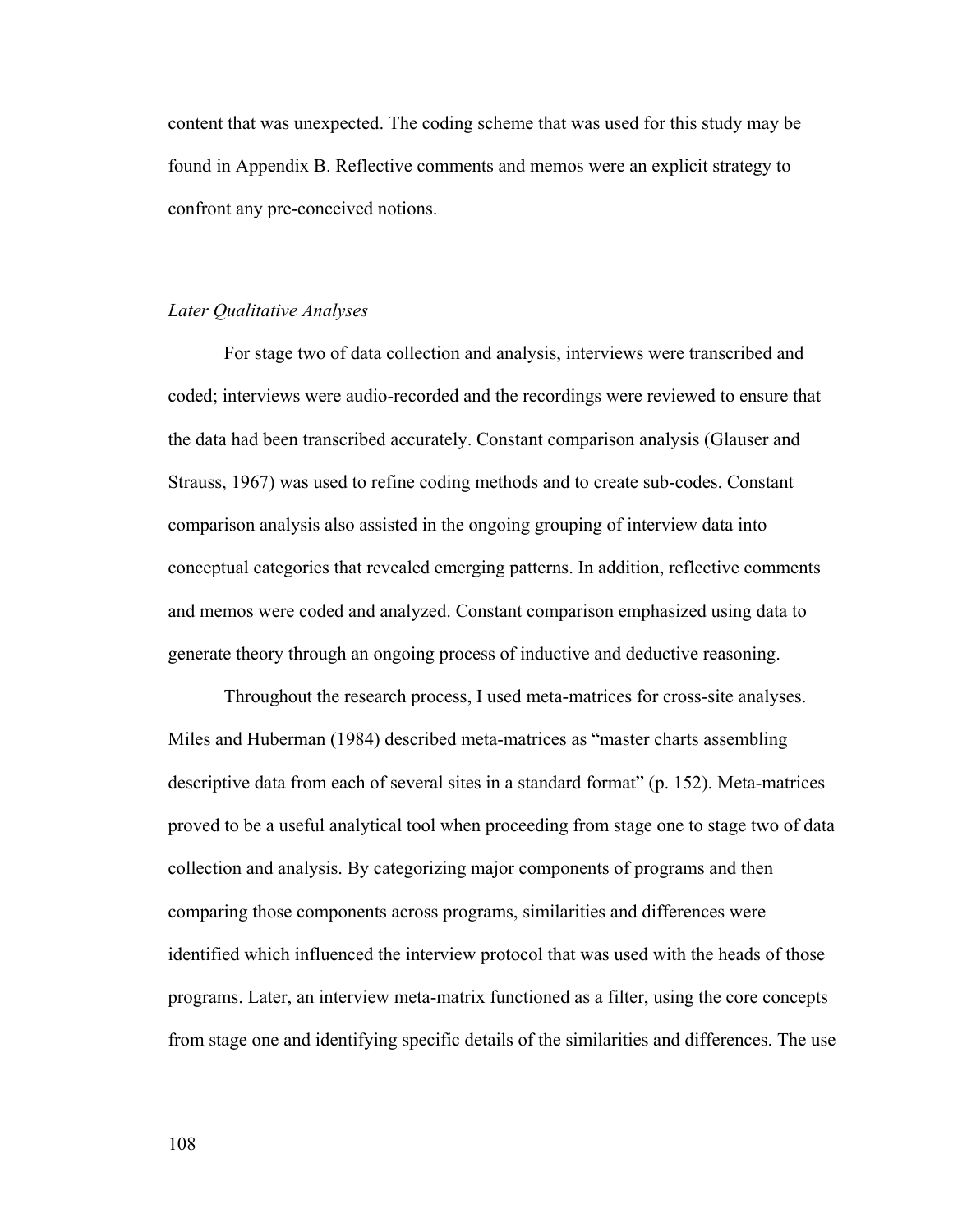of meta-matrices allowed for clearer organization when it was time to report the results of data analysis.

#### **Conclusion**

 This study analyzed the explicit, implicit, and null curricula of music teacher preparation programs in Massachusetts, and the implications and consequences of those determinations. Research sub-questions were informed and refined by the theoretical framework described in Chapter Two. Following the advice of Anfara, et al., I directly linked my research methodology with my research sub-questions and have shown those direct linkages in tabular form (See Appendix C).

 Qualitative data collection was completed in three parts. Preliminary qualitative analysis of courses of study and course descriptions, as well as an email questionnaire administered to all preparation programs, led to the purposeful selection of sites for later data collection. Interviews occurred in two rounds and were semi-structured in order to allow for research flexibility while identifying core topics to explore across programs. After transcribing and coding interviews, data analysis explored similarities and differences across programs through the use of a meta-matrix.

 One goal of this study was to report results that are useful to the reader by providing specific details about programmatic context. In addition, research subquestions addressed the implications of the findings of this study for other subjects' teacher preparation programs, so it was critical to maintain transparency throughout the final reporting of findings; by making the research process clear, it is hoped that the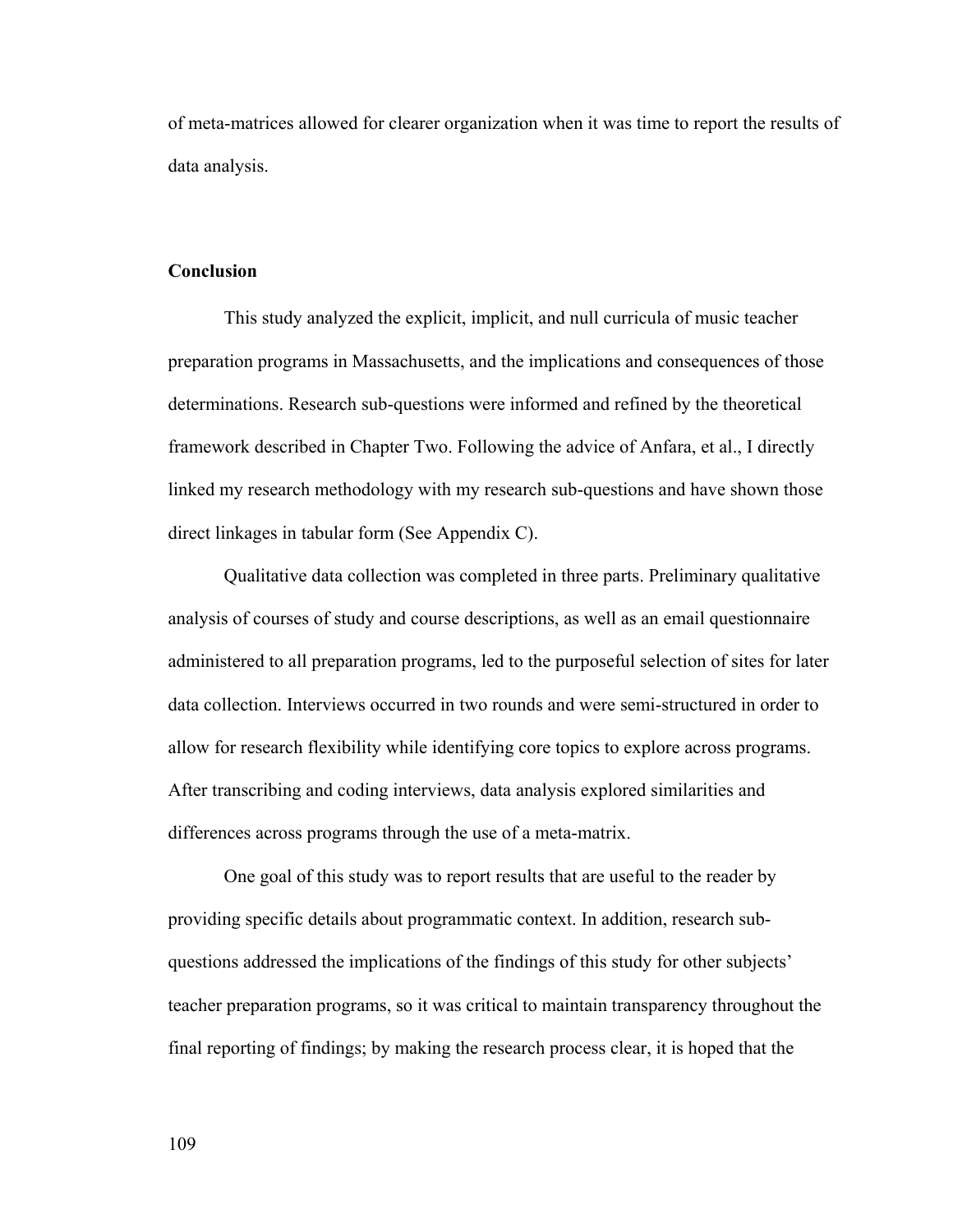reader will understand how conclusions were reached and their appropriateness for different contexts.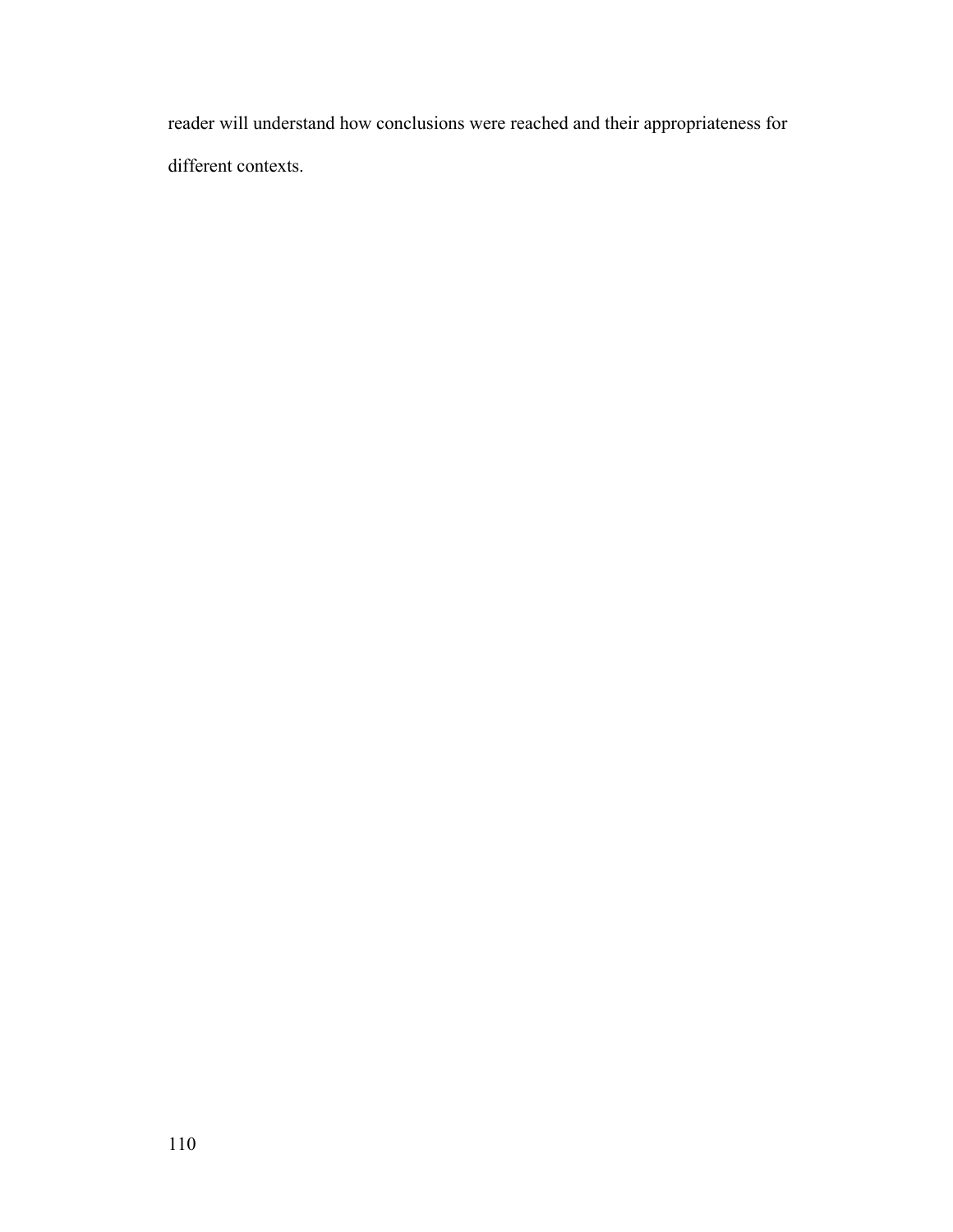#### **Chapter Four – Analysis of Data**

 The purpose of this chapter is to present the analysis of the data collected for this study. The analysis will explore the selection (or non-selection) of explicit, implicit, and null curricula in music teacher preparation programs and the influences of the social classification and framing of knowledge, school politics, and subject matter sub-cultures on curricular determinations. Public representations of the explicit curriculum (such as programs of study and course descriptions) were analyzed and compared against responses from the online survey and a series of interviews with representatives from preparation programs across the State. Data were analyzed through the lens of the theoretical framework described in the previous chapter, and judgments were made regarding the curricular content of programs and how that content was selected and distributed.

 As stated earlier, Eisner posited three curricula that all schools teach: explicit, implicit, and null. In addition, Shulman described three categories of knowledge that he argued were necessary for all teachers to acquire: general pedagogical knowledge, content knowledge, and pedagogical content knowledge. In Chapter Two, Shulman's work was contrasted with that of Bernstein, who described how boundary maintenance between sets of knowledge (classification) and the degree of teacher or student control over the curriculum (framing) were largely determined by the underlying curriculum code (collection or integrated) and by the power and control structures that resulted from the curricular code. Goodson's theory of the evolution of school subjects described how low status subjects adopted techniques, such as forging connections with higher status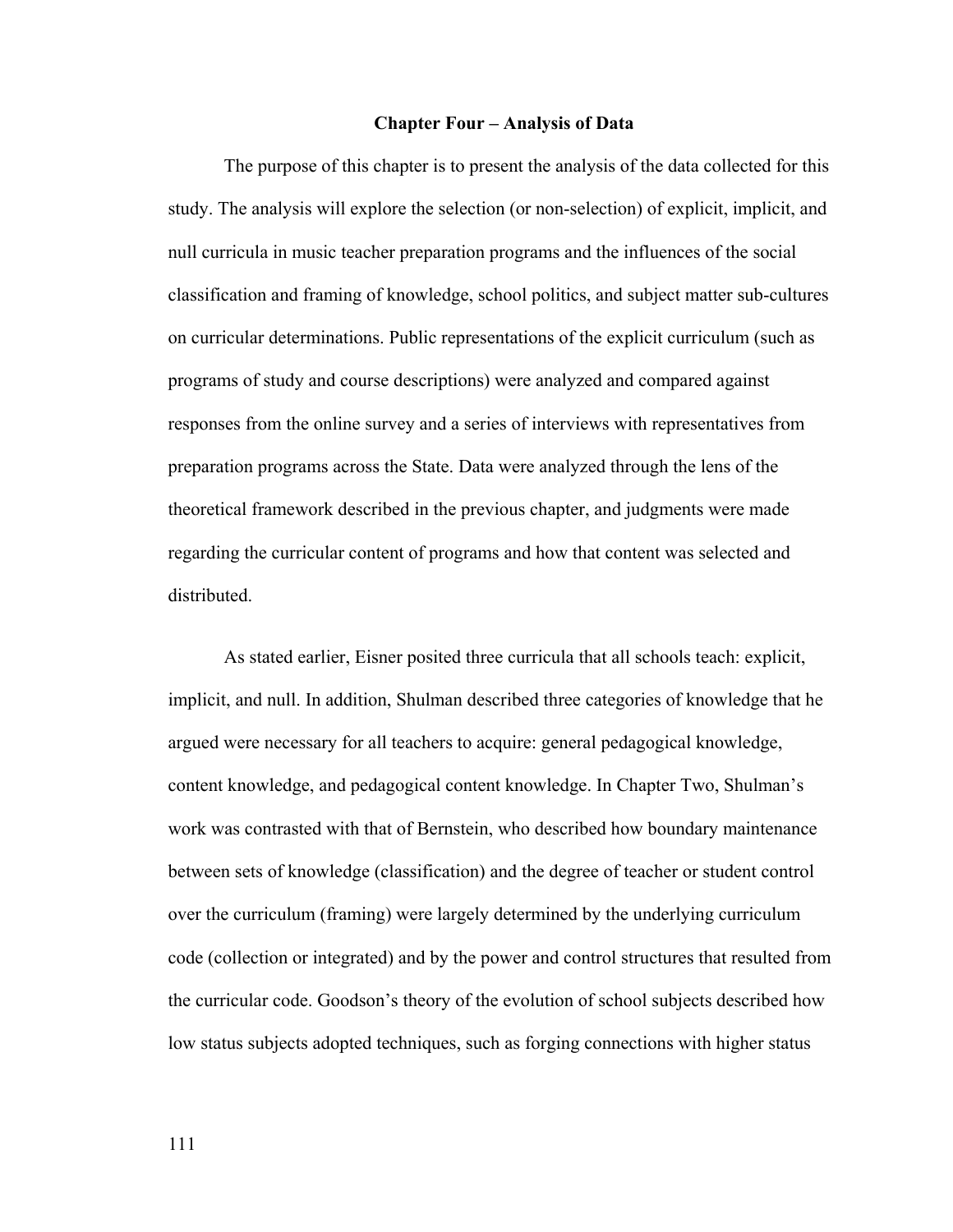subjects, in an effort to navigate the micro-political settings of schools, to gain greater access to resources and to strive toward higher status. Finally, Ball's theory of the subcultures that formed within secondary schools magnified the complexities that existed within school subjects and how subcultures within school subjects may further complicate the social worlds of secondary school teachers. With the works of the aforementioned authors shaping the theoretical framework for this study, data collection and analysis repeatedly returned to those works and to the research questions that guided the research design. Below, an overview of the data that were collected for this study will be presented. Next, the analysis and findings will be summarized, expanding the contrast between the works of Shulman and Bernstein that was introduced in Chapter Two.

 In order to answer the question: *What are the (knowledge and skills contained in the ) explicit, implicit, and null curricula of Massachusetts music teacher preparation programs?* I began by comparing and analyzing the requirements of all twelve programs across Massachusetts, using Shulman's categories of teacher knowledge as a conceptual frame. Initial judgments about the explicit, implicit, and null curricula allowed for subquestions to be addressed, each focusing on the processes of selecting and distributing Massachusetts music teacher preparation program curricula.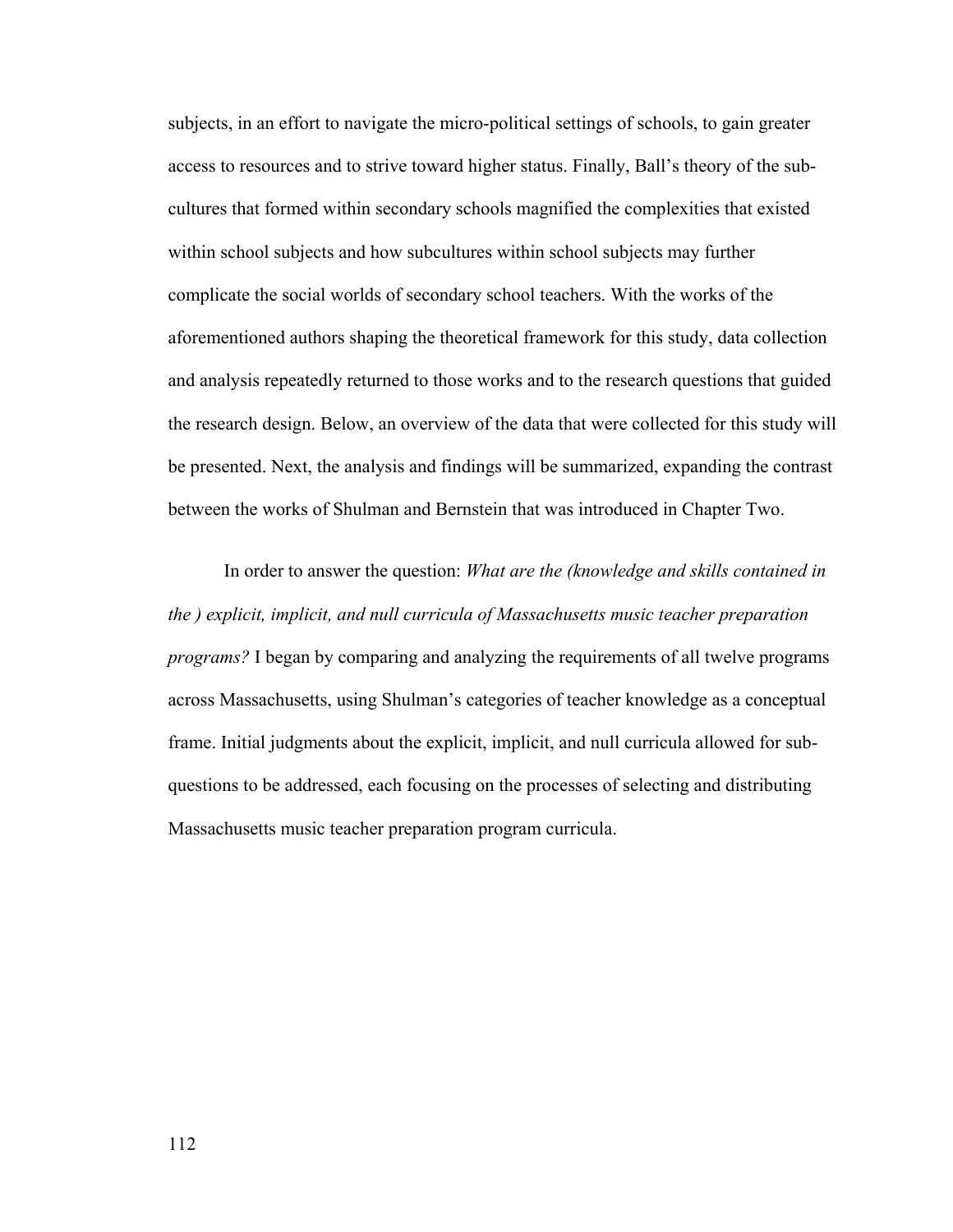#### **Data Sources**

 This section summarizes the data that was collected for this study. Preliminary findings are also offered, in order to present the foundation that was built upon during later data analyses.

#### *Programs of Study and Course Descriptions*

 Course requirements were collected for the twelve music teacher preparation programs in Massachusetts and showed a great degree of variation in terms of the number of credit hours that were required in particular content areas. However, there was consistency in the topics that were included in a program of study, regardless of the institution. Four content areas were consistent across programs. The requirements within each content category were then compared across programs. The categories were: *Music Core*, or the coursework that was required of all music majors, regardless of their chosen concentration (i.e. – "content knowledge"); *Music Education*, or those courses that were expected of music education students only (Shulman's "pedagogical content knowledge"); *Education*, which was a broad category comprised of social sciences (psychology and sociology) coursework that any prospective teacher would be expected to completed, regardless of their chosen content area (Shulman's "general pedagogical knowledge"); and *Liberal Arts*, or all remaining elective coursework that remained in order to complete the degree requirements. Table 4.1 presents the distribution of credit hour requirements across programs in Massachusetts.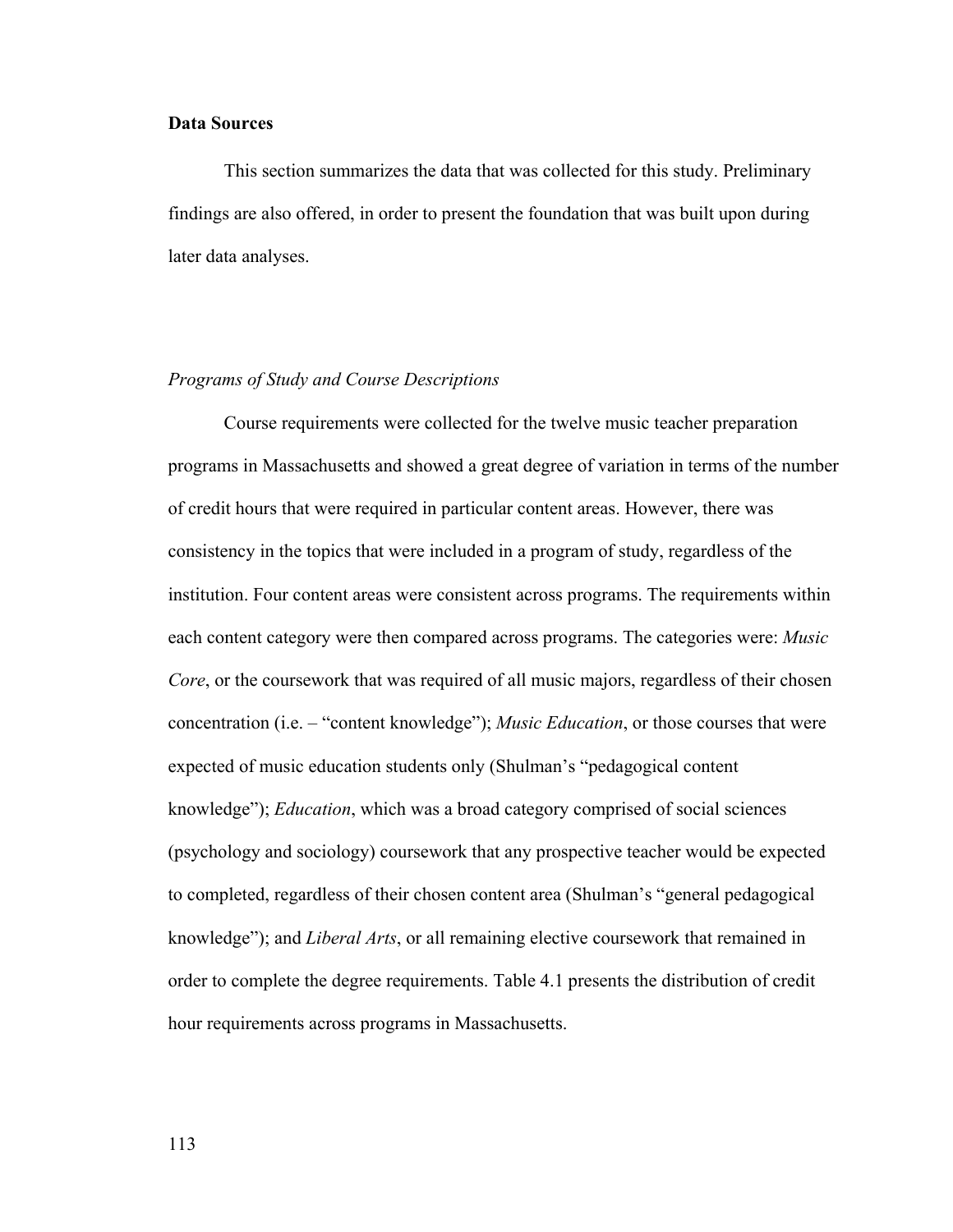|                        | <b>Range of Required Credits (Min-Max)</b> | <b>Mean Required Credits</b> |
|------------------------|--------------------------------------------|------------------------------|
|                        |                                            |                              |
| <b>Music Core</b>      | $38 - 75$                                  | 56.3                         |
|                        |                                            |                              |
| <b>Music Education</b> | $12 - 52$                                  | 29.4                         |
|                        |                                            |                              |
| <b>Education</b>       | $4 - 21$                                   | 13.1                         |
|                        |                                            |                              |
| Other                  | $32 - 51$                                  | 39.9                         |
|                        |                                            |                              |
| <b>TOTAL</b>           | $120 - 152$                                | 133.1                        |
|                        |                                            |                              |

#### **Table 4.1: Distribution of Credit Requirements Across Content Areas**

The purpose of analyzing programs of study and course descriptions was two-fold: to determine the relative weights and statuses of distinct knowledge areas (Theme One, below) and to determine how those areas of knowledge were defined by those within a content area and understood (or, as was often the case, misunderstood) by those outside a content area (Theme Three, below).

# *Surveys*

The use of surveys in this study was originally intended to gather a wide range of opinions regarding what is most valued in music teacher preparation programs and to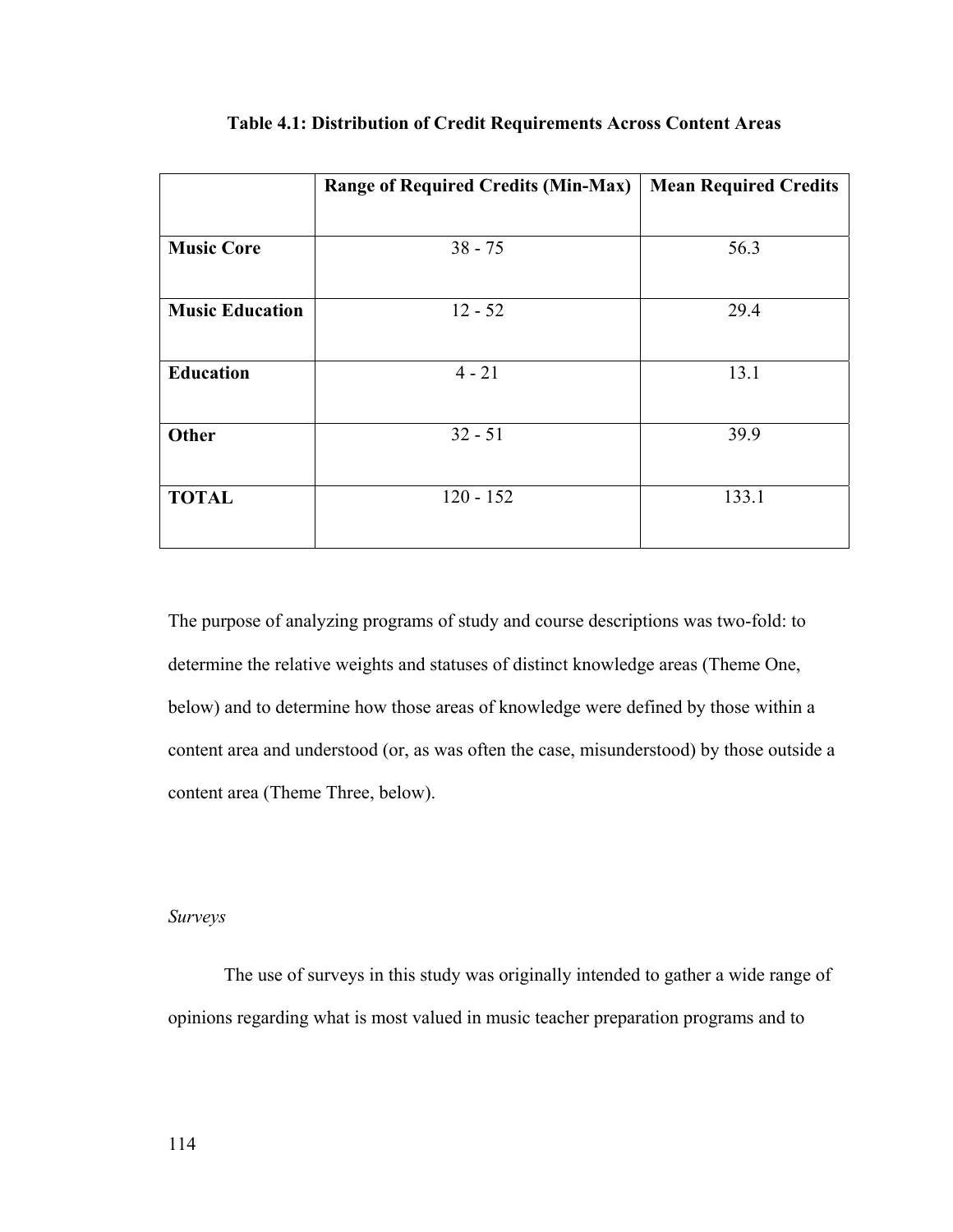identify potential sites for later interviews. In actuality, the review of programs of study, coupled with the grouping of institutions by a number of factors (including: public/private; size; location; and number of program completers), made the latter purpose of the survey instrument unnecessary. The return rate on surveys was quite low (23%), so no attempt will be made to generalize the results to the larger population. However, the responses, in addition to research memos gathered throughout the surveying process, reinforced the preliminary findings from the analysis of programs of study  $(n=12)$ .

 The online survey that was sent to music education faculty and education faculty asked the following open-ended questions: How do you define a successful music teacher? How do experiences in the School of Music (and/or the School of Education) support that definition? And How do experiences outside the School of Music support that definition? The reason for keeping the survey brief and open-ended was to encourage respondents to answer as they saw fit, without leading participants toward any answers. For example, by not providing a definition for "successful", the hope was to elicit a range of responses and to analyze the results to see if any themes emerged across responses.

 Perhaps the most significant finding from the administration of the online survey to education faculty was the number of messages received that questioned why education faculty had received the survey invitation at all. Despite an explanation of the purpose of the survey, in addition to personal correspondence with faculty members from five different institutions, education faculty repeatedly stated that their input would not be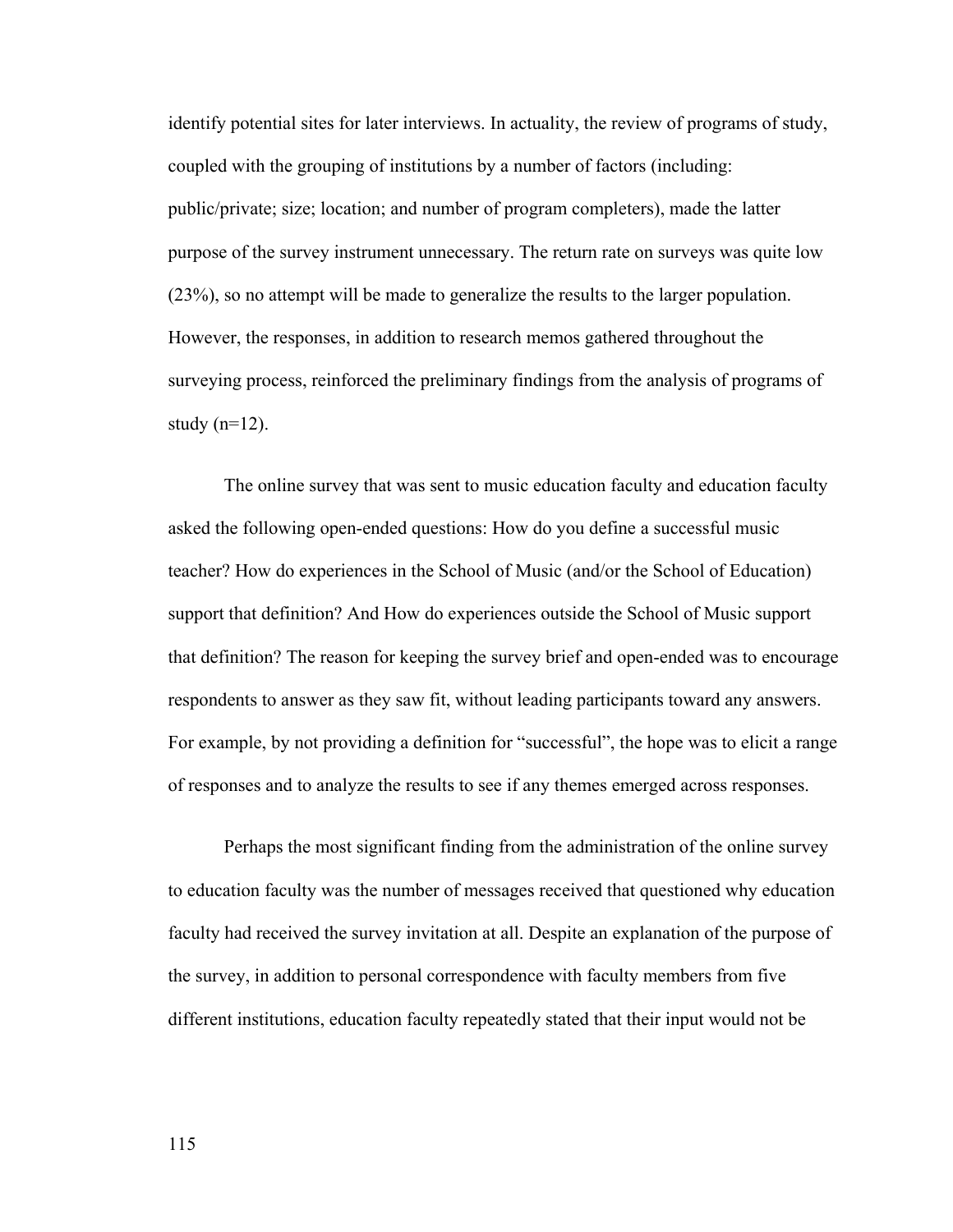useful to a project addressing music teacher education because education faculty believed they had little to no contact with prospective music teachers. Excerpts from personal correspondence will not be reproduced in this chapter because email correspondence was not an anticipated data source and was not included in the IRB application for this study. However, the general themes of responses, as well as research memos that resulted from correspondences will be summarized and analyzed below.

#### *Interviews*

 The analyses of programs of study, course descriptions, and surveys were primarily focused on answering the research question:

*What knowledge, skills, and dispositions comprise the explicit, implicit, and null music teacher education curricula?* 

Interviews were an attempt to reach a deeper level of understanding with faculty from a select number of institutions, in order to provide answers to the following research subquestions:

*How permeable or impermeable are the knowledge boundaries of the explicit, implicit, and null curricula?* 

*What are the responsibilities of faculty in schools of music and education regarding the preparation of prospective teachers?*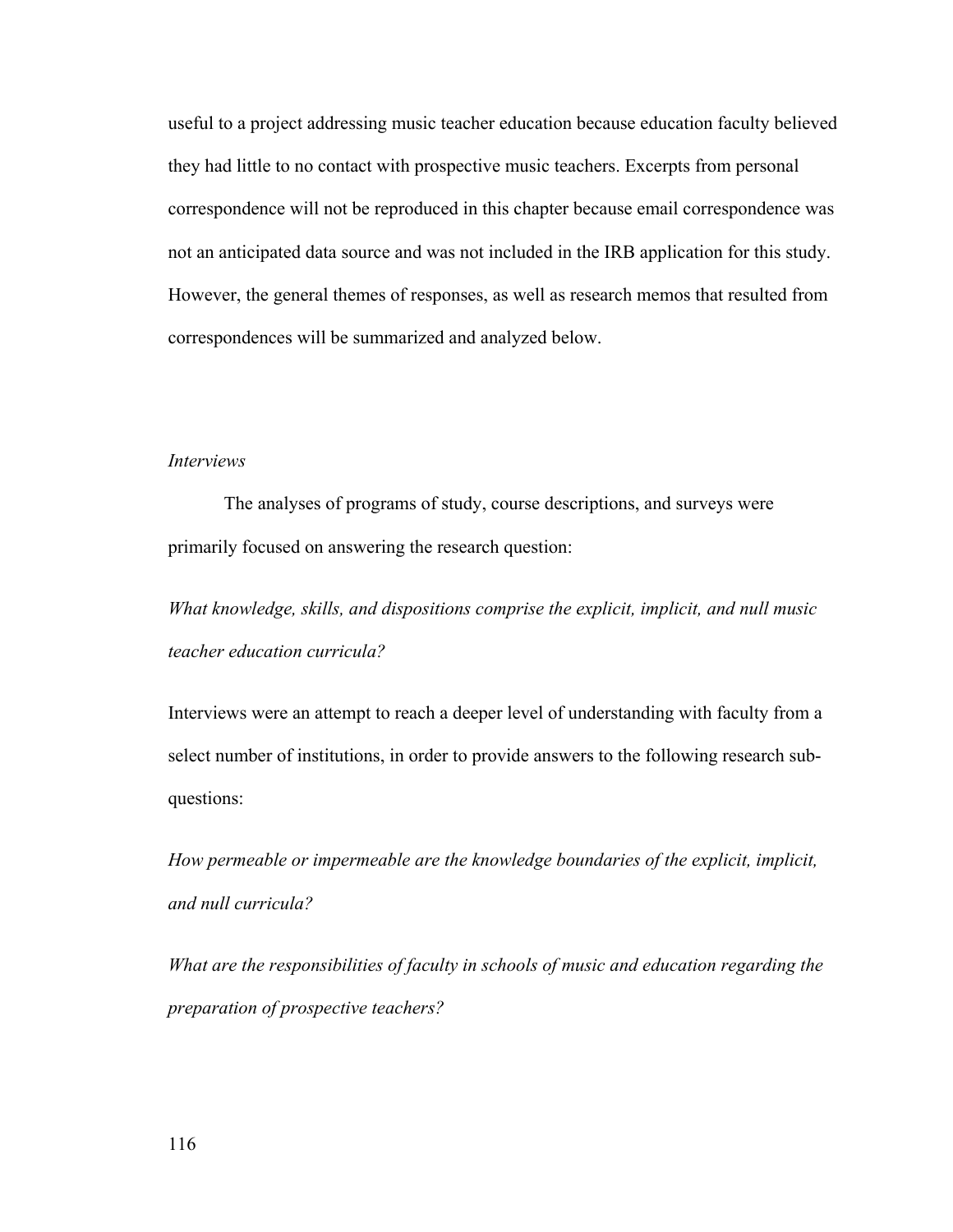*What conclusions can be drawn about the definitions and distributions of curricular knowledge in music teacher education programs?* 

 Faculty members were interviewed from a total of five institutions. Of those, multiple faculty members were interviewed at three institutions, and for the remaining two, a single faculty member was interviewed (total n=12). Initially, the three primary research sites were selected because they represented a range of enrollments, public and private institutions, and geographic locations across the State<sup>[13](#page-123-0)</sup>. In addition, the analysis of program requirements supported the selection of the three research sites, because each program's requirements represented a particular "perspective" (such as a traditional large-school music conservatory or a smaller institution with a required liberal arts core). However, after further data analysis, two additional sites emerged as "outliers" – they were selected due to some unique feature of their program. The decision to interview only one faculty member from these institutions was based on the faculty pool at those institutions, as will be explained below.

 The following pseudonyms will be used for the institutions represented in interviews:

*Mozart* is a large public institution in a rural central setting. The School of Music uses a conservatory model, and the School of Education is a separate entity, coordinating all licensure issues. As *Mozart* represents the largest

 $\overline{a}$ 

<span id="page-123-0"></span> $13$  One potential research site declined participation in interviews and was replaced by another institution with similar program requirements.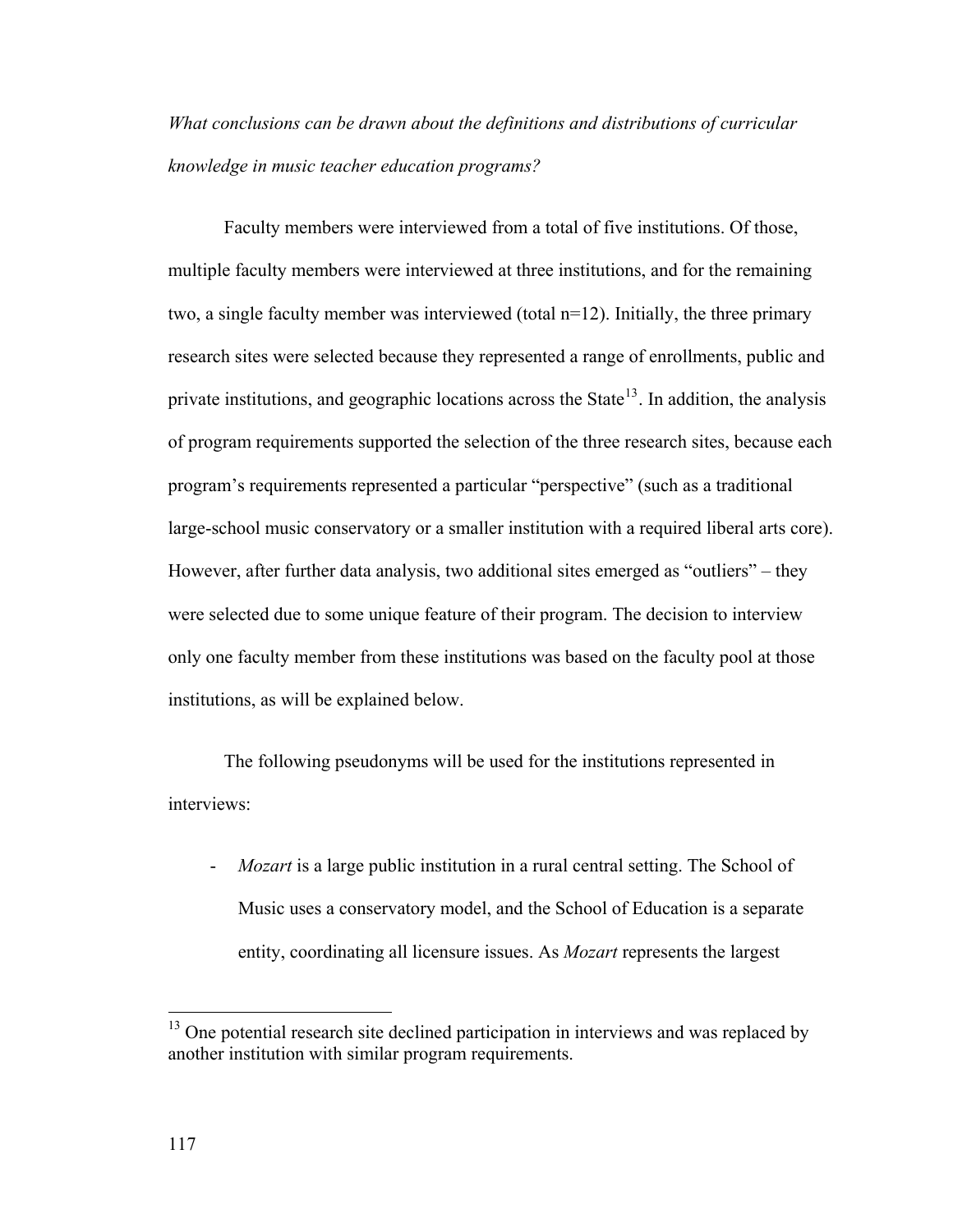undergraduate music education program in the State (based on the average number of program completers), four faculty members were interviewed: one from the School of Education; two from the music education department; and one who taught music education students but is technically more aligned with the music performance program.

- *Vivaldi* is a small private institution in a suburban central setting with a nondenominational Christian focus. The School of Music at *Vivaldi* is separate from the School of Education, and the School of Education has direct involvement in all other teacher preparation programs except for music education (the School of Education oversees the certification of music teachers, but otherwise has no involvement). Three faculty members were interviewed: one from the music education department; one from the education department (both of the preceding participants were department chairs); and one music performance faculty member.
- *Bach* is a medium-sized public institution in a rural western setting. The music education department is predominantly composed of adjunct faculty. Three faculty members participated in interviews for this study: the chair of the music education department; the chair of the education department; and a member of the music performance faculty.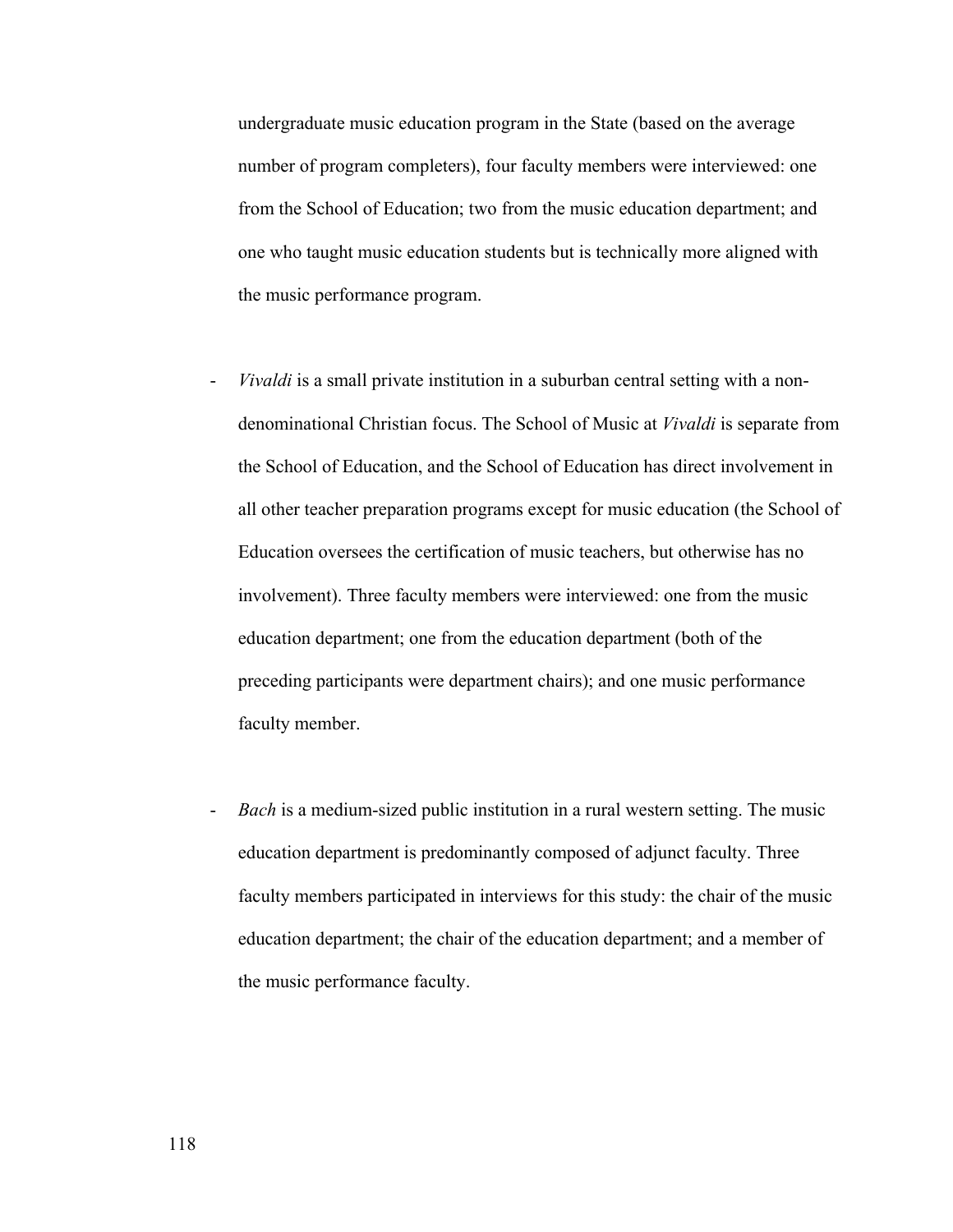- *Gershwin* is a medium-sized private institution in an urban eastern setting that is solely a school of music. The chair of the music education department was interviewed. No additional faculty members were selected because there was no education department and because the majority of faculty members who worked with music education students were adjuncts.
- *Mendelssohn* is a small public institution in a suburban eastern setting. Despite having a low recent number of program completers, the chair of the music education department was interviewed due to the recent curricular revision the program had undergone (as was revealed in the survey response received from Mendelssohn).

The decision not to interview adjunct faculty was deliberate, as I sought to identify those members of a program most likely to influence decisions regarding curricular selection and revision.

The major themes that emerged during data analyses are presented throughout the remainder of this chapter. First, the content of programs is further analyzed. A descriptive overview follows, summarizing the content of music teacher programs across Shulman's categories of teacher knowledge, and followed by a discussion of the consequences of the Shulman-ian organization of program requirements are discussed. Next, the boundary maintenance between music content knowledge and music education knowledge is examined, with attention paid to the relative statuses of the two sets of knowledge and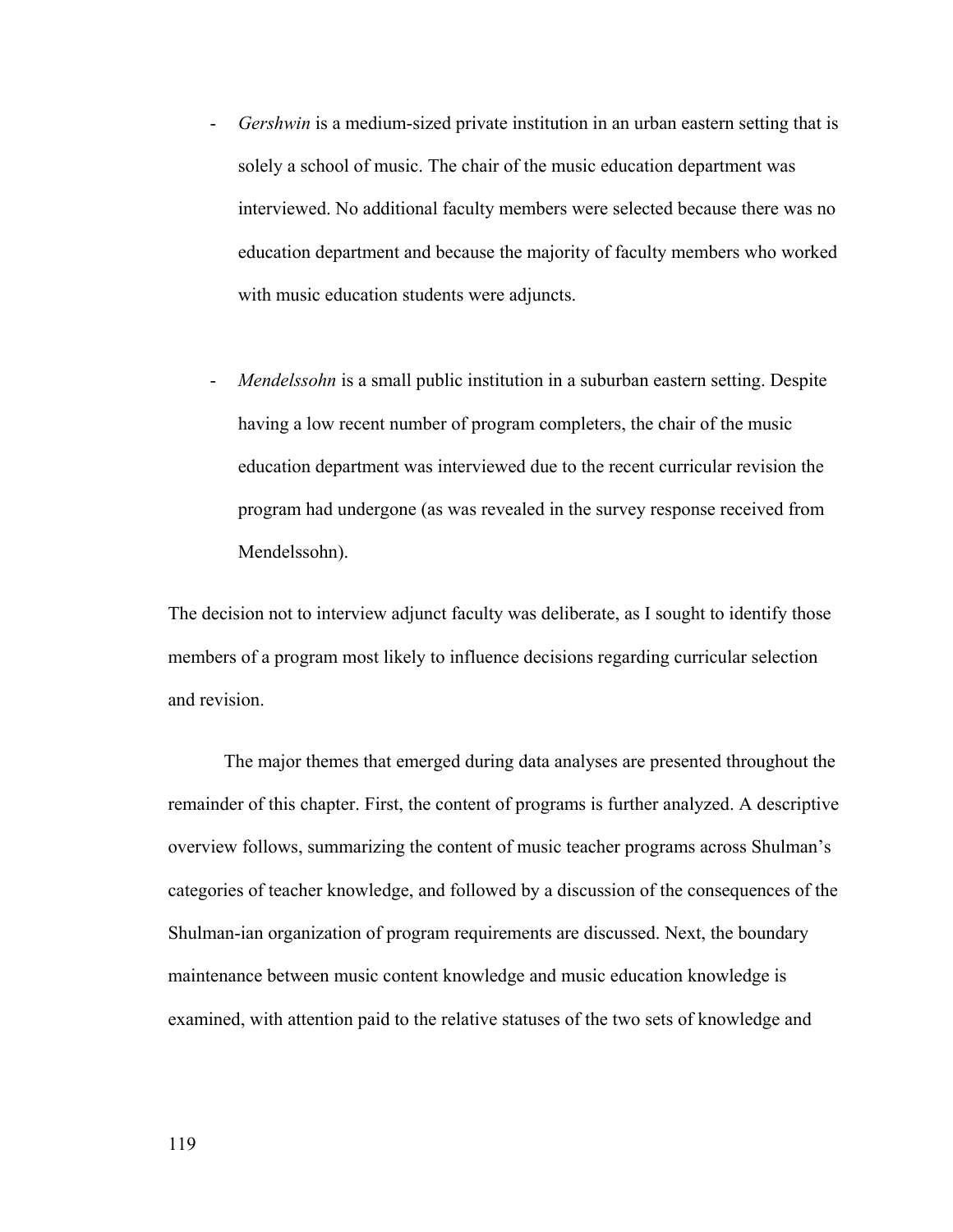how the status of each group relates to issues of power and control over the selection of content. Finally, music education knowledge is scrutinized as a content area under transition, shifting toward an integrated code by challenging the traditional classification and framing of the parent discipline. Again, issues of power of control are incorporated in the analysis, especially as they relate to the possibility for curricular change in music teacher preparation programs. Following the presentation of the major analytical themes, a discussion section offers proposed additions to Bernstein's theory, incorporating the findings from this study.

# **Theme 1 – The organization of content in teacher preparation programs and Shulman's categories of teacher knowledge**

 When Shulman outlined his theory of three categories of teacher knowledge, he was defining distinct sets of knowledge that, he argued, comprised valuable knowledge in teacher preparation programs. The logic used by Shulman has become commonplace in modern education policy, as standards of "essential knowledge" have dominated national discussions and debates about education, teacher education, and curriculum theory. In teacher education, this has resulted in state program approval requirements that often become *the* curriculum, instead of guidelines for curricular decision-making. In this section, it is argued that the extension of Shulman's theory over the past two decades has resulted in a de-emphasis of pedagogy and pedagogical theory, with content knowledge dominating music teacher education program requirements and pedagogical content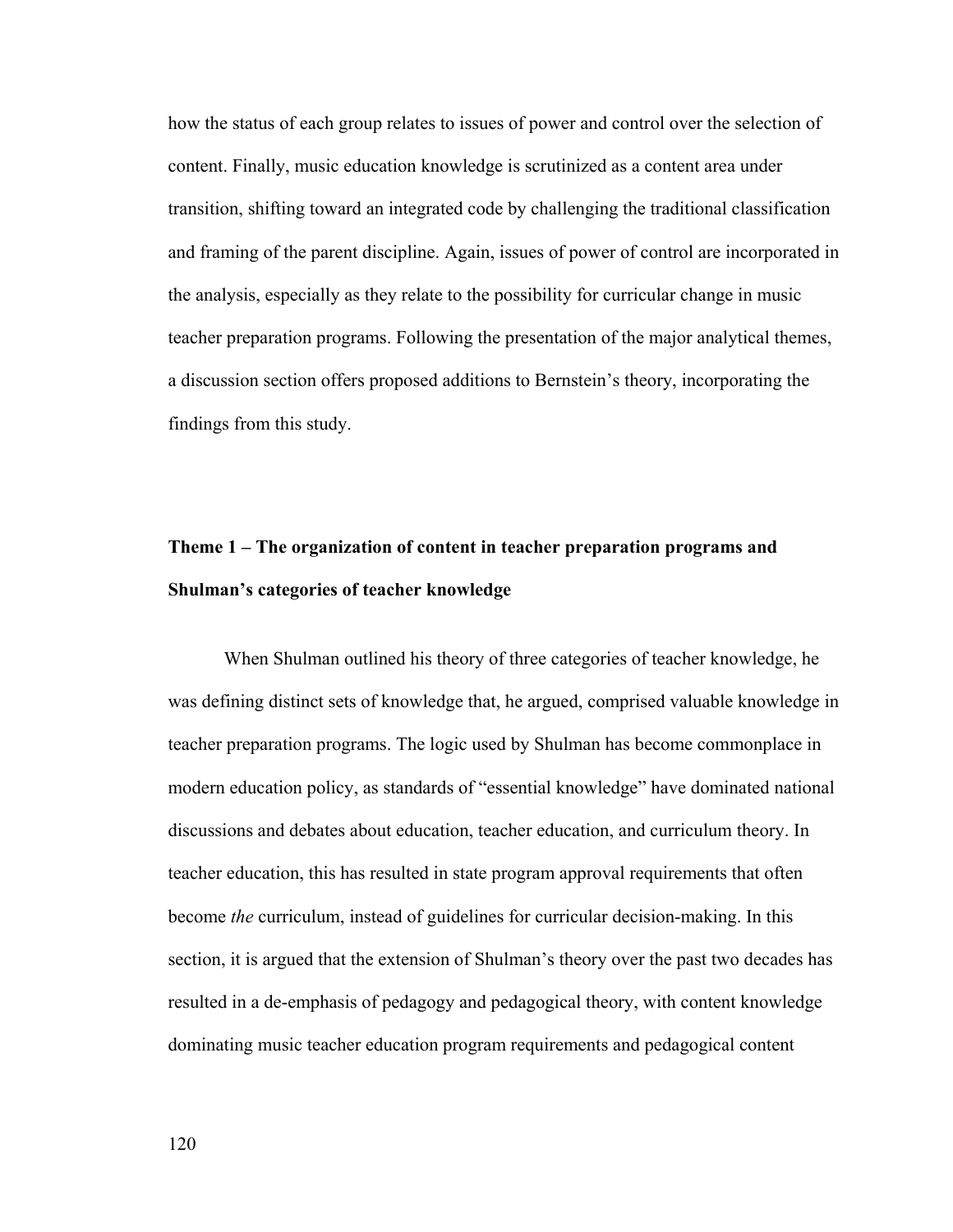knowledge representing an additional knowledge space for the inclusion of further content requirements.

 The analysis of data for this study reaffirmed the influence of Shulman's theory on the organization of music teacher preparation programs into three knowledge sets. However, whereas Shulman described the "pendulum shift" of teacher preparation programs as oscillating between an emphasis on content and pedagogy, the data from this study showed that his theory of pedagogical content knowledge actually strengthened the place of content knowledge in preparation programs at the expense of pedagogy. Rather than finding a balance, organization around Shulman's theory has resulted in content knowledge being more strongly codified and raised to a higher status than pedagogical knowledge. The selection of content knowledge in music teacher preparation program curricula had previously gone unanalyzed, so this study attempts to critically analyze the content of programs and the reason for including (and excluding) certain content over other possibilities. The pendulum that Shulman referred to has again shifted, but it has not rested in the middle.

#### *Content Knowledge*

 While it was shown above that the distribution of music core credit hour requirements differed between institutions, there was considerably less variation in the *total content* that was included in the music core, or what may be considered "content knowledge". All programs across Massachusetts, minimally, required: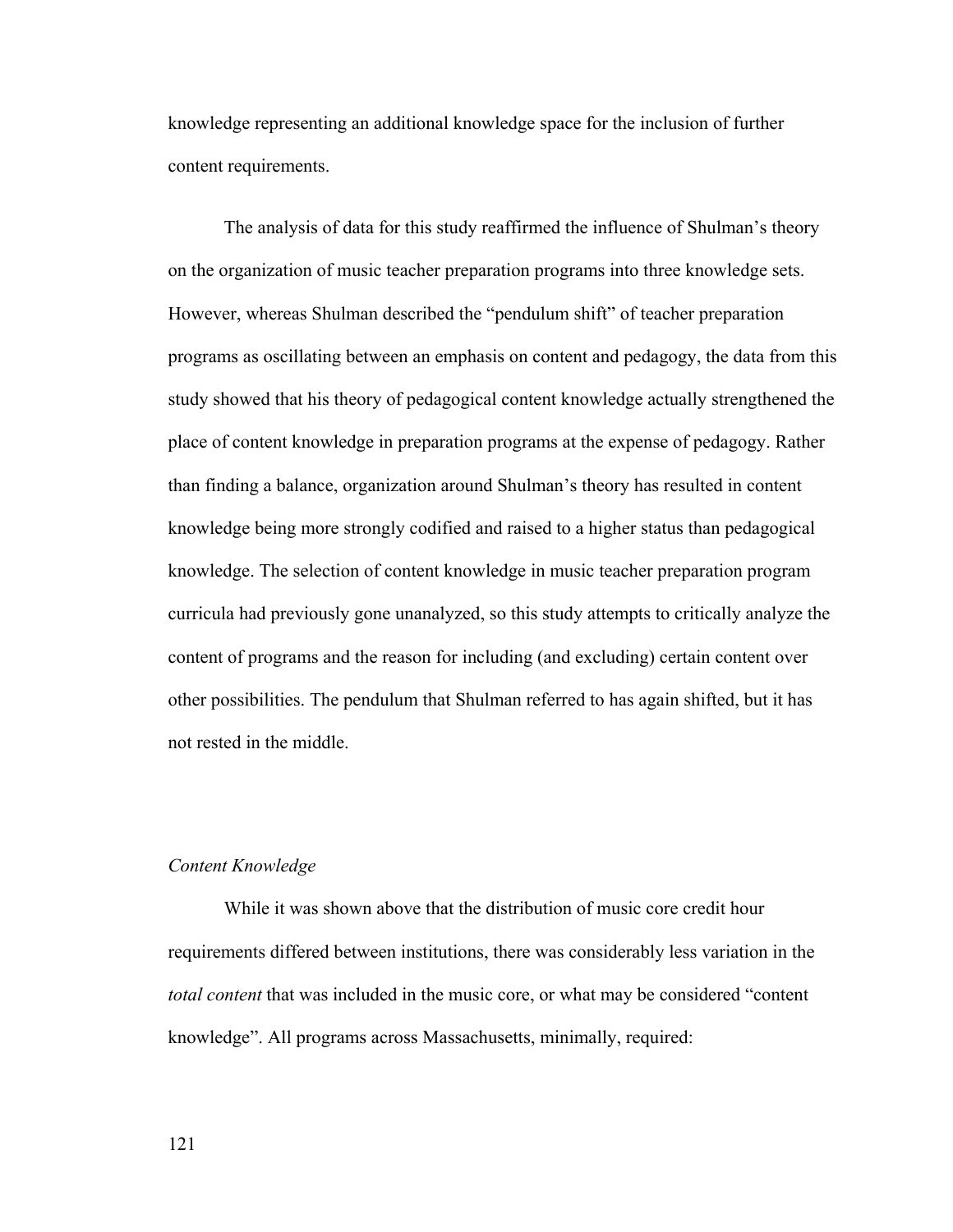- at least six semesters of private instruction (often called "Applied Music");
- at least three semesters of Music Theory<sup>[14](#page-128-0)</sup>;
- at least two semesters of ear-training / sightsinging<sup>[15](#page-128-1)</sup>;
- at least four semesters of participation in a performance group<sup>[16](#page-128-2)</sup>;
- at least two semesters of Music History; and
- one or two semesters of Conducting.

These requirements applied to *all* music majors, regardless of their chosen area of specialization, and coursework within the music core was generally scheduled to be completed during the first two to three years of a student's undergraduate experience. As Roberts (1993) noted in his analysis of the socialization of music education students, prospective music teachers were first socialized as musicians and adopted identities as musicians as a result of the core requirements for all music majors, which made later identity development (for example, that of "teacher") problematic. This pattern was also visible in Massachusetts.

An institution's definition of what it means to be prepared as a "musician" includes the content knowledge that is required of all music majors. With two exceptions, which will be described in greater detail below, the core definition of a musician across

<span id="page-128-0"></span> $14$  Eight of the institutions required at least four semesters of music theory. One program required six semesters of Music Theory, four others required a semester or two of Form and Analysis, which may be considered an advanced music theory course, and four programs required completion of a course addressing Orchestration or Arranging. Half of the programs required four semesters of ear-training.

<span id="page-128-2"></span><span id="page-128-1"></span><sup>&</sup>lt;sup>16</sup> Three programs required ensemble experiences in chamber groups or "alternative" ensembles, *in addition to* large-group ensemble requirements.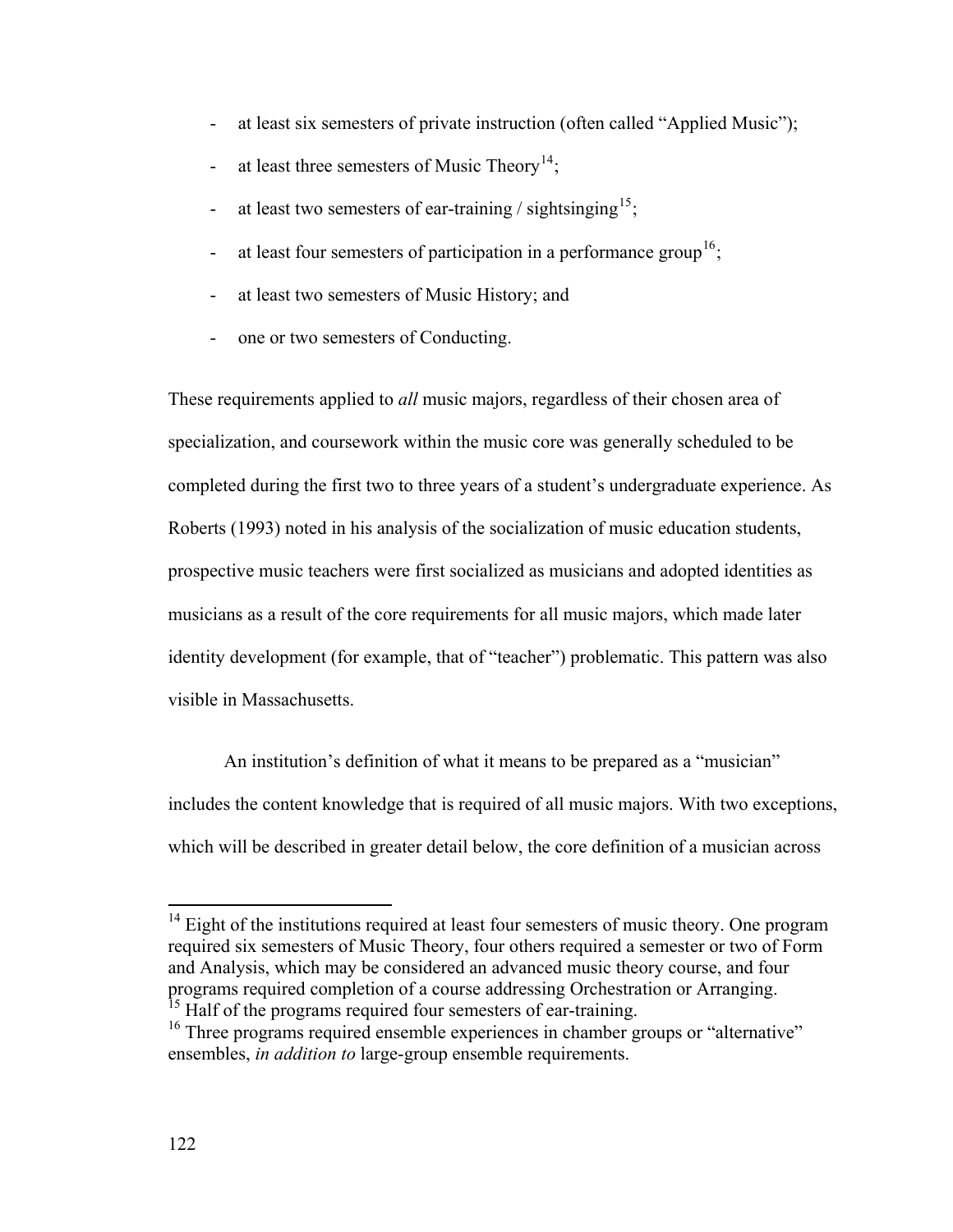music teacher preparation programs was overwhelmingly traditional (meaning, based on the traditions of the discipline, as it has existed for centuries) and emphasized the mastery of technical performance skills, extensive knowledge of the history, literature and theory of Western art music, and the development of advanced aural skills. Furthermore, the consistent inclusion of a conducting requirement in the music core reinforced the notion that performance was the essence of the postsecondary musician's experience. In addition to at least three years of ensemble requirements, additional required coursework in conducting *for all music majors* suggested that the role of conductor must be understood and adopted by all graduates.

 Requirements in conducting demonstrated how pedagogical content knowledge and content knowledge in music teacher preparation programs are contested areas. Conducting, included here as content knowledge that was deemed 'essential' knowledge for all music majors, delivered the implicit message that music teachers were 'performance experts' first, and teachers second. Course descriptions in conducting emphasized the mastery of technical musical (content) skills, such as "beat patterns" and "score study". The focus of conducting classes was to learn the mechanics of conducting and the role of the conductor in interpreting musical works. These goals are appropriate for coursework in music content, because they are consistent with the view that the focus of musical study is placed on musical works themselves. For the generic music major in a school of music, these skills assist in their development as musicians, as they learn the nuances of leading a large-group ensemble. By including conducting in the music core, and by not, for example, requiring additional conducting content tailored to the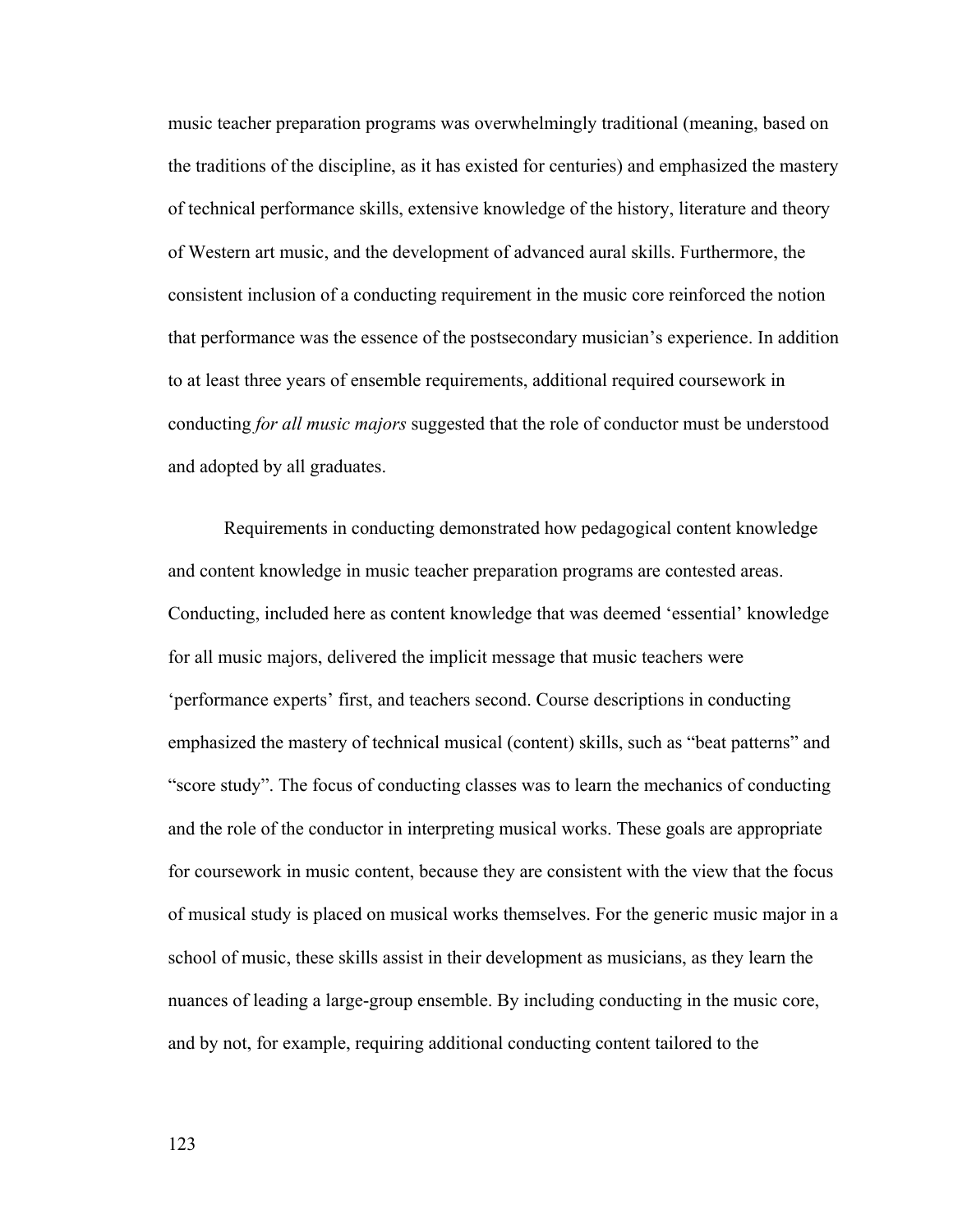prospective music teacher, conducting knowledge is 'owned' by the discipline. Later in this chapter, conducting is considered again, as a potential area for reforming the music teacher education curriculum.

The survey responses received from education faculty did not address the need for music teachers to be successful musicians, as had been indicated by Music faculty members. However, the importance of subject matter was mentioned by all respondents.

Music knowledge, skill, and enthusiasm for music is a must (small/public)

Expert in their subject area, especially for those who will teach at the secondary level (large/private)

They must have a thorough understanding of all aspects of music that they will be teaching (small/private)

Since the respondents did not have backgrounds in music, they did not use technical language to describe the knowledge they deemed necessary but all of the responses generically referred to the importance of subject matter.

# *General Pedagogy*

Education courses ("general pedagogical knowledge"), by far, comprised the least number of credit requirements across programs when compared against content knowledge or pedagogical content knowledge. General pedagogical requirements in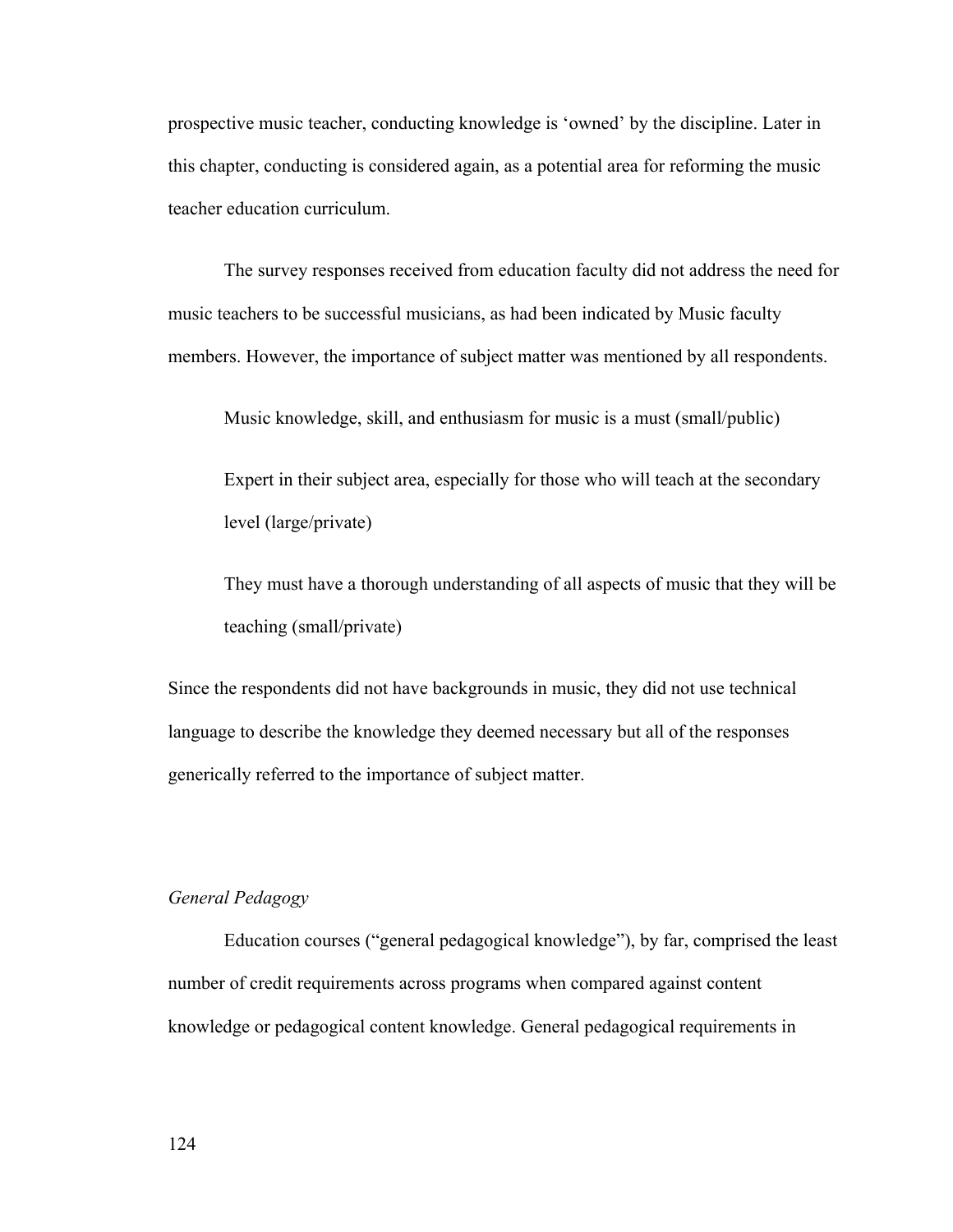music teacher preparation programs were also the most challenging to define and summarize, because there was so little 'general pedagogy' required in programs. The under-emphasis of general pedagogy in program requirements was compensated for by the addition (and/or revision) of courses that addressed pedagogical content knowledge in music education departments. There was not one set of general pedagogy that was required across all programs in the State. The most common requirement (in all music teacher preparation programs except one) was at least one psychology course<sup>[17](#page-131-0)</sup>. The next most common requirement after psychology was a blend of philosophy and/or sociology of education – for some programs they were combined, for others they were separate courses. Courses focusing on the social contexts of education appeared in a number of programs, but with notably different labels. For example, "Multicultural Education" appeared in two programs, "Education, Culture, and Society" in another, and "Cultural Diversity Issues in School and Society" in a fourth program. "Assessment and evaluation" appeared in the course requirements of three programs, and two programs had separate courses for "literacy instruction in the content area".

While the above descriptions may give the impression that a wide variety of general pedagogy topics were covered in the majority of music teacher preparation programs, it is important to note that two programs included one psychology course as the sole requirement falling under the education category. In other words, despite the

<span id="page-131-0"></span> $17$  Development psychology (or a course addressing developmental disabilities) was required in four programs; introductory psychology in three; child and/or adolescent psychology was required in two; and educational psychology was required in two programs.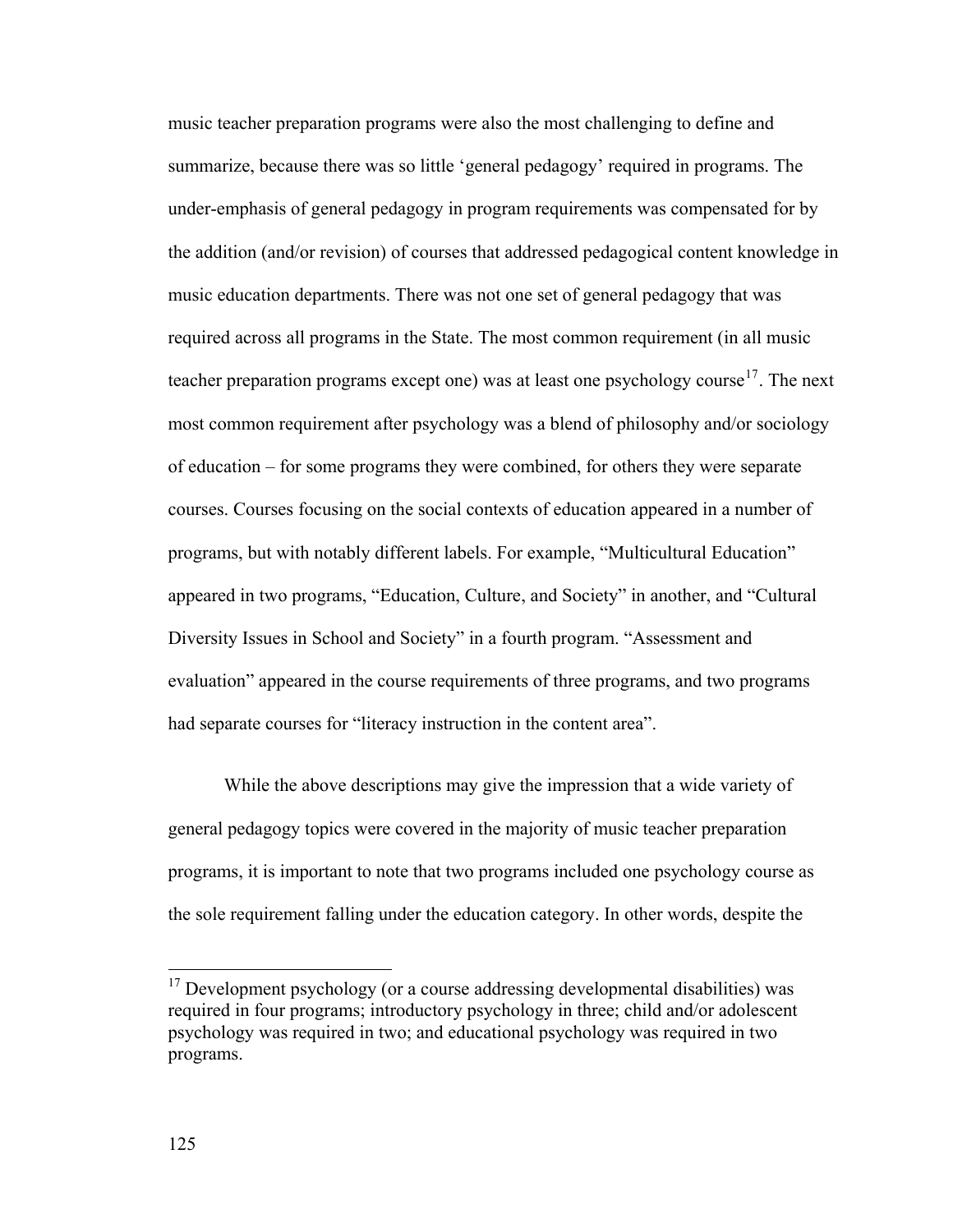broad range of topics and course titles across programs, the general pedagogy requirements for prospective music teachers were much fewer in number than the content knowledge or pedagogical content knowledge requirements. Across the State, between one to eight courses addressing "general pedagogy" were required for the music education major, depending on the program. It was difficult to draw conclusions with such variation in the requirements covered by the Education category, but the finding in itself – that there *was* such variety across music teacher preparation programs, and that requirements were minimal in some of the programs – suggests that general pedagogical knowledge was de-emphasized across Massachusetts music teacher preparation programs.

# *Pedagogical Content Knowledge*

Among the institutions studied for this research, the knowledge and skills contained in music education requirements (or "pedagogical content knowledge") varied from one program to the next. This contrasts sharply with the consistency of core requirements in music content knowledge that were found across the programs. Few music education topics were emphasized in a consistent manner across all of the programs, with the lone exception being the study of secondary instruments, or those instruments that were not a student's major performance instrument. Five programs required one course for each family of instruments (i.e. – brass, woodwind, percussion, strings), and seven programs required individual courses for seven to eight specific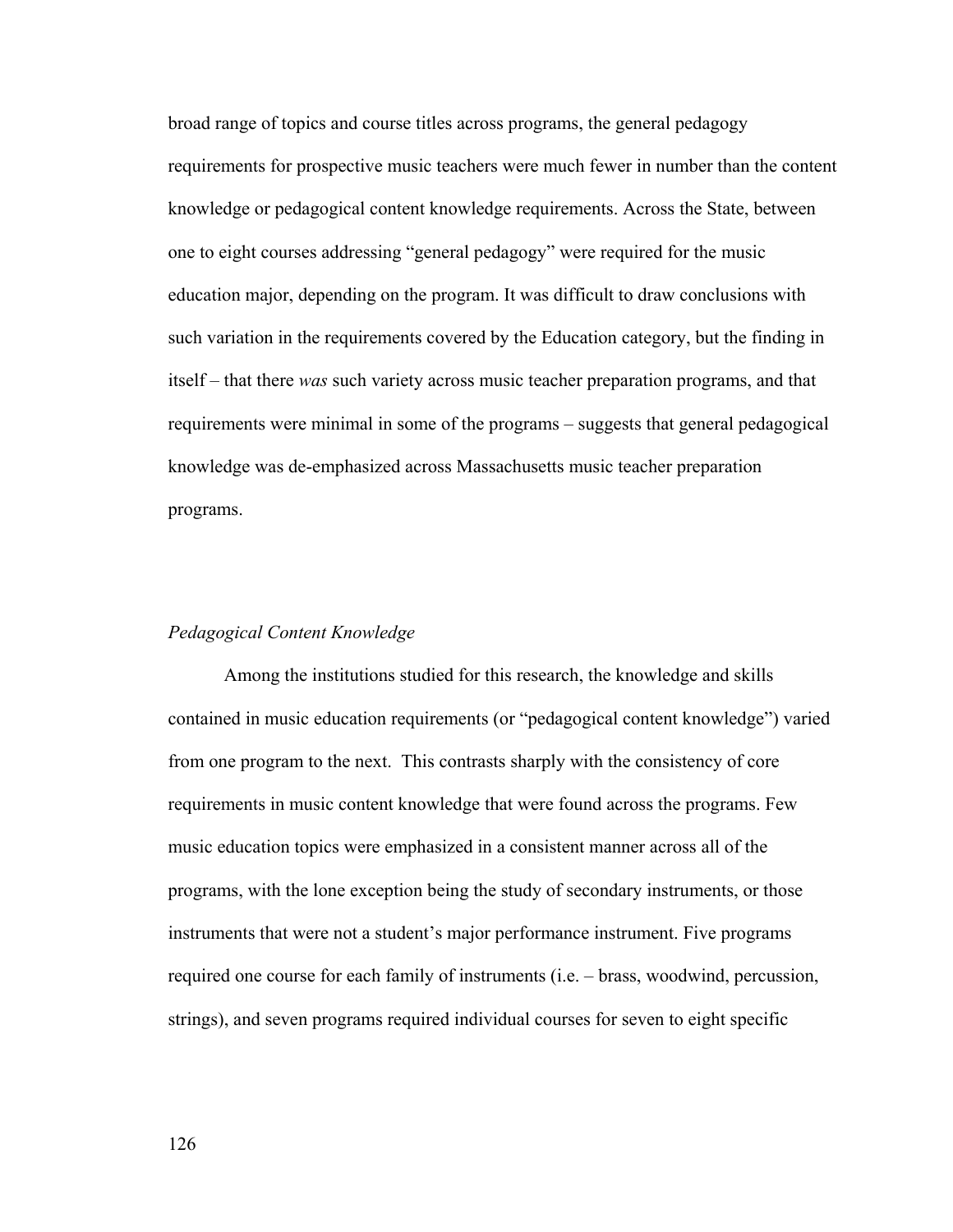instruments (i.e. – flute, clarinet, saxophone, trumpet, etc.). The emphasis on secondary instruments reinforced both the music-as-performance paradigm that was found in the review of the music core, as well as the image of a music teacher being an expert in performance (i.e. – conductor). Course descriptions for secondary instrument courses focused more on music majors' abilities to play those instruments than on the pedagogical skills and knowledge necessary to teach those instruments to children. Furthermore, the content of secondary instrument classes – especially when considered as a subset of knowledge within the *music education* category – was inconsistent with the content of music education methods courses. The study of secondary instruments was much more akin to the content knowledge of the music core than the "basis for transforming teacher understanding into pedagogical representation" (Shulman, 2002, p. 251) of pedagogical content knowledge.

A number of 'methods' courses were typically required across programs, with course titles emphasizing the exact focus of instruction, as illustrated in the following:

- Instrumental Techniques
- Choral Methods and Literature
- Creative Activities in Elementary Schools
- Teaching Music in Secondary School
- Instrumental / Choral Music in Public Schools
- Teaching Music in K-8
- Teaching Children Music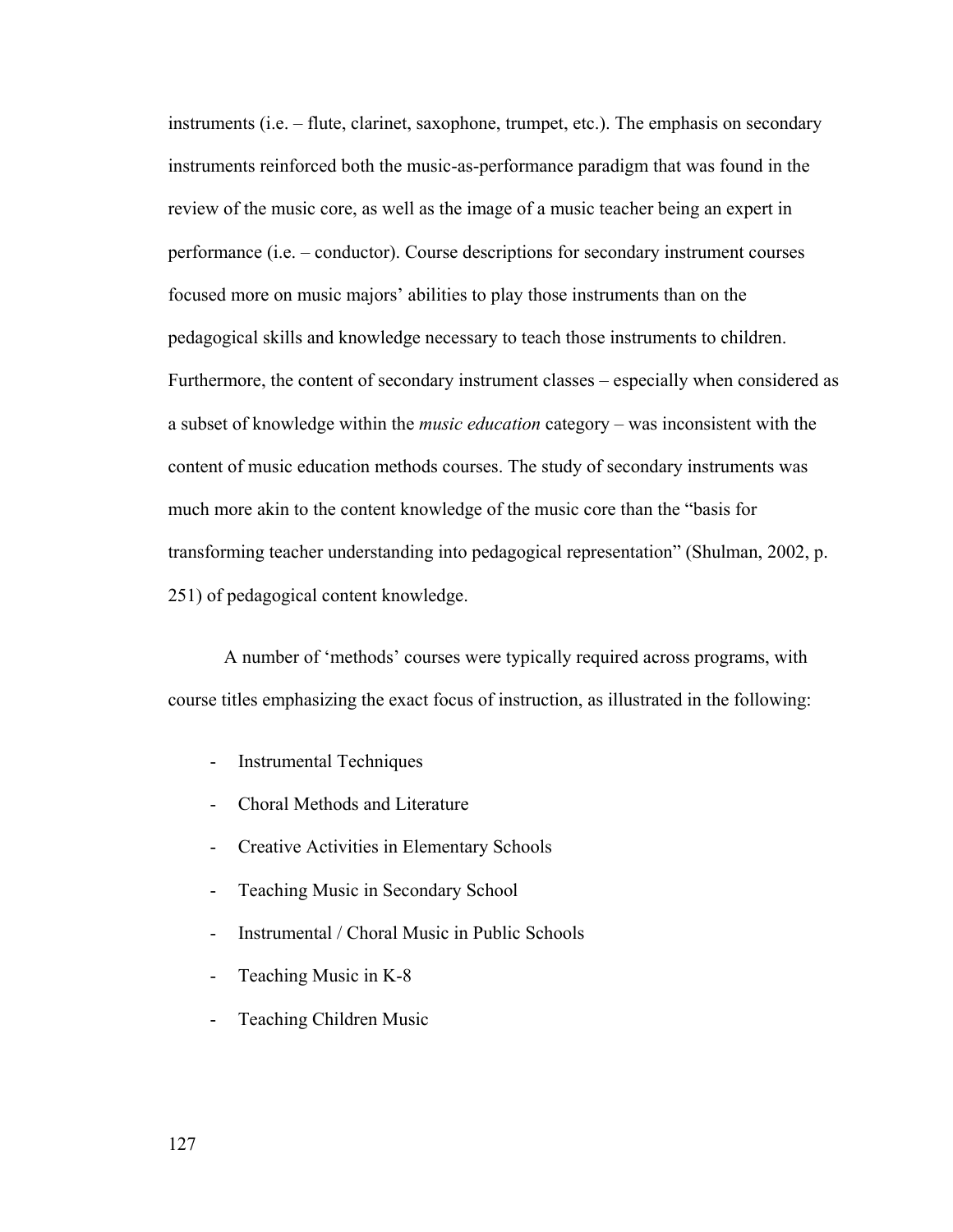In each of the first six course titles, the *type* of content to be emphasized (i.e. – instrumental performance or general music) was included. It is significant to note that the last course title – Teaching Children Music – was the only one to *not* feature the subject matter, music, as the object of the course title. Here, instead of performance or music literature being the primary emphasis, *children* were the main focus. The vast majority of course titles within Music Education emphasized content over pedagogy, leading to the conclusion that these courses built upon the knowledge base of content knowledge rather than pedagogical knowledge.

For two programs, a specific sequence of music education courses was required. Rather than taking isolated courses, students were expected to complete a sequence of courses in a pre-specified order, completing courses with titles such as *Music Education IV*, for example. Since course titles in these sequences did not allow for judgments about the content that was included, course descriptions were also analyzed in order to ascertain the pedagogical content skills and content knowledge that were included. Two sets of music education course descriptions were analyzed: those from institutions that required a specific multiple-course sequence, and those from institutions that required isolated music education courses without attention to the order in which those courses were to be taken.

Those institutions that required a music education course sequence contained similar sets of knowledge and skills, yet they were ordered differently, as shown in Table 4.2: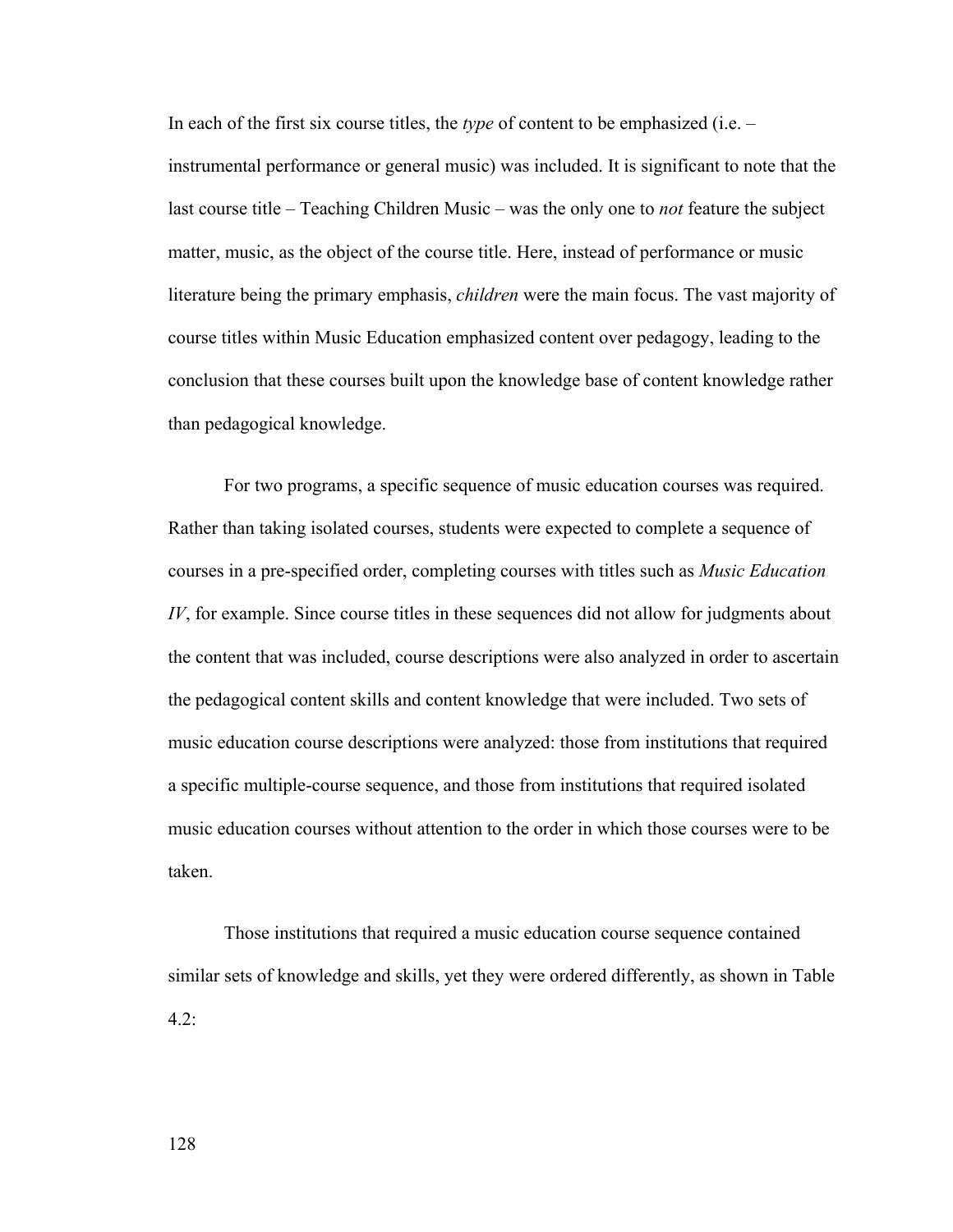| <b>Music Education Sequence #1</b>          | <b>Music Education Sequence #2</b>         |
|---------------------------------------------|--------------------------------------------|
|                                             |                                            |
| Students discuss "reasons for selecting     | Students are introduced to "the field of   |
| music teaching as a profession," "study the | teaching music [including] licensing,      |
| nature of teacher power and authority," and | national arts standards, the Massachusetts |
| begin to develop "a repertoire of songs for | Curriculum Framework for the Arts, and     |
| classroom use"                              | how to successfully negotiate and complete |
|                                             | the music education curriculum"            |
|                                             |                                            |
| Focus on general music and discuss          | Focus on music education technology "that  |
| techniques used in the general music        | could enhance the student's teaching of    |
| setting as "related to the musical          | music"                                     |
| development of the child"                   |                                            |
|                                             |                                            |
| "Philosophical foundations and objectives   | "Methods and materials for the instruction |
| of music programs" with an emphasis on      | of general music in the elementary school" |
| upper grades                                | by presenting a survey of various          |
|                                             | educational philosophies and approaches    |
|                                             |                                            |
| Emphasis on ensembles; students take        | Overview of music education in secondary   |
| either a choral-focused course or one       | schools, including the "development of a   |
| emphasizing instrumental ensembles          | music curriculum as applied to general     |
|                                             |                                            |

# **Table 4.2 – Content of Music Education Course Sequences at Two Institutions**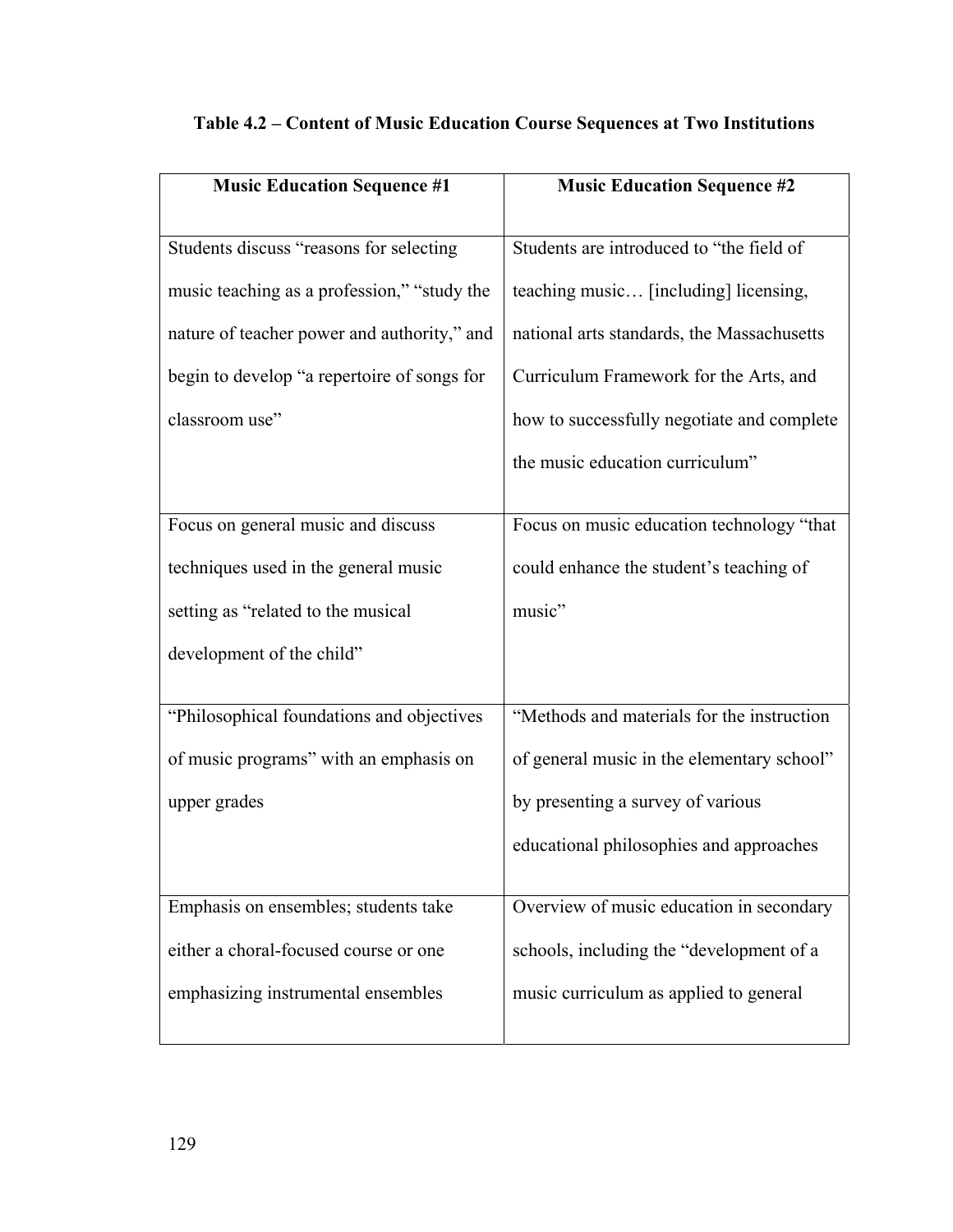|                                         | music, instrumental, and choral programs.   |
|-----------------------------------------|---------------------------------------------|
|                                         | Special attention focused on the            |
|                                         | adolescent"                                 |
|                                         |                                             |
| Students learn the "function and use of | "music of diverse cultures" with a focus on |
| music education technology"             | addressing "the skills for developing their |
|                                         | own resources"                              |
|                                         |                                             |

The two sequences differed in the order of presentation of sub-content. However, when looking across the sequences from start to finish, a number of topics are covered by both sequences. Since the total content was similar and the order in which content was addressed was so different, this raises questions about the necessity for the particular sequences. Interviews with music education faculty members in each institution revealed that that the order in which content was presented was viewed as appropriate and that each course in the sequence was intended to build on prior content. However, since these two sequences presented their content in different orders, the argument for building on prerequisite knowledge was not made. Faculty from both programs believed in the value of their sequence, but few explanations were given beyond, for example, "We felt this was the right way to do it" (Mozart, Music Ed).

 Programs that did not prescribe a sequence of music education courses typically required a limited number of music education methods courses but did not dictate the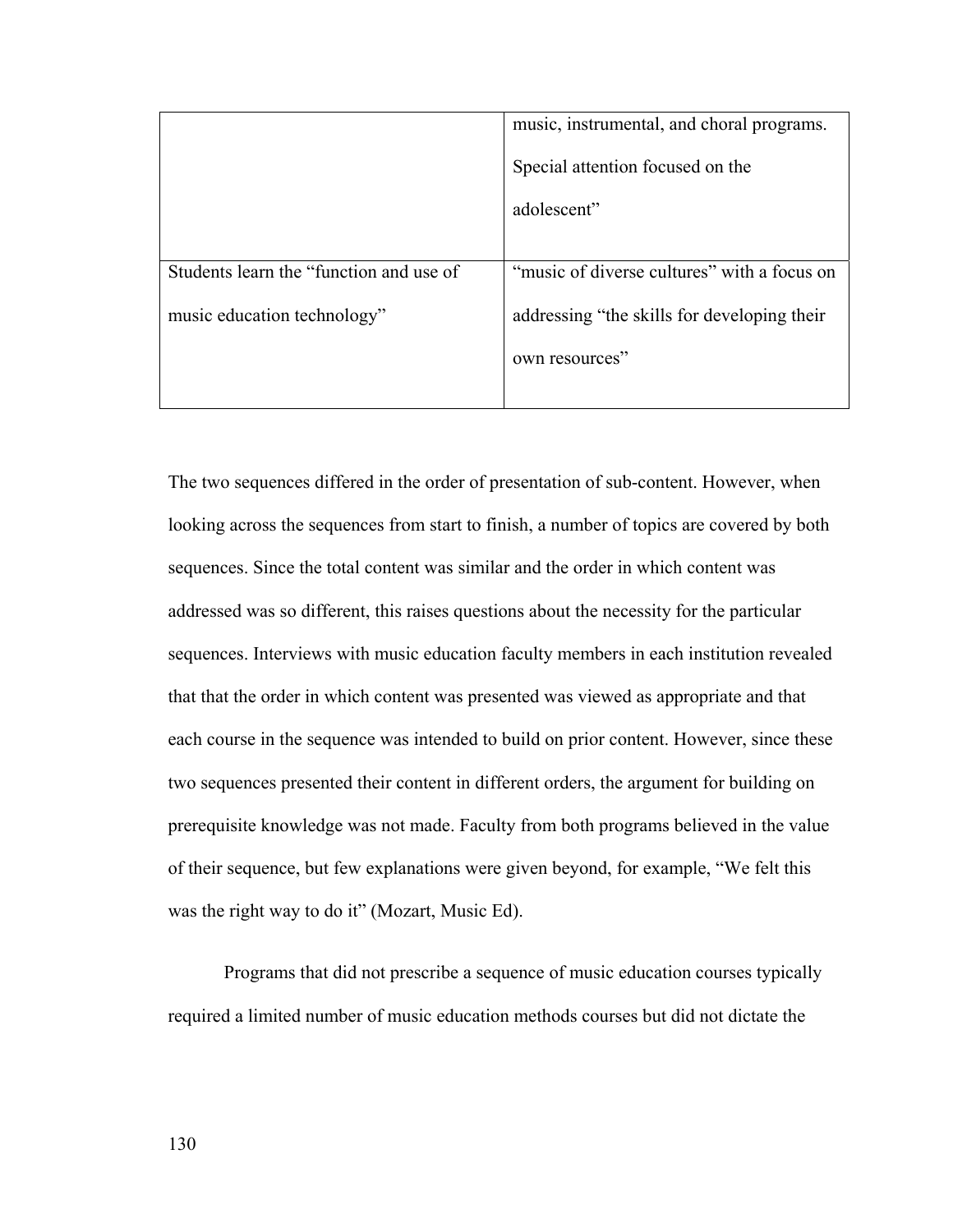order in which they were to be taken. It was also common for an introductory music education course to be taken (or one to two "overview" courses), with an additional number of required additional music education electives included. Of the elective courses, "specialization" courses were common, such as choral methods or instrumental methods. State licensure requirements require programs to prepare students to teach "Music K-12", but in reality students specialized as an instrumentalist or a vocalist.

 An analysis of course descriptions revealed that a vast array of topics was covered in introductory and/or 'methods' courses, including: teaching special populations, multiculturalism, classroom management, assessment, curricular design, developing budgets, recruiting students to classes, communicating with parents, alternative teaching methods, and a review of performance literature. Two sets of methods courses' course descriptions are presented below, with excerpts offered from a number of institutions. In the first set, the knowledge included focused on technical aspects of teaching (for example, teaching techniques or an overview of materials to use in classrooms). In the second, methods courses emphasized a variety of skills and knowledge, generally focusing on philosophical foundations and organizational principles in combination with teaching techniques.

**Table 4.3: Comparisons of Two Sets of Music Education Course Descriptions** 

| <b>Set 1: Technical</b>                 | <b>Set 2: Broader Skills</b>        |
|-----------------------------------------|-------------------------------------|
| "Materials, techniques, and methods for | "Study and exploration of relevant" |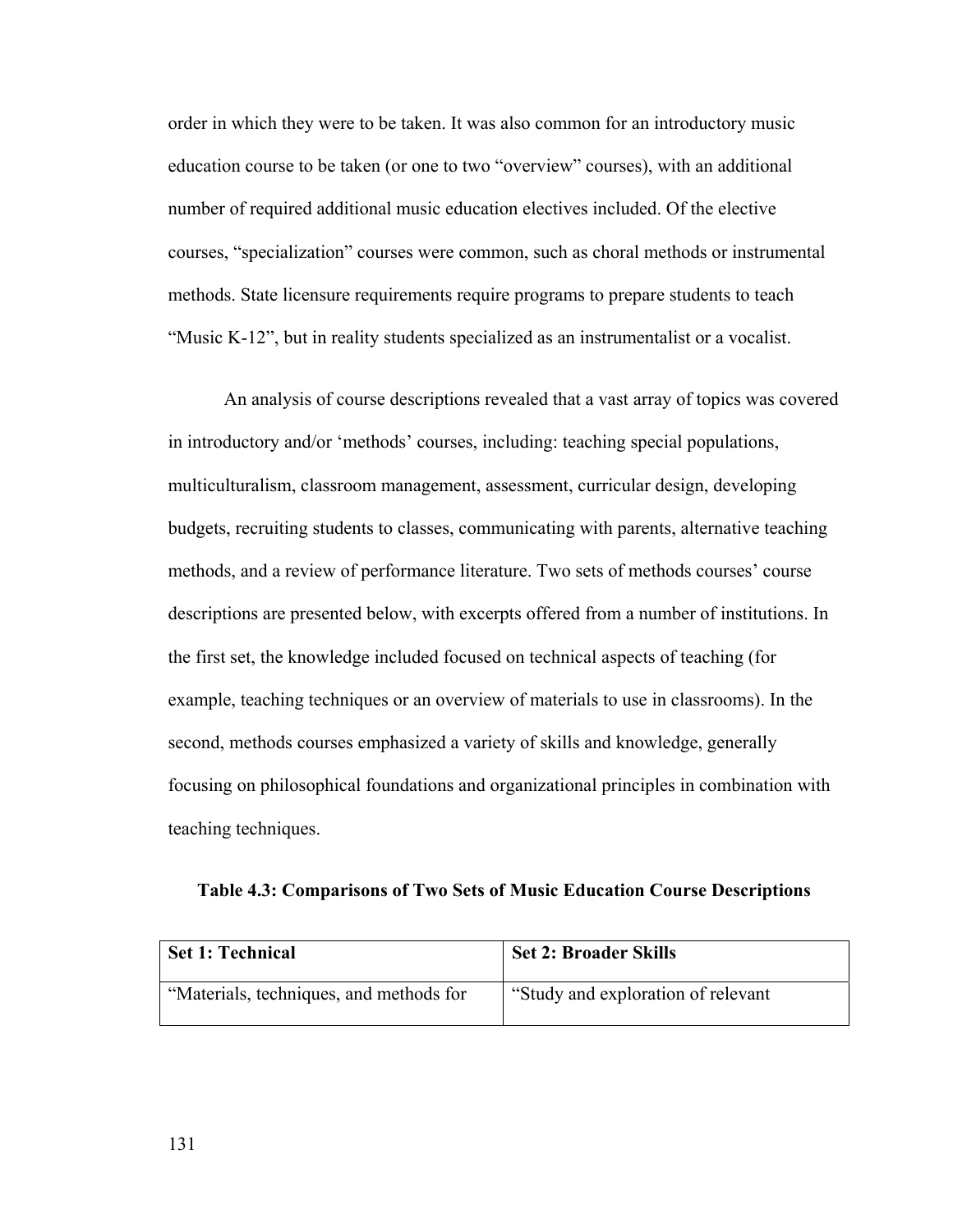| teaching instrumental music in the public | philosophical, historical, and theoretical |
|-------------------------------------------|--------------------------------------------|
| school, K-12" and "Materials and methods  | principles of music learning" (taken from  |
| of teaching small and large vocal         | an Elementary Methods course at a small    |
| ensembles" (taken from Instrumental       | private institution)                       |
| Methods and Choral Methods courses,       |                                            |
| respectively, offered at a large public   |                                            |
| institution)                              |                                            |
|                                           |                                            |
| "methods and materials for teaching music | "Exploration of teaching profession in     |
| to younger children" and "methods and     | general and survey of foundations of music |
| materials for teaching music to older     | education, philosophy, history and         |
| children and adolescents" (taken from     | methods" and "Explored purpose, aims,      |
| Music Education K-5 and Music Education   | and techniques of instrumental program"    |
| 6-12 courses, respectively, offered at a  | (taken from an Introductory course and an  |
| small private institution)                | Instrumental Methods course, respectively, |
|                                           | from a medium-sized private institution)   |
|                                           |                                            |
| "music literature, materials, and current | "overview of curriculum and principles of  |
| teaching techniques appropriate for the   | music education grades K-12.               |
| elementary school vocal music program,"   | Administration of ensembles and classroom  |
| "teaching materials, music literature and | music courses" (taken from a Music         |
| teaching techniques for instrumental and  | Curriculum and Instruction course at a     |
| general music in elementary, middle, and  |                                            |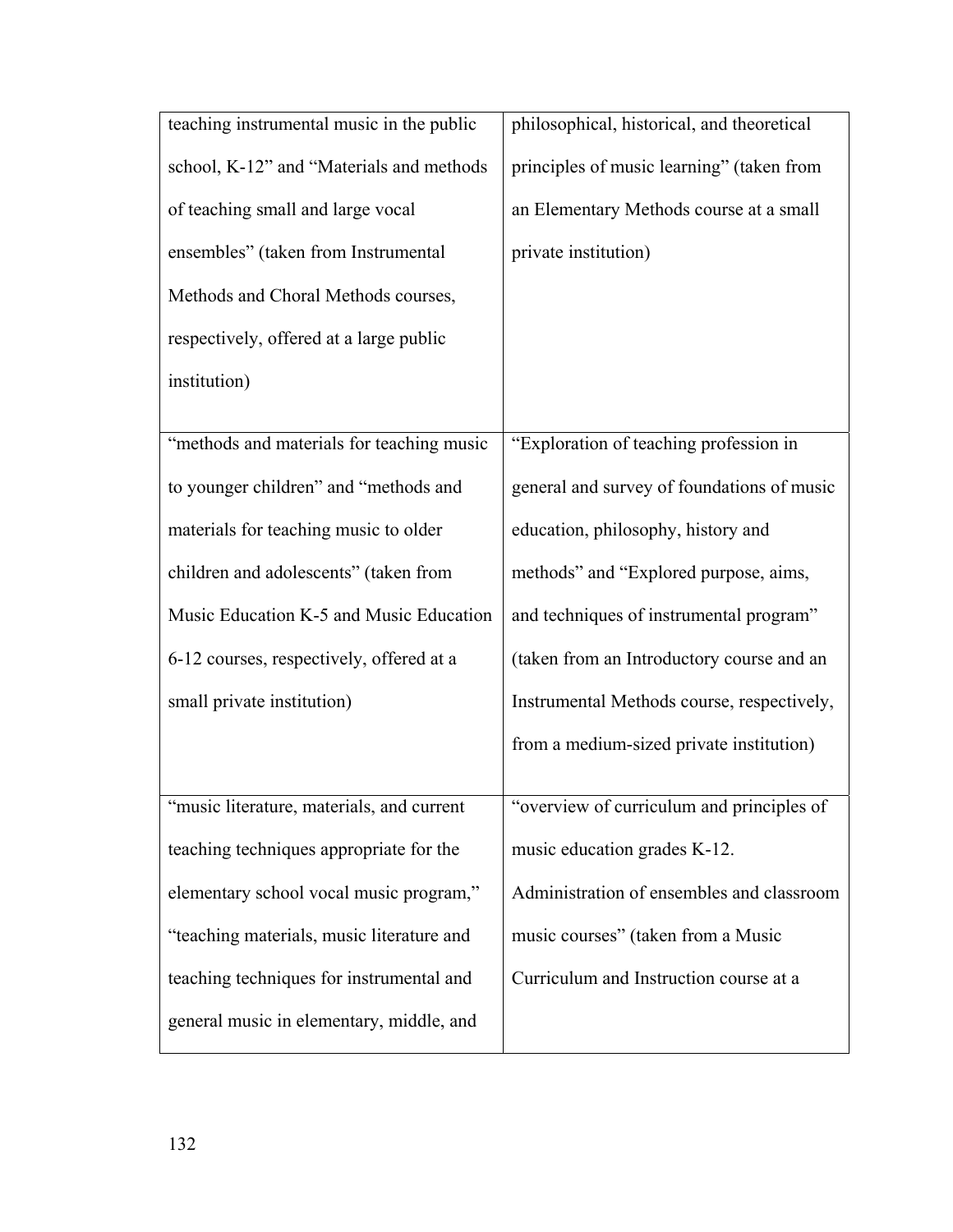| high schools," and "teaching materials,  | medium-sized public institution)           |
|------------------------------------------|--------------------------------------------|
| music literature and teaching techniques |                                            |
| for vocal and general music in the       |                                            |
| elementary, middle, and high schools"    |                                            |
| (taken from Elementary Methods,          |                                            |
| Instrumental, and Vocal courses,         |                                            |
| respectively, offered at a small public  |                                            |
| institution)                             |                                            |
|                                          |                                            |
|                                          | "objectives, philosophies, methods and     |
|                                          | materials or teaching choral and           |
|                                          | instrumental music" and "Objectives,       |
|                                          | philosophies, methods and materials of     |
|                                          | teaching music in elementary schools"      |
|                                          | (taken from Curriculum and Methods         |
|                                          | courses covering two grade spans [5-12 and |
|                                          | K-9, respectively] at a small private      |
|                                          | institution)                               |
|                                          |                                            |

The second set of course descriptions introduced theory *and* practice, while the first set emphasized the technical development of a teaching "repertoire" (in other words, emphasizing practice over theory). Thus, the first set of descriptions assumed that novice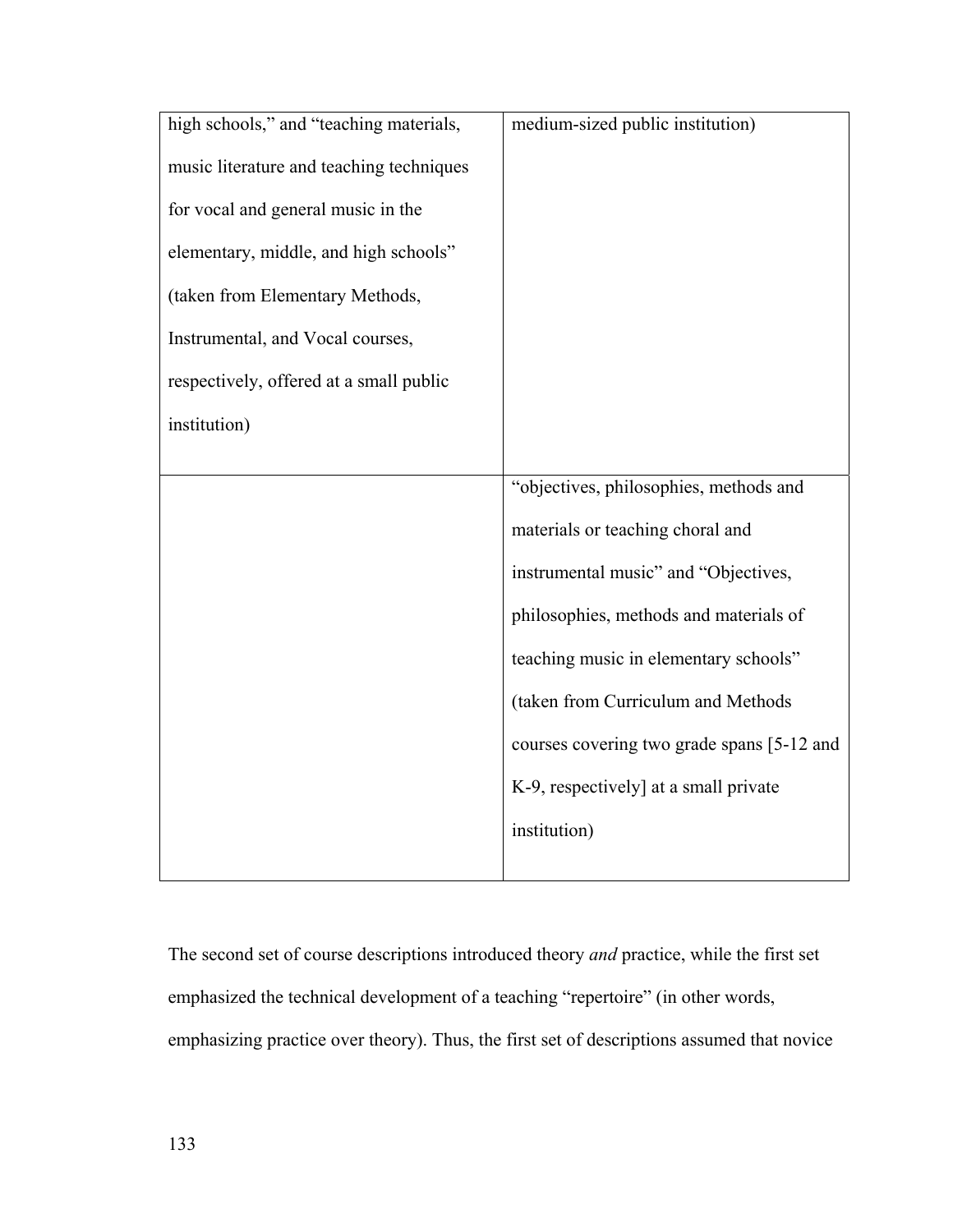teachers required the acquisition of a variety of alternative instructional techniques (often referenced in interviews using a metaphor such as "filling the toolbox"), while the second set of course descriptions described skills and ways of thinking that the novice teacher could utilize in the classroom and continuously adapt over the course of a career.

 Music education knowledge included a wide variety of topics. Those music education faculty members who were interviewed frequently referenced their use of a 'spiral curriculum' across their methods courses as a strategy to reinforce topics across multiple courses:

[W]e do not have a course dedicated to assessment, so we weave it through other courses. Same for equity, legal issues, the administrative side, classroom management... [A]ll issues related to curriculum, assessment, policy – those topics are incorporated across our methods sequence. (Mozart, Music Ed2)

A similar thought was echoed by a music education faculty member at Bach, who stated that multicultural education was "one of those things that we try to bring up as much as possible in as many contexts as possible, like social justice." Likewise, another music education faculty member at Mozart stated, "I do multicultural music organically, embedded throughout the curriculum. But, I'd like to see coursework devoted to it." While the intention of music education faculty was to reinforce major themes through their use of a spiral curriculum, an unintended consequence of such structuring was that it gave the impression that these themes were less important and of lower status, a topic that will be further explored in the second section of this chapter.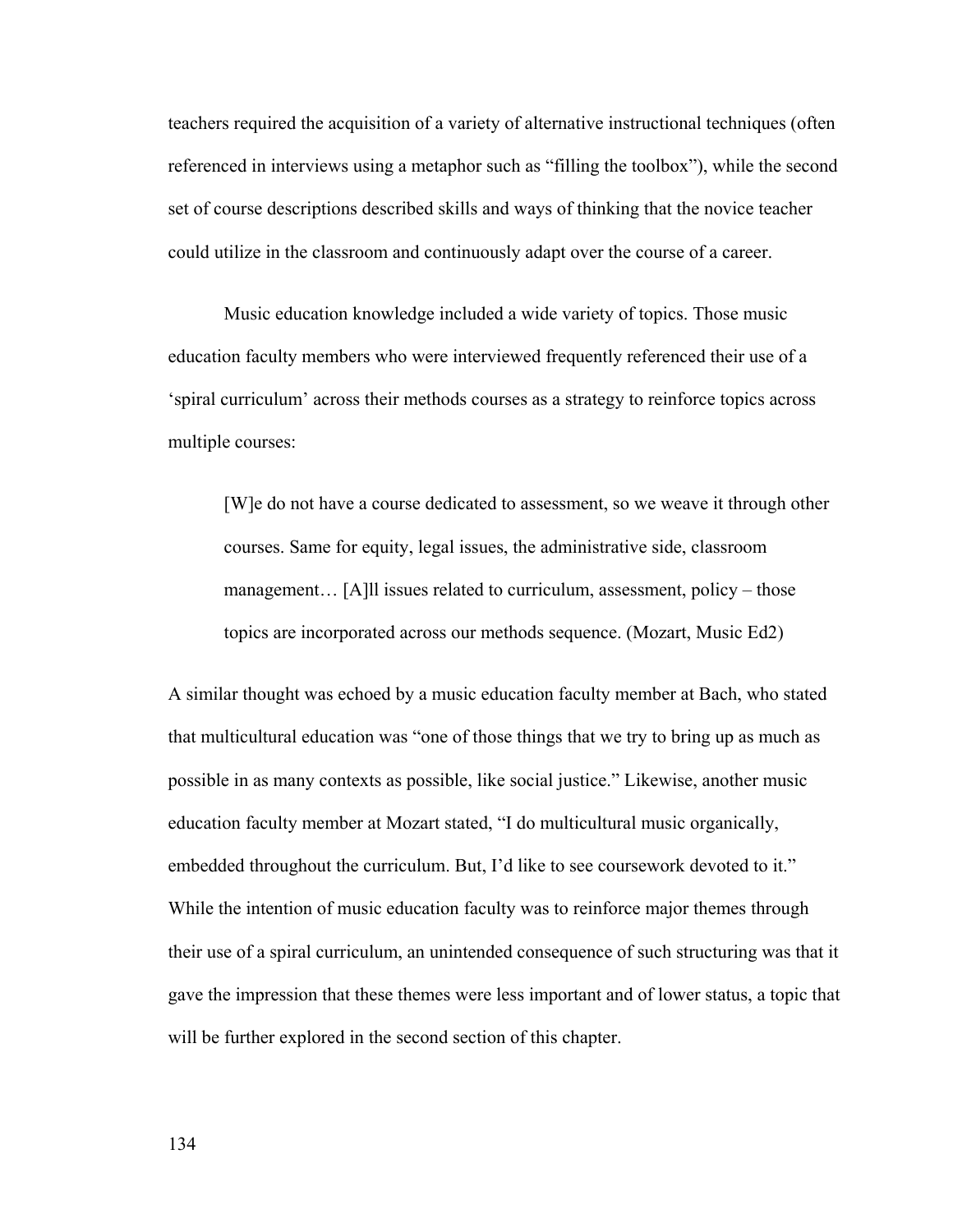When asked about the interactions between music education students and prospective teachers from other subject areas, some unanticipated survey responses were received from education faculty members. Initially I felt the wording of the question might have been confusing, because rather than receiving answers related to collaboration, the following responses were offered:

All of our ed students are very nice people, and given they plan to be a part of a school faculty one day they know that understanding each professional's subject area is critically important to teaching the students effectively. The music teachers are likewise nice and are not "weird" if that's what you mean. (small/public)

I don't think it's an issue. Everyone seems to get along. (small/private)

The first response, and the explicit mentioning of music teachers as "not 'weird'", is interesting because there was nothing in the question to imply music teachers would be viewed as "weird". However, what the response reveals is that music education students were outsiders; even though music education students are "nice" (just like the other education students), they are virtually unknown to education faculty. While initially surprising, these opinions were consistent with curricula organized around a collection code; Bernstein's code theory is reviewed below.

Bernstein (1975) distinguished two "broad types" of curriculum (later defined as "codes"): *collection* and *integrated*. With a collection code, "the learner has to collect a group of favoured contents in order to satisfy some criteria of evaluation" (p. 87). A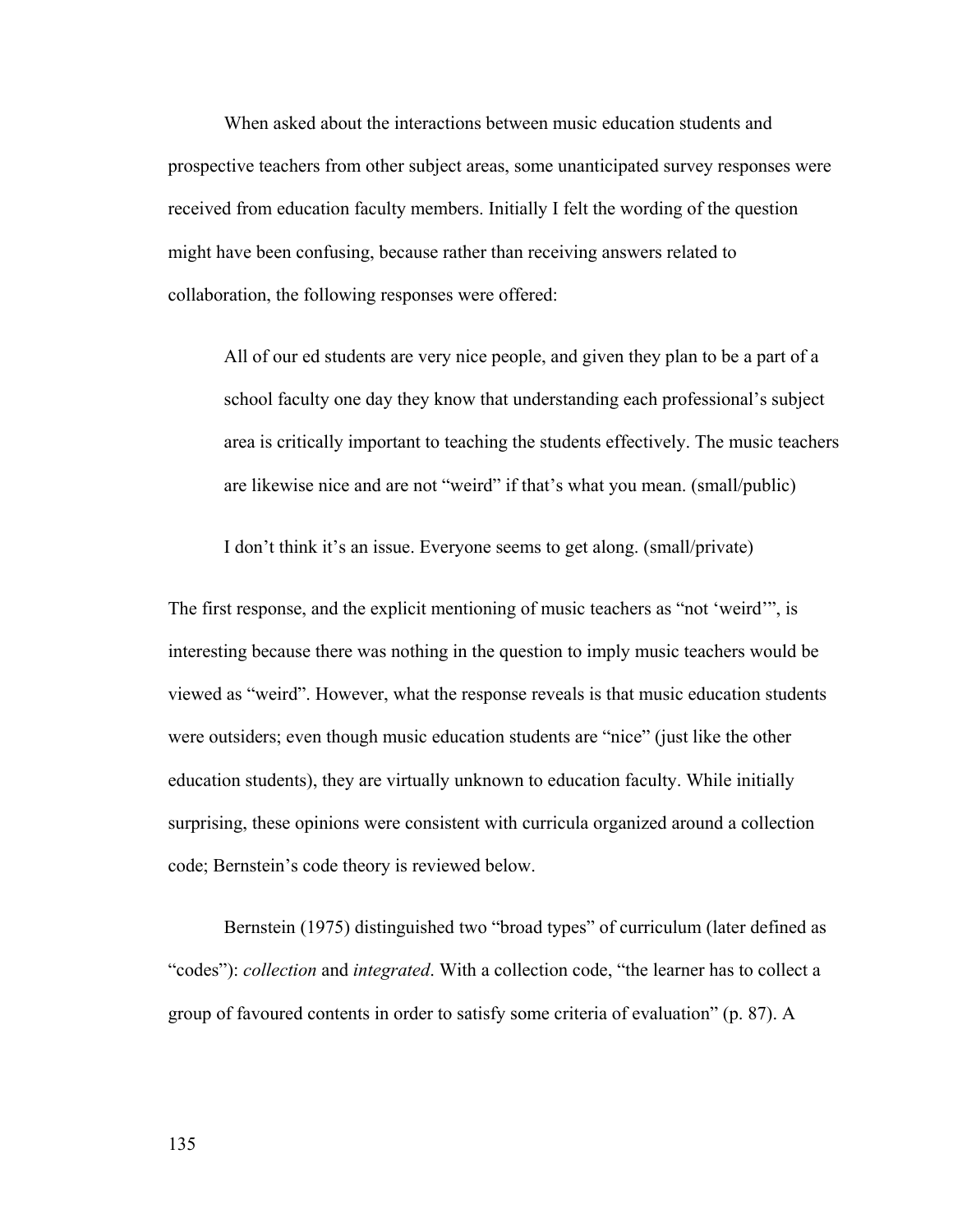collection code is noted for its strong classification and, usually, its strong framing; although strong classification does not necessarily lead to strong framing, one tends to accompany the other. The collection code is further differentiated into *specialized* and *non-specialized* "modes", with the degree of specialization determined by the "number of closed contents publicly examined at the end of the secondary educational stage" (p. 90). A strong sense of membership and subject loyalty are identifying features of the specialized collection code, as students are "screened" early to determine if they "belong" as members of a subject community (p. 96). Strong boundary maintenance (classification) results in the creation of specific subject identities and students who have been screened and deemed worthy of socialization into a subject identity develop a sense of subject loyalty. Students are initiated into a subject, and they are set on a long path, at the end of which they may hope to more completely understand the "ultimate mystery of a subject… (which is) something to be won, or earned" (p. 82). As a result, with new students constantly screened and socialized in the social world of music, the cycle is selfperpetuating.

Music content knowledge, as described above, is indicative of a specialized collection code with one exception: the lack of public examinations at the conclusion of the secondary educational stage. However, post-secondary musical studies (organized under the performance paradigm) contain the most public of all examinations: regular public performances. The performance requirements outlined earlier indicate that music majors perform regularly, in ensembles and individually, throughout their undergraduate careers. The tradition of western performance established and institutionalized evaluative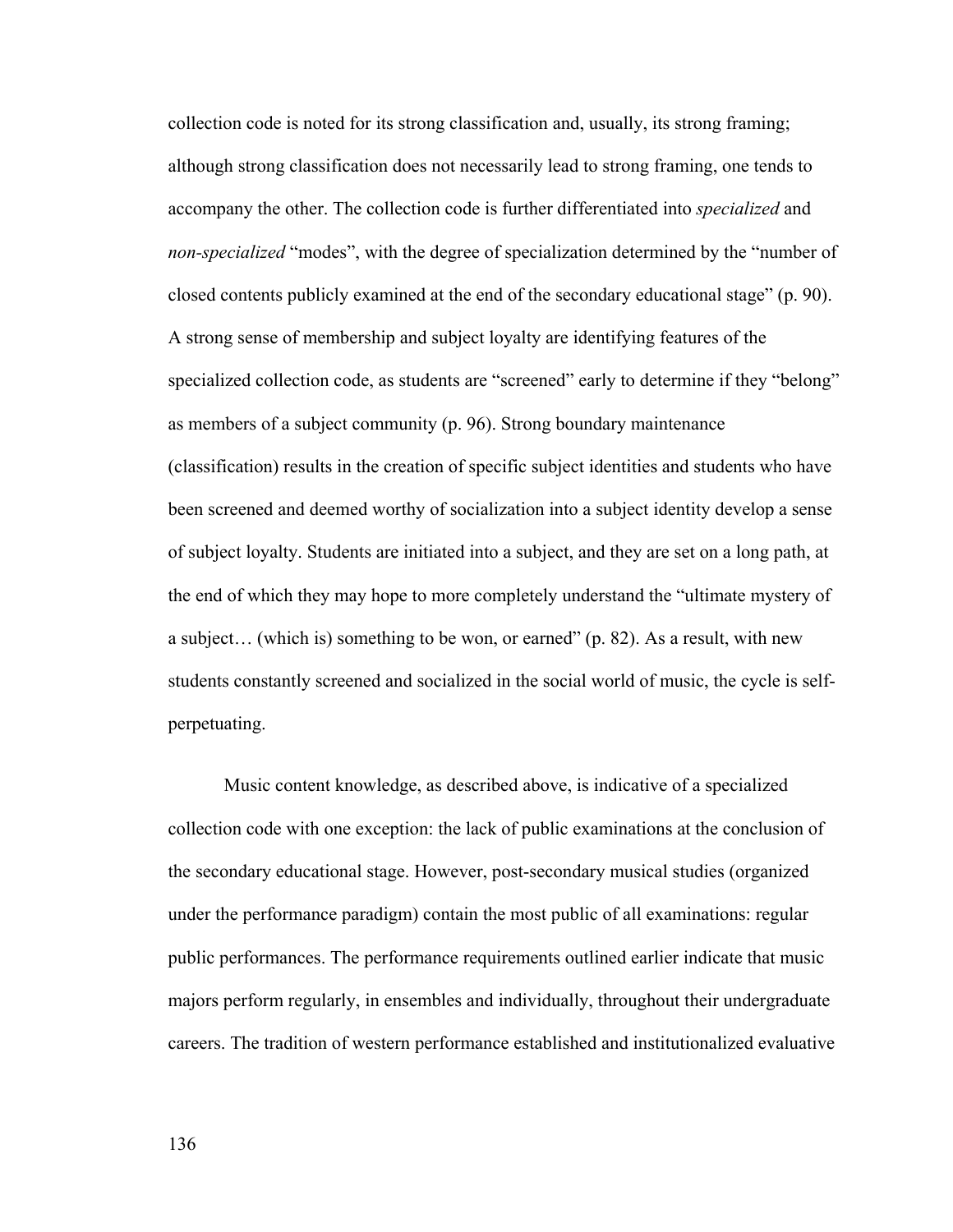criteria over many centuries, so the expectations for the modern musician - to demonstrate proficiency in performance through public presentations of accepted works and "exemplars" of western art music – are developed in the primary grades, reinforced at the secondary level, and finally realized in postsecondary studies as music majors change from novices to near-experts and approach the "ultimate mystery" of music content.

According to Bernstein (1975), "specialization very soon reveals the *difference from* rather than communality with" (p. 95, emphasis in original). Mixed categories of knowledge are discouraged in a collection code, because mixed categories carry the potential of blurring boundaries, and the strong classification of a collection code relies upon strong boundary maintenance. In addition, in a collection code, knowledge is viewed as sacred and as private property (p. 95). Strong boundary maintenance, subject loyalty, and control over the content of instruction (strong framing) involves a hierarchical organization of knowledge (p. 97). Goodson has studied subject hierarchies and status, specifically the methods used by high status subjects to maintain their high status, as well as the strategies adopted by low status subjects to increase their status. Without a collection code, such status determinations would be much less likely, because subject identities are blurred under an integrated code and knowledge is not viewed as private property.

In light of curricular organization under a collection code, it is understandable that education faculty would refer to music students using terms such as "not weird". Music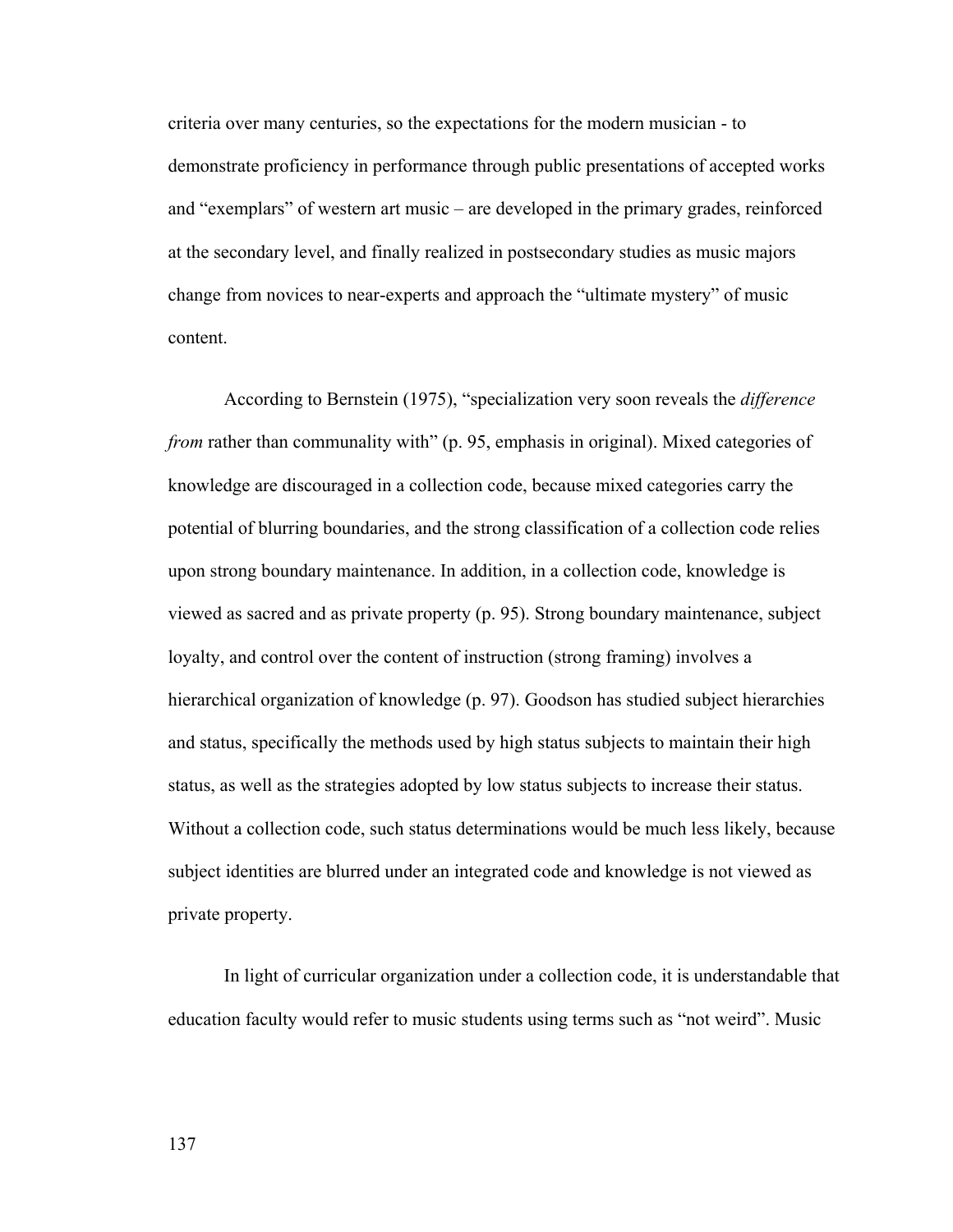students are highly specialized, so much so that their physical location is isolated from others. So, the assumption by those outside of schools of music is that music students *should* be different (or "weird"). "Everyone seems to get along" means that all students (regardless of their subject) *interact*, but it does not suggest *collaboration* in the same fashion that would be expected under Bernstein's *integrated* code. The message "Everyone seems to get along" has greater meaning as it relates to the development of the music student. Due to the isolation of music students, education faculty have limited exposure to music students, and music students have limited exposure to education students in other subject areas. The extensive performance requirements for music majors allow for depth of content knowledge, but those requirements also limit the ability of music education students to seek depth in pedagogical knowledge. In addition, music education students are denied the potential collaboration opportunities that other education students experience, meaning isolation leads to minimal (perceived) peers outside schools of music, which leads to even greater isolation.

 If music content knowledge is truly indicative of a collection code and music education knowledge is an attempt to shift toward an integrated code, both of which are argued here, then the system that has reinforced the current structure of the music curriculum must be brought to light. There are two central factors to consider when analyzing the curricular determinations that reinforce the status quo and make changes to the system problematic: the selection of content knowledge that favors Western art music, and the performance skills that underpin coursework in the music core. Green (2002), and Roberts (1993) have each analyzed the socialization of music students, and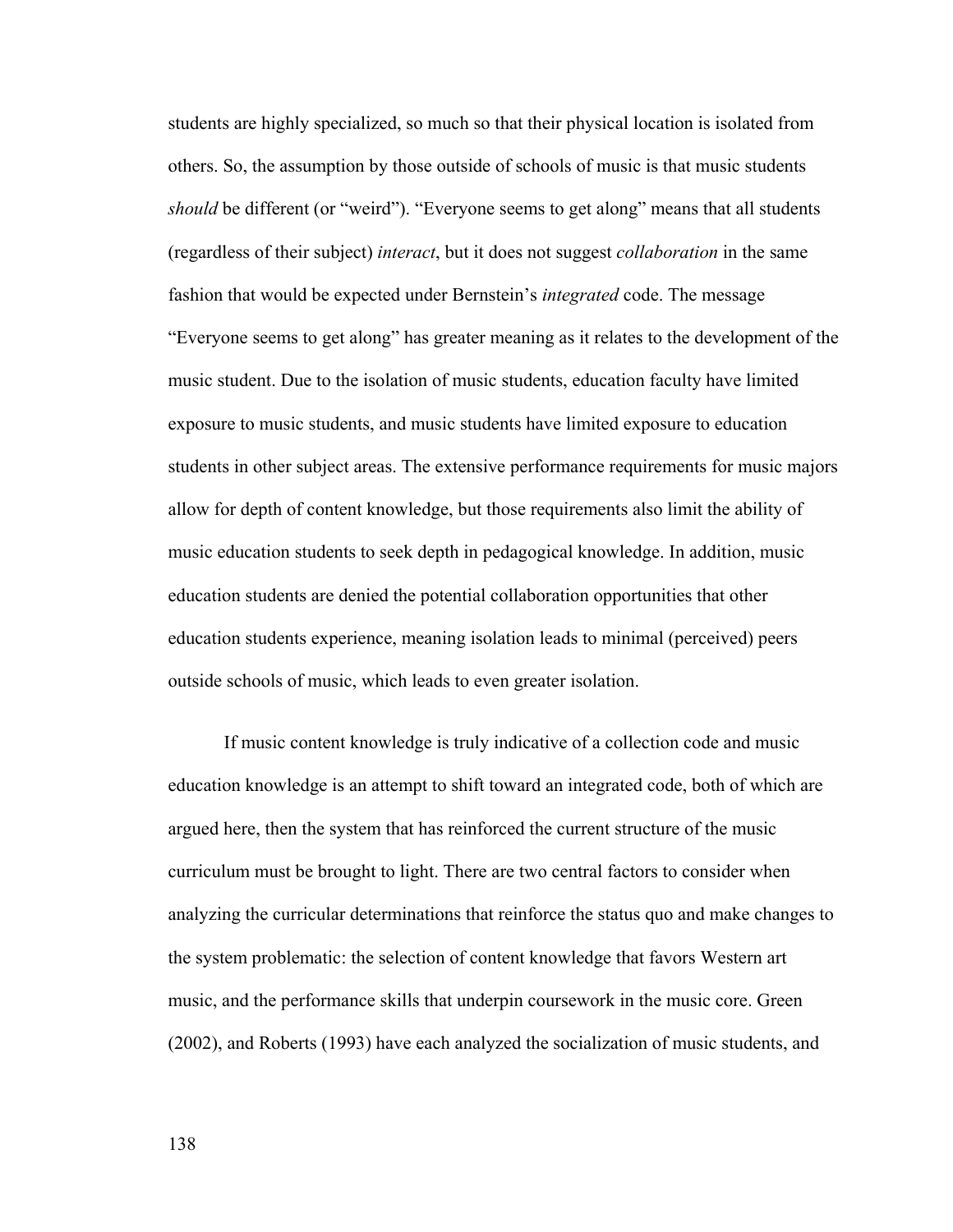Vulliamy (1978) has written extensively on the selection of music content; the works of these authors will return throughout this chapter, as they are all related to the central issue of a collection code versus integrated code in the organization of music content and music education knowledge.

## *Consequences of Shulman's Theory*

According to Shulman's theory of teacher knowledge music education knowledge exists in between music (content) and education (general pedagogy) knowledge; music education knowledge should 'transform' content knowledge. What was found in this study was that the separation of content from pedagogy, the strong classification of music content knowledge and the location of music educators in the center of both music content and education generally had the counterintuitive effect of isolating music education from *both* the music and education departments. Rather than serving as a bridge between content and pedagogy, music education knowledge occupies a third space, with strong (and as will be argued later, unintended) boundaries between content, pedagogy, and pedagogical content knowledge. The separation of content from pedagogy - and the placement of music education *not* as an intermediary between these two subject cultures but as a third, distinct set of knowledge – exaggerated the unequal distribution of power in schools of music for the following reasons.

- Education faculty did not believe they were qualified to discuss music teacher preparation programs, further isolating music education students from their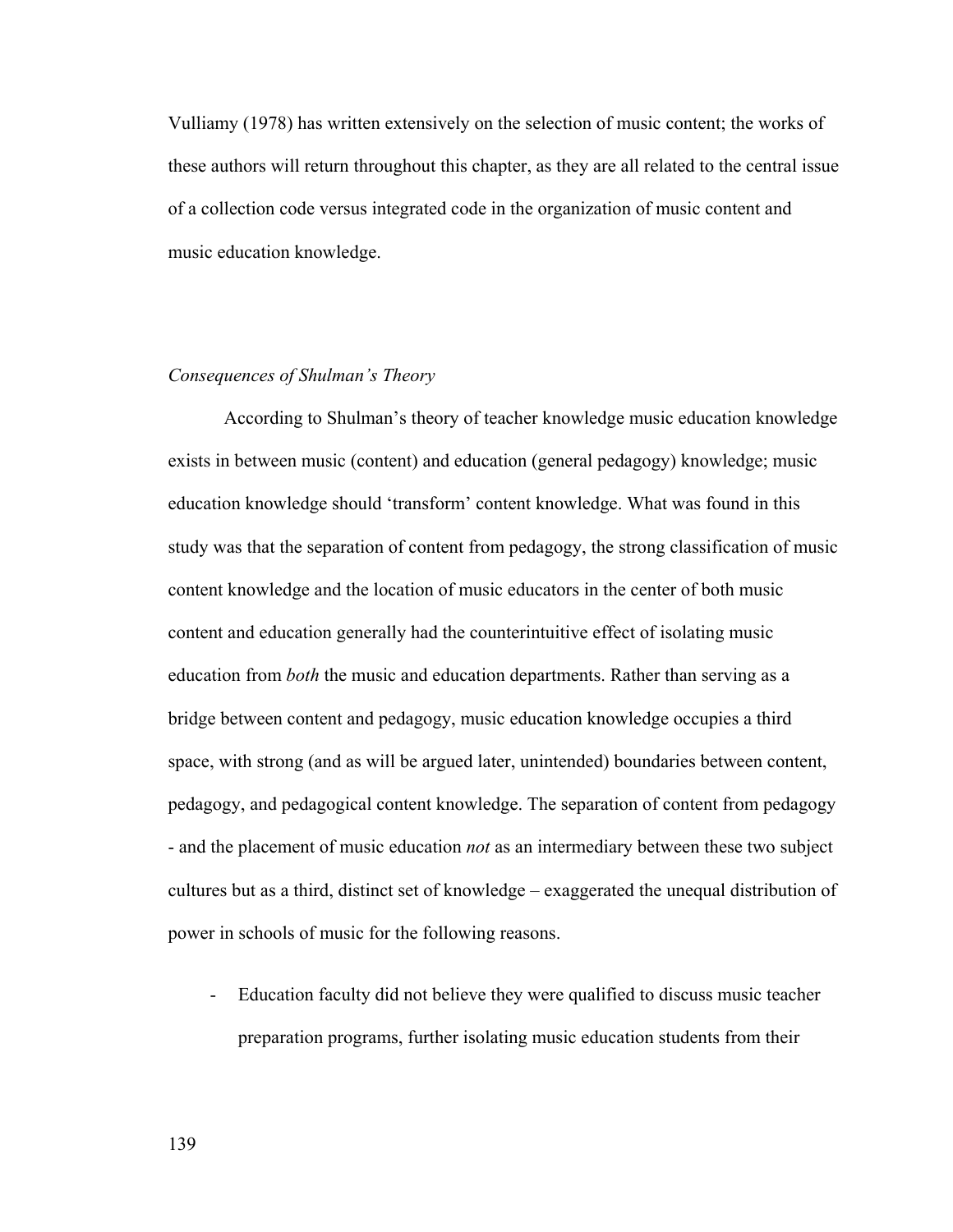peers in other subjects and socially isolating the music education community from the culture of education;

- Membership by music education departments in multiple external organizations (such as DESE, NASM, and NCATE) led to additional content requirements that overloaded music education courses. From the perspective of outsiders in the music performance disciplinary group, music education knowledge was lacking the tradition and value of 'pure' content music knowledge; and
- Music educators expressed a desire for programmatic flexibility, yet, because of the requirements of external organizations and their isolation from their colleagues in the education department, they believed there was neither the time nor the structure to make any changes.

In addition, one institution (Gershwin, the all-music school) will be introduced as an outlier, because the programmatic requirements represented a different approach, and the head of the program held vastly different views from the other program heads across the State regarding external requirements and the perceived flexibility to make changes. In the section that follows, the isolation of music education as a field from peers in content and pedagogy is discussed, and then the case of Gershwin follows. Finally, these themes of isolation and variable status, will be explained as consequences of a Shulman-ian approach to teacher education curricular design *and* as being reflective of larger societal organizations of power and control described by Bernstein.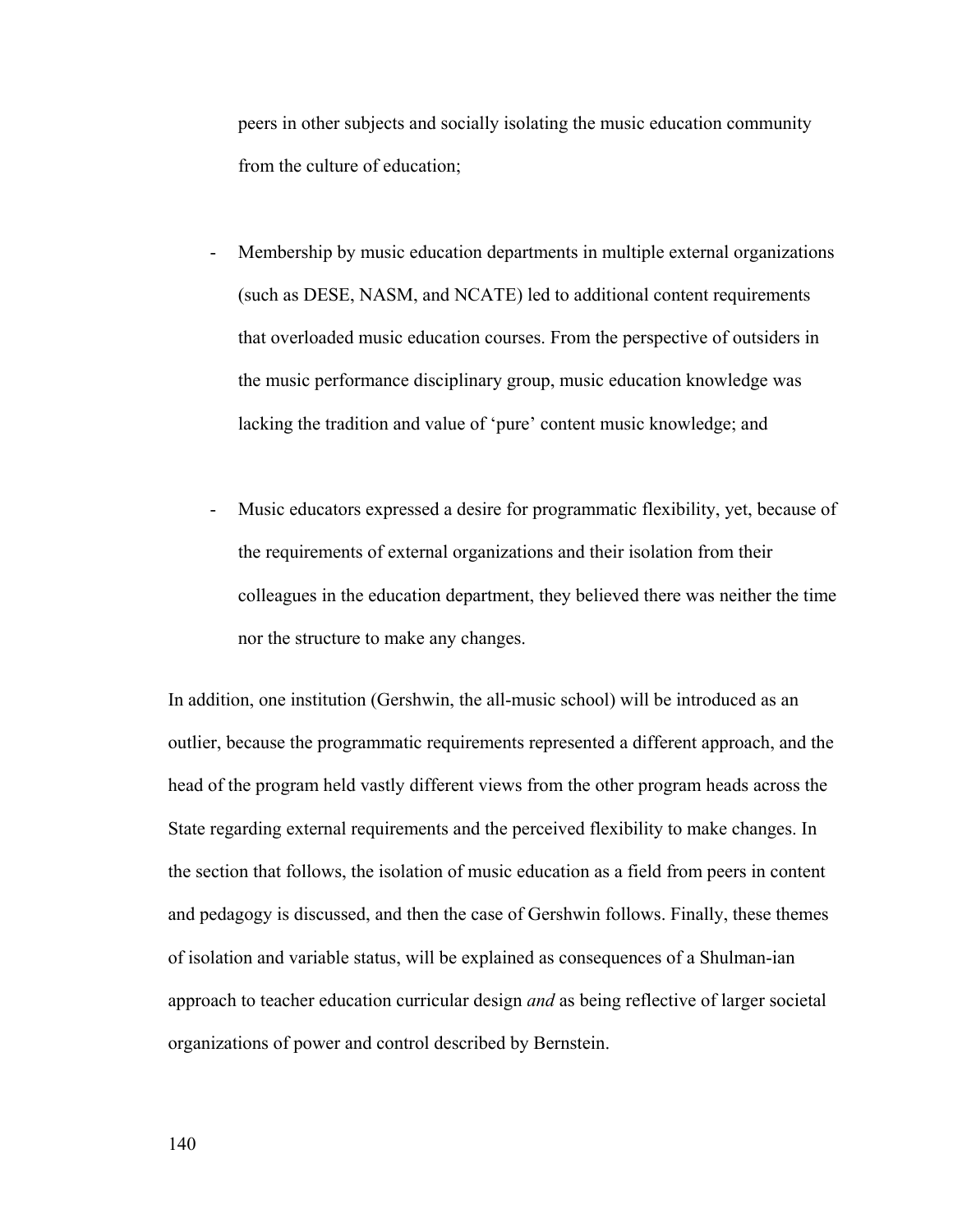The most salient finding from the administration of the survey regarding the isolation of music education faculty from education faculty was revealed in the email correspondences that were received. General education faculty made it clear they did not believe they were qualified to comment on the training of music teachers. A large number of queries were received that questioned if I had mistakenly sent the invitation to the wrong person. Perhaps the music faculty should be sent the invitation, many suggested. When follow-up messages were sent, explaining the research questions and design, as well as the rationale for including the voices of education faculty in the project (and the absence of education faculty voices in the music education research literature), bewilderment characterized the majority of opinions.

 Research memos from the time period when the education survey was sent revealed the unintended confusion that was created:

Within a week of sending the education survey, eight faculty members from six schools have written to ask if I wanted the contact information for the School of Music. Sending replies to explain project.

Follow-ups with education faculty seem to be a dead-end – most are saying that the School of Music holds responsibility for music teachers, and they either would not know what to say, or they do not feel qualified to comment.

Most common explanation that education faculty are giving for not being able to comment on music teacher preparation: lack of subject matter knowledge.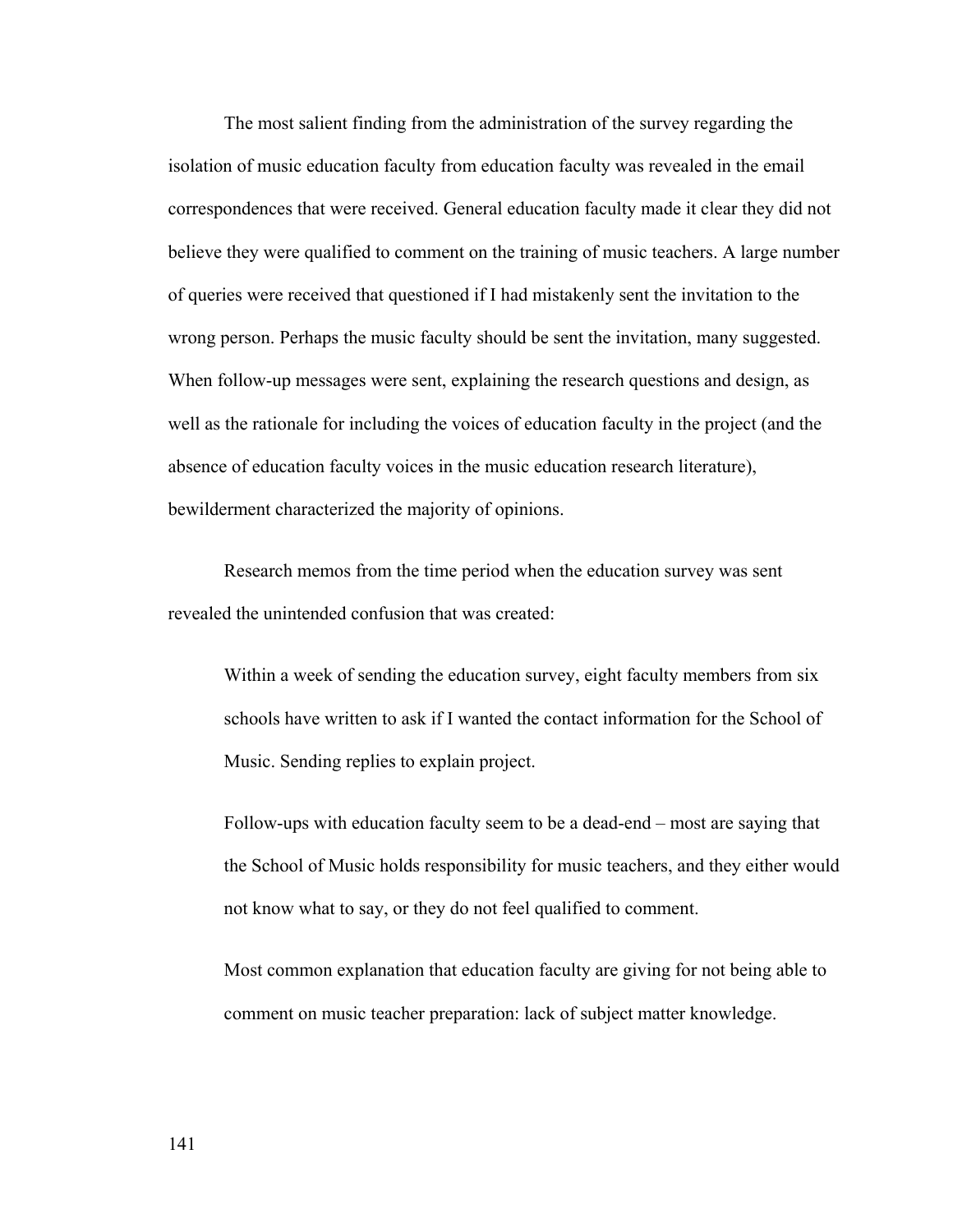I thought that my explanation that the voices of education faculty are missing from the music education literature would have a much greater impact on the response rate; have heard from eight institutions now, and virtually nobody is willing to comment on the preparation of music teachers.

Education faculty did not necessarily oppose the notion of having contact with music teachers. In fact the analysis of interview data found the opposite was true, but education faculty were not comfortable commenting on the training of music teachers because they had limited exposure to those candidates. The (perceived) specialized content knowledge of music teacher preparation programs isolated music education students from their (potential) colleagues in other subject areas. The placement of pedagogical knowledge within the purview of schools of music led to education faculty treating questions about music education as foreign and incomprehensible.

The social isolation of music education faculty from education faculty resulted in a perception by music educators of their lower status in schools of music (due to the power, influence and visibility of the higher status performance culture). Members of music education departments sought recognition from external organizations as one strategy to raise their subject status. The influence of external organizations in determining the curriculum for many music teacher preparation programs across the State was discussed in a number of interviews. The groups that had the greatest authority were the Massachusetts Department of Elementary and Secondary Education (DESE), the National Association of Schools of Music (NASM) and the National Council for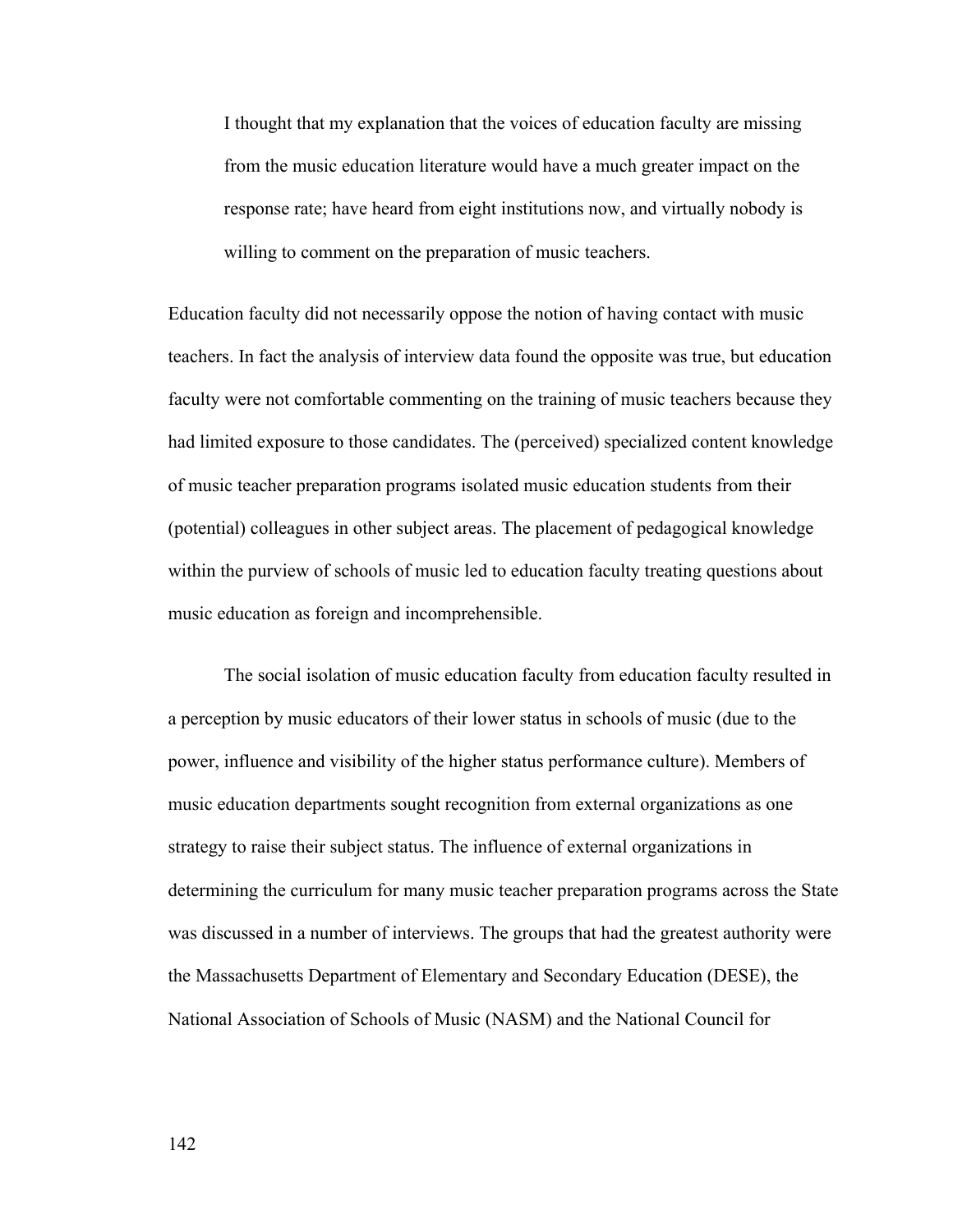Accreditation of Teacher Education (NCATE). Each organization requires certain content to be included in their members' teacher preparation programs. The accumulation of requirements from various external groups was perceived as overwhelming by members of most programs, but some treated the standards and guidelines as starting points for curricular decisions rather than goals in themselves.

 A number of interviewees commented on the increased requirements for their music teacher preparation programs as a factor they consider first when developing course requirements. "Time" was most frequently mentioned as the most precious and strained resource in music teacher preparation programs. Regardless of the institution or whether the participant represented a music or education department, there was a nearunanimous belief that the requirements from multiple sources (i.e. - DESE, accrediting boards, university degree policies) had increased recently and that more content was being required of programs than ever before.

We provide everything that the state requires; it's kind of a heavy load for us...all of the requirements (from NASM and NCATE) are good but dictate a lot of content. (Mozart, Music Ed)

The undergraduate program is grounded in the department's mission and its approach to the undergraduate degree. And then there are various accrediting and licensing agencies… there's a significant number of credits students must take in performancebased courses which limits the number they can take outside of that range. (Mozart, Music Ed 2)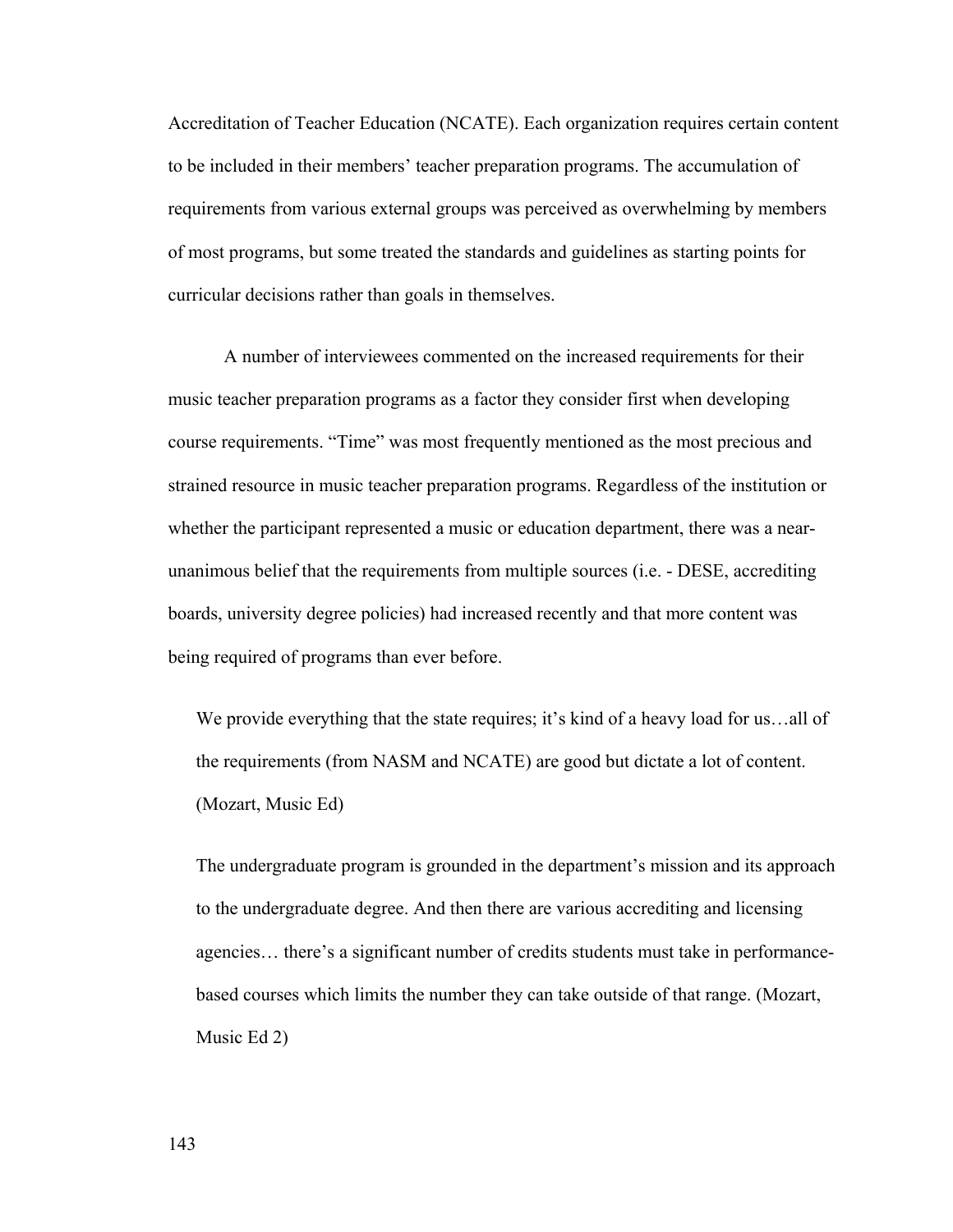[T]here is an intense course of study… The core curriculum is… sometimes viewed as something to get out of the way. (Vivaldi, Music Ed)

Time (is missing from the current program), and that's one thing you can't control… We have a limited number of available credit hours, so there are things left out that might be integrated in later – I think a harder discussion is, what do you take out? We've not been good about that. We don't take out, we leave everything in. (Vivaldi, Ed)

(Students) are getting a BA, not a BM, and they have a heavy core, so they have to do the college core, which is heavy in liberal arts. Then there's the music core, and then the music education concentration. It's really intense, a lot of work. (Bach, Music Ed)

When an institution was a member of more external groups, respondents referenced time as being a significant barrier to their curricular flexibility. In the excerpts above, there was a constant sense of one set of requirements being layered onto another, with nothing taken out. As a result of the multiple requirements, programs that were "*grounded in* the department's mission," now included a great deal more knowledge and skills beyond that original mission.

State licensing regulations require that music teacher preparation programs cover all emphases within music content knowledge (i.e. - performance ensembles, classroombased general music, individual music lessons), from kindergarten through twelfth grade. For the majority of those interviewed, the expansive licensure requirements - compared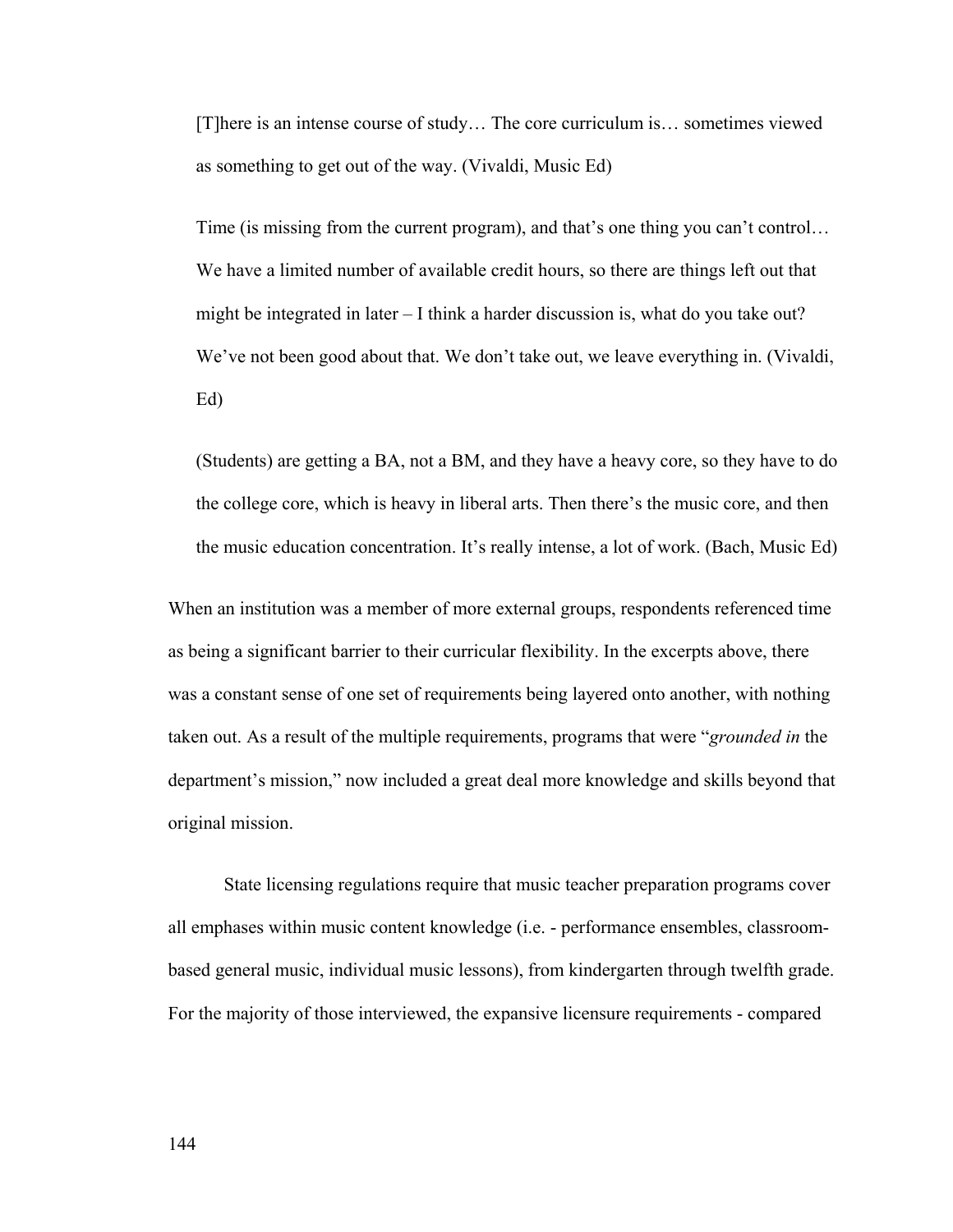with those a decade ago, when the license was divided into two grade ranges - were beneficial to their students because they provided students with more possibilities in an unstable job market:

[F]our years from now we have no idea what kind of job is going to be available… The certification and program of study try their best to teach a broad range of job expectations, because currently the way the State regulations are set up, when a teacher is hired they aren't necessarily looking for just an instrumental teacher. Some are, but most are looking for one teacher and they are not looking for that teacher to be just a band director. (Gershwin, Music Ed)

I think ideally if you're really specialized, you're going to be better off… However, being that narrow could have its downside as well – if the orchestra program got cut and there's a job opening teaching elementary school – this is the reality…. [K-12 certification] is not ideal, but I think people end up specializing anyways… [T]hey can specialize and be available, when that program gets cut, to go down to the elementary program. (Bach, Music Ed)

I'm happy Massachusetts has gone to a one-certification procedure. I think having two (levels of certification) makes it harder for specialists to be hired… It provides curricular challenges, but makes it easier for our students to find work. (Vivaldi, Music Ed)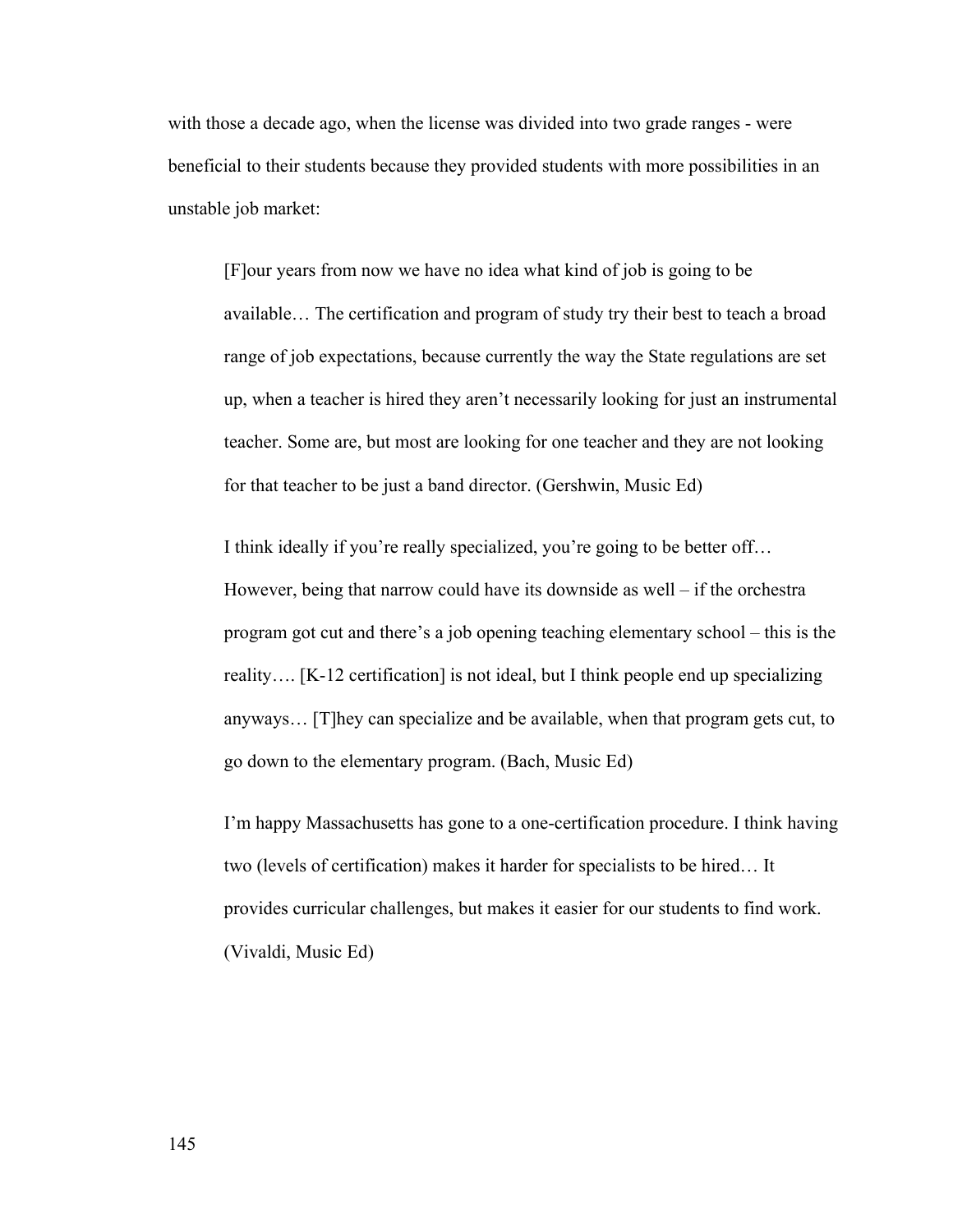Although only one survey respondent indicated that a central goal of music teacher preparation programs was job placement, any discussion of licensure regulations in interviews tended to be utilitarian and focused solely on securing future employment. Faculty believed the K-12 teaching license was beneficial, which contrasted with statements about time pressures and the overwhelming amount of subject matter to be covered over the course of a preparation program.

One final consequence of the separation of content from pedagogy that was revealed in the analysis of data was the perceived inflexibility to make curricular decisions. When music teacher preparation programs were built using external requirements and regulations as an endpoint, the desire and motivation to make internal program changes was muted. For a group that expressed frustrations about there being a shortage of time to complete existing requirements, there was little incentive to make programs flexible in their view, as there was no guarantee that any proposed changes would be accepted by external agencies:

[S]ince (programs) are approved, we need to report [changes] to the State, and all are approved by national associations, so we'd have to report to them too. Not to say programs can't change, but if they do they have to get approval for it because the State can come in and say "We don't like this." [Programs are] set up to meet certain standards – State, national, university, and the programs have their own… Because of that, are there huge changes? Not many. They may develop a new course to replace one, but still meeting the standards. (Mozart, Ed)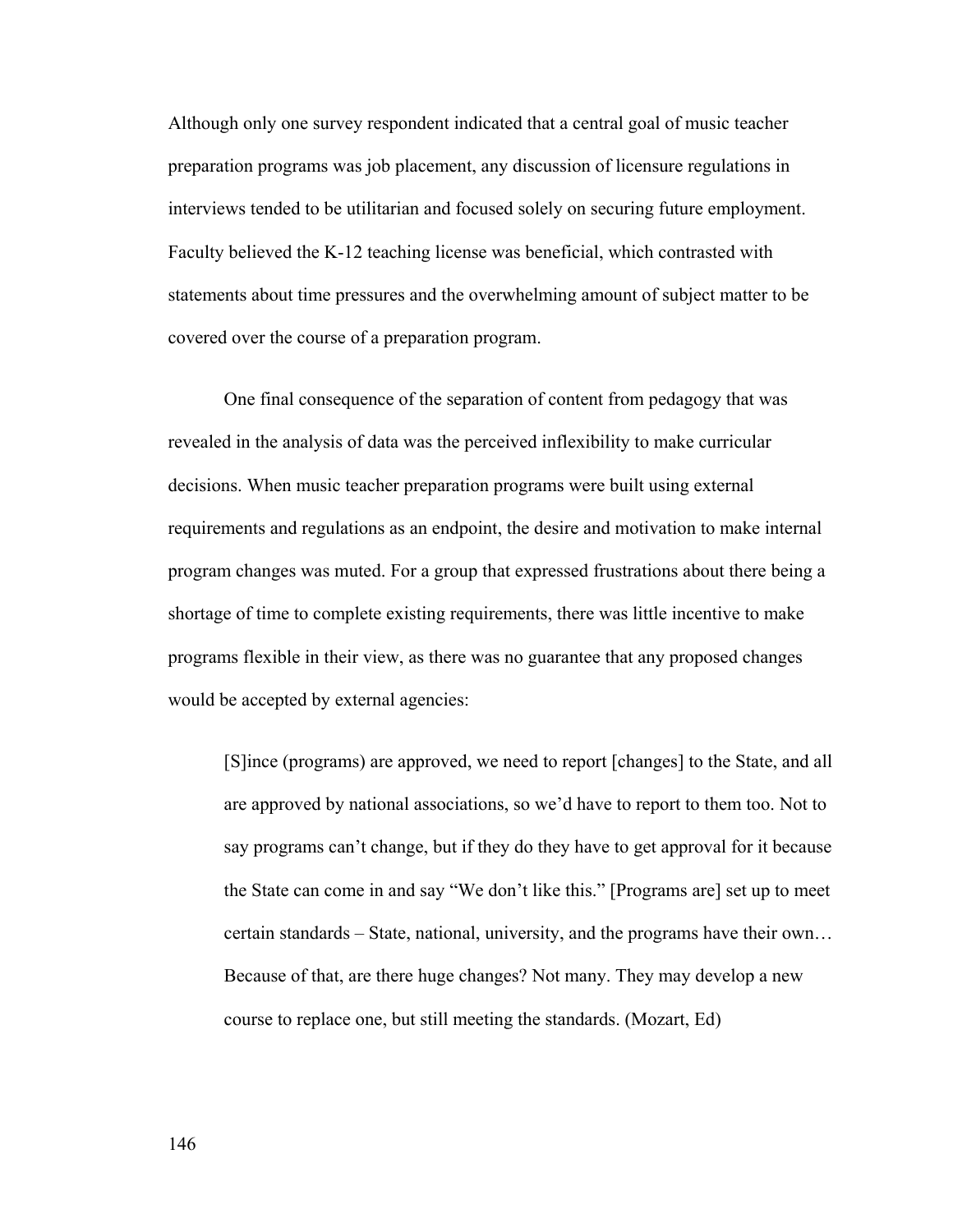Later in the same interview, after commenting that a central goal of all preparation programs was for students to know "what a good teacher is," the respondent clarified the point by saying:

Know how to structure classrooms, know what they're doing in a classroom, set it up, reflect on what they're doing and be able to change, be open to change. When I was a teacher it was like I was always checking myself. It's a constant recursive process: plan, teach, reflect (Mozart, Ed).

Faculty across all institutions emphasized the importance of their students engaging in personal reflection; many stated that reflection by teacher candidates was an important topic that permeated all facets of a program. For that reason, it was slightly unexpected to learn that there were so many barriers to reflection on a programmatic level.

One institution reflected a different view of the influence that external standards, regulations, and requirements held over their program. Rather than seeing regulations as a burden, adding to an already strained workload, the chair of music education at Gershwin claimed:

One thing we are looking at is: What are the state minimums that are required? Because we have to fulfill that, and then based on the mission of the college the core is the same for all students regardless of major… When you look at the amount of time, I think we are always looking at the program to be revised or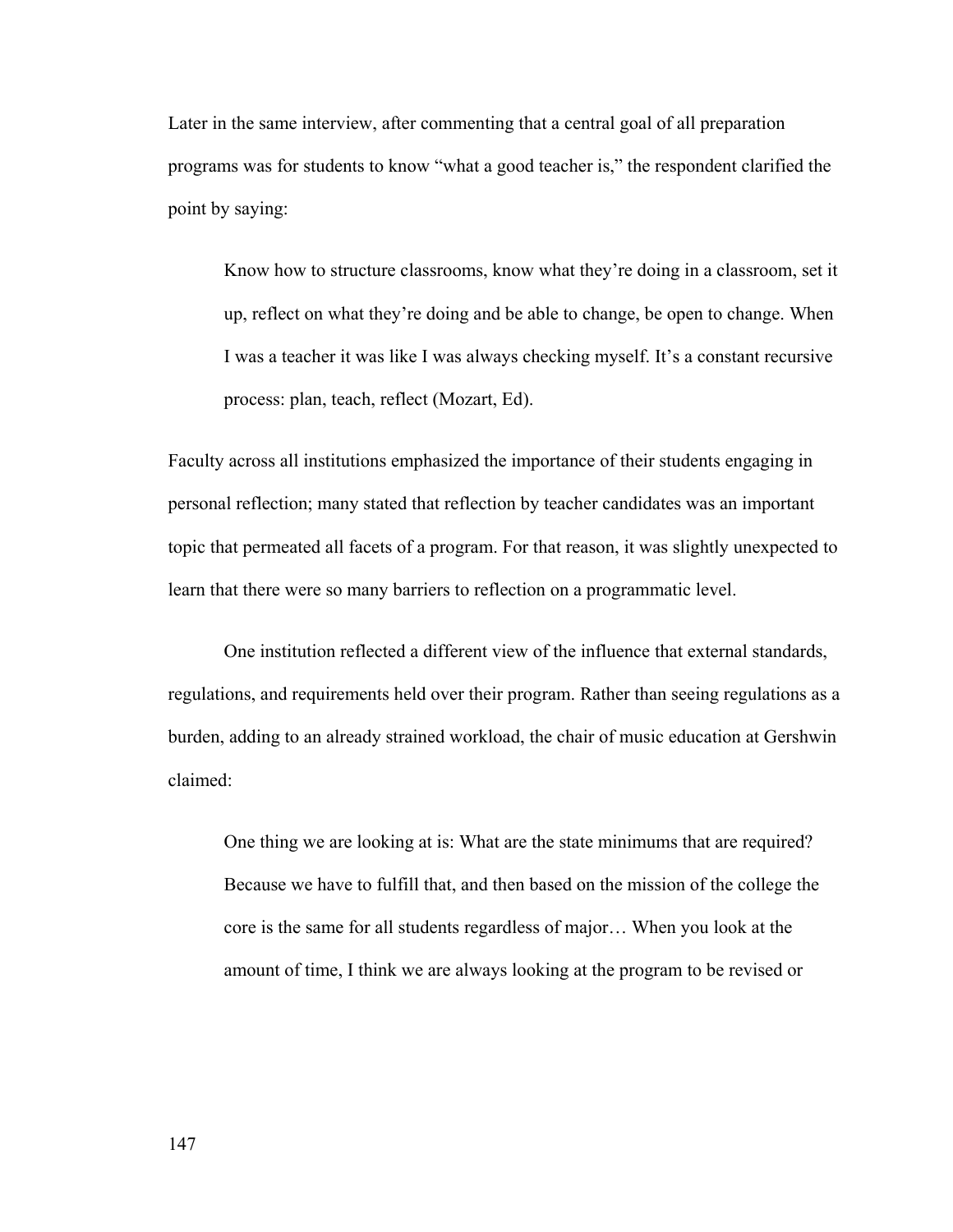collapsed, because you always want to have the opportunity to have some flexibility with the program.

The music education faculty that were interviewed across all institutions except Gershwin expressed the view that state requirements were constantly increasing, which resulted in pre-determined program curricula. Regulations and requirements were seen as oppressive guidelines, but at Gershwin the regulations were viewed simply as a starting point. It is significant to note that Gershwin is neither an NASM nor an NCATE institution, so the only external requirements that necessitated attention were from DESE.

 When music teacher preparation programs were members of multiple external organizations, they had less control over the total content of their curricula. Adding topics to music education classes over time gave the impression that music education coursework was filled with a number of disparate topics. Unlike the content of the music core, which had been passed down over generations to those members of the performance culture who were selected for advanced musical study, the content of music education was lacking a tradition and, thus, a rationale for the inclusion of additional topics. For members of the high-status subject of music performance, the weaker classification of music education knowledge was confirmation of its lower status.

Gershwin stood apart from the other programs in terms of the amount of student input and programmatic flexibility that guided ongoing reflection and changes to program requirements. The head of music education at Gershwin (which, again, is neither an NCATE nor an NASM school) stated,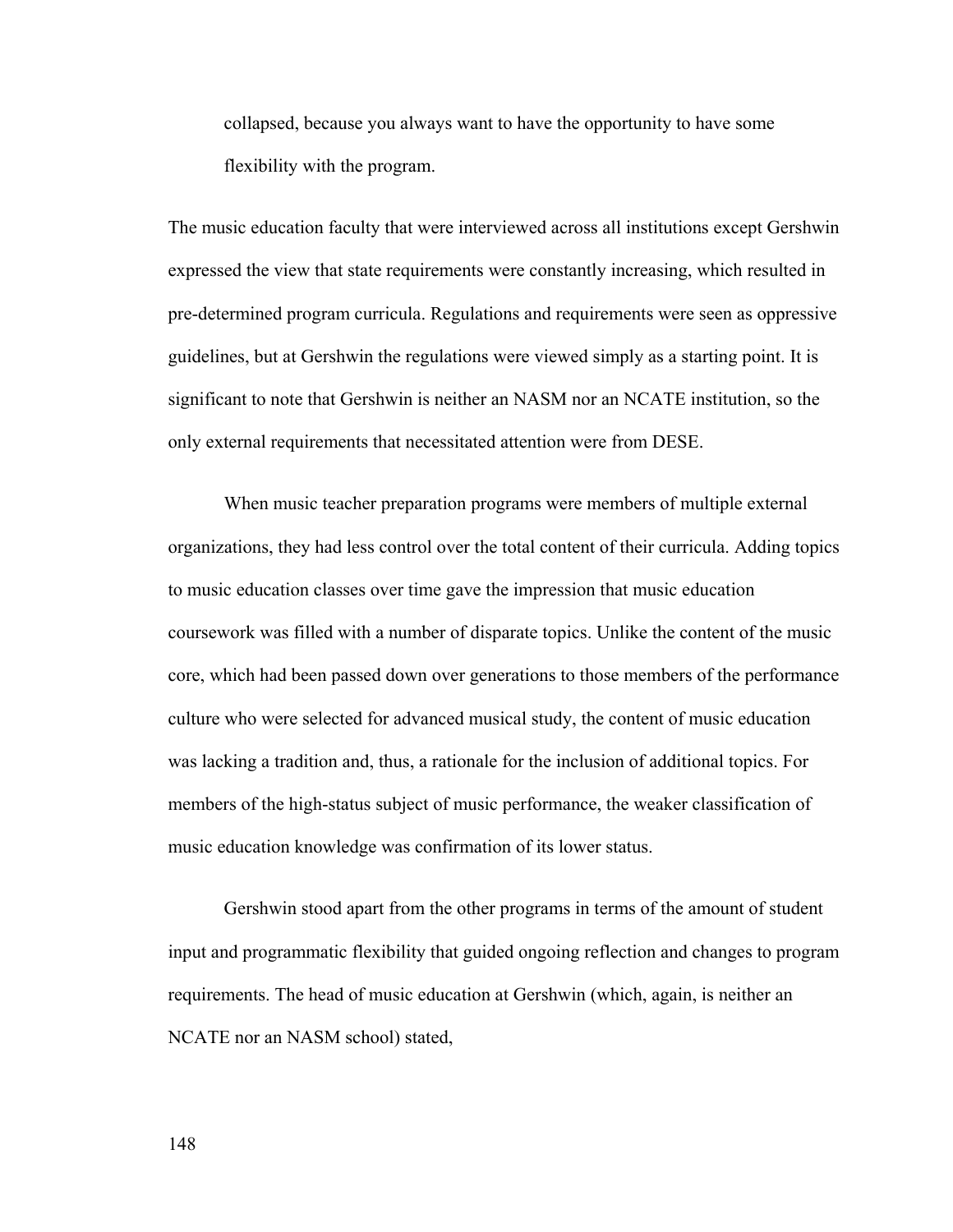The elective pool is fairly large and tends to grow based on what student interests are… I think as requirements change in the Commonwealth we're able to address other interests of the student (Gershwin, Music Ed).

The head of Gershwin was the only music education faculty interviewee who explicitly stated that the interests of students might be considered a starting point in curricular decisions; in addition, the program head at Gershwin was the only interviewee who viewed the standards and requirements of external organizations as no more than a rough guideline for programmatic content. Rather than viewing the requirements as restrictive, the program head at Gershwin expressed a desire for flexibility and ongoing reflection at the programmatic level. Faculty at programs other than Gershwin expressed a desire to engage in ongoing reflection, but that desire was seldom realized. At Gershwin, such reflection was taken for granted as a necessary step in curricular revision.

With one exception – Gershwin – most programs expressed an increasing pressure to meet the requirements from external agencies and organizations and, as a result, a large number of topics were covered in methods classes. This led to the obvious question: why was the curriculum of Gershwin's teacher preparation program more flexible? A preliminary answer was that Gershwin was not a member of multiple organizations, so the only external oversight was from the Department of Elementary and Secondary Education. However, that answer is incomplete, because, following the use of the constant comparative method, it became clear that not every institution was a member of NASM and/or NCATE. When analyzing the content of the preparation program at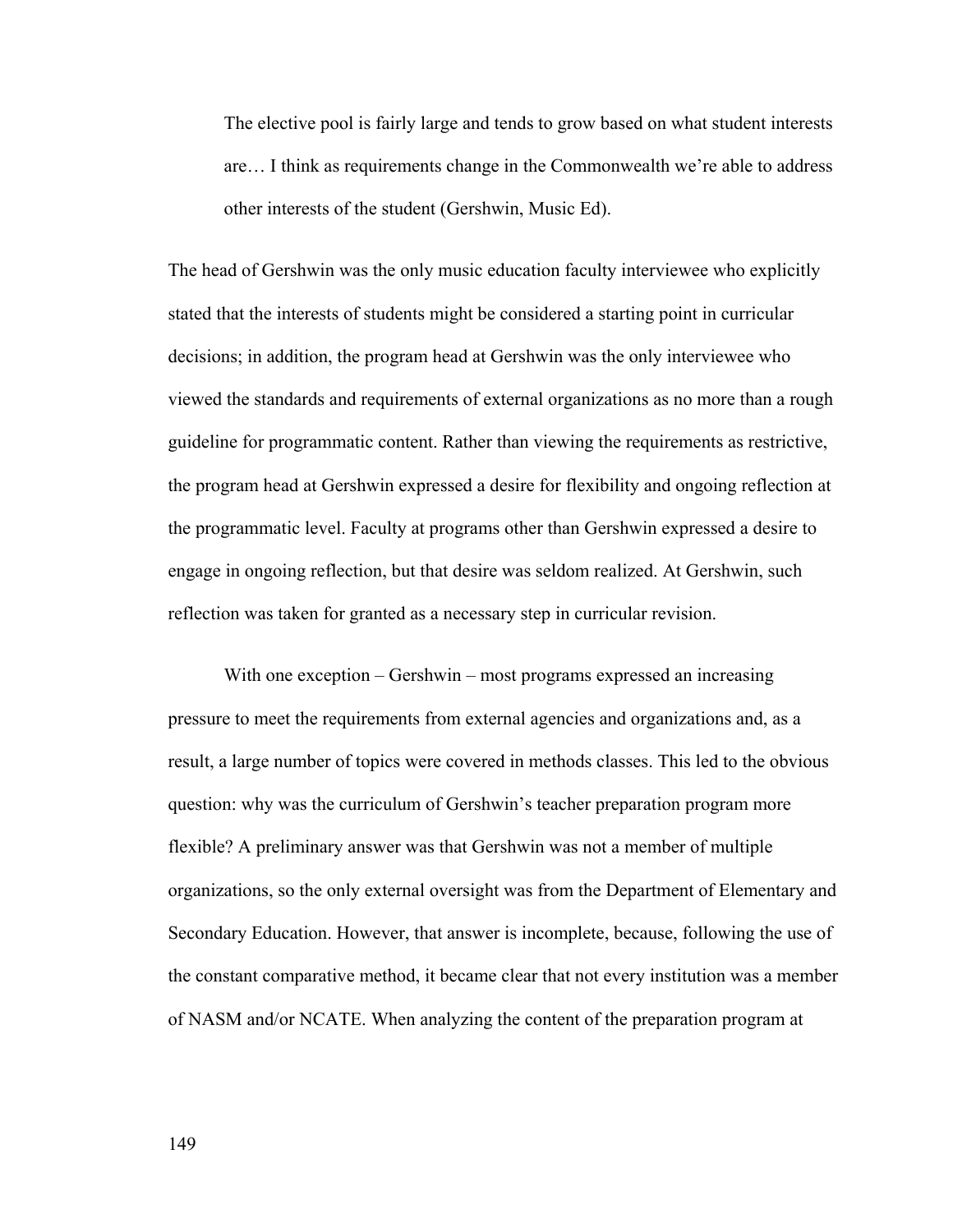Gershwin and comparing it against other programs across Massachusetts, Gershwin's program was unique in one significant respect: the program was not built around the traditions of western art music performance. Gershwin, as a jazz-focused institution, valued different performance styles. Improvisation and collaboration are essential skills for the jazz musician, but are less important for classically-trained musicians.

While the curriculum at Gershwin may not quite amount to an integrated code, the curriculum is less a collection code than other programs in the state, because the classification of music content was weaker than in programs that used a conservatory model. The classical performance tradition was described above as demonstrating strong classification and framing. Conversely, jazz performance relies on much weaker framing (which encourages greater student input and control over knowledge), which has also accompanied slightly weaker classification (although, not as weak as would be expected under an integrated code). The performance repertoire at Gershwin included a broader range of world music and popular music than was included in conservatory-style schools of music across the State. In addition, the department head at Gershwin described an intentional resistance to inflexible lists of core repertoire, which indicates a weaker classification of music content knowledge than was seen in other performance programs. The classification, framing, and code of music education knowledge (especially as related to music content knowledge) will be explored in the next two sections.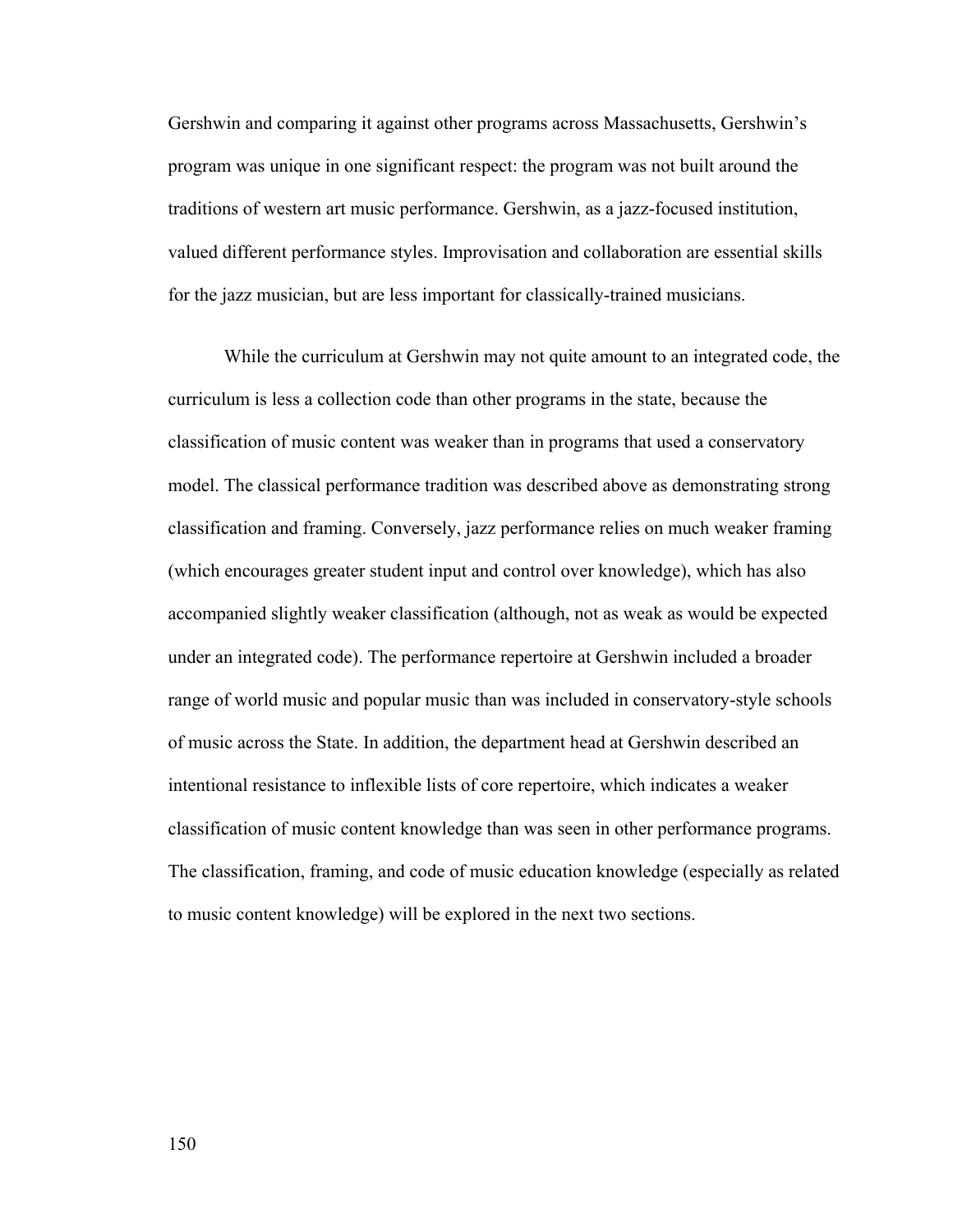## *Summary*

 Based on the analysis of program of studies and course descriptions, the explicit curriculum for music teacher preparation programs contained knowledge and skills that overwhelmingly emphasized performance, specifically the performance of Western art music. In addition, the content knowledge contained in music teacher preparation programs was highly specialized and general pedagogical knowledge was largely minimized across the State in favor of pedagogical content knowledge which, as argued above, was more similar to content knowledge than to general pedagogy.

 Returning to Eisner's theory of the three curricula that all schools teach, the analysis of requirements across programs allows for determinations regarding the explicit, implicit, and null curricula. The explicit curriculum emphasized content knowledge related to performance, specifically the performance of western art music. Music theory, music history, and sightsinging all complemented solo and ensemble performance requirements; the analysis of course descriptions confirmed that nonperformance classes (such as theory and history) all approached their content from the perspective of the western art music tradition. Judgments about the explicit curriculum, especially music content knowledge, were generally consistent across programs (with the exception of Gershwin – which has been discussed and possibly Mendelssohn – which will be discussed later in the chapter).

The null curriculum of music teacher preparation programs included those topics and content areas that do not fit well within the paradigm of performance described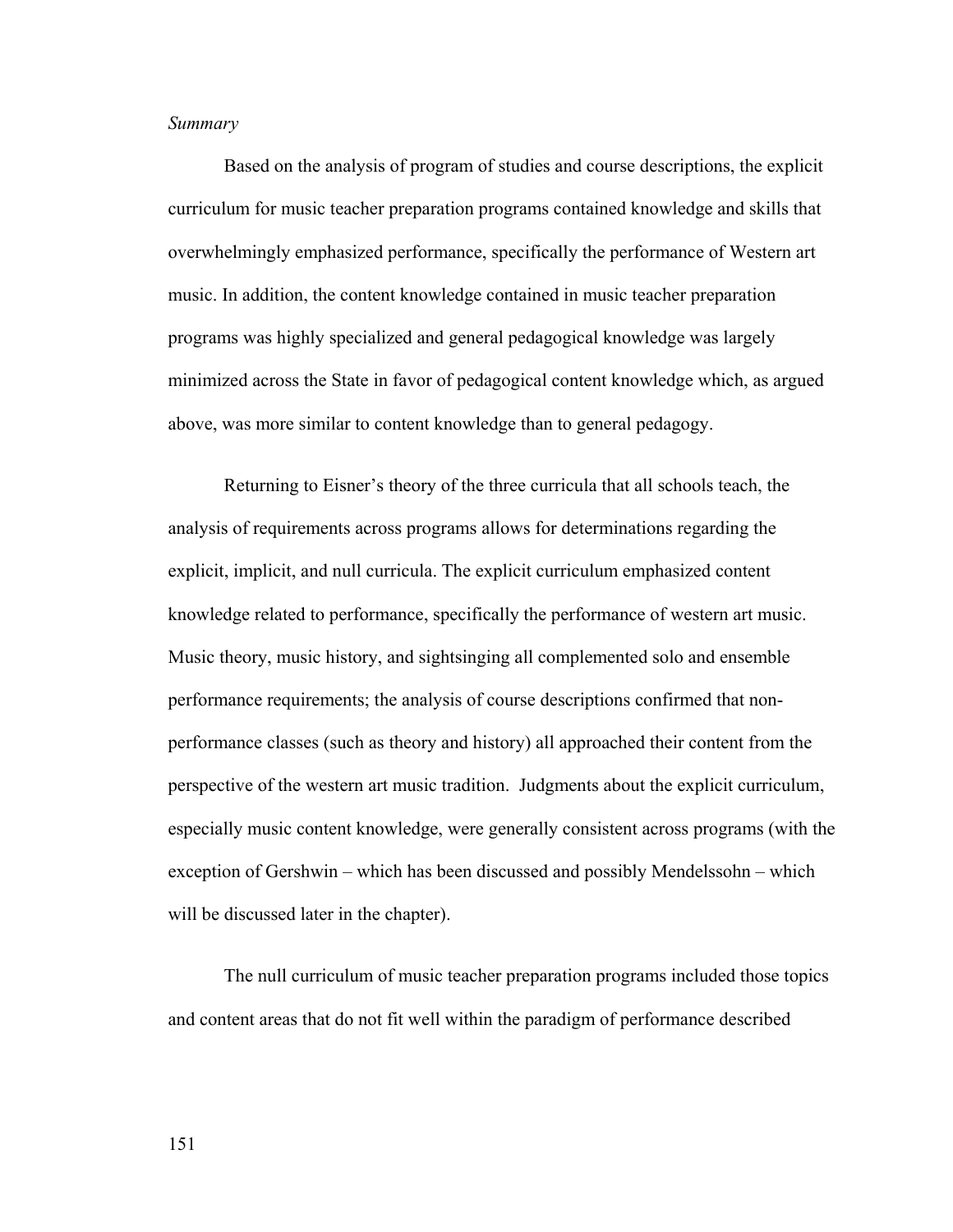above. World music and popular music *may* be a part of a student's preparation, but in general such knowledge tended to be elective in nature and not required. Popular music and world music not only contained content that was lacking in most music teacher preparation programs, but they also contained skills that contrasted with the traditional performance skills emphasized in programs. The performance of popular or world music is more social and collaborative in nature than traditional large-group ensembles, which tend to rely on the direction of a conductor. In addition, it remains unknown *how* the music of other cultures is taught.

The null curriculum also contained knowledge and skills related to teaching students from special populations (special education or English Language Learners). When the emphasis was on performance, especially the performance of Western art music, students were at the periphery. The central focus of instruction was placed on the musical works themselves, meaning that consideration of different learning styles was less important. 'Teaching music' was a common theme in course requirements across institutions, while 'teaching students' was far less common. This theme – of 'teaching music' – will return throughout the chapter, specifically as it relates to the teaching of classical music versus other genres of music. Vulliamy (1978) wrote about a "culture clash" between music educators and students that was found in English music classrooms, a topic that was also addressed by Green's (2002) study which contrasted the 'informal' music-making styles of popular musicians with the 'formal' music-making of classically-trained musicians. As this chapter progresses, the emphasis on classical music in Massachusetts schools of music will be explained as a political clash between content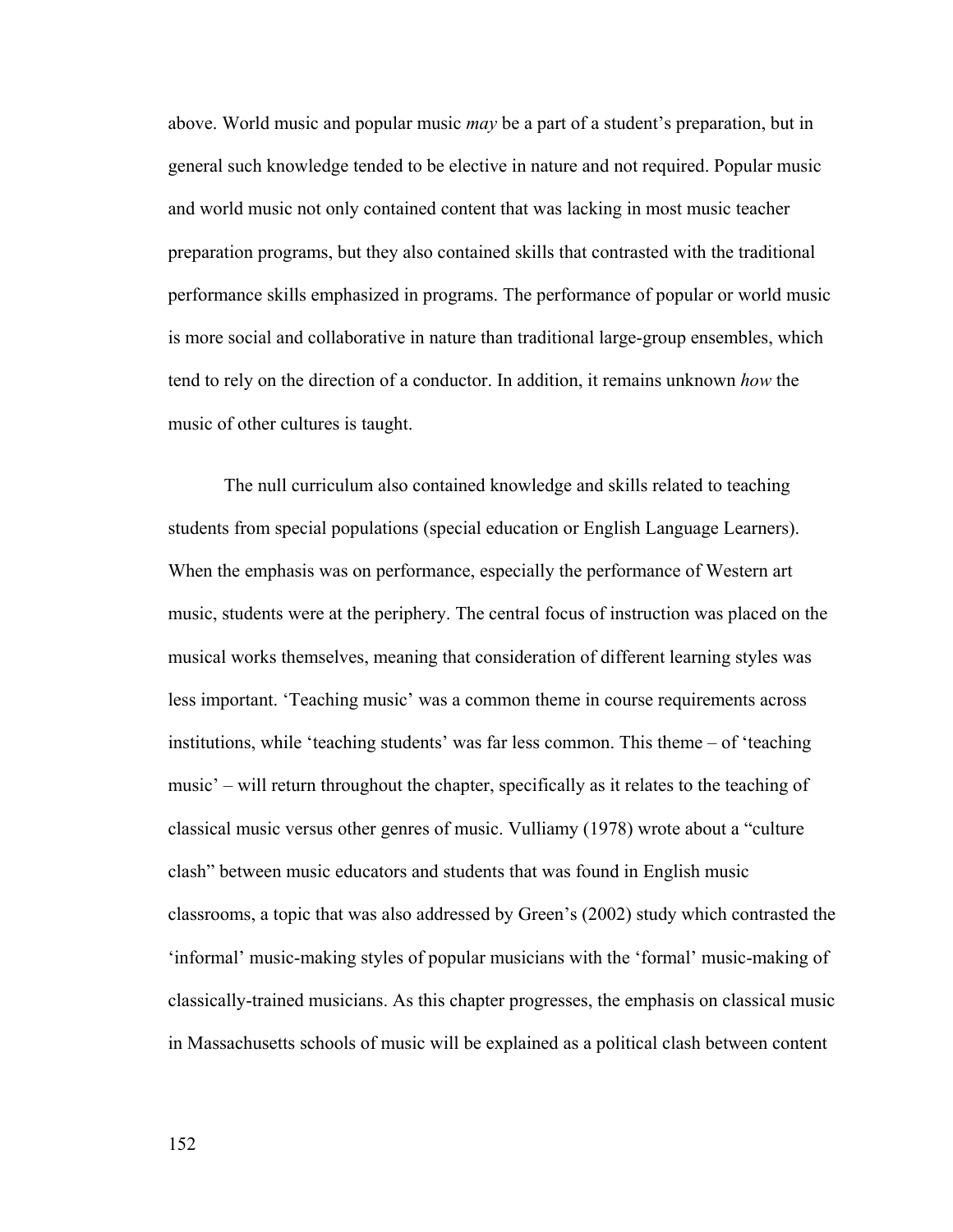areas of varying status, placed in competition with one another due to curricular organization using a collection code.

 From the explicit and null curricula, determinations were made regarding the implicit curriculum of music teacher preparation programs. Since music content knowledge was required to such depth and pedagogical knowledge (or pedagogical content knowledge) focused on breadth and was grouped into a small number of methods classes, the message delivered through programmatic curricula was that content knowledge was more valuable and of higher status than pedagogical knowledge. Furthermore, since music content knowledge was largely represented by performance skills, technical proficiency, and understanding the theory and history of Western art music, the music of other cultures and informal music-making options were deemphasized and (implicitly) of lesser value and status.

 The influence of Shulman's theory of teacher knowledge was far-reaching in Massachusetts music teacher preparation programs. The absence of music students from general pedagogy classes further isolated the music education student and, consistent with Robert's (1993) central argument, resulted in Schools of Music being the primary locations of socialization for music students. What makes music education programs unique was that they had a long tradition of isolation. Shulman's theory, and the resulting influence it has on preparation programs, did not cause the specialized knowledge of prospective music teachers to be codified; centuries of tradition made that a reality. However, when content knowledge (and pedagogical content knowledge that mirrored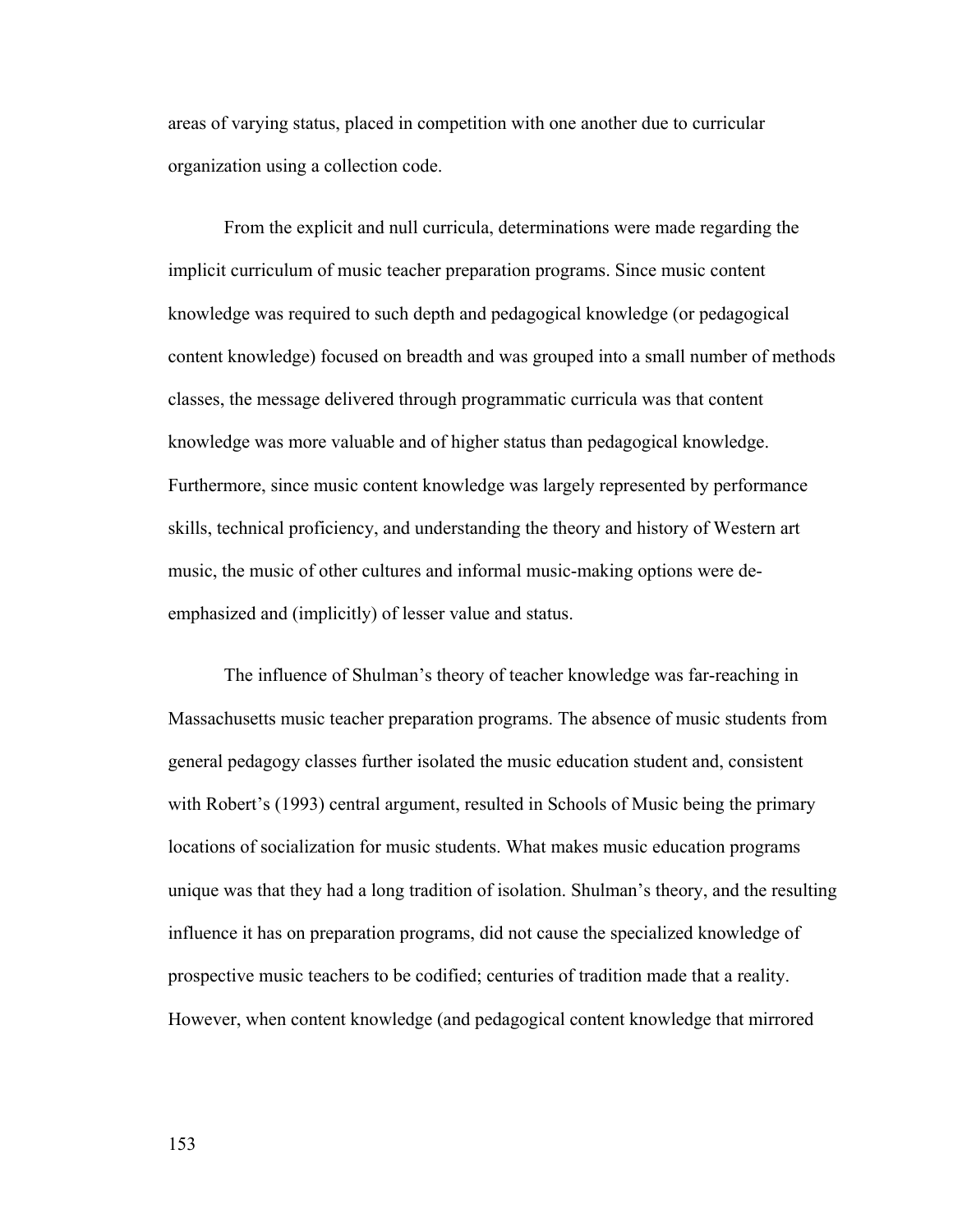content knowledge) was emphasized to the degree that was seen in Massachusetts, then the ability to change was greatly minimized.

 The Shulman-ian organization of knowledge in music teacher preparation programs reflects what Bernstein termed a "collection code" and approximated a specialized collection code. The essentialist foundation of Shulman's organization is not one of the features of a specialized collection code; however, strong classification (boundary maintenance) between contents, strong subject identity and loyalty, early screening procedures of students, and strong framing are indicative of a collection code. Specialized collection codes, according to Bernstein, are distinguished by a large number of public examinations at the secondary level. Music content knowledge does not *technically* meet this requirement; however, if the definition of "public examination" is broadened, then the regular performances of music students (with evaluative criteria determined by music educators) could qualify music content knowledge as being representative of the specialized collection code. Music education knowledge, contrasted against music content knowledge, demonstrated weaker classification and framing, in that student control over content (framing) was encouraged to a greater degree, and the boundaries between music education knowledge and other content areas were more blurred then music content knowledge. These differences are not quite enough to classify music education knowledge as being organized using an integrated code, but as will be shown in the sections that follow, music educators are moving in the direction of an integrated code. This movement toward integration is experiencing a number of obstacles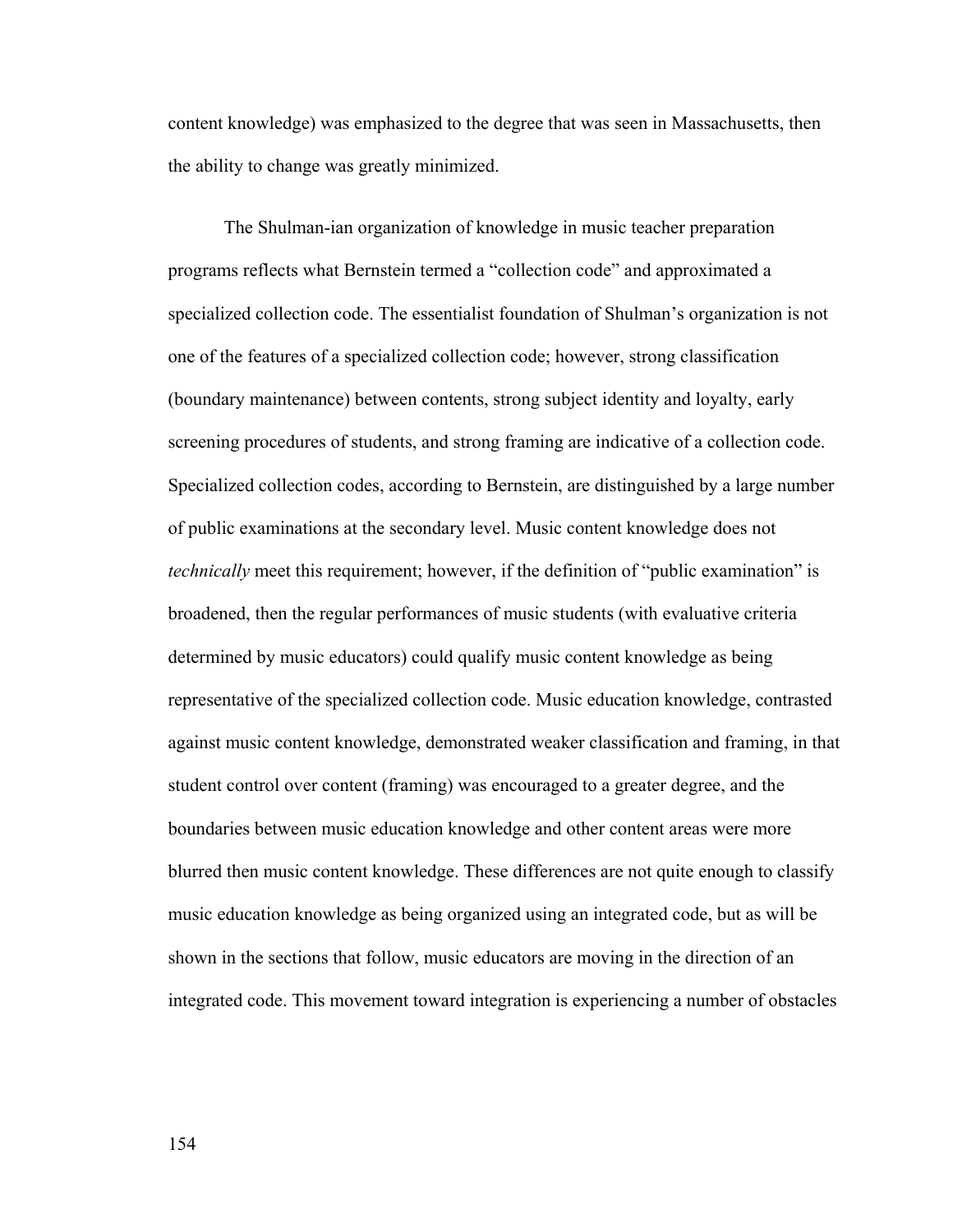and challenges, which were anticipated by Bernstein. In the next section, the hierarchical arrangement of content, which resulted from a collection code, is explored.

## **Theme 2 – The sociology of school subjects, as applied to the relative statuses of subcontent in music teacher preparation programs**

 The curricula of Massachusetts music teacher preparation programs, organized around Shulman's theory of teacher knowledge, illustrated the qualities of a collection code, most notably the strong classification and framing of contents. The classification of music (content) knowledge was stronger than music education and education (pedagogy) knowledge. The boundary between music content and general pedagogy (or for that matter, all other contents) has been maintained for centuries, defended by the classical performance traditions that are reinforced in schools of music.

This section analyzes the boundary maintenance between music and music education knowledge, as well as the relative statuses of music, music education, and education knowledge. It is argued below that music education knowledge, as realized in teacher preparation programs, demonstrates the beginnings of a shift toward an integrated code. The hierarchy of sub-content that resulted from the collection code, and the subsequent lower status of music education faculty and knowledge, caused music educators to question their relationships with performance and education faculty. I hypothesize that music educators are questioning the underlying collection code of music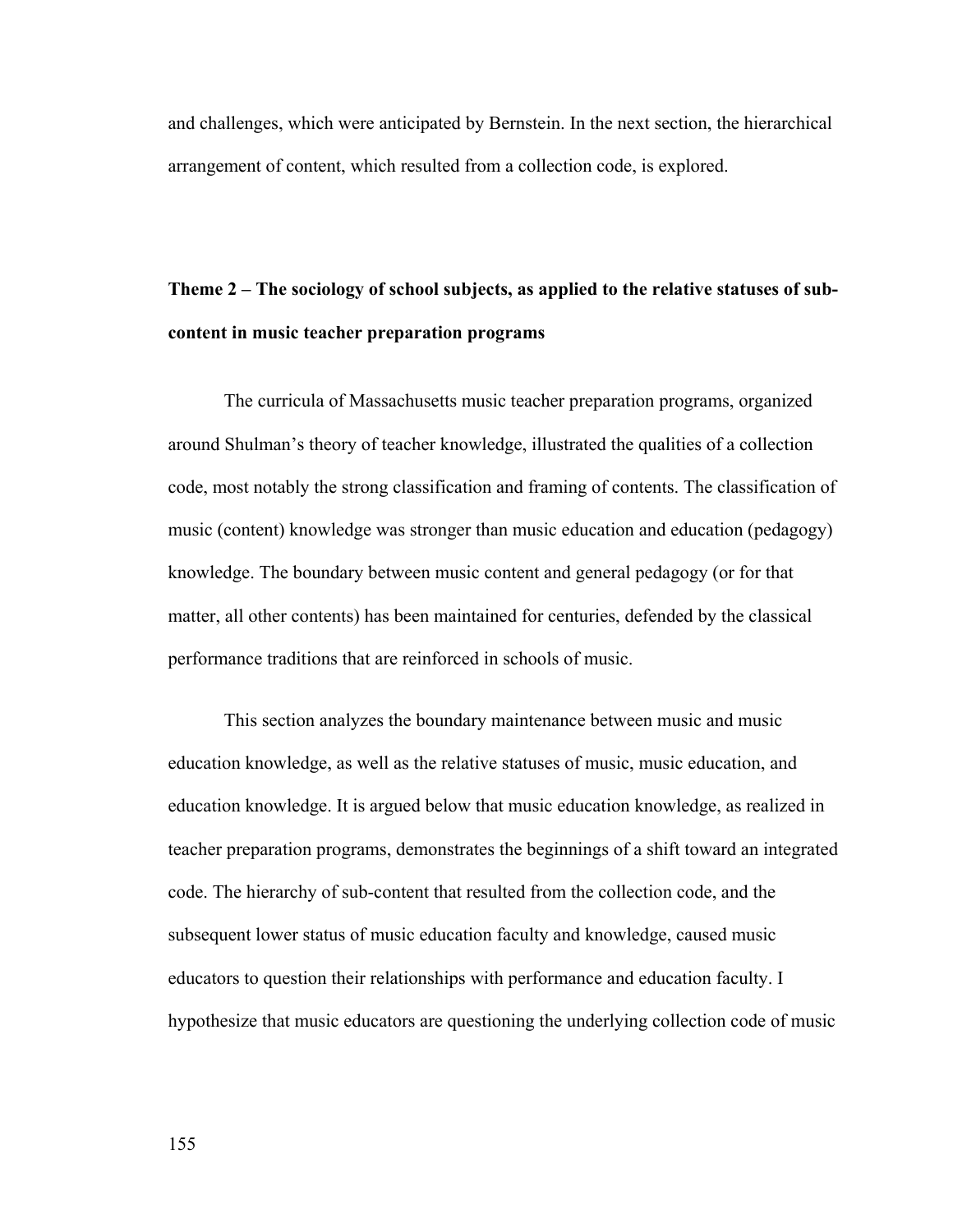content knowledge, thereby transcending issues of high or low status by seeking new curricular models that challenge the hierarchy of contents. This will be demonstrated through an analysis of 'tensions' between the opinions expressed by members of the primary social groups in this study. As will be shown, the opinions of music education faculty differed from those offered by music performance faculty in terms of the prominent role of performance in teacher preparation programs and the future of music education. Disagreements revolved around *what* is taught (especially as related to the prominence of western art music), and these central issues of what 'counts' as valid knowledge in Massachusetts music teacher preparation programs have also been discussed in other settings, notably through the work of Vulliamy.

 Music education and music performance faculty held differing opinions regarding the knowledge of most worth to music education students. What made these misunderstandings most curious (initially) was that it was noticed by one group (music education) much more than by the other (music performance). Often housed in the same building, the views expressed by the two groups regarding what prospective teachers should know and be able to do reveal the lesser status of music education when compared to music performance, as illustrated in the following comment from a music education faculty member from Mozart:

I don't think any student comes here because they want to work with me in music education. They come to this school because they want to study an instrument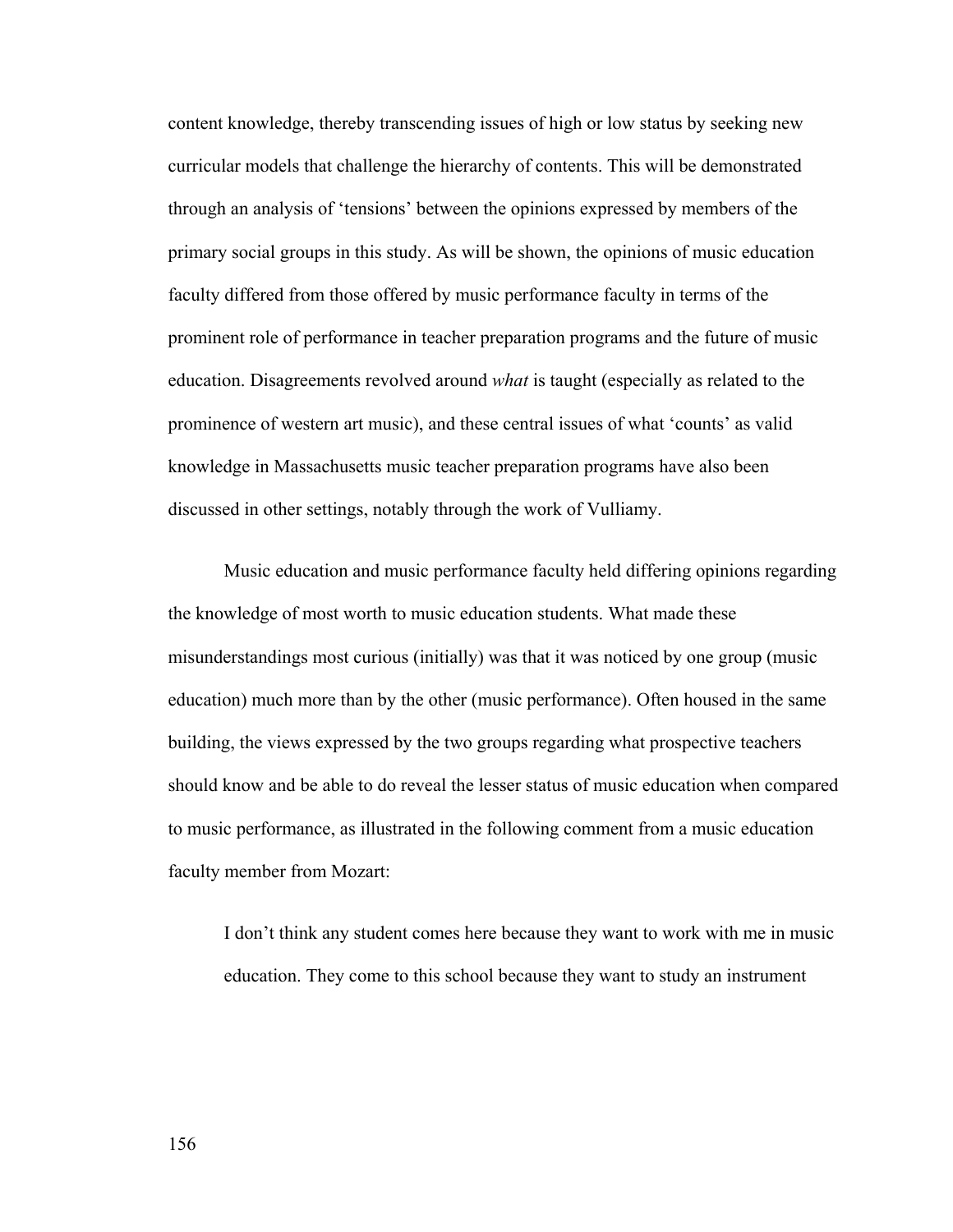under a certain faculty member… They want to be musicians. They had a positive experience and they want to replicate it (Mozart, Music Ed2).

It was surprising to hear such a frank opinion offered by a music education faculty member, especially one from the largest program in the State. There was no sense of defeatism in this statement; rather, the opinion that students "want to be musicians" first was simply taken for granted. It is important to remember music education faculty were likely trained in the same tradition as their students – the conservatory model with its emphasis on performance and technical mastery of the Western art music canon. How does one negotiate being trained as an expert performer while simultaneously acting as a critic of the model in which one has been encultured? The answer to this question necessitated a close analysis of the beliefs of performance faculty regarding their own content, as well as of music education content.

 Music faculty members who taught courses with a performance emphasis held very specific beliefs regarding the content knowledge that they believed was necessary for prospective music teachers:

[T]his is personal to me, but I think I'm right. At least early in their college music education, if not coming out of high school, they have to have a connection with the absolutely core standard Western repertoire that all music is founded on… Using literature as an example, in high school they're going to be studying those foundational core pieces – everyone reads the Odyssey, Great Gatsby – they are the curricular structure… Our students don't know Beethoven symphonies!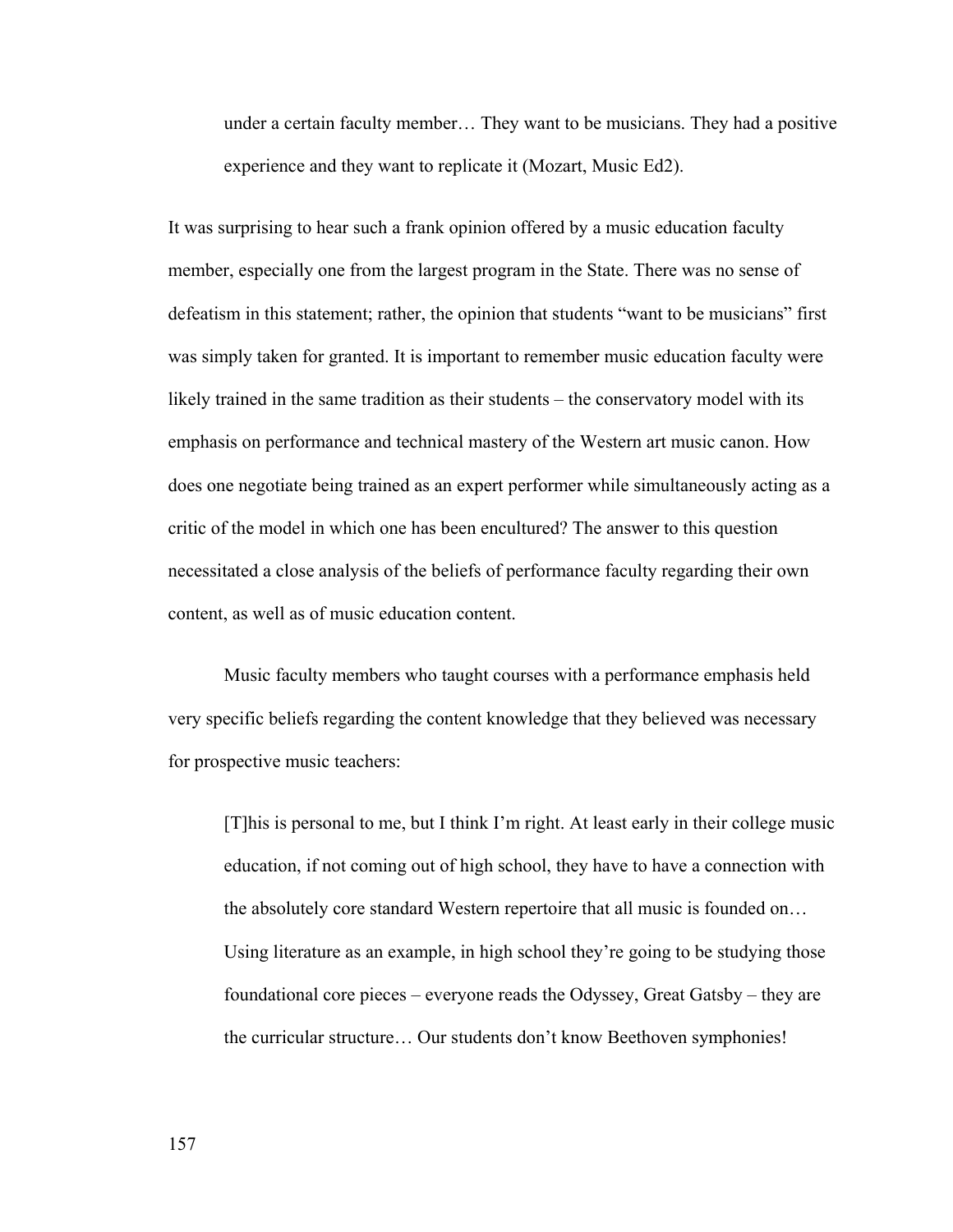Talking about basic skills, you need to know that. You need to know the Beethoven symphonies; you need to know the Brahms symphonies… How can you live a life as a musician and not know the *St. Matthew's Passion*? The core stuff – Bach vocal music, *Psalms*, lieder, Schubert, things we glance over in our history sequence – these are really things that our majors need early on to get into on their own and listen to, and study, and look at scores. But they don't know this stuff. They don't have a connection with it. That's really sad. (Mozart, Music)

A similar belief in the overarching value of studying particular repertoire ("foundational core pieces") was shared by an ensemble director at Vivaldi. When asked to describe the emphasis of performance groups on campus, in which all music students – regardless of their areas of specialization – were expected to participate:

Some of what we do [in wind ensemble] is important and seminal works for wind band. It's about 70% music majors, and about 70% of them are music education majors. I pick pieces that are Grade 6 pieces<sup>[18](#page-164-0)</sup>, because... I can't imagine going four years and not doing a Holst march or one of those other seminal works. I'm going to do the Holst suites, Vaughan Williams, Persichetti, as opposed to a lot of more arcane wind band pieces that might not be done in a larger school. The symphonic band here is large. Because of that, I'm less concerned with the wind band canon; I want works with audience appeal. (Vivaldi, Music)

 $\overline{a}$ 

<span id="page-164-0"></span><sup>&</sup>lt;sup>18</sup> "Grades" of musical works refer to a scale developed by the New York State School Music Association, with a rating of 1 meaning easiest to perform and a rating of 6 meaning most difficult to perform.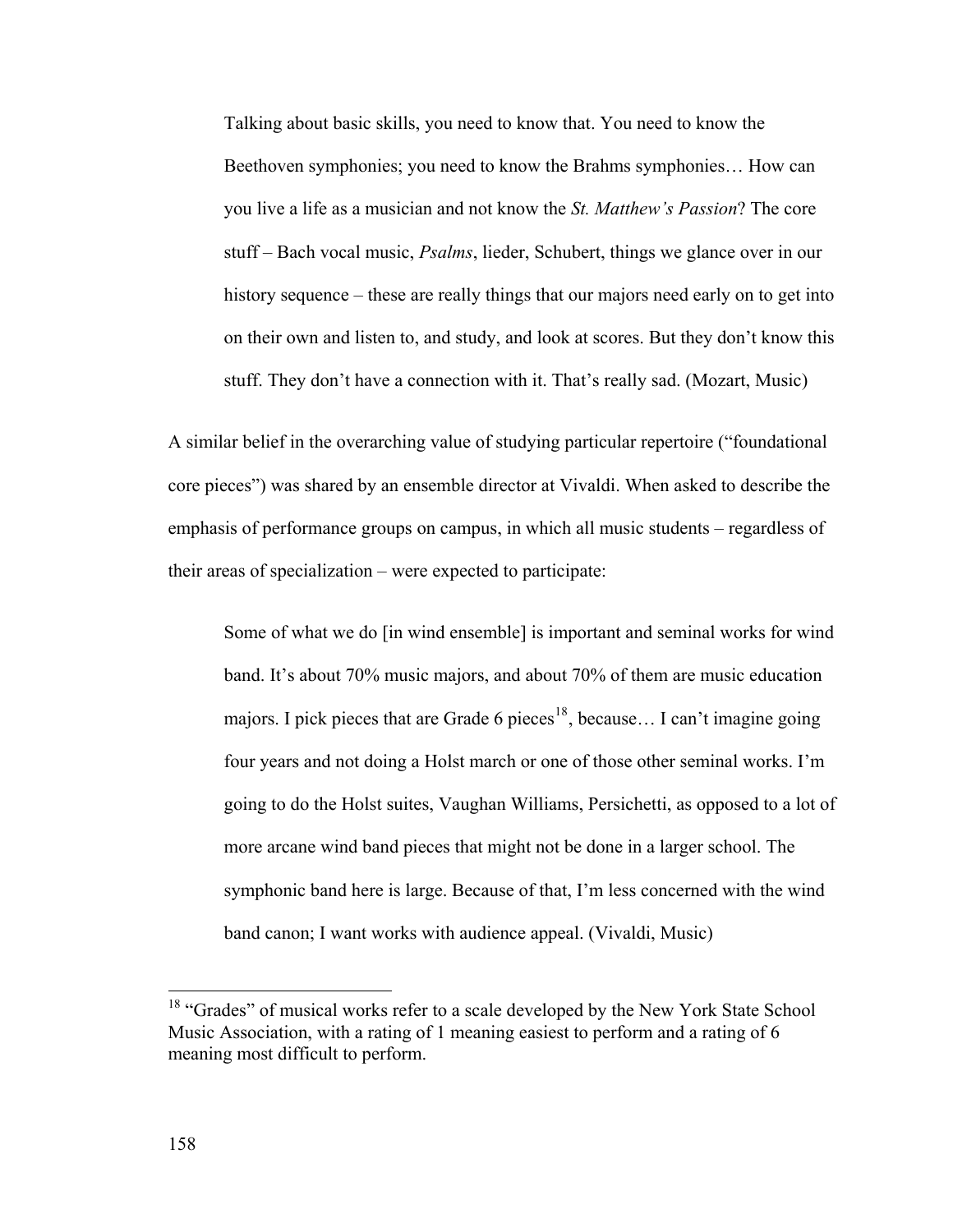For the two music faculty members above, competency as a musician was dependent on exposure to pre-selected works of music in the Western art music tradition and the opportunity to perform challenging musical works with technical mastery. In fact, the excerpt from Mozart questioned whether students were exposed *to a great enough degree* to the "masters" by suggesting that much of the western art music tradition is "glance[d] over in our history sequence." As was shown earlier, the music history and theory requirements in programs across the State were extensive - especially when compared against the knowledge and skills addressed in music education coursework – so it was difficult to imagine how more history requirements could possibly be added to programs. Yet, it is not surprising to hear music performance faculty advocate for the inclusion of more of 'their' content, because performance is a high-status subject in schools of music and those programs hold the greatest power and therefore exercise the greatest control over the selection of curricular content. It is in the best interest of music performance programs to use their power to ensure that their status remains high.

 Music education faculty also expressed the opinion that success as a music teacher was not possible without first achieving success as a musician. One professor at a small private higher education institution offered the following definition of a successful music teacher when responding to the survey:

The music teacher needs a thorough background in music theory and analysis… He/she also needs some knowledge of how that music fits into an historical context, e.g. the western canon, and/or an ethnic-cultural context, in order to elicit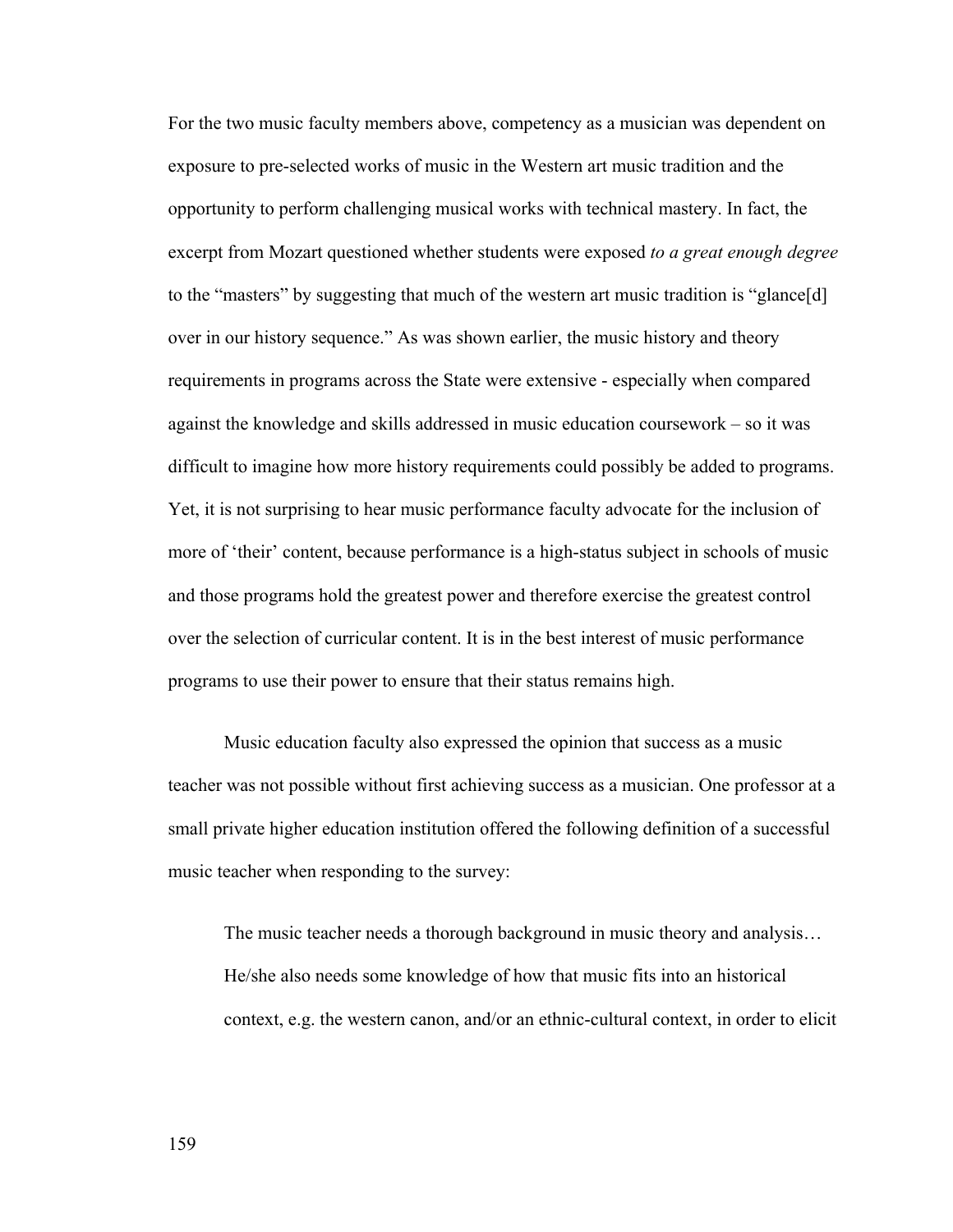an authentic performance… [M]usic exists in a sound space, in time, as performed, and no one understands that quite as well as the performing musician, one who has considerable experience in both solo and ensemble performance.

"Success" relied on content knowledge and/or experience as a skilled performer, and the performer was described as the ultimate authority on music content. Survey respondents from other institutions -- regardless of its size or whether it was private or public - shared this view:

A successful music teacher is an experienced and confident musician across a variety of musical styles. (large/private)

A well-rounded musician (small/private)

[D]emonstrates a high degree of musicianship (large/public)

The responses above came from both music education and music performance faculty. Expertise as a performer was consistently viewed as an essential quality; music performance was viewed as having the highest status in schools of music. This is not surprising, given the large number of public performances in schools of music; the performance "quality" (often defined through a Western art music lens) was viewed as an indication of the value of the school. Public performances represented an additional source of status, one that distinguished the field of music from other content areas.

In addition to technical mastery as a performer, a number of survey respondents emphasized that a successful music teacher must be passionate about their subject area: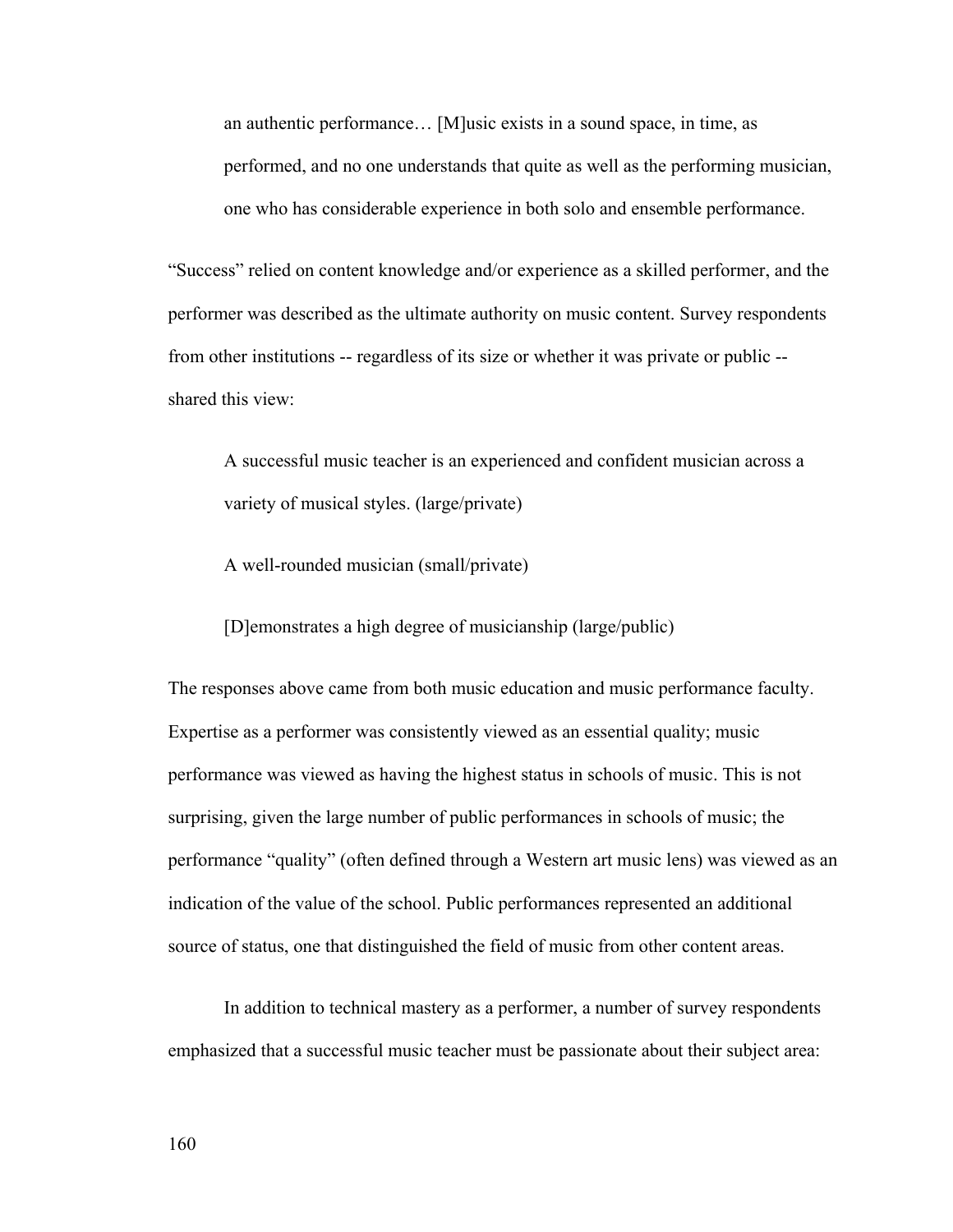[M]ost of all, the teacher needs to love music and to love the act of musicmaking… Then his/her students may catch this enthusiasm and find their own way to a love of music (small/private)

One that fosters a love and interest in music, while developing a students (sic) musical ability, literacy, and musicianship skills (small/public)

Only for *two* survey respondents did success as a music teacher revolve around *students*:

A successful music teacher is one that is student-centered… can relate well to student needs based on their experience with them (small/public).

[D]esigns instruction that reaches all students, and not only those who choose to participate in performing ensembles (large/public).

It is significant to note that the first response above was from a professor at Mendelssohn, an institution that was undergoing a major curricular revision, with advanced coursework in theory being substituted for a broader range of music subject matter, including nonstandard ensembles and the music of non-Western cultures. The second excerpt provided one of the few direct challenges to the tradition model that was found in survey responses from a member of a 'typical' program (or one designed on the conservatory model). The performer-as-musician paradigm permeated most institutions, but in the second excerpt, the notion of "reach[ing] all students" was a direct challenge to that model and an attempt to change the definition of a 'successful music teacher' to include more than performance proficiency.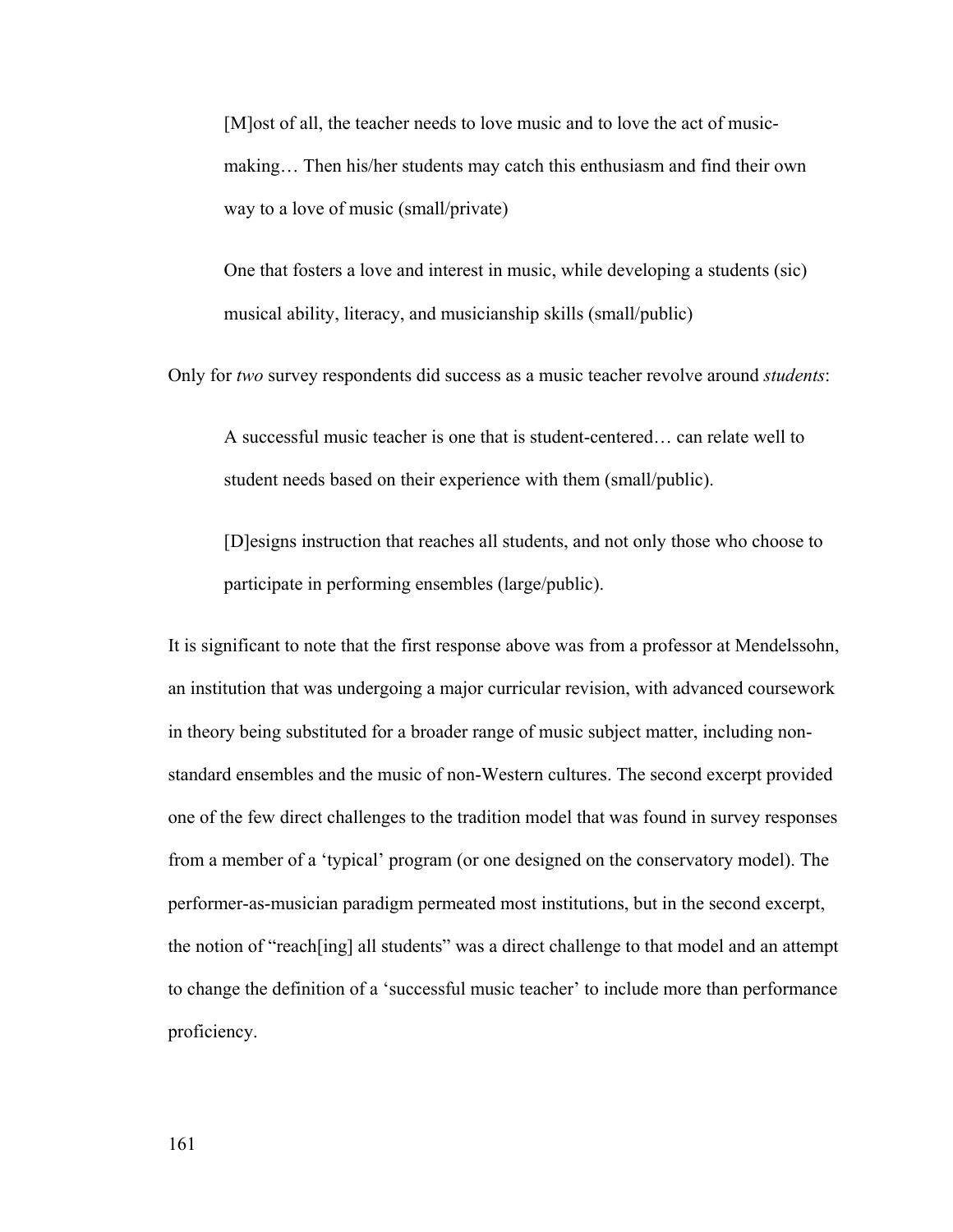Did this relatively consistent view, expressed by both performance and music education faculty, suggest that schools of music shared a common sense of identity with their subject matter, much as Siskin had proposed for teachers working at the secondary level? Initially, the survey responses suggested this was the case. Music education faculty repeated the notion that prospective music teachers should be expert performers. However, when music education faculty members were asked in one-on-one interviews to describe areas in which they felt the traditional music education curriculum warranted revision, it became evident that music educators were members of a barely-visible subculture. Interviews revealed that music education faculty (privately) questioned the value of the performance emphasis in preparation programs.

 The opinions expressed by music performance faculty who worked in conservatory-style settings were of the intrinsic value of Western art music as the foundation of all other music, and of the necessity for students to be well-versed in notable works from the canon. Those thoughts reinforced an aesthetic philosophy that placed value on the works of art that were studied in programs. This stands in stark contrast to the opinions of music education faculty, who expressed a greater desire to connect with students' interests, expose students to a variety of teaching styles, and include the music of other cultures – notions that were rooted in sociological theories. These differences in values were most obvious when the two groups were specifically asked to discuss the value of performance for music education students. Music performance faculty, as the maintainers of the strong boundary of music content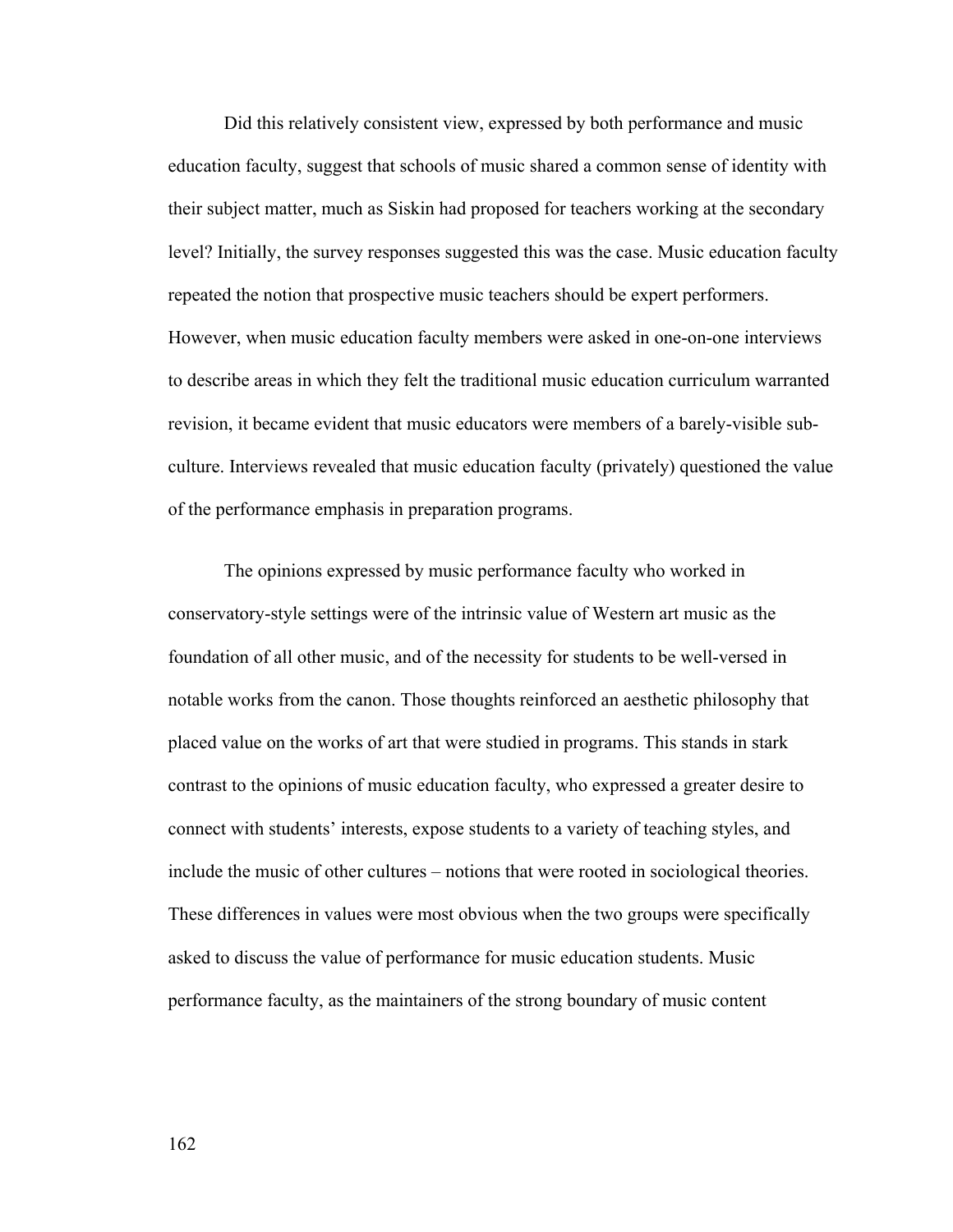knowledge, rejected views that deviated from their core beliefs, because maintaining strong classification was essential to maintaining their high status.

 The contrast between the opinions of music education and music performance faculty members supports the work of Vulliamy (1978; Vulliamy, Kimonen, Nevalainen, and Webb, 1997; Shepherd and Vulliamy, 1983, 1994), who argued that school music – generally referred to as 'serious' music – was incompatible with student (or out-ofschool) music and that school music was considered more legitimate and more worthwhile of study by the music education community. Vulliamy (1983) argued that 'serious' music is explained as being of higher quality than popular music using 'absolute' evaluative criteria that originated in the western art music tradition – namely, standard rhythmic and harmonic notation (p. 5). Many of the traditions of popular music – especially those rooted in the blues and other African-American traditions, such as improvisation and non-classical timbres – do not adhere to standard notation and, therefore, are necessarily going to fail any evaluation that uses the terms dictated by classical music traditions.

In an earlier work, Vulliamy (1978) described a 'culture clash' in English classrooms between school music and student music; but in his 1983 work, Vulliamy analyzed Ontario classrooms and found that although there was no overt culture clash, students' music was included in class discussions in a manner that emphasized the superiority of western art music. As an example, Vulliamy (1983) described an Ontario music classroom, in which the teacher was playing a Buddy Rich recording; despite the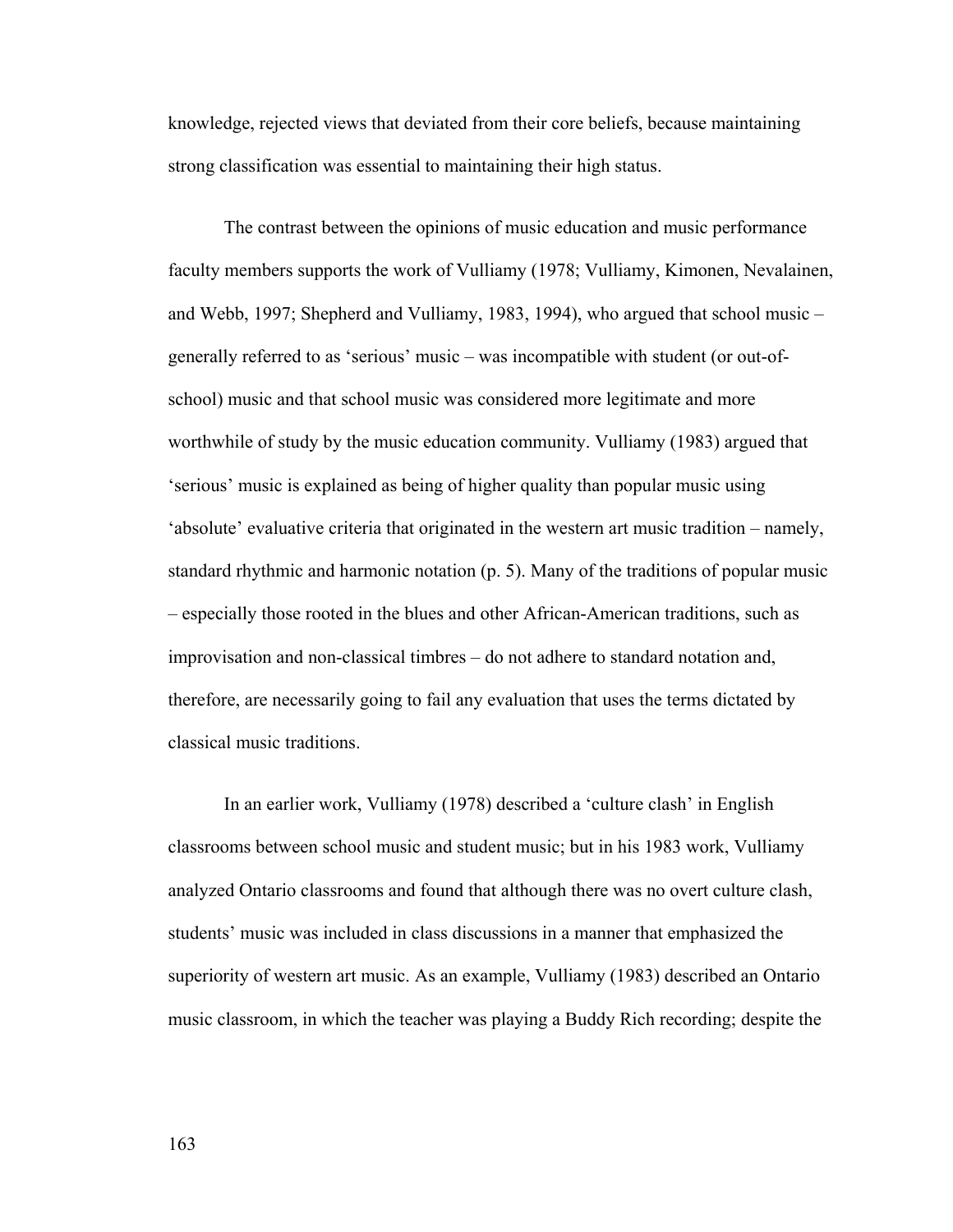energetic music, students remained motionless. The class discussion that followed explained the lack of enthusiasm that was evident from the class: the discussion of the recording "was couched solely in terms of harmonic-rhythmic framework" (p. 7). While students' music was included, it was done in a manner that dismissed the unique features of the music as being irrelevant to classroom discussion and consideration. Likewise, the music curricula of Massachusetts music teacher preparation programs were found to emphasize performance skills from the Western art music tradition, while denying the importance of musical elements (often from different genres, such as popular or world music) that were incongruent with those performance traditions.

 Music performance faculty believed that in order to be an effective teacher one must first be a skilled musician. As was shown in the analysis of survey data, success as a musician was defined as the possession of technical proficiency in performance, an exposure to "important" musical works, and a deep understanding of the theory and history of Western art music. This definition of a successful musician was repeatedly criticized during interviews. The question of "How essential is it for prospective teachers to be master performers?" was voiced by music education faculty members frequently and without prompting. The music core at most institutions was identical for performance and education students, with regular ensemble participation, performance juries and recitals being common requirements for all music students, regardless of their area of specialization. But not everyone inside schools of music accepted the performance-only paradigm as a certainty, as was illustrated in the following exchange with a music education faculty member: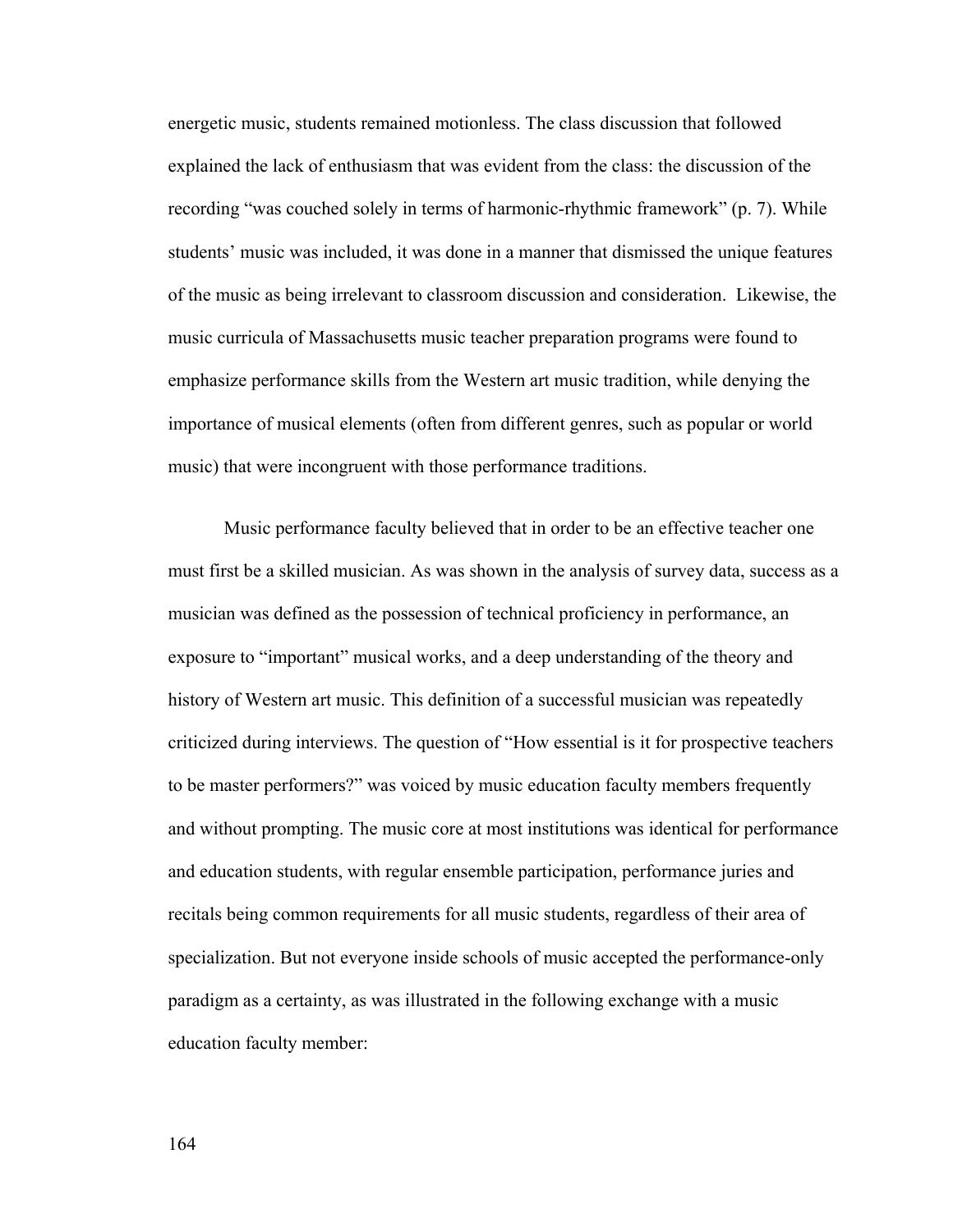*Researcher*: Do you think the end goal of music in K-12 public schools is performance?

*Interviewee*: My general impression of elementary programs is they're really teaching the whole child – reading, writing, composing, improvising, moving… you're looking at the whole musical child.

*Researcher*: And secondary programs? When I taught, I felt like there was an assumption that elementary programs included many types of musical knowledge, but that never extended to secondary schools.

*Interviewee*: Amen! You're the only person who's said that. That's exactly where I was going.

*Researcher*: Do you discuss it in class?

*Interviewee*: Yes! All. The. Time. All the time. It's a very heightened topic for me. I have major issues with the model of music education in middle and high school…. There's a winter concert and a spring concert and literature to be learned. And I'm seeing almost nothing besides that. [Students] are not being educated as the whole musician; they're becoming ensemble players or choral musicians… I am on my soapbox with my methods students constantly… [We describe elementary activities in class and how they may be adapted for ensembles] – it takes five minutes at the beginning of the band rehearsal. When we do a composition exercise suitable for elementary classrooms, we can bring it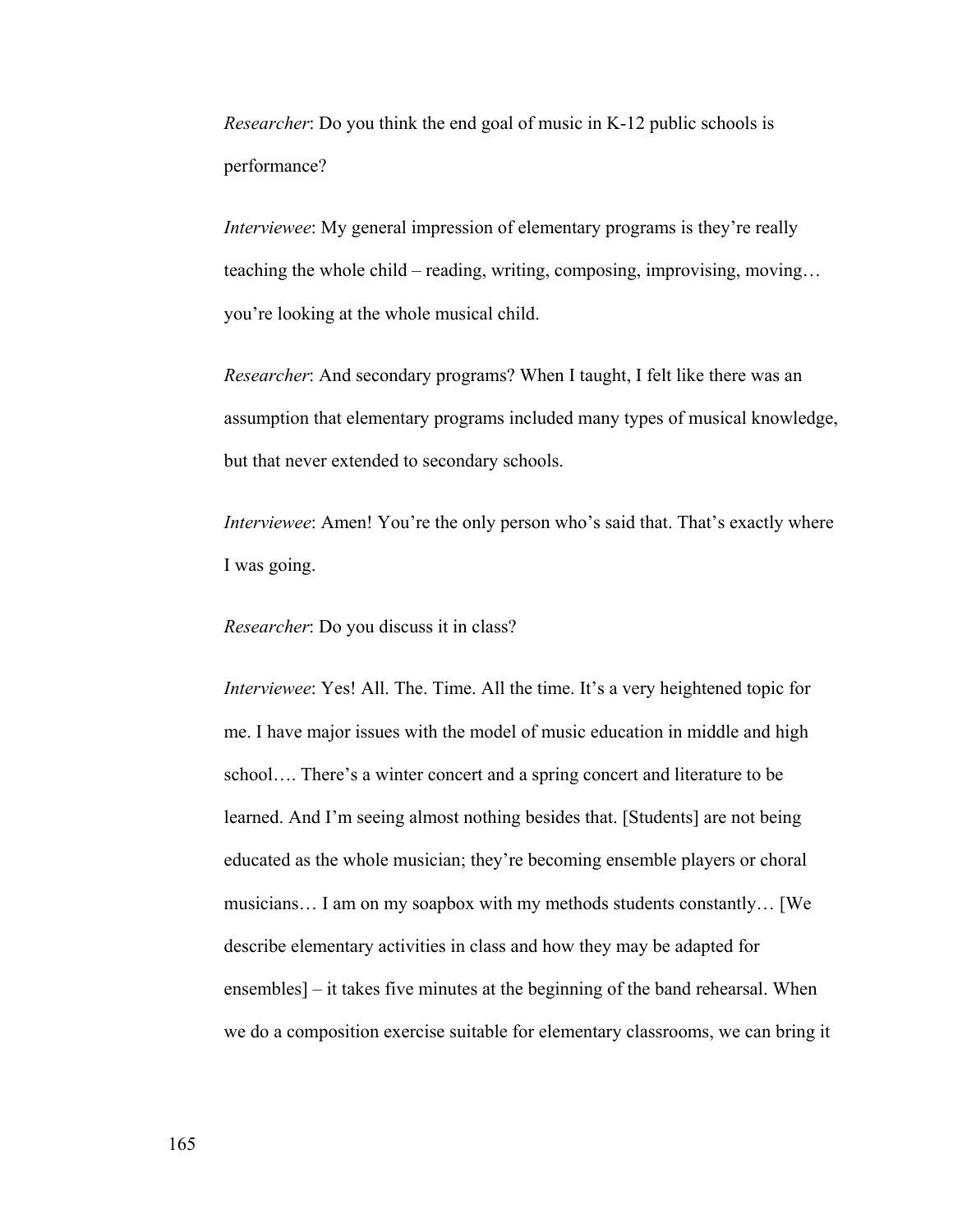into a band setting… I want [prospective teachers] to think outside the box. I want them to be teaching the whole musician, asking them to do more. (Bach, Music Ed)

The large conservatory-style model at Bach created an environment in which this music education faculty member expressed the need to be "on my soapbox with my methods students constantly." Notice that while the conservatory model was viewed as problematic and not ideal for *all* prospective public school music teachers, the example that was offered of one potential instructional method (including non-performance activities that occur "five minutes at the beginning of a band rehearsal") still adhered to the traditional 'music as performance' paradigm that has denied access to so many. The traditional large ensemble-focused organization of secondary schools – the very structure that reinforces the traditions of western art music by producing a steady group of new, highly-specialized musicians to enter postsecondary schools of music – was not made problematic. The assumption was that large ensembles would remain but their foci could be changed slightly to incorporate non-performing activities. The main challenge with this type of approach is that it is unlikely to question the power and high status that performance has enjoyed, and without addressing these power issues there is no reason to believe schools of music will dramatically change. The cycle would then continue: secondary programs emphasize large group performance; a select few from those programs are initiated into the social world of performance and continue with their studies at the post secondary level; and music teachers exit programs identifying first as performers.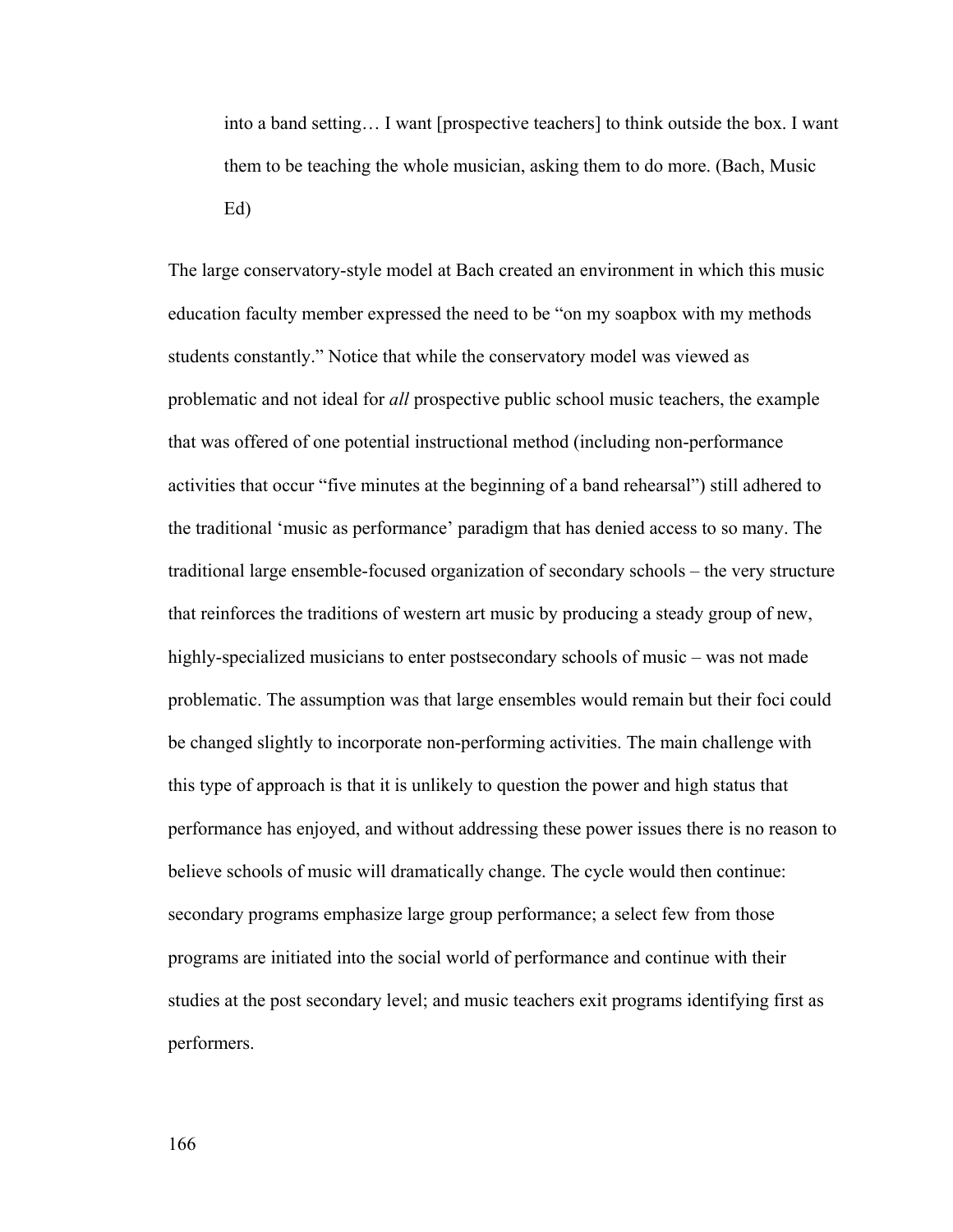One survey question asked respondents to comment on how experiences within the school of music prepared prospective teachers. The answers from music education faculty tended to describe pedagogical skills, but the following response maintained the notion of students being primarily prepared as musicians:

The School of Music offers prospective music teachers the opportunities they need to grow and become the best musicians they can be. If they are not good musicians, they will not be good music teachers. That is not to say that every good musician will be a good music teacher, but a poor musician will not make a good music teacher. (small/private)

While the majority of respondents stated that performance skills were an essential component of becoming a 'successful' music teacher, few emphasized this belief in their description of how experiences within their school of music prepared successful music teachers. Instead, many listed pedagogical skills and traits that were developed through School of Music coursework, including "relates to students," "teaches using multiple instructional strategies," and "able to understand the local context and adapt their teaching accordingly." Responses about specific experiences within a school of music generally focused on the knowledge that was included in methods classes. However, these same participants failed to mention those pedagogical skills when describing a successful music teacher; success as a music teacher most often relied on the content knowledge that a musician was expected to possess. Most of the definitions that were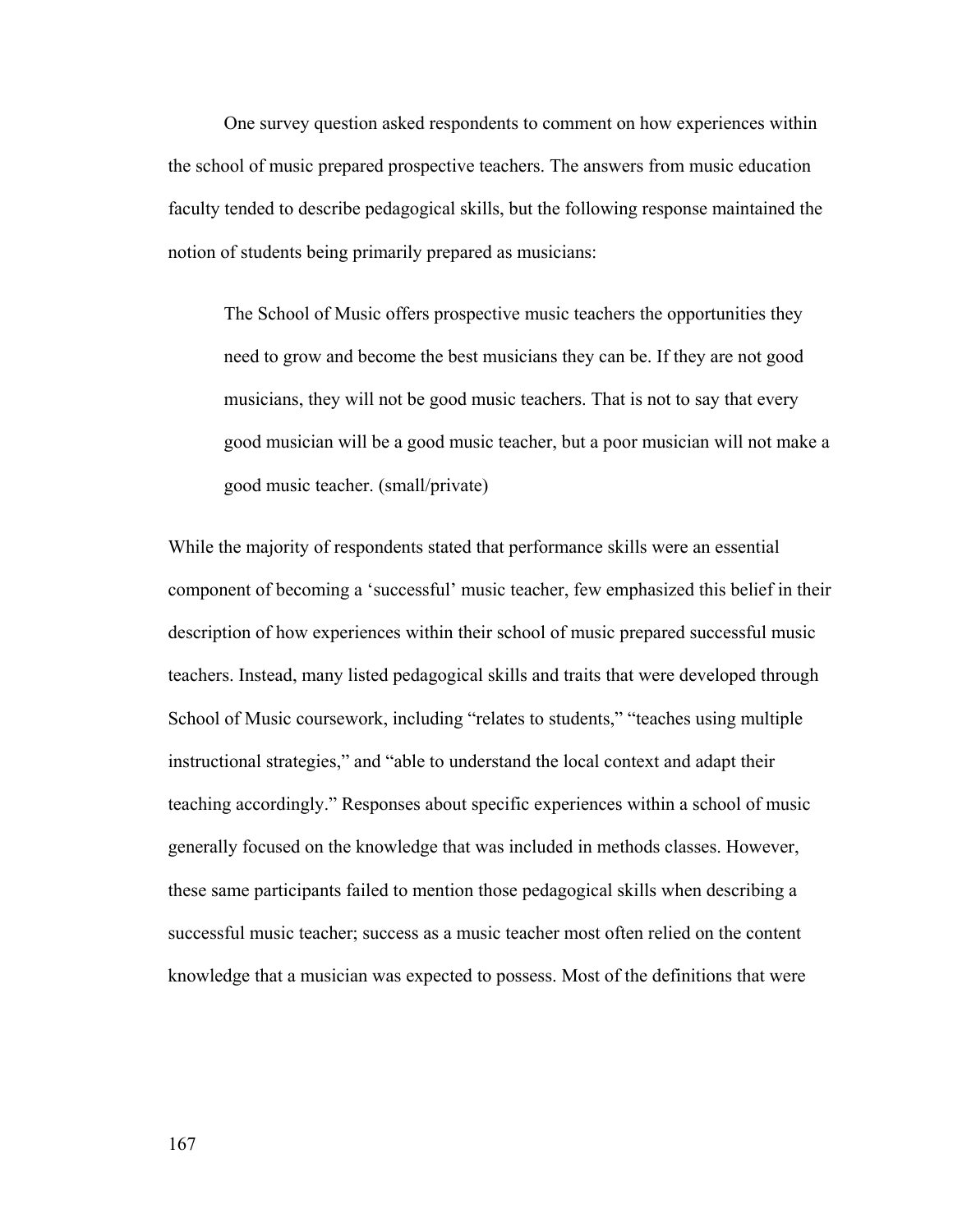offered of a 'successful' music teacher did not align with the experiences that prospective music teachers completed in their preparation programs.

 When asked how experiences *outside* the School of Music prepared successful music teachers, survey respondents again implicitly challenged their earlier definitions of a 'successful' music teacher (as being tied primarily to success as a performer). For example:

I believe every teacher needs to be well-rounded and I am a firm advocate of the liberal arts tradition… The ivory-towered musician is a figment of someone's imagination. The great composers were Renaissance people. The musician communicates the composers' ideas about the world and filters them through his/her own in that act of communication. The music teacher does the same. If he/she is isolated from their world or knows nothing of it, he/she has little to communicate. (small/private)

The above response came from the same respondent who had previously stated that a successful music teacher "needs a thorough background in music theory and analysis… [and] should have a performing background." Those thoughts were apparently incompatible with the response given above; a thorough background in specialized areas makes it difficult to imagine there would be enough remaining time in a program for the development of a "well-rounded" musician rooted in the liberal arts tradition. However, extensive training in theory and history *is* compatible with the traditional view of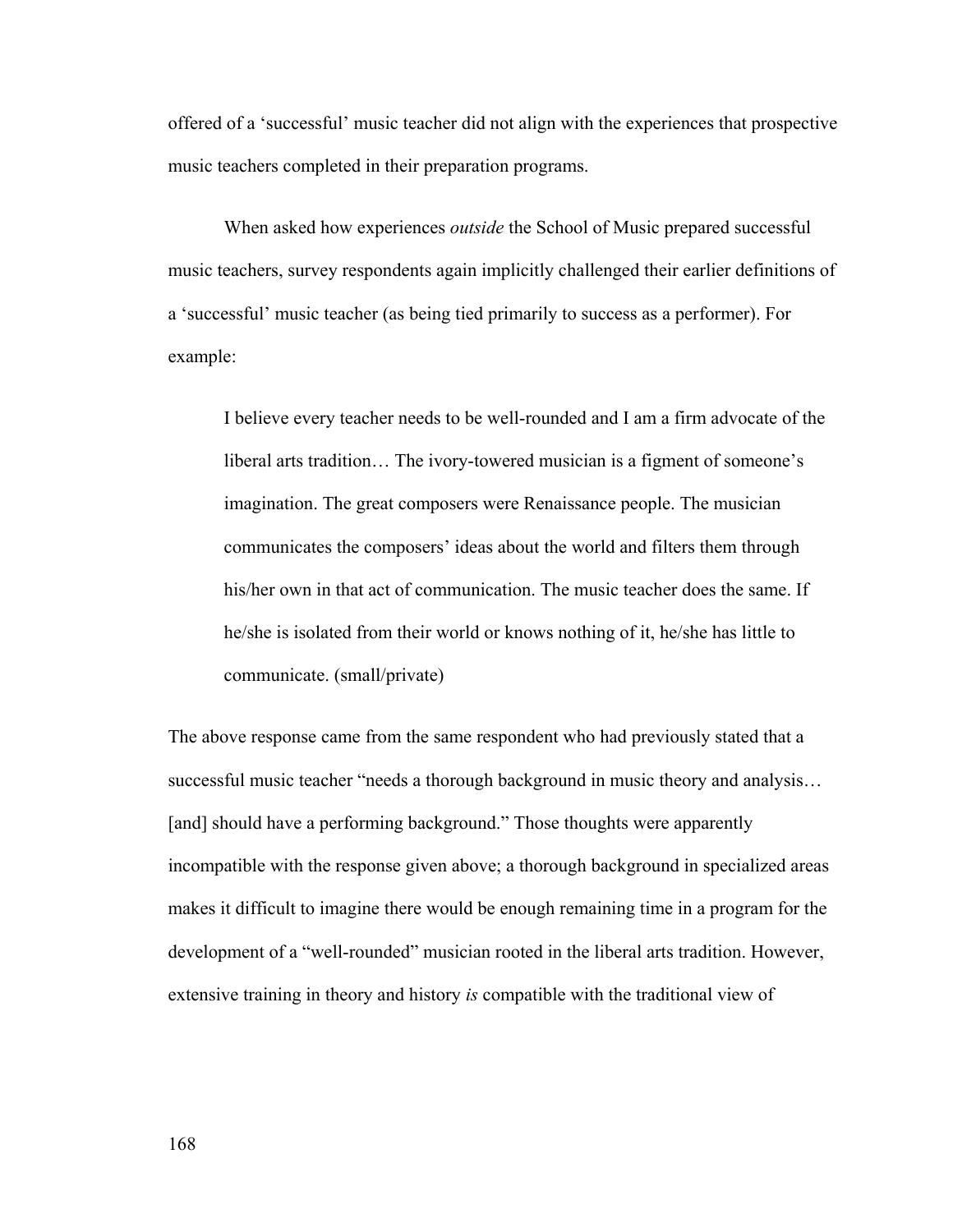classical performance traditions as being the most legitimate and the most worthy of study.

Three respondents interpreted the survey question about students' "experiences outside the School of Music" in an unexpected manner. Although I had intended the question to refer to on-campus experiences, the following responses suggest the question was interpreted differently by many respondents:

I encourage my students to attend local and national music conferences… Many times, our students are the only music teacher in a school, and having a community of peers is important both professionally and personally (small/public).

[Experience outside the School of Music]: 1. Ensures broad-based musicianship. 2. Promotes excellence in artistry. 3. Fosters real-life, mentored experiences (large/private).

We encourage our students to attend performances in the area (large/public).

For these respondents, the reference to "experiences outside the School of Music" was interpreted as 'opportunities for students to continue their training as musicians'. The implicit message of the first response, "having a community of peers", was that the isolation of teaching music (being "the only music teacher in a school") was resolved by finding other *music* teachers, rather than teachers of different subjects who are in the same school. This view reinforced Siskin's notion of secondary teachers primarily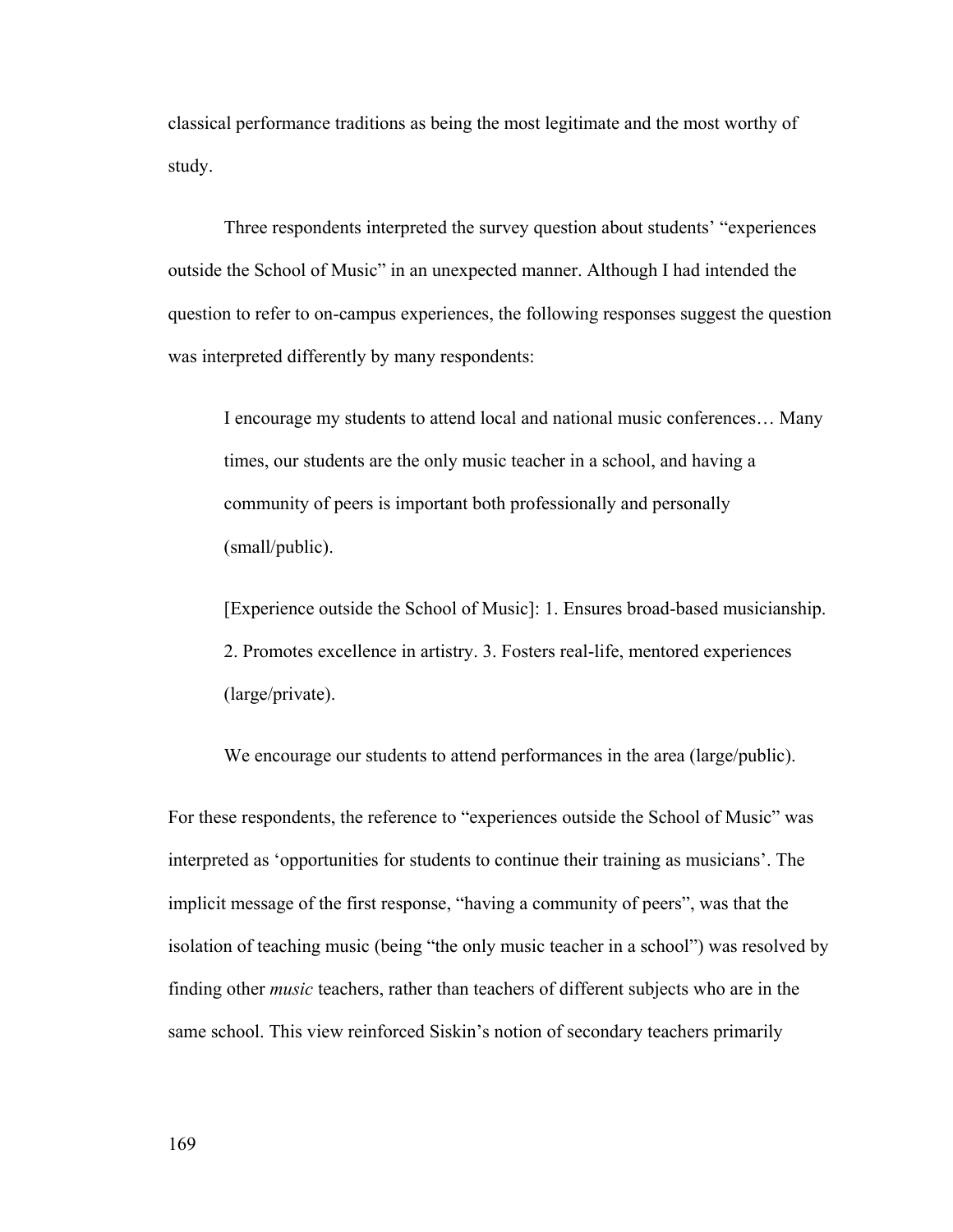identifying with their subject community. The implicit consequence of such a view is that music education students were encouraged to further isolate themselves from other prospective teachers. These responses also indicated adherence to the traditional performance paradigm: music education students were being trained as expert musicians, so students' experiences outside the School of Music were described in terms of their development as expert musicians. These survey responses magnify the strong classification of music content knowledge (because all knowledge is seen through the lens of high-status performance knowledge and experiences in other content areas are not considered) as well as the dominant western-centric musical ideology that Vulliamy described.

The implicit curriculum, described earlier, emphasized the higher status of the performance in the western art music tradition. One of the central curricular questions raised by music education faculty was "Whose music should be taught?" This same question was of central importance to Vulliamy (1983), who claimed "different kinds of music articulate different social meanings and reflect different social statuses" (p. 12). For performance faculty (except for at Gershwin), the question of whose music should be taught was answered by centuries of tradition; they believed that the time-honored western art music performance paradigm was appropriate and should be further strengthened and defended.

The selection of required music content knowledge (the explicit curriculum) delivered an implicit message of the inherent value of classical music, thereby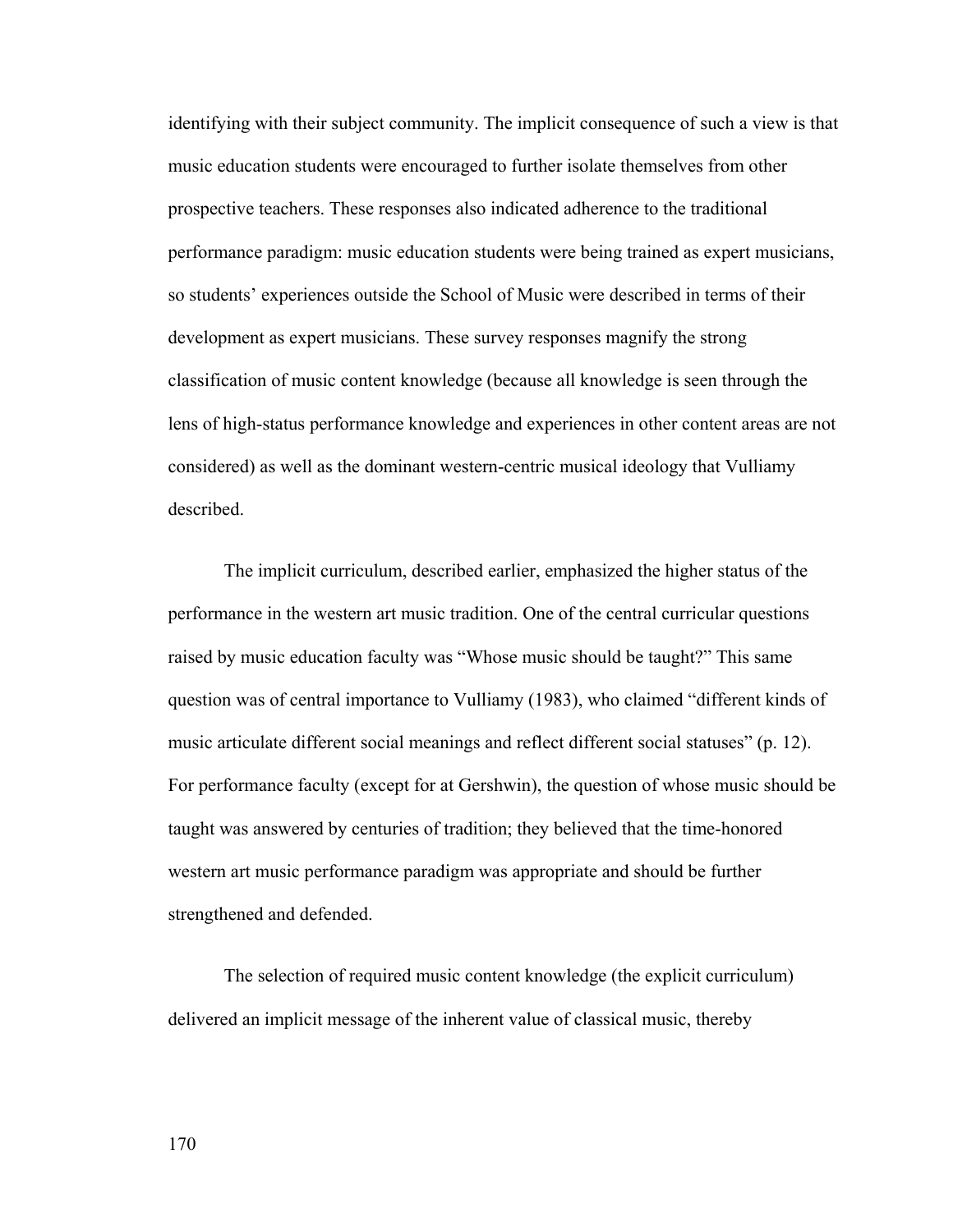minimizing the value of non-classical music. Shepherd and Vulliamy (1983) argued that school music stressed "the artificial divorce between mind and body" (p. 15) and that the teaching of traditional musical notation was at the heart of de-personalizing the musical experience. While certainly a wide number of examples may be offered regarding the rigid structure of musical notation in the Western art music tradition, I would suggest that grouping all notation-based musics together may be overly reductionist. The authors claimed, due to the dominant notational conventions of Western art music, "no musical utterance may be made which cannot be analysed notationally" (p. 13). In other words, the performance practices of world and/or popular music, which sometimes include halftones or other sounds that exist "in between" the spaces of conventional notation, would be considered illegitimate as valid musical knowledge. I argue that while this is generally true, it does ignore some  $20<sup>th</sup>$  century musical compositions that featured non-standard notation and harmonic structures. For example, the high school concert band "standard repertoire" now includes some works – for example, *Epinicion* by Paulson and *Symphony No. 1 (In Memoriam Dresden, 1945)* by Bukvich – which each contain decidedly nontraditional notation $19$ . This is not intended to dismiss the central and important point being made by Shepherd and Vulliamy, but instead to suggest that the point the authors make is not so much addressing the rigid content of music curricula as much as they are advocating for different styles of musical thinking that are not accepted practice in the

<span id="page-177-0"></span> $19$  Paulson's work contains jagged lines with arrows pointing straight up – indicating that each performer is meant to (at their own individual pace) glissando to the highest note possible; one movement of the Bukvich Symphony foregoes notation entirely in the middle, and instead performers see a sketch meant to represent the firebombing of Dresden in World War II.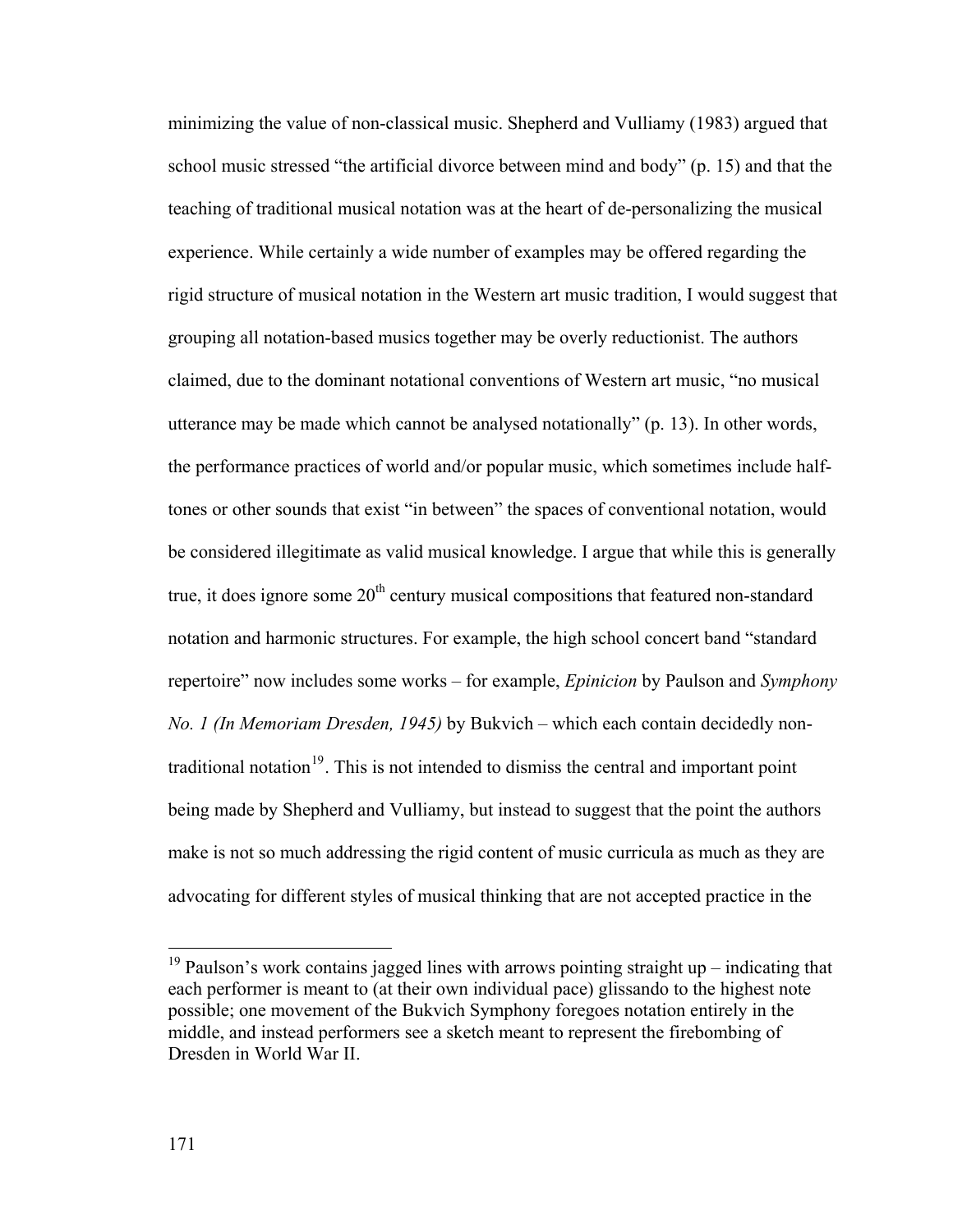western art music tradition. One of the central arguments being offered in this study is: traditional notation itself is not necessarily the reason that music education has proven resistant to reform; strong classification of music content knowledge (of which notation may be considered one component) has created a system that is resistant to reform.

 Preference in music teacher preparation programs (especially those in the conservatory tradition) was given to those sets of knowledge that were deemed most appropriate for a professional musician. The emphasis on Western art music in this model was exemplified by an in-depth study of music theory and ear training, as well as ample opportunities to perform in traditional large ensembles. In addition, the most consistent music education-specific knowledge across programs was conducting methods and the study of secondary instruments, both of which further reinforced the "music education as performance" paradigm. Music education methods classes covered a broad range of classroom-based teaching skills, from assessment to standards-based curriculum development to classroom management. Students in music teacher preparation programs were expected to cover core music content to great depth, but to "address" *music education* content to a far less degree, in favor of breadth.

Music education as a content area displayed lower status within schools of music – inferior to performance studies, music theory and composition. The number of music education faculty members was dwarfed by music faculty in other areas. In addition, many members of music education faculty were adjunct or temporary. As a low-status subject, music education adopted the strategy of 'attaching' itself to a higher status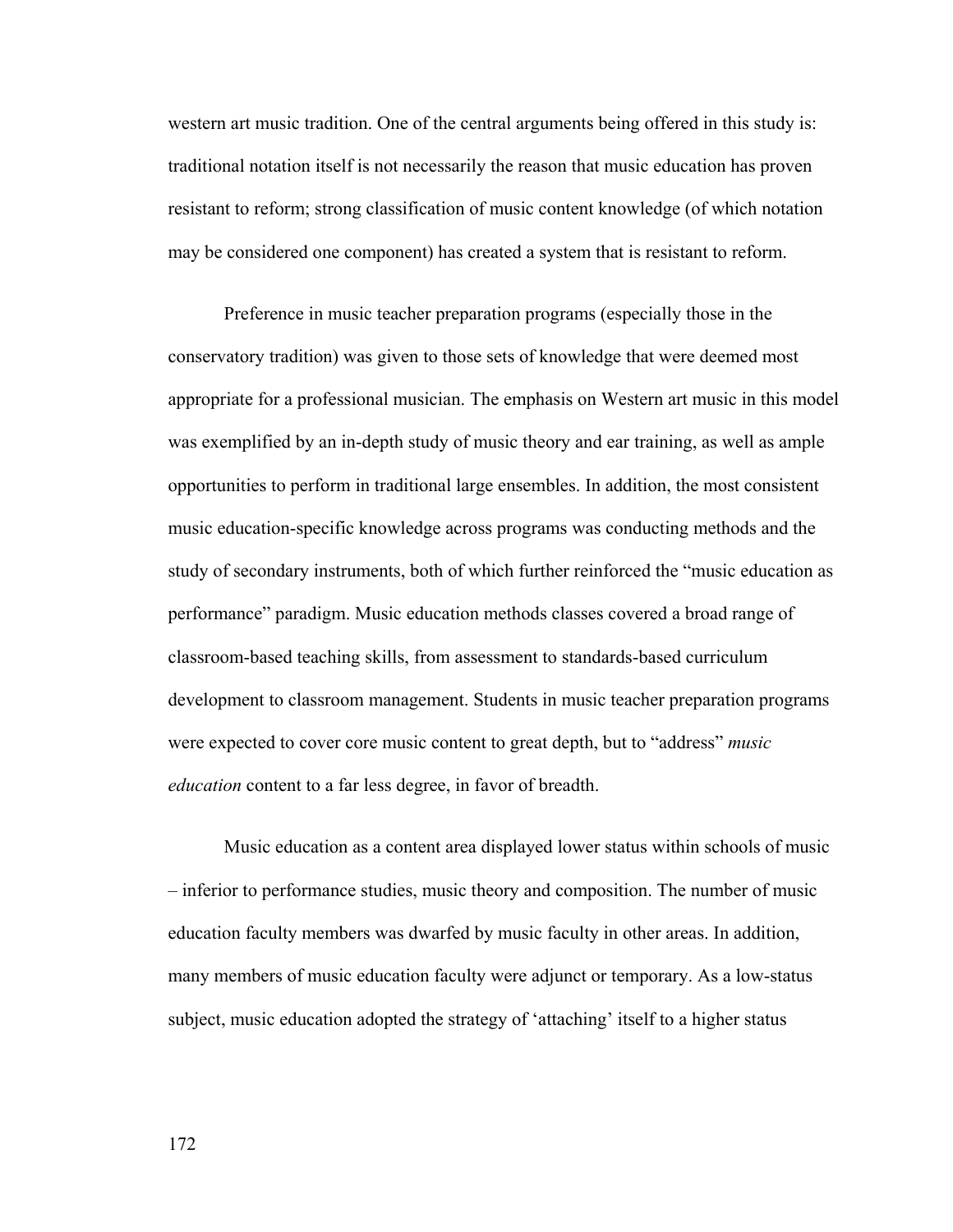subject (music performance). In fact, music education was located between *two* higher status subjects: music performance and (general) education. For music education as a field, there was "[n]ot so much domination by dominant forces, more solicitous surrender" (Goodson, 1981, p.178). As music education 'aspired upwards' toward higher status, the field found itself between two fields with competing backgrounds and values. Music education as a field had not fully conformed to the performance paradigm of music content knowledge, and music education faculty members expressed frustration with the overemphasis on western performance skills under the traditional music curricular models. Yet, because music educators are geographically separated from their peers in general education, and because the credit requirements for music content far exceed those for general pedagogy, music educators gravitated toward those who were closest – the performance faculty. Music performance knowledge was reinforced through a number of sub-content areas (i.e. - theory, history, and ensemble performance); the result was that music performance was not only the highest status content area in Schools of Music, but it exuded an intellectual force, of sorts, that drew music education knowledge closer. The "solicitous surrender" of low-status music education to higher-status music content undermines efforts by music education to establish a subject identity that is different from the performance paradigm.

As argued above, the curricula of Massachusetts music teacher preparation programs were heavily influenced by the multiple requirements from different external organizations. Why, then, did music teacher preparation programs seek membership in NASM and/or NCATE, knowing that the additional requirements would add to existing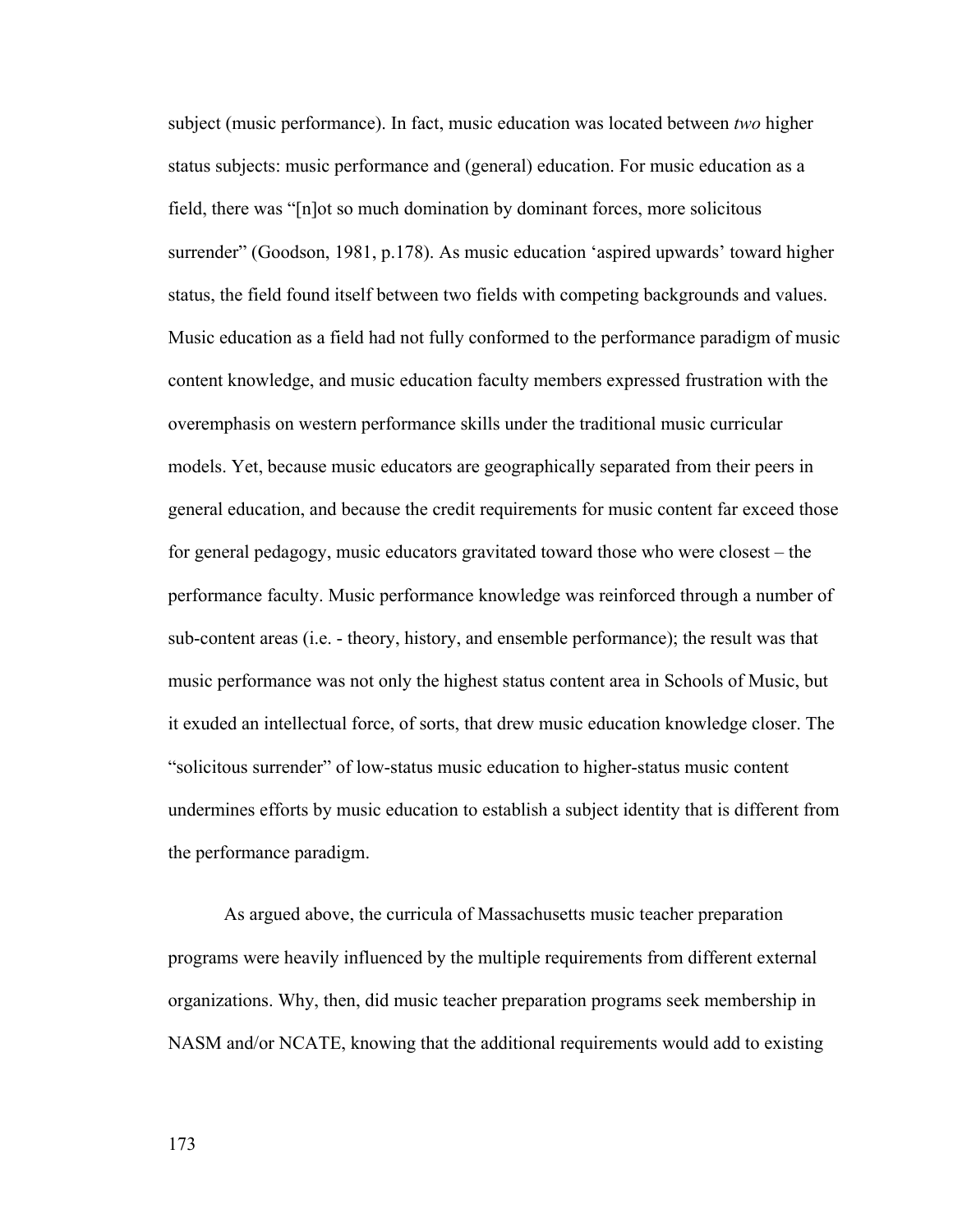time pressures? That question was asked of an education faculty member from Bach, who answered:

 [S]chools like us are looking for an advantage; (NCATE membership) makes us more competitive. It's not required, but it is important to our population that we have that higher [accreditation] level. But it has taken over our lives. (Bach, Ed)

Similar thoughts were expressed by music education faculty regarding NASM membership. They acknowledged that NASM membership added another layer of requirements to an already time-strained program of study but believed the added pressure was worth the label of "NASM Institution". Paradoxically, by seeking higher status and recognition though membership to multiple external organizations, music educators believed music teacher preparation programs were overloaded with requirements and consequently held lower status in schools of music.

 Due to their membership in multiple organizations, many programs were organized in a "checklist" fashion, with a large list of essential knowledge from each accrediting group to be included through any means possible. The requirements revealed the status and hierarchy of sub-content of musical knowledge, with performing skills possessing the highest status and music education knowledge the lowest. Music core requirements, often referred to as 'university requirements' or 'degree requirements' have existed for the greatest amount of time; the music core was part of a tradition that predated the institutions themselves. Music education knowledge in this context was the newest field of study and, in the view of many music core members, lacking the tradition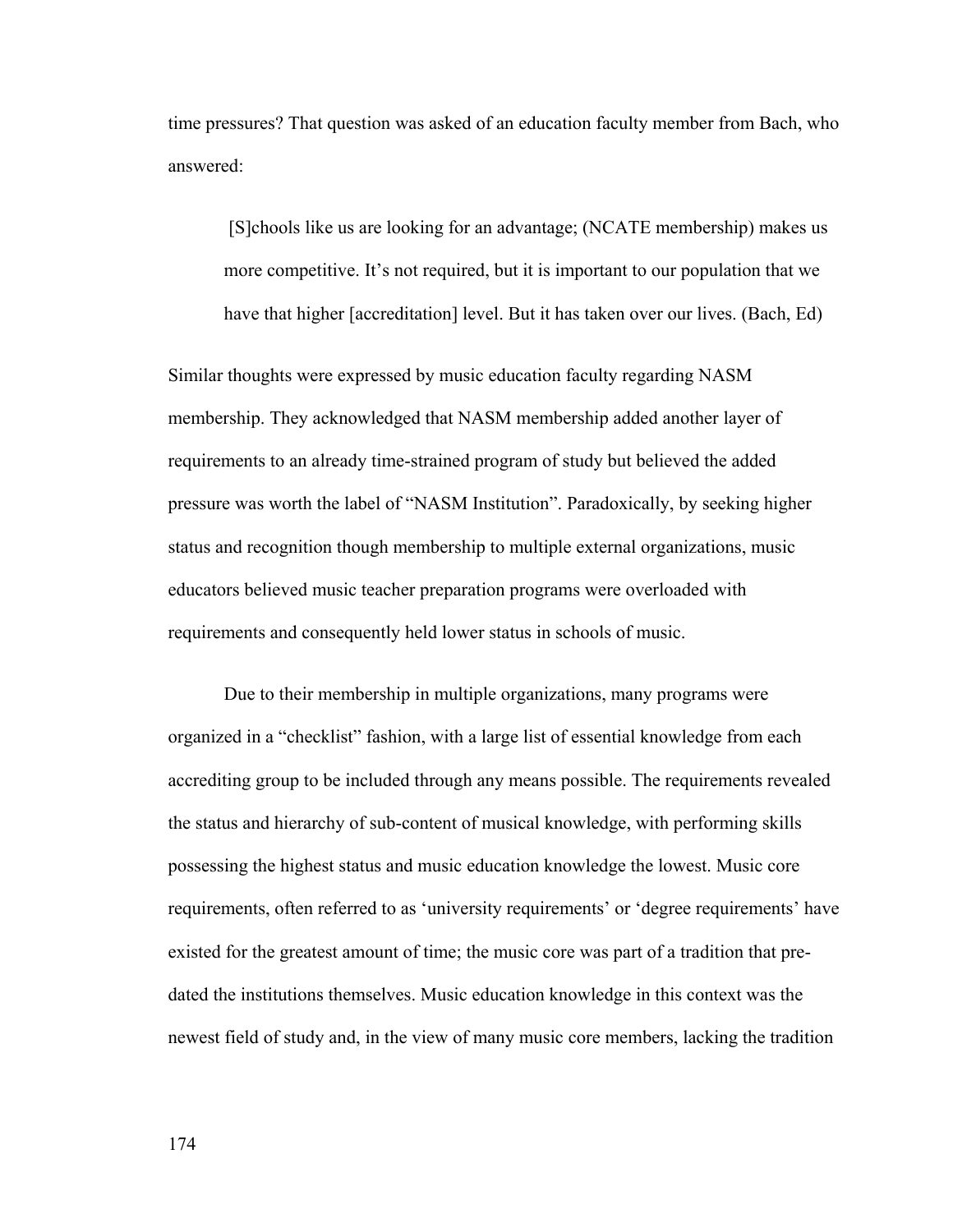(and therefore, the validity) of music performance knowledge. Music education knowledge was often dismissed by performance faculty as potential 'fads'. With multiple topics being covered in an average music education methods class (e.g. – assessment, multiculturalism, classroom management, alternative instructional techniques, curricular organization, and teaching students with special needs), music education knowledge was viewed by those in the higher-status field of performance as being disconnected from the central 'core' knowledge of music performance.

 The case of music education revealed a low-status subject that sought recognition from a number of sources, including external agencies. As a result, and ironically, music education knowledge eventually *lowered* in status by compromising its core identity in order to align with the expectations of external organizations. The irony in the strategy used by music educators was that by seeking higher programmatic status through membership of multiple external agencies, the requirements in music education became so vast that they were easily dismissed by the high-status performance faculty in the same building as being disconnected from high-status performance knowledge. By seeking higher external status, music education programs put their internal status (in schools of music) at risk.

 Music education represents a subject that is trapped in the subject hierarchy of a collection code. In order to survive, music education has sought shelter first from external groups to try and raise their status, and then – failing in that strategy - in the shadow of high-status music performance departments. As a result, and because of their sense of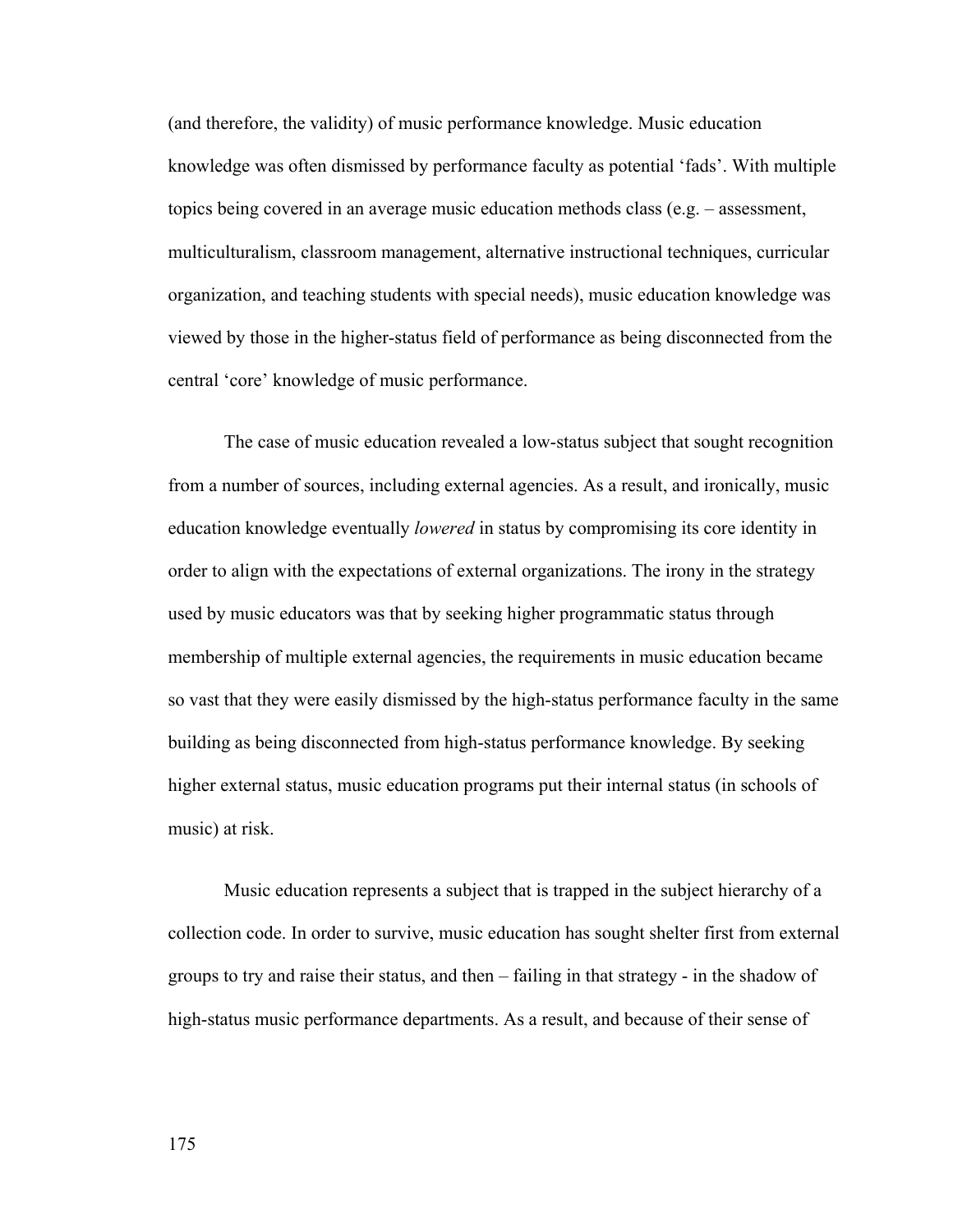membership to the music 'community' (meaning the traditional music performance community in most institutions), music educators assume the implicit responsibility of maintaining the borders of music's strong classification. Bernstein (1975) claimed:

[S]trong *classification* reduces the power of the *teacher* over what he transmits, as he may not over-step the boundary between contents, *and* strong classification reduces the power of the teacher *vis-à-vis* the boundary maintainers (p. 90, emphases in original).

The central challenge for music education, and the main tension that was identified in this study, is attempting to resolve the power and influence of the performance paradigm with their own notions of changing classrooms and outdated curricula. Music education faculty privately questioned the collection code under which the music teacher preparation curricula were organized, but due to their lower status, attempted to maintain strong relationships with the higher-status performance field. Music educators implicitly revealed their desire to move away from the performance traditions that have dominated music education, suggesting a move away from a collection code. Yet, music educators did not possess or allies the power to move toward an integrated code.

 Bernstein (1975) stated, "a move from collection to integrated codes may well bring about a disturbance in the structure and distribution of power" (p. 104). According to Vulliamy (1983), the traditional harmonic framework of classical music, especially when compared against popular music rooted in African-American music, "serves as a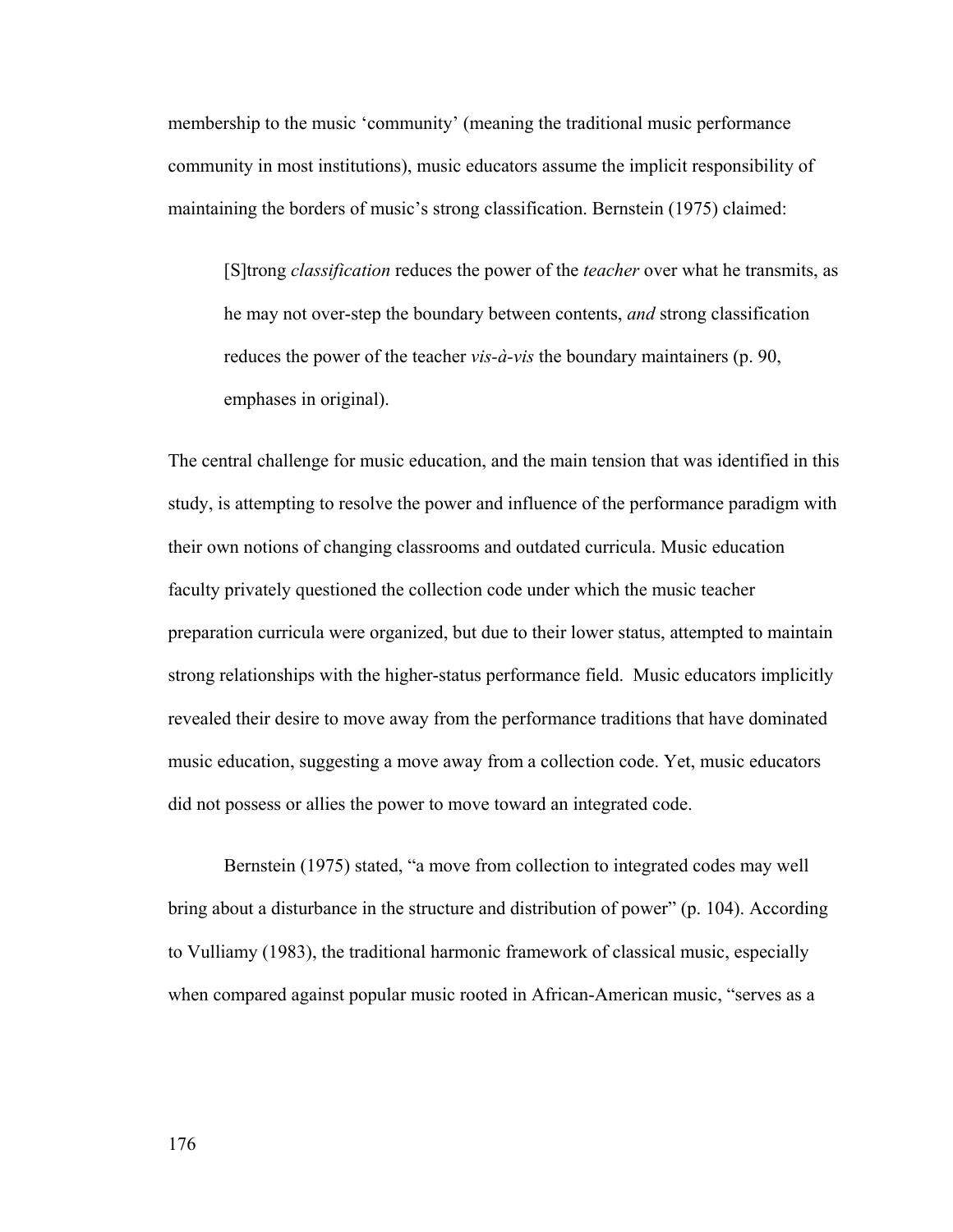symbolic code for the social structure within which we live" (p. 10), due to the hierarchy of tones that results from classical harmony:

It is as if the other notes *of the harmonic-rhythmic framework* are pre-existing atoms, to be placed at will in a piece in the same way that workers in capitalist society are seen as impersonal sources of labour to be placed at will in a predetermined economic system. As people in capitalist society have difficulty in relating to one another other than through the centrally and distantly controlled filters of the work-place, so the individual notes of the harmonic-rhythmic framework can only relate to one another insomuch as their significance is mediated through the central, distanced control of the key-note (p. 11, emphasis in original).

Vulliamy presented an argument that traditional tonality represents relationships that result from capitalist structures. In fact, Vulliamy's musical metaphor aligns well with Bernstein's theory of a collection code; subjects in a collection are distinct and hierarchical, much in the same way that tones in the traditional harmonic framework are distinct and hierarchical ("gravitating" toward the key-note, or the central tone around which a musical work is composed), which in turn reflects the social organization of industrial capitalists societies, where classes are distinct and hierarchical. Preservation of subject boundaries equates to preservation of the dominant social framework (Ibid.).

What does the persistence of the traditional performance paradigm say about the status and identity of music education programs? And more important for the future of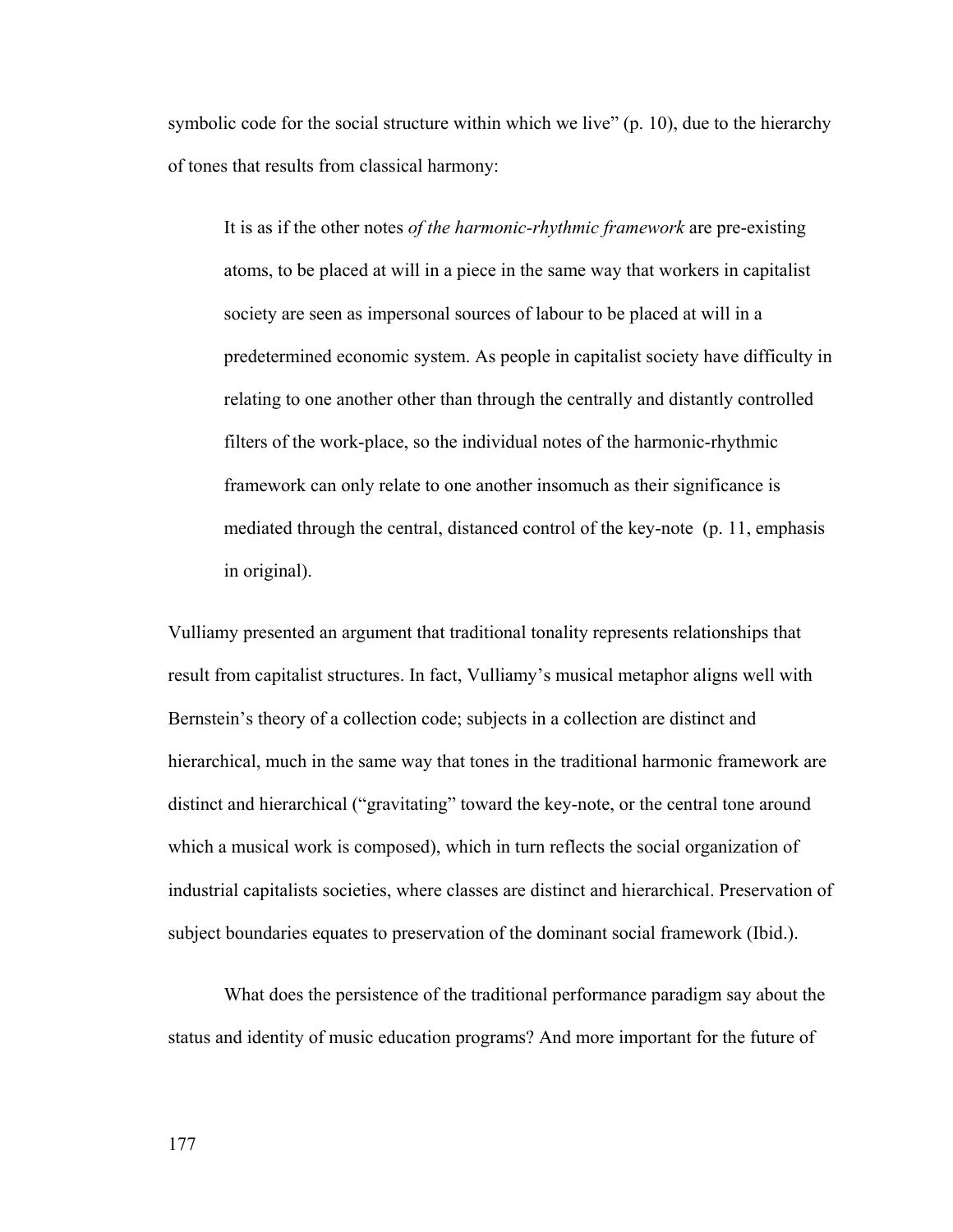music education, is the higher-status content area of performance able and willing to adapt to a broader definition of what 'counts' as being a musician?

 Roberts (1993) described the socialization of music education students as primarily focusing on their introduction to the culture of performance, with a teaching identity introduced near the end of a preparation program. For this study, Roberts's work was confirmed in that faculty in Massachusetts music teacher preparation programs expressed difficulty in introducing a music teacher identity to their students. This tension between a teaching identity and another identity was also addressed by education faculty in other content areas. The difference, though, was that students in other teacher preparation programs often begin the process of teacher identity formation earlier in their programs than was evident in music:

[In the Introduction course] we talk about content, but only a little. They take it the first year, so it is more setting the stage to shift their views from being a student to life on the other side of the desk. (Vivaldi, Ed)

Compare the above response with the following. The significant difference in music teacher preparation programs was evident:

Within the first year or so, they get pulled more deeply into the musician side of things, part of that culture… And it's probably only in student teaching that they empathize more with the teacher than the musician, and we hear the conversations change. (Mozart, Music Ed2)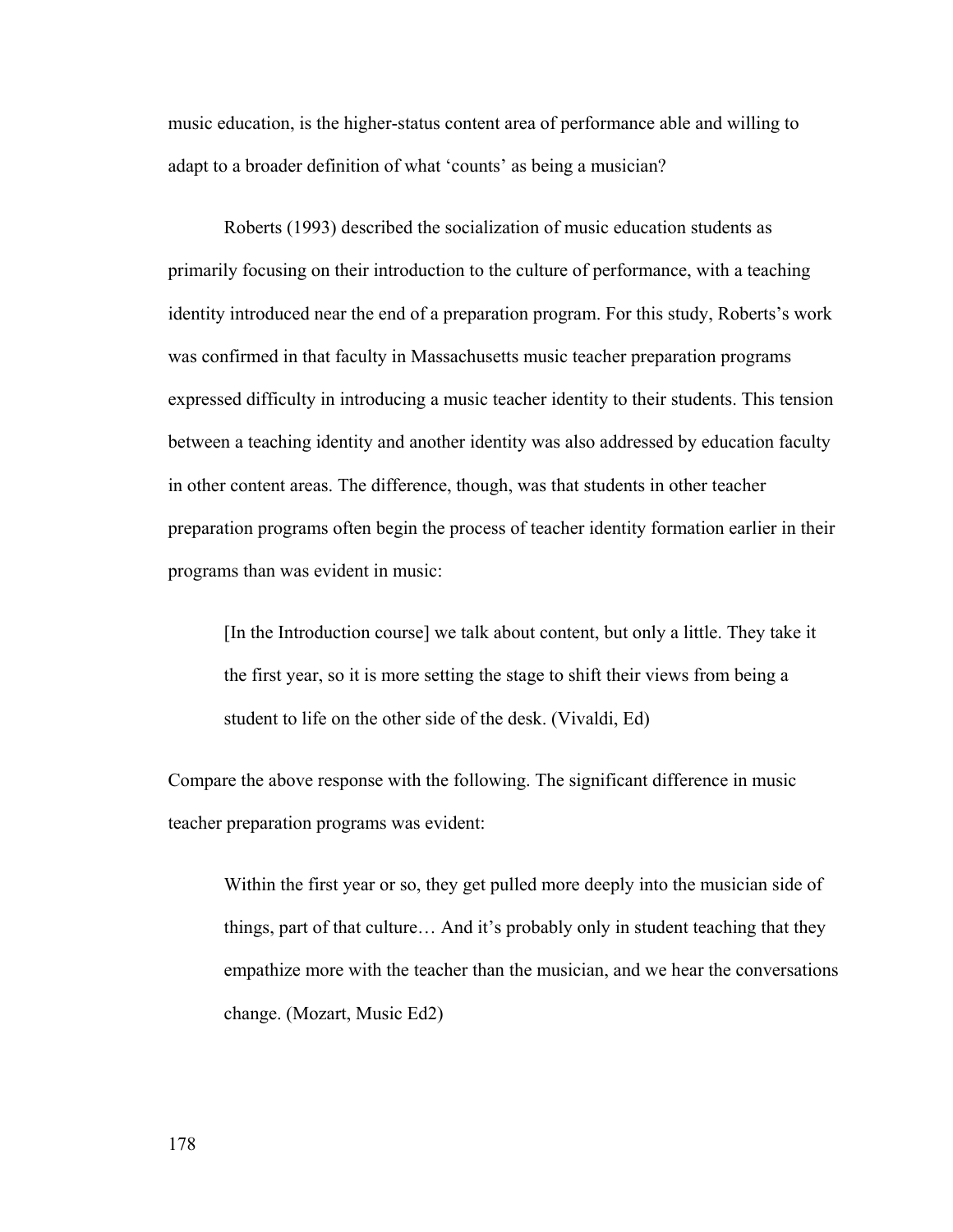Music students focused on content early in their programs, while education students in other subject areas began to develop their teaching identity much earlier in their programs. Faculty members who had a role in music teacher preparation programs across the State expressed variations of these points. Education faculty introduced the teacher identity relatively early in their programs, while music education faculty expressed a much later adoption of the teacher identity. In fact, there was little motivation to adopt a music teacher identity early in programs, because much more attention was given to the performer-musician identity due to specialized coursework in music. No education faculty member stated that science teachers, for example, must be accomplished scientists in order to be successful, yet the notion of becoming a skilled, successful musician was a prerequisite (but not necessarily the only prerequisite) to success as a music teacher. It is possible that other low status subjects in the overall school curriculum share this emphasis on subject matter, but other subjects were beyond the scope of this study. An education faculty member at Bach noted that all secondary education students completed the majority of their training apart from other education students ("History, art, music, whatever – they are trained first to be experts in their content area," I was told), while at Vivaldi, music students were the *only* education students that were separated from other education students.

 Performance knowledge is of higher status than music education knowledge in schools of music, which was evident throughout interviews with those in the high-status music field of performance. Music performance faculty worked with music education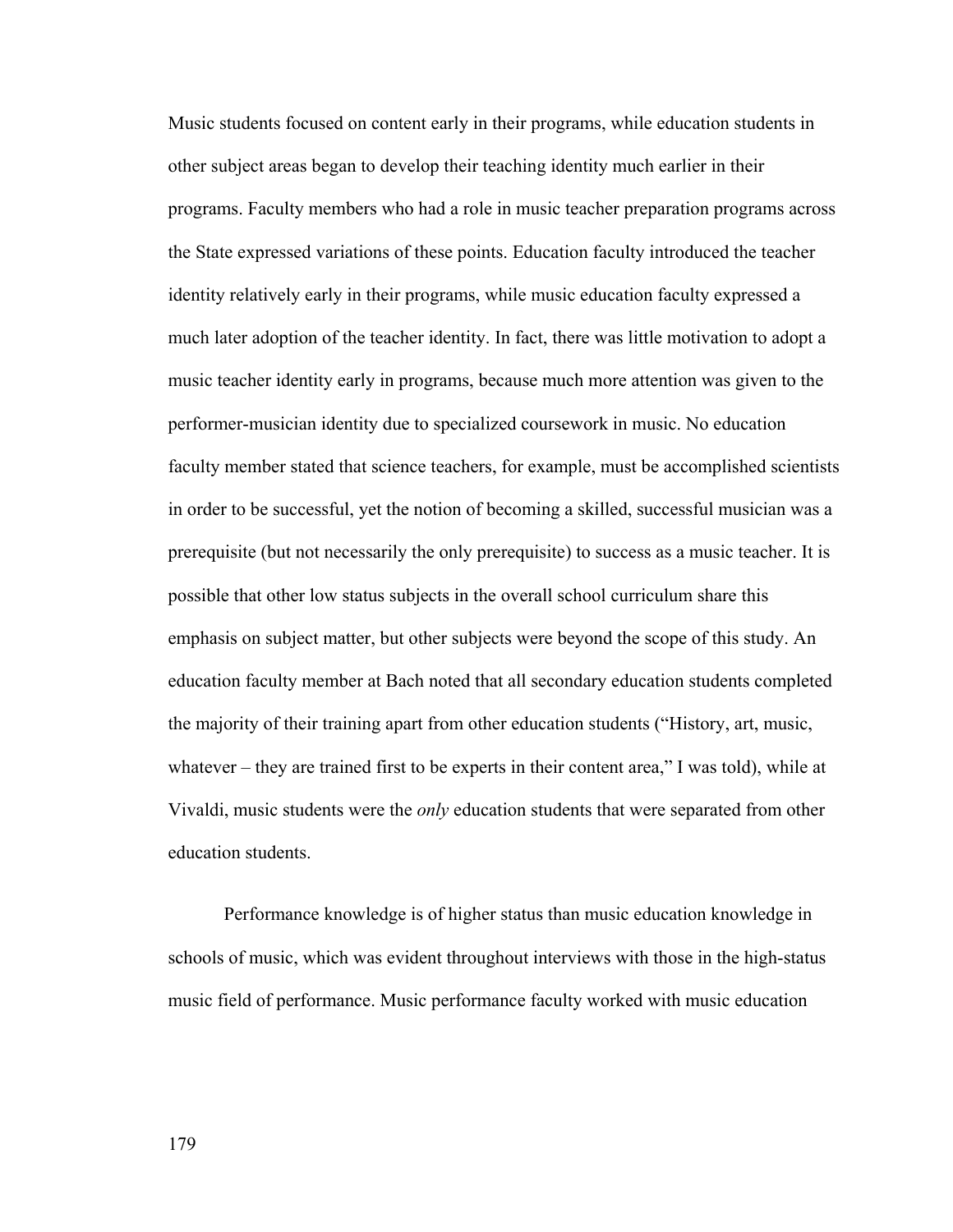students as much as music education faculty; in fact, during the initial years of a music teacher preparation program candidates spent far less time with music education faculty.

The values and beliefs of performance faculty were examined, in order to determine the potential implicit messages delivered to music education students. A performance faculty member from Mozart was asked to describe how music education had changed in recent years:

I see my students being trained farther and farther away from music and more towards assessment and advocacy, and what I would call 'jargon words' like assessment – you could spend so much time talking and debating and writing about it… but in fact, music has core inherent validity as an art form. I don't understand why as human beings we don't trust and understand music is a value. I mean, ancient Greeks valued music like one of the spheres that drove the universe, which it still is! The more we train our students to stop focusing on the music itself and start thinking and trying to decipher how kids work to keep music in our schools, the more we're shooting ourselves as we go forward… I don't think you can love teaching. I think teaching is a vehicle for loving your subject matter... there's something about the way we're training music educators, it's almost like we're trying to get them to love teaching (Mozart, Music)

The terminology used ("jargon words") placed music education knowledge at a significantly lower status than 'pure' musical subject matter. The implicit message was clear: students were not focusing on what was most important – namely, music content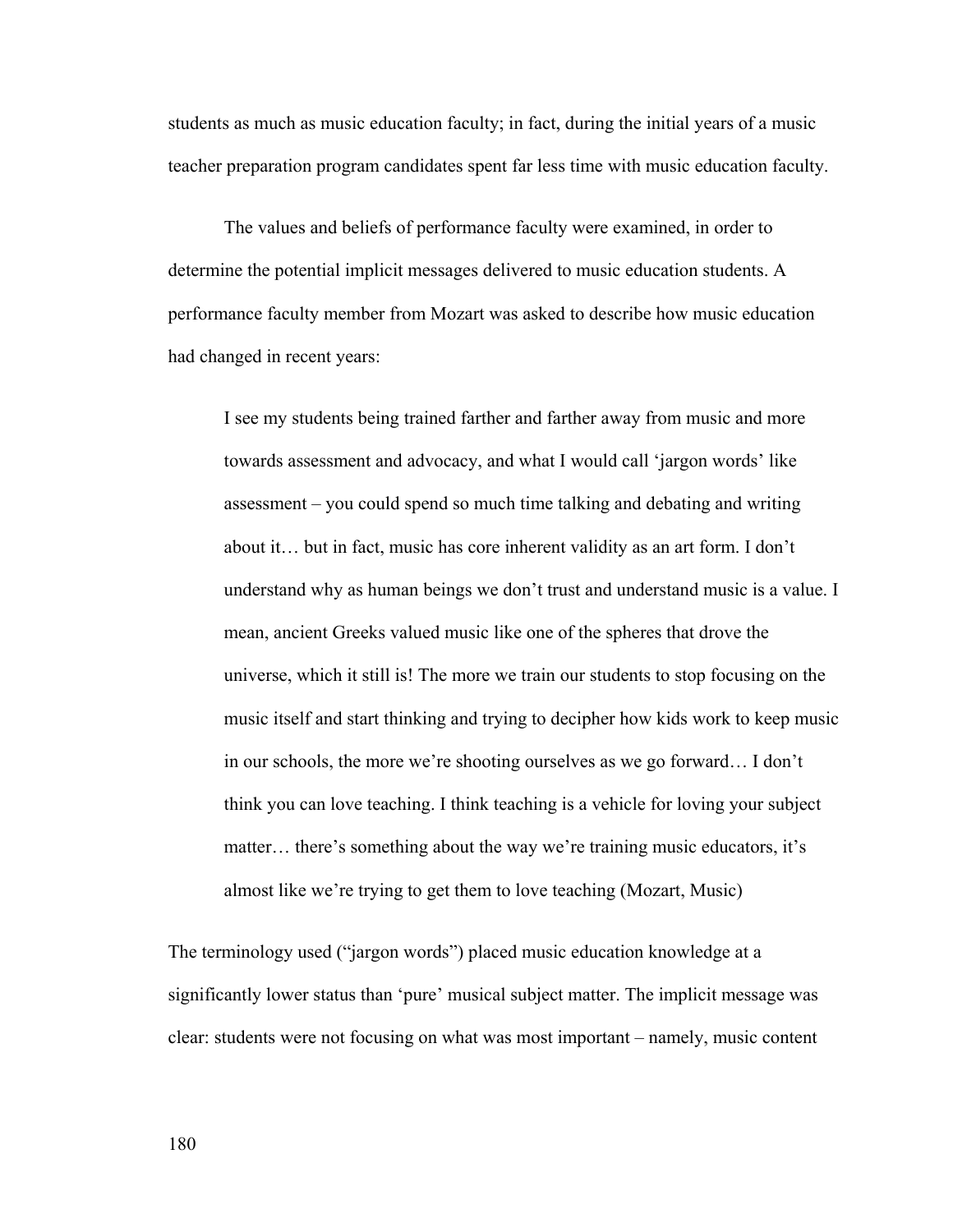and especially music content that is based on the conservatory model of large ensemble performance and technical proficiency. For many of those whose specialization area was music performance, it was more important for all music students (and especially music education students) to love the subject of music than it was to love their future role as music teachers.

 Music education faculty in this study often stressed that changes were overdue in music education, or at the very least, that music education as a field of study must adapt in order to stay relevant. However, since music education departments were housed in schools of music, where the tradition of performance was strong and there was little incentive - and virtually no venue - to question the relevance of the dominant paradigm, significant obstacles to change existed. Music education as a sub-content area held significantly lower status and, therefore, less power and control than music performance. The desire of music educators to adapt their curricula was limited to those changes that aligned with the higher status area of music performance. The following exchange regarding whether the "next wave of music education" would conflict with the traditions that have forged the identity of music as a content area expressed the challenge of questioning the high status of music performance in a way that would result in meaningful change:

*Interviewee*: [Music performance faculty] will seek out confirmation of the model they are more comfortable with. So, when our groups go on tour, they visit excellent programs. Their model is valid and strong in that context, so they won't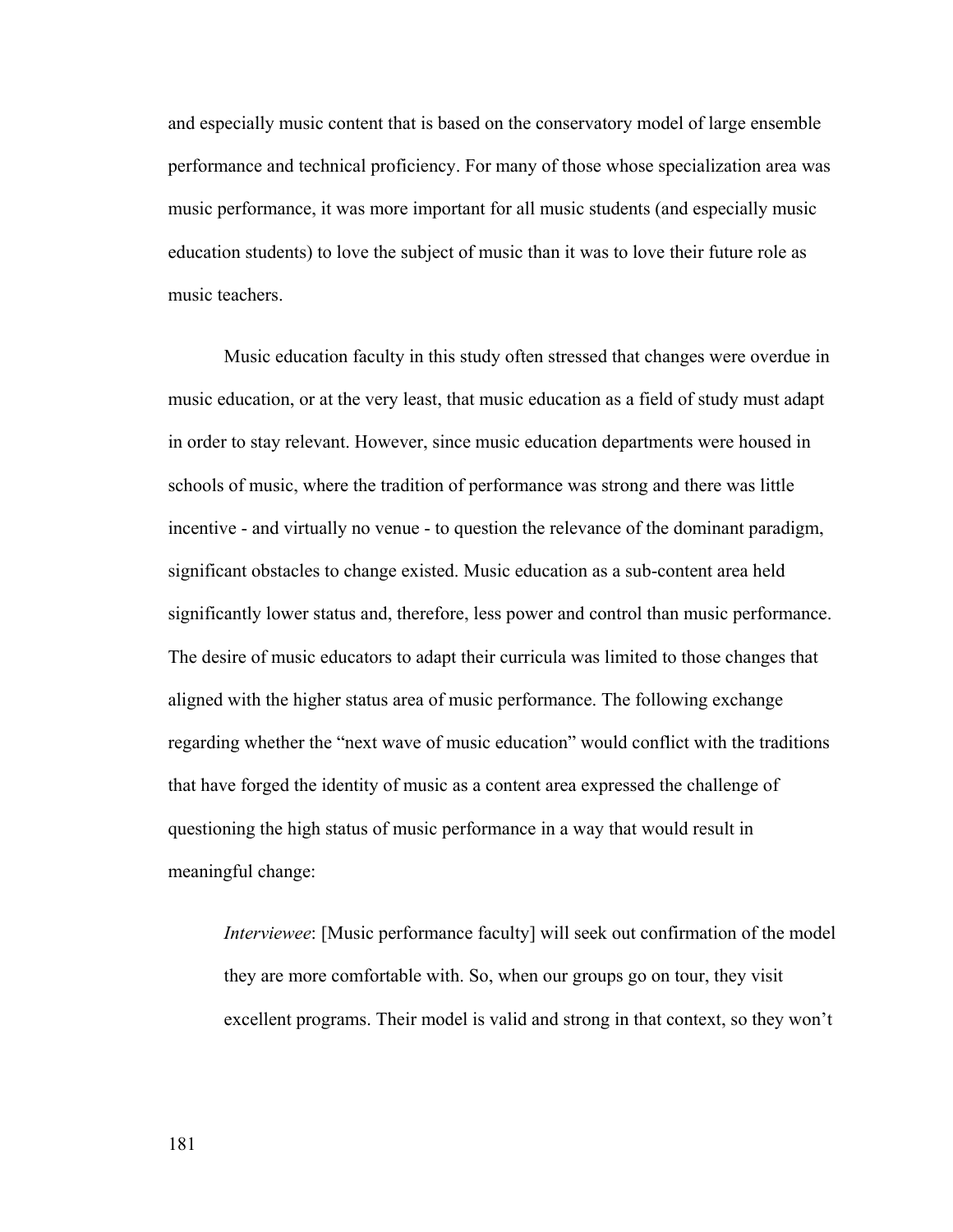come back and say "We need to do things different," because that's what they see and that's their reality.

*Researcher*: What do you think it would take to change the performance emphasis?

*Interviewee*: I have no idea, but I'll try [to explain].

*Researcher*: It's a significant culture shift.

*Interviewee*: Yes, it's an extensive culture change. I think there would have to be some serious shock to reality… There's little evidence [to suggest enrollments in performance are decreasing in universities]; yet, looking at other evidence – the use of iPods, how people listen, make and are involved with music – very few are involved in bands and orchestras. (Mozart, Music Ed2)

This music education faculty member was trying to anticipate innovations in music education by examining new and previously-ignored indicators, such as students' use of iPods. However, there was no indication that music performance faculty – who hold the highest status in a school of music – considered this form of evidence to be legitimate. As a result, it is difficult to imagine radical changes to music education programs while the performance-based emphasis of conservatory settings continues to attract new music majors year after year. Without an exodus from conservatory-style programs, there is no challenge to the 'musician as performer' paradigm, and the high status of music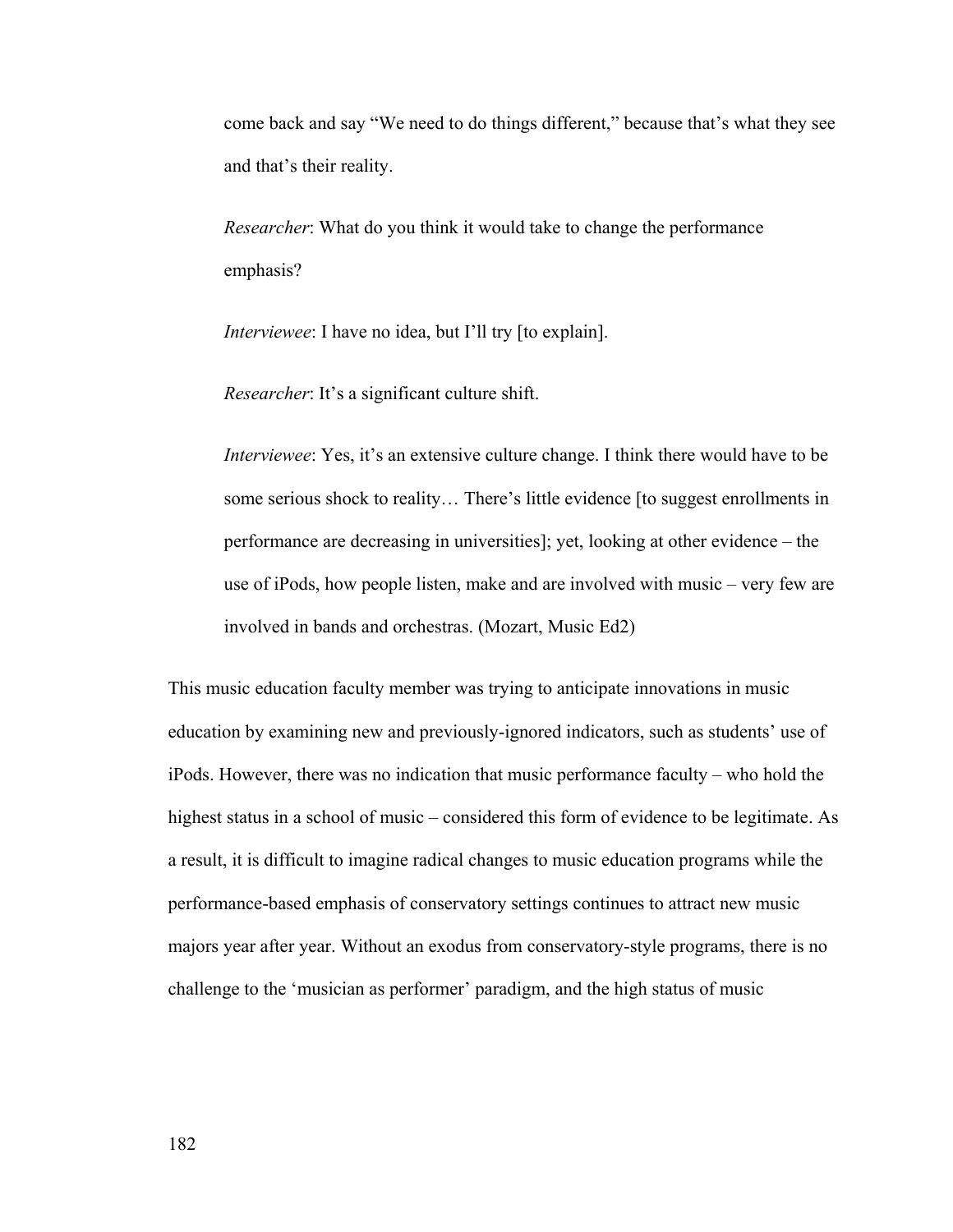performance persists. Goodson (1981), when describing the evolutionary patterns of school subjects, stated

High status academic knowledge gains its adherents and aspirants less through control of the curricula which socialise than through well-established connection with patterns of resource allocation and the associated work and career prospects these ensure (p. 178).

Because schools of music continue to recruit full classes of students who are drawn to performance (the highest status content area in most schools of music in this study), music performance knowledge (and often, the performance of Western art music) maintains its high status. The pattern of resource allocation favoring performance is reinforced.

Since music education faculty were familiar with, and had themselves been trained in, the culture of music performance, it was not uncommon for music education faculty to express their beliefs about the benefits of the performance culture:

Within studios on the performance side, there's the constant process of students being focused on constantly improving and there's a strong culture there, even once they leave the university… We are trying to build that into the teaching culture (Mozart, Music Ed2).

The "strong culture" of the higher-status performance field may not be adaptable to the lower-status teaching culture. As has been described throughout this chapter, the two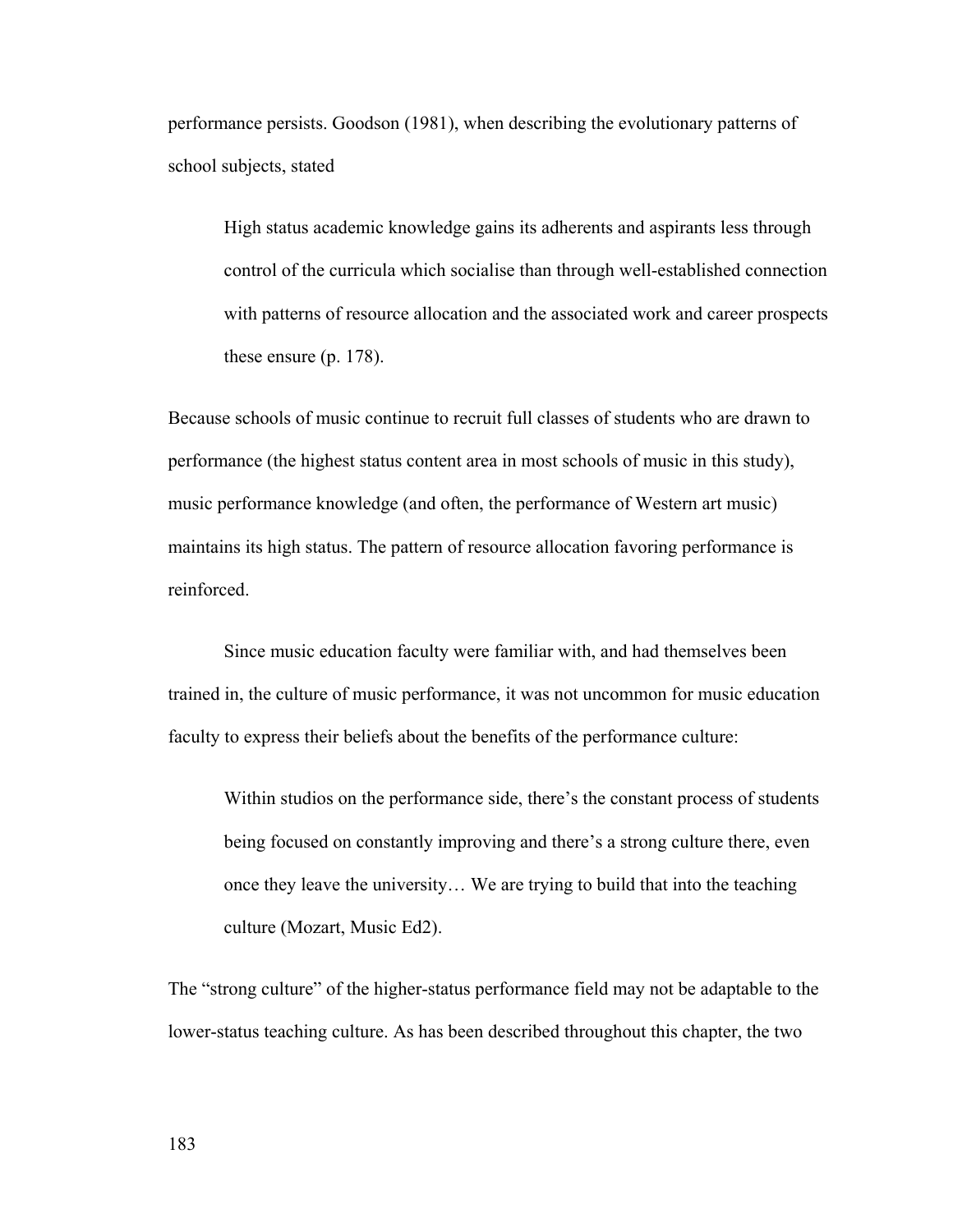fields hold significantly different values, traditions, and beliefs. In addition, attempting to transform the performance culture into a teaching culture may not provide the "serious shock to reality" that is necessary to drive curricular change in music education programs.

## **Theme 3 – The classification, framing, and code of music education knowledge**

 Thus far, Shulman's theory of teacher knowledge has been presented as the organizational model around which music teacher preparation programs in Massachusetts were organized. Then, the Shulman-ian curriculum model was presented as an (imperfect) example of Bernstein's collection code, including the subject hierarchy and subject loyalty that typify such a code. Music content knowledge, with its long tradition, has firmly entrenched its place in higher education and is of higher status compared to music education knowledge, which is a far younger field of inquiry. General pedagogical knowledge, virtually non-existent in music teacher preparation programs, was transformed into pedagogical content knowledge, and appeared to be more aligned with the values of the content area than to general pedagogical knowledge. As music education reached for higher status, the field was pulled between two competing content areas: music and education. In the section that follows, music education knowledge is further described, in terms of its status relative to other content areas and its classification and framing relative to the other content areas represented in the music teacher education curriculum.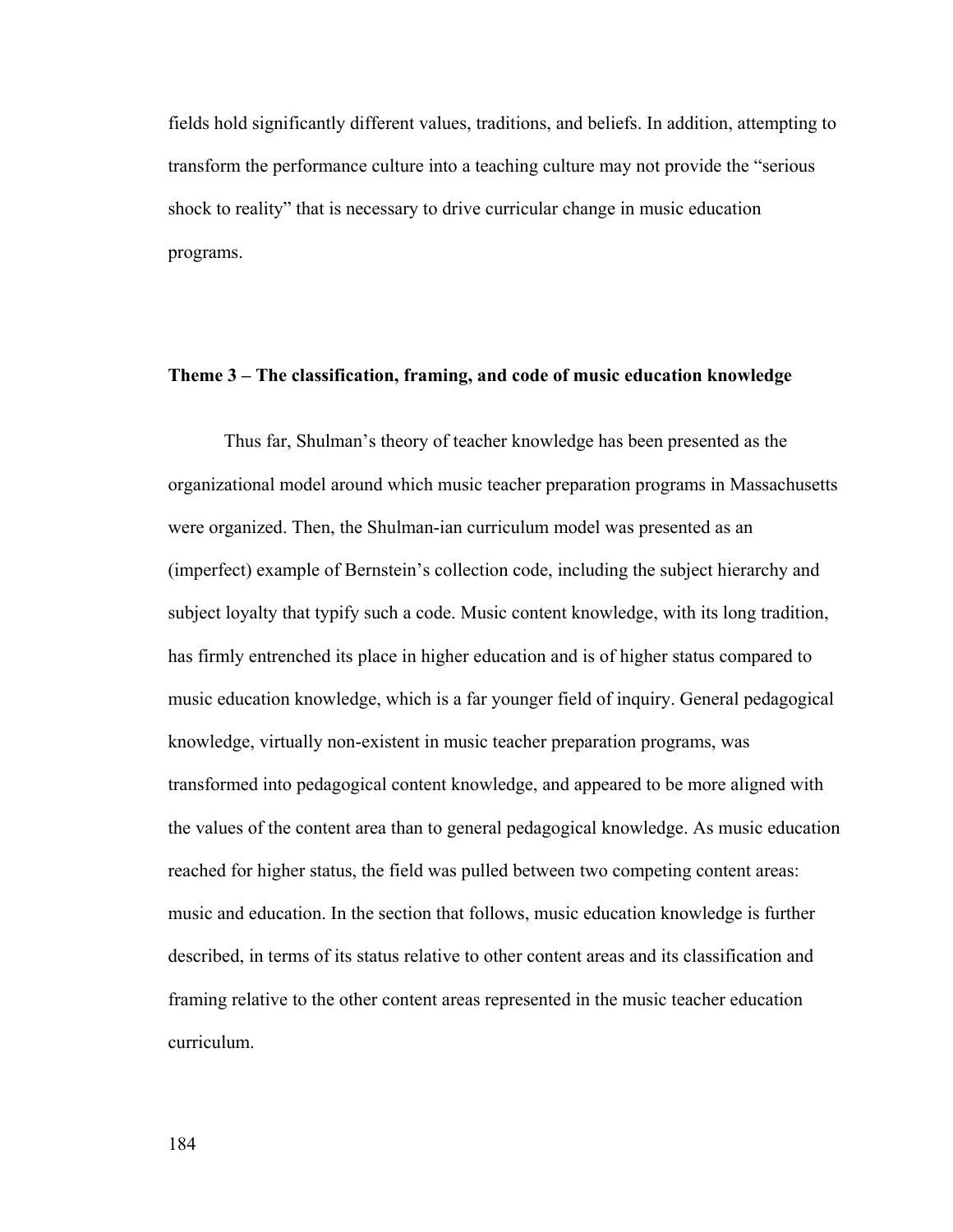The contributions of Eisner, Shulman, Bernstein, Goodson, Siskin, and Ball have helped to shape an understanding of the explicit, implicit, and null curricula in music teacher preparation programs. The final step of data analysis was to ask how the content of music teacher preparation program had been selected and distributed, and how the boundaries of knowledge were determined and defined. For this, the work of Bernstein helped to explain the relationships between content and sub-content areas. Bernstein's (1975) theories of classification, framing, and code explained relationships between knowledge areas and the social processes that determined the permeability of knowledge sets. Based on the analysis thus far, music content knowledge exemplified what Bernstein called a 'collection' code, noted for its rigid knowledge boundaries ('strong classification') and ritualized control of the content, sequence and timing of instruction ('strong framing'). The challenge in applying Bernstein's theories to the content of music teacher preparation programs was that sub-content within the area of music exhibited varying degrees of strength in classification and framing. For example, music performance demonstrated the strongest classification and framing, with content reinforcing the traditional performance paradigm and little to no student input on the curriculum. Music education demonstrated both strong and weak classification and framing simultaneously, as certain topics (such as multiculturalism or assessment) were typically discussed across a number of courses, suggesting their application to a number of sub-content areas within music education, while other topics (such as conducting) were more traditional in the sense that content was pre-determined by instructors and was distinct from other topic areas.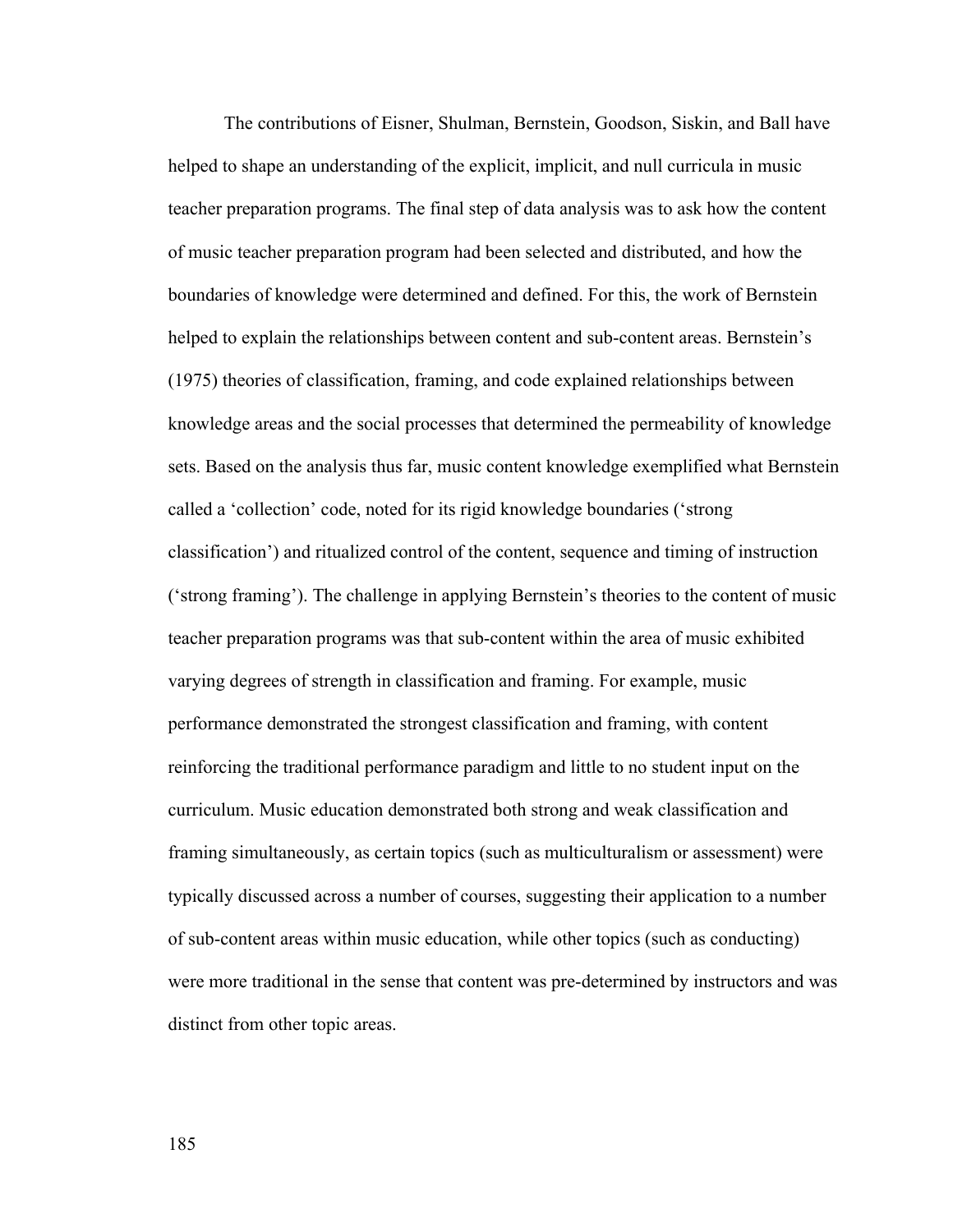The perceptions of those outside the music education subject culture, especially the perceptions of colleagues who worked in close proximity to music educators, differed regarding the purpose of music education, definitions of what it meant to be a musician in the  $21<sup>st</sup>$  century, and the value of subject matter and/or pedagogical knowledge for the prospective music teacher. One recurring opinion expressed by music education faculty across the State was the need to change how music was taught in schools. Music education faculty held very different opinions about what those changes might include, when compared with the opinions of their colleagues in music performance. Music core faculty members did not believe major changes were necessary for public school music education. In fact, many argued that the only changes that were needed were for a return to the performance orientation that they believed was being minimized in schools. Music performance faculty suggested the need for stronger classification and framing, while music education faculty sought weaker classification and framing. Most performance faculty noted that the most significant advancement in the past two decades was "higherquality band literature… better arrangements and better original works" (Vivaldi). Music education faculty, however, believed that music teacher preparation programs should be prepared to adapt quickly and criticized the content requirements contained in music teacher preparation programs as being inflexible and rigidly tied to the traditions of Western art music.

When asked about the specific knowledge that should be included in the music teacher preparation programs of the future, music education faculty expressed the following beliefs: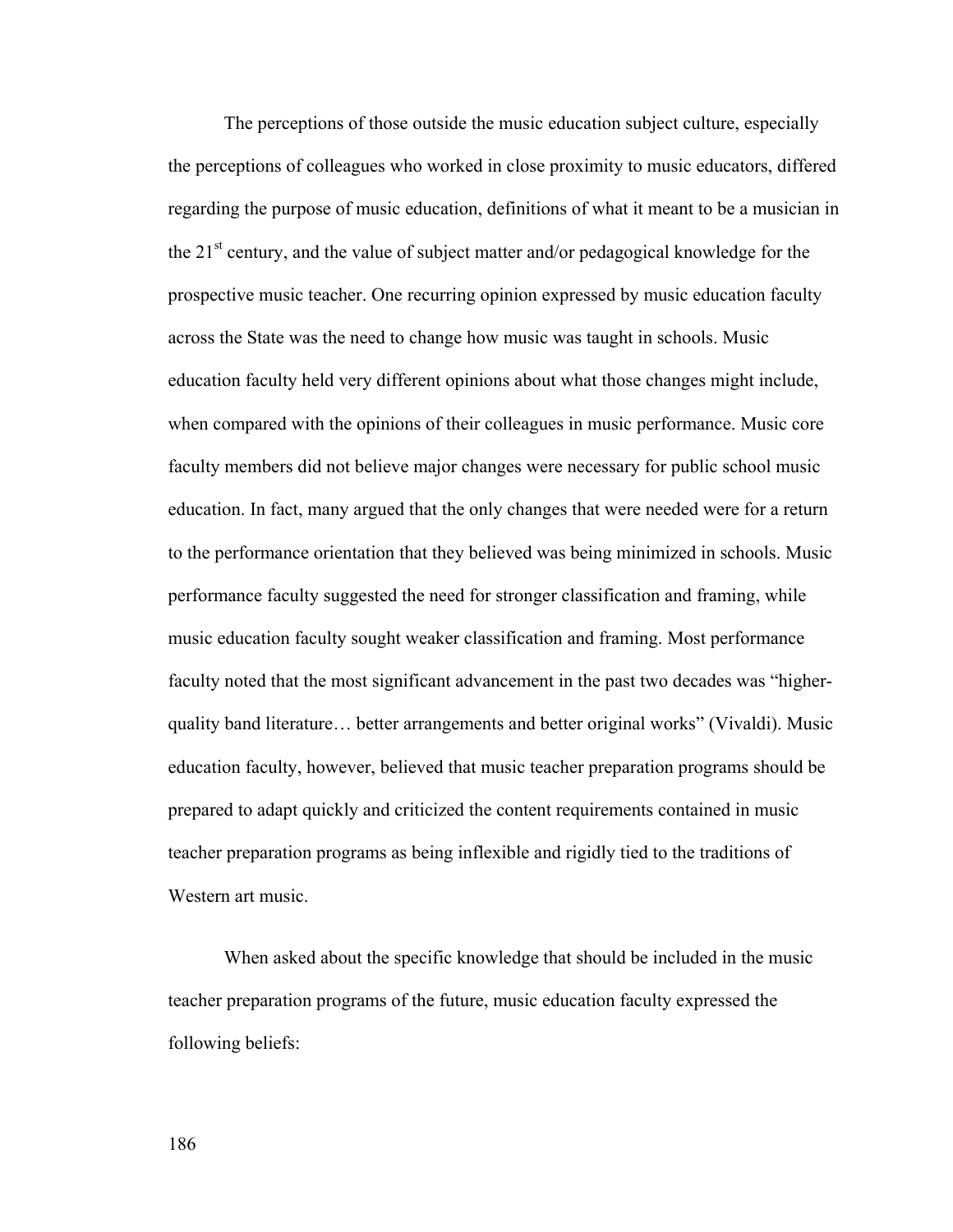Restructuring courses – not adding them – so they reflect what we're trying to accomplish. For example, we wouldn't have methods courses, as they're titled right now; we would shift to a "foundations" course, try to incorporate a variety of alternative teaching methodologies within the structure. It wouldn't necessarily be extensions of conducting classes. So, in secondary methods class, you would deal with the ensemble setting, but also the classroom setting at the secondary level. (Mozart, Music Ed2)

We are trying to learn how to move this program forward, into this century. I always struggle with the Western model. (Bach, Music Ed)

These excerpts reveal an internal dilemma by music educators who are attempting to reconcile their beliefs of the need to reform the very Western-centric music education model in which they were trained and encultured. The knowledge base of the music core (performance) demonstrated strong classification and framing; the aesthetics philosophy indicated that musical works (especially those in the western tradition) were worthy of study because of their unique and essential contributions to humankind, and the aesthetic argument was defended by performance faculty. As such, a classroom-based course at the secondary level was a relatively new notion for music educators, because musical study at the secondary level has traditionally been organized around large-group ensemble performance with a specialized educator (the conductor) determining the direction of the group's performance, the literature its members will be exposed to, and the manner in which performers will advance through these 'essential' works. The program head at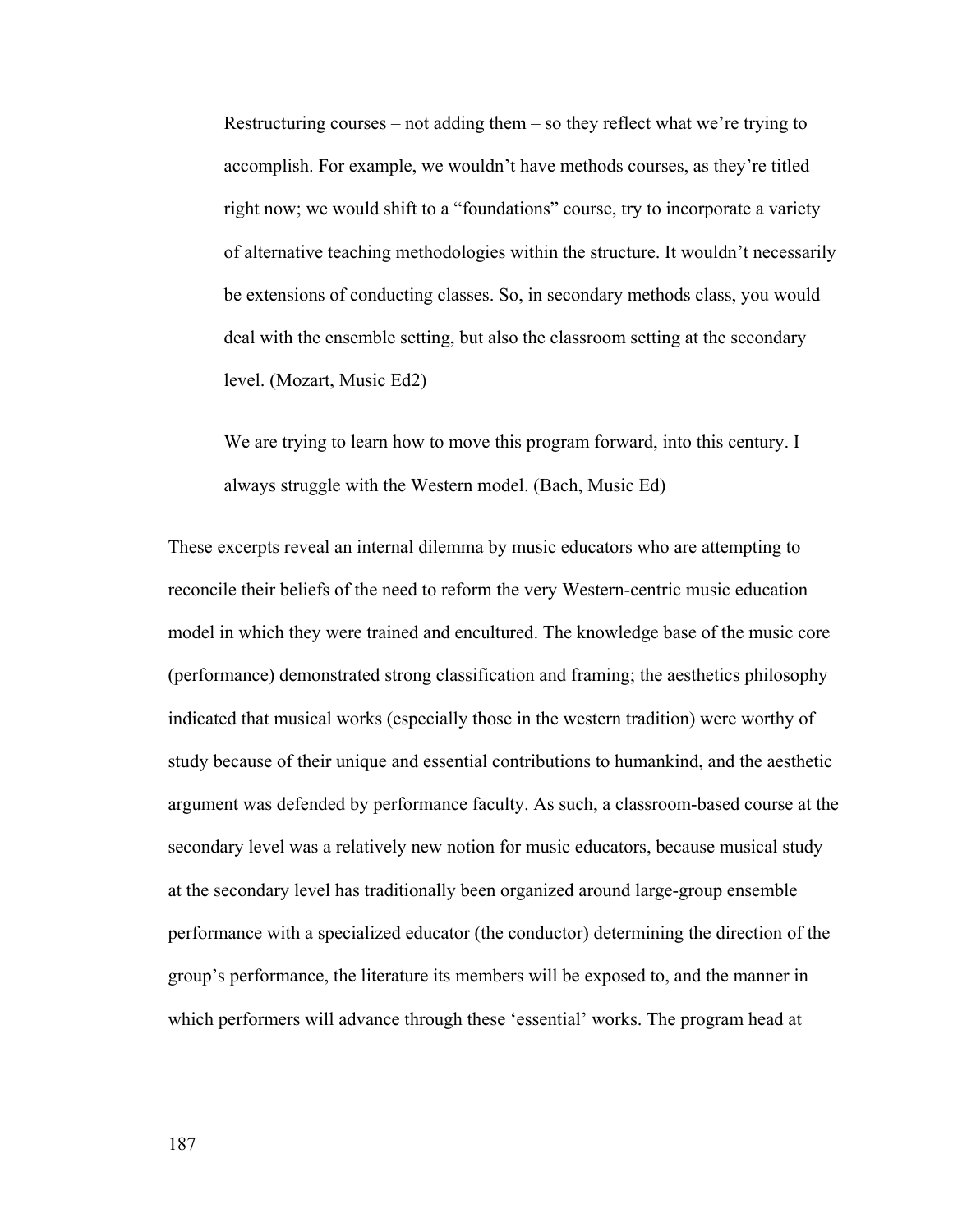Mozart stated that the "new [classes] wouldn't necessarily be extensions of conducting classes," which implied that current music education classes at Mozart more closely aligned to the performance paradigm.

Music, with its roots in an aesthetic philosophy, was incompatible with the psychological and sociological influences within education. This tension between the competing and conflicting desires of members of the music education and general education communities emerged throughout interviews. Music educators simultaneously expressed a desire to revise the performance-based curricular model ("We are trying to learn how to move this program forward, into this century. I always struggle with the Western model."), while concurrently describing the value of performance ("there's a strong culture [on the performance side] … We are trying to build that into the teaching culture"). Likewise, education faculty were unable to reconcile their desire to have prospective teachers collaborate across content areas with their belief that the highly specialized content knowledge of music teachers required their isolation in schools of music, as is explained below.

Education faculty in most programs across the State had minimal responsibility with the training of music education students. The teaching of pedagogical content knowledge became the responsibility of schools of music and music education departments. Yet, when speaking with education faculty about the sense of collaboration that was nurtured when prospective teachers from different subject areas worked together in general education (pedagogy) classes, a common sentiment in interviewees' responses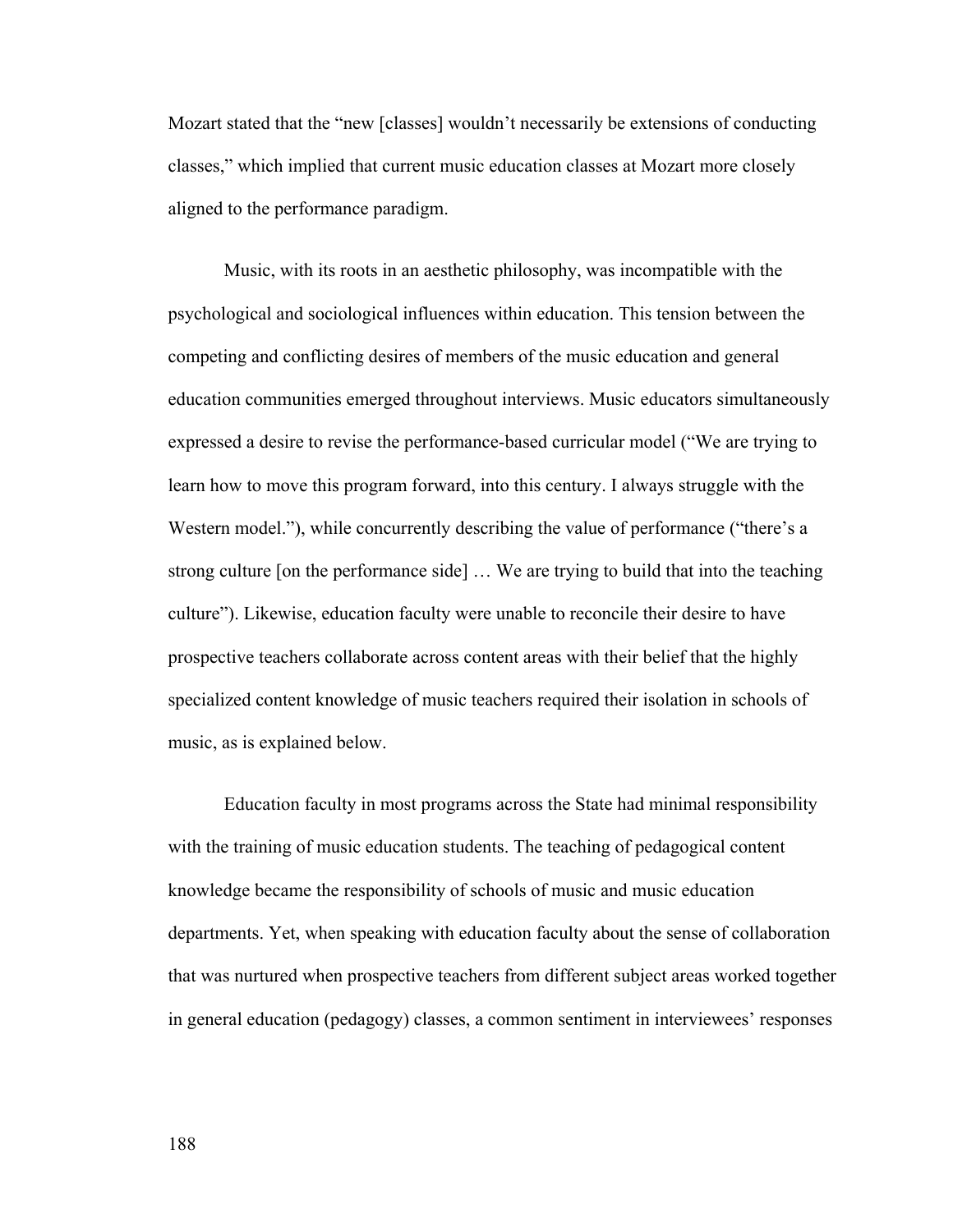was that the voices of music education students were missing from their classes and that the inclusion of music education students would be beneficial for all prospective teachers:

We could do a whole lot more with the arts [than in the past]. One of our goals is to be more flexible with art, music and theatre. [Education students] take two courses in the arts… I'd like them to choose more, but it usually means you have to stay longer. We're not developing passion... I don't have much contact with music students, except when things go really wrong. It wouldn't be bad to have them around more. (Bach, Ed)

I have missed the music education people because they do raise different questions and they do bring a different dynamic. It benefits everyone. (Vivaldi, Ed)

Among education faculty the belief that *all* prospective teachers should share mutual experiences was tempered by an understanding of why music education students spent their time in schools of music and not in general education classes with their peers. The content requirements in music were viewed as so vast that education faculty believed it was appropriate for music students to complete their education coursework in the same place where they studied content. In the view of education faculty, music content knowledge and music education knowledge were highly specialized, which is consistent with Bernstein's claim that in a collection code students are carefully screened and granted membership status in knowledge communities as they advance further along the path towards realizing the "ultimate mystery" of the subject. Education faculty, having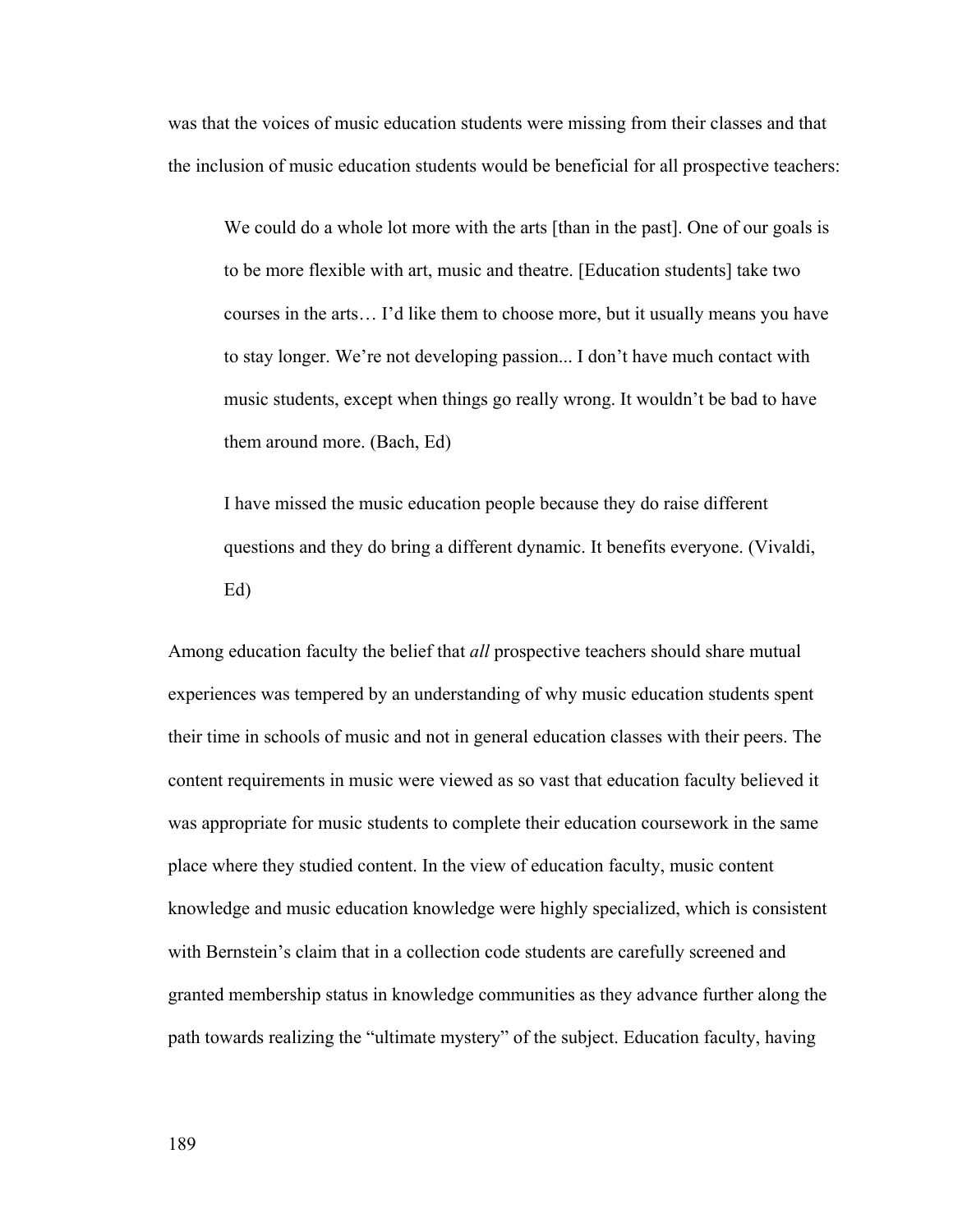minimal contact with music students, developed ideas about music education and music education students that were inconsistent with the stated beliefs of music education faculty. For example, the following exchange illustrates the perception of an education faculty member at Bach regarding a significant difference between music education students and other education students:

*Interviewee*: [S]ome of the secondary students really identified with being teachers. I think if you're a math major, there's so much pressure not to teach. Those kids are really committed to teaching. They constantly have to answer why they want to teach.

*Researcher*: There is a literature base arguing that in Schools of Music, students enter with a strong identity as a performer, which makes it a challenge later to add on the identity of a teacher, because –

*Interviewee*: I would assume with music, because it's so hard to make it professionally, that it's the opposite of the math example. The parent of the music student might encourage them to get the teaching degree to fall back on. (Bach, Ed)

Throughout the interviews for this study, music education faculty frequently expressed their frustration with the "Those who can't do, teach" perception, often without any prompting from the researcher. Yet the perception of this education faculty member revealed a significant misunderstanding of the core beliefs of music educators. Such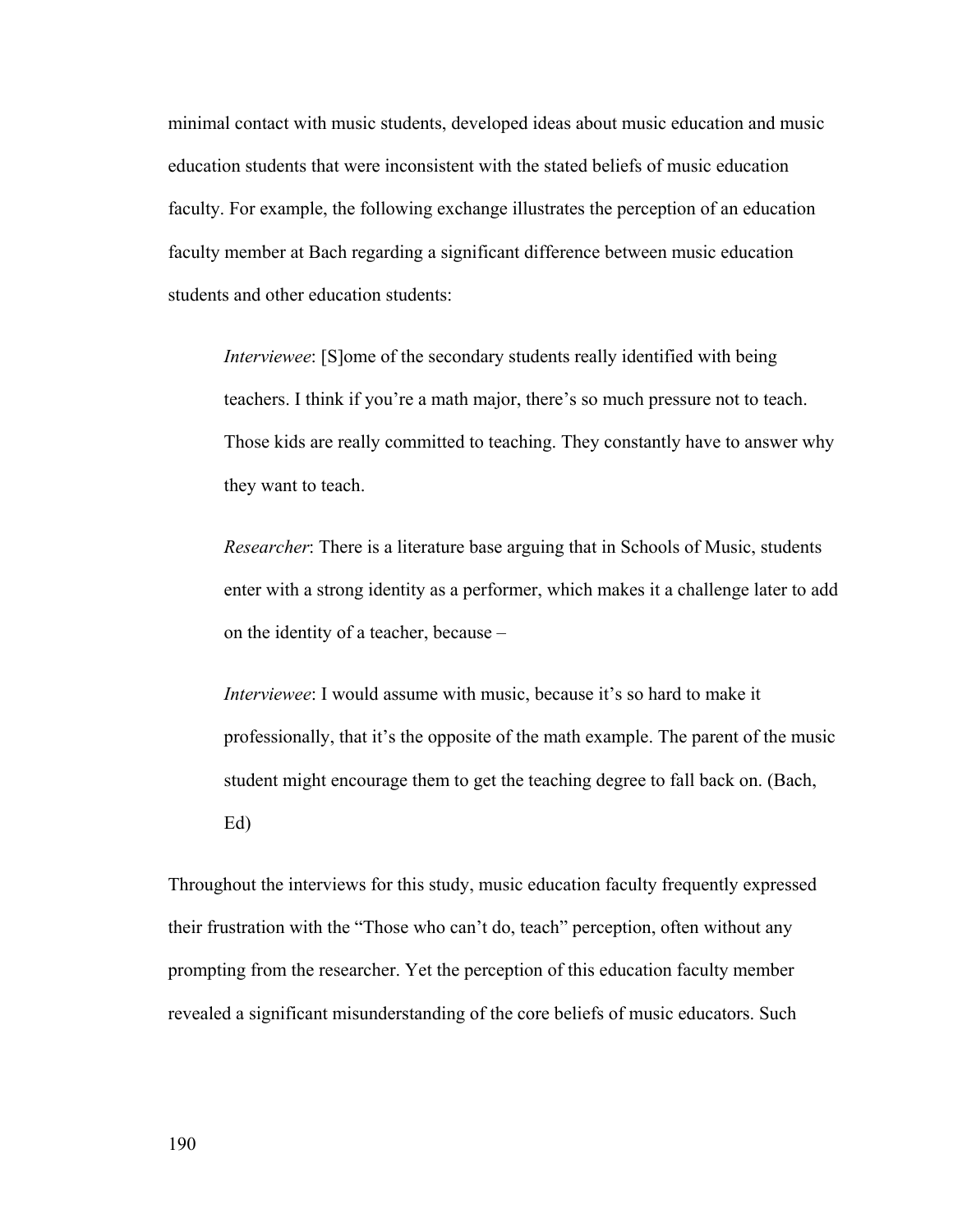misunderstandings arise from the isolation that is inevitable from strong classification. Music departments and education departments had minimal contact with each other, so misunderstandings were to be expected.

When education faculty were asked whether prospective teachers from other subject areas should be trained primarily in content-based programs, in a way that was similar to the experiences of music teachers, the typical response was that music necessarily included a broader range of content (due to the K-12 license) than other content areas. Specialization is common under a collection code, as those who maintain the boundaries of knowledge are expected to have deep content knowledge. Specialization (or the perceived specialization) of music knowledge led to an isolation of music education students from education students in other content areas. As the Literature Review indicated, music teachers experience geographic and professional isolation in schools. The results from this study suggest that this isolation was actually ingrained in prospective music teachers before they entered classrooms. The perception of education faculty that music content was highly specialized, and the extension of that specialization to music education knowledge, resulted in the professional isolation of music education students early in their preparation programs.

 The geographic isolation of music education departments in schools of music was accompanied by professional isolation from music performance departments within schools of music. The role of performance in music teacher preparation programs was a contested area and demonstrated the conflicting and contradictory opinions offered by the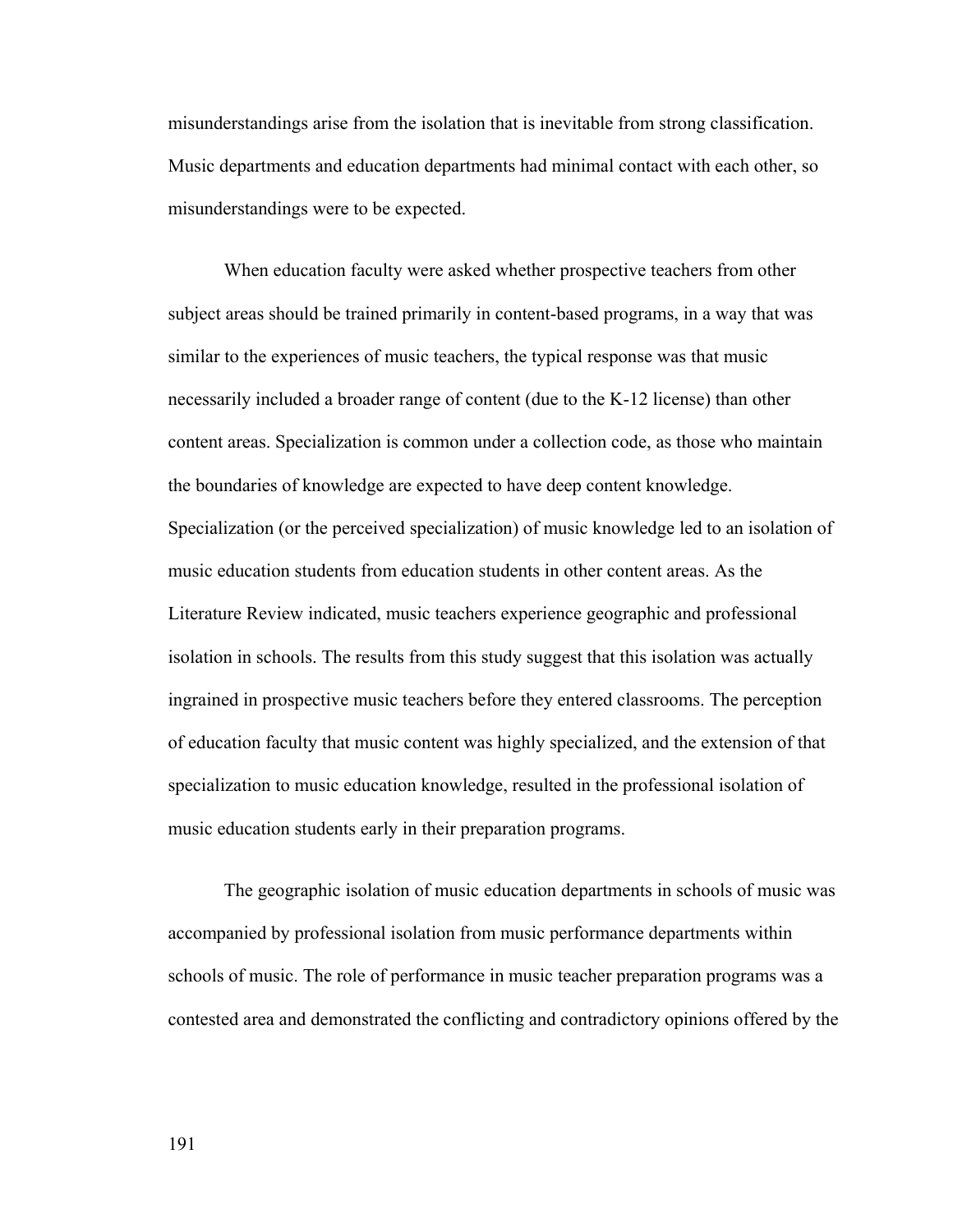two groups. One view of musicianship held that technical performance skills were most important and was expressed by many music performance faculty members. A contrasting view, common among music educators, stated that a wider range of knowledge and skills was necessary for students who completed teacher preparation programs:

Unfortunately, I think most might define success as in the success of their ensemble and their performance… I want them to teach individual children in an ensemble, and let every child rise to the height of their own ability and the ensemble's ability (Bach, Music Ed)

[W]e could remove some of that performance base in favor of the pedagogical side of the equation… It's sort of a self-perpetuating model (Mozart, Music Ed2).

Those music education faculty members who were interviewed for this study described their work environments as collegial, with regular informal interactions between music education and performance faculty. However, there was a fundamental difference in opinion between music education and performance faculty regarding the knowledge that prospective teachers required. Music performance faculty consistently stressed their desire for students to be well-versed in the 'Western canon' because they believed those works held merit on their own and were worthy of advanced study because of their place in the tradition of music performance. Music education faculty wanted students, not musical works, to be at the center of instruction. The atmosphere in schools of music may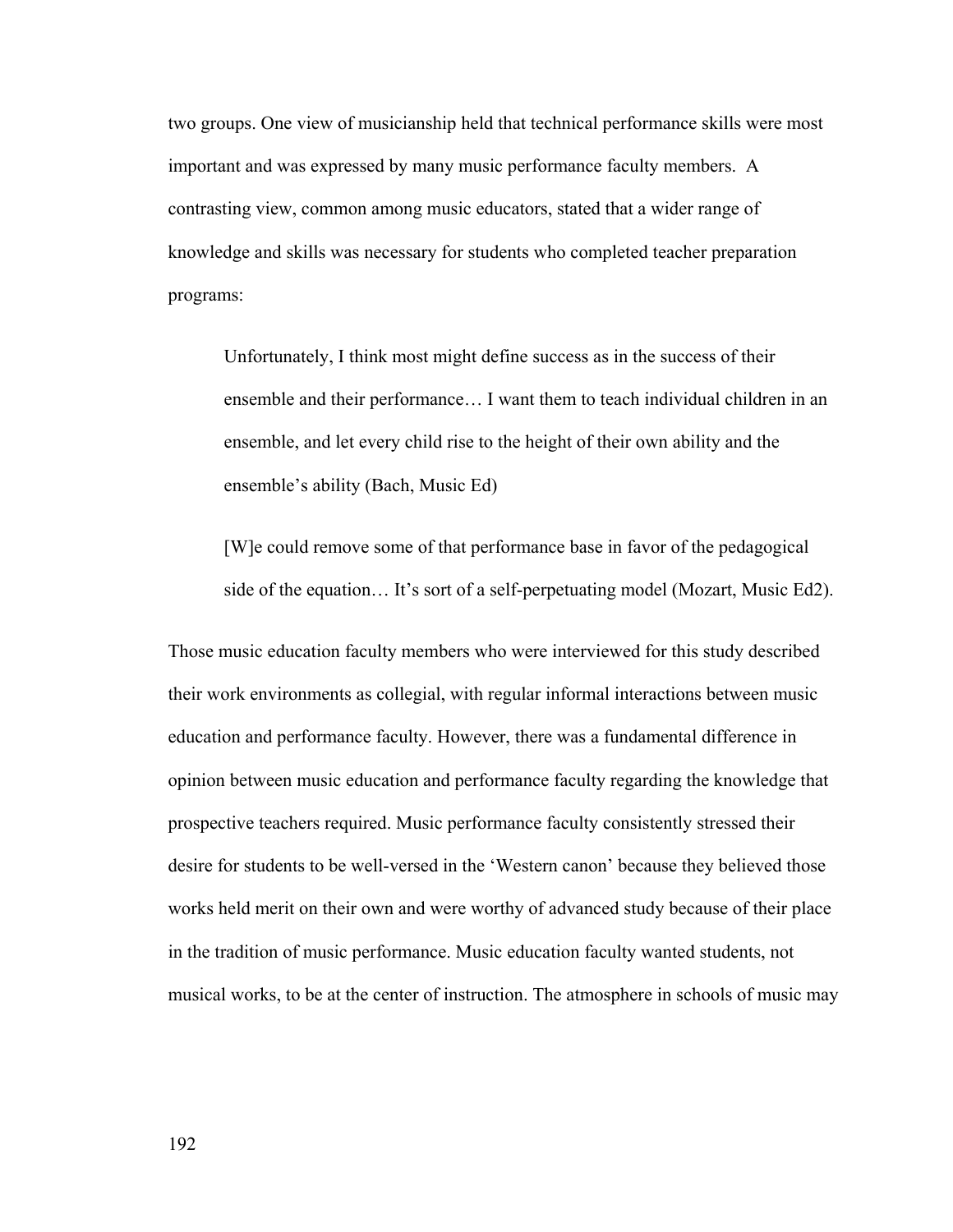have been collegial, but that collegiality did not yield common curricular understandings between music education and music performance faculty.

When interviewing music (performance and education) faculty, there was a consistent message that public school music teachers must be able to teach two distinct types of classes: classroom-based general music classes and large-ensemble performance groups. General music was generally thought of as the responsibility of elementary music teachers, while in middle school and high school, ensemble performance was the presumed curriculum. When asked how general music (elementary) classes differed from performance (secondary) classes, in terms of what was expected from teachers in each setting, the following opinion was offered:

[I]t's foundation work. You know – skills, audiation, notation… The goal may be performing at the highest levels if you take an instrument, but also to have a literate audience as adults. We are preparing our own audiences, someone who can appreciate, can make connections that the curriculum frameworks talk about. We talk in instrumental methods about which standards apply most to us. Of course they all apply to us; but, they all are important at the elementary music level. In performance (classes), you're concerned with performing higher level repertoire. (Vivaldi, Music)

Here, performance was defined as the ultimate goal of music education, meaning secondary music education would naturally focus on performance skills. In the earlier grades, it was clear that there was more to be covered ("all [standards] are important at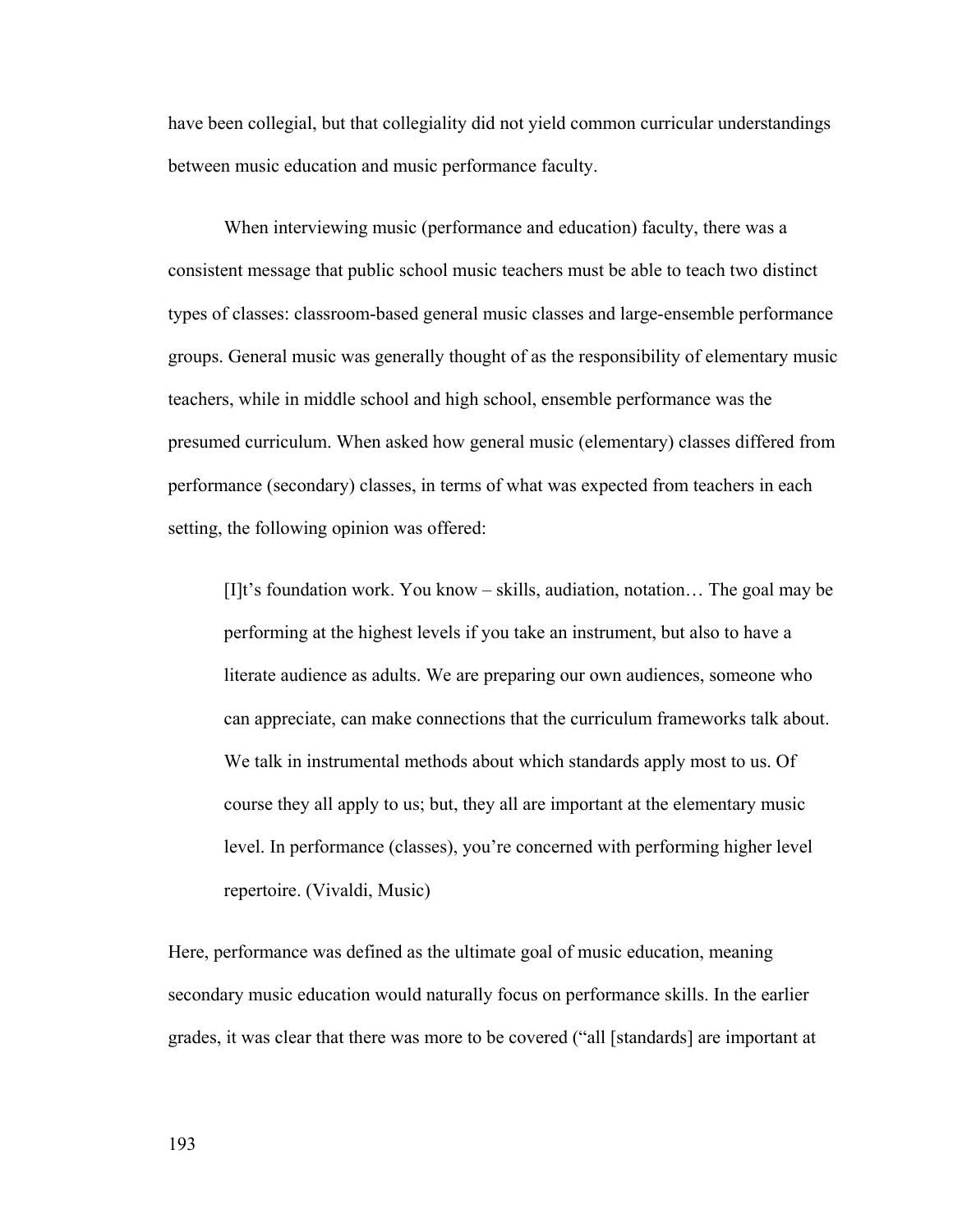the elementary level"), but ultimately all knowledge and skills covered in the earlier grades were intended to prepare those students who will participate in advanced ensembles in secondary school and to prepare those who will not participate in ensembles at the secondary level to become members of a knowledgeable audience. Aesthetics puts valued on 'timeless' works of art. Students under an aesthetic philosophy were responsible for acquiring knowledge, not questioning or co-constructing it. The strong classification and framing of the traditional model of music education place teachers in the role of expert, requiring the teacher to possess the specialized knowledge that is necessary to deliver the approved content of the music core.

Elementary teachers were expected to 'provide a foundation', especially for those students who elected to pursue advanced musical study in the secondary grades. Yet, despite the initiation period of elementary school, which sorted students and identified those who would be granted access to advanced musical study in secondary school, performance faculty lamented the lack of 'basic, core' knowledge of Beethoven symphonies (for example) or unfamiliarity with 'exemplars' of wind band performance literature. The following quote from a faculty member at Mozart explains the perceived appropriateness of the secondary school emphasis on performance:

I wish so much that we could just focus on actual music itself. I'm not talking about just performance and locking ourselves in a practice room… (when asked to describe what's important in early grades): I really feel like young children can get something from Mozart and they can get something from Beethoven, and if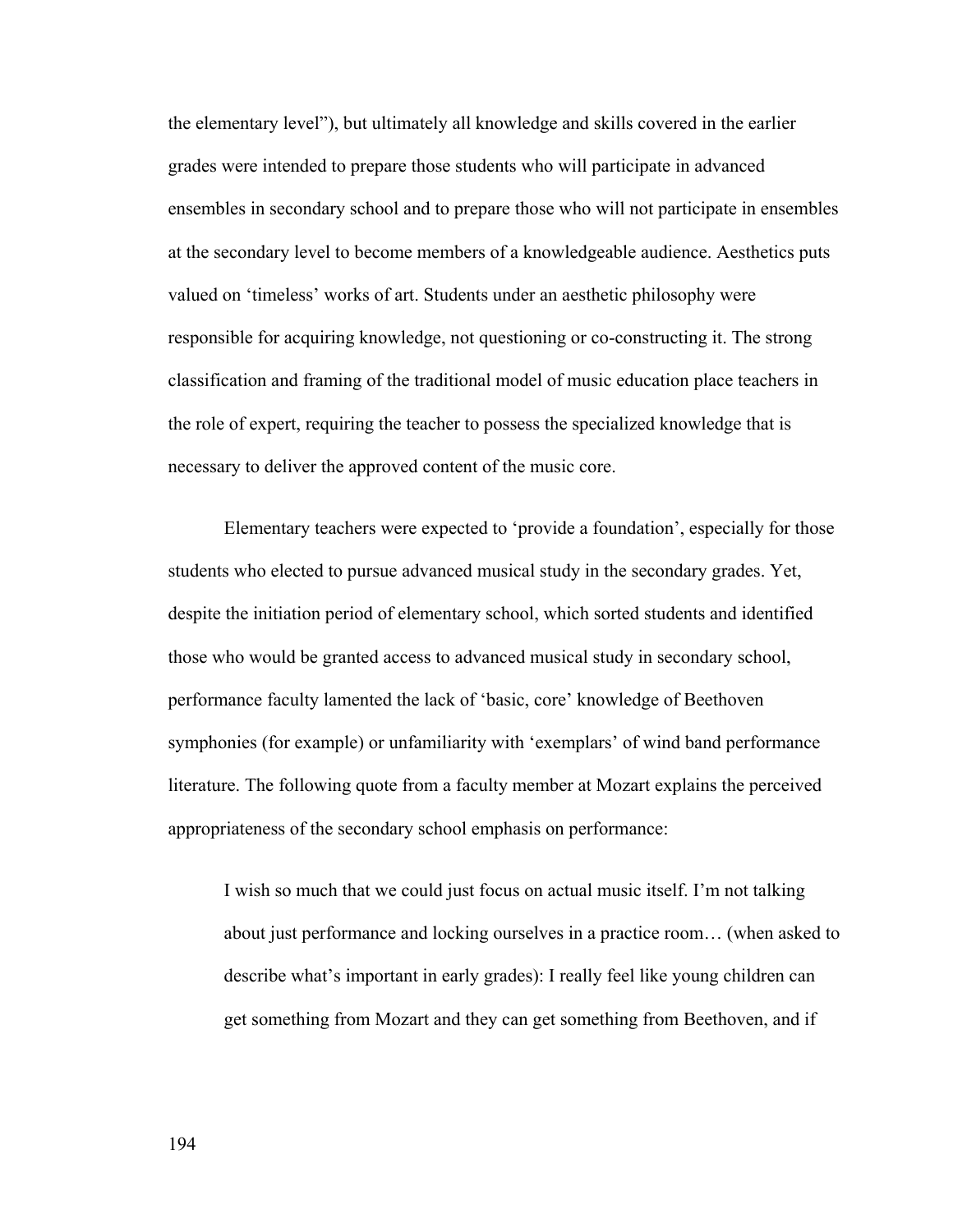you find the right examples they can start to conceptualize form and they can start to conceptualize beauty… you can actually start with the music and then access some of the things that are core and essential – rhythm, harmony, melody – those are things that only exist in our subject matter… Why do you need to advocate for that? They're real things that only exist in music. (Mozart, Music)

Here, the aesthetic philosophy supported the strong classification and framing of music content knowledge. The desire to "focus on actual music itself" and the assumption that "young children can get something from Mozart…. if you find the right examples" placed control neither in the hands of music teachers nor in the hands of their students, but in the traditions of the field. Music teachers, serving as advanced experts in (and defenders of) the traditions of music performance, were expected to reveal the mystery of musical knowledge to their students in a manner that was consistent with established performance traditions. Music teachers, in this view, were meant to defend knowledge barriers without questioning the appropriateness of the boundaries.

The core tensions and conflicting values between music core faculty and music education faculty were evident from the above excerpt, in that performance faculty viewed performance and Western art music as the pinnacle of music knowledge, necessarily meaning that anything that deviated from the traditional model was lower in status, importance, and value. The null curriculum of music teacher preparation programs included a great deal of non-classical music content, as well as 'informal' performance skills. Given the opinions offered by members of the high-status performance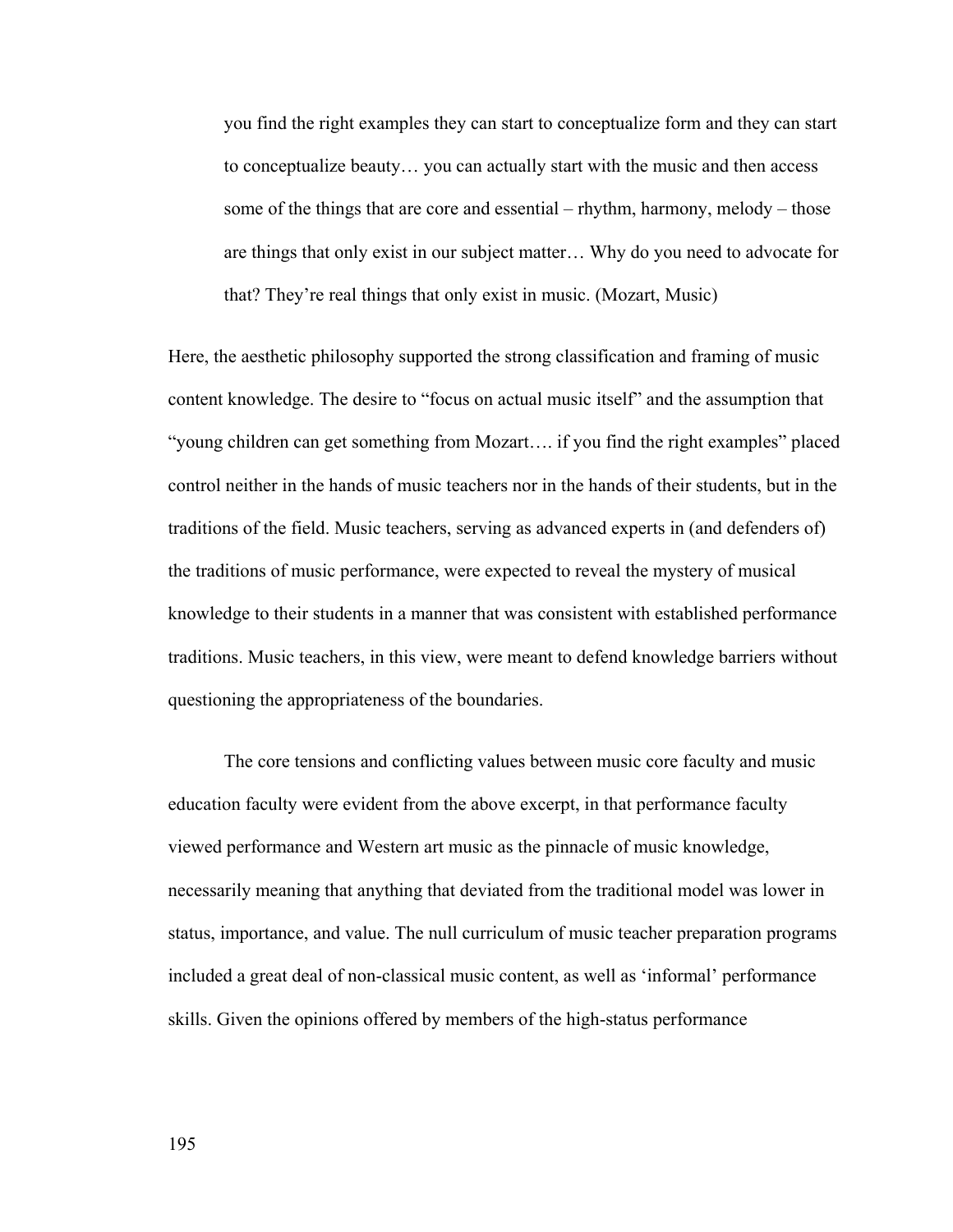community, it is expected that any knowledge that deviated from the traditional performance paradigm would be resisted or rejected by performance faculty.

 Since the institutional performance requirements for music education students were so vast, music performance and music education faculty were asked about the nature of students' experiences in the large ensembles that dominated the majority of postsecondary programs. If performance was to be the emphasis of secondary music education, then participation in ensembles at the postsecondary level represented the apex of students' experiences as performers - something to be emulated in their own programs at the secondary level. Large group ensembles, then, were informal learning labs; postsecondary ensembles were a model for future teaching. The curriculum of largeensemble performance classes often represented the 'traditional performance paradigm' that has been described throughout this chapter, notable for its strong classification and framing.

When asked about the role of student input in selecting repertoire for concerts, one performance faculty member (who had earlier stated that exposing students to advanced repertoire should be the primary responsibility of music teachers) commented, "I don't give (students) a lot of input… Frequently I will talk about why I am picking certain things or why I won't pick others." Conservatory-style schools of music develop from the aesthetic philosophy that placed value on musical *works* over musical *experiences* (exposure to the musical work *is* the experience). When operating within this model, in order to gain true expertise one must understand, on a deep level, those musical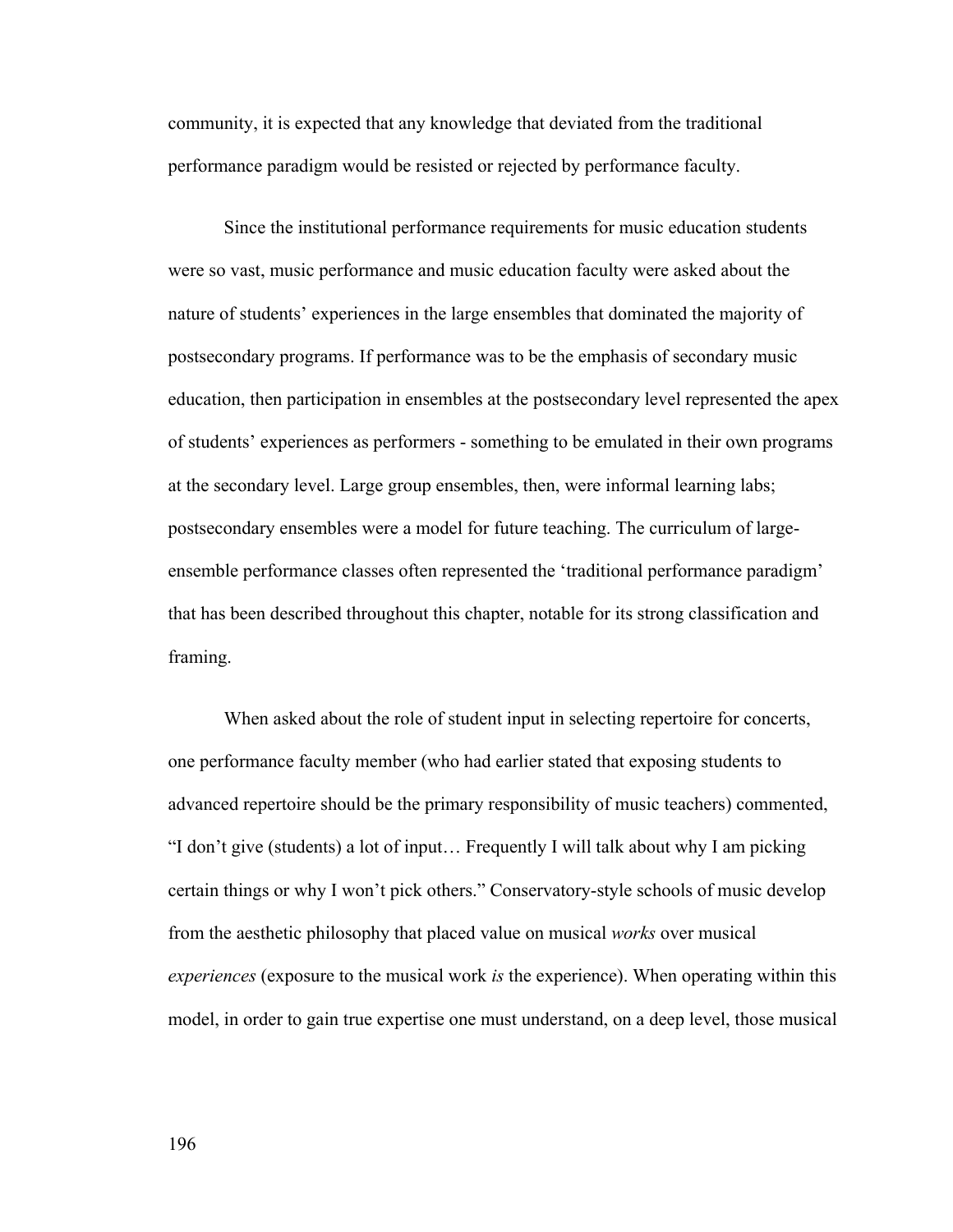works deemed most important. Once expertise was acquired, it was the responsibility of the music teacher to use that expertise to select repertoire that would allow his or her students to begin the process anew. In such a setting, student-centered activities were not appropriate (or necessary), because the teacher was the sole expert in content knowledge. The strong classification of music performance knowledge naturally led to this degree of strong framing, because students had not yet discovered the "ultimate mystery of the subject". The content of music performance programs was dictated by centuries of tradition. Each new generation of musicians that were trained in the tradition of the performance paradigm were initiated into a culture and then expected to defend the knowledge boundaries of that culture. According to performance faculty in this study, students could not be expected to control their educational journey.

 Music performance faculty believed the music education curriculum was unnecessarily complicated. The multiple requirements of music education students were viewed as fads, a series of "jargon words", and included content that was less valuable (and of lower status) than 'pure' musical content knowledge. No music faculty member interviewed for this study described any effort to differentiate the ensemble experience for music performance or music education students, and the following excerpt represents the standard approach advocated by performance faculty:

There shouldn't be [a difference]. I mean, it's actually more important for the education majors to be incredible on their own instruments and on the secondary instruments… It's pretty easy to tell when a student walks into an audition or a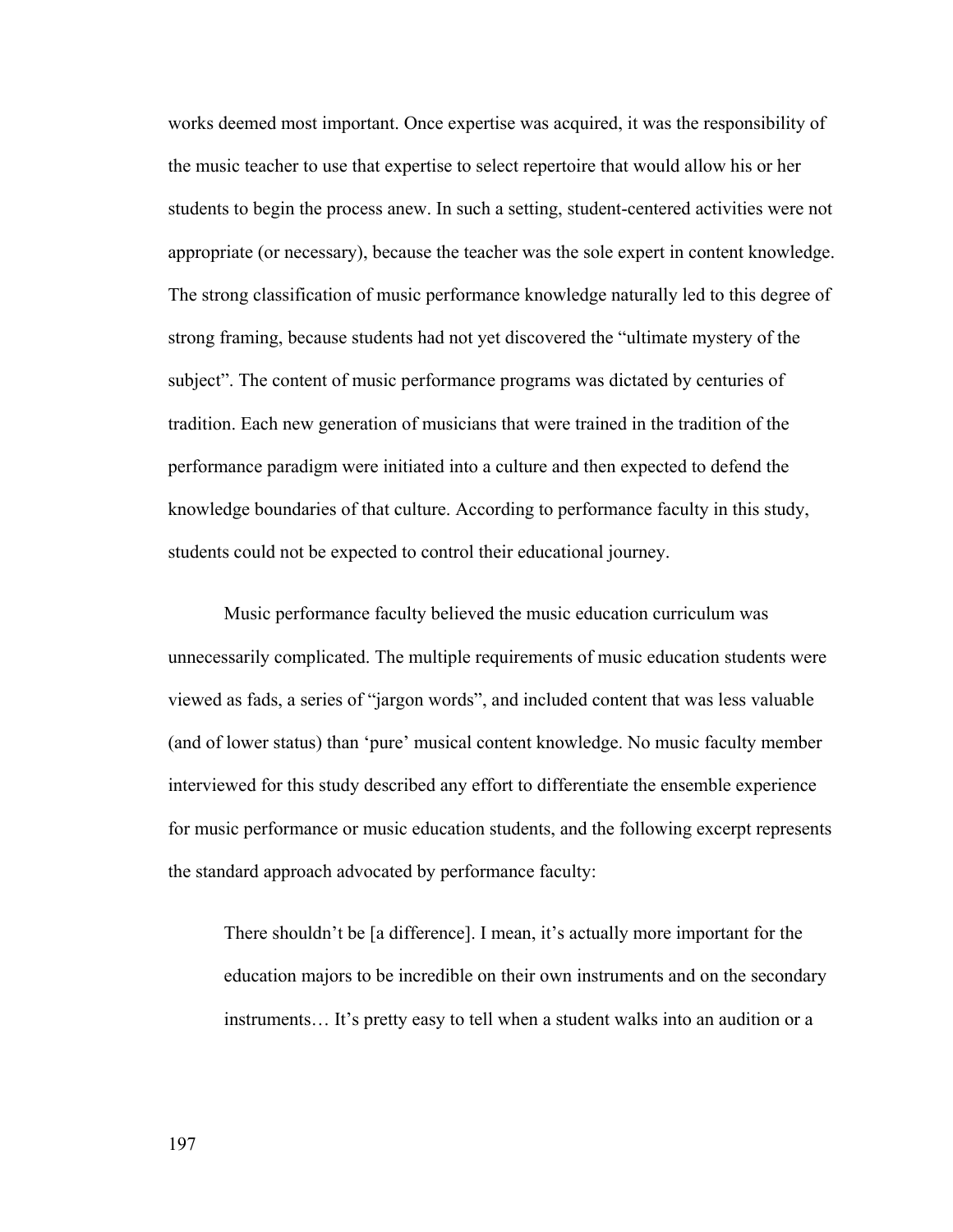rehearsal and they're not prepared – and it's on them. I would have to say that on average it probably happens more to education majors than performance majors, if for no other reason than education majors are taking so many courses and they're having to do so many disparate things. They have to go from writing a lesson plan to music history homework, then they have a theory exam to study for, and they have to practice. Performance majors have that too, but they're not taking the education courses. There's so much work, and busywork, and observations. It's almost like a checklist of stuff that you end up not caring about depth because you just want to get it done. (Mozart, Music)

Earlier in the interview, when discussing the music core requirements, this same participant did not believe the requirements were excessive; it was only when the education content was *added* to the music core requirements that any thoughts of "busywork" surfaced. Such an opinion is consistent with Bernstein's definition of a collection code, because those who are not members of a knowledge community do not share the subject loyalty and are not concerned with subject identity outside of their area of specialization. Bernstein (1975) stated, "For those who do not pass beyond [the novitiate] stage [a rigid, differentiating and hierarchical curriculum] can often be wounding and sometimes may even be seen as meaningless" (p. 83). Knowledge under a collection code is organized in a manner that provides order and demands commitment by members of subject communities. For those outside a knowledge community, the knowledge of other communities holds less value (and may be easily classified as "jargon words" or "busywork").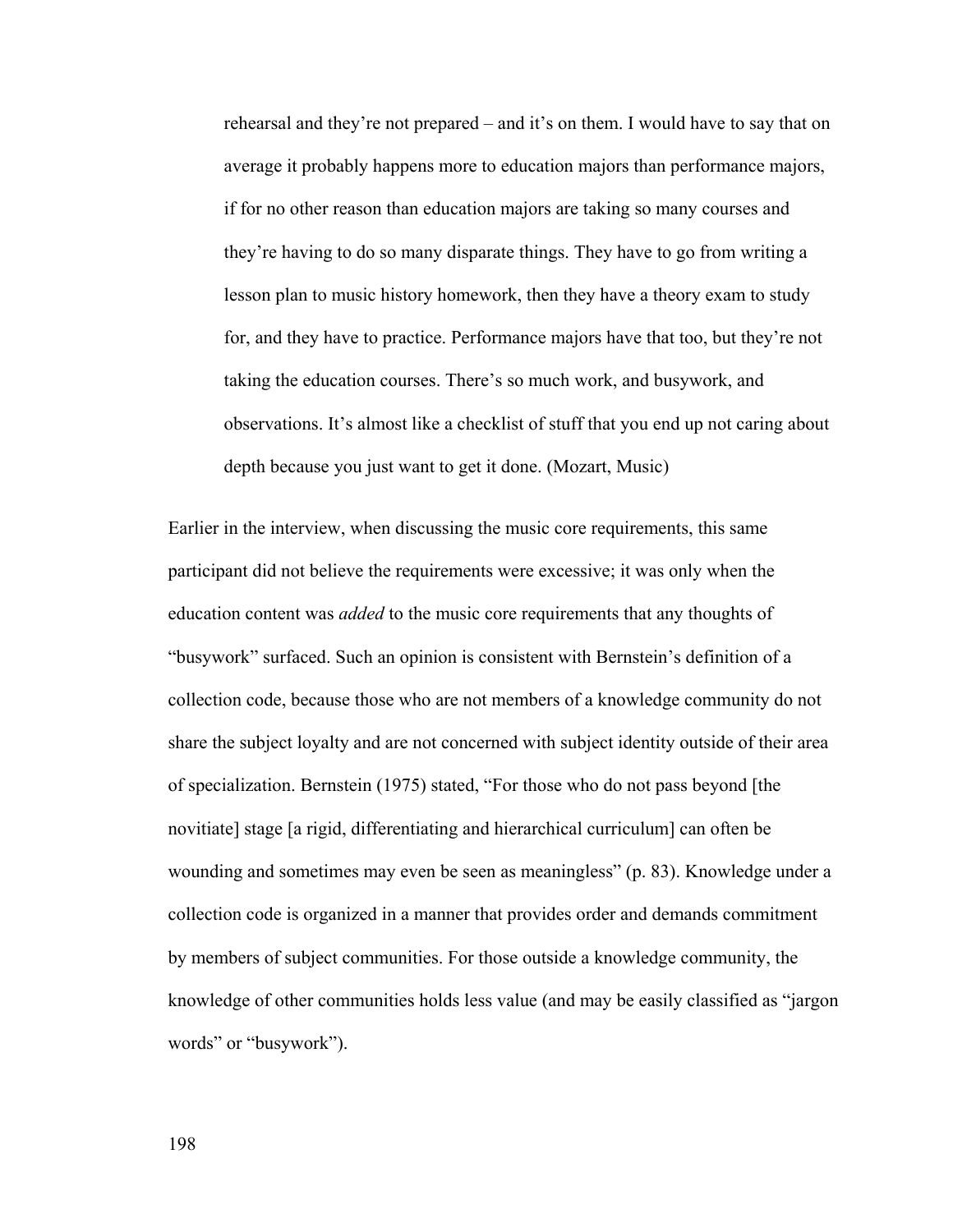The area of conducting revealed a contested knowledge space for music performance and music education faculty. Conducting was required in all programs; often at least two courses in conducting were required of all music majors, including prospective music teachers. But who should 'own' conducting as a content area? The multiple answers to this question are linked to definitions of the skills and knowledge that prospective music teachers should possess. Varying opinions on the goal of music education – whether it was to identify a sample of the student population to be inducted into the culture of performance or whether it was to provide all students with knowledge that would allow for multiple definitions of musical knowledge – affected the content and delivery of conducting classes. Below are excerpts from music faculty who were asked to describe the conducting courses offered at their institutions:

My impression is that (a conducting class) is more a sense of the music core, even though it's listed under music education. It's taught by music faculty. What I do know is that the approach with the music faculty is very different from the music education approach. (Bach, Music Ed)

As a music educator, I approach the conducting class as a class for the performance student. A conductor is an educator and a communicator. In some ways you're an educator, trying to educate artists to interpret a piece the way you've interpreted it, trying to motivate them to cooperate and collaborate with you. (Vivaldi, Music)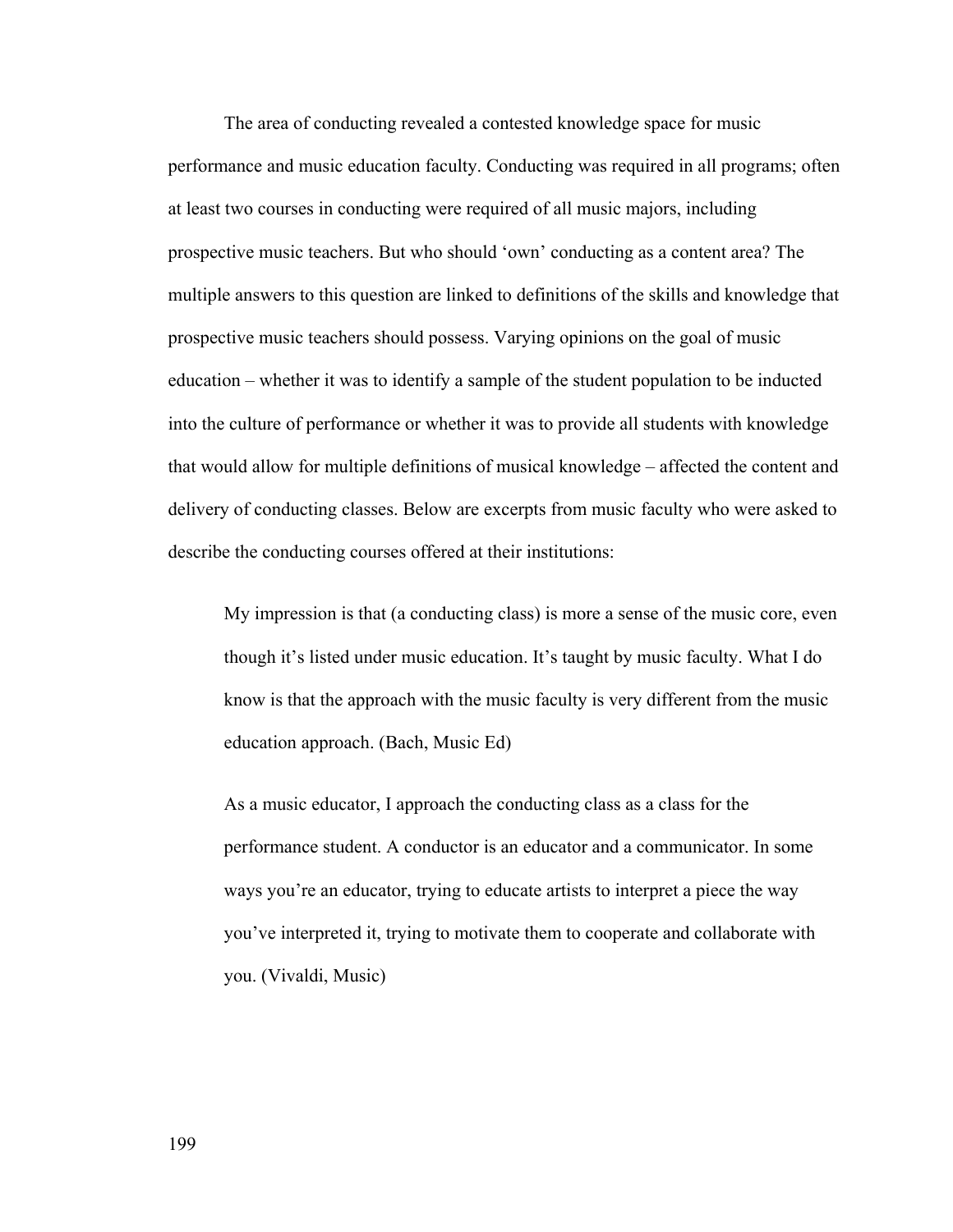Because music majors were expected to complete multiple conducting classes, the content of conducting was classified at the beginning of this chapter as music content knowledge. At Bach and Vivaldi, conducting is geared toward the generic music major. The performance faculty member from Vivaldi believed the current focus of conducting classes to "educate artists to interpret a piece the way you've interpreted it" was consistent with the goals of the music core at-large. At Bach, this was also the case, as conducting was more closely aligned with the music core than music education goals. The "music education approach" at Bach was further described as including

opportunities for students to understand how the role of the conductor alternates between a large group leader and a facilitator of sectional [small-group] work... It's more than just drilling the music, but [drilling the music] is the current emphasis [of conducting classes] because music faculty teach them. (Bach, Music Ed)

This expanded view of conducting requirements was expressed by the department head at Gershwin, who said:

[Conducting classes] are not only about learning beat patterns and repertoire, but looking at the reality of the types of programs they might inherit and the fact that composers write for imaginary perfect ensembles. There are those (school music programs) that have broad instrumentation, but the average beginning teacher will find that they need to take that score, rearrange it for the persons they have in their particular ensemble, and make it work. So part of that experience in that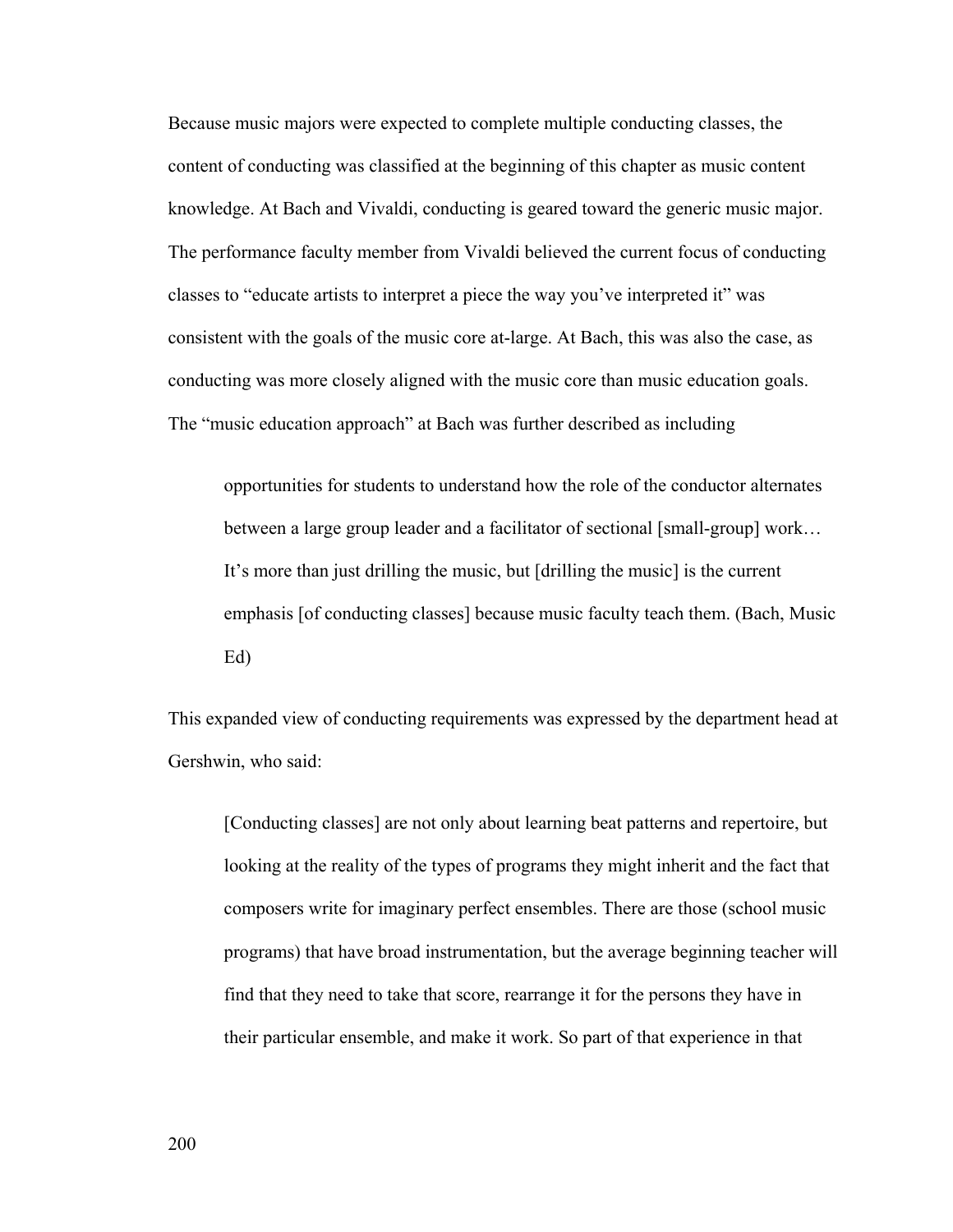conducting class is taking it not just from a conducting standpoint but for a teacher in front of an ensemble. (Gershwin, Music Ed)

The excerpts from Bach (of the "music faculty" approach) and Vivaldi each portrayed a very different image of a conductor than that offered by the representative from Gershwin, who expressed a unique view that conducting requirements were an opportunity for students to gain experience performing secondary instruments and to discuss the challenges of teaching in a setting without 'ideal' instrumentation. A conductor, according to the program head at Gershwin, was a problem-solver, someone who must be flexible and able to apply advanced performance knowledge to novice performers. At Vivaldi, a conductor was described as being "an educator and a communicator" but in a different sense than was offered by the head of Gershwin; a conductor was someone who was "trying to educate artists to interpret a piece the way you've interpreted it." At Bach, conducting classes were natural extensions of music content knowledge. In other words, the traditional performance paradigm (such as that at Vivaldi and Bach) delivered the implicit message that performers were novices whose responsibility was to understand the conductor's advanced musical knowledge. The alternative view (demonstrated by Gershwin and the "music education approach" at Bach) was that a conductor was a coach of sorts and was responsible for guiding students of varying ability levels to succeed as individuals and as a group. This difference between the traditional view and that found at Gershwin is further reinforcement of the weaker classification and framing that was noticeable in Gershwin's curriculum, especially when compared to other programs across the State.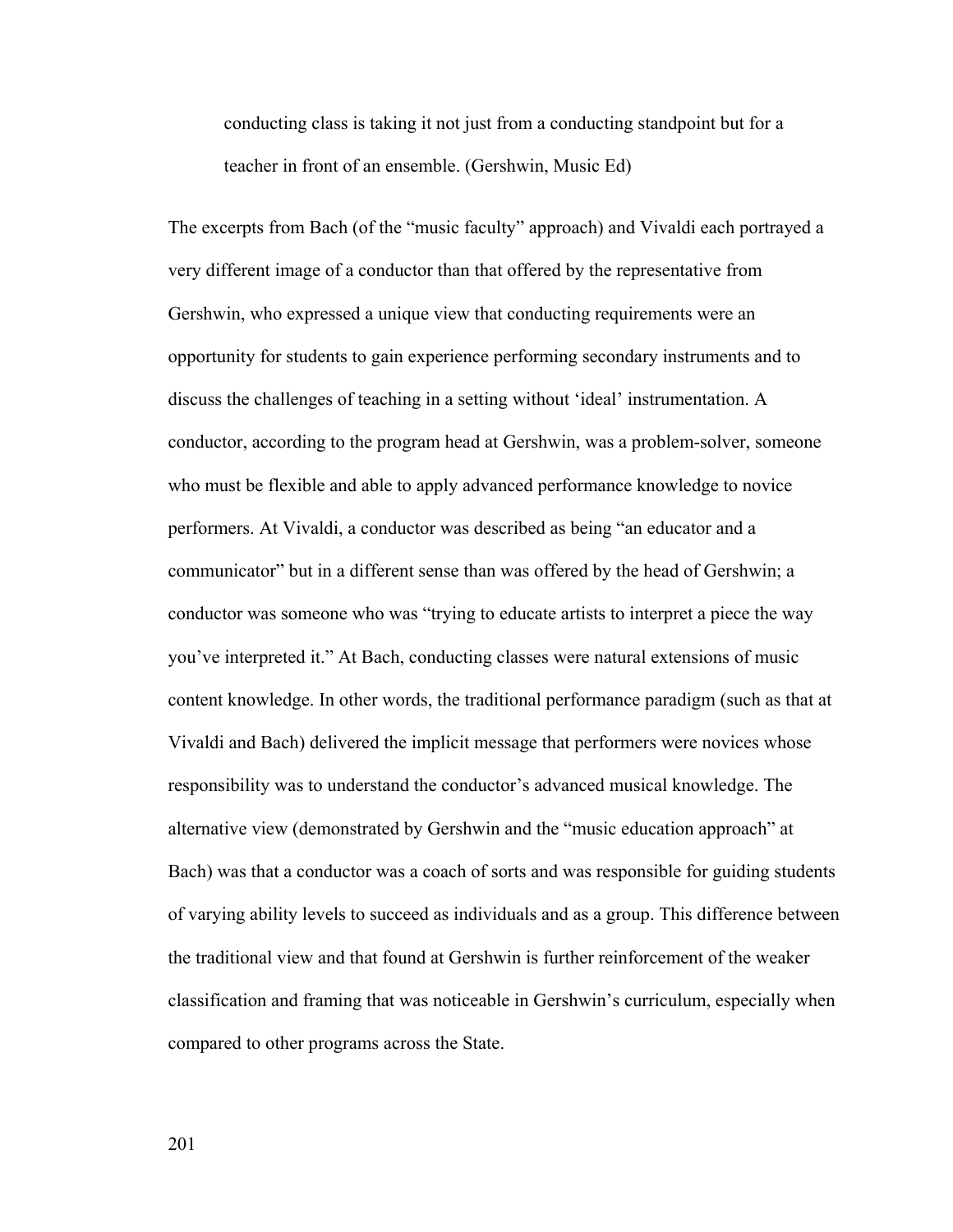## *Challenges to Traditional Classification and Framing*

 Music content knowledge displayed the strong classification and framing that would be expected from curricula organized around a collection code. Music education knowledge did not quite display the characteristics of an integrated code, but music education faculty consistently (and implicitly) expressed their desire to move toward an integrated code. The desire to change and the ability to change were two very different things for music education faculty. In addition to the requirements of external organizations that were described earlier in this chapter, there was an internal existential dilemma that was expressed by a number of music education faculty members, such as the following:

[We are] trying to make the program more effective, more relevant, and to get ahead of the wave as far as maintaining accreditation and program approval… [Changes in courses over the next few years] would shift to a foundations course, trying to incorporate a variety of alternative teaching methodologies; it wouldn't necessarily be extensions of conducting classes… [We are looking at] how do we better serve a higher percentage [of students] at the secondary level? We say music is for everyone – are we providing it in a way that makes sense? (Mozart, Music Ed2)

This notion of making a program "more effective, more relevant" was expressed by music education faculty across all institutions and suggests a critical view toward the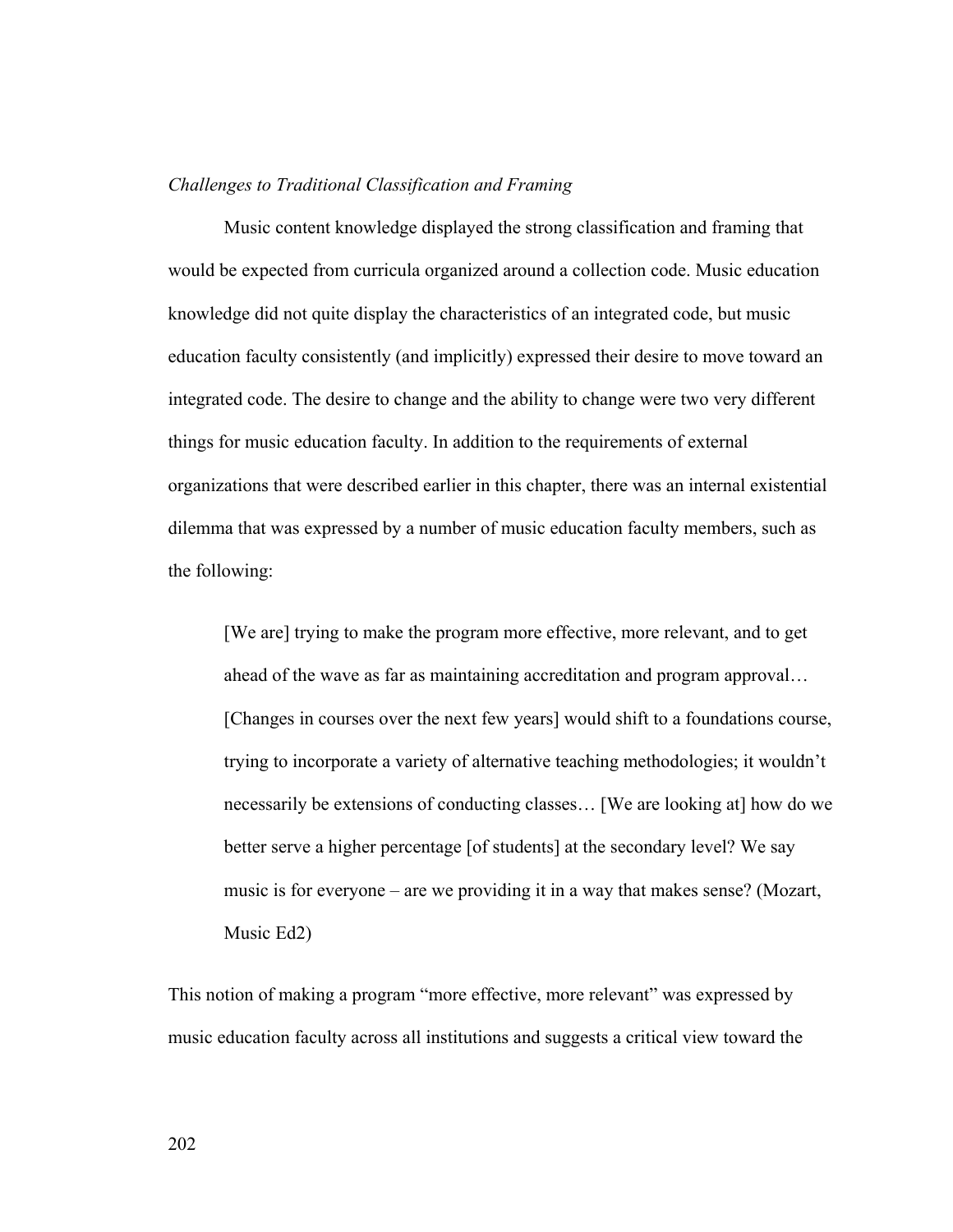strong classification and framing of traditional music content knowledge. In this section, the challenges associated with shifting from a collection code to an integrated code are considered, especially when members of higher status contents do not share the desire to change.

Bernstein (1975) claimed,

[T]he tension between curriculum of the collection type and the integrated type is not simply a question of what is to be taught but a tension arising out of quite different patterns of authority, quite different concepts of order and of control (p. 83).

When music education faculty questioned the strong knowledge boundaries that were evident in music content knowledge by suggesting that additional musical content should be introduced, or that the traditional performance model is outdated, they were arguing for a shift toward an integrated curriculum code. Such a shift explicitly criticizes the content and distribution of music content knowledge, which in turn magnifies larger social structures and organization.

Bernstein stated, "The battle over curricula is also a conflict between different conceptions of social order and is therefore fundamentally moral" (p. 81). In the case of music, Shepherd and Vulliamy (1983) agreed, arguing, "[the traditional harmonicrhythmic] framework… serves as a symbolic code for the social structure within which we live" (p. 10). Shepherd and Vulliamy's argument was as follows: the traditional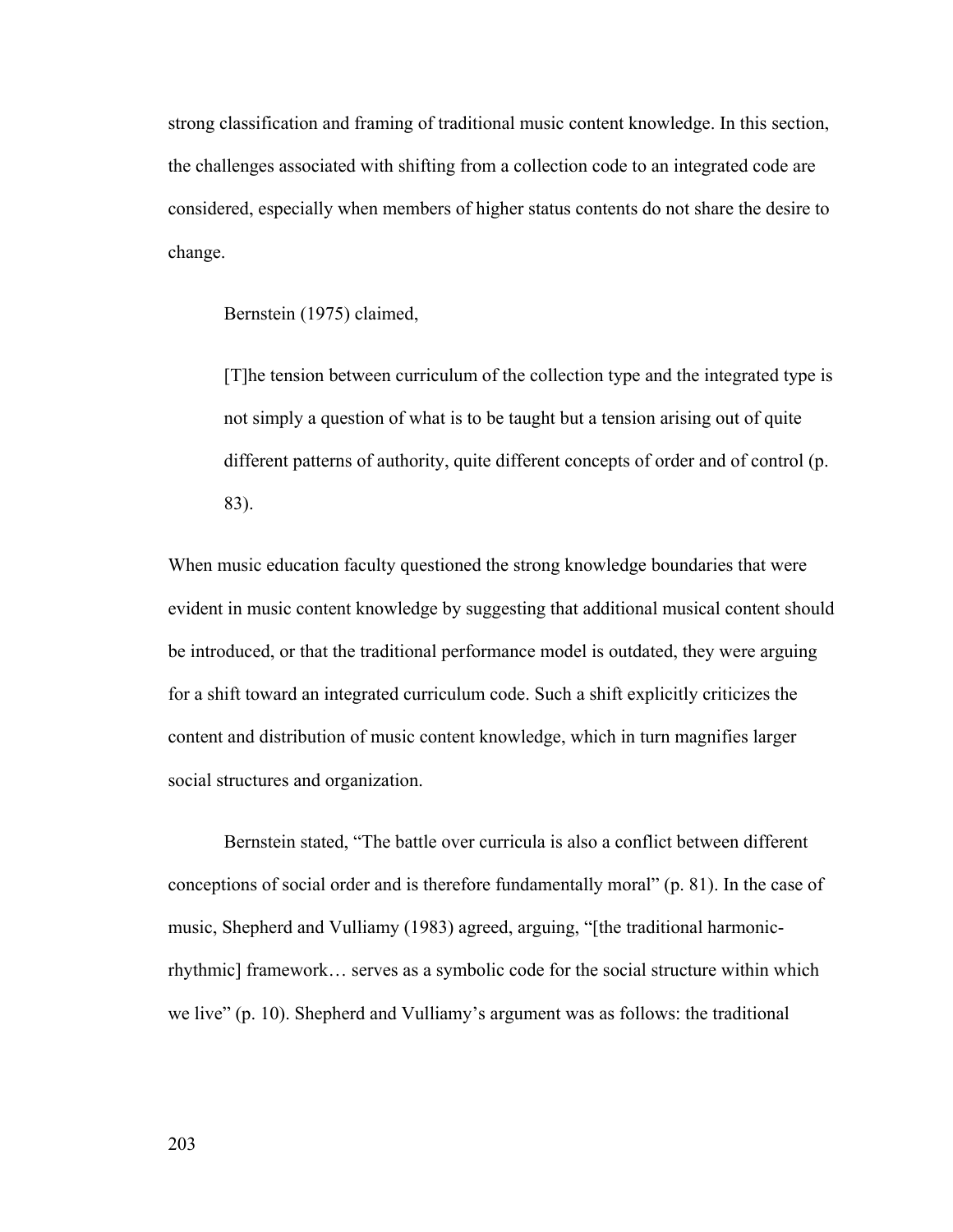framework emphasizes one tone (the "key-note" or "tonic") over others; a hierarchy of notes results from the importance of notes in relation to the key-note; this hierarchical structure of tones mirrors the structure of capitalist society. The authors claim that this gravitation toward the key-note, and the "pull" of other tones toward the key-note, is stronger in classical music than in music with African-American roots (such as blues and jazz). In other words, the traditional harmonic-rhythmic framework mirrors the structure of capitalist society in that notes (much like workers) are controlled by a central authority (the key-note for music), and the values of notes (or workers) are predetermined and relative to the key-note (or central authority). Some elements of Shepherd and Vulliamy's argument are debatable. For example,  $20<sup>th</sup>$  century atonal (or late-Romantic multi-tonal) music lacked the dominant key-note yet it is typically included as part of the traditional 'core' western performance repertoire. In addition, much of the improvisation that is fundamental to the performance of blues and jazz music requires an underlying harmonic framework. However, the core of the argument – that the traditional harmonic-rhythmic framework (in addition to the traditional notation that is used to communicate that framework) is built around the concept of central control, and that a hierarchy results from the traditional framework which is symbolic of a larger societal organization and hierarchy – is pertinent to this study, especially as it relates to the desire and ability to question and change these underlying structures.

The program at Gershwin, lacking the hierarchical rigidity of the collection code, was described earlier as an outlier in this study. Rather than being locked in curricular inflexibility (as was typical in other programs across the State), the head of Gershwin's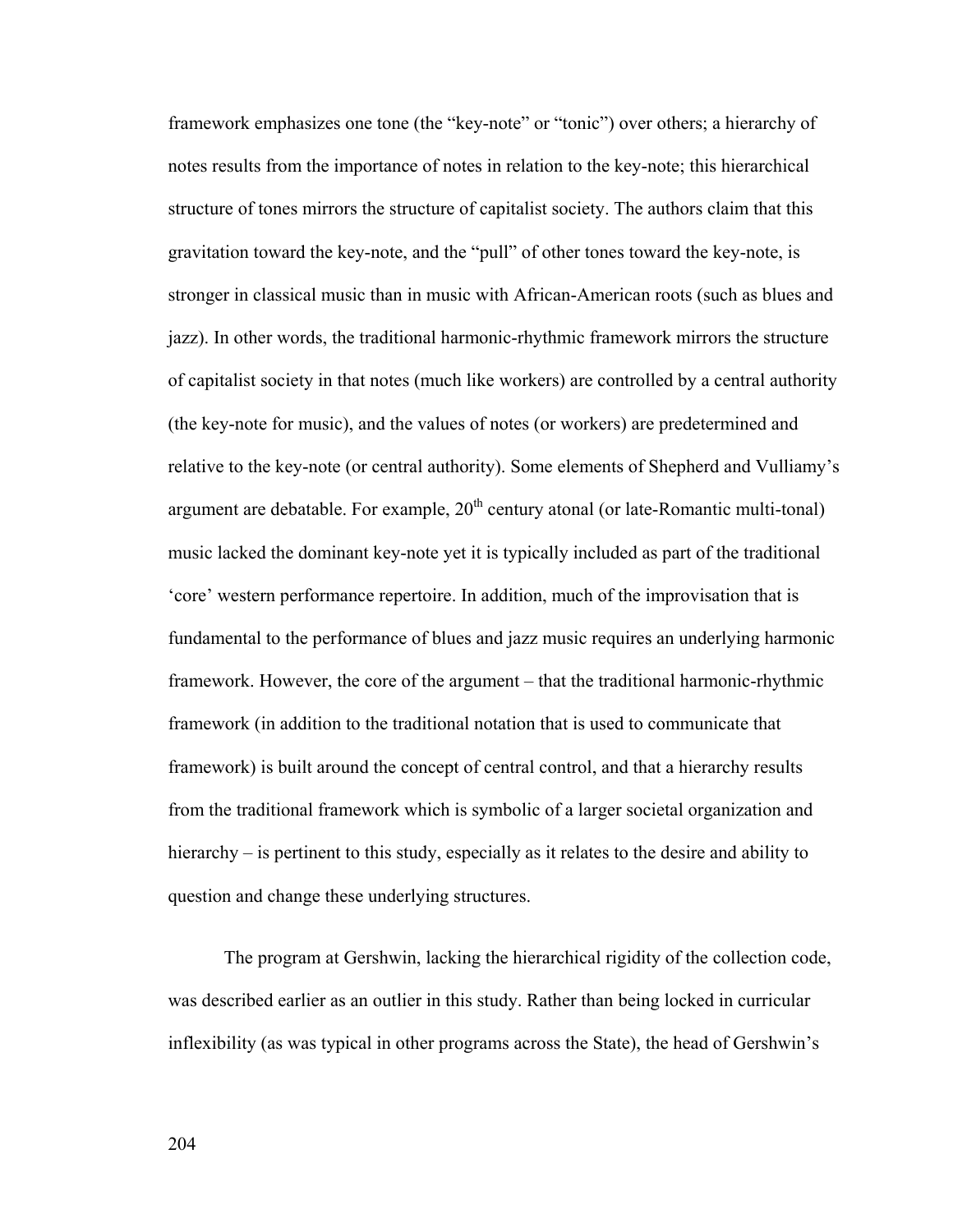music teacher preparation program stated that curricular revision was an ongoing process. In fact, the curriculum of Gershwin's music teacher preparation demonstrated weaker classification and framing than all other programs. Content that differed from the traditional performance paradigm was included and students had a voice in curricular decisions. In other words, the curriculum at Gershwin represented the exception to the traditional curriculum that was seen across Massachusetts. The natural question that followed was: Why was this occurring at Gershwin? It was argued above that the strong classification of music content knowledge and organization around a collection code made challenges to the traditional curriculum difficult. However, Gershwin did not eliminate performance; instead, the program head stated:

Different types of music that can be performed, they show possibilities. (Students need to learn) how can they be performed authentically. We run two hundred or more ensembles a semester, so they have so many to choose from and learn. If you truly want their experience to be diverse, you have to embrace that. And I think it allows (students) to get a better understanding of performance practices based on the music of other cultures. (Gershwin, Music Ed)

The performance experiences at Gershwin were not large-group ensembles performing the "core" Western art music repertoire that was common across the State. Gershwin's primary performance emphasis was on jazz studies, so the ensembles – and as a result, the musicians in those ensembles – emphasized a style of music-making that was different from that found in a conservatory. The classification and framing of music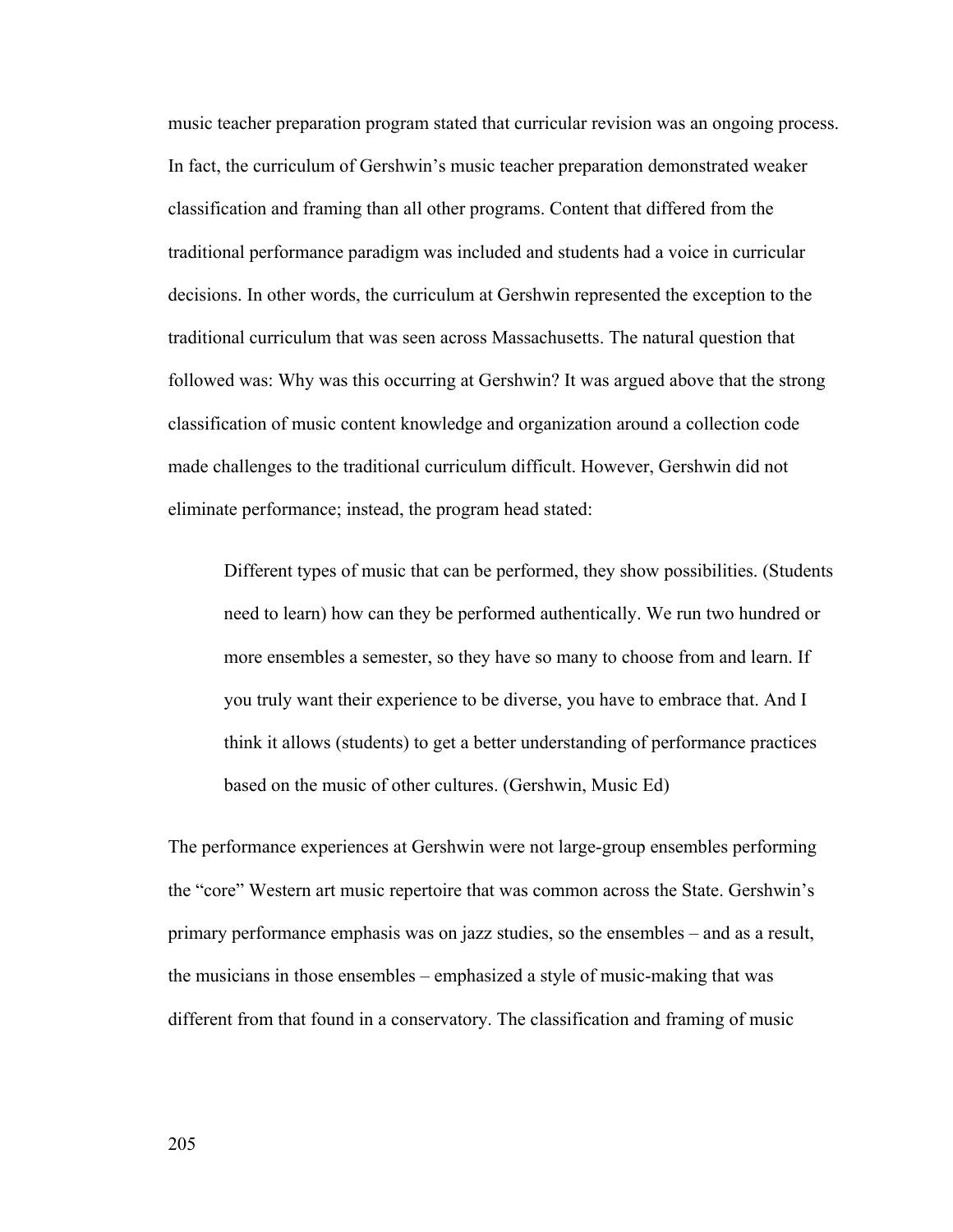performance knowledge at Gershwin was not as strong as it was at institutions with a conservatory model. Different types of musicians were being trained at Gershwin; musicians were expected to collaborate, to be well-versed in world music, and to have a greater degree of control over their selection and interpretation of musical works (as opposed to the conductor-centric model of the conservatory). There were different assumptions about control and about the music that was most valued. Because of this, Gershwin's notion of "programmatic reflection" differed from that shown by all other programs except one, which is presented below.

One additional program that was analyzed for this study was in the early stages of a major curricular revision. When asked to describe the motivation for the ongoing changes, a music education faculty member from Mendelssohn commented:

 [The program] was designed to present a global view of music… revised starting in 2008. The faculty agreed that students would need balance in their studies and we are fortunate to have faculty with expertise in multiple world music areas. (Mendelssohn, Music Ed)

This type of outlook (the reduction in the conservatory influence and the need to attract faculty who had "expertise in multiple world music areas") was rare and represented the second explicit challenge to the traditional classification and framing of music content knowledge. As such, Mendelssohn was treated as a potential second outlier in this study ('potential', because it remains to be seen what curricular determinations will be made).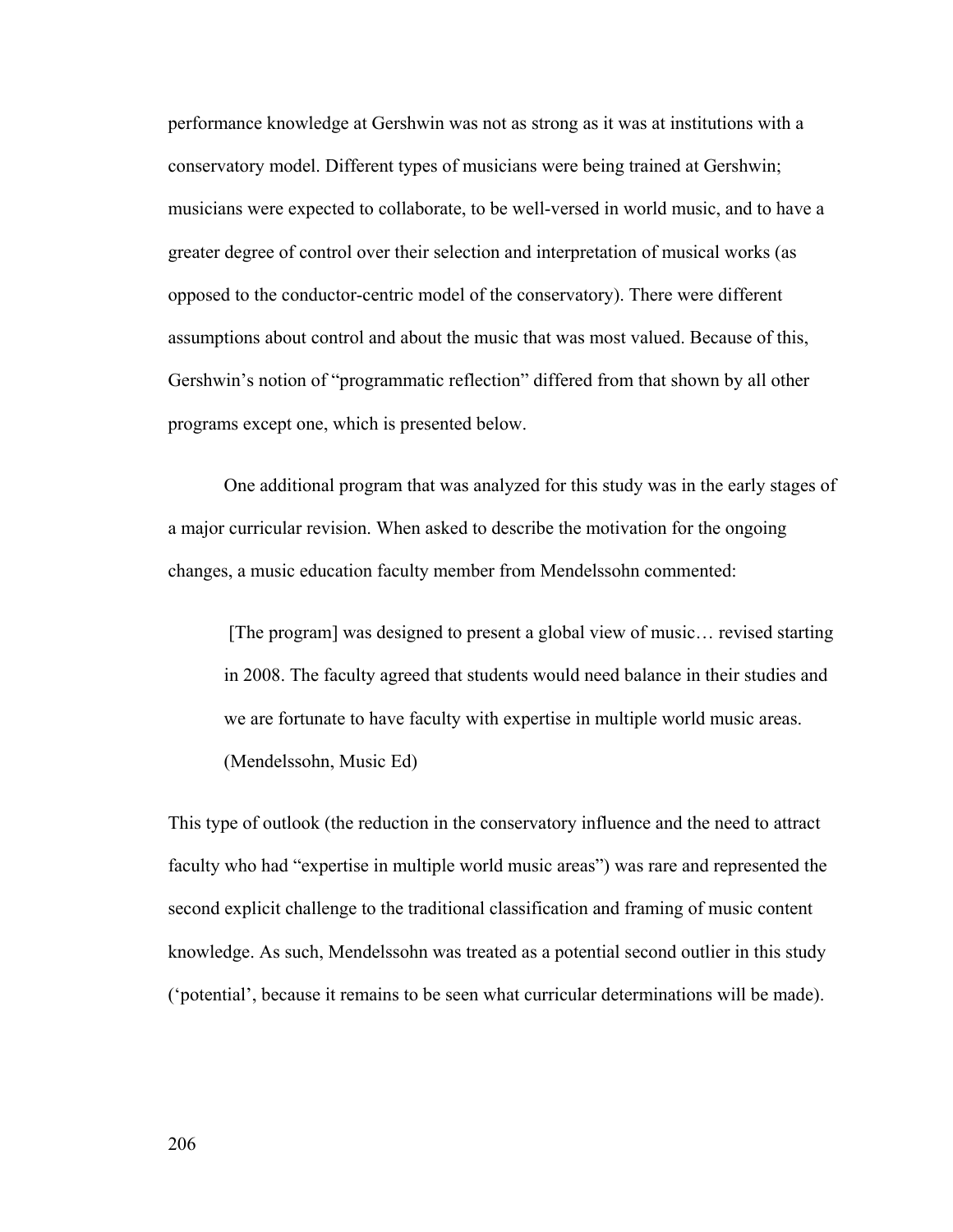Many music education faculty members across the State, regardless of their institution, consistently referenced the desire to present a more multicultural perspective in their music teacher preparation programs, yet few had taken steps toward that goal beyond the inclusion of multicultural education as one of many topics that were covered in methods classes. The strong classification of music content knowledge prevented the meaningful inclusion of world music in the curriculum. Generally, world music was one of a few optional electives students could complete. The desire to "reach more students" (especially at the secondary level, where large ensembles typically support a small number of students who have shown interest in advanced music performance studies) at Mendelssohn by offering more courses beyond the traditional large-ensemble performing groups represents a weakening of the framing of music content knowledge. The "significant culture change", referenced earlier by a member of the music education department at Mozart as a necessary prerequisite to change, was occurring at Mendelssohn through the addition of performance faculty members with expertise in world music. What remains to be seen is if the traditional performance faculty at Mendelssohn resist these changes and push back on the challenges to the strong classification of music content knowledge. By challenging the strong classification and framing of traditional music content knowledge, Mendelssohn is addressing the subject hierarchy that has existed with the maintenance of a collection code. Because curricular changes were only being proposed at the time of interviews, it will take time before judgments may be made regarding Mendelssohn's ability to transform their program.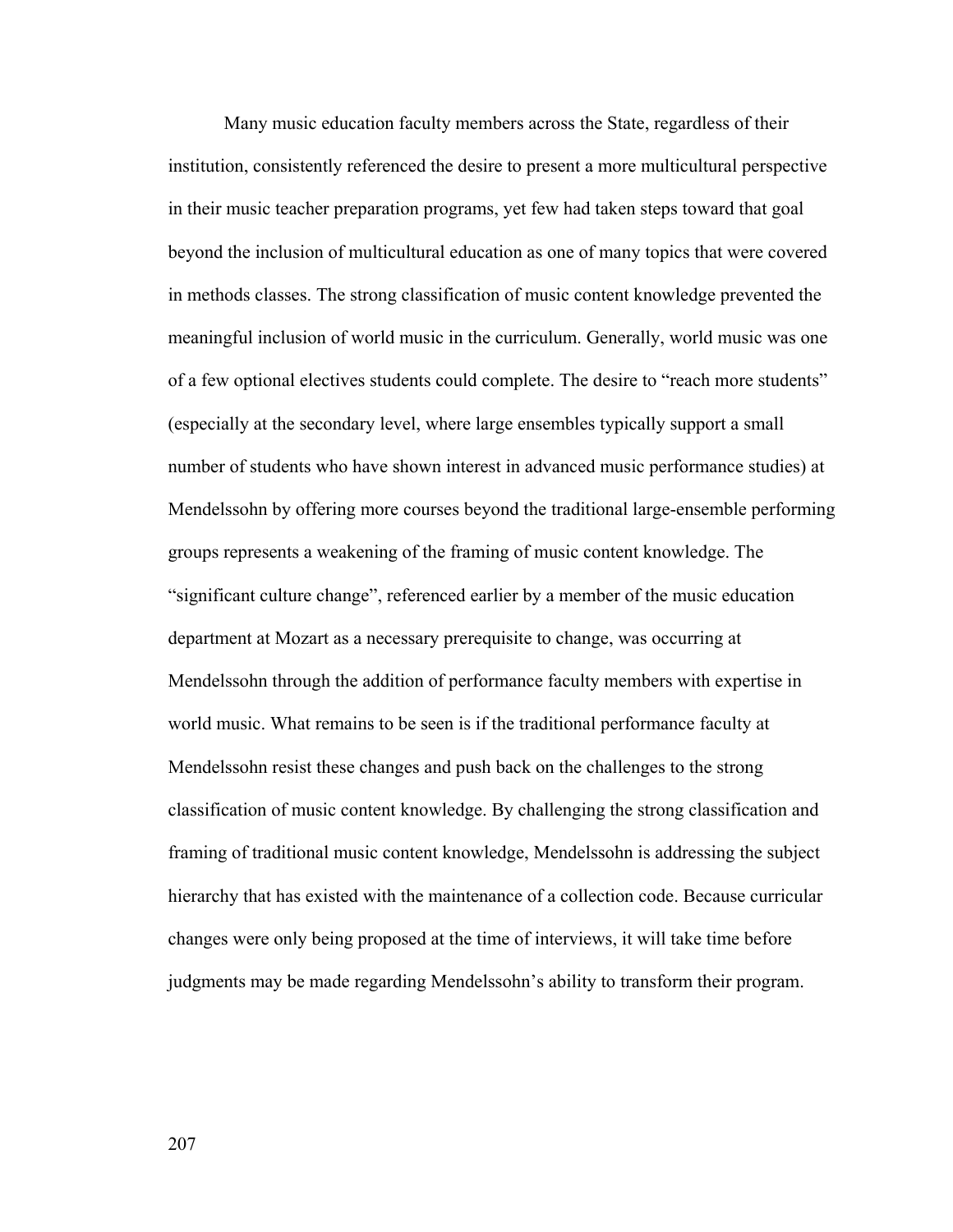## *A proposed addition to Bernstein's theory*

 The tensions and misunderstandings between music performance and music education faculty members, although they were not experienced by all those involved, should not be surprising. Bernstein discussed how specialization leads to the accentuation of differences, and Ball and Lacey described how subject matter sub-cultures often held unique understandings of their subject matter that differed from those of other subcultures within the same subject. The real insight from the analysis of data was not the differences in opinions held by members of different content areas. The surprise was the misinterpretation of the beliefs by those who were not members of the sub-group. The strong classification of music performance knowledge and the weaker classification of education and music education knowledge were described earlier. The significant and additional finding from this study was that the *internal* views of classification were rarely understood by others who were not a part of that subject culture. In other words, if one is to truly analyze the curricular decisions made in music teacher preparation programs across the State, then one must understand the motivations behind curricular determinations, how the selection of content is perceived differently by various groups, and how such decisions alter the opinions and views of members of different subject matter cultures and sub-cultures.

Music education as a content area exists between two competing sets of knowledge, each with their own traditions and evolutionary trajectories as subjects. These fundamental differences affect each subject's core definitions, beliefs, and values, as well as their status relative to each other and to other subject areas. The aesthetic foundation of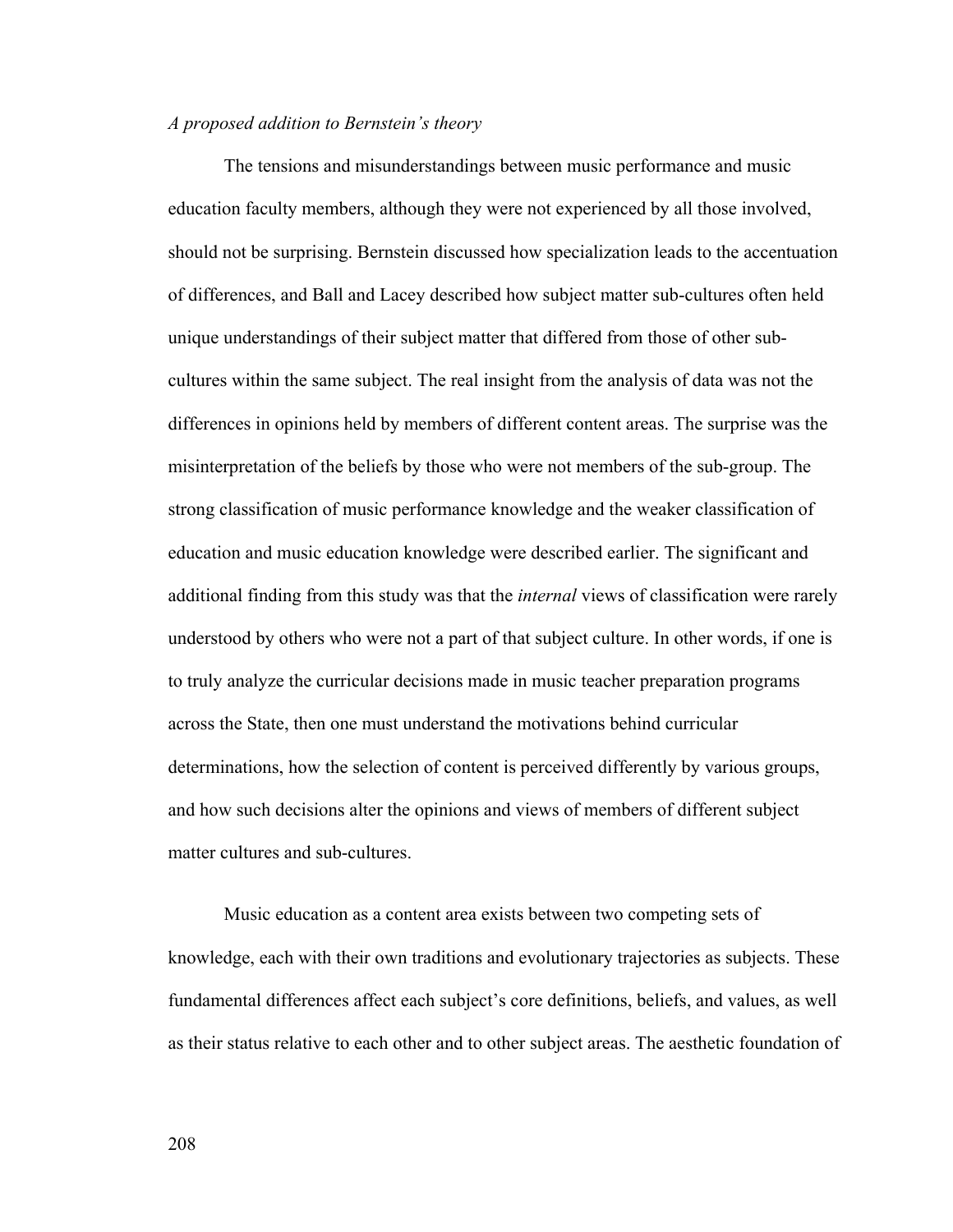music content knowledge is incompatible with the philosophical, psychological, and sociological traditions that have shaped education content. Constructivist education theory places the student at the center of learning, while aesthetics emphasizes the inherent value of "essential" works of art. Music education, then, has two options: gravitate toward one subject culture at the expense of the other; or devise its own content area. The music education community appears to have chosen the former, but only partially so. Music education departments, often housed in schools of music in the shadow of a higher-status music performance program, have criticized the emphasis on performance, but their lower status has made curricular change slow. The music education community's insistence on the inclusion of national standards in music was an attempt to re-define what is considered valid "music content" and possibly as a movement toward an integrated curricular code. However, the high-status area of performance was not a partner in the development of the standards, so the influence of the western music performance tradition is stronger than the desires of the lower-status music education community.

 Bernstein's theory of the classification of knowledge posited that boundaries separate content areas from one another. Those divisions may be strong, embracing the differences between subjects, or permeable, encouraging the formation and nurturing of connections between subjects. Bernstein also stated that in a collection code, contents are arranged hierarchically, so it should be possible to determine a subject's place (or status) in the hierarchy. However, one of the recurring challenges encountered in the analysis of data for this study was determining the relative status of music and education. Arguments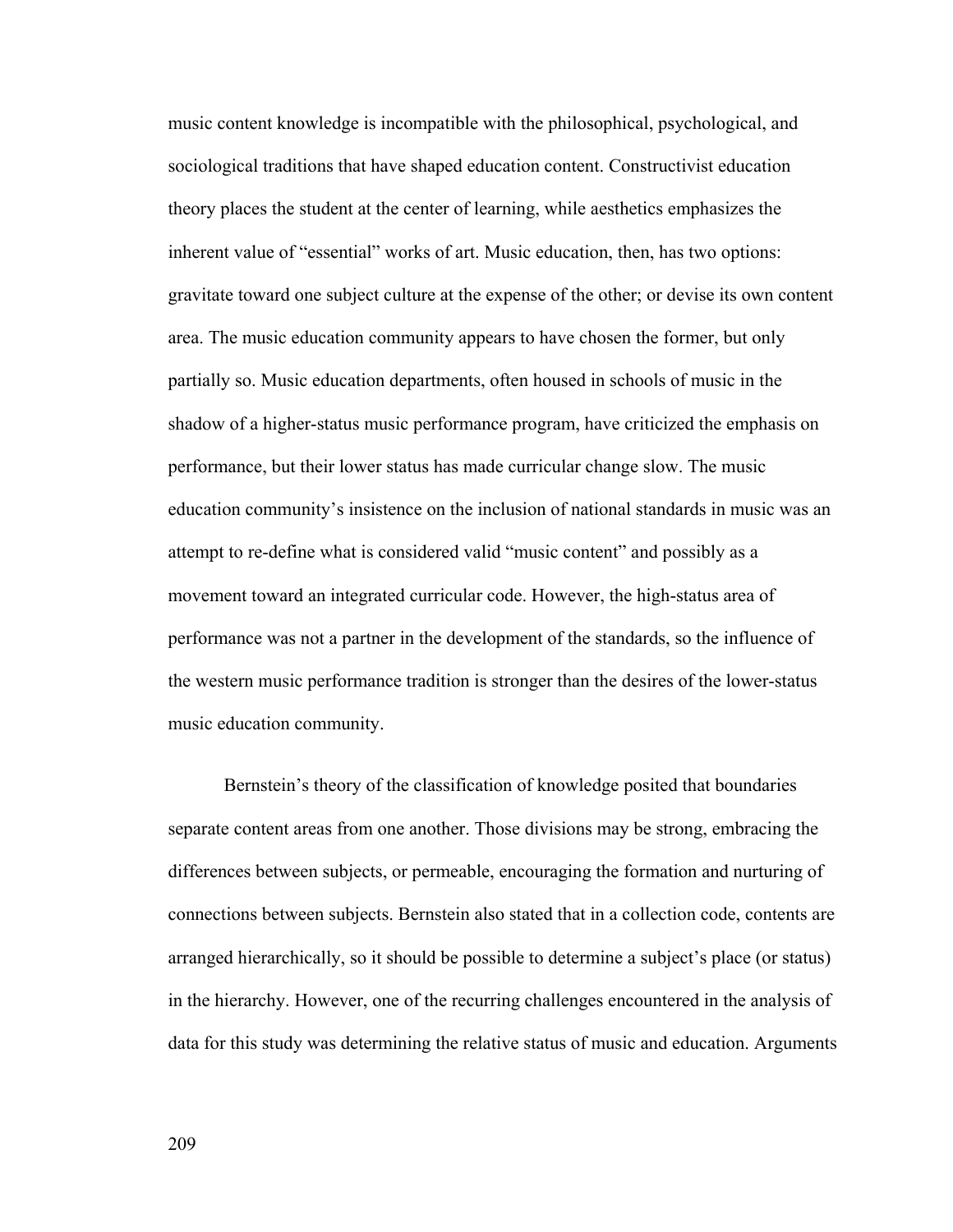could be made that music is of higher status than education due to the public visibility of music's, its ancient tradition that has endured for centuries, and its sociological role in providing "cultural capital" (Bourdieu, 1977). But an argument could just as easily be made that education is of higher status than music, because education content addresses 'academic' knowledge over the kinesthetic knowledge of music and because music has been increasingly deemed expendable in schools over the past few decades. In this respect, *both* music and education can be viewed as possessing lower status, depending on the perspective from which the judgment is taken. Rather than there being one absolute hierarchy that resulted from the collection code, multiple hierarchies were created, each from the perspective of a different subject area.

If music teacher preparation programs are to raise their status, they must account for the perceptions of the music core and the education communities. For example, if music performance faculty viewed the work of music education as an extension of their work – after all, they were all music educators – then there was no reason for music performance faculty to consider changes to their notion of what it meant to be a musician or to be "educated" in music. Likewise, education faculty may reason that music education is an extension of music performance – after all, they were housed in a school of music – and given their pre-conceived notions of music as a content area, the classification of music education was viewed *by the education faculty* as strong. The actual beliefs of the music education faculty were almost irrelevant; the perceived inability of the music teacher education curriculum to accommodate additional content that deviated from the music core was pre-determined by education faculty.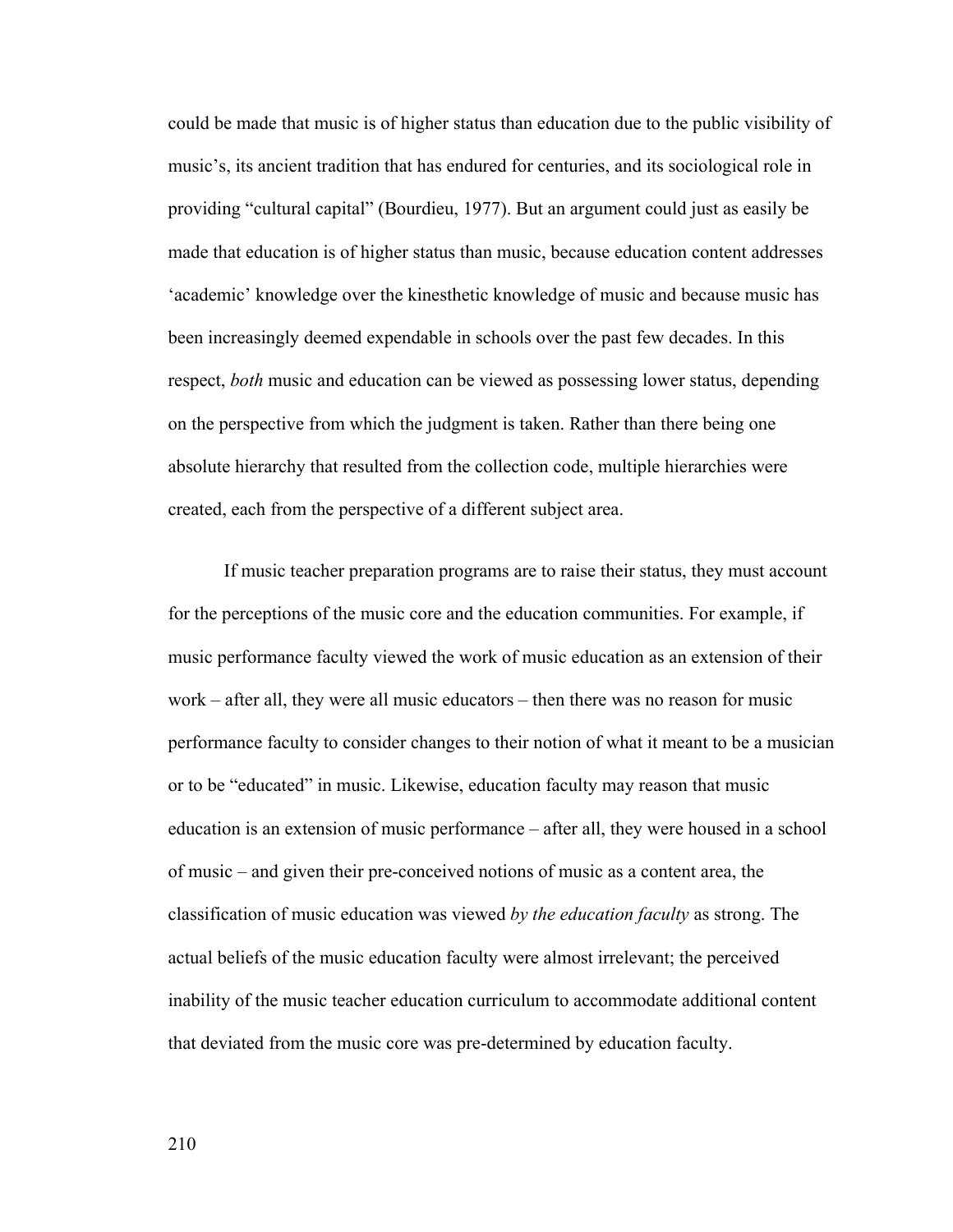The challenge for music education was that it was uniquely positioned to recognize the tensions between music and education, yet they were lacking the credibility (and voice) from either group to influence change. The high-status area of music performance exerts tremendous power in selecting the content of the music teacher education curriculum and defending the inclusion of traditional content over other possible sets of knowledge. The strong classification of music content knowledge establishes the clear-cut boundaries of what is considered valid music knowledge, and those who were initiated into the culture of performance are implicitly expected to defend those boundaries. If new knowledge challenges the traditional classification and framing of music content knowledge, then it is likely to be dismissed by the high-status performance group as unimportant. Those groups who possess high status, and by extension a great degree of power, are motivated to defend knowledge boundaries and maintain the status quo that has bestowed that high status.

If members of music education departments believe in the need to revision the content of music teacher preparation programs, they must develop strategies that will confront the assumptions of education and music performance faculty members. The goals of music education that were expressed my music education faculty throughout this study, of broadening the content of music education and resisting a narrow focus on the traditions of Western art music, are contradictory to the goals of music performance programs that defend and value those very traditions.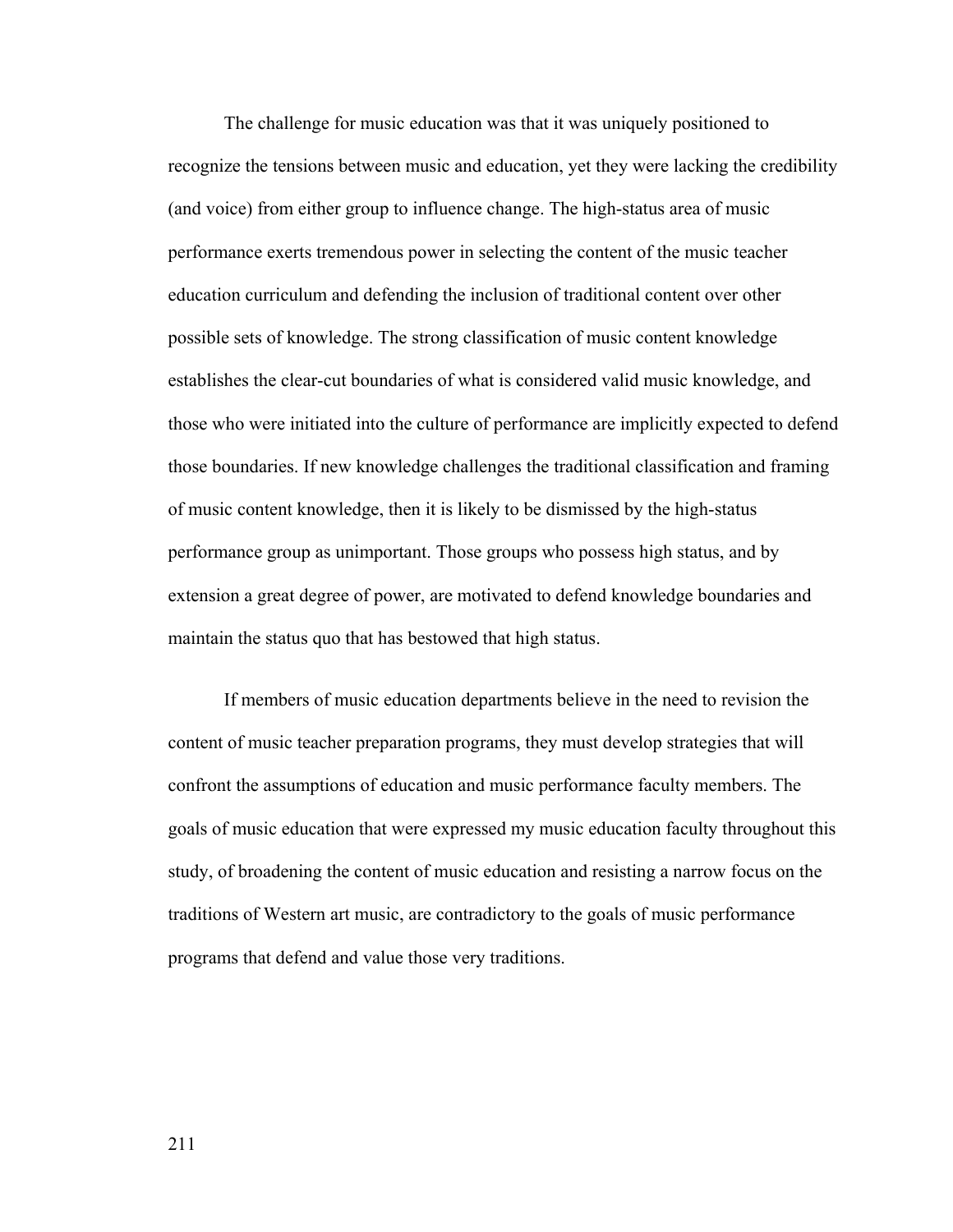## **Discussion**

 The choice of 'content or pedagogy' and the process of selecting the content to be included in music teacher education curricula across Massachusetts reflect the characteristics and consequences of a collection code. Subject hierarchies with strong classification emphasize that those who were members of subject communities were expected to 'defend' the borders of knowledge in order to preserve subject identity and encourage subject membership and loyalty for those students who have been selected to maintain a subject's traditions. Goodson described the evolution of school subjects as being a constant aspiration for higher status; this assumes a higher status *within a collection code*. If school subjects evolved within an integrated code, boundary maintenance would be less important than seeking commonalities. An integrated code encourages cross-boundary planning and discussion. According to Bernstein, without this essential planning across subjects, an integrated code is unlikely to arise. In addition, planning to move to an integrated code from an existing collection code must address subject hierarchies and the unequal distribution of power.

When interviewing a member of the education faculty at Vivaldi, the following exchange took place, which summarizes the challenge of revising teacher education curricula in an era of standards-based reform:

*Interviewee*: With English, there are some big, long "Understand everything about American literature" statements. There's no such course. So we have to look at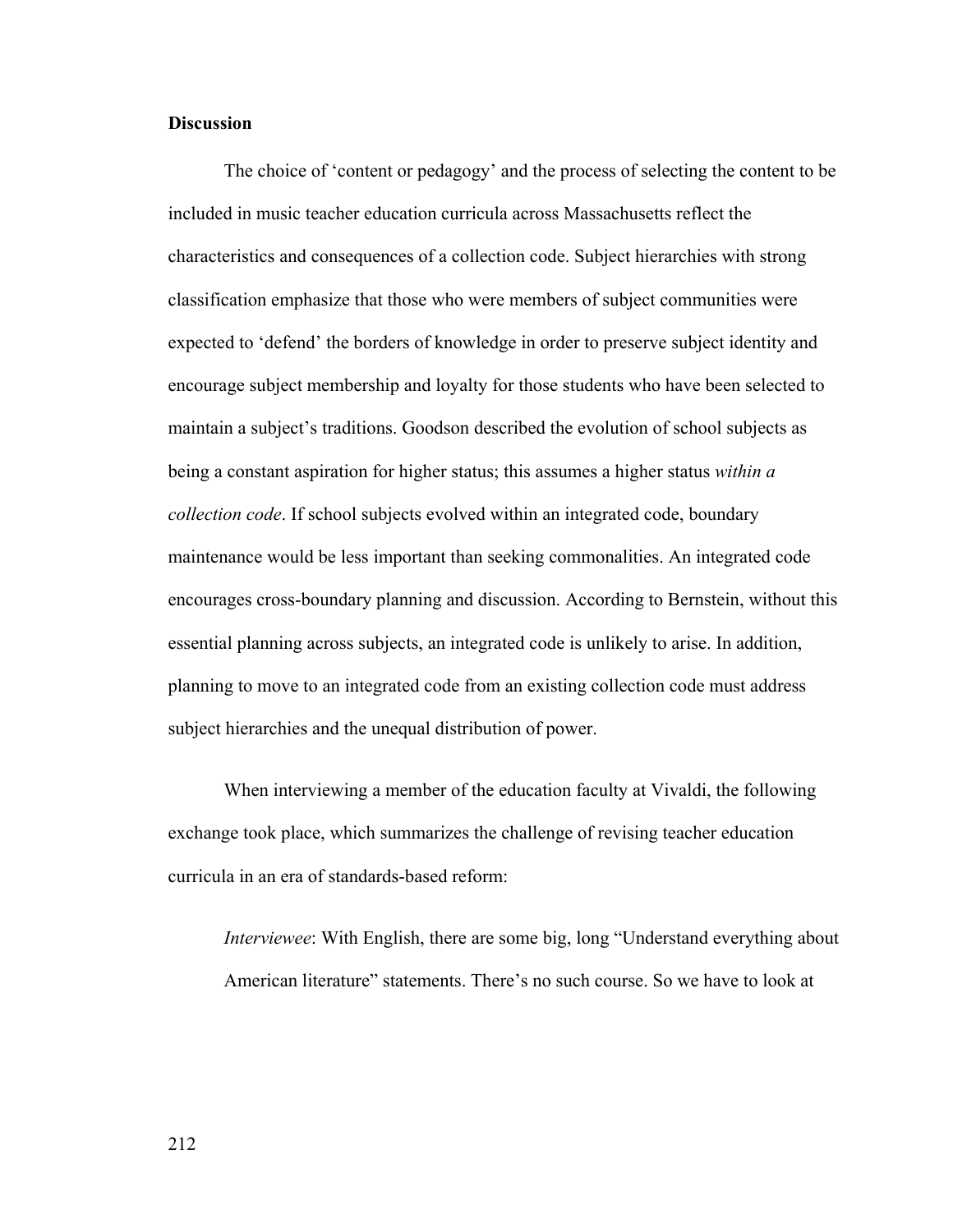every course and make sure everything is covered. So then it's about coverage – "Are you covering it?" No, I'm a depth kind of person. I want to dig deeper.

*Researcher*: I think there are some parallels with the content in music – there is so much that you could possibly cover, or you could take the approach of going indepth and training a way of thinking, so that the person could explore other areas on their own.

*Interviewee*: And those are the times when I think that the sense of essentialism – let's identify just what schools should cover – is silly… Teachers are no longer the sole expert in content. All of our students get on a computer and can figure out way more than I know… [I]t's time to look at what we teach in the sense of how we help students make sense of all the information they have… something's been left out: teaching students to discern (Vivaldi, Ed).

The above excerpt speaks to essentialist definitions of content knowledge, to the place that standards have in curricular conversations, and to notions of shifting authority from *only* teachers to teachers *and* others. "[T]eaching students to discern" would require different knowledge and skills than teaching the standard classical repertoire *to* students. Such a shift in the curricular emphasis of teacher preparation programs would require planning, regular discussions across departments, and a weakening of the classification and framing of content and pedagogical knowledge. One major barrier to curricular change in this context would be the current weight given to external requirements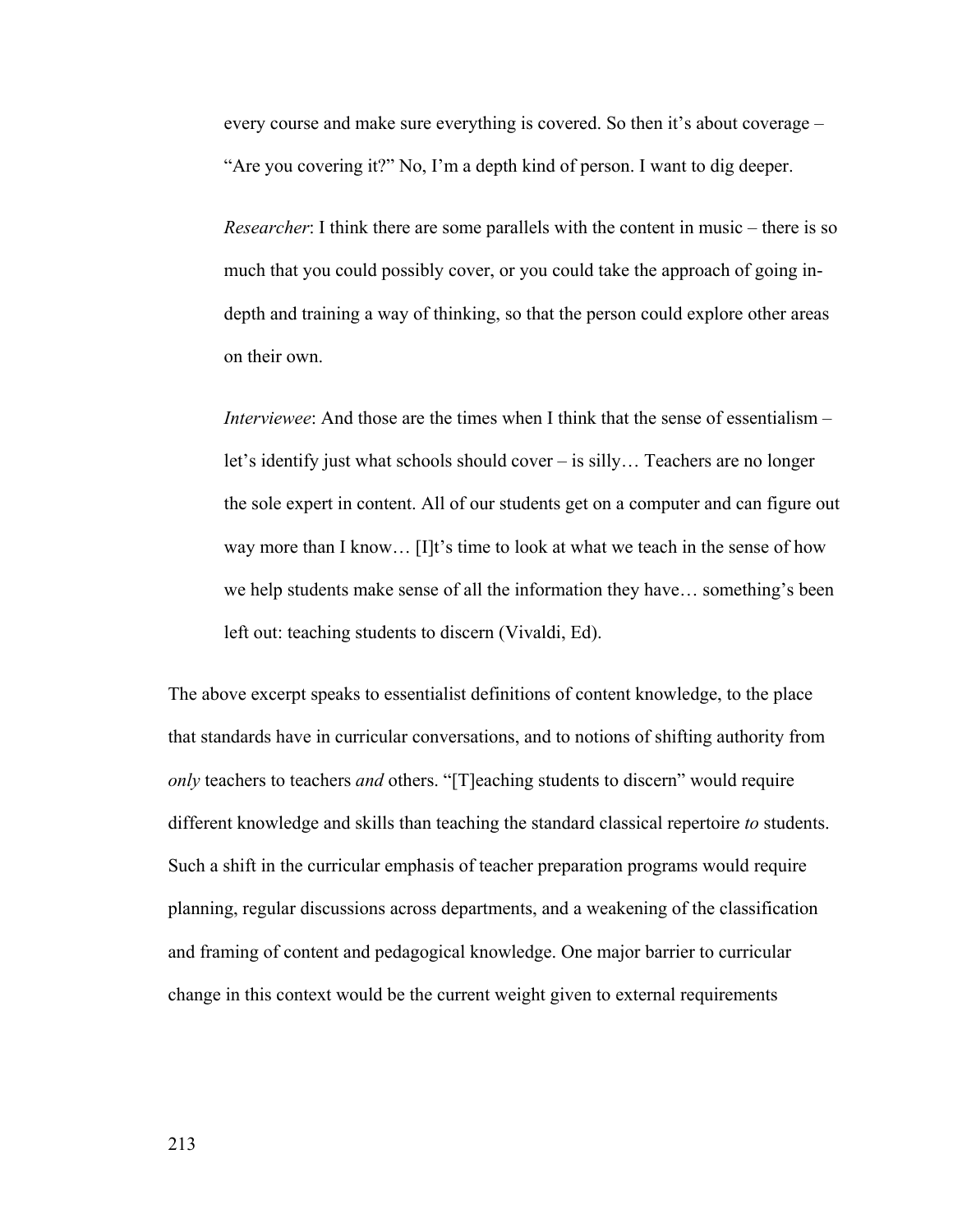Many music teacher preparation programs in Massachusetts attempted to navigate competing expectations – from the State education department to accreditation boards to the institutional expectations that were forged by decades or centuries of "traditional" study in music. Students in music teacher preparation programs experienced depth in the area of performance, and breadth in most other content areas that a music teacher may be expected to cover. The strong framing and classification that are evident in music content knowledge show little to no sign of changing. Members of performance departments possess the greatest amount of power in schools of music (as related to the allocation of resources, the identity of the subject, and the visibility of music programs) and, as such, the members of those programs have little motivation to change. And due to its lower status, music education is unlikely to exert significant influence on the higher status performance programs.

 Shulman's theory of teacher knowledge, and his metaphor of the "pendulum shift", presumed that pedagogical content knowledge existed in an overlapping space between content and pedagogy, as illustrated in Figure 4.1.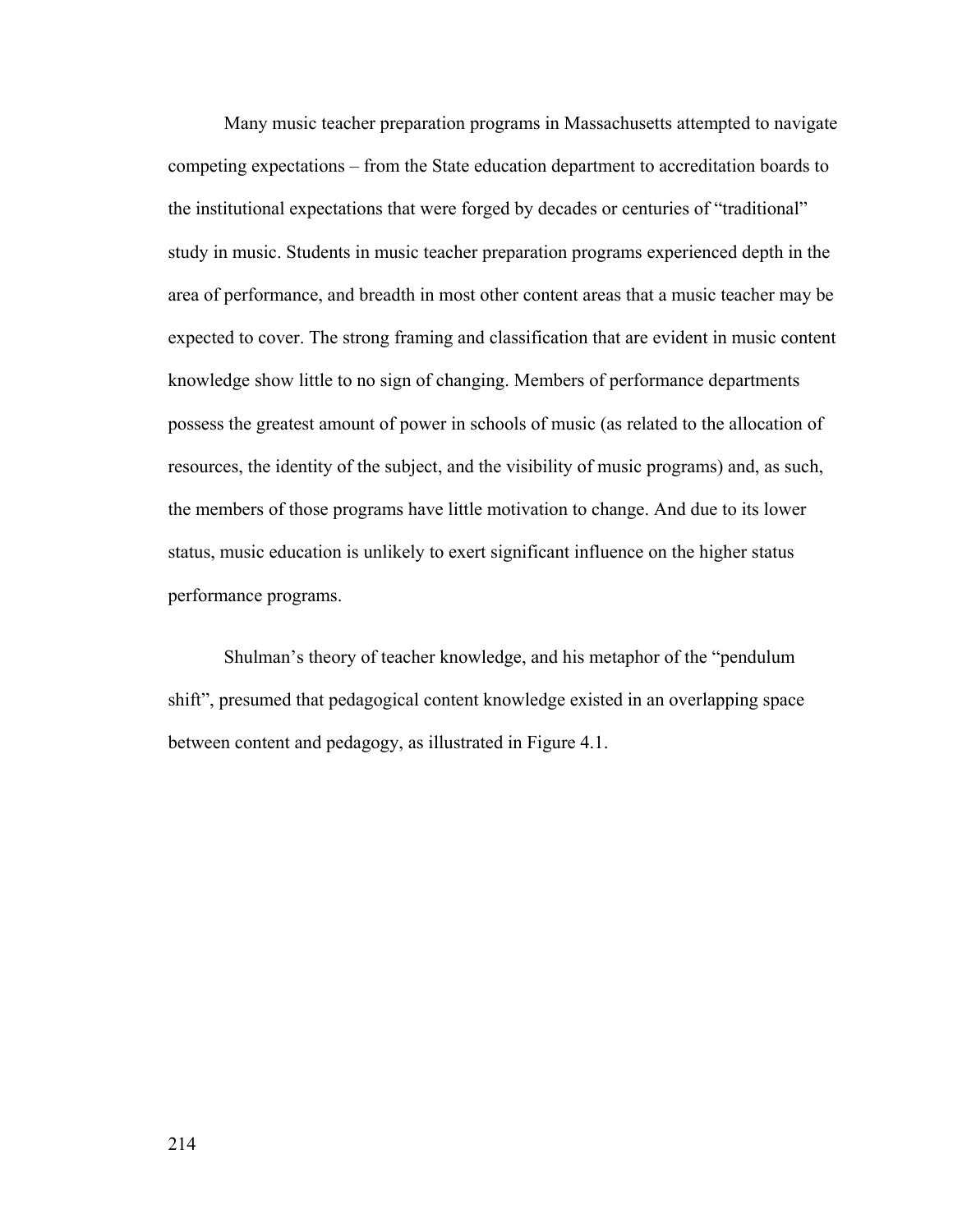### **Figure 4.1 – Shulman's Placement of Pedagogical Content Knowledge**



What was discovered from the analysis of data for this study was that in music teacher preparation programs pedagogy and content were not of equal status; much pedagogical content knowledge (such as conducting or the study of secondary instruments) was more closely aligned with content than pedagogy; and the views of outside groups regarding the substance of pedagogical content knowledge diverged from those of music education faculty. The model above is therefore insufficient as a representation of the knowledge contained in music teacher preparation programs.

Bernstein's theory of the sociology of knowledge was positioned in the literature review and conceptual framework as an alternative to the essentialist nature of Shulman's theory of teacher knowledge. The central difference between the work of Shulman and Bernstein was the view of knowledge as fixed (Shulman) or flexible and sociallydetermined (Bernstein). The analysis of data revealed that even Bernstein's model did not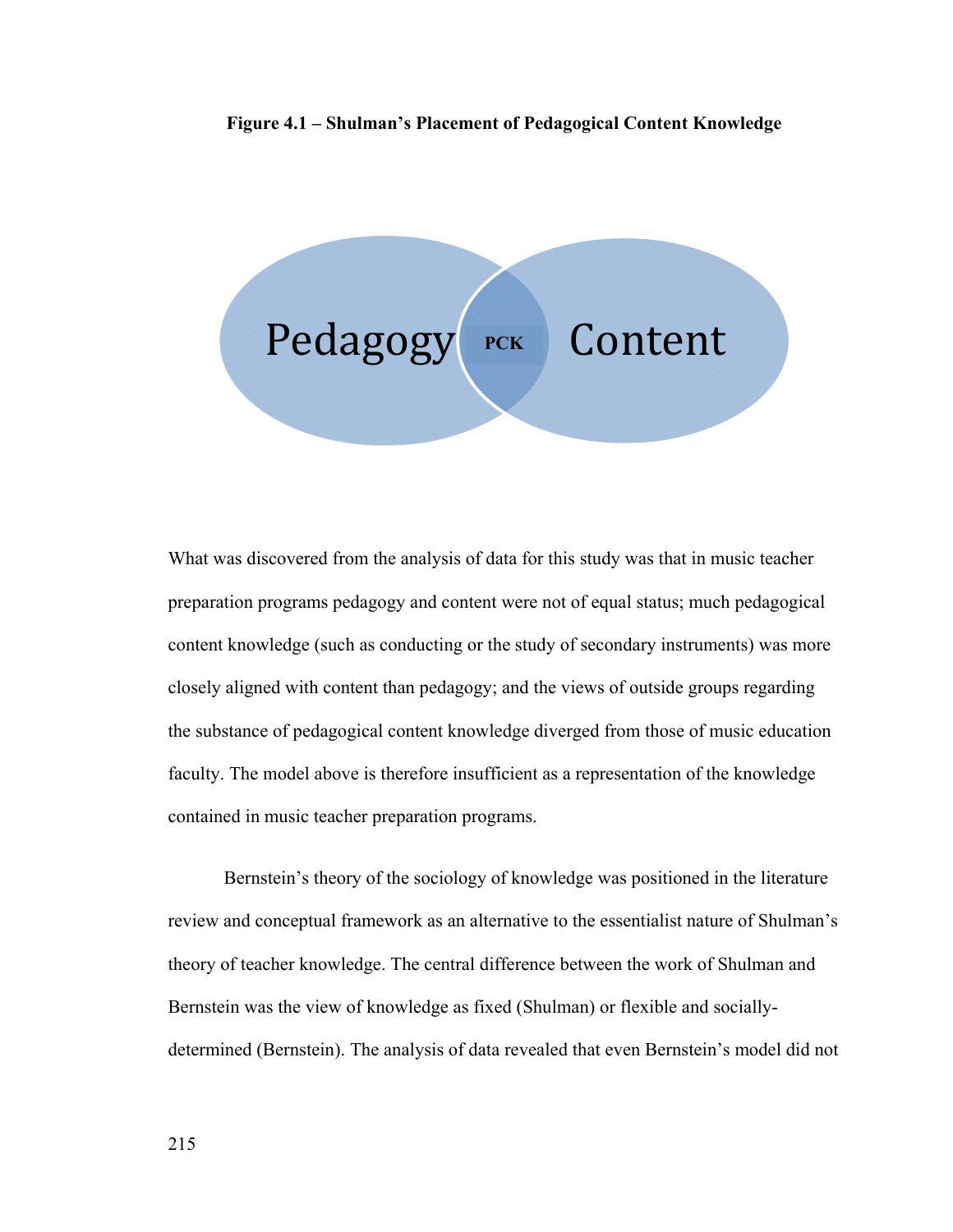account for the influence that outsiders may have on the classification of subject knowledge. Thus, a revised representation of teacher knowledge, one that incorporates this study's findings, is offered in Figure 4.2 below.



**Figure 4.2: Knowledge Contained in Music Teacher Preparation Programs** 

The model above presents an 'atomic' image of knowledge. Each set of knowledge is shown in proximity to others, and its classification 'attracts' and/or 'repels' nearby knowledge (depending on its status and the status of nearby content areas). To extend the atomic metaphor, classification represents electrons – the outer boundary, which affects bonds that may be made with or rejected by other atoms. Viewing knowledge sets as distinct areas, each occupying their own "space", is a more accurate portrayal of what was seen in Massachusetts music teacher preparation programs and is a direct extension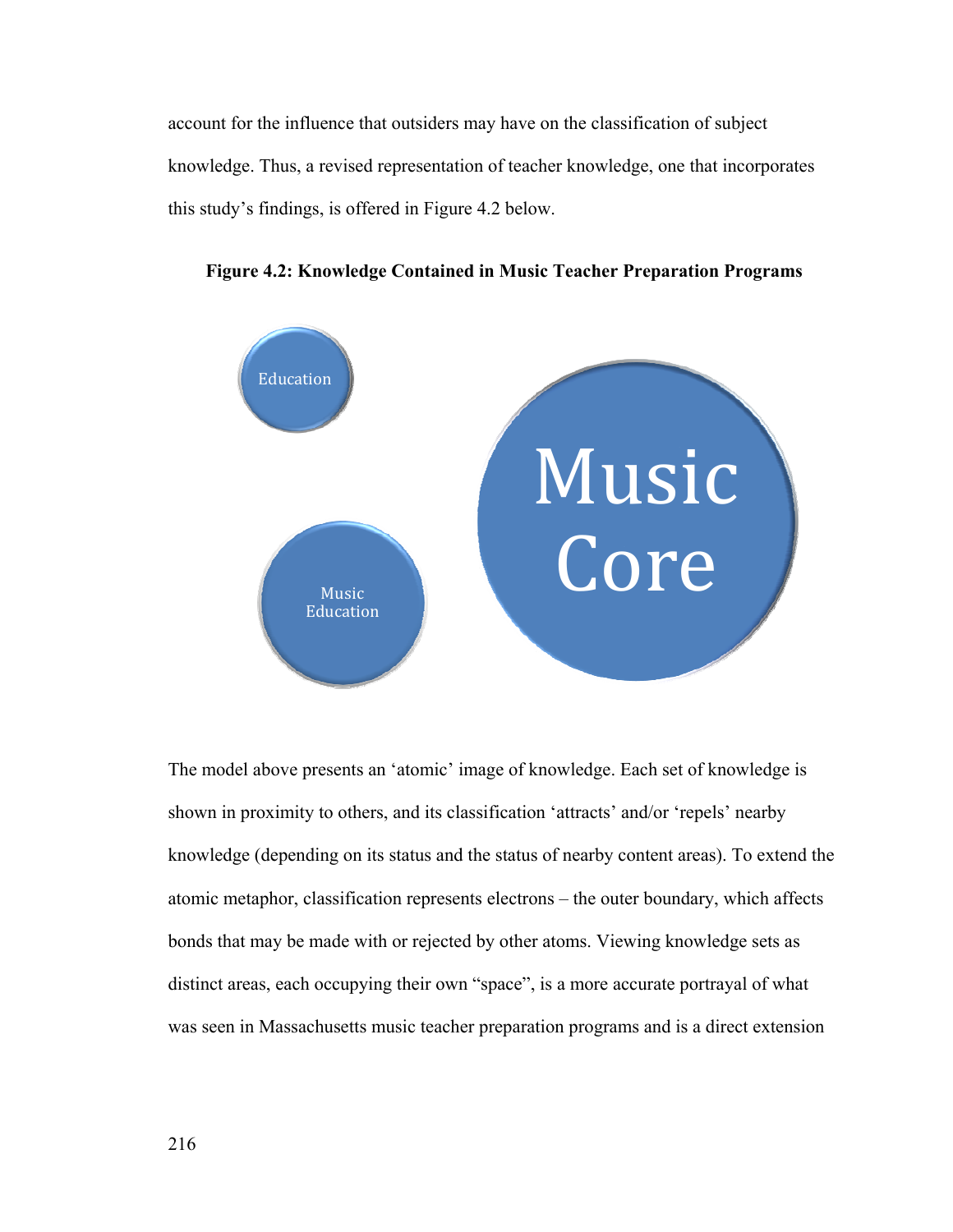of Bernstein's theory of the sociology of knowledge. Extending Bernstein's theory to include an atomic representation of sets of knowledge builds upon Bernstein's theory by describing how the subject hierarchy in a collection code results in a series of interactions between subjects that determine a subject's ability to make connections with other subjects.

The revised model presented above is intended to account for the variable status and power of multiple subjects. The relative status of knowledge spheres to one another is shown by their sizes, and the thickness of the boundaries shows the relative status. If the model were extended, Goodson's theory of the evolution of school subjects influences the attraction or repulsion demonstrated by individual subjects. For example, when Goodson (1981) described the evolution of Geography, and especially the attempt by 'new Geography' to link its content with that of the natural sciences in order to raise the subject's status, the knowledge sphere of Geography would be in close proximity to Natural Science. The higher status of Natural Science would make it appear larger than Geography, and the boundaries of Geography would be weaker as it approached Natural Science. But this model would represent the perspective from the point of view of Geography. The knowledge spheres are not meant to reflect *absolute* sizes but *relational* ones. The classification and framing of knowledge (in addition to the code underlying curriculum) shape how content areas are "seen" by other knowledge sets. From the perspective of Natural Sciences, Geography may have been quite small, due to the lower status of Geography. The key point in the proposed model is that the relationship between sets of knowledge is dynamic. The model may appear quite different if it were to be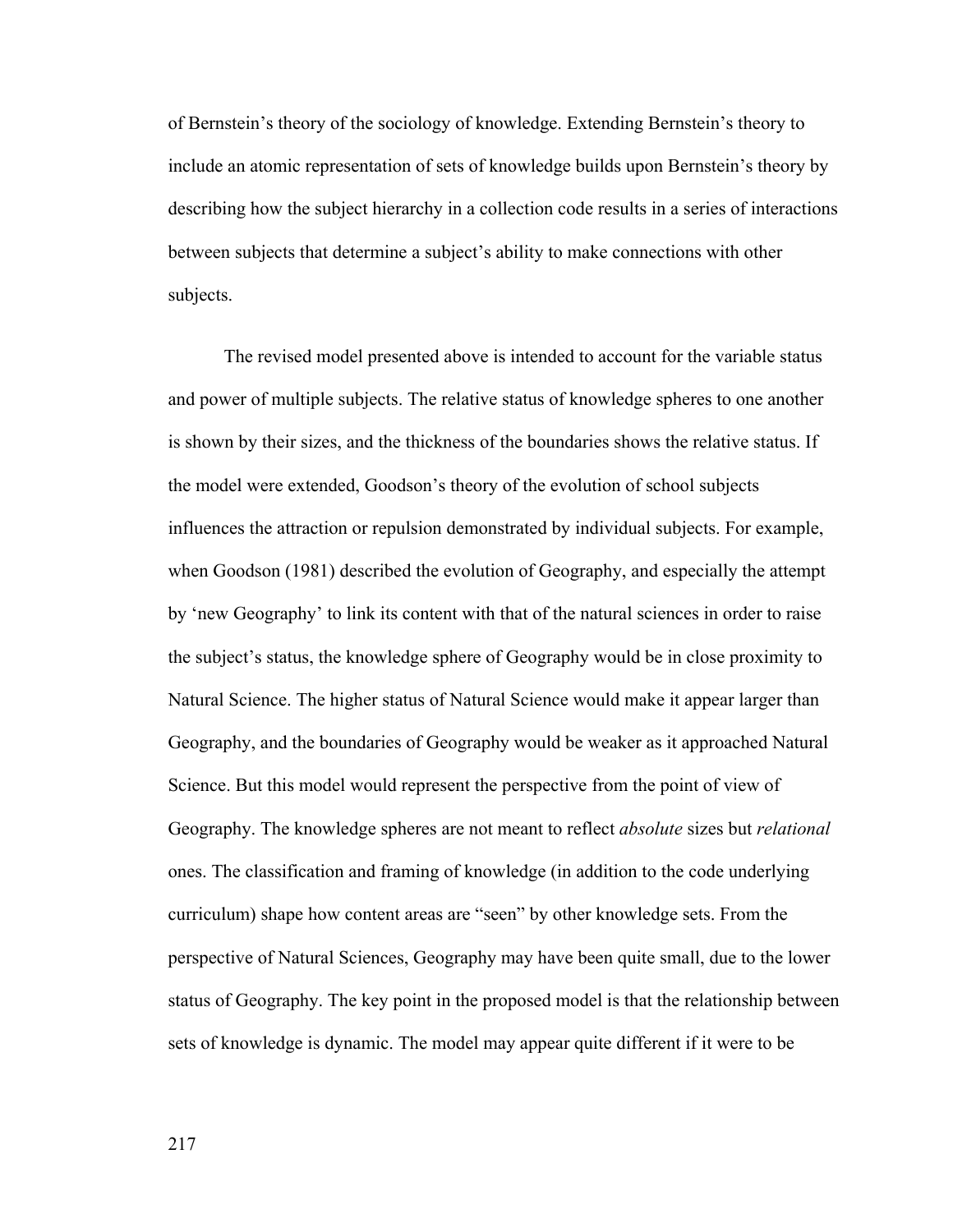redrawn every year, because the status of subjects relative to one another may be influenced by disruptions in the distributions of power and control.

Returning to the atomic metaphor of school subjects, the theory of quantum superposition claims that a physical system simultaneously exists in all theoreticallypossible spaces, and it is in the act of measurement that a particular position is revealed. As was argued throughout this study, music *may* be taught using a number of different models, each possessing different classification and framing. It is through explicitly stating the assumptions that influence classification and framing that the knowledge space of music and music education may be known. Figure 4.2 is presented from the viewpoint of music education. As a content area, the identity of music education is attracted to other knowledge sets, in this case education and music core. Again, Goodson's (1981) theory of the evolution of school subjects is particularly useful here because the "perspective" of a subject, and the resulting interpretations of the classification and framing of neighboring subjects, would be linked with its status relative to other subjects. In other words, the classification of high status subjects may "appear" different to other high status subjects than it would to low status subjects who aspire for higher status. As subjects begin or continue "the progression along the route to academic status" (p. 166), their view of the classification and framing of other subjects is likely to change.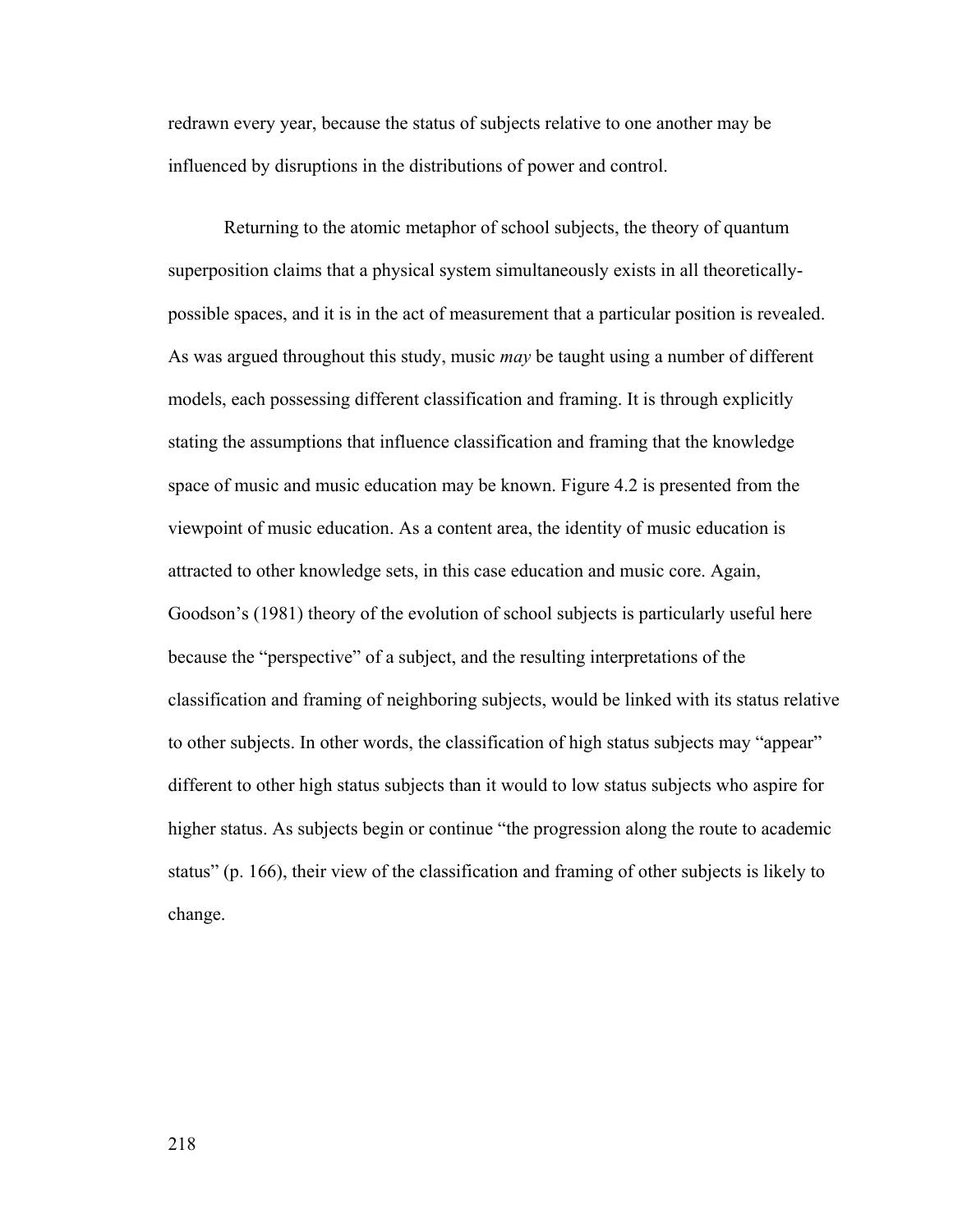The revised model shown in Figure 4.2 allows for a number of additional considerations than those that were contained in Bernstein's original conception of the sociology of knowledge:

- Members of each social circle have a "view" of others, which may or may not be accurate. The perception of others becomes reality, though, because that perception influences how members of a knowledge community interact with those in other knowledge communities;
- The status *and* content of knowledge sets (relative to one another) may now be viewed as dynamic and constantly-evolving, rather than fixed;
- The distance between knowledge is offered as an additional factor in determining the classification, framing, and identity of subjects. For example, the education knowledge sphere deliberately appears much smaller than the others. However, this may simply be attributed to perspective: the knowledge set appears smaller because of its distance away from nearby circles which have de-valued it. The role of power, status, and control in the classification, framing and code of subjects indicate that members of subject cultures monitor their boundaries to varying degrees. In a collection code, the strong classification of subjects will cause members of high status subjects to view other knowledge areas as distant, in order to maintain their current levels of power, status, and control; and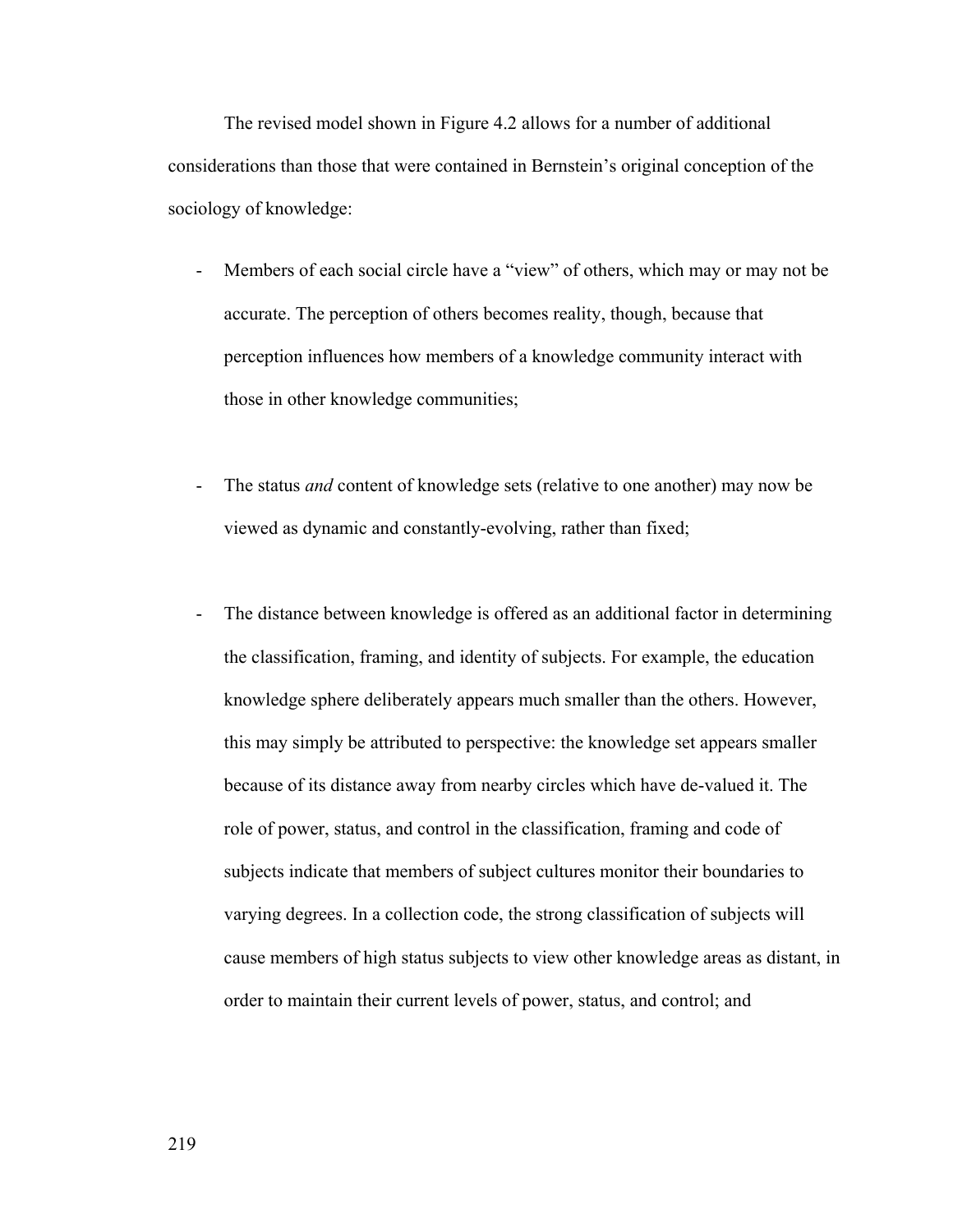- Knowledge sets may now be considered to have 'attraction to' or 'repulsion from' nearby knowledge sets.

If the model were extended to include additional knowledge sets (for example, sociology, chemistry, or visual art), the relationships would be different still. Strongly classified subjects in a collection code would 'view' nearby subjects through the lens of the subject hierarchy. For weakly classified subjects in an integrated code, contents would be closer in proximity, more uniform in size and the overarching theme around which the curriculum is organized would represent the largest sphere.

Bernstein's theory attempted to describe the "special relationships" that contents had with one another. This addition to Bernstein's theory builds on that foundational work by further describing those relationships and considering how the views of others may shape perceptions of one's own content. In Massachusetts music teacher preparation programs not only are contents in special relationships, they are in special, dynamic, and numerous relationships with one another. By incorporating Goodson's theory of the competing status of school subjects into the model, a new image explains potential interactions between members of different knowledge communities.

 Classification, framing, and code are not the only factors in determining the knowledge of greatest value and the legitimate communication styles of various knowledge areas. The 'attraction' of knowledge to other knowledge sets (for example, the pull of music education toward music performance) or its 'repulsion' from them, as in the repulsion of education knowledge from music performance knowledge, determines how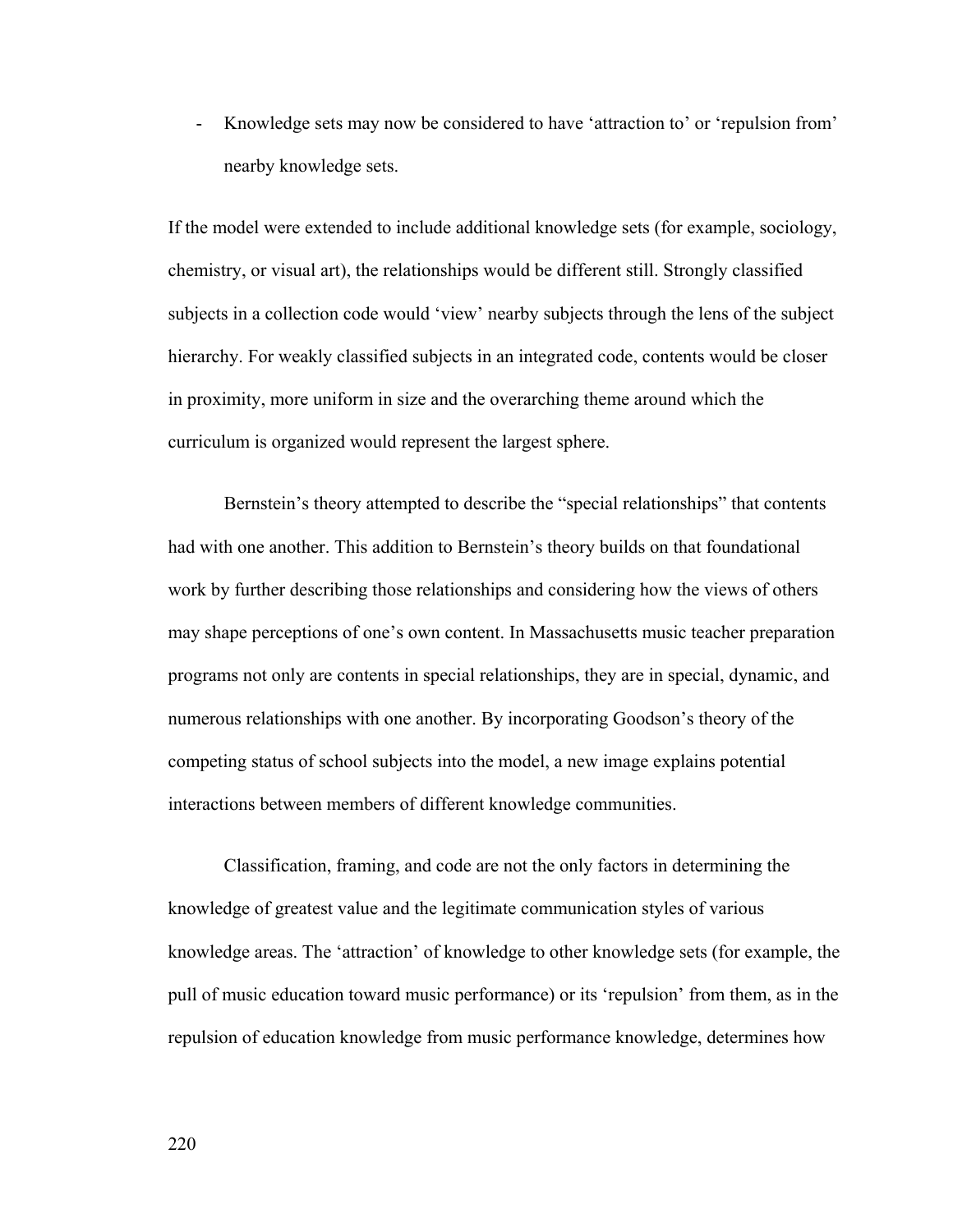the members of *other* knowledge sets view the classification, framing, and code of a subject. The assumptions and beliefs of others impact the willingness of members of different subject cultures to interact. In addition, the status and power of subject cultures will determine the terms of collaboration.

If music educators are going to transform the way that music is taught and to depart from the Western-centric emphasis on large group performance then the music education community will benefit from open and reciprocal communication with those who are closest to them – namely, those in music performance and in education – to foster a common understanding of the goals of music education. Common understandings of purpose require the negotiation of the power structure that results from a subject hierarchy. Movement toward an integrated code is complex, requires considerable coordination and planning, and cannot be accomplished by music educators alone. According to Bernstein (1975):

Whereas under collection, *order* arises out of the hierarchical nature of the authority relationships, the systematic ordering of the separate contents, and explicit, relatively objective examining system, under integration order is something that has to be developed and planned (p. 84, emphasis in original).

Under a collection code, subject hierarchies lead to subject identity and loyalty. Under an integrated code, there must be an explicit effort to explain the organizing concept and how contents link to that idea, as well as clear criteria for evaluation (Ibid). If music education knowledge, and members of the music education community, are in a period of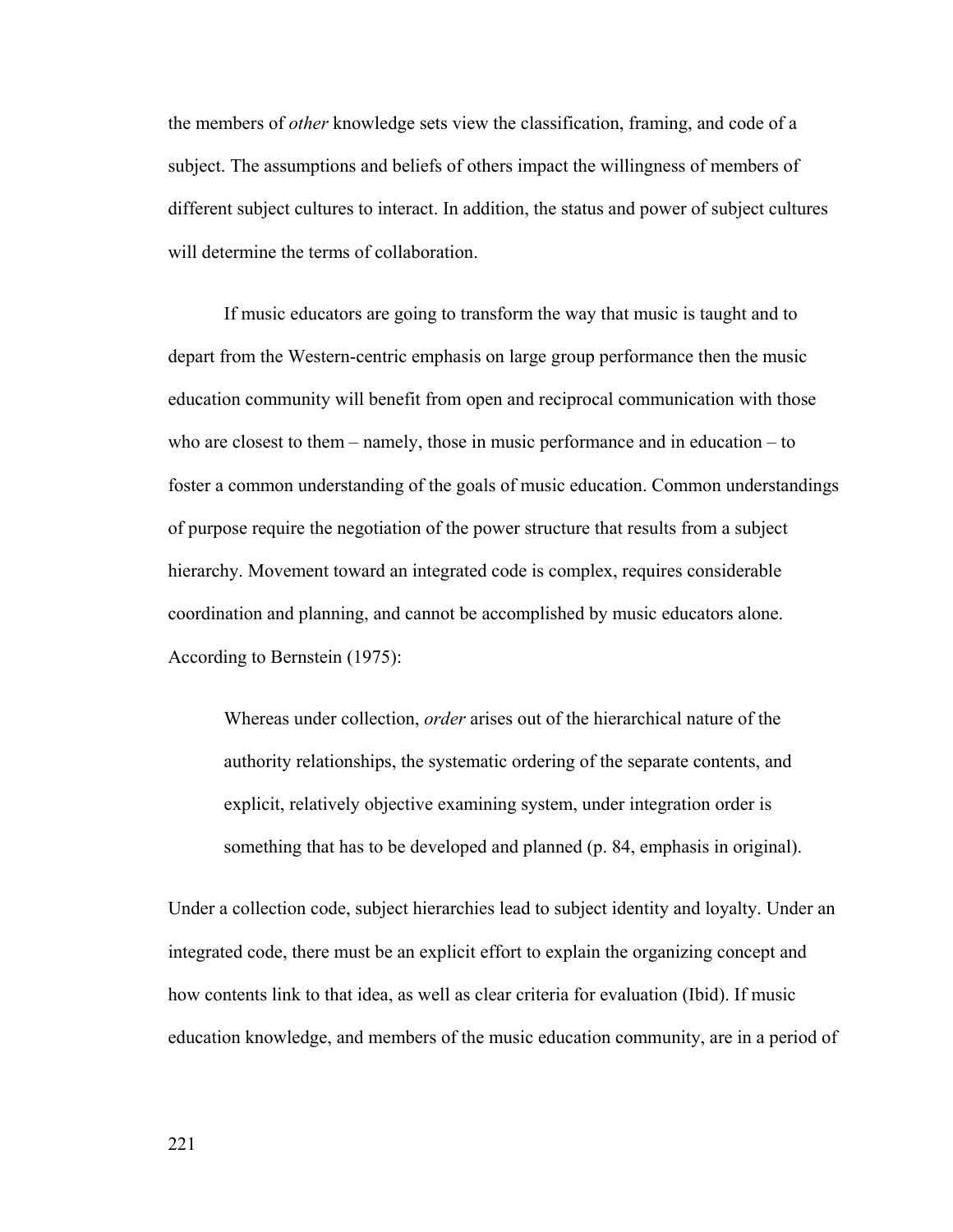transition toward an integrated code (as is argued here), then the motivations behind, and planning toward, the curricular change should be unambiguous. In addition, the power relationships that were present in the collection code must be accounted for, because high status subjects may be unwilling to sacrifice the advantages that have accompanied their power and control in curricular determinations.

The culture and tradition of performance greatly influenced the course requirements that comprise music teacher preparation programs in Massachusetts. However, one program emphasized performance while also maintaining a flexible program of study that was regularly adapted to meet a changing world. When discussing how students coming out of Gershwin were prepared differently from other students across the State, the program head at Gershwin stated:

I think here, because there is such a strong performance component, so many students gig, they come here learning collaboration from day one in order to survive. One student records on another student's album, they have an understanding of what it is to network and what it is to be a true peer to someone else… [A] lot of students make a lot of connections, and they would love to be recommended for a gig with someone they respect. They want to be the go-to person, the one they call (Gershwin).

Perhaps the most unanticipated finding from this study was the flexibility demonstrated by those determining the curriculum at the *only* institution that was solely a music school. However, after analyzing the data across all sites, it became clearer why this one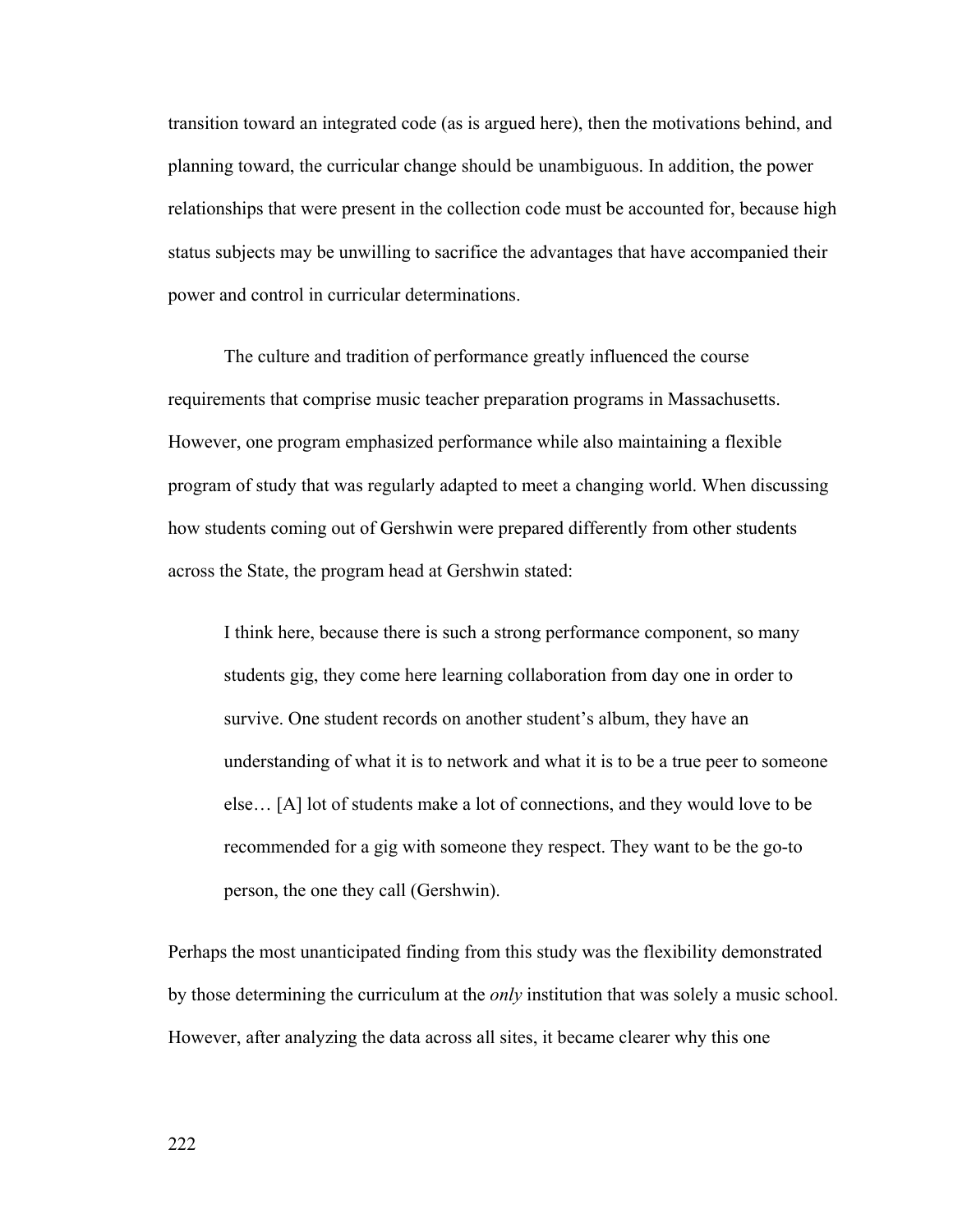particular program was freed from the performance traditions that implicitly dictated a great deal of the requirements in other programs across the State; the music students who attended the institution were not prepared to be the same type of musician as those who attended a conservatory-style music school. Gershwin emphasized jazz performance. Not only is there less of a tradition in jazz, due to its relative youth when compared to more traditional performance genres, but the style of music-making for the jazz musician is markedly different from the conservatory model.

 To those in education, the experience at Gershwin may not look unique at all. The subtle differences between jazz musicians and conservatory-trained musicians may go un-noticed due to their unfamiliarity with music traditions. To music faculty who work in conservatory settings, the Gershwin example may seem wholly inapplicable to their setting. Jazz musicians are not afforded the same status as "their" musicians, so the work done at Gershwin is so specialized as to not be appropriate for their settings. This same concept was seen in other institutions as well, only to a different degree. It may be easier for outsiders to view Gershwin with incomprehension, because as a stand-alone music school, there may be no appropriate means of comparison. Yet the same misunderstandings were seen elsewhere within the same higher education institution, or even within the same school of music. Education faculty believed music educators expected isolation. Music education faculty believed they collaborated regularly with their education counterparts. Music education expressed frustration with the Westerncentric model of performance in schools of music, but music core faculty believed that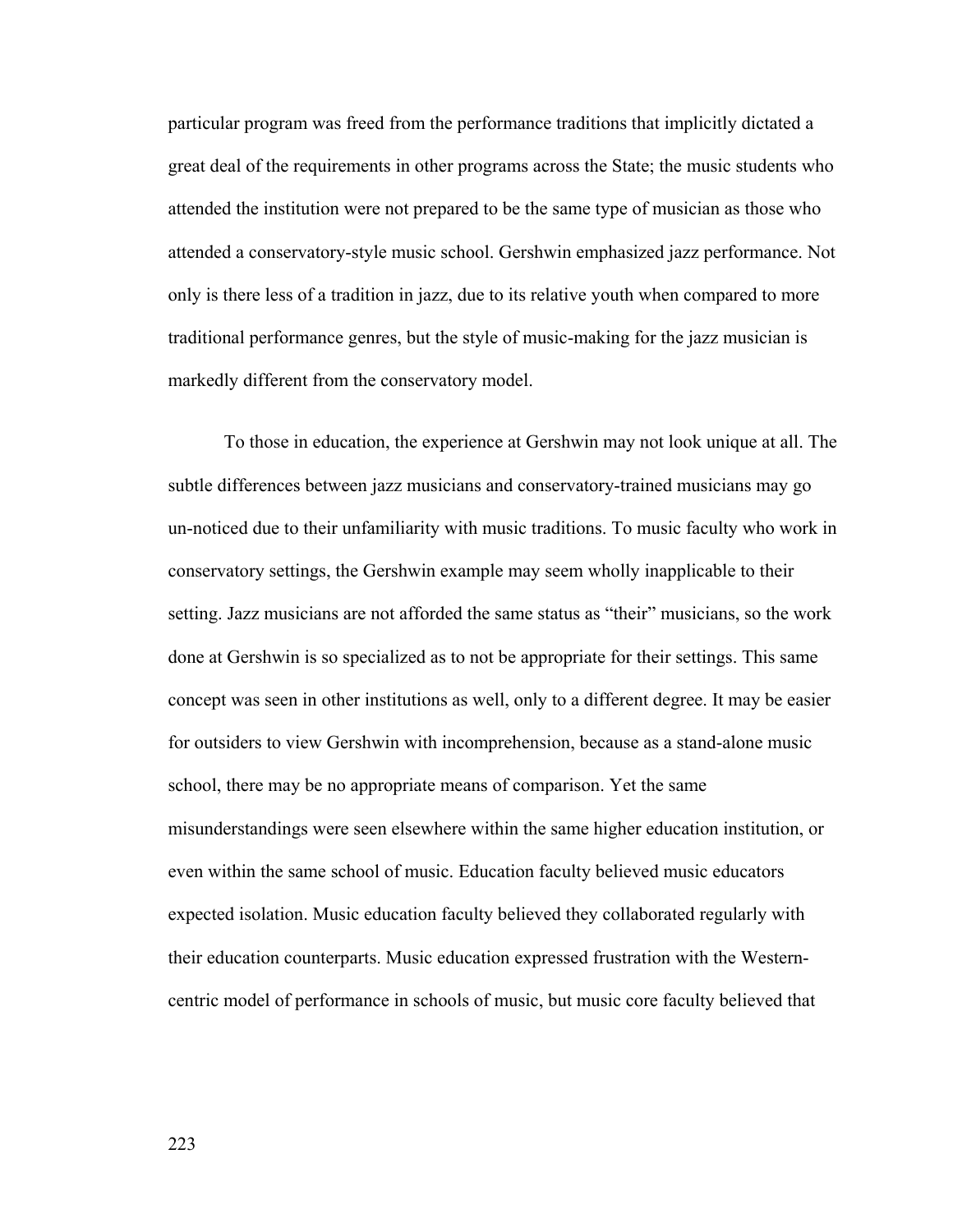the future of music education relied on continuing and strengthening the traditional course of study that has existed for decades (or centuries).

 One additional research site offered a potential challenge to the dominant model of Massachusetts music teacher preparation programs: Mendelssohn. Unfortunately, the program requirements at Mendelssohn are in the process of being reconceived, so few direct conclusions may be drawn from their preliminary work. The decision to hire additional performance staff with experience outside the Western art music tradition, which was described as an attempt to "present a global view of music", represents a direct confrontation to the existing dominant model of music education.

## **Summary**

 Following an analysis of the content of Massachusetts music teacher preparation programs and the processes associated with the selection and distribution of curricular knowledge, judgments may be made regarding the explicit, implicit, and null curricula. The explicit curriculum emphasized performance skills - especially those in the Western art music tradition – due to the depth of requirements in the content area, and the definition of the music content area as revolving around performance. Due to the lessened credit requirements in education coursework and the expansive number of topics covered in music education coursework, the implicit curriculum de-emphasized pedagogy over content and reinforced the notion that effective music teachers must first be skilled performers. Finally, the null curriculum included content that deviated from the Western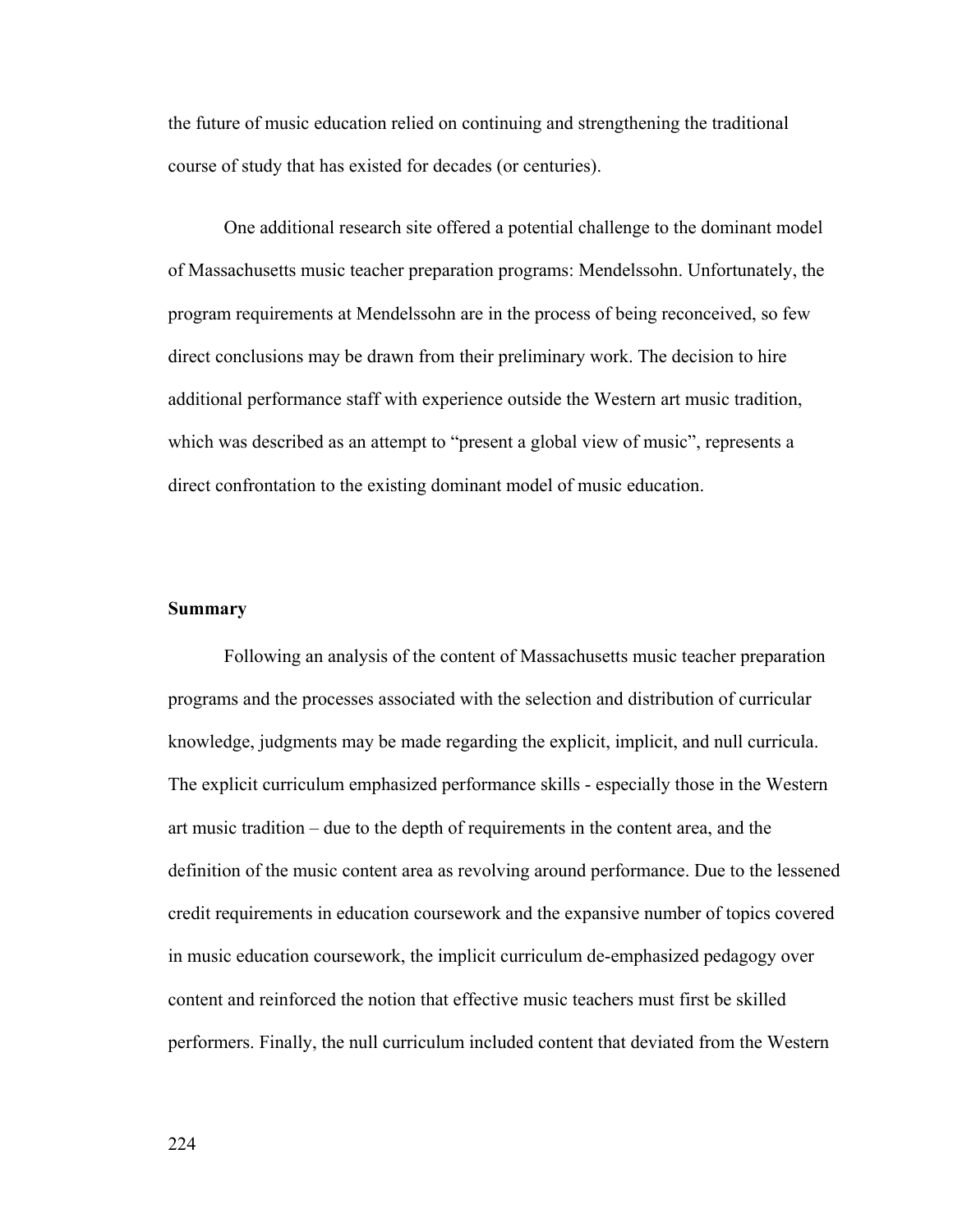art music model (such as "world" and "popular" music), informal music-making skills, non-music content knowledge, and forms of musicianship that did not align with the tradition of Western performance. A number of these topic areas are included in the National Standards that were developed nearly two decades ago, suggesting that the field has not used the National Standards to question the tradition model of music education.

 In addition to the substance of the explicit, implicit, and null curricula, the processes associated with curricular determination were analyzed. The Shulman-ian division of course requirements into content, pedagogical content knowledge, and general pedagogy resulted in a collegial environment, according to most interviewees; each group had its responsibilities and collectively their goal was to prepare excellent music teachers. However, when pressed for details, it appeared that the relationships between the three groups represented in this study – music core (performance), music education, and education faculty – were friendly, respectful, and very isolating. Members within each group spoke highly of others, but conceded that little communication occurred between groups, other than informal encounters.

 Since members of the three subject groups that were a part of this study had minimal interaction with one another, each separate group developed opinions about those outside their knowledge sphere about the value of knowledge emphasized in their areas, as well as about the knowledge addressed in other areas. For example:

- Music education faculty initially noted in surveys that being an expert performer was essential to being an effective teacher. During interviews, the perceived over-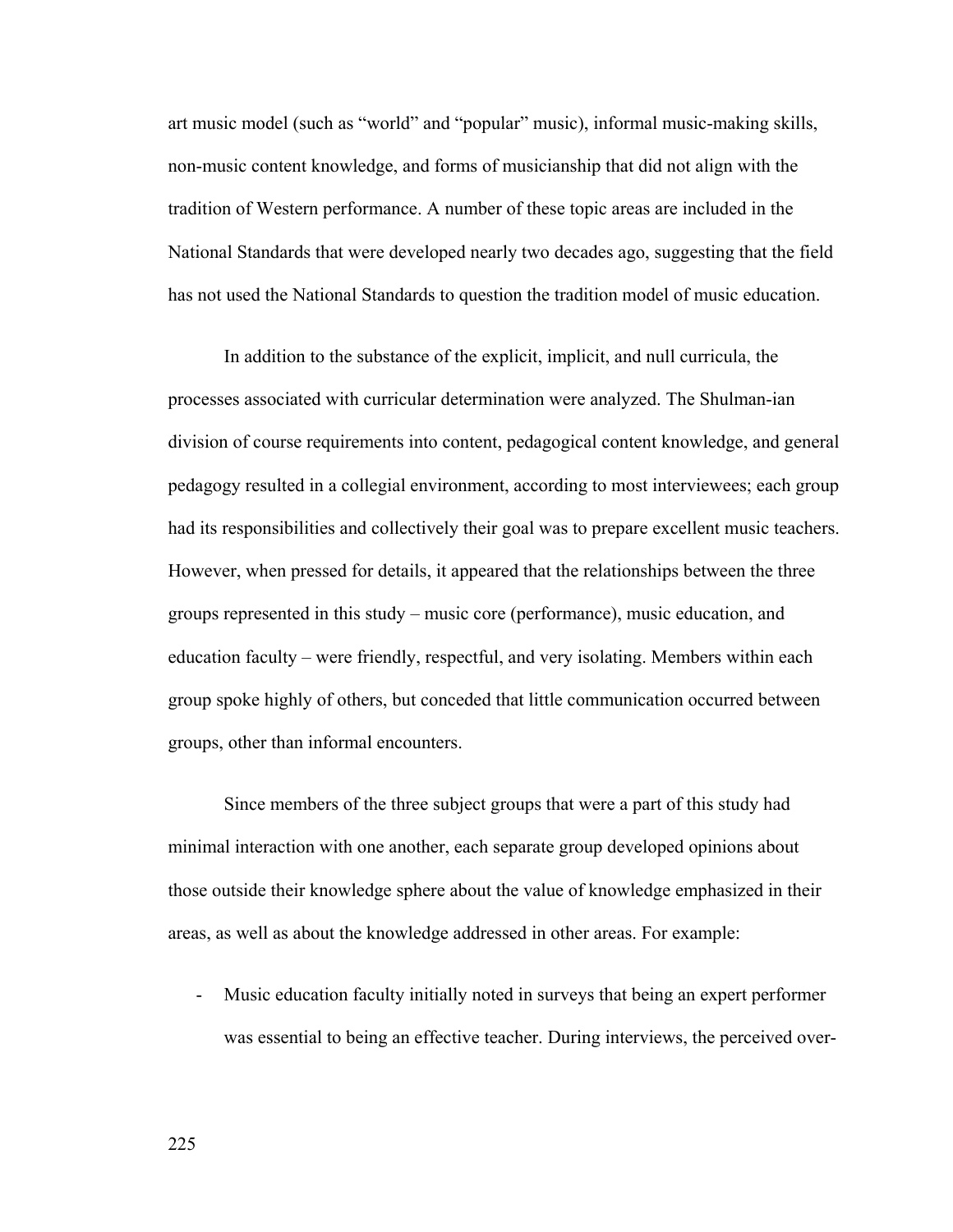emphasis on performance in music teacher preparation programs emerged as a major criticism among music education faculty, who emphasized the necessity for prospective music educators to develop strong pedagogical skills, broader notions of musicianship, and the ability to reach students who may have been absent from the conservatory model;

- Music core faculty demonstrated the strong classification and framing of music content by using aesthetic philosophies to explain and justify the reliance on Western art music in performance programs, and insisted that their music education colleagues agreed with their view but were simply over-burdened with expectations from outside groups. During interviews, music performance faculty questioned the value of much of the content of music education coursework, openly suggesting that performance skills and knowledge of the Western art music tradition were the most valued knowledge in programs and that other content was inconsistent with the high standards of performance; and
- Education faculty lamented the loss of music education students in their courses, suggesting that the presence of music education students enriched the experiences of all, due to their unique perspectives. During interviews, it was largely conceded that music education students *must* complete their pedagogical requirements in schools of music, due to the perceived specialization that those teachers must address.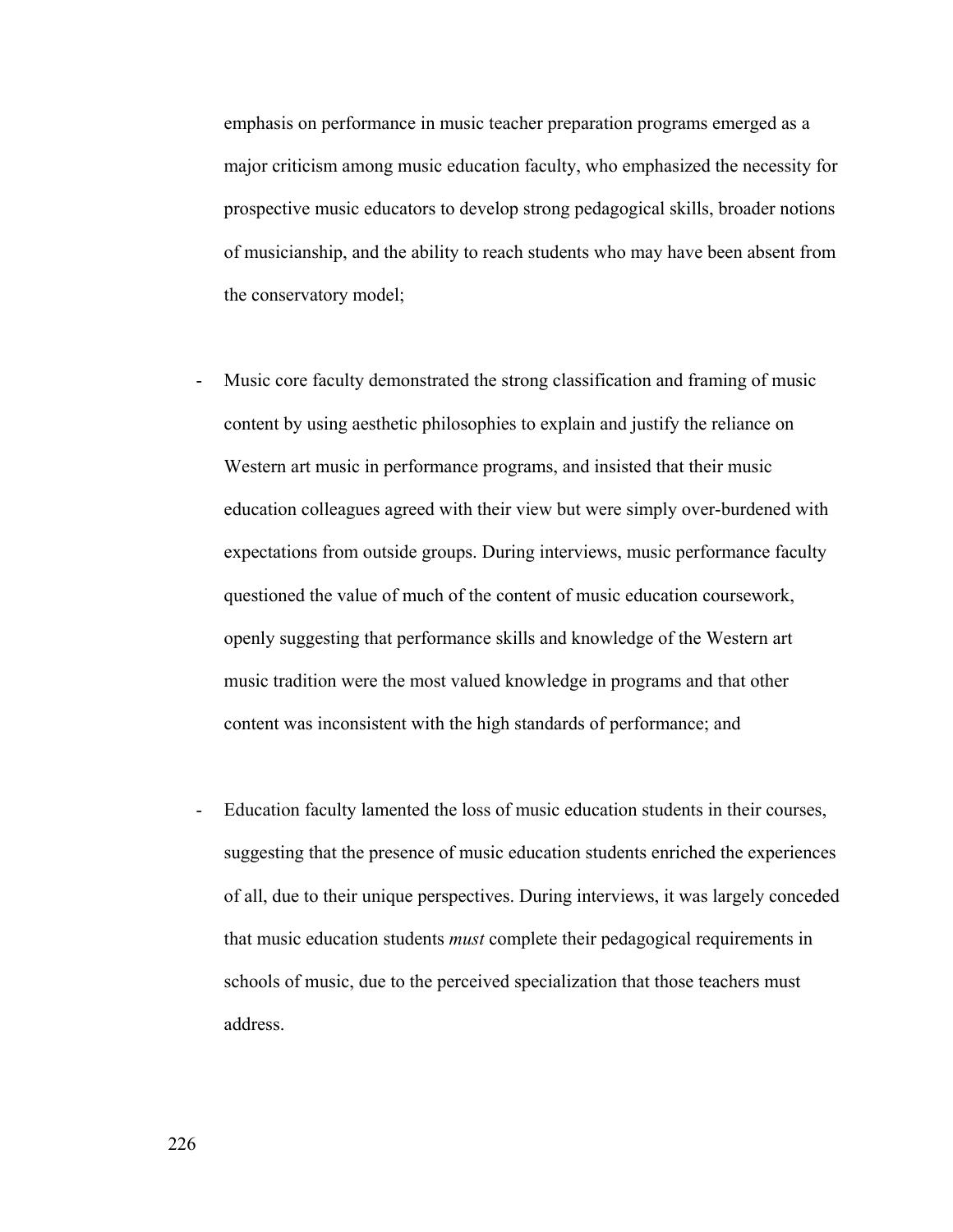The inconsistencies between survey responses and interviews, notably of music education faculty who stated in surveys that music teachers should be expert performers but in interviews expressed a desire to shift from the Western art music performance model that was dominant in schools of music, suggested that the division of course requirements into distinct categories led to a number of contested areas. Members of each subject culture focused on its own requirements and found that time to engage in curricular discussions across content areas was luxury that could not be expended. The high status subject of music performance exerted influence and power over the lower status subject of music education. Members of the performance community demonstrated their control over curricular decisions by de-valuing music education knowledge in relation to its own, 'pure' knowledge. Especially when music educators argued *from* a position of lower status *for* the inclusion of (perceived) lower-status knowledge (for example, by arguing that public school teachers could make connections with the music their students listen to outside of school), they did so using a rationale that was not viewed as legitimate by the performance culture.

 Music education as a content area lives in the shadow of music performance – the high-status, highly-public content area in the same building, with a long tradition. Because of this, music education faculty (who themselves were very likely trained in the same culture of performance that has persisted for centuries) are in a difficult position to advocate for programmatic changes. The identity of music education as a content area has relied on its position within schools of music. Over the past two decades, as the arts have been marginalized in schools (both in terms of the budgetary resources allocated to the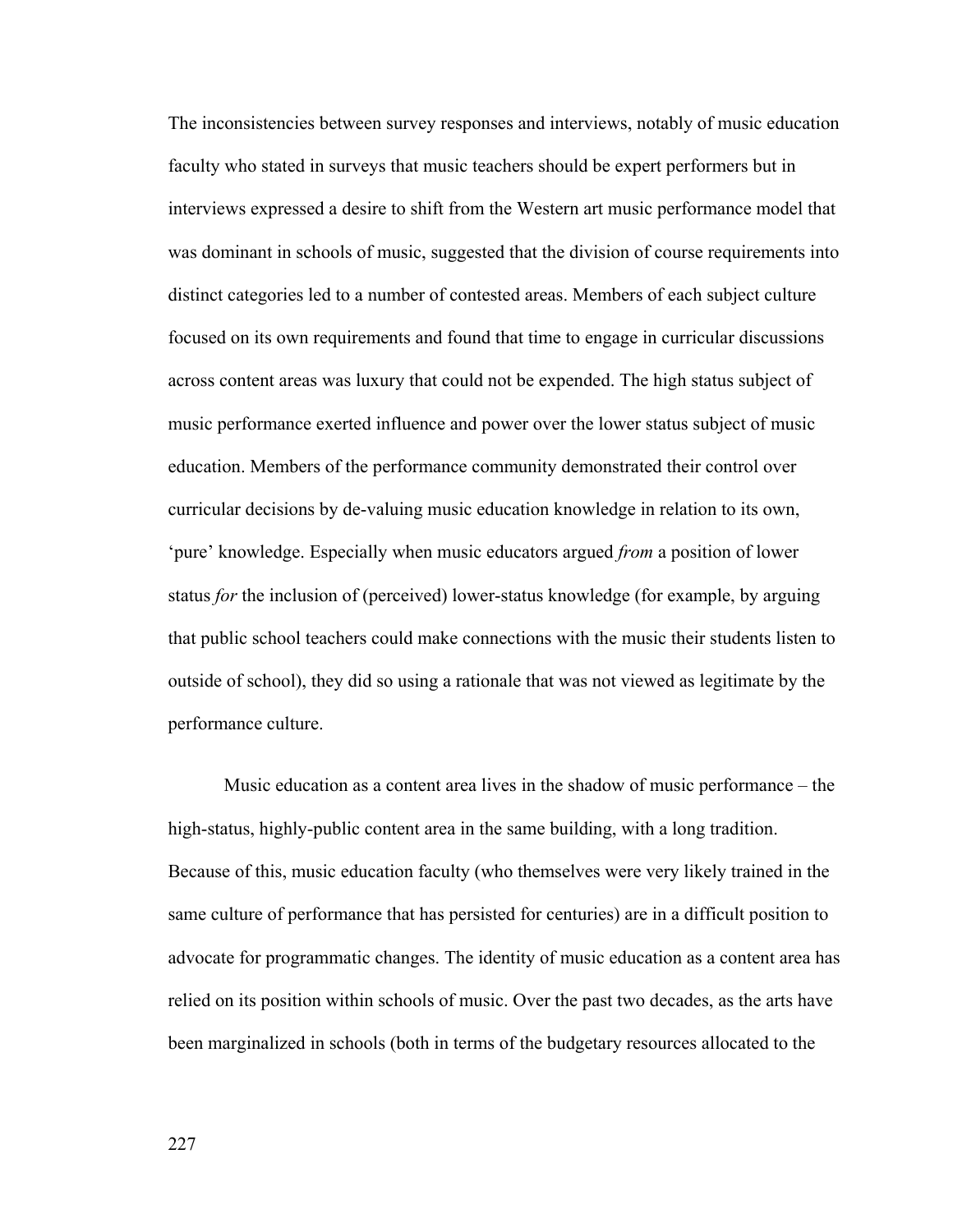arts and the new issue of time devoted to non-tested content areas), it has perhaps been advantageous to align with music performance, due to the higher status of performance. However, as new sources of information reveal the disconnect between what is taught in preparation programs, what is not taught, and what could possibly be taught, Music Education has had its core identity questioned.

 Within schools of music, performance is a high status content area. However, education faculty may view music as a low-status subject, due to its vulnerability in public schools. Likewise, music performance faculty in this study expressed a number of opinions that suggested that they viewed education as a low status subject. The opinions of these groups matter, because they influence the possibility of dialogue between members of these communities, and they impact the lives of music education faculty – who live in between both and are low status in the opinions of both groups. As the case of Gershwin (and to a lesser degree Mendelssohn) illustrates, the persistence of the Western art music, large ensemble performance (conservatory) model affected central programmatic definitions of what it meant to reflect or collaborate in a teacher preparation program. Gershwin rejected the conservatory model because it was inconsistent with their style of music; the consequence of this rejection has been that the teacher education program a Gershwin was not tied to the tradition that held such strong influence over other programs across the State. With Mendelssohn, it remains to be seen if their attempt to "modernize" their curriculum will be accepted by the institutional music community, and if it is accepted, if the result will be the attraction of larger numbers of students to their program.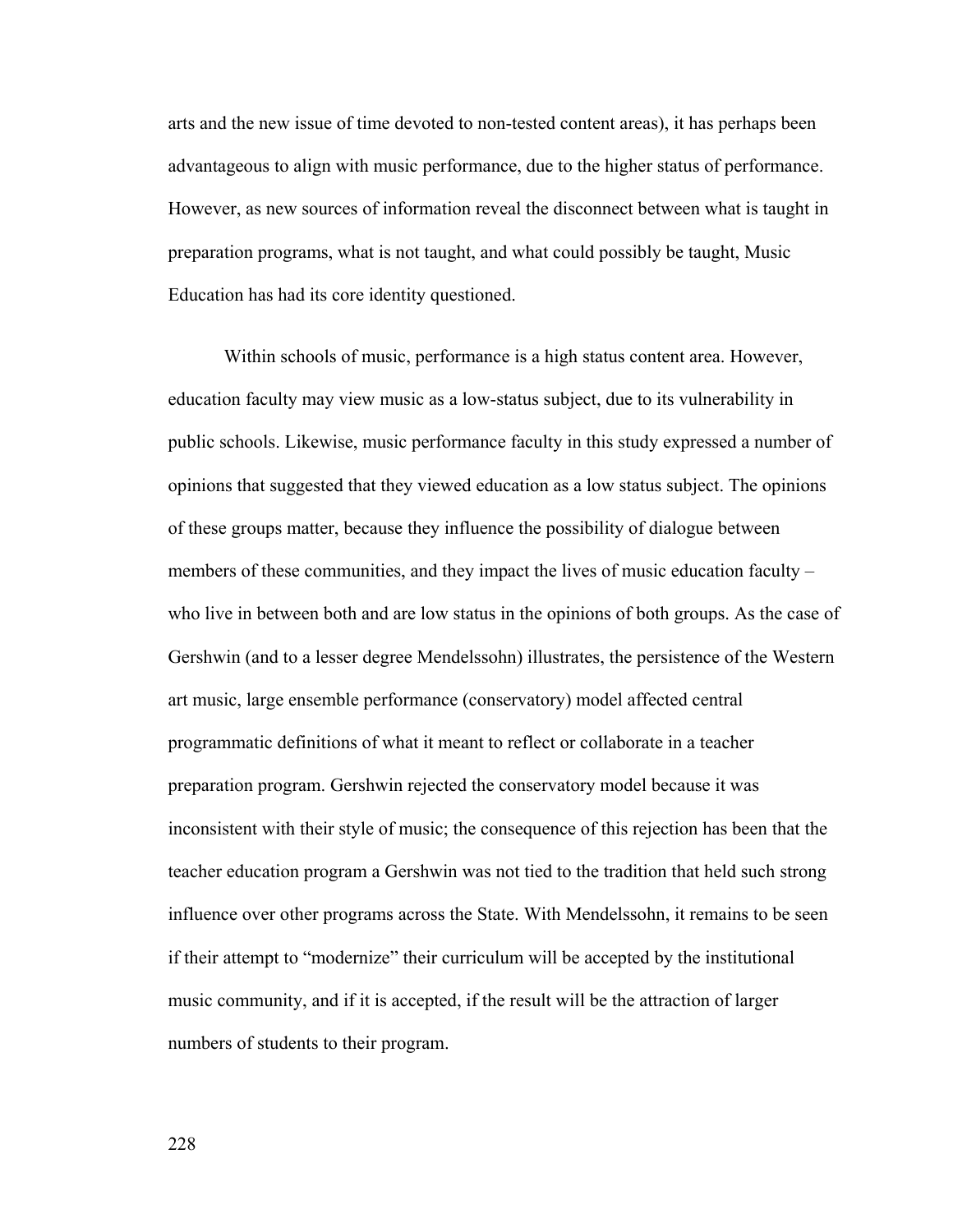In the next chapter, I will return to the research questions that guided this study and address the implications of the study. Then, recommendations are offered, based on the preceding analysis of data. In addition, the conclusions drawn in this study will be placed in the larger context of curriculum theory.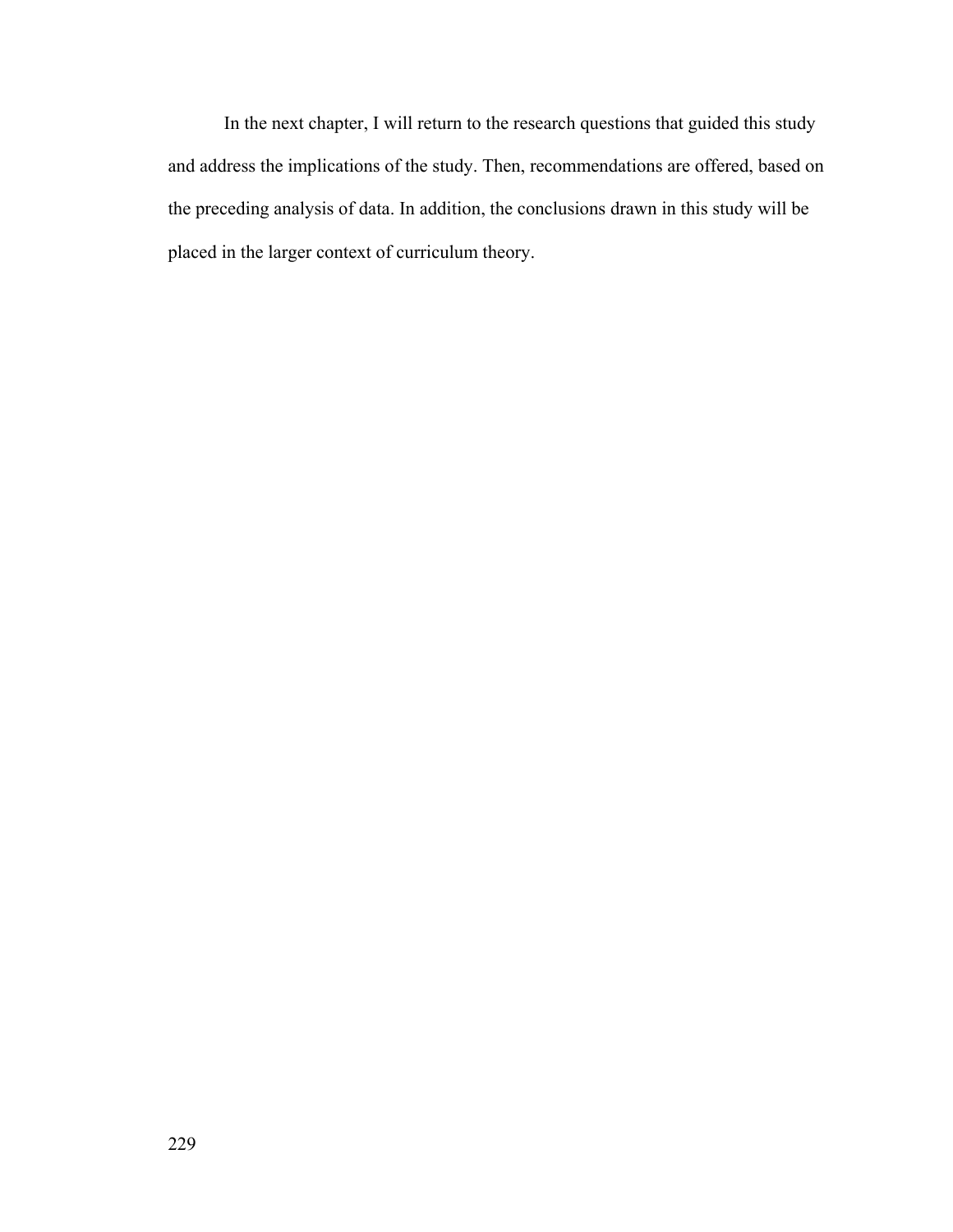#### **Chapter Five – Recommendations**

 In this chapter, I will return to the research questions that guided this study and summarize the central findings. In addition, I will present a series of recommendations and 'next steps' based on the results.

## **Research Questions**

The main research question for this study was:

*What are the explicit, implicit, and null curricula for Massachusetts music teacher preparation programs, and what are the explanations for and implications of these selections and distributions?*

The main research was divided into the following sub-questions:

*What knowledge, skills, and dispositions comprise the explicit music teacher education curriculum?* 

*What knowledge, skills, and dispositions comprise the implicit music teacher education curriculum?* 

*What knowledge, skills, and dispositions comprise the null (or omitted) music teacher education curriculum?* 

From the analysis of data, the explicit music teacher curriculum (generally speaking across programs and not including the two outliers, which will be discussed later in the chapter) contained knowledge and skills from the performance tradition of Western art music. Students who completed the majority of Massachusetts music teacher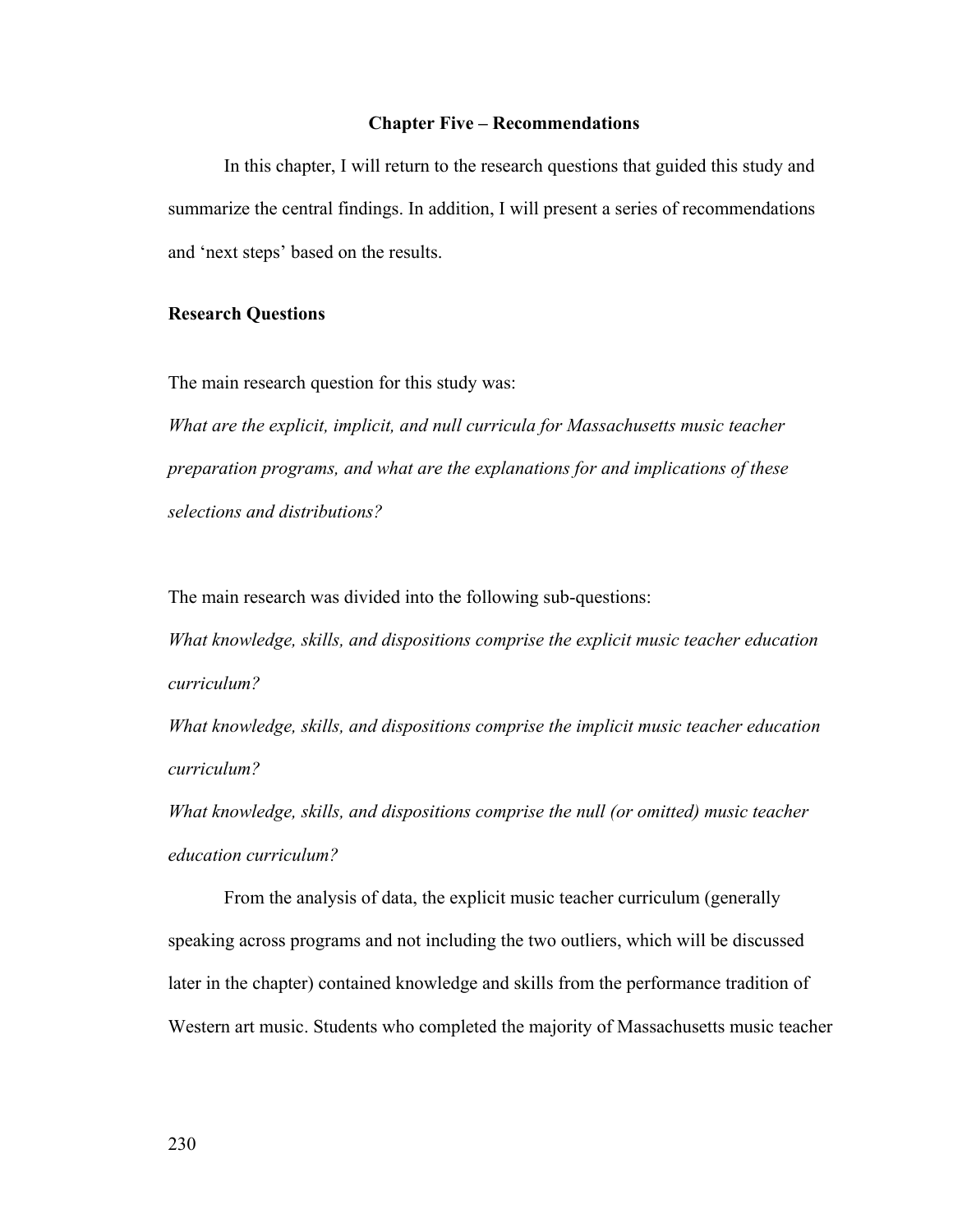preparation programs were expected to acquire technical expertise on their primary instrument and to be prepared to teach the performance techniques of a variety of secondary instruments. In addition, content in music theory, ear training, music history and conducting were from the Western art music tradition.

 Music education knowledge in the explicit curriculum included a variety of topics, such as multiculturalism, the teaching of special populations, literacy practices, classroom management, music standards, methods and materials for general music classrooms, and budget development. General pedagogical knowledge was deemphasized in most music teacher preparation programs across the State and included psychology and – to a lesser degree – the social foundations of education. Students were expected to complete additional elective coursework in music education and in the liberal arts.

 Following the review of the explicit curriculum, the implicit curriculum was determined to deliver a number of messages. Western art music was of higher value than non-Western art music, and music content knowledge had higher status than music education or general education knowledge. Music teachers were expected to possess depth of content knowledge and breadth of music education and general education knowledge. Training as a musician was a pre-requisite to training as a music teacher. Elementary students were expected to gain exposure to knowledge that would allow for success in the large-ensembles that dominated secondary schools. Finally, music content knowledge was permanent and timeless, while music education knowledge was temporary.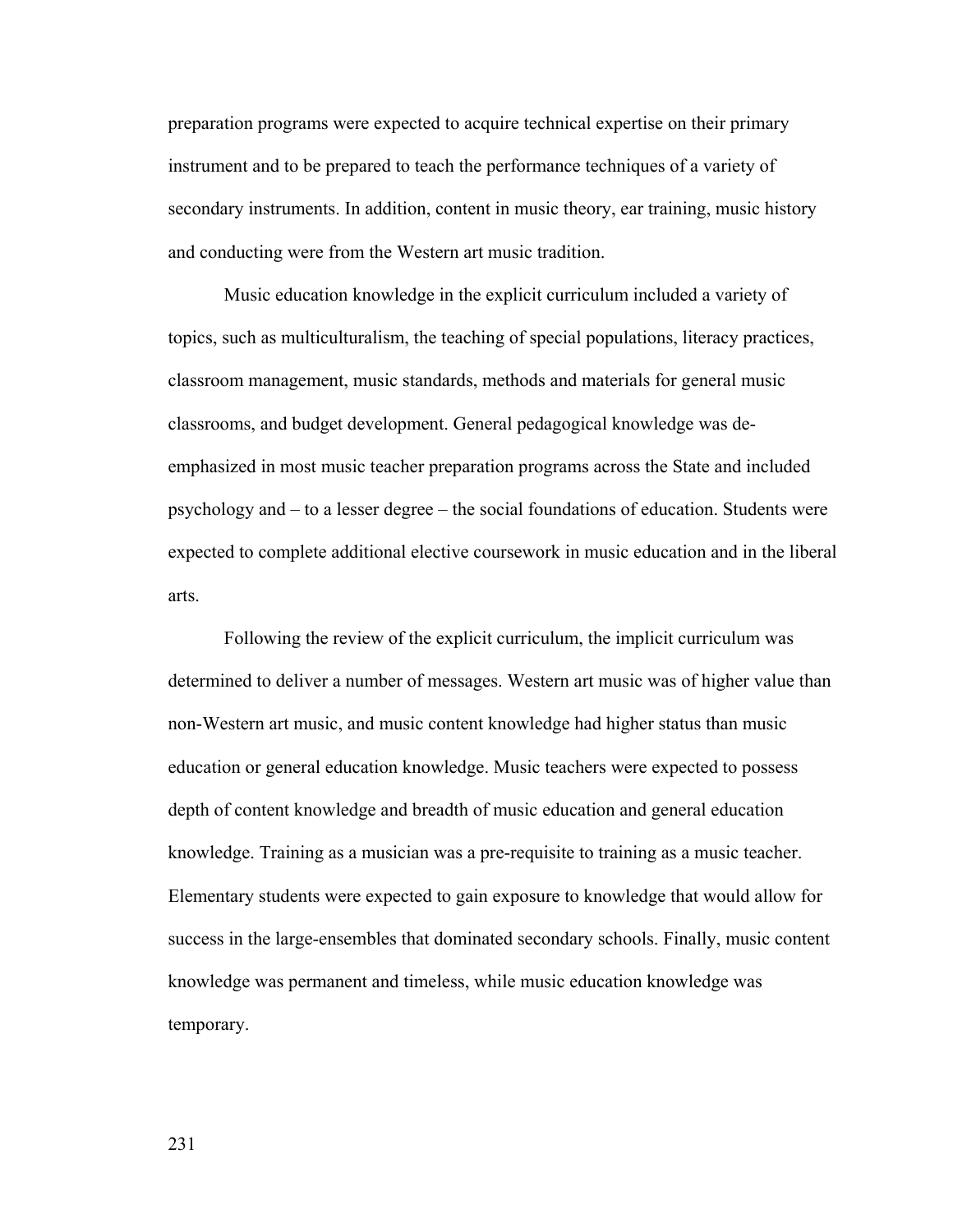The null curriculum of music teacher preparation programs contained the knowledge and skills that did not conform to the traditions of Western art music. This included the study of world and popular music, theory and performance norms of non-Western art music genres and the teaching of non-performance musical knowledge and skills at the secondary school level.

# *How permeable or impermeable are the knowledge boundaries of the explicit, implicit, and null curricula?*

 Explicit music content knowledge displayed strong classification and the members of music performance departments in schools of music were skeptical of music education knowledge that deviated from the traditions of Western art music. Explicit music education and general education knowledge displayed weaker classification than music content knowledge, but not enough to be deemed 'weak classification'. The implicit and null curricula of music teacher preparation programs are currently impermeable, due to the status and power of members of the music performance community. Music educators expressed the desire to dispute the strong classification that content knowledge displayed, but they did not possess the power necessary to make curricular changes.

*What are the responsibilities of faculty in schools of music and education regarding the preparation of prospective teachers?*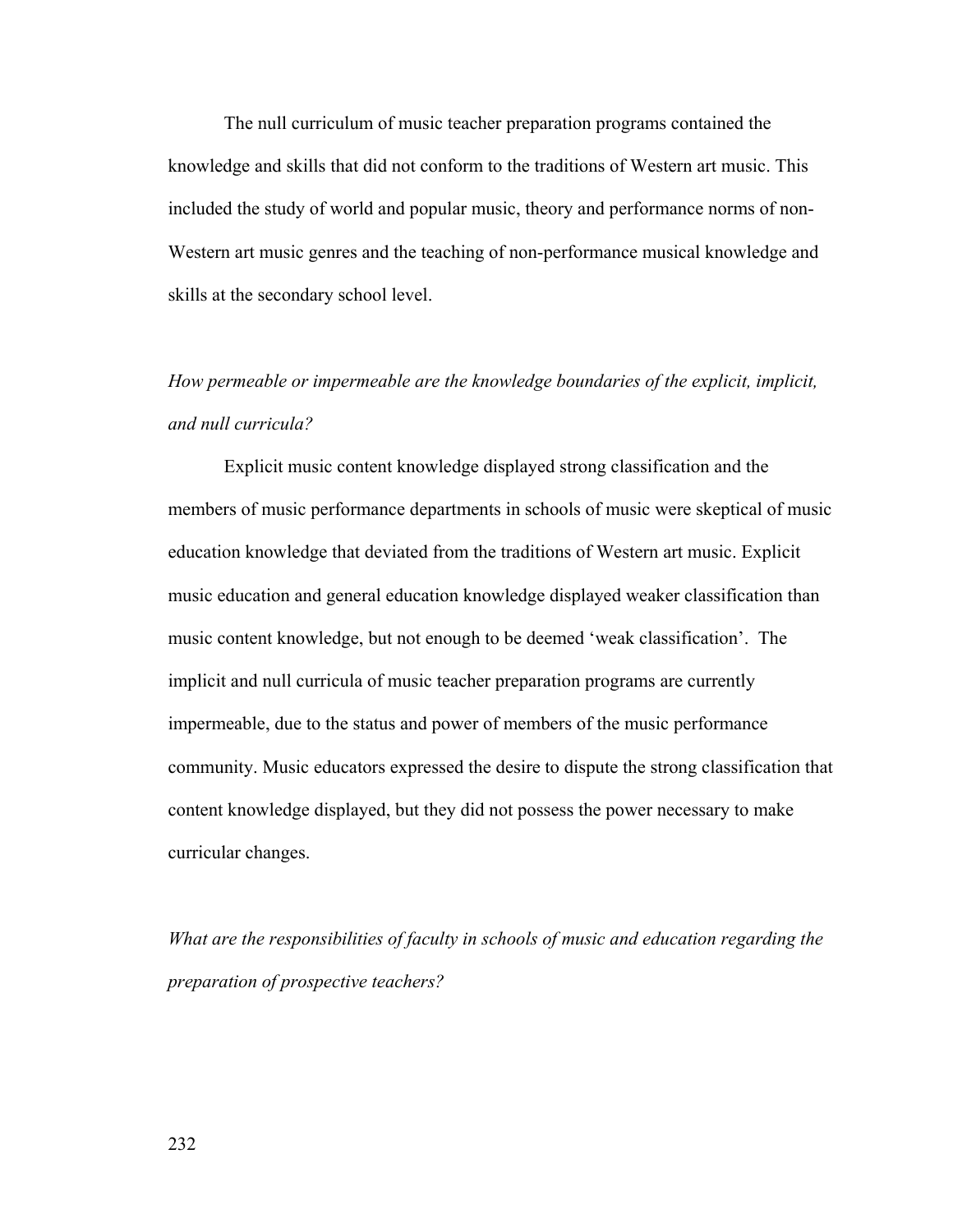Music content faculty believed their primary responsibility was to defend the knowledge boundaries of music core knowledge. They argued that music teachers must be technically proficient performers before they could be considered excellent music teachers. Music education faculty, on the other hand, privately challenged the emphasis of performance in music teacher preparation programs and included a variety of knowledge of skills in music education classes that deviated from the expectations of the music core. Education faculty saw the work of music majors as being specialized, and because education faculty were not trained in the traditions of music, they felt unqualified to comment on the training of prospective music teachers. Schools of music assumed responsibility for training music teachers, and members of schools of education believed the isolation of music students in schools of education was necessary for music teacher candidates to be adequately prepared in their content area.

*What conclusions can be drawn about the definitions and distributions of curricular knowledge in music teacher education programs?* 

*What contributions does this study of music teacher preparation programs make to general understandings of the determination and distribution of knowledge within the curriculum as a whole?* 

These final two questions will be addressed throughout the remainder of the chapter.

 The central findings from this study revealed groups in close physical proximity who were nonetheless socially isolated from one another. Definitions of success as a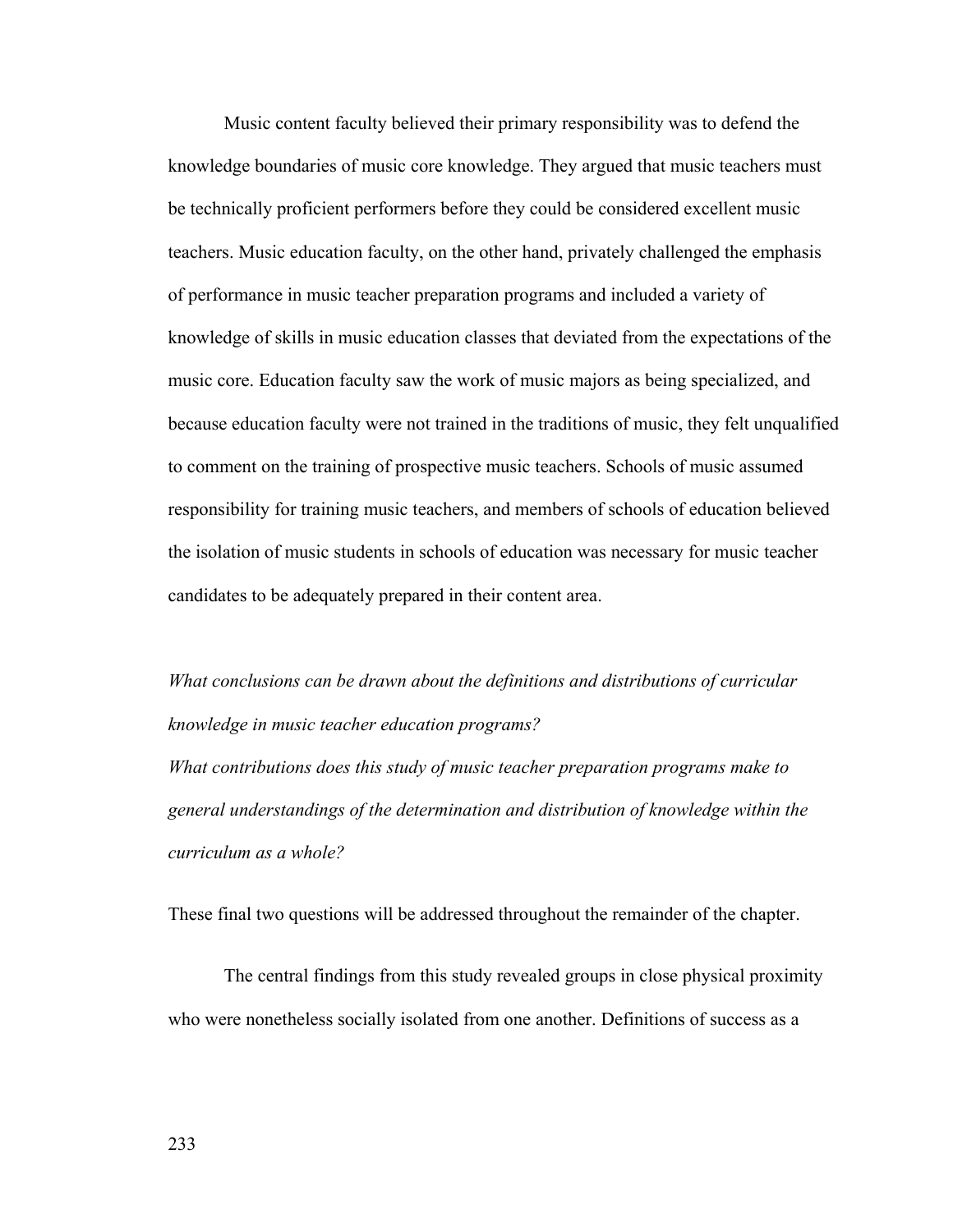music teacher differed by department, and members of different subject communities expressed beliefs about the work and goals of *other* subject areas that were inconsistent with the *actual* beliefs of members of those communities. Having operated under a collection code, the higher status performance culture resisted attempts to redefine the core content of music education and labeled knowledge that deviated from those sets of knowledge which perpetuated their higher status (relative to music education departments) as "jargon", implicitly of less value than 'pure' music content knowledge.

There is no simple solution to counter decades of accumulated mistaken beliefs, but understanding that the strong classification of subjects in a collection code is creating communication barriers is a potential first step toward curricular change. In addition, the distribution of power in music teacher preparation programs sheds light on the larger inequitable distribution of power within the larger collection code. As the music education sub-culture is able to *publicly* articulate its core principles (even in the presence of their higher status music performance colleagues), they may advocate for reforming the dominant performance culture in schools of music. The indicators that music educators examine when they critically analyze their curriculum – such as increased use of iPods by students or greater fluency by incoming students in non-Western and popular musics – present opportunities to engage their colleagues in the music performance realm. However, music educators cannot expect these 'new indicators' automatically to be considered legitimate to the higher status performance group, meaning music educators must be prepared to justify their evidence and the conclusions that they draw.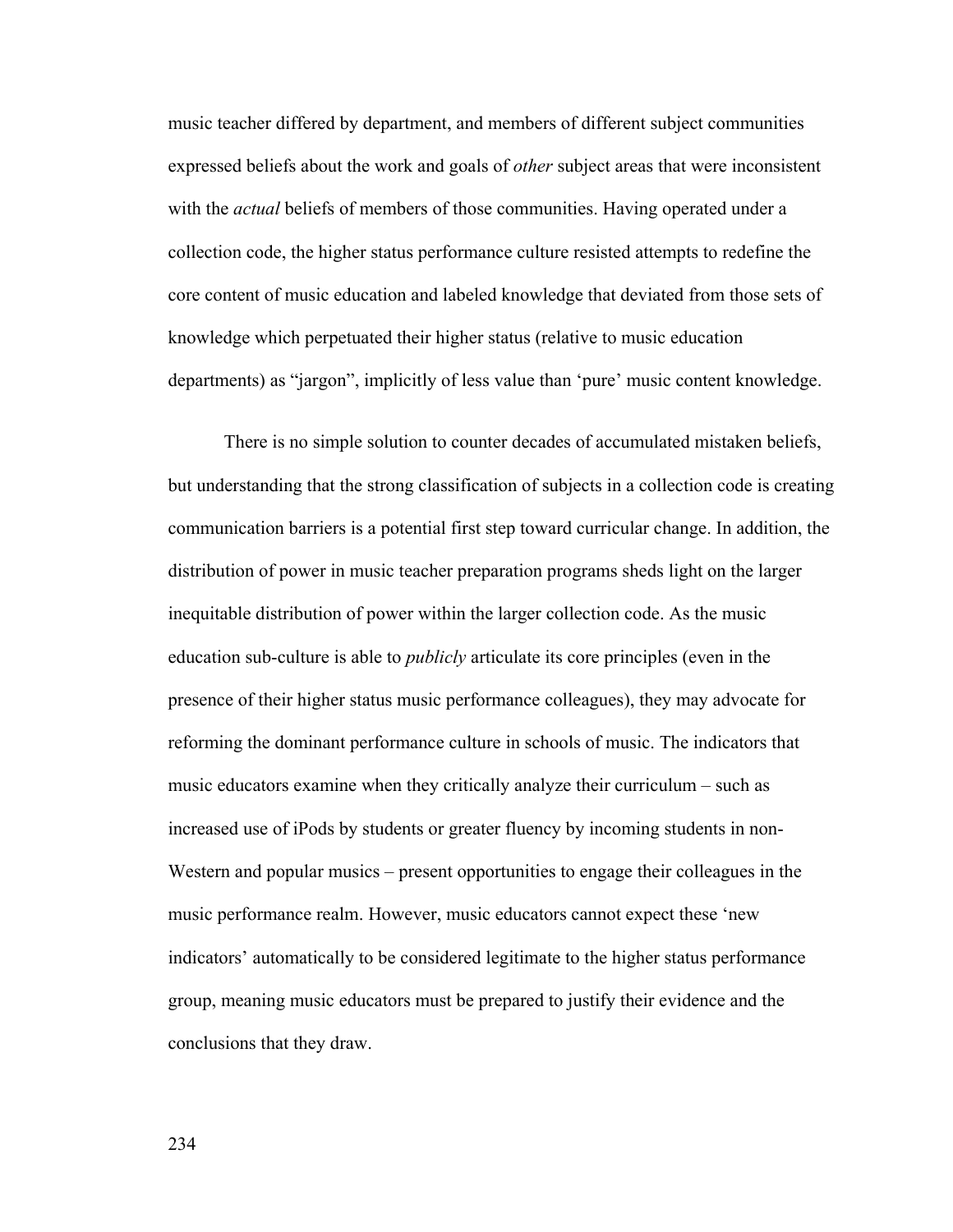The music education community often considers various possibilities about the future of the field. Practitioner journals such as *Music Educators Journal* frequently feature 'theme' editions offering the opinions of music educators about new directions for music education. It would be beneficial for the music education community to consider one additional element: not *only* imagined changes, but the tensions that new directions may represent to the beliefs and values of the high-status performance culture in schools of music. Failure to account for the perceptions of those in the dominant, high-status world of performance may result in new initiatives and proposals being viewed by performance faculty as "fads" that can be ignored. Currently, performance exerts the greatest power in schools of music, and any shift in the music education curriculum that includes a critique of the dominant performance paradigm would also have implications for the distribution of power and control.

 The analyses and results from this study are not intended to suggest that the largeensemble performance culture should be abandoned. Instead, this study reveals that when large group ensembles are the totality of the music curriculum at the secondary stage (especially when the school curriculum is based on a collection code) existing patterns of social control are reinforced. When that model of music curriculum is further supported in music teacher preparation programs, then the next generation of music teachers receive the implicit messages that performance is the most legitimate form of musical knowledge, that the study of music (especially at the secondary level) is intended for those few students who have been chosen as the future defenders of the boundaries of music knowledge, and that western art music is of greater value and inherent worth than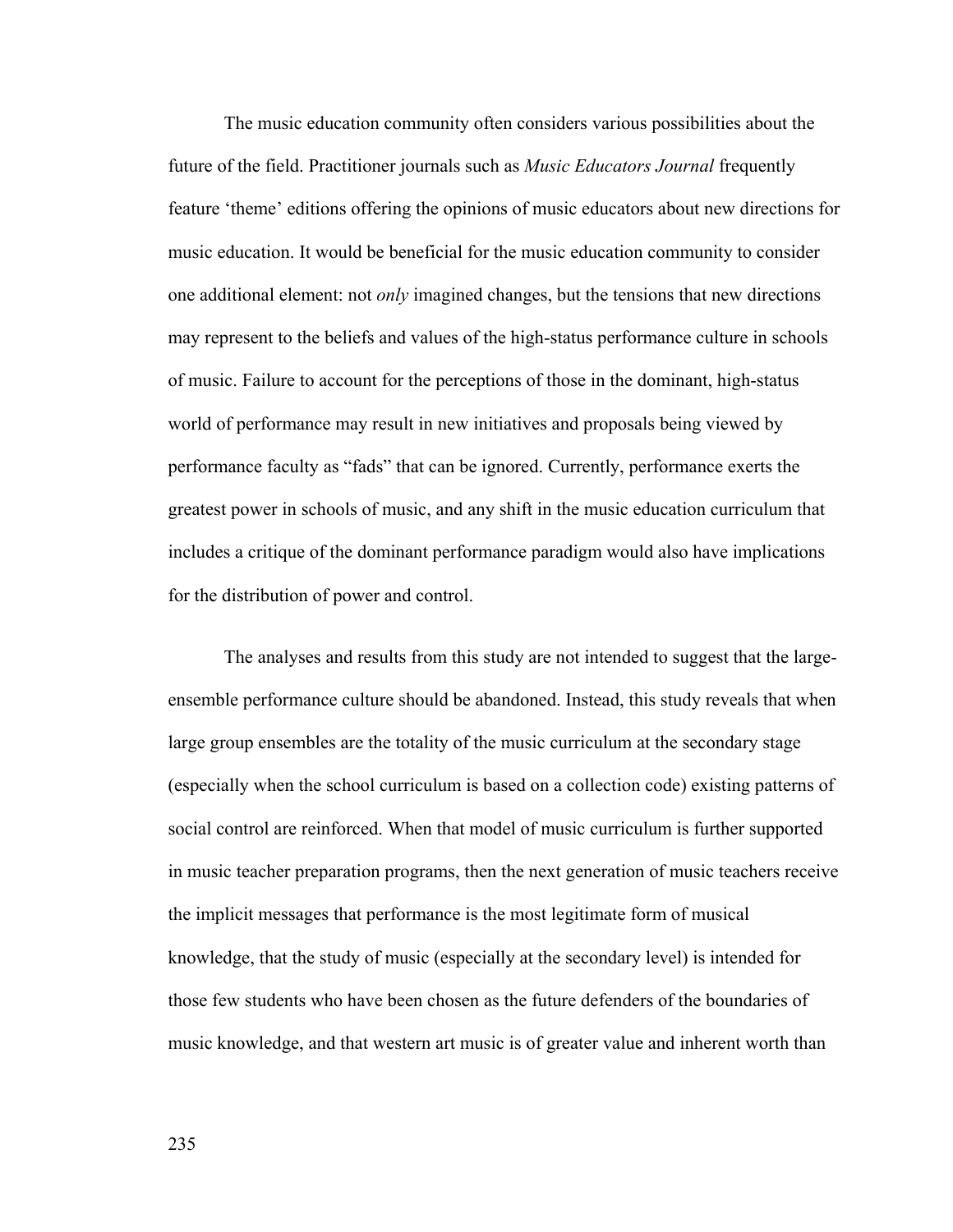other genres and performance styles that do not align with the standards of the traditional performance paradigm. The opinions and desires for change that were expressed by music education faculty members were muted by the beliefs of performance faculty in schools of music. If the high-status performance group is unwilling to consider curricular changes that may impact the current distribution of power and control, then the music teacher education curriculum is likely to be maintained.

What is a subject area to do when it its core identity has departed from that of its parent discipline? Turning one's back on the parent discipline is one option, although it may be more productive to seek common solutions, engage in meaningful dialogue, and attempt to help both sides understand the tensions that are dividing the fields. In the case of music education, the faculty who were interviewed for this study did not express a desire to abandon music performance – they were insisting on a broader definition of musicianship and were struggling to have that view heard by their performance colleagues. Because that new definition of musicianship was offered by a lower-status group, its central message was not completely understood by higher-status groups. The organization of the curricula of music teacher preparation programs created strong boundaries between content areas, and these divisions resulted in a hierarchy of subjects. The music education faculty in this study argued for the inclusion of knowledge that confronted the strength of existing boundaries between contents.

 The Shulman-ian division of knowledge in Massachusetts music teacher preparation programs was argued as being problematic, in that it created high-status and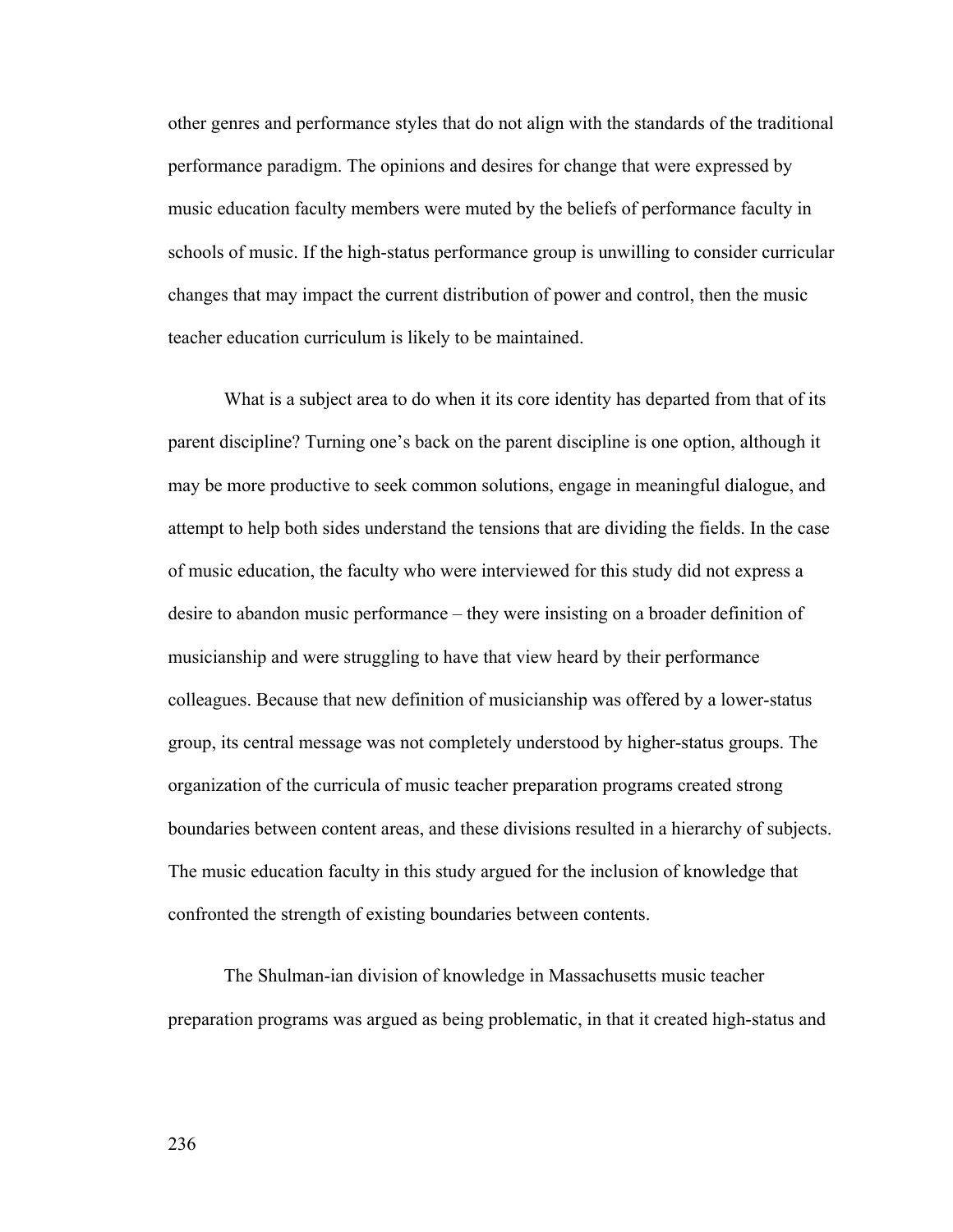low-status subjects, strengthened the strong classification of subjects and isolated lowstatus areas, especially those that departed from the central narrative of the high-status subjects. One policy suggestion from this study is to grant curricular flexibility to programs at the State level. When the Massachusetts Department of Elementary and Secondary Education approves teacher preparation programs, they use a compliancedriven model that aligns with Shulman's essentialist theory. After the compilation of requirements over decades, pedagogical knowledge (and pedagogical content knowledge) has been diluted to the point that coursework in these areas became collections of topics, not the development of a way of thinking as a teacher. The faculty in teacher preparation programs may need to lead this effort and initiate a new era of State-university interaction and dialogue that focuses less on checklists of requirements and more on the place of pedagogy relative to content in teacher preparation programs.

 It may be tempting to 'blame' central authorities for the current design of teacher preparation programs. However, complacency by those in teacher preparation programs has also led to the current state of music teacher preparation programs. *All* faculty members who were interviewed, in both education and music education departments, described their positive relationships with State officials and/or members of external accreditation organizations. Even one of the most drastic changes that has been made to program requirements in recent years – the change from two levels of music teacher certification to one license addressing all grades and content areas – was viewed with an acknowledgment that such changes *must* have been necessary due to the changing job market for music teachers. Music Education faculty referred to members of external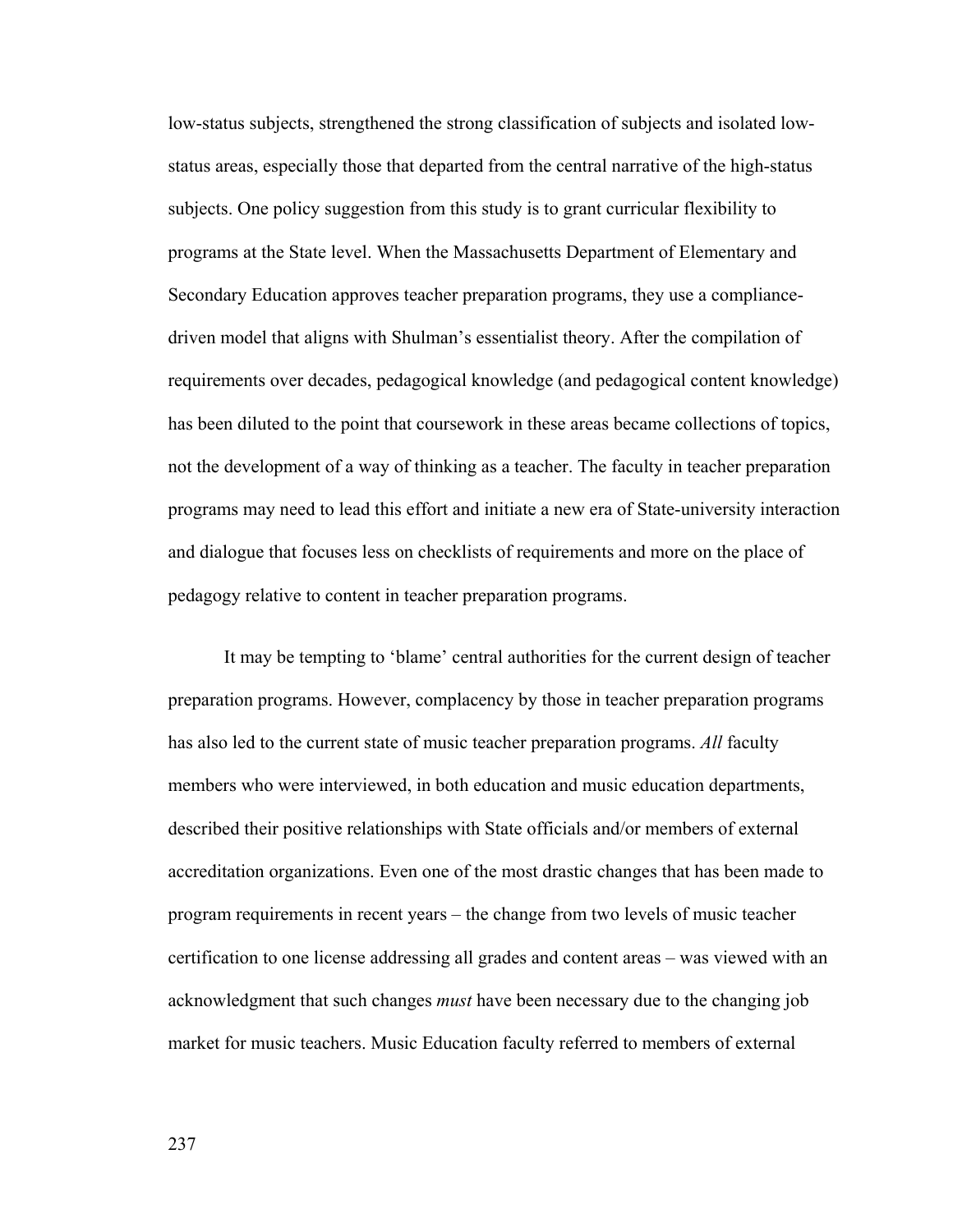groups (DESE, NASM, NCATE) as their "partners", but what was lacking from these descriptions was an image of *equal* partners. Instead, music educators were subservient to the requirements of others. Music educators sought membership in multiple organizations because they believed it gave their music teacher preparation programs higher status. But by pursuing higher status in this manner, the requirements of multiple groups resulted in a large number of topics covered in music education courses. As a result of seeking higher status through external groups, the perceived status of music education by higherstatus performance departments was lowered.

 The division of high- and low-status subjects is more visible following the passage of NCLB and in the current move toward Common Core standards. A recent study by the Farkas Duffett Research Group (2012) reported: two-thirds of the public school teachers who were surveyed felt that subjects other than math and ELA are being crowded out due to accountability requirements; 93% said this was being driven by state testing requirements; 61% stated it was easier to acquire resources in subjects that are tested; and 48% believed that music was receiving less attention than it did ten years ago. This study builds on the trend that was presented in Chapter One: tested subjects hold higher status, especially in terms of acquiring the 'newest' valuable commodity in schools: time.

 The curricula of music education programs were judged to be organized around a collection code, even for the 'outliers' that challenged the strong classification and framing of traditional programs. The hierarchy of subjects that resulted from a collection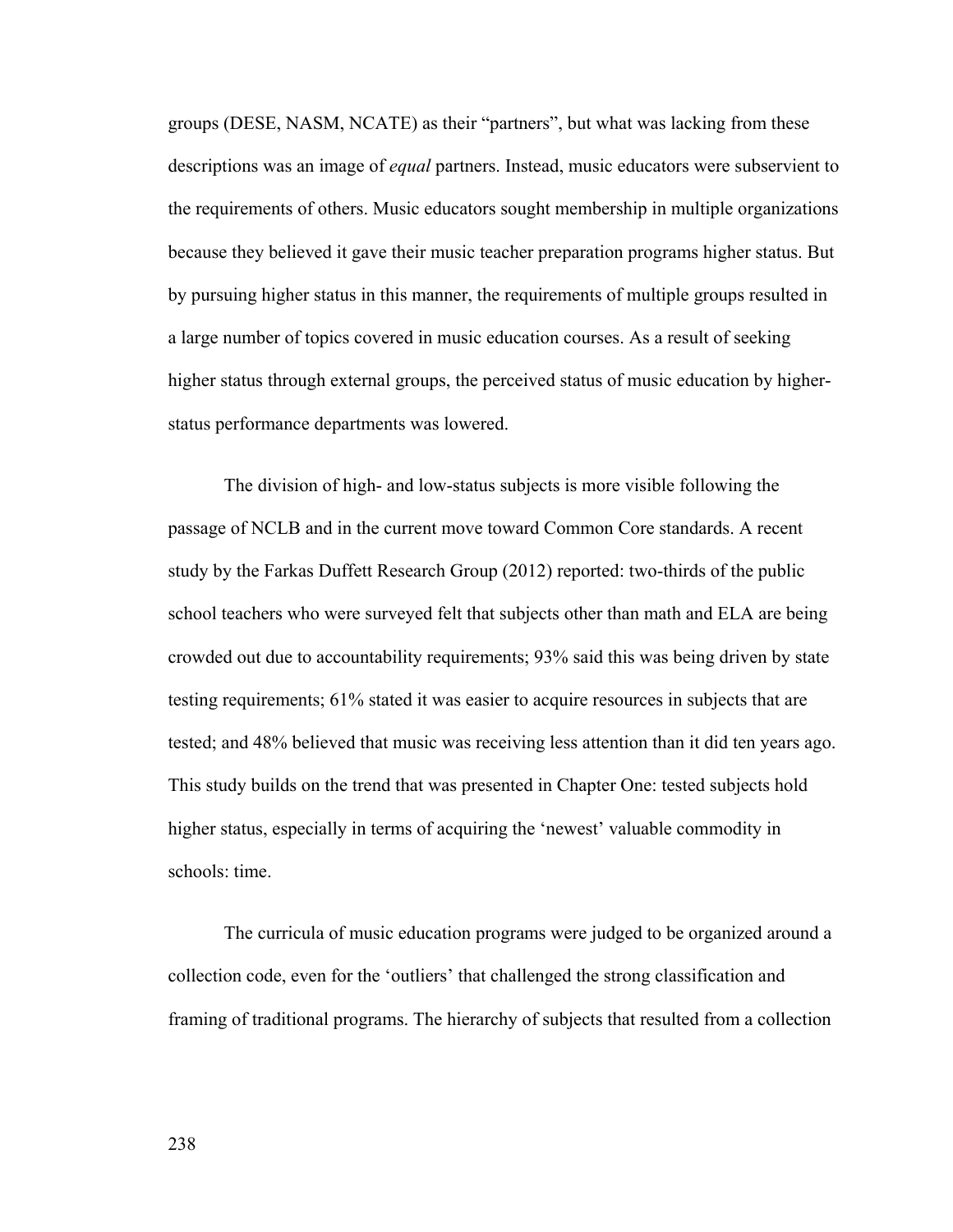code mirrored the inequities in the distribution of knowledge that are evident in the current American education policy environment. The *Great Teachers and Leaders* section of the Race to the Top grant required an overhaul of teacher evaluation systems to include student performance outcomes as a "significant factor" in evaluation ratings. For subjects where standardized assessments are given (such as math or English language arts), this includes the use of value-added measures or growth calculations. For the nontested grades and subjects, this has led to the development of alternative metrics, such a "Student Learning Objectives" (SLOs) that attempt to quantify the outcomes of education. The potential use of SLOs by music educators would require significant training, mostly in the assessments that would be used to develop SLOs. In this study, the area of assessment was described by one music performance faculty member as 'jargon' and 'busywork'. How can music educators reconcile this tension between the requirements of larger reform movements and the expressed skepticism of such reforms by their parent discipline? Furthermore, will new  $21<sup>st</sup>$  century learning standards conflict with the traditional performance paradigm? Nearly two decades after the muchpublicized and celebrated release of the National Standards in music, the dominant performance paradigm has not changed, which suggests that new reforms would be equally unsuccessful in altering the existing power relationships in schools of music.

 The development of standards, the hierarchy of subjects that were reinforced in NCLB, and the continued emphasis on subject matter through RTTT have all occurred within a collection code. Therefore, there is no motivation for high-status music performance faculty to partner with lower-status music education faculty and implement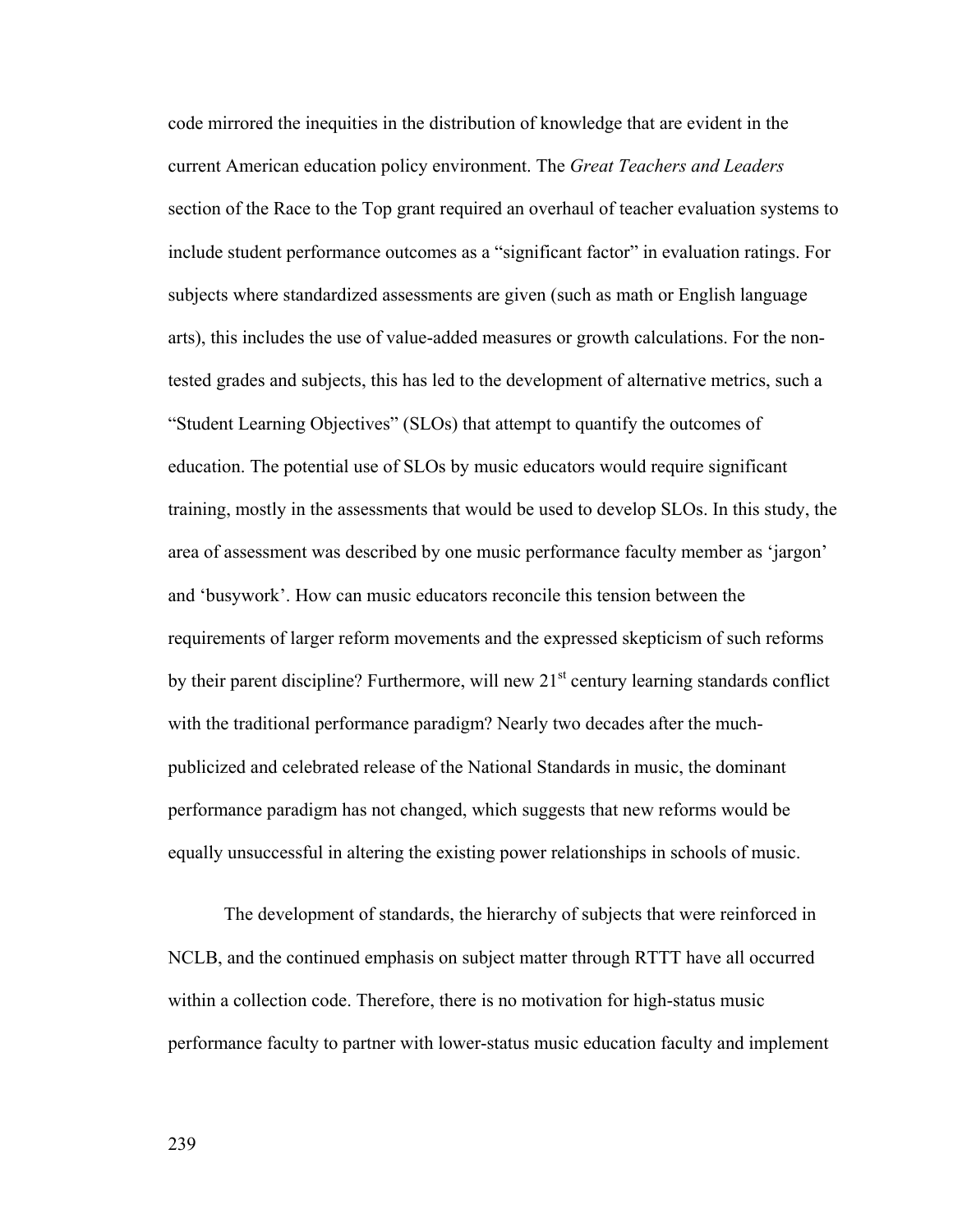those standards that confronted the strong classification of music content knowledge. If there were to be movement to an integrated code, which would necessarily weaken the classification and framing of subjects, then the power and structures that have benefited music performance (relative to music education) would also need to be altered.

 Vulliamy and Shepherd (1984) described the challenge of reforming music education as being related to conflicting opinions of how students make meaning in music and how the music community validates multiple forms of music-making. One the one hand, according to the authors, is:

a humanistic liberalism in which technical differences between musical traditions are acknowledged, yet minimized in an attempt to maintain music as some kind of unified, trans-cultural, psychological phenomenon essentially divorced from social and cultural processes (p. 63).

A competing view of music-making, that which is advocated by Vulliamy and Shepherd, is of "the fluid, dynamic and abstract patterning of the social world that lies behind the creation and construction of [the personalities and individual realities of students'] minds" (p. 60). While academic inquiry in the area of the sociology of music addresses these issues head-on, in this study the asocial viewpoint of musical significance (which is based on the aesthetic tradition and claims that musical works themselves hold inherent value) represents the 'traditional performance paradigm' described throughout this study. Traditional performance knowledge, with its strong classification and framing, is incompatible with other forms of music-making, such as that which is part of pop music,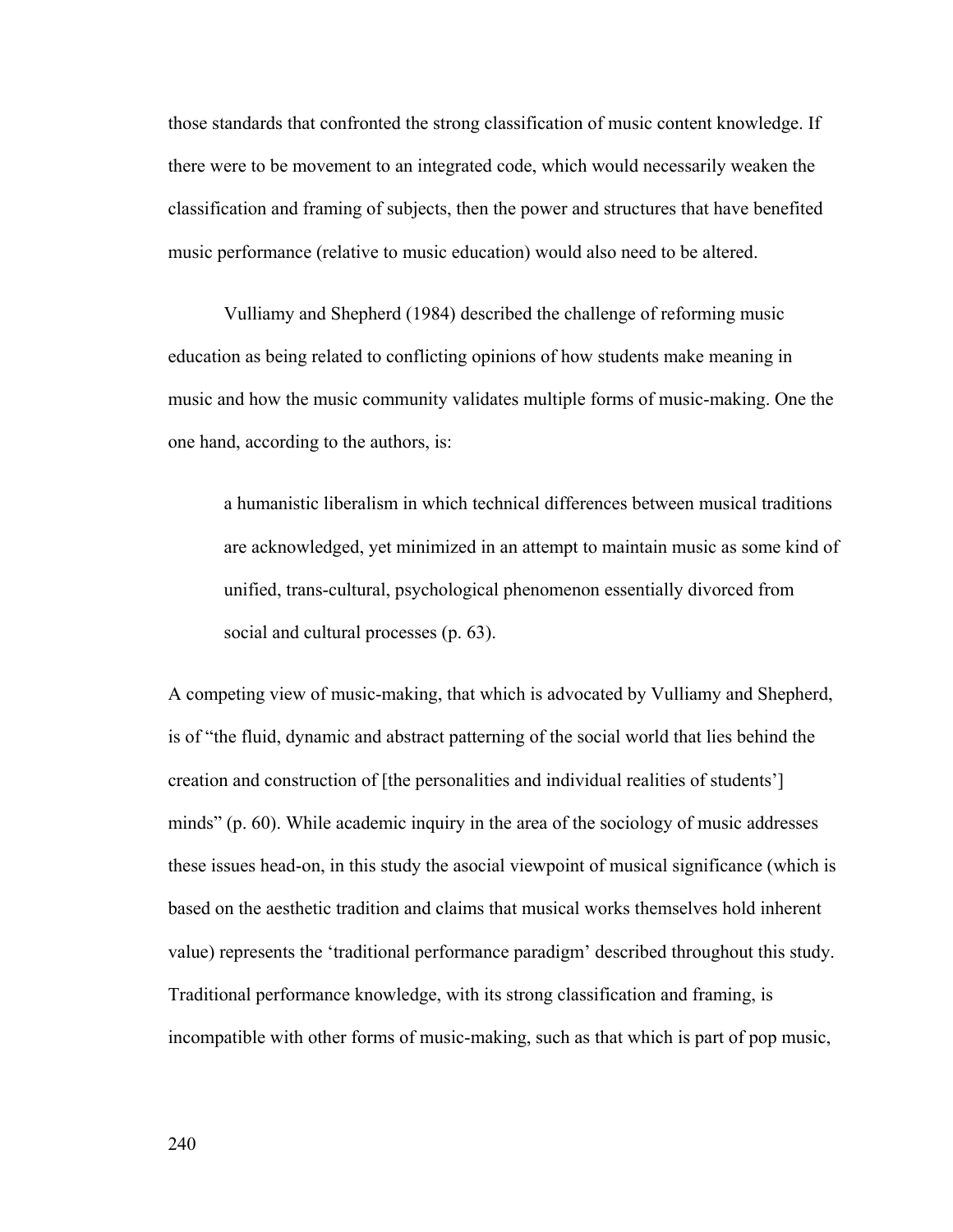jazz, or various world musics. In addition, the high-status performance faculty who were interviewed in this study showed no inclination to consider any revisions that would alter the power structures which have afforded music performance their current advantageous access to resources and prestige.

 Vulliamy and Shepherd suggested two potential reform alternatives for music education. Remarkably, their proposals sound as relevant today as when they were first written:

[T]here are those suggestions for reform which explicitly accept the constraints of the present dominant musical and educational ideologies, and there are others which suggest that more radical changes in music teaching, while desirable, can only be implemented if accompanied by concerted attacks on the hidden curriculum of schooling in general, together with reforms in the wider economic and social structure (p. 69).

In short, Vulliamy and Shepherd stated that music educators may accept the current organization of schooling and make slight changes to the teaching of music – such as the introduction of popular music to general music classes – or they can confront the system that has created the current inequities and attempt to be a force of systemic change. In the nearly three decades that have passed since the authors made their recommendations, the National Standards in music were written in an attempt to raise the status of music education in the school curriculum. As discussed earlier, while the content and structure of the standards *might* have confronted the strong classification and framing of musical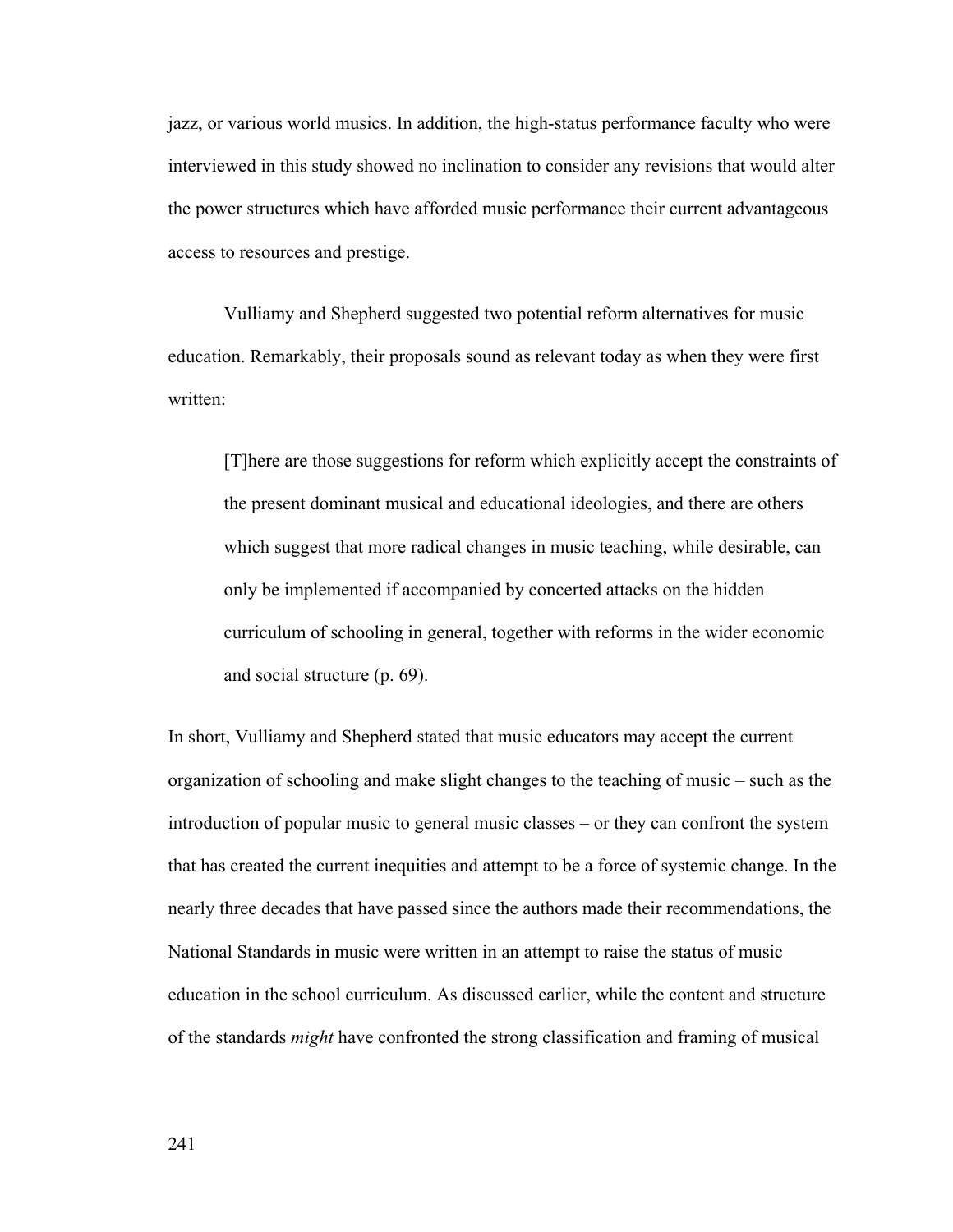knowledge in schools, such implementation has not occurred. Given the control that has been exerted by postsecondary performance departments over music education, the 'working within the system' approach to reform contains, at the very least, significant barriers to meaningful change. More radical reforms strategies are needed is music education is to reform in a manner which is sustainable and meaningful.

For Vulliamy and Shepherd, the inclusion of pop music in the music curriculum was viewed as a "challenge not only [to] dominant musical ideologies but dominant educational ones also" (p. 70), and a means to revealing the implicit curriculum. The authors claimed,

Extending the curriculum in a liberal fashion by allowing some kinds of popular music into the classroom represents no real advance if the music admitted is analysed and performed according to traditional criteria. (p. 74)

Vulliamy and Shepherd recognized the power of the dominant performance paradigm and that the introduction of new genres of music into the music education curriculum was no guarantee that the works would be taught authentically. The implicit curriculum, with its validation of western art music performance knowledge and rejection of the value of the performance traditions of other genres, would create a significant barrier to the authentic teaching of new music in schools. The ability of music educators to include knowledge that had previously been in the null curriculum is affected by the lessons delivered through the implicit curriculum and the underlying code of the explicit curriculum.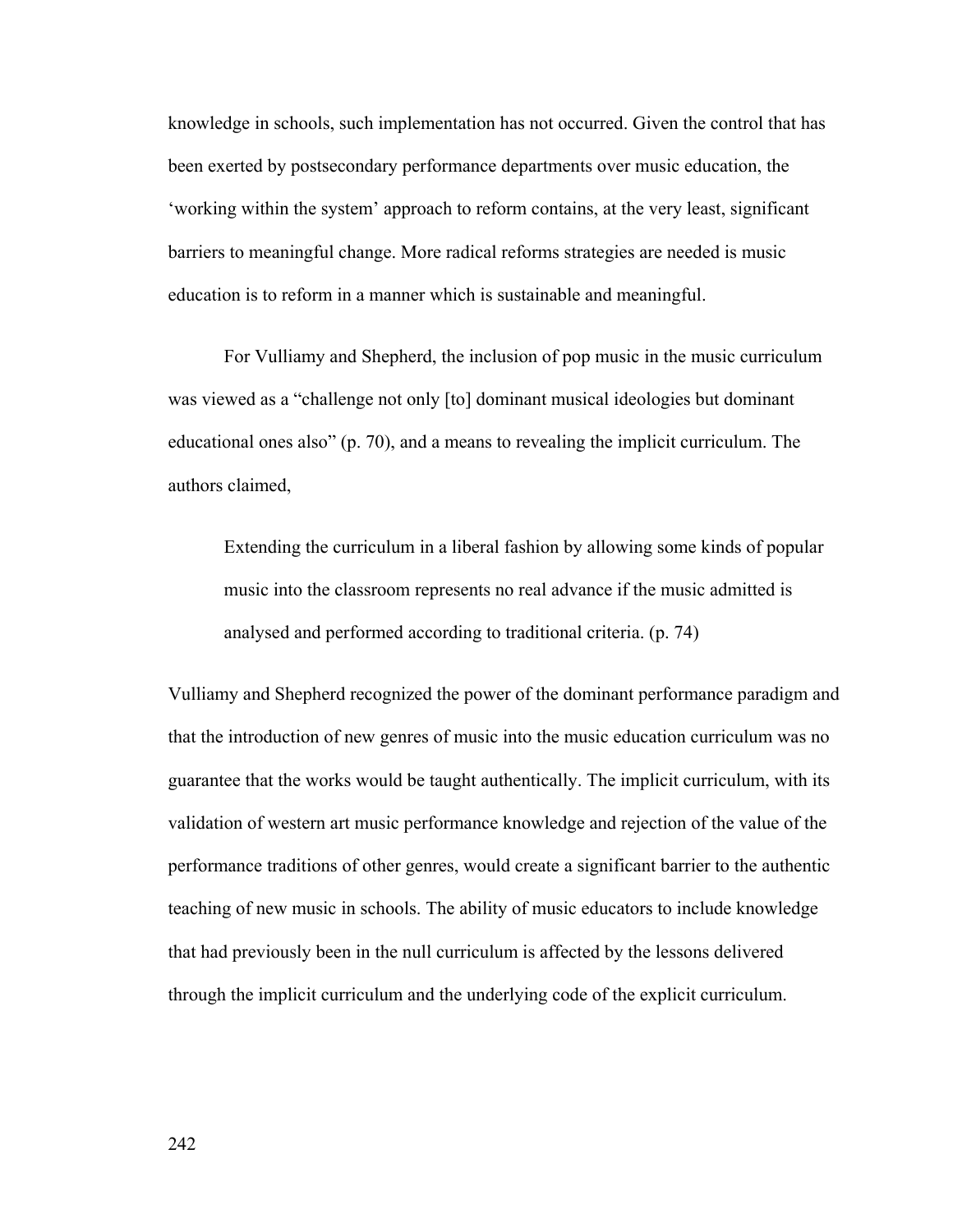The hierarchy of subjects under a collection code resulted in high- and low-status subjects competing for resources. Issues of power and control that came from such a curricular organization paralleled larger societal issues of inequities in the distribution of power and control. Moving to an integrated code is one possible approach to directly confront these inequities, but is such movement possible in the current education policy climate? Two recent initiatives by the music education community illustrate different possible strategies for curricular reform.

First, NAfME posted a position statement on music teacher evaluation<sup>[20](#page-249-0)</sup>, in light of the ongoing revisions to teacher evaluation systems that were prompted by RTTT. The language used by NAfME indicates that the music education community is seeking compliance with current reform efforts, rather than confronting them. Many of the recommendations relate to the use of student performance measures, but the final recommendation was the most pertinent to the findings from this study: "Successful music teacher evaluation… Must limit observation-based teacher evaluations to those conducted by individuals with adequate training in music as well as in evaluation". Here NAfME is stating its belief that those who are not trained in music cannot understand the work of music teachers. It is precisely this argument that has led to the perception of music being a highly specialized subject area, disconnected from all other subjects. This position by NAfME indicates that the strong classification of music content knowledge is not open to debate and may be considered a 'working within the system' approach to

 $\overline{a}$ 

<span id="page-249-0"></span><sup>&</sup>lt;sup>20</sup> Accessed at: [http://smte.us/wp-content/uploads/2011/11/NAfME-Teacher-Evaluation-](http://smte.us/wp-content/uploads/2011/11/NAfME-Teacher-Evaluation-Position-Statement.pdf)[Position-Statement.pdf](http://smte.us/wp-content/uploads/2011/11/NAfME-Teacher-Evaluation-Position-Statement.pdf), on August 18, 2012.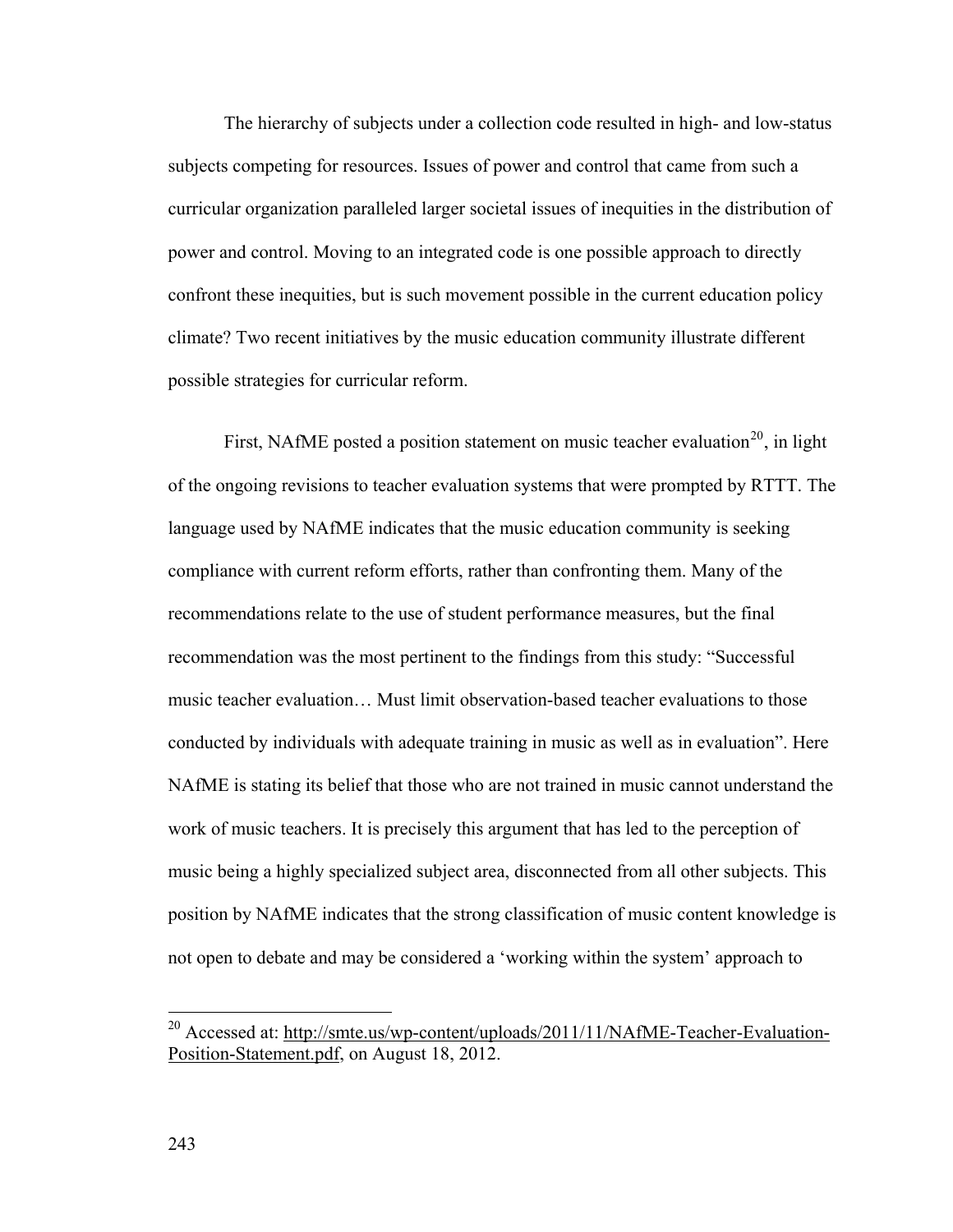reform. The risk associated with this strategy is that music education may find itself so isolated that it remains vulnerable as a subject area.

 The second initiative was the formation of the College, Career, and Citizenship Readiness Coalition. The group was formed in response to proposals from the Obama administration to collapse federal grant programs across multiple subjects into one competitive initiative. The group called on  $Congress<sup>21</sup>$  $Congress<sup>21</sup>$  $Congress<sup>21</sup>$  to encourage competition within content areas, not between them, and to include the member organizations' subject areas in any definitions of college and career readiness. Initially this coalition, comprised of three dozen member organizations, appears to be an effort for a wide range of subjects, including the arts, physical education, foreign languages, and history, to collaborate. Given the narrowing of the curriculum due to NCLB that has been described in this study, such a coalition could be powerful, seek new partnerships, and disrupt the existing power structures that are in place. However, because the recommendations offered by the coalition used terms that encouraged the continued separation of content areas (even if they did unite behind a common interest), it appears more likely that the collection code would be strengthened by this initiative. The motivation for the coalition moves beyond an effort to include the content of all subject areas in definitions of college and career readiness. Instead, the heart of the group's recommendations centers on access to grant funds. Seen in such a light, this is more representative of multiple lower-status content areas joining together in the interest of their individual access to resources than a

 $\overline{a}$ 

<span id="page-250-0"></span><sup>&</sup>lt;sup>21</sup> Accessed at: [http://www.ascd.org/public-policy/well-rounded-education.aspx,](http://www.ascd.org/public-policy/well-rounded-education.aspx) on July 5, 2012.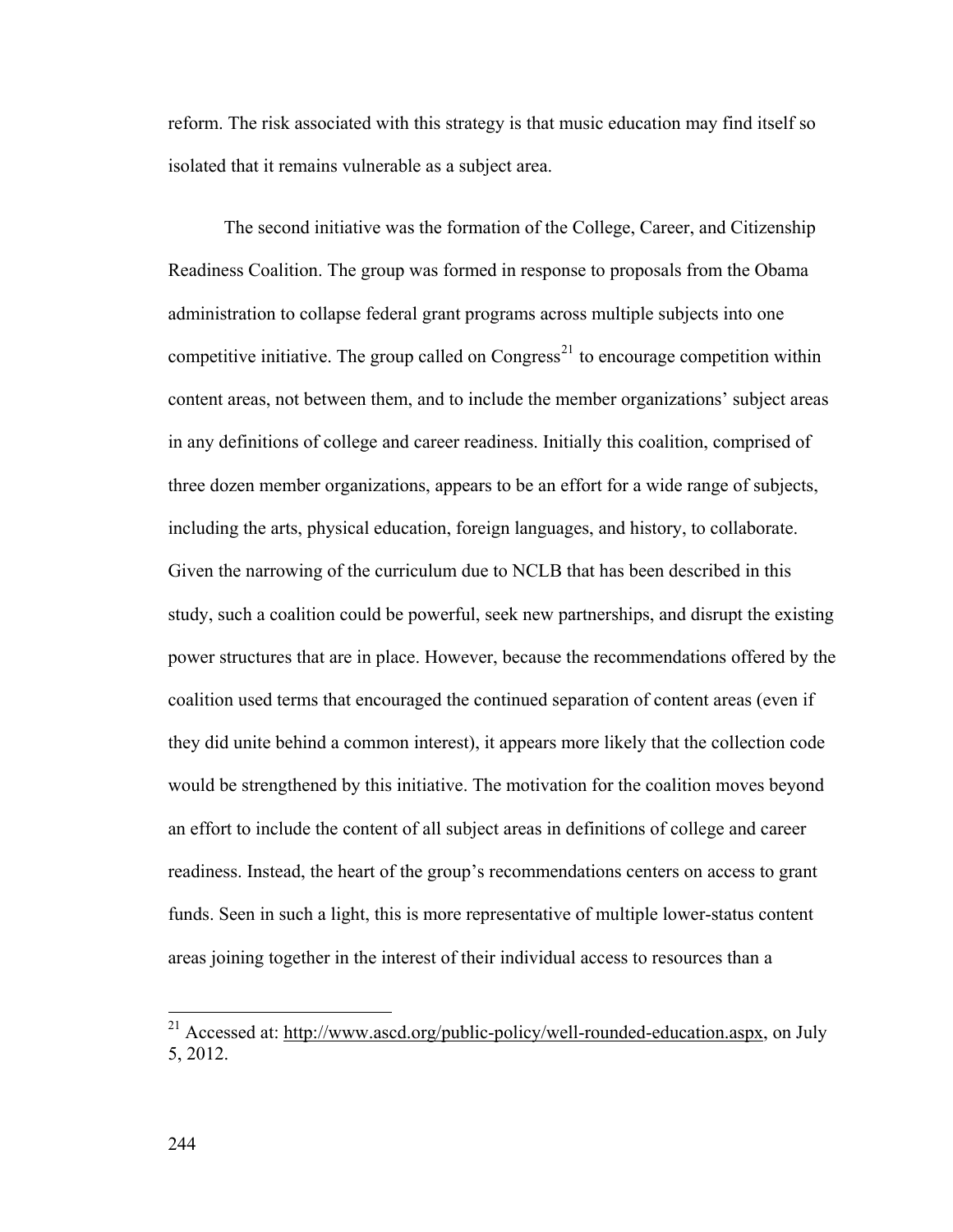collaborative effort to confront the traditional knowledge boundaries in the overall school curriculum. The Coalition may be a missed opportunity. Unless the language they use changes to directly confront the fundamental curriculum code in schools, the pattern of inequitable distribution of power and control (and, by extension, of resources) is unlikely to change. The desire for individual access to resources may blur the group potential for collaborative curricular reform. Again, this effort appears to be more an example of 'working within the system' than 'working to change the inequities of the existing system'.

 The music education community was presented in this study as caught between two competing goals: forging connections with their perceived peers in order to make the music curriculum more responsive and flexible, while concurrently maintaining the uniqueness of music as a specialized area of inquiry. Music educators are building strong barriers at the same time as they are seeking connections outside their social worlds. The metaphors used in teacher education and curriculum theory may further complicate movement to an integrated code, because they assume the strong classification of a collection code. Theoretical work addressing school subjects (especially at the secondary level) has projected an image of adversarial subjects pitted against each other in an ongoing conflict. The images evoked by the authors range from a "struggle" for the curriculum (Kliebard) to school departments that display a "sense of embattlement" and teachers who "prepared for a siege" (Siskin, 1995, p. 38). The metaphors shared by these works tend to portray teachers as (sometimes-unknowing) soldiers in an ongoing war for time and resources. Certainly, given the micro-political environment described by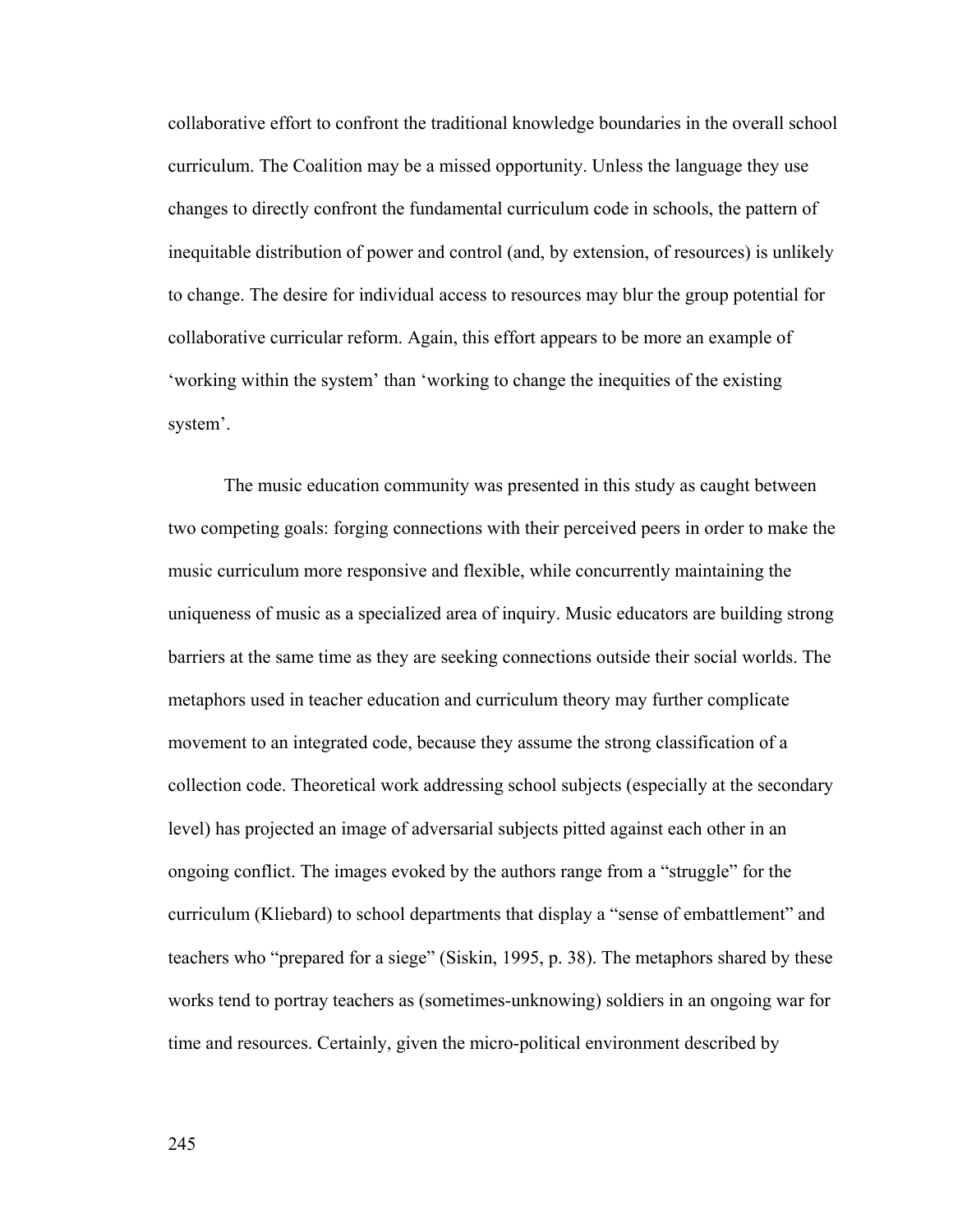Goodson and the strong classification of a collection code, this metaphor is not difficult to accept. However, these metaphors work against the possibility of collaboration between teachers and teachers across subjects working as peers. In other words, these metaphors feed the collection code by making differences the expected norm while simultaneously rejecting the possibility of movement toward an integrated code. The prevalent metaphors assume that teachers form 'factions', and in this study a complicated image emerged: groups of faculty did align along departmental lines and there was a recurring pattern of miscommunication between groups. However, what was not seen was a motivation that the militaristic metaphor would suggest. In fact, music education faculty – and to a lesser degree, education faculty – expressed a genuine desire for collaboration that would be near impossible if they were primarily concerned with 'going to battle' against one another. The dominant metaphors in curriculum theory may unwittingly play a role in strengthening the curriculum code and the inequitable distribution of power and control.

 A number of potential areas for future research could follow this study. A similar research design, addressing other low-status subject areas (such as physical education or visual arts) would be useful in determining whether the findings from this study applied to other content areas. In addition, it would be useful to analyze the relative status of content, pedagogy, and pedagogical content knowledge in high-status teacher preparation programs (such as English language arts or mathematics). A similar research design could also be utilized at the secondary level – analyzing the perceptions of teachers of low- and high-status subjects, *about* the curricula of their colleagues, could analyze how

246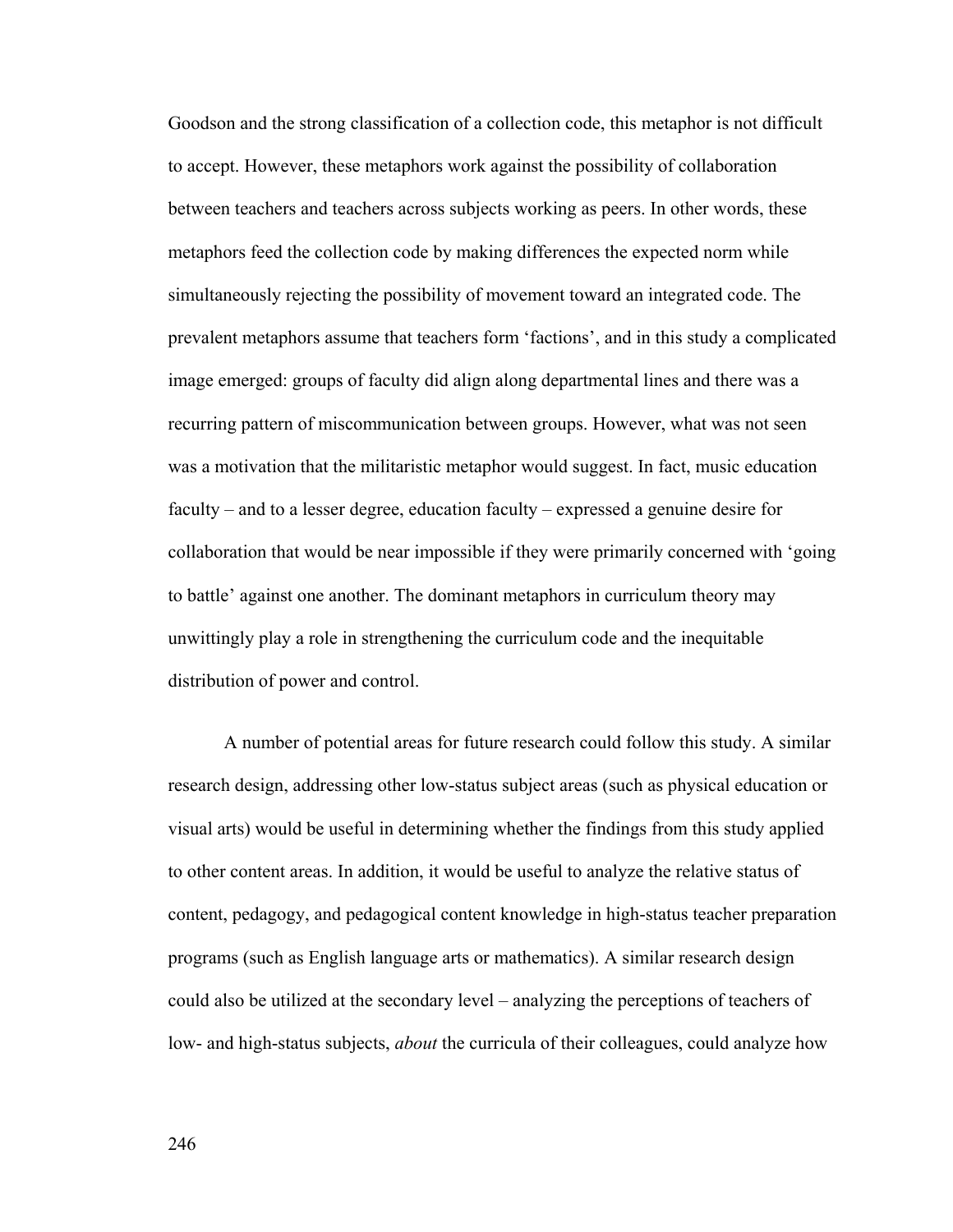members of subjects with variable power interpret the work, belief, and emphases of others.

 In the past, music education researchers have analyzed the perceptions of preservice and novice teachers regarding their preparation (Krueger, 2001; Conway, 2002; Roulston, Legette, and Womack, 2005; and Campbell and Thompson, 2007). In general, those studies assumed that the large-group performance paradigm of music education was preferred. Future studies might problematize this assumption and ask novice teachers to reflect upon how their preparation has instilled habits of mind beyond performance.

Shulman argued that his theory of three categories of teacher knowledge would raise the status of education knowledge by building a scientific base for inquiry in education. However, this study showed that the Shulman-ian organization of music teacher preparation programs reinforced the underlying collection code and the strong classification of content areas. As a result, content knowledge was not translated into pedagogical content knowledge, which did not lead to common agreement of pedagogical principles. The irony is that under an integrated code, common pedagogy would be encouraged, if not required, and could be a more direct path to understanding education knowledge and providing a rationale for its continued study. Bernstein (1975) claimed that under an integrated code,

[Pedagogy] will tend to emphasize ways of knowing rather than states of knowledge… teachers of different contents will enter into social relationships

247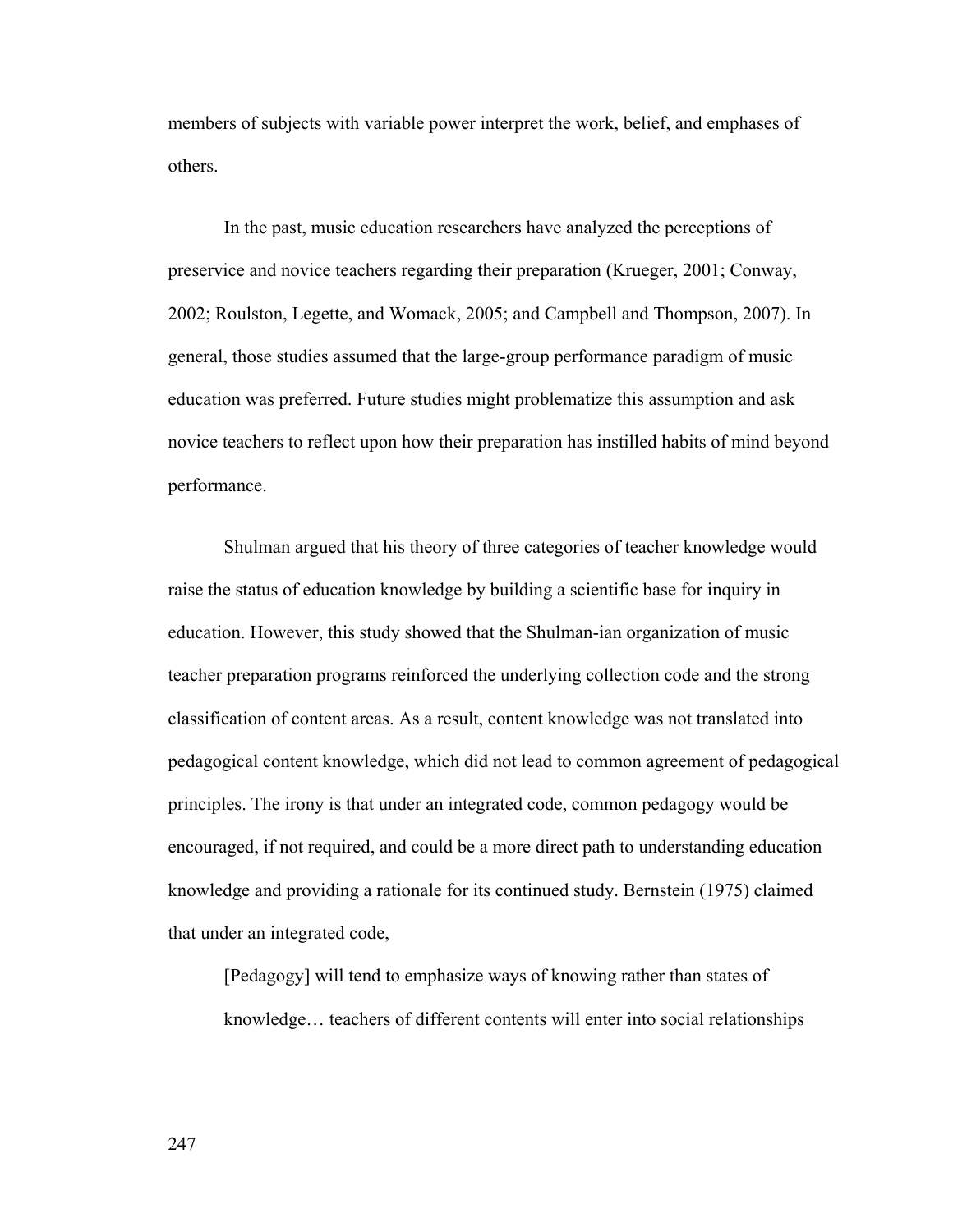with each other which will arise not simply out of their leisure time activities but out of a shared co-operative educational task" (p. 83).

Whereas under a collection code, teachers' subject loyalty was a predominant feature, under an integrated code teachers unite under a common ideal. Bernstein cautioned that an integrated code required significant planning. Specifically:

- 1. There must be some consensus about the integrating idea if it is to work at all.
- 2. The idea must be made very explicit.
- 3. The nature of the linkage between the idea and the several contents must be systemically and coherently worked out.
- 4. A committee system of staff and pupils has to be set up in order to develop a sensitive control on the whole endeavour.
- 5. Of greatest importance, very clear criteria of evaluation must be worked out (p. 84).

A shift to an integrated code is more akin to the radical reform approach suggested by Vulliamy and Shepherd.

 The study of music teacher preparation offered a unique glance into the intersection of content and pedagogy. This study has illustrated the challenges - some public but mostly private - experienced by faculty members in these programs in reconciling the tensions and contradictions that resulted from the intersection of content and pedagogy, namely: incompatible orientations and values between social groups; assumptions about core definitions of valid knowledge; and patterns of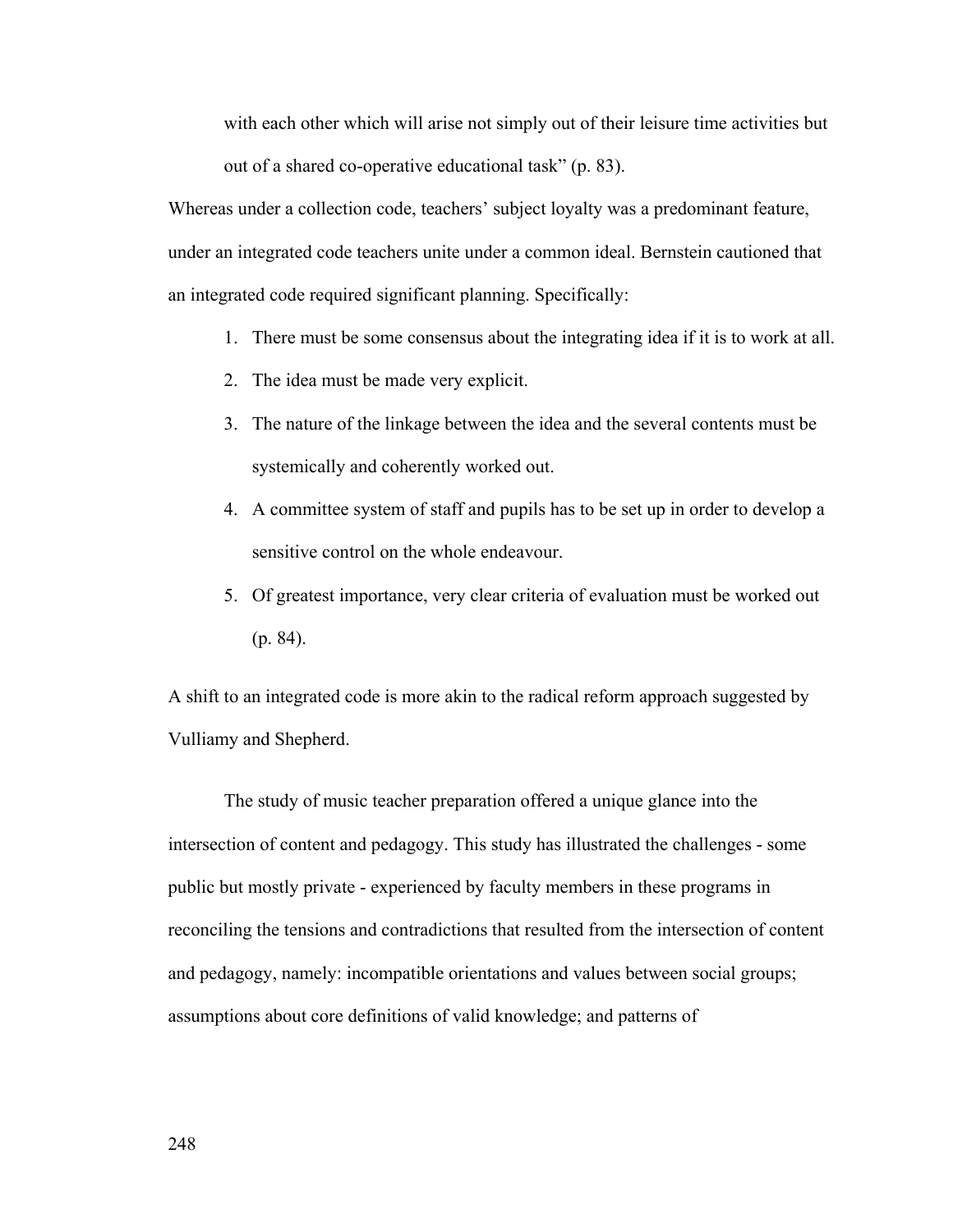miscommunication between faculty who viewed themselves as meaningful collaborators and partners. Mindful of Jackson's (1990) advice, the initial goal of this study was to seek out "the ordinary stuff" of music teacher preparation programs and not to "go looking for trouble" (p. 180). In many ways, trouble found me, but the hope is that the results of this study can present opportunities for faculty in music teacher preparation programs to question and critically analyze the ordinary stuff they encounter every day.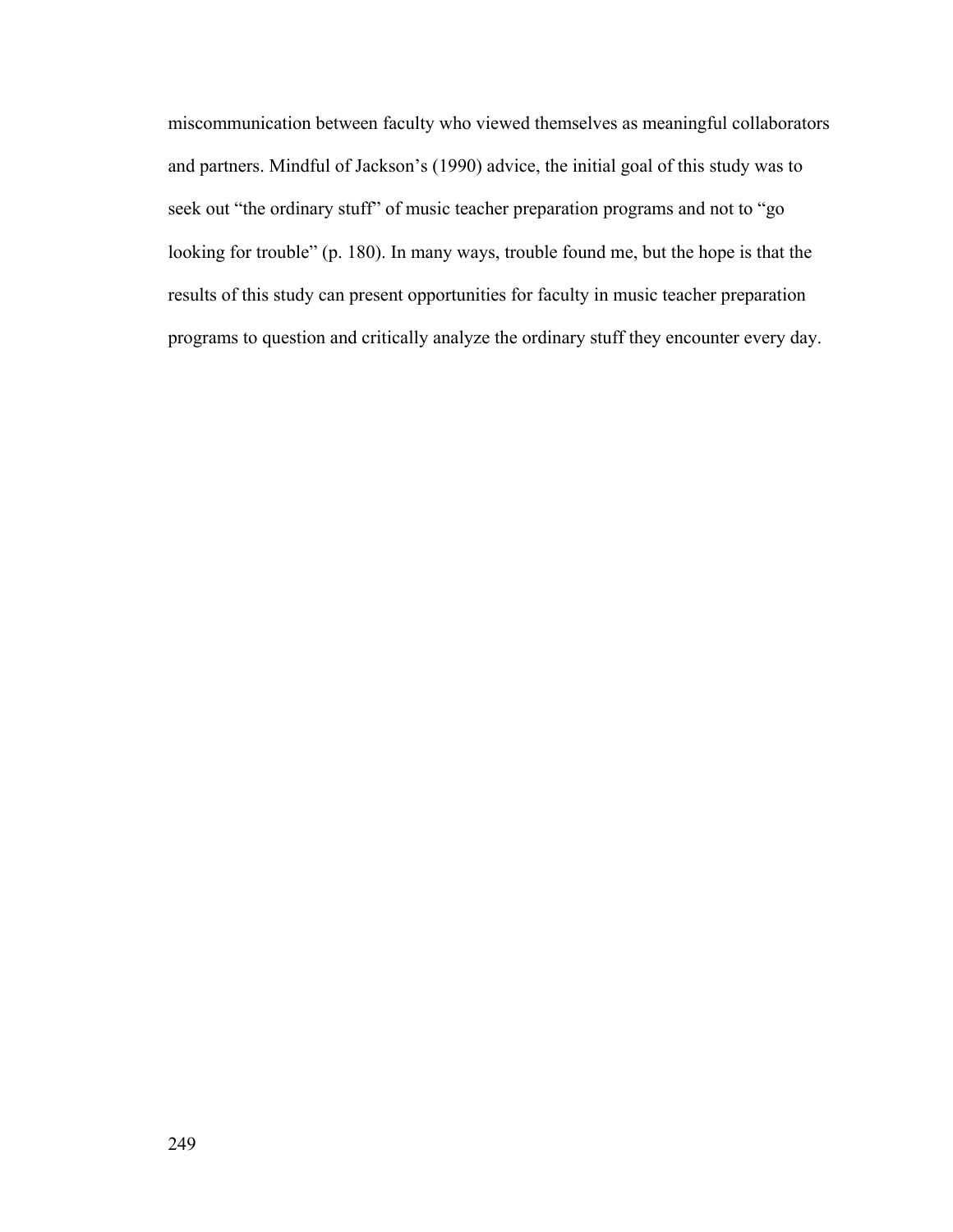#### **Works Cited**

- Anfara, Jr., V.A., Brown, K.M., and Mangione, T.L. (2002). Qualitative analysis on stage: Making the research process more public. *Educational Researcher, 31*(7), 28-38.
- Arts Education Partnership (2002). *Critical Links: Learning in the Arts and Student Academic and Social Development.* Washington, D.C.: AEP.
- Arts Education Partnership (1999). *Champions of Change: The Impact of the Arts on Learning.* Washington, D.C.: AEP.
- [Ball, S. J.](http://csaweb106v.csa.com/ids70/p_search_form.php?field=au&query=ball+stephen+j&log=literal&SID=hmvq37e63qra6brf3pbov3md03) (1982). Competition and conflict in the teaching of English: A Socio-historical analysis. *Journal of Curriculum Studies, 14*(1), 1-28.
- Ball, S. J. and Lacey, C. (1984). Subject disciplines as the opportunity for group action: A measured critique of subject sub-culture. In A. Hargreaves and P. Woods (Eds.) *Classrooms and Staffrooms: Sociology of Teachers and Teaching*. Milton Keynes: Open University Press.
- Bernstein, B. (1996). *Pedagogy, symbolic control and identity.* London: Taylor and Francis.
- Bernstein, B. (1990). *The structuring of pedagogic discourse: Class, codes & control, Volume IV*. London: Routledge.
- Bernstein, B. (1975). *Class, Codes and Control, Volume 3*. London: Routledge.
- Bernstein, B. and Solomon, J. (1999). Pedagogy, Identity and the Construction of a Theory of Symbolic Control: Basil Bernstein Questioned by Joseph Solomon. *British Journal of Sociology of Education, 20*(2), 265-279.
- [Blocher, L.](http://csaweb106v.csa.com/ids70/p_search_form.php?field=au&query=blocher+larry&log=literal&SID=hmvq37e63qra6brf3pbov3md03), [Greenwood, R.](http://csaweb106v.csa.com/ids70/p_search_form.php?field=au&query=greenwood+richard&log=literal&SID=hmvq37e63qra6brf3pbov3md03), and [Shellahamer, B.](http://csaweb106v.csa.com/ids70/p_search_form.php?field=au&query=shellahamer+bentley&log=literal&SID=hmvq37e63qra6brf3pbov3md03) (1997). Teaching behaviors of middle school and high school band directors in the rehearsal setting. *Journal of Research in Music Education, 45*(3), 457-69.
- Bogdan, R.C. and Biklen, S.K. (1998). *Qualitative Research in Education: An Introduction to Theory and Methods*. Needham Heights, MA: Allyn & Bacon.
- Bourdieu, P. (1979). *Distinction: A Social Critique of the Judgment of Taste*. Cambridge, MA: Harvard University Press.
- [Branscome, E.](http://csaweb106v.csa.com/ids70/p_search_form.php?field=au&query=branscome+eric&log=literal&SID=hmvq37e63qra6brf3pbov3md03) (2005). A Historical analysis of textbook development in American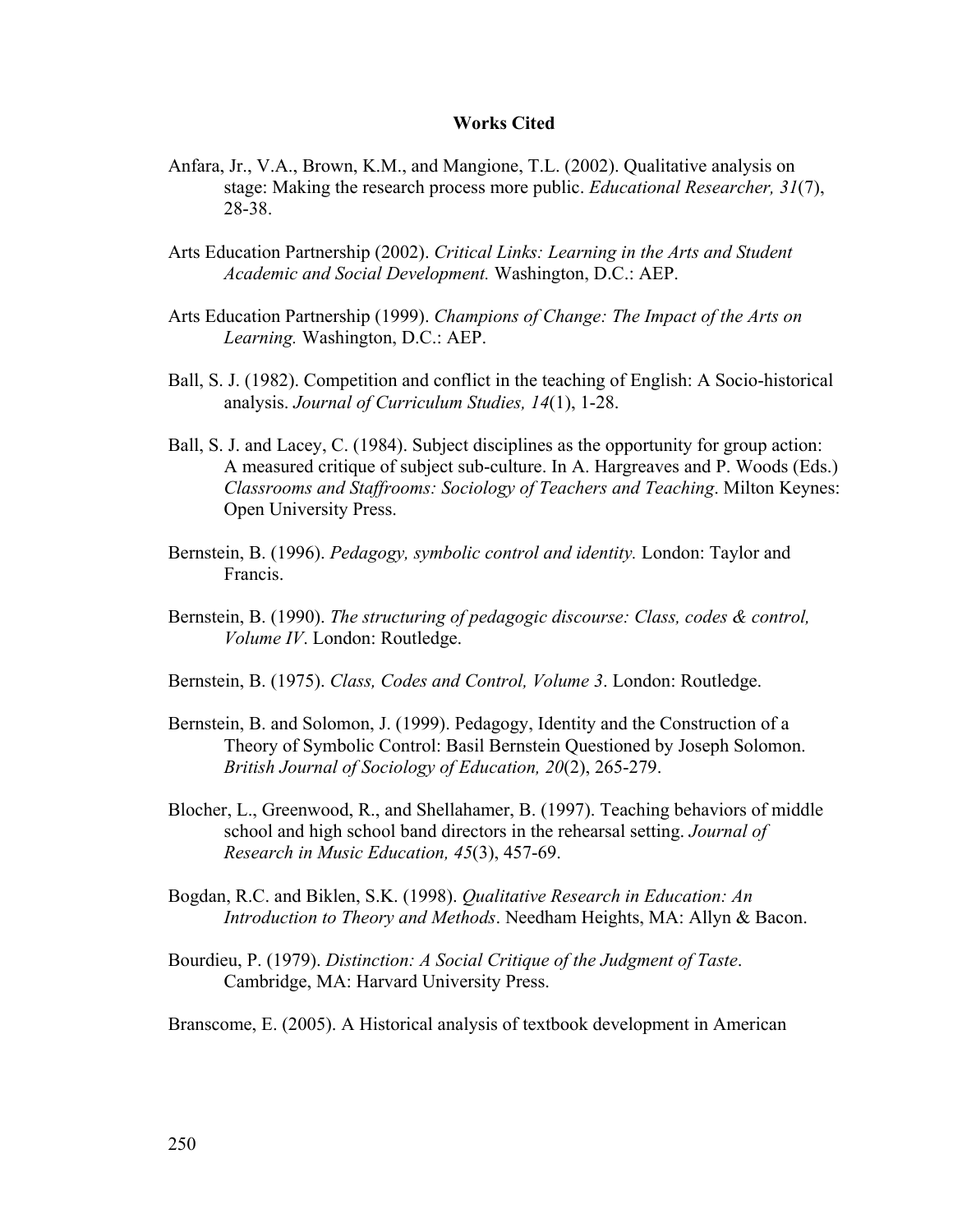music: Education and the impetus for the National Standards for music education. *Arts Education Policy Review*, *107*(2), 13-19.

- Byo, S.J. (2000). Classroom teachers' and music specialists' perceived ability to implement the National Standards for Music Education. *Arts Education Policy Review, 101*(5), 30-35.
- Colwell, R. (2006a). Music teacher education in this century: Part I. *Arts Education Policy Review, 108*(1), 15-27.
- Colwell, R. (2006b). Music teacher education in this century: Part II. *Arts Education Policy Review, 108*(2), 17-29.
- [Conway, C.](http://csaweb106v.csa.com/ids70/p_search_form.php?field=au&query=conway+colleen&log=literal&SID=hmvq37e63qra6brf3pbov3md03) (2002). Perceptions of beginning teachers, their mentors, and administrators regarding preservice music teacher preparation. *Journal of Research in Music Education, 50*(1), 20-36.
- Cuban, L. (1995). The Hidden Variable: How Organizations Influence Teacher Responses to Secondary Science Curriculum Reform. *Theory Into Practice, 34(1)*, 4-11.
- Cuban, L. (1992). Curriculum stability and change. In P. Jackson (Ed*.), Handbook of Research on Curriculum*. American Educational Research Association
- Denzin, N. & Lincoln, G. (Eds.) (1998). *The Landscape of Qualitative Research: Theories and Issues*. London: Sage Publications.
- Dewey, J. D. (1910). *How we think.* Boston: D.C. Health.
- Dolloff, L. (2007). All the things we are: balancing our multiple identities in music teaching. *Action, Criticism, and Theory for Music Education, 6*(2), 1-21.
- Education Commission of the States (2008). *Arts in Education Standards, Curriculum and Assessment*. <http://mb2.ecs.org/reports/Report.aspx?id=780>. Retrieved September 5, 2009.
- Eisner, E.W. (2002). *The educational imagination: On the design and evaluation of school programs*. Upper Saddle River, N.J: Prentice Hall.
- Eisner, E.W. (1999). Does experience in the arts boost academic achievement? *Clearing House, 72*(3), 143-49.
- Eisner, E., & Peshkin, A. (Eds.). (1990). *Qualitative inquiry in education*. New York: Teachers College Press.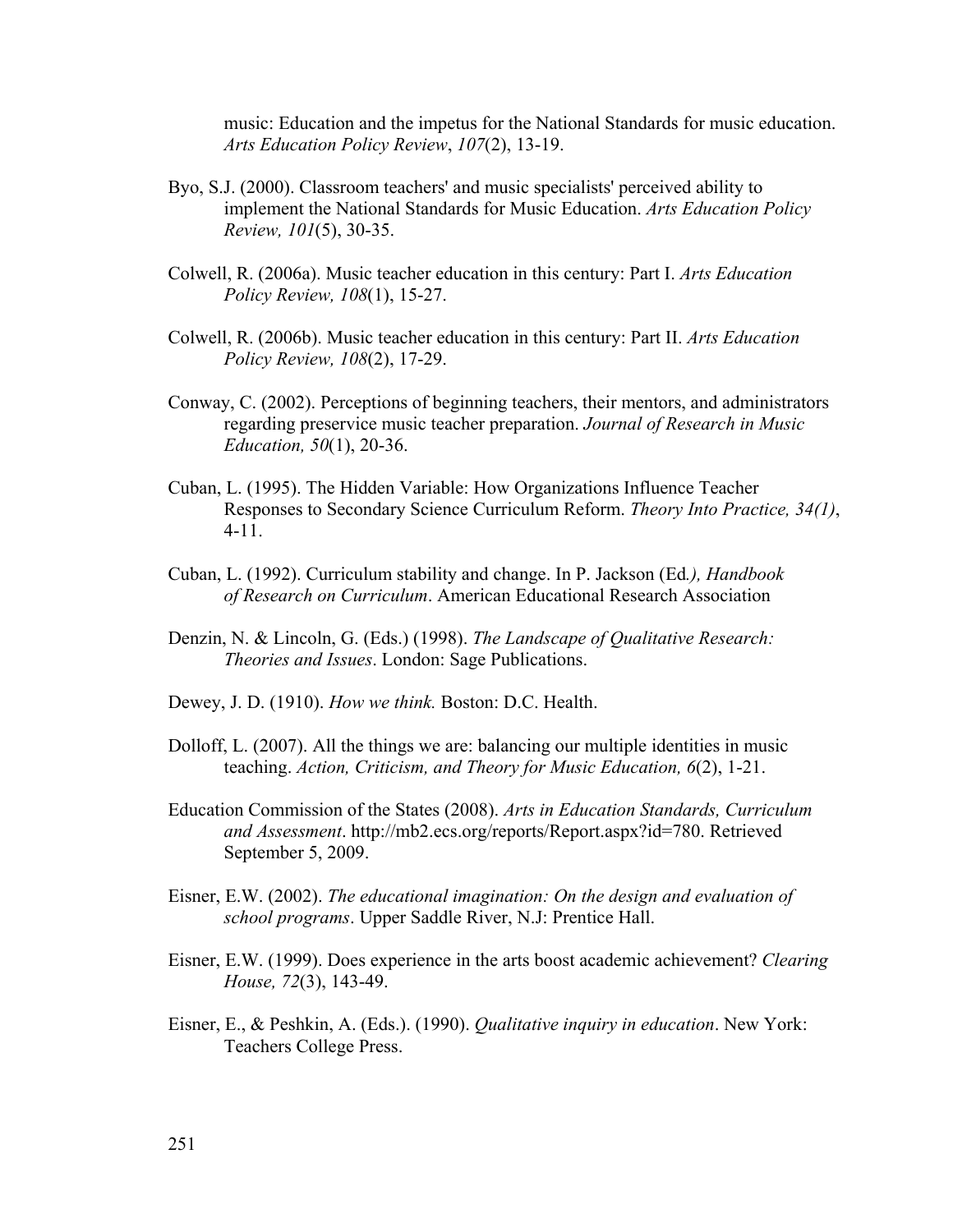- Farkas Duffett Research Group (2012). *Learning less: Public school teachers describe a narrowing curriculum.* [http://commoncore.org/\\_docs/cc-learning-less-mar12.pdf.](http://commoncore.org/_docs/cc-learning-less-mar12.pdf.%20Retrieved%20July%2017)  [Retrieved July 17,](http://commoncore.org/_docs/cc-learning-less-mar12.pdf.%20Retrieved%20July%2017) 2012.
- Fonder, M. and [Eckrich, D. W.](http://csaweb106v.csa.com/ids70/p_search_form.php?field=au&query=eckrich+donald+w&log=literal&SID=hmvq37e63qra6brf3pbov3md03) (1999). A Survey on the impact of the voluntary National Standards on American college and university music teacher education curricula. *Bulletin of the Council for Research in Music Education, 140*, 28-40.
- Froehlich, H. (2007). Institutional belonging, pedagogic discourse and music teacher education: The Paradox of routinization. *Action, Criticism, and Theory for Music Education, 6*(3), 7-21.
- Gee, C.B. (2004). Spirit, mind, and body: Arts education the redeemer. *Arts Education Policy Review, 105*(4), 9.
- Glauser, B.G. & Strauss, A.L. (1967). *The Discovery of the Grounded Theory.* Chicago: Aldine.
- Goodson, I. F. (1984). Subjects for study: Towards a social history of the curriculum. In I. F. Goodson and S. J. Ball (Eds.), *Defining the curriculum: Histories and ethnographie*s**.** London: The Falmer Press.
- Goodson, I. F. (1981). Becoming an academic subject: Patterns of explanation and evolution. *British Journal of Sociology of Education, 2*(2), 163-80.
- Green, L. (2002). *How Popular Musicians Learn: A Way Ahead for Music Education.* London: Ashgate.
- Grossman, P. L., Wilson, S.L. & Shulman, L.S. (1989). Teachers of substance: Subject matter knowledge for teaching. In M.C. Reynolds (Ed.): *Knowledge Base for the Beginning Teacher* (pp. 23-36). Oxford: Pergamon Press.
- Hargreaves, A. (2003). *Teaching in the Knowledge Society: Education in the Age of Insecurity*. New York: Teachers' College Press and Buckingham: Open University Press.
- Hargreaves, A. (1994). *Changing teachers, changing times.* New York: Teachers College Press.
- Hope, S. (2007). Strategic policy issues and music teacher preparation. *Arts Education Policy Review, 109*(1), 3-10.
- Isbell, D.S. (2008). Musicians and teachers: The Socialization and occupational identity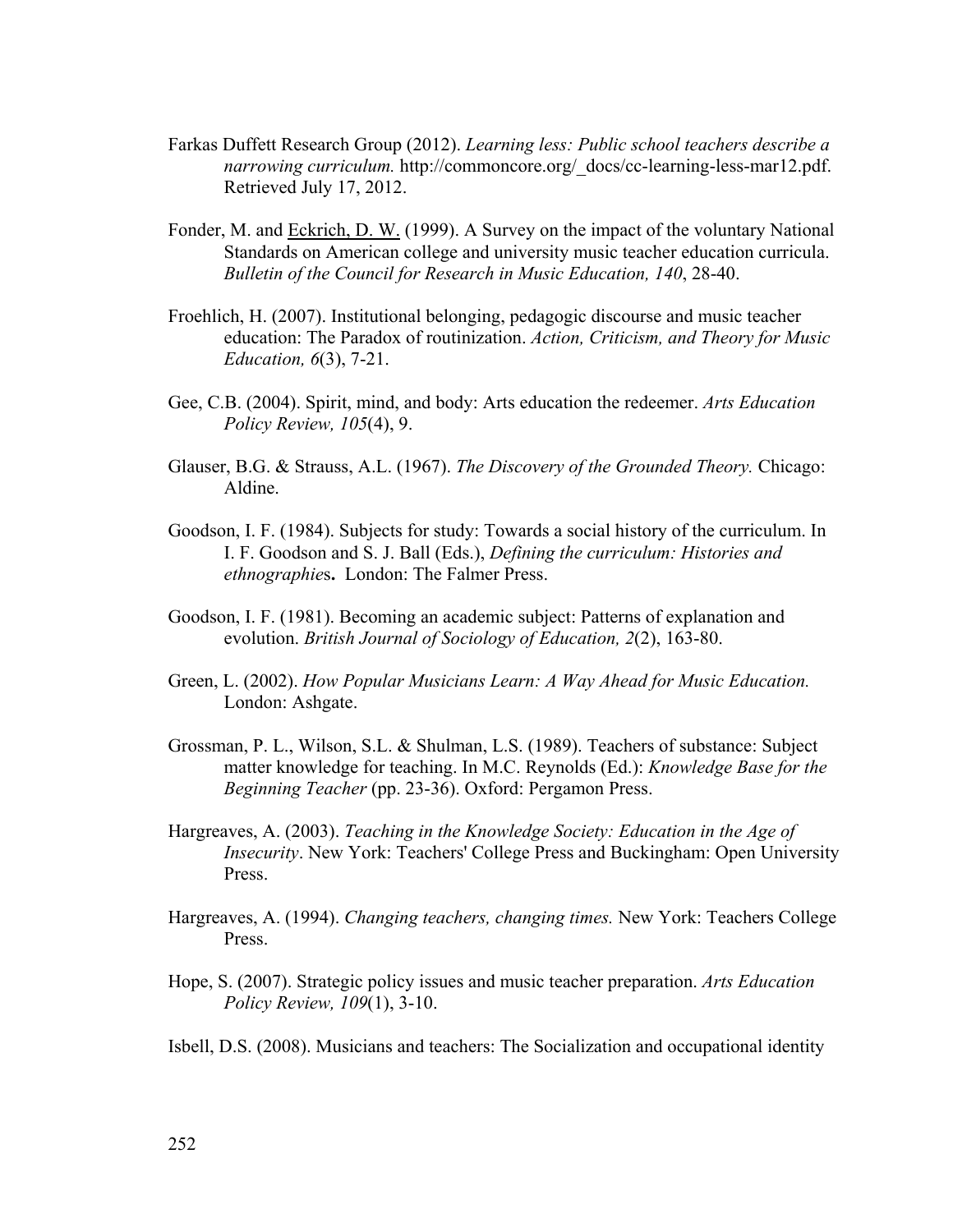of preservice music teachers. *Journal of Research in Music Education, 56*(2), 162-178.

Jackson, P. (1990). Looking for trouble: On the place of the ordinary in educational studies. In E. Eisner and A. Peshkin (Eds.), *Qualitative Inquiry in Education: The Continuing Debate* (pp.153-166). New York: Teachers College Press.

Jackson, P.W. (1968). *Life in Classrooms*. New York: Holt, Reinhart & Winston.

- [Jones, P. M.](http://csaweb106v.csa.com/ids70/p_search_form.php?field=au&query=jones+patrick+m&log=literal&SID=hmvq37e63qra6brf3pbov3md03) (2007). Developing strategic thinkers through music teacher education: A "Best Practice" for overcoming professional myopia and transforming music education. *Arts Education Policy Review, 108*(6), 3-10.
- Kliebard, H. (1995). *The Struggle for the American Curriculum: 1893-1958.* New York: Routledge.
- [Krueger, P. J.](http://csaweb106v.csa.com/ids70/p_search_form.php?field=au&query=krueger+patti+j&log=literal&SID=hmvq37e63qra6brf3pbov3md03) (2001). Reflections of beginning music teachers. *Music Educators Journal, 88*(3), 51-54.
- Massachusetts Teachers Association (2008). *Tomorrow's Leaders: Preparing the Education Workforce for 21st Century Schools*. Boston: Center for Education Policy and Practice.
- McCarthy, M. and Goble, J.S. (2002). Music education philosophy: Changing times. *Music Educators Journal, 89*(1), 19-26.
- Miles, M.B. and Huberman, A.M. (1984). *Qualitative Data Analysis: A Sourcebook of New Methods*. Newbury Park, CA: Sage Publications.
- Myers, D.E. and Brooks, A.C. (2002). Policy issues connecting music education with arts education. In R.J. Colwell and C.P. Richardson (Eds.), *The New Handbook of Research on Music Teaching and Learning*. New York: Oxford University Press, 909–930.
- National Association of State Boards of Education (2003). *The Complete Curriculum: Ensuring a place for the arts and foreign languages in American's schools.*  Arlington, VA: NASBE.
- Nierman, G.E., Zeichner, K., and Hobbel, N. (2002). Changing concepts of teacher education. In R. Colwell. & C. Richardson (Eds*.) The new handbook of research on music teaching and learning*, (818-839). New York: Oxford University Press.
- Paechter, C. (2000). *[Changing school subjects: Power, gender and curriculum](http://www.amazon.co.uk/Changing-School-Subjects-Curriculum-Education/dp/0335201199/ref=sr_1_2?s=books&ie=UTF8&qid=1312398861&sr=1-2)*. Buckingham, Open University Press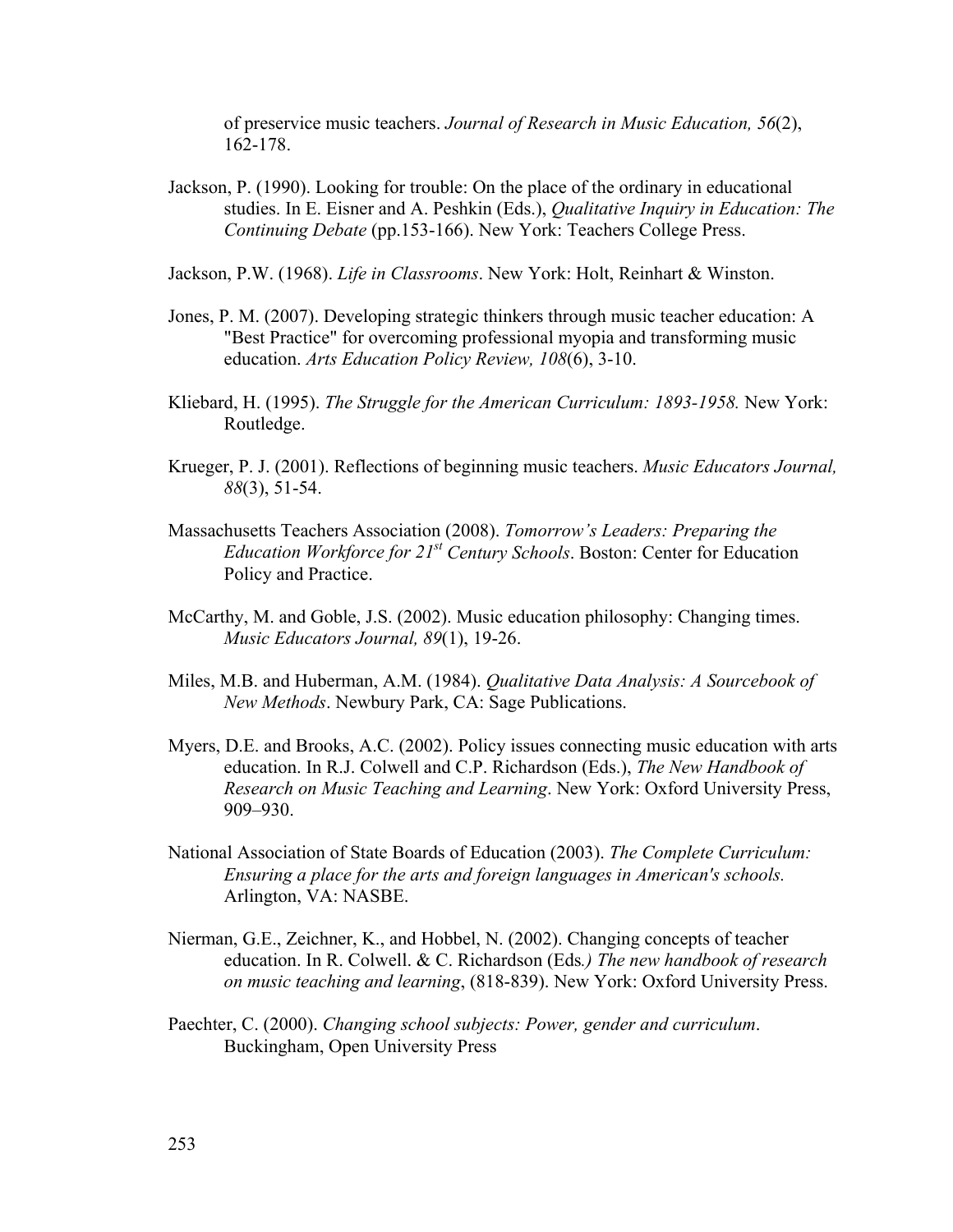- Ravitch, D. (2010). Why I changed my mind: 'Choice' and 'accountability' sounded good on paper, but in reality, they have failed. *The Nation*, 20-24.
- Regelski, T.A. (2006). "Music appreciation" as praxis. *Music Education Research, 8*(2), 281-310.
- Regelski, T.A. (2005). Music and music education: Theory and praxis for "Making a difference". *Educational Philosophy and Theory, 37*(1), 7-27.
- [Roberts, B.](http://csaweb106v.csa.com/ids70/p_search_form.php?field=au&query=roberts+brian&log=literal&SID=hmvq37e63qra6brf3pbov3md03) (2004). Who's in the mirror?: Issues surrounding the identity construction of music educators. *Action, Criticism, and Theory for Music Education, 3*(2), 1-42.
- Roberts, B. (1998). Music teacher education as identity construction. *International Journal of Music Education, 18*. 30-39.
- Roberts, B. A. (1993). *I, Musician.* St. John's, NL: Memorial University of Newfoundland.
- Roberts, B. (1990). *Teacher education as identity construction. Music: A case study.*  Paper presented at the Conference of Atlantic Educators, Halifax, Nova Scotia, Canada.
- Roulston, K., Legette, R., and Womack, S. T. (2005). Beginning music teachers' perceptions of the transition from University to teaching in schools. *Music Education Research, 7*(1), 59-82.
- Sadovnik, A.R. (1991). Basil Bernstein's theory of pedagogic practice: A Structuralist approach. *Sociology of Education, 64*(1), 48-63.
- [Scheib, J. W.](http://csaweb106v.csa.com/ids70/p_search_form.php?field=au&query=scheib+john+w&log=literal&SID=hmvq37e63qra6brf3pbov3md03) (2006). Policy implications for teacher retention: Meeting the needs of the dual identities of arts educators. *Arts Education Policy Review, 107*(6), 5-10.
- Schofield, J. W. (1990). Increasing the generalizability of qualitative research. In E.W. Eisner & A. Peshkin (Eds.), *Qualitative Inquiry in Education: The Continuing Debate* (p. 201-232). New York: Teachers College Press.
- Shepherd, J. & Vulliamy, G. (1994) The struggle for culture: A Sociological case study of the development of a national music curriculum. *British Journal of Sociology of Education, 15*(1),27- 40.
- Shepherd, J. & Vulliamy, G. (1983). A comparative sociology of school knowledge. *British Journal of Sociology of Education, 4*(1), 3-18.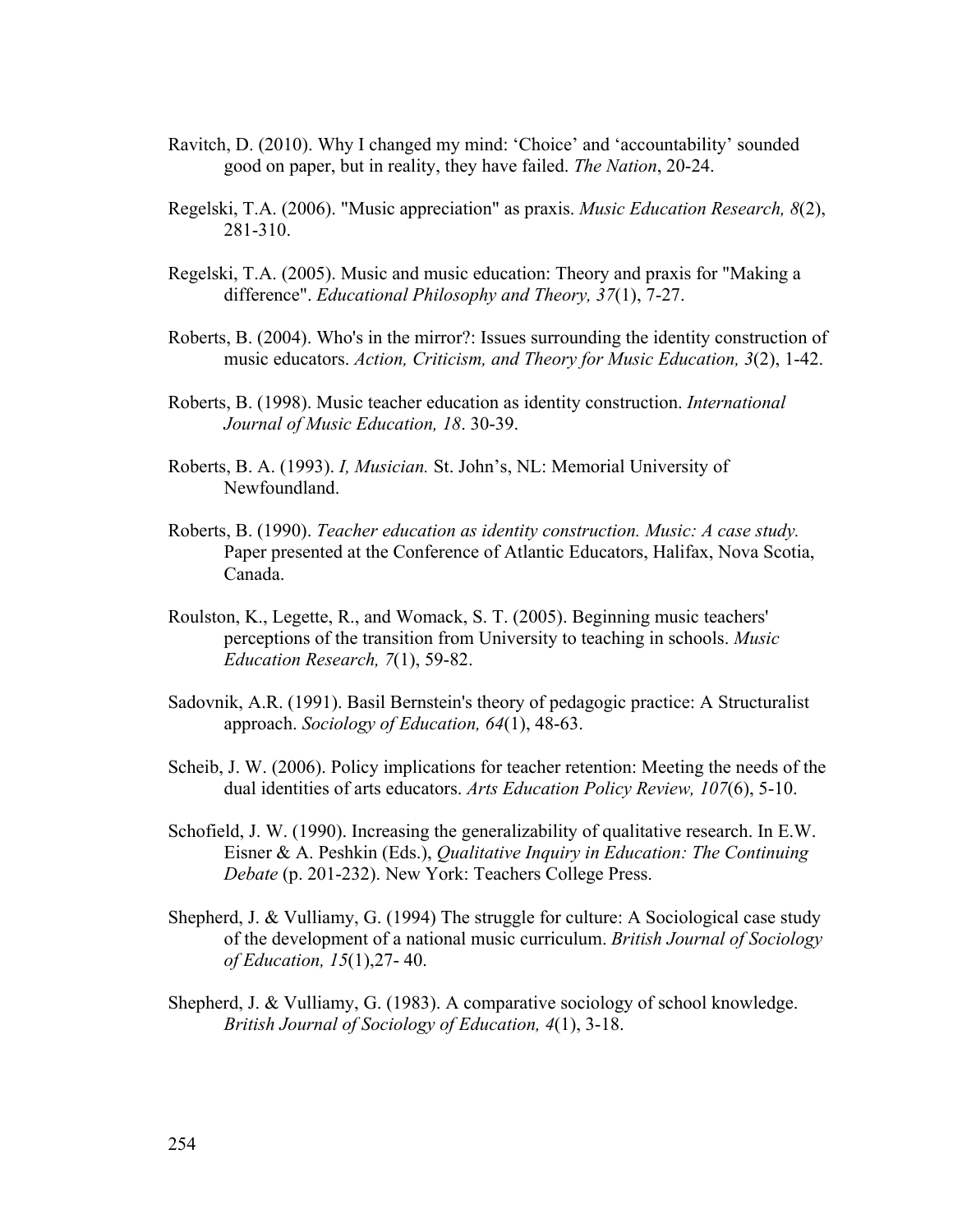Shulman, L. S. (2005a) Excellence: An Immodest Proposal. *Carnegie Perspectives.* 

- Shulman, L. S. (2005b). "Pedagogies of uncertainty." *Liberal Education, 91*(2), 18-25.
- Shulman, L. S. (2002). Truth *and* consequences? Inquiry and policy in research on teacher education. *Journal of Teacher Education 53*(3), 248-253.
- [Shulman, L. S.](http://csaweb106v.csa.com/ids70/p_search_form.php?field=au&query=shulman+lee+s&log=literal&SID=hmvq37e63qra6brf3pbov3md03) (1986). Those who understand: A Conception of teacher knowledge. *American Educator, 10*(1), 9-15, 43-44.
- Sink, P. E. (2002). Behavioral research on direct music instruction. In R. Colwell & C. Richardson (Eds.), *The new handbook of research on music teaching and learning: A project of the Music Educators National Conference* (pp. 315-326). Oxford; New York: Oxford University Press.
- Siskin, L. S. (1995). Departments as different worlds. In L. S. Siskin and J. W. Little (Eds.) *The Subjects in Question: Departmental Organization and the High School*. New York: Teachers College Press.
- Siskin, L. S. (1991). Departments as different worlds: Subject subcultures in secondary schools. *Educational Administration Quarterly, 27*(2), 134-60.
- Snyder, B. (1970). *The hidden curriculum*. New York: Knopf.
- Stephens, J. (2007). Different weather. *Action, Criticism, and Theory for Music Education, 6*(2), 1-31.
- von Zastrow, C. (2004). *Academic Atrophy. The condition of the liberal arts in America's public schools*. Washington, DC: Council for Basic Education.
- Vulliamy, G., Kimonen, E., Nevalainen, R. & Webb, R. (1997) Teacher identity and curriculum change: a comparative case-study analysis of small schools in England and Finland. *Comparative Education,33*(1), 97-115.
- Vulliamy, G. (1978). Culture clash and school music: A Sociological analysis. In L. Barton & R. Meighan (Eds.) *Sociological lnterpretations of Schooling and Classrooms: A Re-appraisal*, Nafferton.
- Vulliamy, G. (1977). Music as a case study in the 'New Sociology of Education'. In J. Shepherd (Ed), *Whose Music? A Sociology of Musical Languages*. Latimer.
- Welch, G.F., Purves, R.M., Hargreaves, D.J., & Marshall, N.A. (2007) Developing identities and attitudes in musicians and music teachers. *British Journal of Educational Psychology, 77*(3), 665 -682.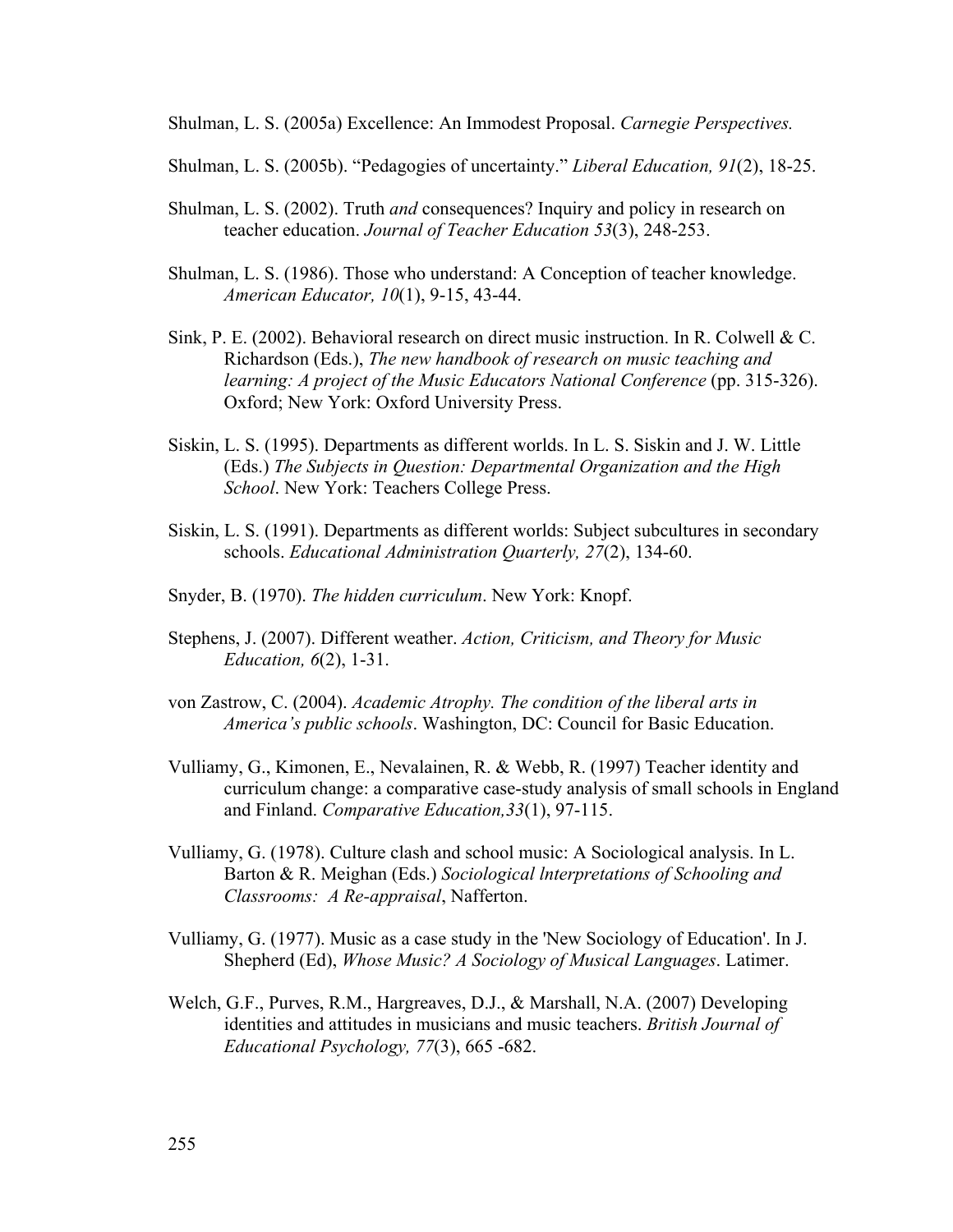- White, S. and Vanneman, A. (1999). Frequency of arts instruction for students. *NAEP Facts, 4*(3).
- Wolcott, H. F. (1990). On seeking--and rejecting--validity in qualitative research. In E.W. Eisner & A. Peshkin (Eds.), *Qualitative Inquiry in Education: The Continuing Debate* (pp. 121-152). New York: Teachers College Press.
- Young, M. (1999). Knowledge, learning and the curriculum of the future. *British Educational Research Journal, 25*(4), 463-477.
- Young, M. (1998). Rethinking teacher education for a global future: Lessons from the English. *Journal of Education for Teaching, 24*(1), 51-62.
- Zdzinski, S.F., Ogawa, M., Dell, C., Yap, C.C., Adderley, C., and Dingle, R. (2007). Attitudes and practices of Japanese and American music teachers towards integrating music with other subjects. *International Journal of Music Education, 25*(1), 55-70.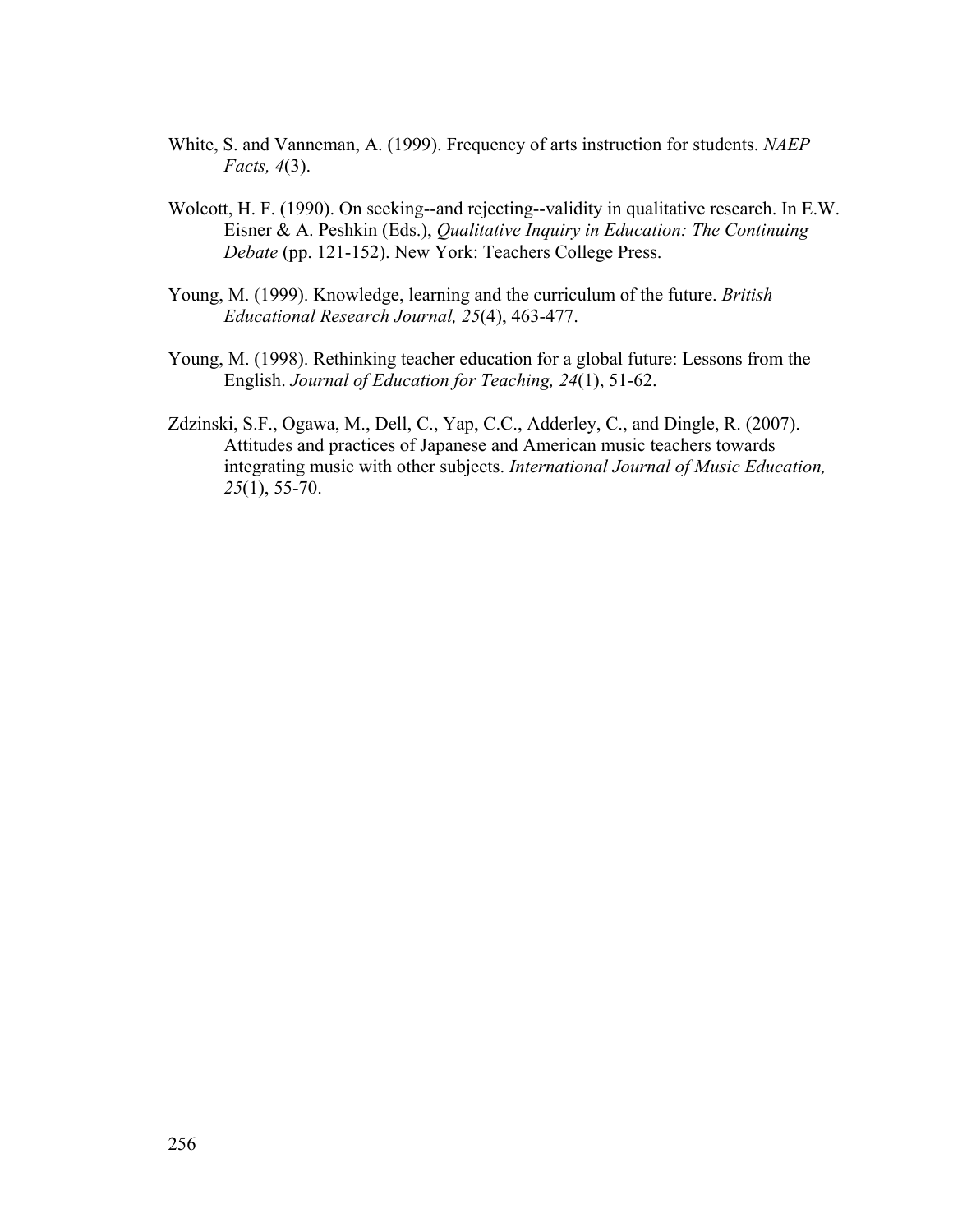## **Appendix A: Survey Instrument**

For music faculty:

- 1. Please indicate the Institution of Higher Education where you work.
- 2. Please list the courses that you teach below.
- 3. Describe the knowledge, skills, and other traits that exemplify a successful music teacher.
- 4. How does the School of Music prepare successful music teachers?
- 5. How do coursework and experiences outside the School of Music contribute to the development of successful music teachers?

For education faculty:

- 1. Please indicate the Institution of Higher Education where you work.
- 2. Please list the courses that you teach below.
- 3. Describe the knowledge, skills, and other traits that exemplify a successful music teacher.
- 4. How does the School of Education prepare successful music teachers?
- 5. How do coursework and experiences outside the School of Education contribute to the development of successful music teachers?
- 6. How do music education students interact with education students from other subject areas? Is there a noticeable difference between the behaviors and skills of music education students compared to others?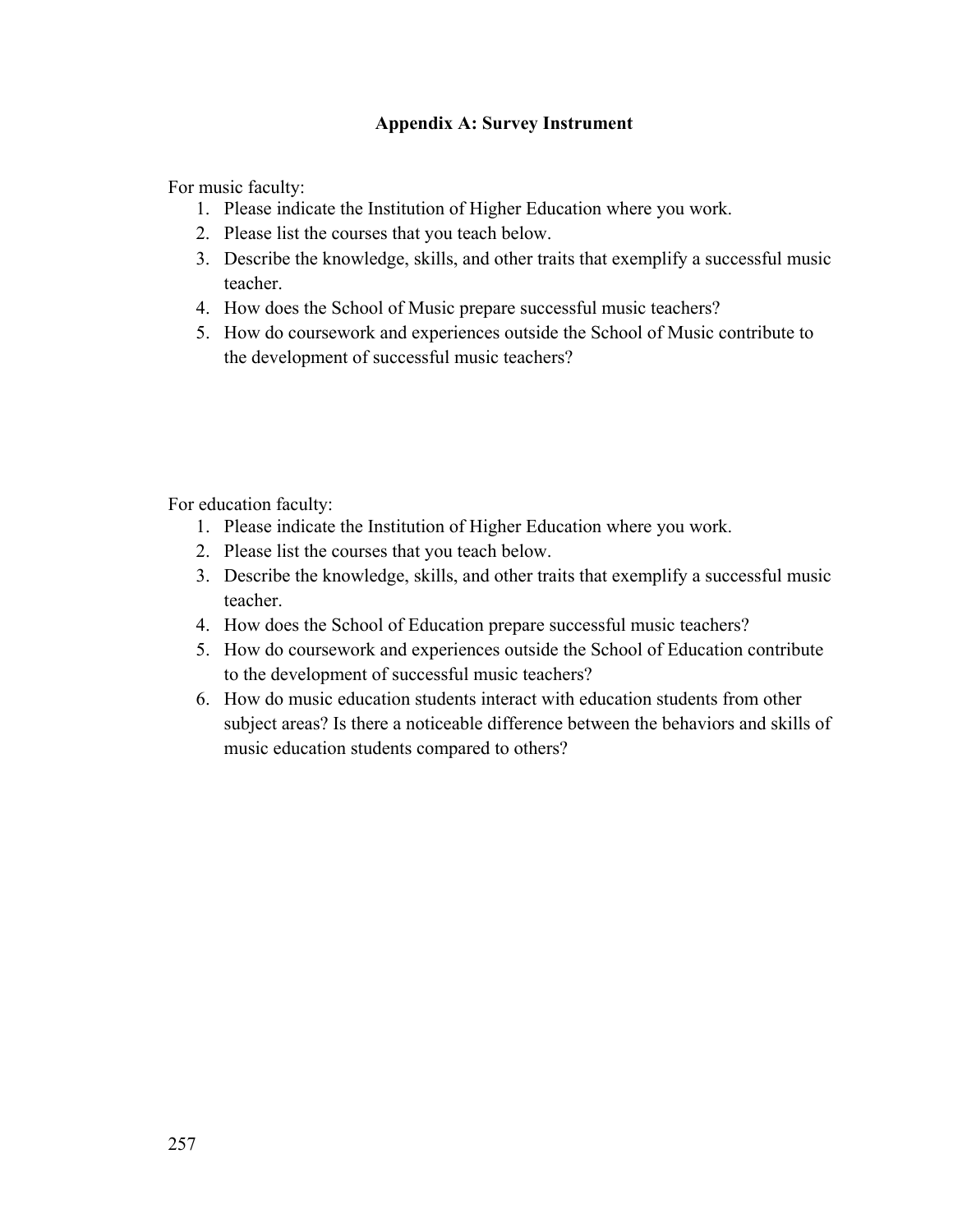### **Appendix B: Coding Scheme**

### **Initial Codes**

*Codes listed in italics were later dropped, because the topics either were not mentioned with the frequency that was anticipated when the initial codes were developed, because there was overlap with another code, or because revised codes were added.* 

SMM: Subject matter – Music Core

SMME: Subject matter – Music Education

SME : Subject matter – Education

SMO: Subject Matter – Other

MWA: Music – Western art music

MWO: Music – World music

MPOP: Music – Pop music

PERF: Performance emphasis

MTHE: Music – Theory

MHIS: Music – History

MGEN: Music – General/Classroom

COND: Conducting

*COMP: Composing* 

MID: Musician identity

TID: Teacher identity

EXCURR: Explicit curriculum

IMCURR: Implicit curriculum

NUCULL: Null curriculum

STANDREQ: Requirements based on National Standards for music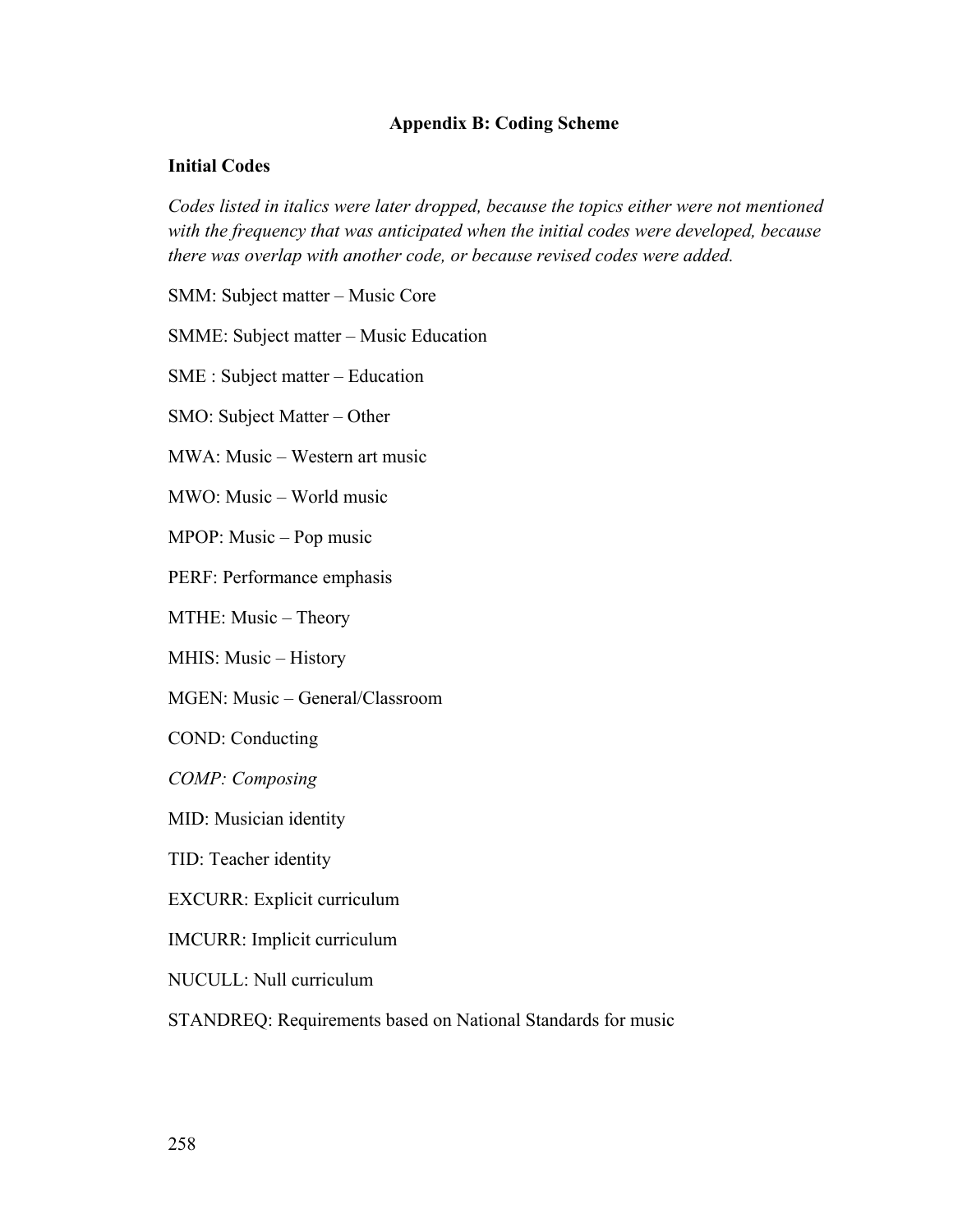*TECH: Technology* 

ADV: Advocacy

*CM: Classroom management* 

*BUDG: Budgets* 

SPEC-I (SPEC-V): Specialization based on instrumentation (or voice)

PRAC: Practicum – Student teaching

GOME: Goals of music education

COMP-R: Competition for resources

*TCONT: Teacher-centered classroom* 

*SCONT: Student-centered classroom* 

INTERD: Interdisciplinary classes

CLASS: Classification

FRAM: Framing

*CODE: Code* 

COLL: Collaboration

STATEREQ: State program approval requirements

*SUSK: Teaching "survival skills"* 

### **Codes added after analyses of programs of study and surveys**

- CODE-I: Integrated code
- CODE-C: Collection code
- ISO-S: Isolation of music education students
- REFL: Engaging in the act of reflection
- SPED: Special education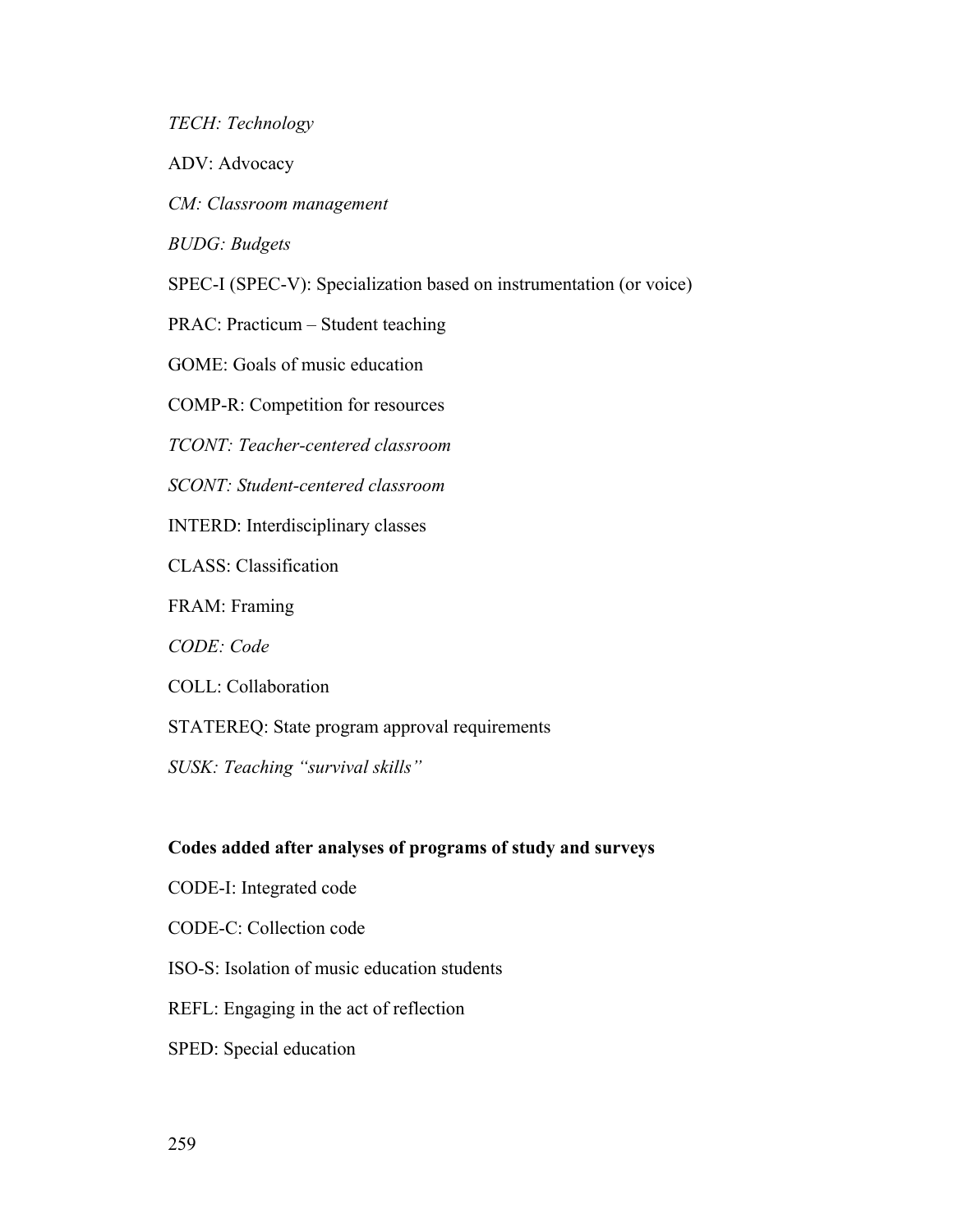MULTI: Multicultural education

REQ: Required content

ELEC: Elective content

# **Codes added after (or during) analysis of interviews**

CHALL: Challenges to traditional classification, framing or code

MISCOM: Miscommunication between departments or department members

EXT: External organizations (such as NASM, NCATE)

ISO-F: Isolation of music education faculty